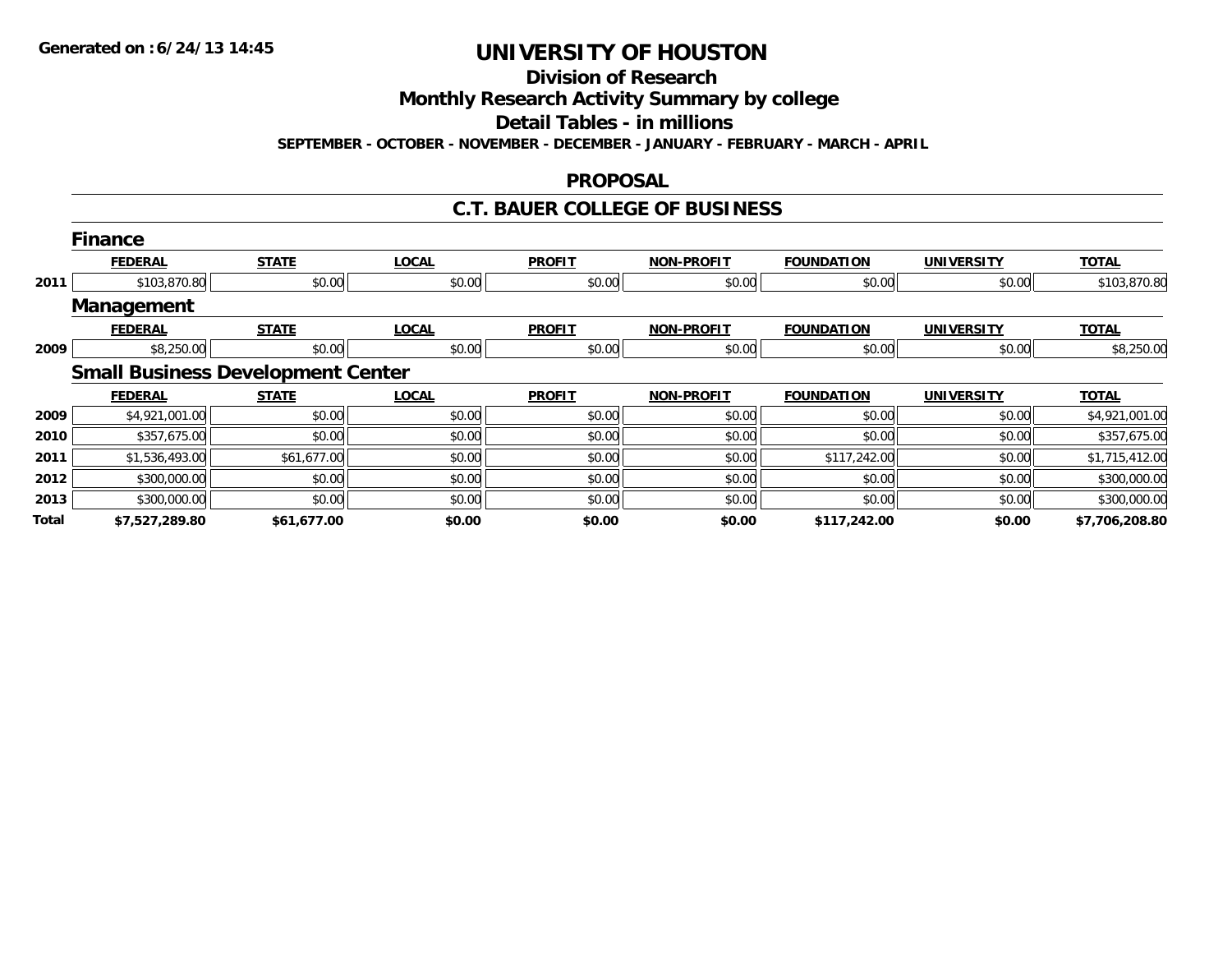## **Division of Research**

**Monthly Research Activity Summary by college**

**Detail Tables - in millions**

**SEPTEMBER - OCTOBER - NOVEMBER - DECEMBER - JANUARY - FEBRUARY - MARCH - APRIL**

### **PROPOSAL**

### **COLLEGE OF ARCHITECTURE**

|        | Architecture       |              |              |               |                   |                   |                   |                |  |  |  |
|--------|--------------------|--------------|--------------|---------------|-------------------|-------------------|-------------------|----------------|--|--|--|
|        | <b>FEDERAL</b>     | <b>STATE</b> | <b>LOCAL</b> | <b>PROFIT</b> | <b>NON-PROFIT</b> | <b>FOUNDATION</b> | <b>UNIVERSITY</b> | <b>TOTAL</b>   |  |  |  |
| 2009   | \$25,000.00        | \$0.00       | \$0.00       | \$47,500.00   | \$0.00            | \$0.00            | \$49,500.00       | \$122,000.00   |  |  |  |
| ا 2010 | \$2,739,299.10     | \$0.00       | \$0.00       | \$0.00        | \$0.00            | \$0.00            | \$0.00            | \$2,739,299.10 |  |  |  |
| 2011   | \$1,587,604.88     | \$25,000.00  | \$0.00       | \$5,000.00    | \$0.00            | \$25,000.00       | \$0.00            | \$1,642,604.88 |  |  |  |
| 2012   | \$140,758.05       | \$0.00       | \$0.00       | \$0.00        | \$5,000.00        | \$8,200.00        | \$0.00            | \$153,958.05   |  |  |  |
| 2013   | \$89,843.25        | \$0.00       | \$0.00       | \$0.00        | \$24,714.50       | \$0.00            | \$0.00            | \$114,557.75   |  |  |  |
|        | Dean, Architecture |              |              |               |                   |                   |                   |                |  |  |  |

|              | <b>FEDERAL</b>     | <b>STATE</b>                    | .OCAL  | <b>PROFIT</b>          | <b>J-PROFIT</b><br>NON | <b>FOUNDATION</b> | <b>UNIVERSITY</b> | TOTAL            |
|--------------|--------------------|---------------------------------|--------|------------------------|------------------------|-------------------|-------------------|------------------|
| 2011         | 0.00<br>DU.UU      | <b>COL OOO OO</b><br>92.J.WW.WW | \$0.00 | $n \cap \neg$<br>JU.UU | \$0.00                 | ቀስ ሰስ<br>DU.UU    | nn na<br>וטט.טע   | 0000<br>⊅∠ບ∪∪.ບປ |
| <b>Total</b> | .582.505.28<br>54. | \$50,000.00                     | \$0.00 | \$52,500.00            | \$29<br>.714.50        | \$33.200.00       | \$49.500.00       | 110 70<br>70     |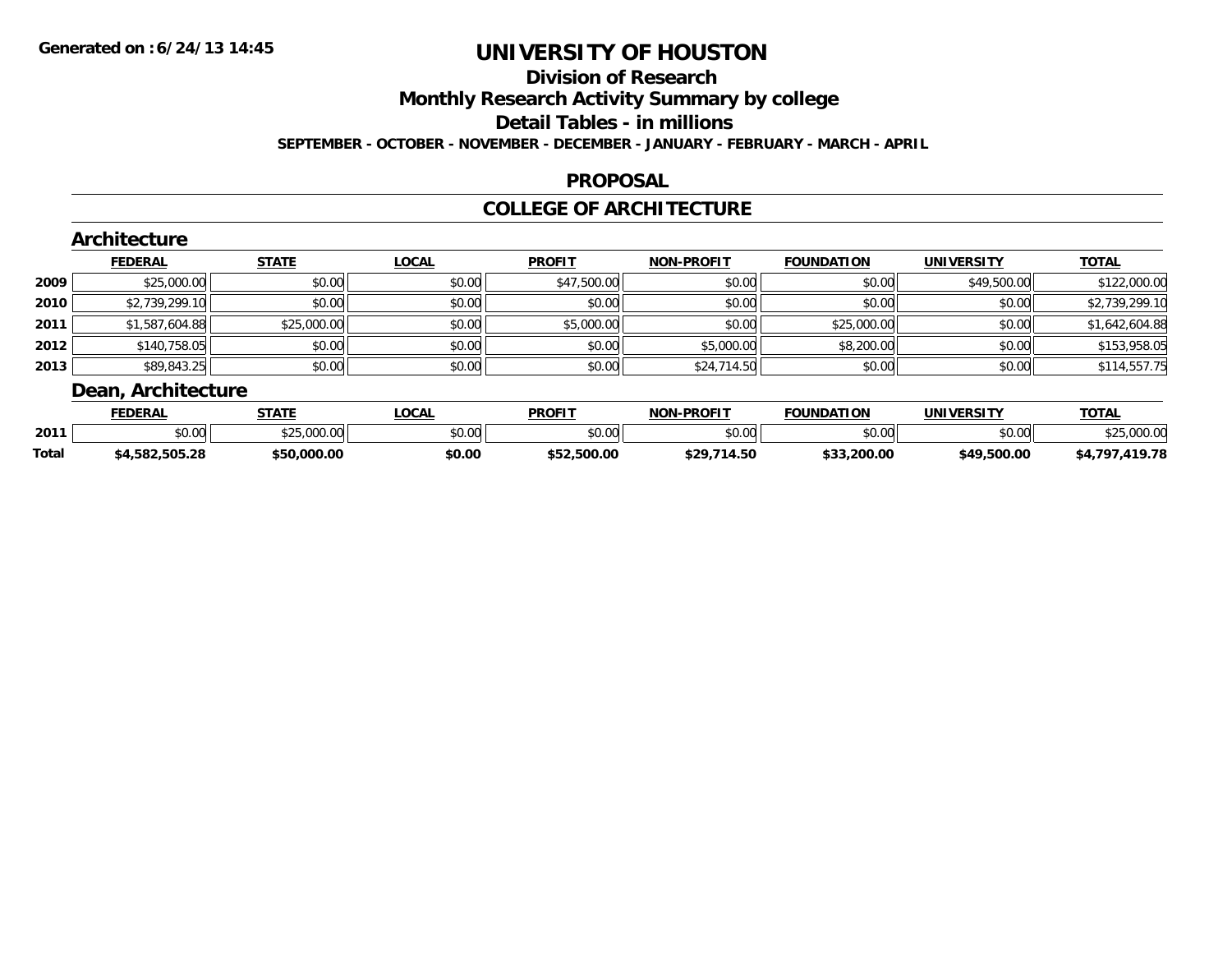### **Division of Research**

**Monthly Research Activity Summary by college**

**Detail Tables - in millions**

**SEPTEMBER - OCTOBER - NOVEMBER - DECEMBER - JANUARY - FEBRUARY - MARCH - APRIL**

#### **PROPOSAL**

### **COLLEGE OF EDUCATION**

### **Consistency Mgmt and Coop Disc**

|      | <b>FEDERAL</b>                    | <b>STATE</b>   | <b>LOCAL</b> | <b>PROFIT</b> | <b>NON-PROFIT</b> | <b>FOUNDATION</b> | <b>UNIVERSITY</b> | <b>TOTAL</b>   |
|------|-----------------------------------|----------------|--------------|---------------|-------------------|-------------------|-------------------|----------------|
| 2009 | \$96,471.00                       | \$0.00         | \$24,522.00  | \$0.00        | \$432,421.54      | \$0.00            | \$0.00            | \$553,414.54   |
| 2010 | \$315,106.74                      | \$0.00         | \$37,786.00  | \$0.00        | \$118,889.00      | \$0.00            | \$0.00            | \$471,781.74   |
| 2011 | \$0.00                            | \$0.00         | \$295,410.00 | \$0.00        | \$152,868.00      | \$0.00            | \$0.00            | \$448,278.00   |
| 2012 | \$4,176,056.65                    | \$0.00         | \$30,000.00  | \$0.00        | \$957,408.00      | \$0.00            | \$0.00            | \$5,163,464.65 |
| 2013 | \$2,480,018.64                    | \$0.00         | \$0.00       | \$0.00        | \$0.00            | \$0.00            | \$0.00            | \$2,480,018.64 |
|      | <b>Curriculum and Instruction</b> |                |              |               |                   |                   |                   |                |
|      | <b>FEDERAL</b>                    | <b>STATE</b>   | <b>LOCAL</b> | <b>PROFIT</b> | <b>NON-PROFIT</b> | <b>FOUNDATION</b> | <b>UNIVERSITY</b> | <b>TOTAL</b>   |
| 2009 | \$1,165,566.30                    | \$50,000.00    | \$0.00       | \$100,428.00  | \$0.00            | \$3,158,643.46    | \$156,791.00      | \$4,631,428.76 |
| 2010 | \$677,932.25                      | \$322,538.00   | \$0.00       | \$0.00        | \$0.00            | \$39,952.00       | \$0.00            | \$1,040,422.25 |
| 2011 | \$4,103,792.00                    | \$1,458,613.20 | \$0.00       | \$124,500.00  | \$75,000.00       | \$0.00            | \$246,279.00      | \$6,008,184.20 |
| 2012 | \$2,161,385.90                    | \$714,991.00   | \$120,000.00 | \$0.00        | \$57,153.00       | \$0.00            | \$1,024,174.00    | \$4,077,703.90 |
| 2013 | \$2,665,964.50                    | \$351,775.00   | \$0.00       | \$0.00        | \$19,325.00       | \$0.00            | \$258,964.50      | \$3,296,029.00 |
|      | Dean, Education                   |                |              |               |                   |                   |                   |                |
|      | <b>FEDERAL</b>                    | <b>STATE</b>   | <b>LOCAL</b> | <b>PROFIT</b> | <b>NON-PROFIT</b> | <b>FOUNDATION</b> | <b>UNIVERSITY</b> | <b>TOTAL</b>   |

### **Educational Leadership & Cultural Studies**

|      |                   | $- - - -$ | $\sim$         | <b>DDOEIT</b><br>'RUF | .<br><b>N<sub>IO</sub></b> | 1N F                 | т             | <b>TOTA</b> |
|------|-------------------|-----------|----------------|-----------------------|----------------------------|----------------------|---------------|-------------|
| 2010 | 10/<br>.          | 0000      | $\sim$<br>10.U | $\sim$                | $\sim$ 00<br>vo.ov         | $\mathbf{r}$<br>,,,, | 0000<br>vv.vv |             |
|      | __<br>- -<br>$ -$ |           |                |                       |                            |                      |               |             |

\$0.00 \$0.00 \$0.00 \$0.00 \$0.00 \$0.00 \$0.00 \$0.00

**Educational Psychology**

**2009**

|      | <b>FEDERAL</b> | <b>STATE</b>   | <b>LOCAL</b> | <b>PROFIT</b> | NON-PROFIT   | <b>FOUNDATION</b> | <b>UNIVERSITY</b> | <b>TOTAL</b>   |
|------|----------------|----------------|--------------|---------------|--------------|-------------------|-------------------|----------------|
| 2009 | \$1,347,422.70 | \$190,532.00   | \$0.00       | \$0.00        | \$15,494.00  | \$168,589.90      | \$389,000.00      | \$2,111,038.60 |
| 2010 | \$7,000,447.50 | \$1,608,227.90 | \$0.00       | \$118,211,00  | \$295,140.00 | \$288,840.26      | \$281,528.00      | \$9,592,394.66 |
| 2011 | \$4,574,059.50 | \$503,639.70   | \$0.00       | \$68,419.00   | \$10,133.00  | \$510,310.65      | \$20,758.00       | \$5,687,319.85 |
| 2012 | \$4,897,201.76 | \$1,562,159.00 | \$0.00       | \$0.00        | \$32,160.00  | \$87,667.00       | \$1,752,798.74    | \$8,331,986.50 |
| 2013 | \$2,753,962.00 | \$71,610.00    | \$0.00       | \$0.00        | \$19,530.53  | \$387,327.00      | \$382,045.00      | \$3,614,474.53 |

### **Institute for Urban Education**

|       | <b>FEDERAL</b>  | <b>STATE</b>   | <u>LOCAL</u> | <b>PROFIT</b> | <b>NON-PROFIT</b> | <b>FOUNDATION</b> | UNIVERSITY     | <u>TOTAL</u>    |
|-------|-----------------|----------------|--------------|---------------|-------------------|-------------------|----------------|-----------------|
| 2009  | \$0.00          | \$0.00         | \$0.00       | \$0.00        | \$0.00            | \$0.00            | \$0.00         | \$0.00          |
| 2011  | \$609,499.90    | \$0.00         | \$0.00       | \$0.00        | \$41,000.00       | \$0.00            | \$0.00         | \$650,499.90    |
| Total | \$39.519.277.84 | \$6,834,085.80 | \$507,718.00 | \$411,558.00  | \$2,226,522.07    | \$4.810.707.27    | \$4,512,338.24 | \$58,822,207.22 |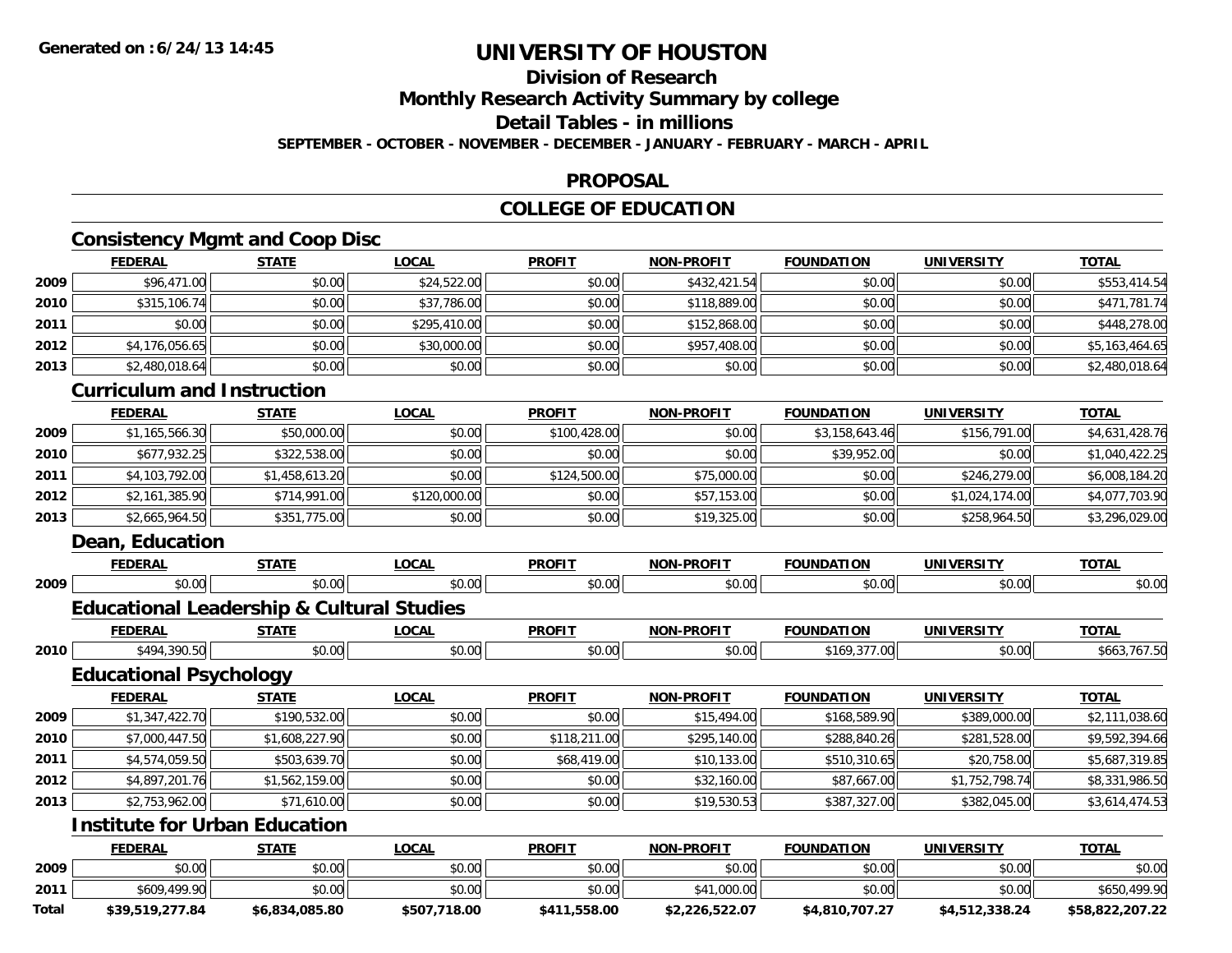## **Division of Research**

**Monthly Research Activity Summary by college**

**Detail Tables - in millions**

**SEPTEMBER - OCTOBER - NOVEMBER - DECEMBER - JANUARY - FEBRUARY - MARCH - APRIL**

#### **PROPOSAL**

|      | <b>FEDERAL</b>                      | <b>STATE</b> | <b>LOCAL</b> | <b>PROFIT</b> | <b>NON-PROFIT</b> | <b>FOUNDATION</b> | <b>UNIVERSITY</b> | <b>TOTAL</b>   |
|------|-------------------------------------|--------------|--------------|---------------|-------------------|-------------------|-------------------|----------------|
| 2010 | \$10,000.00                         | \$0.00       | \$0.00       | \$0.00        | \$0.00            | \$0.00            | \$0.00            | \$10,000.00    |
| 2011 | \$14,979.30                         | \$0.00       | \$0.00       | \$0.00        | \$0.00            | \$0.00            | \$0.00            | \$14,979.30    |
| 2012 | \$294,676.59                        | \$0.00       | \$0.00       | \$0.00        | \$35,000.00       | \$0.00            | \$0.00            | \$329,676.59   |
|      | <b>Arte Publico Press</b>           |              |              |               |                   |                   |                   |                |
|      | <b>FEDERAL</b>                      | <b>STATE</b> | <b>LOCAL</b> | <b>PROFIT</b> | <b>NON-PROFIT</b> | <b>FOUNDATION</b> | <b>UNIVERSITY</b> | <b>TOTAL</b>   |
| 2009 | \$125,000.00                        | \$0.00       | \$0.00       | \$0.00        | \$128,032.00      | \$0.00            | \$0.00            | \$253,032.00   |
| 2010 | \$100,000.00                        | \$120,000.00 | \$0.00       | \$0.00        | \$145,536.00      | \$75,000.00       | \$0.00            | \$440,536.00   |
| 2011 | \$100,000.00                        | \$0.00       | \$0.00       | \$0.00        | \$94,479.00       | \$120,000.00      | \$0.00            | \$314,479.00   |
| 2012 | \$298,497.00                        | \$20,000.00  | \$0.00       | \$0.00        | \$98,393.00       | \$0.00            | \$0.00            | \$416,890.00   |
| 2013 | \$100,000.00                        | \$40,000.00  | \$0.00       | \$0.00        | \$50,000.00       | \$150,000.00      | \$0.00            | \$340,000.00   |
|      | <b>Blaffer Gallery</b>              |              |              |               |                   |                   |                   |                |
|      | <b>FEDERAL</b>                      | <b>STATE</b> | <b>LOCAL</b> | <b>PROFIT</b> | <b>NON-PROFIT</b> | <b>FOUNDATION</b> | <b>UNIVERSITY</b> | <b>TOTAL</b>   |
| 2009 | \$50,000.00                         | \$3,000.00   | \$0.00       | \$0.00        | \$149,858.00      | \$0.00            | \$0.00            | \$202,858.00   |
| 2010 | \$10,000.00                         | \$8,500.00   | \$0.00       | \$0.00        | \$149,425.00      | \$0.00            | \$0.00            | \$167,925.00   |
| 2011 | \$50,000.00                         | \$8,500.00   | \$0.00       | \$0.00        | \$102,445.00      | \$0.00            | \$0.00            | \$160,945.00   |
| 2012 | \$0.00                              | \$5,132.00   | \$0.00       | \$0.00        | \$85,759.00       | \$0.00            | \$0.00            | \$90,891.00    |
| 2013 | \$50,000.00                         | \$10,000.00  | \$0.00       | \$0.00        | \$81,500.00       | \$0.00            | \$0.00            | \$141,500.00   |
|      | <b>Center for Public History</b>    |              |              |               |                   |                   |                   |                |
|      | <u>FEDERAL</u>                      | <u>STATE</u> | <b>LOCAL</b> | <b>PROFIT</b> | <b>NON-PROFIT</b> | <b>FOUNDATION</b> | <b>UNIVERSITY</b> | <b>TOTAL</b>   |
| 2011 | \$0.00                              | \$0.00       | \$0.00       | \$0.00        | \$369,000.00      | \$0.00            | \$0.00            | \$369,000.00   |
|      | <b>Communication Disorders</b>      |              |              |               |                   |                   |                   |                |
|      | <b>FEDERAL</b>                      | <b>STATE</b> | <b>LOCAL</b> | <b>PROFIT</b> | <b>NON-PROFIT</b> | <b>FOUNDATION</b> | <b>UNIVERSITY</b> | <b>TOTAL</b>   |
| 2009 | \$0.00                              | \$305,085.00 | \$1,500.00   | \$0.00        | \$247,668.00      | \$40,278.00       | \$131,248.00      | \$725,779.00   |
| 2010 | \$797,623.00                        | \$227,907.00 | \$0.00       | \$0.00        | \$227,284.00      | \$0.00            | \$0.00            | \$1,252,814.00 |
| 2011 | \$148,670.00                        | \$17,940.10  | \$0.00       | \$0.00        | \$0.00            | \$0.00            | \$0.00            | \$166,610.10   |
| 2012 | \$447,207.00                        | \$11,723.40  | \$0.00       | \$0.00        | \$58,248.00       | \$22,770.00       | \$263,177.00      | \$803,125.40   |
| 2013 | \$535,125.00                        | \$13,290.00  | \$0.00       | \$0.00        | \$54,922.00       | \$24,500.00       | \$396,469.00      | \$1,024,306.00 |
|      | <b>Comparative Cultural Studies</b> |              |              |               |                   |                   |                   |                |
|      | <b>FEDERAL</b>                      | <b>STATE</b> | <b>LOCAL</b> | <b>PROFIT</b> | <b>NON-PROFIT</b> | <b>FOUNDATION</b> | <b>UNIVERSITY</b> | <b>TOTAL</b>   |
| 2009 | \$74,500.00                         | \$0.00       | \$0.00       | \$0.00        | \$40,000.00       | \$24,590.00       | \$0.00            | \$139,090.00   |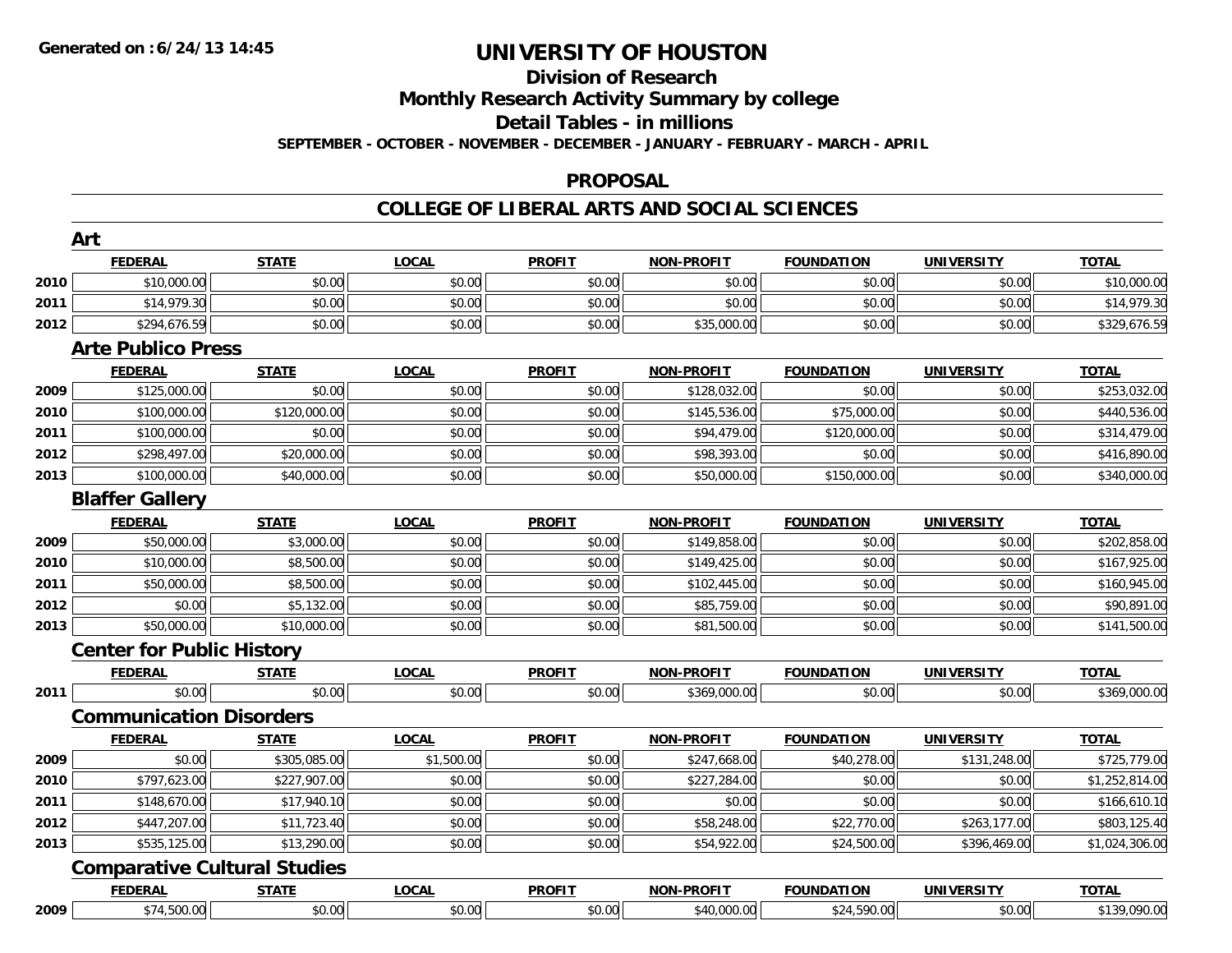**Division of Research**

**Monthly Research Activity Summary by college**

**Detail Tables - in millions**

**SEPTEMBER - OCTOBER - NOVEMBER - DECEMBER - JANUARY - FEBRUARY - MARCH - APRIL**

#### **PROPOSAL**

|      | <b>Cynthia Woods Mitchell Center for the Arts</b> |                |              |                |                   |                   |                   |                 |
|------|---------------------------------------------------|----------------|--------------|----------------|-------------------|-------------------|-------------------|-----------------|
|      | <b>FEDERAL</b>                                    | <b>STATE</b>   | <b>LOCAL</b> | <b>PROFIT</b>  | <b>NON-PROFIT</b> | <b>FOUNDATION</b> | <b>UNIVERSITY</b> | <b>TOTAL</b>    |
| 2013 | \$0.00                                            | \$150,000.00   | \$0.00       | \$200,000.00   | \$35,000.00       | \$15,000.00       | \$0.00            | \$400,000.00    |
|      | Dean, Liberal Arts and Social Sciences            |                |              |                |                   |                   |                   |                 |
|      | <b>FEDERAL</b>                                    | <b>STATE</b>   | <b>LOCAL</b> | <b>PROFIT</b>  | <b>NON-PROFIT</b> | <b>FOUNDATION</b> | <b>UNIVERSITY</b> | <b>TOTAL</b>    |
| 2009 | \$2,213,410.50                                    | \$0.00         | \$0.00       | \$0.00         | \$0.00            | \$0.00            | \$0.00            | \$2,213,410.50  |
| 2010 | \$10,000.00                                       | \$0.00         | \$0.00       | \$0.00         | \$0.00            | \$0.00            | \$0.00            | \$10,000.00     |
| 2011 | \$0.00                                            | \$0.00         | \$0.00       | \$0.00         | \$0.00            | \$0.00            | \$0.00            | \$0.00          |
|      | <b>Economics</b>                                  |                |              |                |                   |                   |                   |                 |
|      | <b>FEDERAL</b>                                    | <b>STATE</b>   | <b>LOCAL</b> | <b>PROFIT</b>  | <b>NON-PROFIT</b> | <b>FOUNDATION</b> | <b>UNIVERSITY</b> | <b>TOTAL</b>    |
| 2009 | \$229,871.00                                      | \$0.00         | \$0.00       | \$0.00         | \$0.00            | \$0.00            | \$0.00            | \$229,871.00    |
| 2010 | \$288,998.00                                      | \$0.00         | \$0.00       | \$0.00         | \$0.00            | \$37,000.00       | \$227,082.00      | \$553,080.00    |
| 2011 | \$0.00                                            | \$0.00         | \$0.00       | \$75,000.00    | \$78,014.00       | \$244,719.00      | \$75,000.00       | \$472,733.00    |
| 2012 | \$882,933.40                                      | \$0.00         | \$0.00       | \$0.00         | \$802,528.00      | \$158,086.00      | \$0.00            | \$1,843,547.40  |
| 2013 | \$243,160.00                                      | \$0.00         | \$0.00       | \$0.00         | \$0.00            | \$34,967.00       | \$0.00            | \$278,127.00    |
|      | <b>English</b>                                    |                |              |                |                   |                   |                   |                 |
|      | <b>FEDERAL</b>                                    | STATE          | <b>LOCAL</b> | <b>PROFIT</b>  | <b>NON-PROFIT</b> | <b>FOUNDATION</b> | <b>UNIVERSITY</b> | <b>TOTAL</b>    |
| 2010 | \$190,000.00                                      | \$0.00         | \$0.00       | \$0.00         | \$1,000.00        | \$0.00            | \$0.00            | \$191,000.00    |
| 2011 | \$0.00                                            | \$0.00         | \$0.00       | \$0.00         | \$1,500.00        | \$0.00            | \$0.00            | \$1,500.00      |
| 2012 | \$932,888.40                                      | \$0.00         | \$0.00       | \$0.00         | \$0.00            | \$0.00            | \$0.00            | \$932,888.40    |
|      | <b>Health and Human Performance</b>               |                |              |                |                   |                   |                   |                 |
|      | <b>FEDERAL</b>                                    | <b>STATE</b>   | <b>LOCAL</b> | <b>PROFIT</b>  | <b>NON-PROFIT</b> | <b>FOUNDATION</b> | <b>UNIVERSITY</b> | <b>TOTAL</b>    |
| 2009 | \$5,350,741.60                                    | \$60,700.00    | \$0.00       | \$976,239.50   | \$1,067,321.00    | \$557,460.00      | \$1,676,010.00    | \$9,688,472.10  |
| 2010 | \$8,410,462.50                                    | \$3,139,881.75 | \$0.00       | \$2,401,091.86 | \$80,000.00       | \$300,968.74      | \$38,854.00       | \$14,371,258.85 |
| 2011 | \$11,879,554.40                                   | \$0.00         | \$0.00       | \$94,276.00    | \$0.00            | \$209,569.30      | \$908,023.00      | \$13,091,422.70 |
| 2012 | \$6,858,777.61                                    | \$302,818.00   | \$0.00       | \$726,663.00   | \$141,879.20      | \$0.00            | \$1,179,339.00    | \$9,209,476.81  |
| 2013 | \$5,419,000.52                                    | \$1,750,000.00 | \$0.00       | \$66,142.80    | \$472,354.00      | \$69,976.00       | \$133,652.00      | \$7,911,125.32  |
|      | <b>Hispanic Studies</b>                           |                |              |                |                   |                   |                   |                 |
|      | <b>FEDERAL</b>                                    | <b>STATE</b>   | <b>LOCAL</b> | <b>PROFIT</b>  | <b>NON-PROFIT</b> | <b>FOUNDATION</b> | <b>UNIVERSITY</b> | <b>TOTAL</b>    |
| 2009 | \$0.00                                            | \$0.00         | \$0.00       | \$0.00         | \$0.00            | \$0.00            | \$0.00            | \$0.00          |
| 2010 | \$0.00                                            | \$0.00         | \$0.00       | \$0.00         | \$0.00            | \$0.00            | \$0.00            | \$0.00          |
| 2012 | \$38,419.59                                       | \$0.00         | \$0.00       | \$0.00         | \$0.00            | \$0.00            | \$0.00            | \$38,419.59     |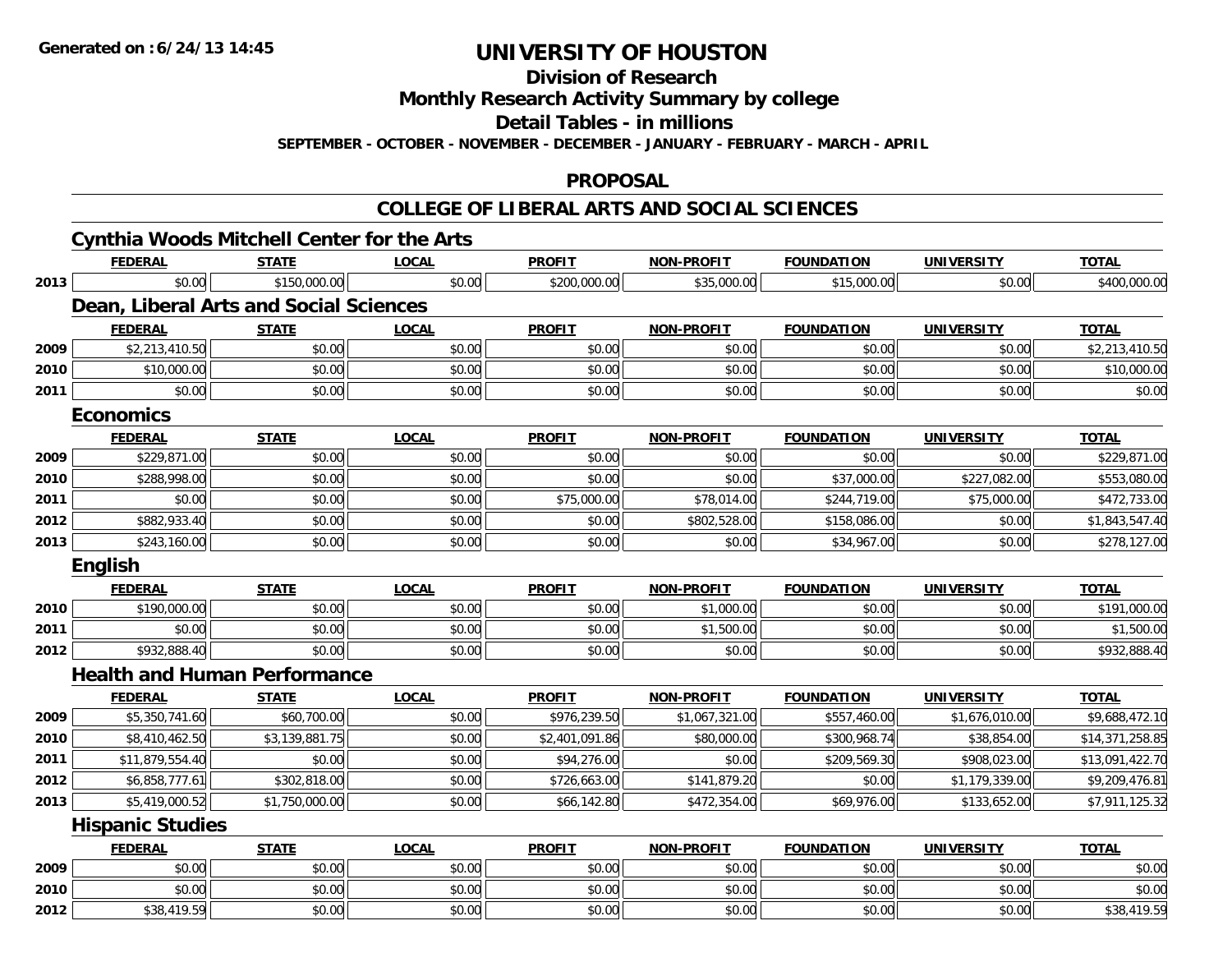**Division of Research**

**Monthly Research Activity Summary by college**

**Detail Tables - in millions**

**SEPTEMBER - OCTOBER - NOVEMBER - DECEMBER - JANUARY - FEBRUARY - MARCH - APRIL**

#### **PROPOSAL**

|      | <b>Hispanic Studies</b>               |              |              |               |                   |                   |                   |                        |
|------|---------------------------------------|--------------|--------------|---------------|-------------------|-------------------|-------------------|------------------------|
|      | <b>FEDERAL</b>                        | <b>STATE</b> | <b>LOCAL</b> | <b>PROFIT</b> | <b>NON-PROFIT</b> | <b>FOUNDATION</b> | <b>UNIVERSITY</b> | <b>TOTAL</b>           |
| 2013 | \$0.00                                | \$0.00       | \$0.00       | \$0.00        | \$0.00            | \$0.00            | \$11,992.50       | \$11,992.50            |
|      | <b>History</b>                        |              |              |               |                   |                   |                   |                        |
|      | <b>FEDERAL</b>                        | <b>STATE</b> | <b>LOCAL</b> | <b>PROFIT</b> | NON-PROFIT        | <b>FOUNDATION</b> | <b>UNIVERSITY</b> | <b>TOTAL</b>           |
| 2009 | \$8,500.00                            | \$0.00       | \$0.00       | \$0.00        | \$0.00            | \$0.00            | \$0.00            | \$8,500.00             |
| 2010 | \$569,406.00                          | \$0.00       | \$0.00       | \$0.00        | \$12,500.00       | \$0.00            | \$0.00            | \$581,906.00           |
| 2011 | \$0.00                                | \$0.00       | \$0.00       | \$0.00        | \$14,000.00       | \$0.00            | \$0.00            | \$14,000.00            |
| 2012 | \$63,776.82                           | \$0.00       | \$0.00       | \$0.00        | \$0.00            | \$0.00            | \$0.00            | \$63,776.82            |
|      | <b>Hobby Center for Public Policy</b> |              |              |               |                   |                   |                   |                        |
|      | <b>FEDERAL</b>                        | <b>STATE</b> | <b>LOCAL</b> | <b>PROFIT</b> | <b>NON-PROFIT</b> | <b>FOUNDATION</b> | <b>UNIVERSITY</b> | <b>TOTAL</b>           |
| 2009 | \$24,750.00                           | \$0.00       | \$0.00       | \$0.00        | \$0.00            | \$0.00            | \$0.00            | \$24,750.00            |
| 2010 | \$596,893.88                          | \$0.00       | \$0.00       | \$82,118.50   | \$0.00            | \$0.00            | \$0.00            | \$679,012.38           |
| 2011 | \$8,435.00                            | \$0.00       | \$0.00       | \$0.00        | \$0.00            | \$0.00            | \$0.00            | $\overline{$8,435.00}$ |
| 2013 | \$164,250.00                          | \$0.00       | \$0.00       | \$0.00        | \$0.00            | \$0.00            | \$0.00            | \$164,250.00           |
|      | <b>Modern/Classical Languages</b>     |              |              |               |                   |                   |                   |                        |
|      | <b>FEDERAL</b>                        | <b>STATE</b> | <b>LOCAL</b> | <b>PROFIT</b> | <b>NON-PROFIT</b> | <b>FOUNDATION</b> | <b>UNIVERSITY</b> | <b>TOTAL</b>           |
| 2009 | \$49,995.00                           | \$0.00       | \$0.00       | \$0.00        | \$19,899.50       | \$0.00            | \$0.00            | \$69,894.50            |
| 2010 | \$0.00                                | \$0.00       | \$0.00       | \$0.00        | \$7,000.00        | \$25,300.00       | \$0.00            | \$32,300.00            |
| 2011 | \$413,091.00                          | \$0.00       | \$0.00       | \$0.00        | \$0.00            | \$0.00            | \$0.00            | \$413,091.00           |
| 2012 | \$396,977.00                          | \$0.00       | \$0.00       | \$0.00        | \$0.00            | \$0.00            | \$0.00            | \$396,977.00           |
| 2013 | \$99,251.00                           | \$0.00       | \$0.00       | \$0.00        | \$0.00            | \$0.00            | \$0.00            | \$99,251.00            |
|      | Philosophy                            |              |              |               |                   |                   |                   |                        |
|      | <b>FEDERAL</b>                        | <b>STATE</b> | <b>LOCAL</b> | <b>PROFIT</b> | <b>NON-PROELI</b> | <b>FOUNDATION</b> | <b>UNIVERSITY</b> | <b>TOTAL</b>           |
| 2011 | \$29,932.50                           | \$0.00       | \$0.00       | \$0.00        | \$0.00            | \$0.00            | \$0.00            | \$29,932.50            |
| 2012 | \$23,229.00                           | \$0.00       | \$0.00       | \$0.00        | \$0.00            | \$0.00            | \$0.00            | \$23,229.00            |
| 2013 | \$24,897.00                           | \$0.00       | \$0.00       | \$0.00        | \$0.00            | \$0.00            | \$0.00            | \$24,897.00            |
|      | <b>Political Science</b>              |              |              |               |                   |                   |                   |                        |
|      |                                       |              |              |               |                   |                   |                   |                        |
|      | <b>FEDERAL</b>                        | <b>STATE</b> | <b>LOCAL</b> | <b>PROFIT</b> | <b>NON-PROFIT</b> | <b>FOUNDATION</b> | <b>UNIVERSITY</b> | <b>TOTAL</b>           |
| 2009 | \$12,000.00                           | \$0.00       | \$0.00       | \$0.00        | \$0.00            | \$0.00            | \$0.00            | \$12,000.00            |
| 2010 | \$156,642.00                          | \$0.00       | \$0.00       | \$82,118.50   | \$0.00            | \$0.00            | \$0.00            | \$238,760.50           |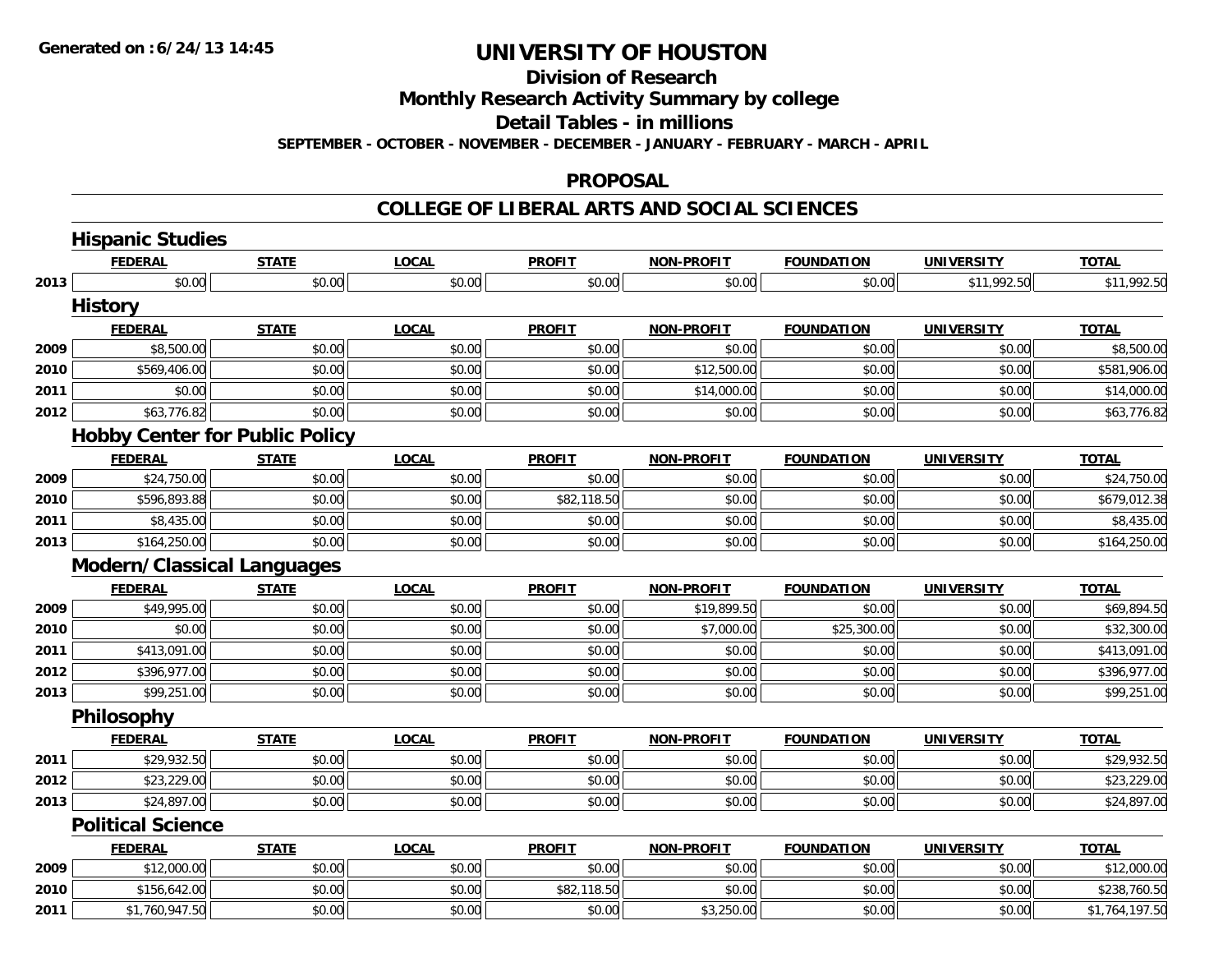## **Division of Research**

**Monthly Research Activity Summary by college**

**Detail Tables - in millions**

**SEPTEMBER - OCTOBER - NOVEMBER - DECEMBER - JANUARY - FEBRUARY - MARCH - APRIL**

#### **PROPOSAL**

|      | <b>Political Science</b>       |                |              |               |                   |                   |                   |                 |
|------|--------------------------------|----------------|--------------|---------------|-------------------|-------------------|-------------------|-----------------|
|      | <b>FEDERAL</b>                 | <b>STATE</b>   | <b>LOCAL</b> | <b>PROFIT</b> | <b>NON-PROFIT</b> | <b>FOUNDATION</b> | <b>UNIVERSITY</b> | <b>TOTAL</b>    |
| 2012 | \$383,429.00                   | \$77,296.00    | \$0.00       | \$0.00        | \$0.00            | \$0.00            | \$0.00            | \$460,725.00    |
| 2013 | \$857,738.00                   | \$0.00         | \$0.00       | \$0.00        | \$0.00            | \$0.00            | \$0.00            | \$857,738.00    |
|      | <b>Psychology</b>              |                |              |               |                   |                   |                   |                 |
|      | <b>FEDERAL</b>                 | <b>STATE</b>   | <b>LOCAL</b> | <b>PROFIT</b> | <b>NON-PROFIT</b> | <b>FOUNDATION</b> | <b>UNIVERSITY</b> | <b>TOTAL</b>    |
| 2009 | \$6,000,648.06                 | \$4,737,866.76 | \$0.00       | \$370,295.00  | \$1,191,236.00    | \$239,064.00      | \$1,057,944.00    | \$13,597,053.82 |
| 2010 | \$14,333,964.74                | \$9,918,381.15 | \$315,153.50 | \$56,000.00   | \$573,208.50      | \$31,672.00       | \$2,220,633.00    | \$27,449,012.89 |
| 2011 | \$8,727,436.00                 | \$2,741,543.40 | \$472,984.00 | \$275,000.00  | \$254,256.00      | \$174,672.00      | \$1,769,460.00    | \$14,415,351.40 |
| 2012 | \$9,906,851.47                 | \$13,431.15    | \$0.00       | \$857,913.00  | \$0.00            | \$60,667.00       | \$1,748,384.00    | \$12,587,246.62 |
| 2013 | \$12,656,516.99                | \$966,274.00   | \$0.00       | \$112,786.00  | \$144,345.00      | \$5,400.00        | \$3,515,997.00    | \$17,401,318.99 |
|      | <b>School of Communication</b> |                |              |               |                   |                   |                   |                 |
|      | <b>FEDERAL</b>                 | <b>STATE</b>   | <b>LOCAL</b> | <b>PROFIT</b> | <b>NON-PROFIT</b> | <b>FOUNDATION</b> | <b>UNIVERSITY</b> | TOTAL           |
| 2011 | \$294,900.00                   | \$0.00         | \$0.00       | \$0.00        | \$0.00            | \$0.00            | \$0.00            | \$294,900.00    |
| 2012 | \$336,545.00                   | \$0.00         | \$0.00       | \$0.00        | \$0.00            | \$0.00            | \$0.00            | \$336,545.00    |
| 2013 | \$0.00                         | \$0.00         | \$0.00       | \$0.00        | \$9,800.00        | \$0.00            | \$76,763.00       | \$86,563.00     |
|      | <b>School of Music</b>         |                |              |               |                   |                   |                   |                 |
|      | <b>FEDERAL</b>                 | <b>STATE</b>   | <b>LOCAL</b> | <b>PROFIT</b> | <b>NON-PROFIT</b> | <b>FOUNDATION</b> | <b>UNIVERSITY</b> | <b>TOTAL</b>    |
| 2009 | \$0.00                         | \$143,067.00   | \$0.00       | \$0.00        | \$98,060.00       | \$0.00            | \$0.00            | \$241,127.00    |
| 2010 | \$0.00                         | \$14,500.00    | \$0.00       | \$0.00        | \$0.00            | \$0.00            | \$0.00            | \$14,500.00     |
| 2011 | \$0.00                         | \$26,500.00    | \$0.00       | \$0.00        | \$0.00            | \$0.00            | \$0.00            | \$26,500.00     |
| 2013 | \$0.00                         | \$5,000.00     | \$0.00       | \$0.00        | \$10,000.00       | \$24,500.00       | \$0.00            | \$39,500.00     |
|      | Sociology                      |                |              |               |                   |                   |                   |                 |
|      | <b>FEDERAL</b>                 | <b>STATE</b>   | <b>LOCAL</b> | <b>PROFIT</b> | <b>NON-PROFIT</b> | <b>FOUNDATION</b> | <b>UNIVERSITY</b> | <b>TOTAL</b>    |
| 2009 | \$1,442,468.50                 | \$0.00         | \$60,000.00  | \$0.00        | \$0.00            | \$14,997.00       | \$0.00            | \$1,517,465.50  |
| 2010 | \$1,415,674.00                 | \$0.00         | \$0.00       | \$0.00        | \$0.00            | \$0.00            | \$0.00            | \$1,415,674.00  |
| 2011 | \$796,309.80                   | \$0.00         | \$0.00       | \$0.00        | \$0.00            | \$0.00            | \$0.00            | \$796,309.80    |
| 2012 | \$0.00                         | \$0.00         | \$0.00       | \$0.00        | \$0.00            | \$16,808.00       | \$508,467.30      | \$525,275.30    |
| 2013 | \$160,063.00                   | \$0.00         | \$18,000.00  | \$0.00        | \$0.00            | \$0.00            | \$0.00            | \$178,063.00    |
|      | <b>Theatre</b>                 |                |              |               |                   |                   |                   |                 |
|      | <b>FEDERAL</b>                 | <b>STATE</b>   | <b>LOCAL</b> | <b>PROFIT</b> | <b>NON-PROFIT</b> | <b>FOUNDATION</b> | <b>UNIVERSITY</b> | <b>TOTAL</b>    |
| 2010 | \$119,000.00                   | \$0.00         | \$0.00       | \$0.00        | \$0.00            | \$0.00            | \$0.00            | \$119,000.00    |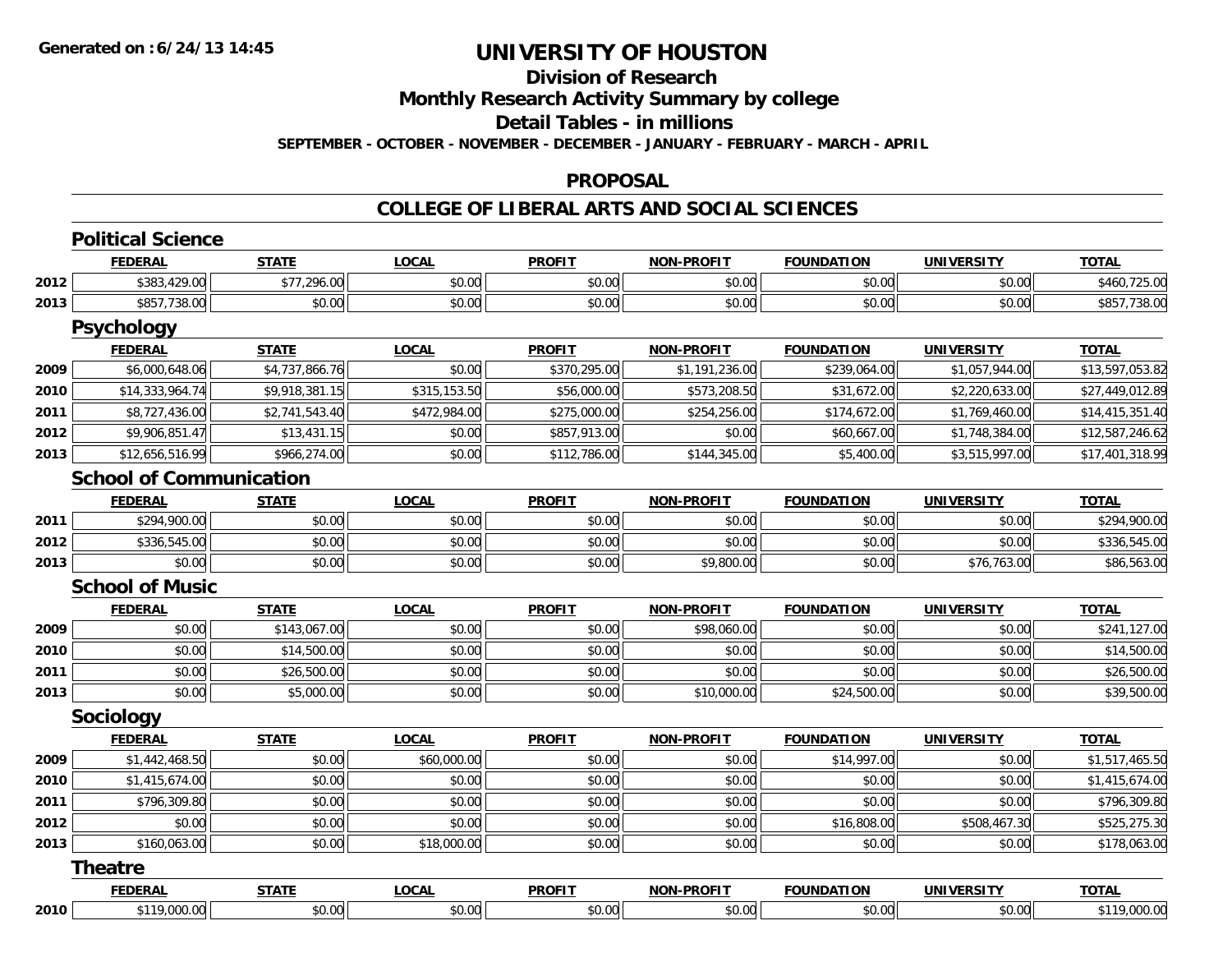**Division of Research**

**Monthly Research Activity Summary by college**

**Detail Tables - in millions**

**SEPTEMBER - OCTOBER - NOVEMBER - DECEMBER - JANUARY - FEBRUARY - MARCH - APRIL**

#### **PROPOSAL**

|       | <b>Theatre</b>   |                 |              |                |                   |                   |                 |                  |  |  |  |  |
|-------|------------------|-----------------|--------------|----------------|-------------------|-------------------|-----------------|------------------|--|--|--|--|
|       | <b>FEDERAL</b>   | <b>STATE</b>    | <b>LOCAL</b> | <b>PROFIT</b>  | <b>NON-PROFIT</b> | <b>FOUNDATION</b> | UNIVERSITY      | <b>TOTAL</b>     |  |  |  |  |
| 2013  | \$0.00           | \$0.00          | \$0.00       | \$0.00         | \$100,027.00      | \$0.00            | \$0.00          | \$100,027.00     |  |  |  |  |
| Total | \$107.989.013.67 | \$24.838.336.71 | \$867,637.50 | \$6,375,644.16 | \$7,234,727.20    | \$2,677,964.04    | \$15,938,494.80 | \$165.921.818.08 |  |  |  |  |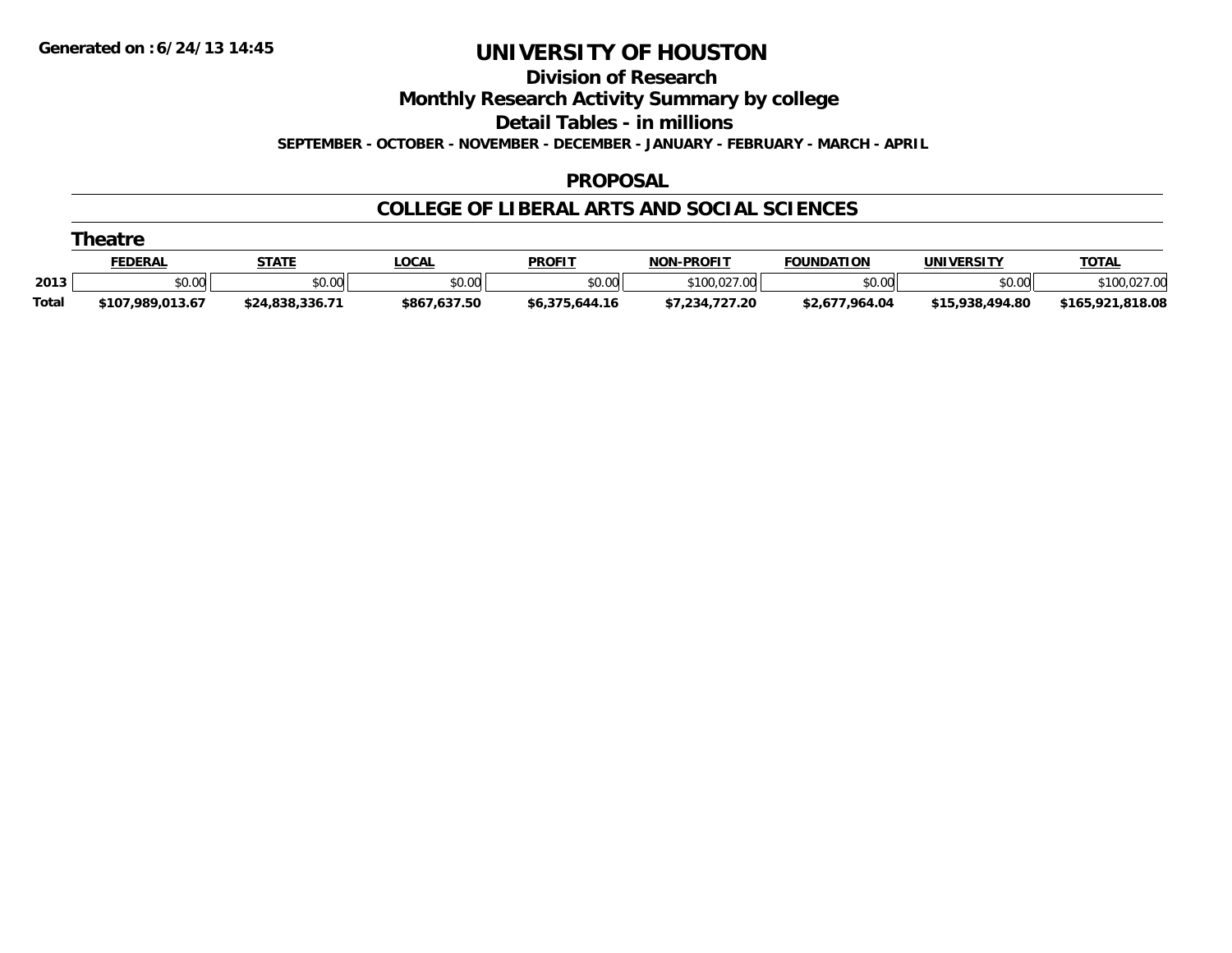### **Division of Research**

**Monthly Research Activity Summary by college**

### **Detail Tables - in millions**

**SEPTEMBER - OCTOBER - NOVEMBER - DECEMBER - JANUARY - FEBRUARY - MARCH - APRIL**

#### **PROPOSAL**

### **COLLEGE OF NATURAL SCIENCES AND MATHEMATICS**

## **Biology/Biochemistry**

|      | <b>FEDERAL</b>  | <b>STATE</b>   | <u>LOCAL</u> | <b>PROFIT</b>  | <b>NON-PROFIT</b> | <b>FOUNDATION</b> | <b>UNIVERSITY</b> | <b>TOTAL</b>    |
|------|-----------------|----------------|--------------|----------------|-------------------|-------------------|-------------------|-----------------|
| 2009 | \$29,482,740.17 | \$100,000.00   | \$0.00       | \$3,524,033.60 | \$434,076.00      | \$1,395,000.00    | \$1,690,904.40    | \$36,626,754.17 |
| 2010 | \$17,497,160.58 | \$8,994,973.50 | \$0.00       | \$1,314,639.00 | \$2,985,417.00    | \$3,555,847.80    | \$5,052,071.00    | \$39,400,108.88 |
| 2011 | \$31,033,846.20 | \$225,000.00   | \$0.00       | \$520,396.57   | \$959,421.31      | \$839,882.00      | \$833,857.00      | \$34,412,403.08 |
| 2012 | \$26,365,423.66 | \$1,239,930.00 | \$0.00       | \$60,000.00    | \$3,055,527.80    | \$1,584,822.00    | \$1,438,642.08    | \$33,744,345.54 |
| 2013 | \$22,094,263.90 | \$1,850,782.83 | \$0.00       | \$145,676.00   | \$0.00            | \$1,742,504.60    | \$1,104,298.40    | \$26,937,525.73 |

### **Center for Nuclear Receptors and Cell Signaling**

|      | <b>FEDERAL</b>  | <b>STATE</b>   | <b>LOCAL</b> | <b>PROFIT</b> | <b>NON-PROFIT</b> | <b>FOUNDATION</b> | <b>UNIVERSITY</b> | <b>TOTAL</b>    |
|------|-----------------|----------------|--------------|---------------|-------------------|-------------------|-------------------|-----------------|
| 2009 | \$6,064,288.30  | \$2,750,000.00 | \$0.00       | \$0.00        | \$0.00            | \$0.00            | \$0.00            | \$8,814,288.30  |
| 2010 | \$5,442,626.00  | \$8,778,690.50 | \$0.00       | \$58,989.00   | \$220,000.00      | \$4,509,025.00    | \$237,415,00      | \$19,246,745.50 |
| 2011 | \$5,259,331.00  | \$7,420,923.00 | \$0.00       | \$240,000.00  | \$435,126.00      | \$1,060,000.00    | \$818,762,00      | \$15,234,142.00 |
| 2012 | \$7,463,740.00  | \$0.00         | \$0.00       | \$0.00        | \$403,096.00      | \$300,000.00      | \$0.00            | \$8,166,836.00  |
| 2013 | \$17,313,772.20 | \$0.00         | \$0.00       | \$337,414.00  | \$454,000.00      | \$1,180,000.00    | \$0.00            | \$19,285,186.20 |

### **Chemistry**

|      | <b>FEDERAL</b>  | <u>STATE</u>    | <b>LOCAL</b> | <b>PROFIT</b> | <b>NON-PROFIT</b> | <b>FOUNDATION</b> | <b>UNIVERSITY</b> | <b>TOTAL</b>    |
|------|-----------------|-----------------|--------------|---------------|-------------------|-------------------|-------------------|-----------------|
| 2009 | \$18,128,313.47 | \$3,112,500.00  | \$0.00       | \$52,009.00   | \$706,730.00      | \$1,760,000.00    | \$2,586,673.60    | \$26,346,226.07 |
| 2010 | \$16,975,216.75 | \$12,190,244.10 | \$0.00       | \$211,699.50  | \$2,930,116.26    | \$1,492,156.99    | \$685,992.00      | \$34,485,425.60 |
| 2011 | \$13,399,195.95 | \$217,519.00    | \$0.00       | \$130,000.00  | \$219,998.00      | \$960,000.00      | \$669,942.00      | \$15,596,654.95 |
| 2012 | \$14,046,653.14 | \$5,414,220.00  | \$0.00       | \$291,980.00  | \$1,114,109.00    | \$1,095,000.00    | \$214,591.00      | \$22,176,553.14 |
| 2013 | \$13,437,156.89 | \$2,688,596.00  | \$0.00       | \$0.00        | \$100,000.00      | \$2,674,460.00    | \$16,030.00       | \$18,916,242.89 |

#### **Computer Science**

|      | <b>FEDERAL</b>  | <b>STATE</b>   | <b>LOCAL</b> | <b>PROFIT</b>  | <b>NON-PROFIT</b> | <b>FOUNDATION</b> | <b>UNIVERSITY</b> | <b>TOTAL</b>    |
|------|-----------------|----------------|--------------|----------------|-------------------|-------------------|-------------------|-----------------|
| 2009 | \$20,121,945.23 | \$500,000.00   | \$0.00       | \$2,052,496.30 | \$1,337,707.50    | \$60,000.00       | \$779,692.00      | \$24,851,841.03 |
| 2010 | \$13,210,498.52 | \$4,701,502.00 | \$0.00       | \$3,292,334.14 | \$1,217,143.50    | \$0.00            | \$1,307,724.00    | \$23,729,202.16 |
| 2011 | \$15,812,899.36 | \$433,402.00   | \$0.00       | \$1,037,248.00 | \$312,696.00      | \$302,606.25      | \$34,145.00       | \$17,932,996.61 |
| 2012 | \$25,360,018.24 | \$1,396,932.00 | \$0.00       | \$139,721.00   | \$1,449,357.00    | \$185,918.20      | \$1,186,195.20    | \$29,718,141.64 |
| 2013 | \$19,234,239.49 | \$1,024,953.00 | \$0.00       | \$945,463.57   | \$1,841,700.00    | \$0.00            | \$592,552.00      | \$23,638,908.06 |

### **Dean, Natural Sciences and Mathematics**

|      | <b>FEDERAL</b>                           | $- - - -$                                  | .OCAI                        | <b>PROFIT</b>          | <b>JLPROF!</b><br>ימות | FOUNDATION                          | UNIVE<br>:neity | <b>TOTAL</b><br>$\blacksquare$ |
|------|------------------------------------------|--------------------------------------------|------------------------------|------------------------|------------------------|-------------------------------------|-----------------|--------------------------------|
| 2009 | 000011<br>- 70<br>ا ، د ب                | $\mathfrak{c}\cap\mathfrak{a}\cap$<br>ט.טע | ሖ へ<br>$\sim$ $\sim$<br>וטט. | ტი იი<br>JU.UU         | $\sim$ $\sim$<br>vu.uu | \$0.00                              | nn nnl<br>vu.vu | 11.21<br>¢ O O<br>70.<br>1 J   |
| 2010 | $\sim$ $\sim$ $\sim$<br>\$108.3<br>70.UU | $\sim$<br>וט.טי                            | vv.vv                        | $\sim$<br>ት ヘ<br>JU.UL | $\sim$ 00<br>PO.OO     | $\theta$ $\theta$ $\theta$<br>DU.UU | 0000<br>\$0.00  | 0000<br>`10ኔ<br>70.UU          |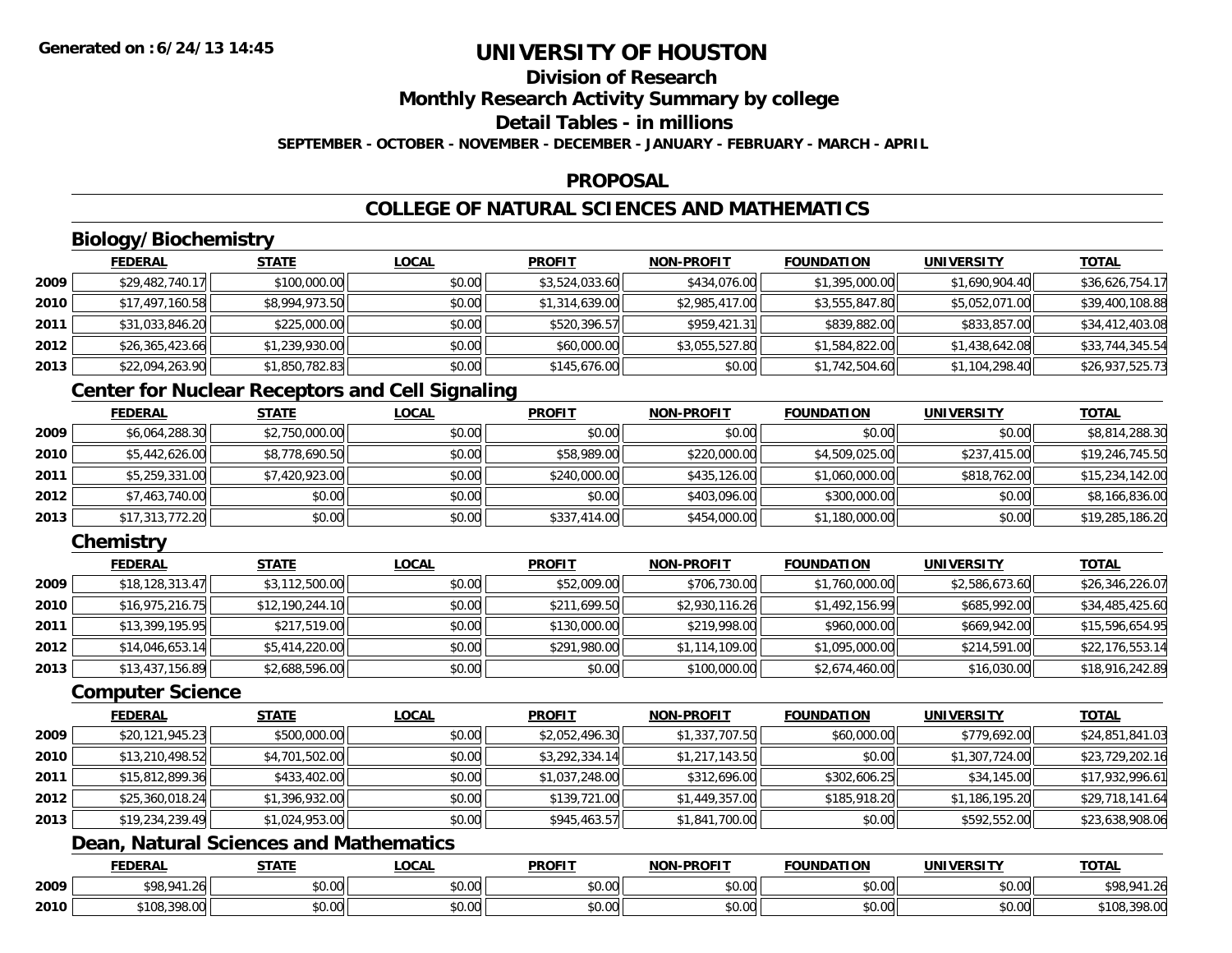### **Division of Research**

**Monthly Research Activity Summary by college**

**Detail Tables - in millions**

**SEPTEMBER - OCTOBER - NOVEMBER - DECEMBER - JANUARY - FEBRUARY - MARCH - APRIL**

#### **PROPOSAL**

### **COLLEGE OF NATURAL SCIENCES AND MATHEMATICS**

### **Dean, Natural Sciences and Mathematics**

|      | <b>FEDERAI</b>    | <b>CTATE</b>            | _OCAL  | <b>PROFIT</b> | <b>LDDOFIT</b><br><b>NON</b> | <b>FOUNDATION</b> | <b>UNIVERSITY</b> | <b>TOTAL</b> |
|------|-------------------|-------------------------|--------|---------------|------------------------------|-------------------|-------------------|--------------|
| 2011 | 12000<br>120.UU   | 00000<br>さフにん<br>uuu.uu | \$0.00 | \$0.00        | \$0.00                       | ሶስ ሰሰ<br>JU.UU    | \$0.00            | $\sim$       |
| 2012 | <b>A00 022 50</b> | ሶስ ሰሰ<br>DU.UG          | \$0.00 | \$0.00        | \$0.00                       | 0000<br>PU.UU     | \$0.00            | :400         |

### **Earth & Atmospheric Sciences**

|      | <b>FEDERAL</b> | <b>STATE</b> | <b>LOCAL</b> | <b>PROFIT</b> | <b>NON-PROFIT</b> | <b>FOUNDATION</b> | <b>UNIVERSITY</b> | <b>TOTAL</b>   |
|------|----------------|--------------|--------------|---------------|-------------------|-------------------|-------------------|----------------|
| 2009 | \$2,318,526.00 | \$255,461.00 | \$0.00       | \$852,770.88  | \$449,475,00      | \$0.00            | \$0.00            | \$3,876,232.88 |
| 2010 | \$3,140,582.50 | \$743,750.00 | \$0.00       | \$334,635.34  | \$551,664.00      | \$0.00            | \$1,132,394.00    | \$5,903,025.84 |
| 2011 | \$3,962,098.00 | \$990,980.20 | \$0.00       | \$87,000.00   | \$2,426,934.80    | \$0.00            | \$1,252,133.00    | \$8,719,146.00 |
| 2012 | \$3,785,861.10 | \$106,909.20 | \$0.00       | \$915,154,00  | \$151,387.00      | \$150,000.00      | \$505,768.00      | \$5,615,079.30 |
| 2013 | \$4,541,790.00 | \$527,514.00 | \$0.00       | \$961,906.45  | \$728,036.00      | \$180,000.00      | \$379,607.68      | \$7,318,854.13 |

### **Institute for Climate and Atmospheric Science**

|      | <b>CENER ::</b><br>    | 27.77                | $\sim$<br>$\mathbf{u}$                              | <b>PROFIT</b>  | <b>DDOFIT</b><br>וחרות | ר גרוווווה<br>.                   | <b>IINIVEDSITV</b>         | <b>TOT</b>     |
|------|------------------------|----------------------|-----------------------------------------------------|----------------|------------------------|-----------------------------------|----------------------------|----------------|
| 2009 | 0000<br>70.UU          | $\sim$ $\sim$<br>ט.ט | $\uparrow$ $\uparrow$ $\uparrow$ $\uparrow$<br>ט.טי | 0.00<br>wu.uu. | \$0.00                 | $\mathsf{A} \cap \mathsf{A}$<br>w | nn nn<br>$\cdot$ uu<br>ּשׁ | 0000<br>pv.uu  |
| 2011 | $\sim$ $\sim$<br>JU.UU | $\sim$ 00<br>JU.UU   | $\sim$ 00<br>וטטוע                                  | 0.00<br>JU.UU  | 0000<br>JU.U           | ሶስ ስስ<br>. UU                     | $\sim$ 00<br>וטט.טע        | ልስ ሰሰ<br>PU.UU |

#### **Mathematics**

|      | <b>FEDERAL</b>  | <b>STATE</b>   | <b>LOCAL</b> | <b>PROFIT</b> | <b>NON-PROFIT</b> | <b>FOUNDATION</b> | <b>UNIVERSITY</b> | <b>TOTAL</b>    |
|------|-----------------|----------------|--------------|---------------|-------------------|-------------------|-------------------|-----------------|
| 2009 | \$12,656,342.45 | \$0.00         | \$0.00       | \$72,653.70   | \$136,876.00      | \$0.00            | \$32,382.00       | \$12,898,254.15 |
| 2010 | \$7,149,235.50  | \$1,543,437.00 | \$0.00       | \$604,786.50  | \$459,604.50      | \$80,000.00       | \$138,111.00      | \$9,975,174.50  |
| 2011 | \$6,270,560.28  | \$784,756.00   | \$0.00       | \$321,626.00  | \$22,622.00       | \$115,000.00      | \$64,383.00       | \$7,578,947.28  |
| 2012 | \$4,537,695.97  | \$0.00         | \$0.00       | \$210,000.00  | \$0.00            | \$222,725.00      | \$710,825.00      | \$5,681,245.97  |
| 2013 | \$6,087,426.05  | \$0.00         | \$0.00       | \$169,348.17  | \$0.00            | \$106,456.00      | \$0.00            | \$6,363,230.22  |

**Physics**

|              | <b>FEDERAL</b>   | <b>STATE</b>    | LOCAL      | <b>PROFIT</b>   | <b>NON-PROFIT</b> | <b>FOUNDATION</b> | <b>UNIVERSITY</b> | <b>TOTAL</b>     |
|--------------|------------------|-----------------|------------|-----------------|-------------------|-------------------|-------------------|------------------|
| 2009         | \$12,067,395.29  | \$556,454.50    | \$0.00     | \$3,900,849.00  | \$42,500.00       | \$1,529,793.00    | \$4,357,660.00    | \$22,454,651.79  |
| 2010         | \$18,040,245.68  | \$3,307,000.00  | \$0.00     | \$1,885,004.00  | \$2,657,368.74    | \$945,990.21      | \$24,160.00       | \$26,859,768.63  |
| 2011         | \$16,414,275.68  | \$0.00          | \$6,000.00 | \$1,165,599.00  | \$0.00            | \$658,356.00      | \$0.00            | \$18,244,230.68  |
| 2012         | \$12,049,854.57  | \$177,557.00    | \$0.00     | \$610,517.00    | \$258,667.00      | \$974,851.80      | \$1,060,600.00    | \$15,132,047.37  |
| 2013         | \$14,085,620.69  | \$272,094.50    | \$0.00     | \$589,575.00    | \$2,370,115.60    | \$960,000.00      | \$2,129,884.00    | \$20,407,289.79  |
| <b>Total</b> | \$467,482,228.56 | \$73,056,081.33 | \$6,000.00 | \$27,035,524.72 | \$30,431,472.01   | \$30,620,394.85   | \$31,037,394.36   | \$659,669,095.83 |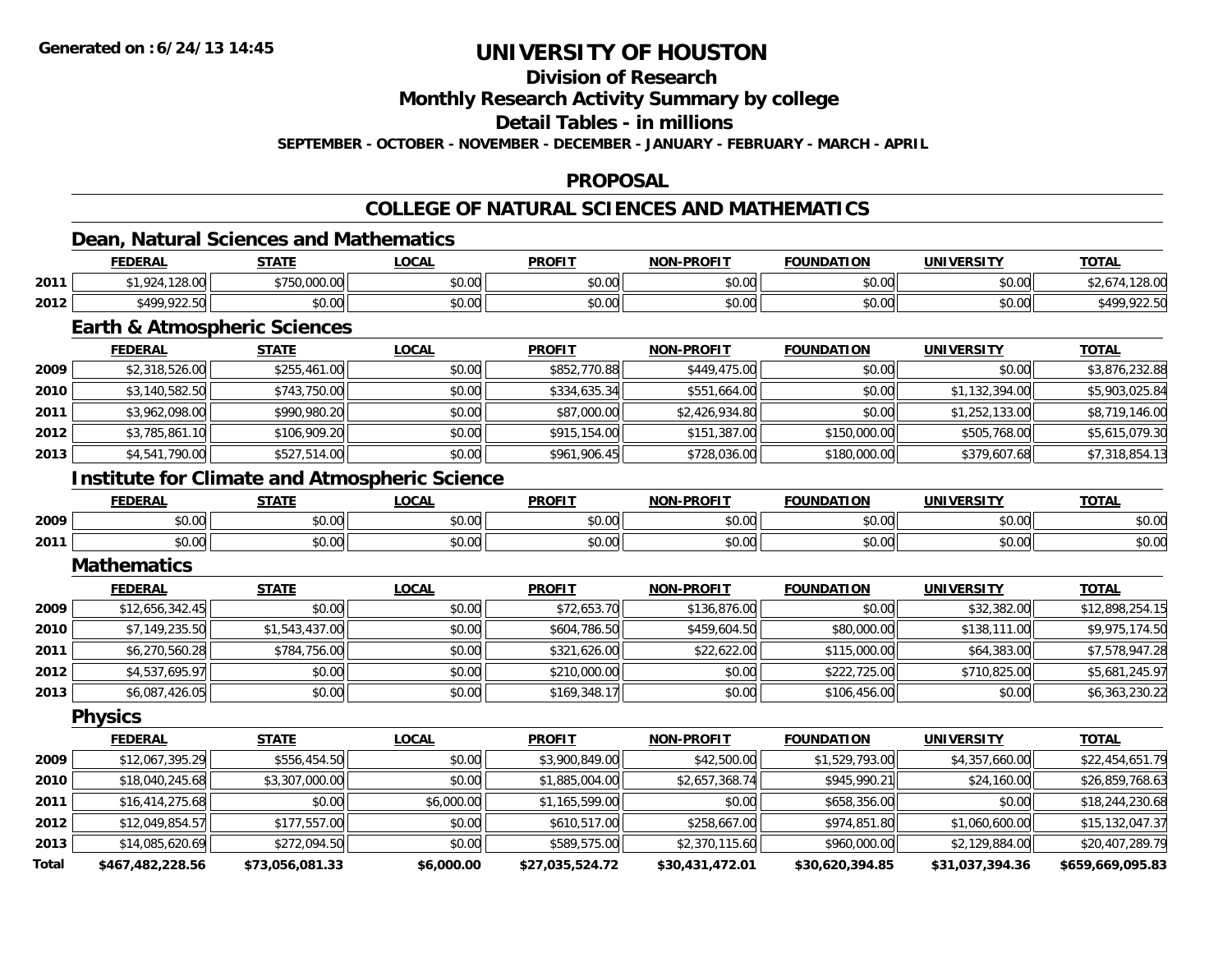## **Division of Research**

**Monthly Research Activity Summary by college**

**Detail Tables - in millions**

**SEPTEMBER - OCTOBER - NOVEMBER - DECEMBER - JANUARY - FEBRUARY - MARCH - APRIL**

#### **PROPOSAL**

### **COLLEGE OF OPTOMETRY**

## **Optometry, Community**

|       | .               |                |              |                |                   |                   |                   |                 |
|-------|-----------------|----------------|--------------|----------------|-------------------|-------------------|-------------------|-----------------|
|       | <b>FEDERAL</b>  | <b>STATE</b>   | <b>LOCAL</b> | <b>PROFIT</b>  | <b>NON-PROFIT</b> | <b>FOUNDATION</b> | <b>UNIVERSITY</b> | <u>TOTAL</u>    |
| 2009  | \$5,702,308.75  | \$73,713.52    | \$0.00       | \$424,038.00   | \$21,563.00       | \$140,000.00      | \$356,044.00      | \$6,717,667.27  |
| 2010  | \$4,721,808.00  | \$832,859.00   | \$0.00       | \$427,914.40   | \$47,927.00       | \$0.00            | \$875,487.00      | \$6,905,995.40  |
| 2011  | \$12,969,594.25 | \$62,945.00    | \$0.00       | \$1,346,770.16 | \$328,078.00      | \$229,995.00      | \$0.00            | \$14,937,382.41 |
| 2012  | \$11,034,820,00 | \$74,750.00    | \$0.00       | \$248,321.00   | \$0.00            | \$0.00            | \$1,257,311.00    | \$12,615,202.00 |
| 2013  | \$11,988,999.00 | \$32,841.56    | \$0.00       | \$1,114,447.50 | \$0.00            | \$0.00            | \$321,274.00      | \$13,457,562.06 |
| Total | \$46,417,530.00 | \$1,077,109.08 | \$0.00       | \$3,561,491.06 | \$397,568.00      | \$369,995.00      | \$2,810,116.00    | \$54,633,809.14 |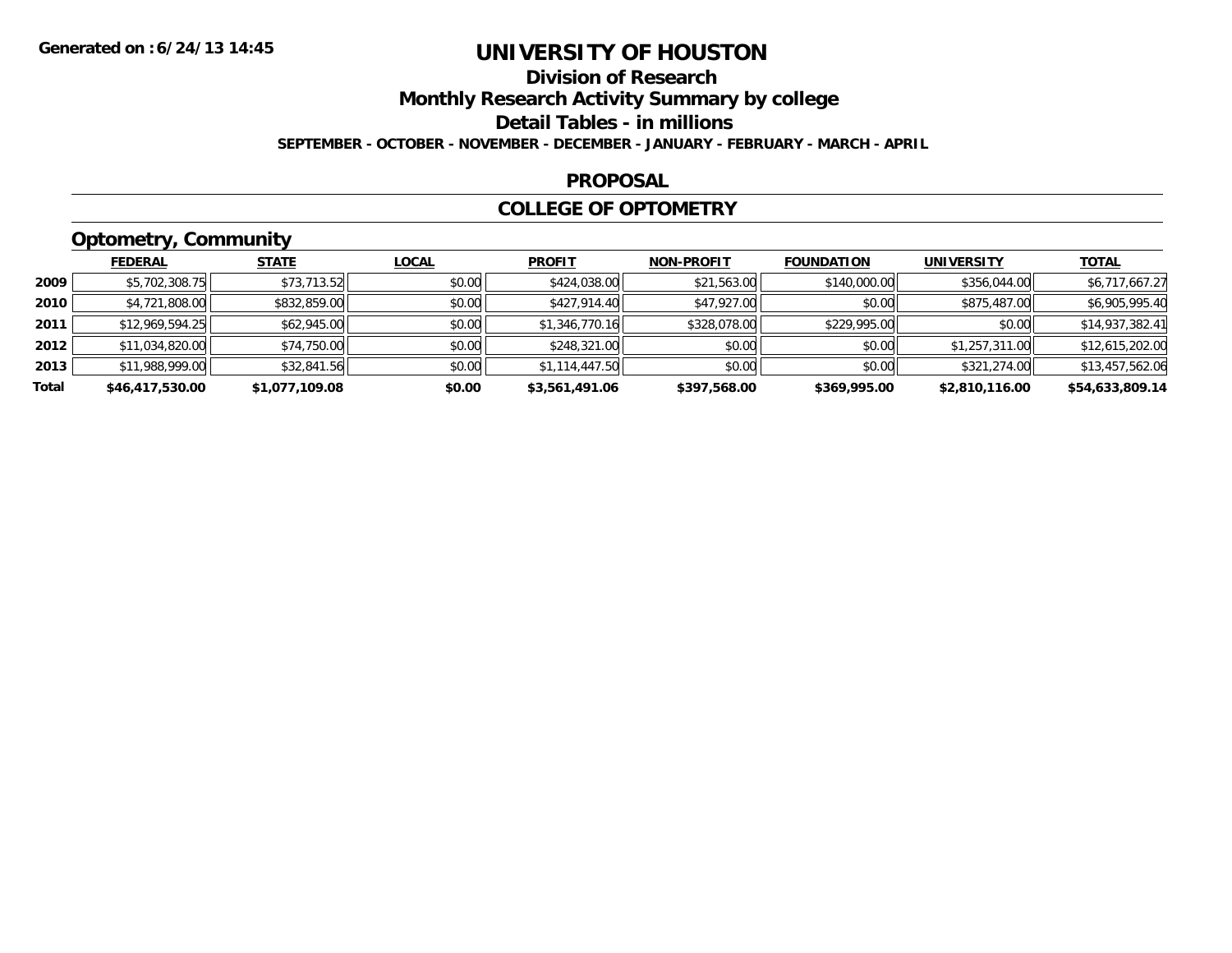## **Division of Research**

**Monthly Research Activity Summary by college**

**Detail Tables - in millions**

**SEPTEMBER - OCTOBER - NOVEMBER - DECEMBER - JANUARY - FEBRUARY - MARCH - APRIL**

#### **PROPOSAL**

### **COLLEGE OF PHARMACY**

## **Clinical Sciences and Administration**

|        | <b>FEDERAL</b> | <u>STATE</u> | <b>LOCAL</b> | <b>PROFIT</b>  | <b>NON-PROFIT</b> | <b>FOUNDATION</b> | <b>UNIVERSITY</b> | <b>TOTAL</b>   |
|--------|----------------|--------------|--------------|----------------|-------------------|-------------------|-------------------|----------------|
| 2009   | \$5,046,228.47 | \$283,457.00 | \$0.00       | \$350,148.00   | \$56,500.00       | \$5,000.00        | \$1,485.00        | \$5,742,818.47 |
| ا 2010 | \$4,583,489.58 | \$521,897.80 | \$0.00       | \$1,138,462.57 | \$589,500.00      | \$5,000.00        | \$49,809.00       | \$6,888,158.95 |
| 2011   | \$5,231,267.40 | \$11,000.00  | \$0.00       | \$308,065.80   | \$410,354.50      | \$170,340.00      | \$50,578.00       | \$6,181,605.70 |
| 2012   | \$5,244,856.84 | \$35,547.00  | \$0.00       | \$516,468.00   | \$131,000.00      | \$142,630.00      | \$567,654.72      | \$6,638,156.56 |
| 2013   | \$6,500,323.40 | \$0.00       | \$144,311.00 | \$734,411.00   | \$170,000.00      | \$0.00            | \$528,418.00      | \$8,077,463.40 |

### **Dean, Pharmacy**

|      | <b>FEDERAL</b> | <b>STATE</b> | <u>LOCAL</u> | <b>PROFIT</b> | <b>NON-PROFIT</b> | <b>FOUNDATION</b> | UNIVERSITY | <b>TOTAL</b> |
|------|----------------|--------------|--------------|---------------|-------------------|-------------------|------------|--------------|
| 2009 | \$0.00         | \$0.00       | \$0.00       | \$0.00        | \$25,000.00       | \$0.00            | \$0.00     | \$25,000.00  |
| 2010 | \$0.00         | \$0.00       | \$0.00       | \$0.00        | \$0.00            | \$0.00            | \$0.00     | \$0.00       |
| 2011 | \$0.00         | \$0.00       | \$0.00       | \$0.00        | \$0.00            | \$0.00            | \$0.00     | \$0.00       |
| 2012 | \$0.00         | \$0.00       | \$0.00       | \$0.00        | \$0.00            | \$0.00            | \$0.00     | \$0.00       |

## **Pharmacological and Pharmaceutical Sciences**

|       | <u>FEDERAL</u>   | <b>STATE</b>   | <b>LOCAL</b> | <b>PROFIT</b>  | <b>NON-PROFIT</b> | <b>FOUNDATION</b> | UNIVERSITY     | <u>TOTAL</u>     |
|-------|------------------|----------------|--------------|----------------|-------------------|-------------------|----------------|------------------|
| 2009  | \$16,881,917.74  | \$797,873.00   | \$0.00       | \$140,516.00   | \$1,319,000.00    | \$735,000.00      | \$1,981,496.00 | \$21,855,802.74  |
| 2010  | \$18,449,304.64  | \$7,460,115.20 | \$0.00       | \$71,200.00    | \$2,715,560.00    | \$235,210.00      | \$214,489.00   | \$29,145,878.84  |
| 2011  | \$16,442,517.60  | \$0.00         | \$0.00       | \$25,760.00    | \$573,454.50      | \$1,204,169.00    | \$976,878.00   | \$19,222,779.10  |
| 2012  | \$26,827,316.12  | \$172,389.00   | \$0.00       | \$282,500.00   | \$1,927,924.20    | \$173,976.00      | \$2,100,631.00 | \$31,484,736.32  |
| 2013  | \$18,987,944.69  | \$325,659.00   | \$0.00       | \$375,268.00   | \$771,995.00      | \$785,000.00      | \$1,971,440.00 | \$23,217,306.69  |
| Total | \$124,195,166.48 | \$9,607,938.00 | \$144,311.00 | \$3,942,799.37 | \$8,690,288.20    | \$3,456,325.00    | \$8,442,878.72 | \$158,479,706.77 |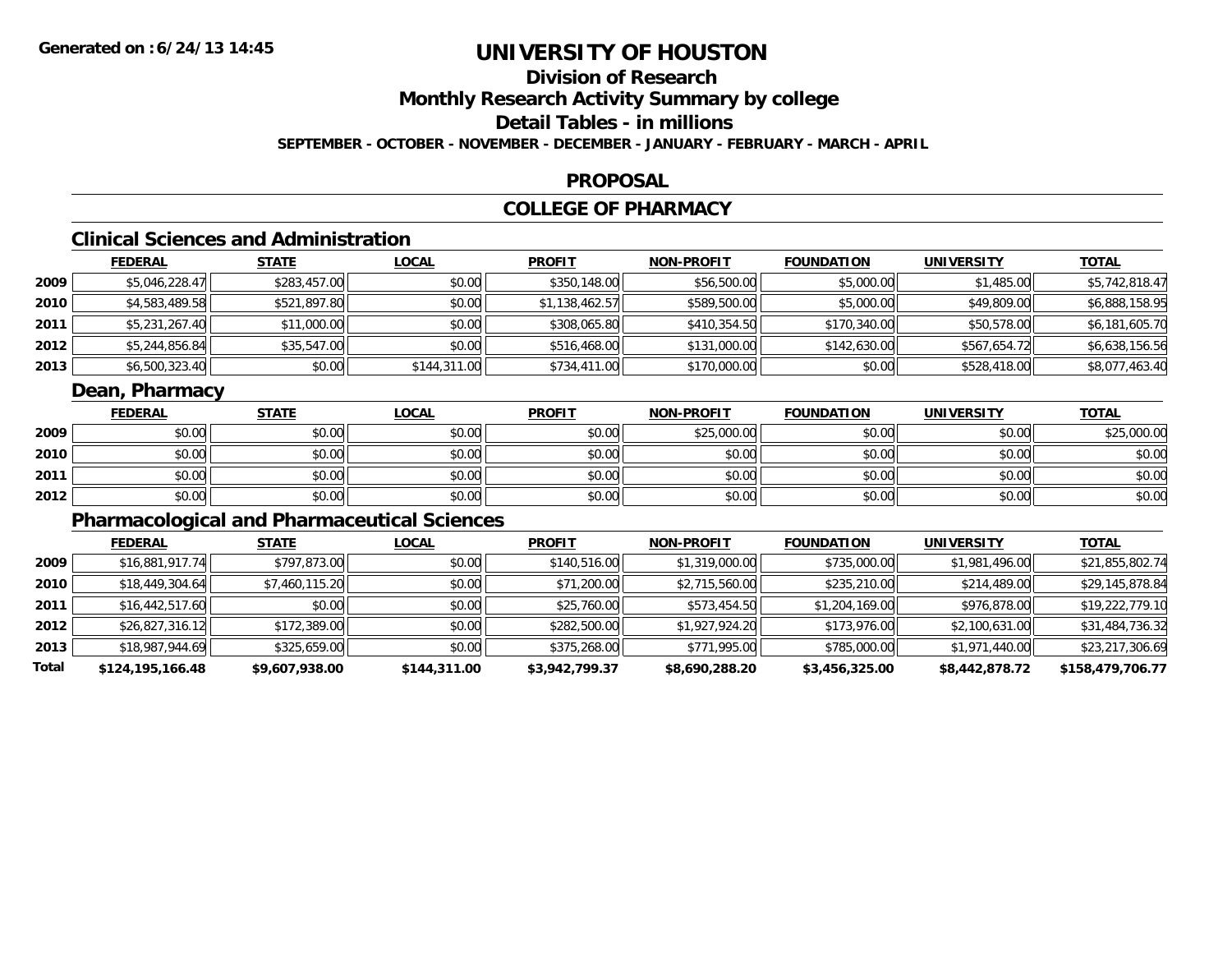**Division of Research**

**Monthly Research Activity Summary by college**

**Detail Tables - in millions**

**SEPTEMBER - OCTOBER - NOVEMBER - DECEMBER - JANUARY - FEBRUARY - MARCH - APRIL**

#### **PROPOSAL**

#### **COLLEGE OF TECHNOLOGY**

|      | <b>Center for Life Sciences Technology</b>    |                |              |                |                   |                   |                   |                 |
|------|-----------------------------------------------|----------------|--------------|----------------|-------------------|-------------------|-------------------|-----------------|
|      | <b>FEDERAL</b>                                | <b>STATE</b>   | <b>LOCAL</b> | <b>PROFIT</b>  | <b>NON-PROFIT</b> | <b>FOUNDATION</b> | <b>UNIVERSITY</b> | <b>TOTAL</b>    |
| 2009 | \$0.00                                        | \$0.00         | \$0.00       | \$0.00         | \$0.00            | \$0.00            | \$0.00            | \$0.00          |
|      | <b>Center for Technology Literacy</b>         |                |              |                |                   |                   |                   |                 |
|      | <b>FEDERAL</b>                                | <b>STATE</b>   | <b>LOCAL</b> | <b>PROFIT</b>  | <b>NON-PROFIT</b> | <b>FOUNDATION</b> | <b>UNIVERSITY</b> | <b>TOTAL</b>    |
| 2010 | \$2,499,903.90                                | \$0.00         | \$0.00       | \$0.00         | \$0.00            | \$0.00            | \$0.00            | \$2,499,903.90  |
| 2011 | \$59,903.20                                   | \$0.00         | \$0.00       | \$230,106.00   | \$0.00            | \$0.00            | \$0.00            | \$290,009.20    |
| 2012 | \$0.00                                        | \$111,690.00   | \$0.00       | \$0.00         | \$0.00            | \$0.00            | \$0.00            | \$111,690.00    |
| 2013 | \$0.00                                        | \$994,528.00   | \$0.00       | \$0.00         | \$0.00            | \$0.00            | \$0.00            | \$994,528.00    |
|      | Dean, Technology                              |                |              |                |                   |                   |                   |                 |
|      | <b>FEDERAL</b>                                | <b>STATE</b>   | <b>LOCAL</b> | <b>PROFIT</b>  | <b>NON-PROFIT</b> | <b>FOUNDATION</b> | <b>UNIVERSITY</b> | <b>TOTAL</b>    |
| 2009 | \$0.00                                        | \$761,051.00   | \$0.00       | \$0.00         | \$318,769.50      | \$0.00            | \$0.00            | \$1,079,820.50  |
| 2010 | \$0.00                                        | \$1,460,115.00 | \$0.00       | \$0.00         | \$0.00            | \$0.00            | \$0.00            | \$1,460,115.00  |
| 2011 | \$501,908.50                                  | \$1,153,800.00 | \$0.00       | \$0.00         | \$0.00            | \$0.00            | \$31,415.00       | \$1,687,123.50  |
| 2012 | \$514,128.64                                  | \$784,578.80   | \$0.00       | \$0.00         | \$100,000.00      | \$0.00            | \$0.00            | \$1,398,707.44  |
| 2013 | \$0.00                                        | \$0.00         | \$0.00       | \$0.00         | \$20,000.00       | \$0.00            | \$50,633.00       | \$70,633.00     |
|      | <b>Engineering Technology</b>                 |                |              |                |                   |                   |                   |                 |
|      | <b>FEDERAL</b>                                | <b>STATE</b>   | <b>LOCAL</b> | <b>PROFIT</b>  | <b>NON-PROFIT</b> | <b>FOUNDATION</b> | <b>UNIVERSITY</b> | <b>TOTAL</b>    |
| 2009 | \$9,387,439.25                                | \$874,336.00   | \$0.00       | \$1,835,142.20 | \$444,080.50      | \$0.00            | \$0.00            | \$12,540,997.95 |
| 2010 | \$6,156,437.85                                | \$3,463,067.00 | \$0.00       | \$89,928.00    | \$566,570.00      | \$0.00            | \$201,163.92      | \$10,477,166.77 |
| 2011 | \$3,768,520.10                                | \$1,443,594.00 | \$0.00       | \$0.00         | \$334,158.00      | \$189,434.30      | \$0.00            | \$5,735,706.40  |
| 2012 | \$4,405,661.46                                | \$196,336.20   | \$0.00       | \$100,000.00   | \$269,852.00      | \$194,810.00      | \$156,774.00      | \$5,323,433.66  |
| 2013 | \$4,781,315.70                                | \$0.00         | \$0.00       | \$684,132.00   | \$182,815.00      | \$179,046.00      | \$3,746,730.00    | \$9,574,038.70  |
|      | <b>Human Development and Consumer Science</b> |                |              |                |                   |                   |                   |                 |
|      | <b>FEDERAL</b>                                | <b>STATE</b>   | <b>LOCAL</b> | <b>PROFIT</b>  | <b>NON-PROFIT</b> | <b>FOUNDATION</b> | <b>UNIVERSITY</b> | <b>TOTAL</b>    |
| 2009 | \$127,020.40                                  | \$0.00         | \$0.00       | \$0.00         | \$189,631.00      | \$0.00            | \$19,316.00       | \$335,967.40    |
| 2010 | \$13,498.75                                   | \$0.00         | \$0.00       | \$75,704.00    | \$0.00            | \$66,442.00       | \$0.00            | \$155,644.75    |
| 2011 | \$115,500.00                                  | \$0.00         | \$0.00       | \$0.00         | \$0.00            | \$0.00            | \$0.00            | \$115,500.00    |
| 2012 | \$898,718.00                                  | \$46,549.08    | \$0.00       | \$0.00         | \$0.00            | \$0.00            | \$0.00            | \$945,267.08    |
| 2013 | \$119,995.20                                  | \$0.00         | \$0.00       | \$0.00         | \$0.00            | \$0.00            | \$0.00            | \$119,995.20    |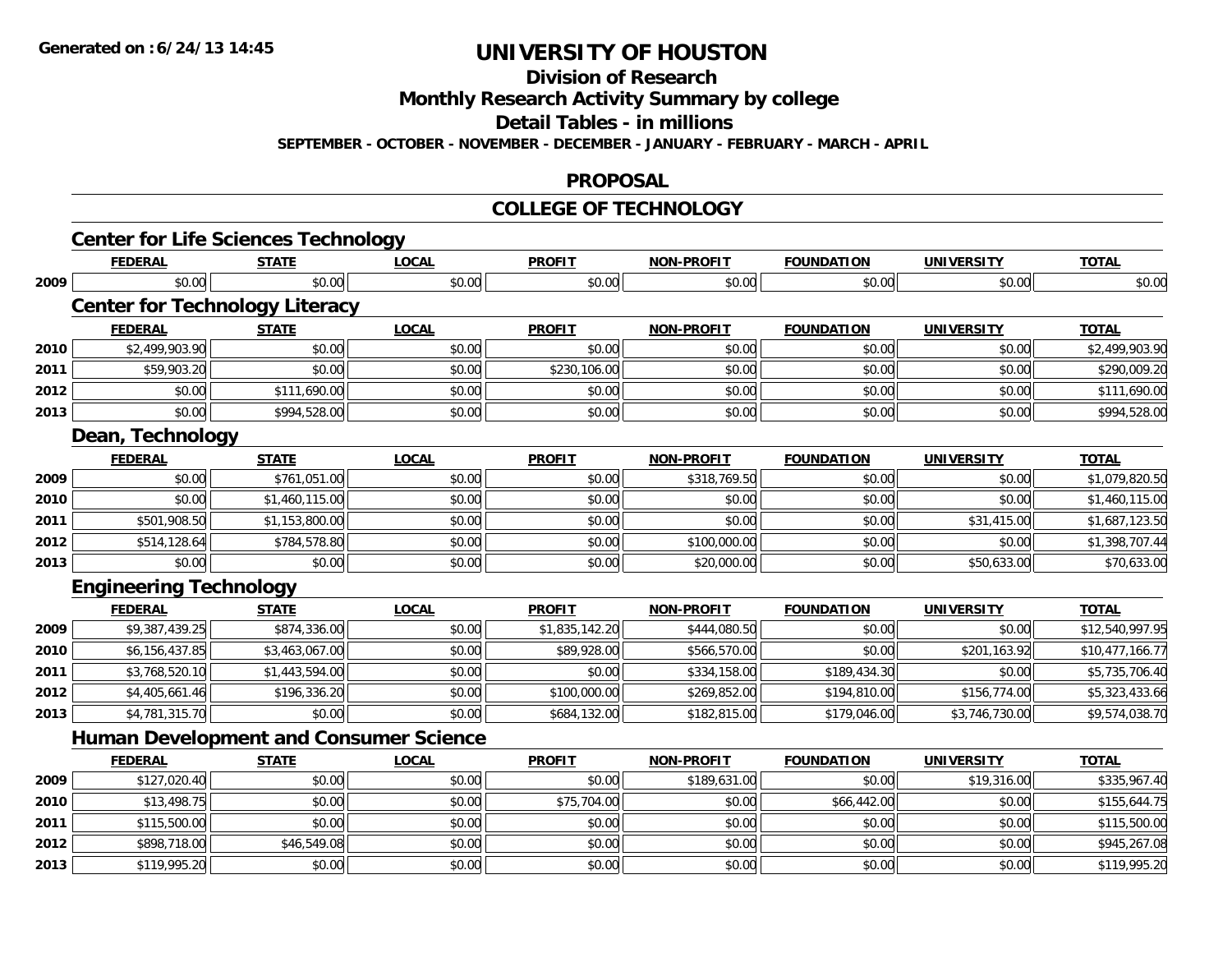## **Division of Research**

**Monthly Research Activity Summary by college**

**Detail Tables - in millions**

**SEPTEMBER - OCTOBER - NOVEMBER - DECEMBER - JANUARY - FEBRUARY - MARCH - APRIL**

#### **PROPOSAL**

### **COLLEGE OF TECHNOLOGY**

### **Information & Logistics Technology**

|        | <b>FEDERAL</b> | <b>STATE</b> | <b>LOCAL</b> | <b>PROFIT</b>  | <b>NON-PROFIT</b> | <b>FOUNDATION</b> | UNIVERSITY   | <b>TOTAL</b>    |
|--------|----------------|--------------|--------------|----------------|-------------------|-------------------|--------------|-----------------|
| 2009   | \$60,000.00    | \$0.00       | \$0.00       | \$0.00         | \$20,094.00       | \$0.00            | \$0.00       | \$80,094.00     |
| ا 2010 | \$4,649,095.00 | \$200,000.00 | \$0.00       | \$6,377,367.00 | \$0.00            | \$19,999.00       | \$0.00       | \$11,246,461.00 |
| 2011   | \$3,245,913.90 | \$0.00       | \$0.00       | \$0.00         | \$0.00            | \$0.00            | \$0.00       | \$3,245,913.90  |
| 2012   | \$15,784.60    | \$81,029.88  | \$0.00       | \$70,625.00    | \$50,000.00       | \$0.00            | \$111,934.00 | \$329,373.48    |
| 2013   | \$348,075.00   | \$0.00       | \$0.00       | \$0.00         | \$50,000.00       | \$0.00            | \$0.00       | \$398,075.00    |

## **Texas Manufacturing Assistance Center**

|       | <b>FEDERAL</b>  | <b>STATE</b>    | <b>LOCAL</b> | <b>PROFIT</b>  | <b>NON-PROFIT</b> | <b>FOUNDATION</b> | <b>UNIVERSITY</b> | <b>TOTAL</b>    |
|-------|-----------------|-----------------|--------------|----------------|-------------------|-------------------|-------------------|-----------------|
| 2009  | \$1,132,551.00  | \$0.00          | \$0.00       | \$0.00         | \$0.00            | \$0.00            | \$0.00            | \$1,132,551.00  |
| 2010  | \$0.00          | \$0.00          | \$0.00       | \$0.00         | \$0.00            | \$0.00            | \$0.00            | \$0.00          |
| 2011  | \$0.00          | \$0.00          | \$0.00       | \$0.00         | \$0.00            | \$0.00            | \$0.00            | \$0.00          |
| 2012  | \$0.00          | \$0.00          | \$0.00       | \$0.00         | \$0.00            | \$0.00            | \$0.00            | \$0.00          |
| 2013  | \$0.00          | \$0.00          | \$0.00       | \$0.00         | \$0.00            | \$0.00            | \$0.00            | \$0.00          |
| Total | \$42,801,370.45 | \$11,570,674.96 | \$0.00       | \$9,463,004.20 | \$2,545,970.00    | \$649,731.30      | \$4,317,965.92    | \$71,348,716.83 |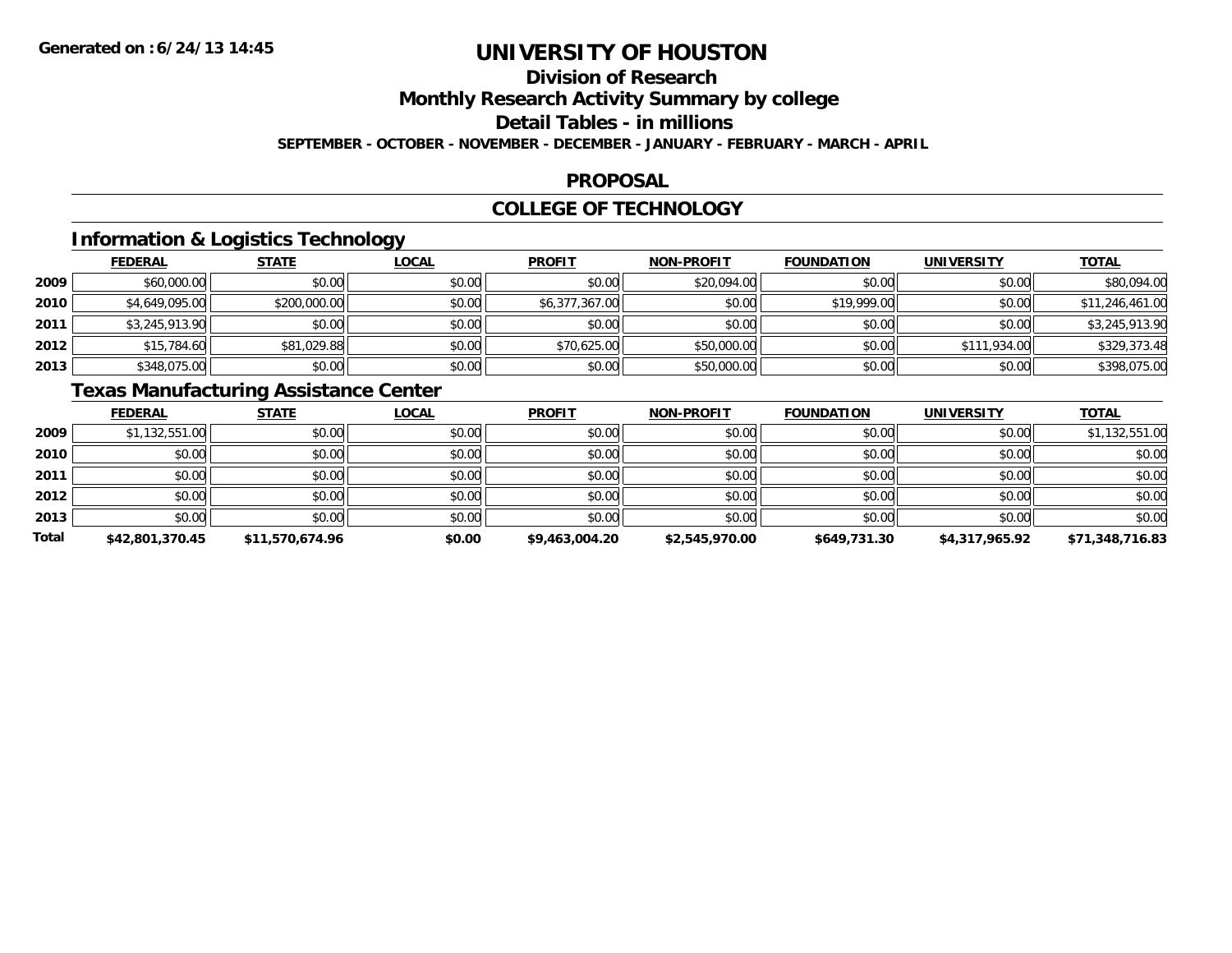**Division of Research**

**Monthly Research Activity Summary by college**

**Detail Tables - in millions**

**SEPTEMBER - OCTOBER - NOVEMBER - DECEMBER - JANUARY - FEBRUARY - MARCH - APRIL**

#### **PROPOSAL**

## **CULLEN COLLEGE OF ENGINEERING**

|      | <b>Biomedical Engineering</b> |                |                                                          |                |                   |                   |                   |                 |
|------|-------------------------------|----------------|----------------------------------------------------------|----------------|-------------------|-------------------|-------------------|-----------------|
|      | <b>FEDERAL</b>                | <b>STATE</b>   | <b>LOCAL</b>                                             | <b>PROFIT</b>  | <b>NON-PROFIT</b> | <b>FOUNDATION</b> | <b>UNIVERSITY</b> | <b>TOTAL</b>    |
| 2009 | \$2,123,378.10                | \$0.00         | \$0.00                                                   | \$0.00         | \$75,000.00       | \$139,900.36      | \$750,000.00      | \$3,088,278.46  |
| 2010 | \$1,333,721.40                | \$0.00         | \$0.00                                                   | \$0.00         | \$525,000.00      | \$0.00            | \$206,250.00      | \$2,064,971.40  |
| 2011 | \$2,755,645.95                | \$0.00         | \$0.00                                                   | \$0.00         | \$0.00            | \$0.00            | \$821,250.00      | \$3,576,895.95  |
| 2012 | \$8,121,830.10                | \$672,750.00   | \$0.00                                                   | \$0.00         | \$0.00            | \$0.00            | \$1,403,125.00    | \$10,197,705.10 |
| 2013 | \$8,585,000.08                | \$202,500.00   | \$0.00                                                   | \$66,477.00    | \$0.00            | \$250,003.00      | \$921,081.00      | \$10,025,061.08 |
|      |                               |                | <b>Center for Innovative Grouting Materials and Tech</b> |                |                   |                   |                   |                 |
|      | <b>FEDERAL</b>                | <b>STATE</b>   | <b>LOCAL</b>                                             | <b>PROFIT</b>  | <b>NON-PROFIT</b> | <b>FOUNDATION</b> | <b>UNIVERSITY</b> | <b>TOTAL</b>    |
| 2011 | \$0.00                        | \$0.00         | \$0.00                                                   | \$0.00         | \$0.00            | \$0.00            | \$0.00            | \$0.00          |
| 2012 | \$0.00                        | \$0.00         | \$0.00                                                   | \$0.00         | \$0.00            | \$0.00            | \$0.00            | \$0.00          |
|      | <b>Chemical Engineering</b>   |                |                                                          |                |                   |                   |                   |                 |
|      | <b>FEDERAL</b>                | <b>STATE</b>   | <b>LOCAL</b>                                             | <b>PROFIT</b>  | <b>NON-PROFIT</b> | <b>FOUNDATION</b> | <b>UNIVERSITY</b> | <b>TOTAL</b>    |
| 2009 | \$17,143,783.70               | \$2,778,815.65 | \$0.00                                                   | \$1,412,662.52 | \$1,556,092.00    | \$535,230.00      | \$2,148,565.00    | \$25,575,148.87 |
| 2010 | \$15,063,874.41               | \$4,320,491.00 | \$59,400.00                                              | \$1,394,515.43 | \$400,000.00      | \$704,140.00      | \$289,193.00      | \$22,231,613.84 |
| 2011 | \$17,790,299.50               | \$564,512.00   | \$153,000.00                                             | \$4,187,981.21 | \$2,783,651.00    | \$899,695.00      | \$411,805.00      | \$26,790,943.71 |
| 2012 | \$9,538,114.18                | \$1,715,552.94 | \$0.00                                                   | \$1,583,754.00 | \$1,493,238.75    | \$3,182,448.00    | \$553,490.00      | \$18,066,597.87 |
| 2013 | \$15,638,621.95               | \$476,499.30   | \$0.00                                                   | \$3,909,604.00 | \$1,523,550.00    | \$1,878,668.40    | \$4,255,434.60    | \$27,682,378.25 |
|      | <b>Civil Engineering</b>      |                |                                                          |                |                   |                   |                   |                 |
|      | <b>FEDERAL</b>                | <b>STATE</b>   | <b>LOCAL</b>                                             | <b>PROFIT</b>  | <b>NON-PROFIT</b> | <b>FOUNDATION</b> | <b>UNIVERSITY</b> | <b>TOTAL</b>    |
| 2009 | \$8,989,432.03                | \$922,703.73   | \$165,000.00                                             | \$370,823.00   | \$217,499.60      | \$150,000.00      | \$469,306.00      | \$11,284,764.36 |
| 2010 | \$6,160,514.00                | \$4,202,890.00 | \$0.00                                                   | \$238,488.20   | \$12,000.00       | \$0.00            | \$2,310,796.00    | \$12,924,688.20 |
| 2011 | \$17,098,546.83               | \$3,684,082.20 | \$100,000.00                                             | \$83,500.00    | \$1,360,000.00    | \$112,854.25      | \$731,819.00      | \$23,170,802.28 |
| 2012 | \$4,694,025.85                | \$2,370,862.60 | \$0.00                                                   | \$1,947,197.40 | \$3,407,359.50    | \$177,426.20      | \$2,227,980.00    | \$14,824,851.55 |
| 2013 | \$11,365,222.42               | \$866,896.00   | \$0.00                                                   | \$626,282.00   | \$1,318,473.40    | \$2,982,335.00    | \$1,658,310.00    | \$18,817,518.82 |
|      |                               |                | <b>Composites Engineering and Applications Center</b>    |                |                   |                   |                   |                 |
|      | <b>FEDERAL</b>                | <b>STATE</b>   | <b>LOCAL</b>                                             | <b>PROFIT</b>  | <b>NON-PROFIT</b> | <b>FOUNDATION</b> | <b>UNIVERSITY</b> | <b>TOTAL</b>    |
| 2010 | \$0.00                        | \$0.00         | \$0.00                                                   | \$0.00         | \$0.00            | \$0.00            | \$0.00            | \$0.00          |
|      | Dean, Engineering             |                |                                                          |                |                   |                   |                   |                 |
|      | <b>FEDERAL</b>                | <b>STATE</b>   | <b>LOCAL</b>                                             | <b>PROFIT</b>  | <b>NON-PROFIT</b> | <b>FOUNDATION</b> | <b>UNIVERSITY</b> | <b>TOTAL</b>    |
| 2009 | \$325,710.00                  | \$0.00         | \$0.00                                                   | \$0.00         | \$0.00            | \$0.00            | \$0.00            | \$325,710.00    |
| 2010 | \$0.00                        | \$0.00         | \$0.00                                                   | \$0.00         | \$0.00            | \$12,465.50       | \$0.00            | \$12,465.50     |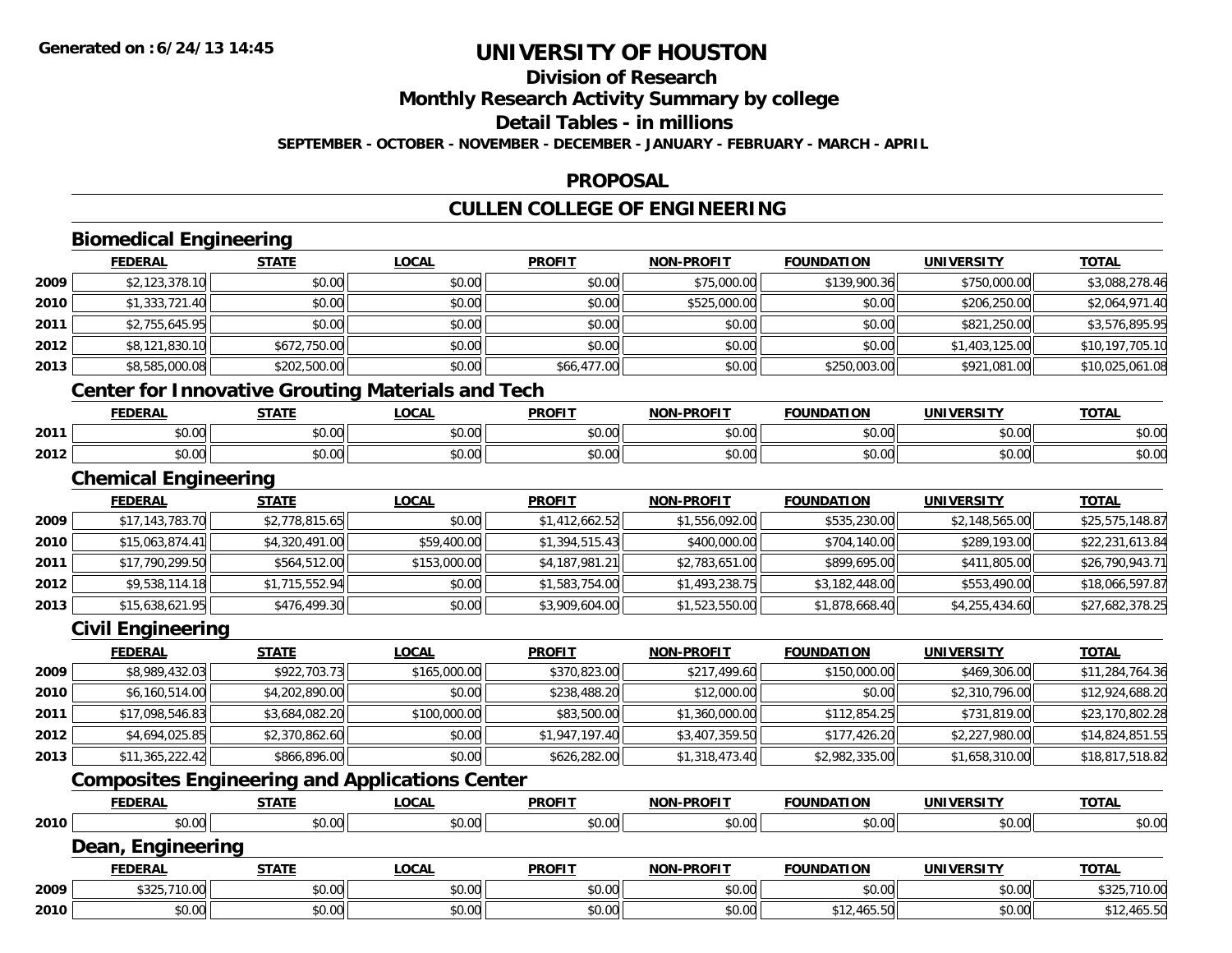**Division of Research**

**Monthly Research Activity Summary by college**

**Detail Tables - in millions**

**SEPTEMBER - OCTOBER - NOVEMBER - DECEMBER - JANUARY - FEBRUARY - MARCH - APRIL**

#### **PROPOSAL**

## **CULLEN COLLEGE OF ENGINEERING**

|       | Dean, Engineering                            |                 |                |                 |                   |                   |                   |                  |
|-------|----------------------------------------------|-----------------|----------------|-----------------|-------------------|-------------------|-------------------|------------------|
|       | <b>FEDERAL</b>                               | <b>STATE</b>    | <b>LOCAL</b>   | <b>PROFIT</b>   | <b>NON-PROFIT</b> | <b>FOUNDATION</b> | <b>UNIVERSITY</b> | <b>TOTAL</b>     |
| 2012  | \$882,933.40                                 | \$0.00          | \$0.00         | \$0.00          | \$0.00            | \$0.00            | \$0.00            | \$882,933.40     |
|       | <b>Electrical &amp; Computer Engineering</b> |                 |                |                 |                   |                   |                   |                  |
|       | <b>FEDERAL</b>                               | <b>STATE</b>    | <b>LOCAL</b>   | <b>PROFIT</b>   | <b>NON-PROFIT</b> | <b>FOUNDATION</b> | <b>UNIVERSITY</b> | <b>TOTAL</b>     |
| 2009  | \$14,640,757.43                              | \$494,897.00    | \$0.00         | \$316,565.00    | \$82,000.00       | \$349,786.00      | \$397,430.00      | \$16,281,435.43  |
| 2010  | \$10,687,931.45                              | \$4,339,878.70  | \$204,000.00   | \$541,990.00    | \$758,835.00      | \$281,665.06      | \$2,031,489.08    | \$18,845,789.29  |
| 2011  | \$15,517,401.39                              | \$80,000.00     | \$0.00         | \$1,512,617.81  | \$308,012.00      | \$320,524.00      | \$1,327,500.00    | \$19,066,055.20  |
| 2012  | \$21,403,810.37                              | \$1,353,646.30  | \$0.00         | \$1,307,851.00  | \$1,073,562.25    | \$1,425,800.00    | \$2,180,872.00    | \$28,745,541.92  |
| 2013  | \$18,701,988.17                              | \$879,486.40    | \$0.00         | \$1,220,814.00  | \$476,250.00      | \$964,395.00      | \$4,199,987.00    | \$26,442,920.57  |
|       | <b>Industrial Engineering</b>                |                 |                |                 |                   |                   |                   |                  |
|       | <b>FEDERAL</b>                               | <b>STATE</b>    | <b>LOCAL</b>   | <b>PROFIT</b>   | <b>NON-PROFIT</b> | <b>FOUNDATION</b> | <b>UNIVERSITY</b> | <b>TOTAL</b>     |
| 2009  | \$2,129,710.90                               | \$70,858.00     | \$0.00         | \$0.00          | \$549,945.00      | \$0.00            | \$1,056,426.00    | \$3,806,939.90   |
| 2010  | \$1,388,362.18                               | \$409,080.00    | \$404,701.00   | \$0.00          | \$0.00            | \$0.00            | \$0.00            | \$2,202,143.18   |
| 2011  | \$574,762.38                                 | \$0.00          | \$0.00         | \$11,317.00     | \$0.00            | \$336,822.00      | \$0.00            | \$922,901.38     |
| 2012  | \$3,720,622.80                               | \$397,915.60    | \$0.00         | \$61,162.50     | \$0.00            | \$0.00            | \$0.00            | \$4,179,700.90   |
| 2013  | \$560,968.25                                 | \$113,001.00    | \$0.00         | \$0.00          | \$24,714.50       | \$413,072.00      | \$0.00            | \$1,111,755.75   |
|       | <b>Mechanical Engineering</b>                |                 |                |                 |                   |                   |                   |                  |
|       | <b>FEDERAL</b>                               | <b>STATE</b>    | <b>LOCAL</b>   | <b>PROFIT</b>   | <b>NON-PROFIT</b> | <b>FOUNDATION</b> | <b>UNIVERSITY</b> | <b>TOTAL</b>     |
| 2009  | \$12,930,235.97                              | \$2,586,529.00  | \$0.00         | \$382,315.00    | \$1,047,196.40    | \$242,453.64      | \$1,981,006.00    | \$19,169,736.01  |
| 2010  | \$9,781,869.84                               | \$8,881,067.40  | \$0.00         | \$511,630.80    | \$292,498.00      | \$2,711,972.44    | \$230,000.00      | \$22,409,038.48  |
| 2011  | \$22,667,553.91                              | \$226,312.00    | \$0.00         | \$1,607,493.50  | \$1,090,000.00    | \$1,338,678.20    | \$1,165,283.00    | \$28,095,320.61  |
| 2012  | \$26,208,597.72                              | \$367,485.00    | \$0.00         | \$1,291,519.60  | \$1,019,270.76    | \$975,274.60      | \$1,750,244.00    | \$31,612,391.68  |
| 2013  | \$4,251,088.25                               | \$710,530.00    | \$0.00         | \$882,922.00    | \$135,050.00      | \$814,713.16      | \$567,007.00      | \$7,361,310.41   |
|       | <b>National Wind Energy Center</b>           |                 |                |                 |                   |                   |                   |                  |
|       | <b>FEDERAL</b>                               | <b>STATE</b>    | <b>LOCAL</b>   | <b>PROFIT</b>   | <b>NON-PROFIT</b> | <b>FOUNDATION</b> | <b>UNIVERSITY</b> | <b>TOTAL</b>     |
| 2010  | \$0.00                                       | \$0.00          | \$0.00         | \$0.00          | \$0.00            | \$0.00            | \$0.00            | \$0.00           |
| Total | \$312,776,314.90                             | \$43,689,241.82 | \$1,086,101.00 | \$25,469,482.96 | \$21,529,198.16   | \$21,200,321.81   | \$36,045,648.68   | \$461,796,309.34 |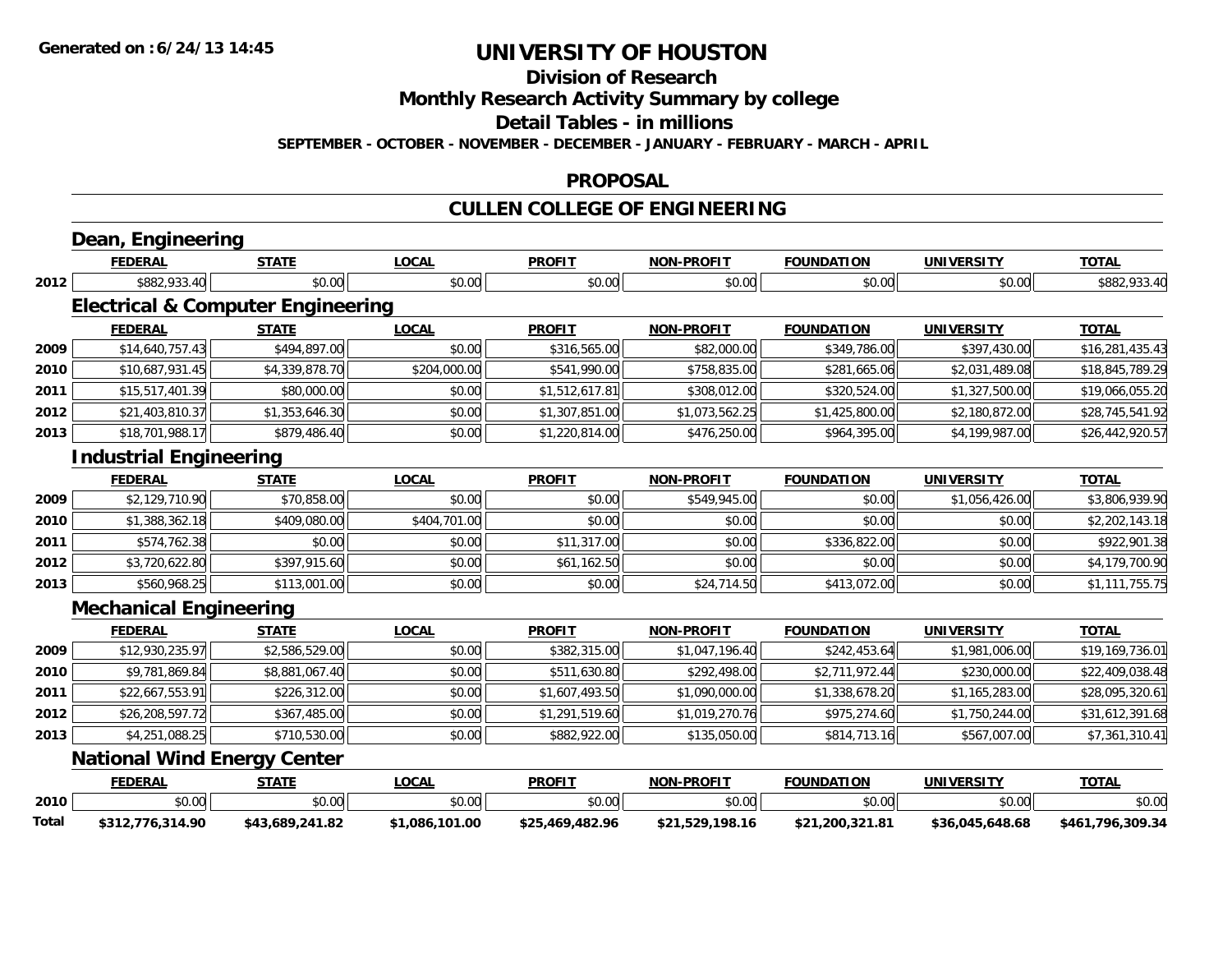**Division of Research**

**Monthly Research Activity Summary by college**

**Detail Tables - in millions**

**SEPTEMBER - OCTOBER - NOVEMBER - DECEMBER - JANUARY - FEBRUARY - MARCH - APRIL**

#### **PROPOSAL**

### **DIVISION OF RESEARCH**

|      | <b>Allied Geophysical Laboratories</b>    |              |                                                           |               |                   |                   |                   |                |
|------|-------------------------------------------|--------------|-----------------------------------------------------------|---------------|-------------------|-------------------|-------------------|----------------|
|      | <b>FEDERAL</b>                            | <b>STATE</b> | <b>LOCAL</b>                                              | <b>PROFIT</b> | <b>NON-PROFIT</b> | <b>FOUNDATION</b> | <b>UNIVERSITY</b> | <b>TOTAL</b>   |
| 2011 | \$0.00                                    | \$0.00       | \$0.00                                                    | \$70,000.00   | \$0.00            | \$0.00            | \$0.00            | \$70,000.00    |
|      | <b>Animal Care Operations</b>             |              |                                                           |               |                   |                   |                   |                |
|      | <b>FEDERAL</b>                            | <b>STATE</b> | <b>LOCAL</b>                                              | <b>PROFIT</b> | NON-PROFIT        | <b>FOUNDATION</b> | <b>UNIVERSITY</b> | <b>TOTAL</b>   |
| 2010 | \$7,546,514.00                            | \$0.00       | \$0.00                                                    | \$0.00        | \$0.00            | \$0.00            | \$0.00            | \$7,546,514.00 |
|      | <b>Center for Advanced Materials</b>      |              |                                                           |               |                   |                   |                   |                |
|      | <b>FEDERAL</b>                            | <u>STATE</u> | <b>LOCAL</b>                                              | <b>PROFIT</b> | <b>NON-PROFIT</b> | <b>FOUNDATION</b> | <b>UNIVERSITY</b> | <b>TOTAL</b>   |
| 2009 | \$820,397.60                              | \$0.00       | \$0.00                                                    | \$0.00        | \$0.00            | \$0.00            | \$0.00            | \$820,397.60   |
| 2010 | \$13,000.00                               | \$485,594.19 | \$0.00                                                    | \$10,000.00   | \$0.00            | \$0.00            | \$0.00            | \$508,594.19   |
| 2011 | \$952,781.50                              | \$0.00       | \$0.00                                                    | \$409,411.00  | \$0.00            | \$0.00            | \$0.00            | \$1,362,192.50 |
| 2012 | \$846,829.10                              | \$0.00       | \$0.00                                                    | \$0.00        | \$0.00            | \$109,222.20      | \$0.00            | \$956,051.30   |
|      |                                           |              | <b>Center for Biomedical &amp; Environmental Genomics</b> |               |                   |                   |                   |                |
|      | <b>FEDERAL</b>                            | <b>STATE</b> | <b>LOCAL</b>                                              | <b>PROFIT</b> | <b>NON-PROFIT</b> | <b>FOUNDATION</b> | <b>UNIVERSITY</b> | <b>TOTAL</b>   |
| 2009 | \$0.00                                    | \$0.00       | \$0.00                                                    | \$0.00        | \$0.00            | \$0.00            | \$0.00            | \$0.00         |
| 2010 | \$0.00                                    | \$0.00       | \$0.00                                                    | \$0.00        | \$0.00            | \$0.00            | \$0.00            | \$0.00         |
| 2011 | \$0.00                                    | \$0.00       | \$0.00                                                    | \$0.00        | \$0.00            | \$0.00            | \$0.00            | \$0.00         |
| 2012 | \$0.00                                    | \$0.00       | \$0.00                                                    | \$0.00        | \$0.00            | \$0.00            | \$0.00            | \$0.00         |
| 2013 | \$0.00                                    | \$0.00       | \$0.00                                                    | \$0.00        | \$0.00            | \$0.00            | \$0.00            | \$0.00         |
|      | <b>Center for Industrial Partnerships</b> |              |                                                           |               |                   |                   |                   |                |
|      | <b>FEDERAL</b>                            | <b>STATE</b> | <b>LOCAL</b>                                              | <b>PROFIT</b> | <b>NON-PROFIT</b> | <b>FOUNDATION</b> | <b>UNIVERSITY</b> | <b>TOTAL</b>   |
| 2009 | \$588,723.70                              | \$0.00       | \$0.00                                                    | \$50,250.00   | \$0.00            | \$0.00            | \$0.00            | \$638,973.70   |
| 2011 | \$160,371.95                              | \$0.00       | \$0.00                                                    | \$0.00        | \$0.00            | \$0.00            | \$0.00            | \$160,371.95   |
| 2012 | \$696,294.00                              | \$0.00       | \$0.00                                                    | \$100,500.00  | \$0.00            | \$0.00            | \$0.00            | \$796,794.00   |
| 2013 | \$574,253.00                              | \$0.00       | \$0.00                                                    | \$0.00        | \$0.00            | \$0.00            | \$0.00            | \$574,253.00   |
|      |                                           |              | <b>Center for Neuromotor &amp; Biomechanics Research</b>  |               |                   |                   |                   |                |
|      | <b>FEDERAL</b>                            | <b>STATE</b> | <b>LOCAL</b>                                              | <b>PROFIT</b> | <b>NON-PROFIT</b> | <b>FOUNDATION</b> | <b>UNIVERSITY</b> | <b>TOTAL</b>   |
| 2011 | \$0.00                                    | \$0.00       | \$0.00                                                    | \$0.00        | \$0.00            | \$0.00            | \$0.00            | \$0.00         |
| 2012 | \$0.00                                    | \$0.00       | \$0.00                                                    | \$0.00        | \$0.00            | \$0.00            | \$0.00            | \$0.00         |
|      | <b>Division of Research</b>               |              |                                                           |               |                   |                   |                   |                |
|      | <b>FEDERAL</b>                            | <b>STATE</b> | <b>LOCAL</b>                                              | <b>PROFIT</b> | <b>NON-PROFIT</b> | <b>FOUNDATION</b> | <b>UNIVERSITY</b> | <b>TOTAL</b>   |
| 2009 | \$3,241,558.00                            | \$0.00       | \$0.00                                                    | \$0.00        | \$0.00            | \$0.00            | \$0.00            | \$3,241,558.00 |
|      |                                           |              |                                                           |               |                   |                   |                   |                |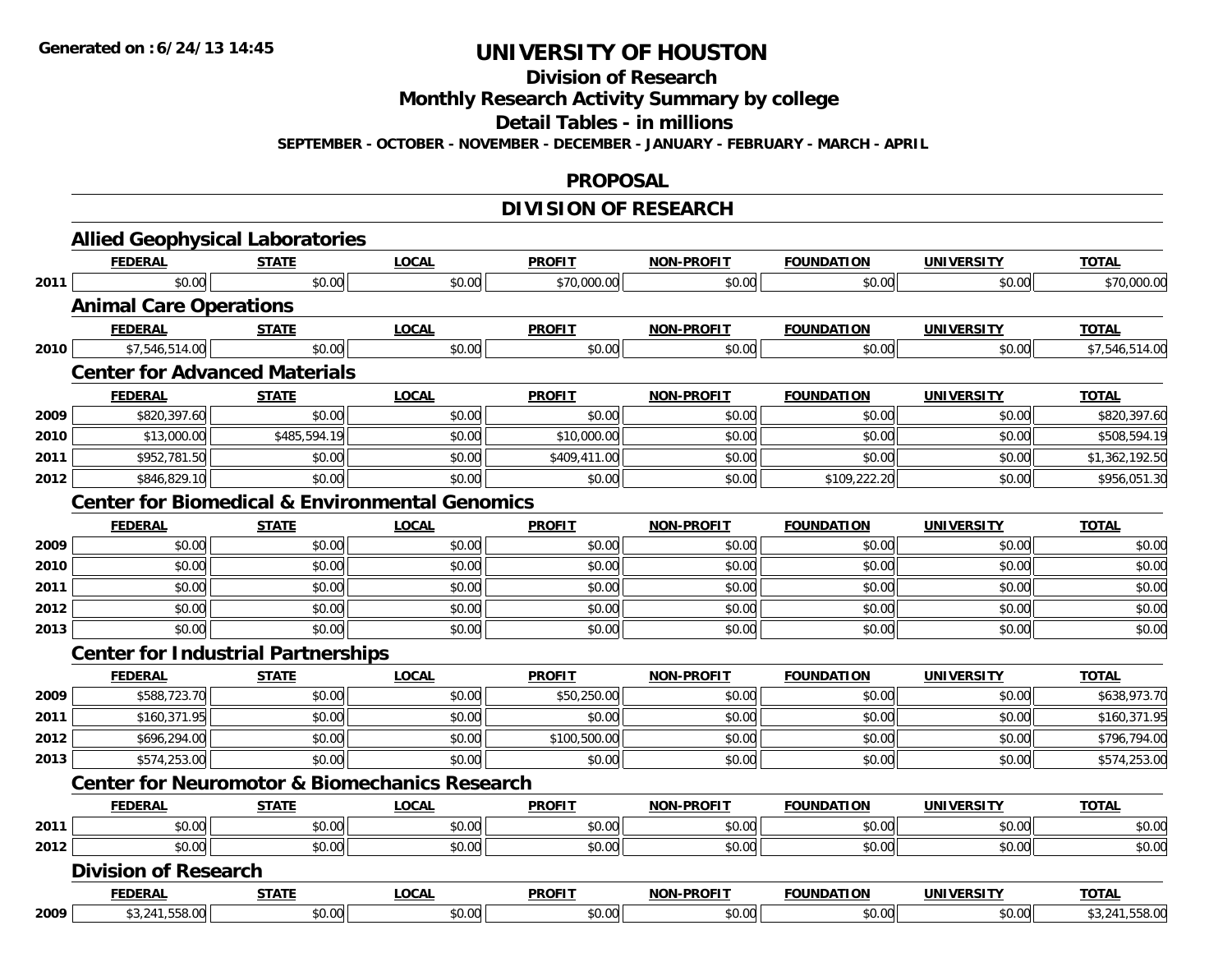## **Division of Research**

**Monthly Research Activity Summary by college**

**Detail Tables - in millions**

**SEPTEMBER - OCTOBER - NOVEMBER - DECEMBER - JANUARY - FEBRUARY - MARCH - APRIL**

#### **PROPOSAL**

### **DIVISION OF RESEARCH**

|      | <b>Institute for Nanoenergy</b>          |              |              |               |                   |                   |                   |                |
|------|------------------------------------------|--------------|--------------|---------------|-------------------|-------------------|-------------------|----------------|
|      | <b>FEDERAL</b>                           | <b>STATE</b> | <b>LOCAL</b> | <b>PROFIT</b> | <b>NON-PROFIT</b> | <b>FOUNDATION</b> | <b>UNIVERSITY</b> | <b>TOTAL</b>   |
| 2011 | \$0.00                                   | \$0.00       | \$0.00       | \$0.00        | \$0.00            | \$0.00            | \$0.00            | \$0.00         |
| 2012 | \$0.00                                   | \$0.00       | \$0.00       | \$0.00        | \$0.00            | \$0.00            | \$0.00            | \$0.00         |
|      | <b>Office of Contracts and Grants</b>    |              |              |               |                   |                   |                   |                |
|      | <b>FEDERAL</b>                           | <u>STATE</u> | <b>LOCAL</b> | <b>PROFIT</b> | <b>NON-PROFIT</b> | <b>FOUNDATION</b> | <b>UNIVERSITY</b> | <b>TOTAL</b>   |
| 2009 | \$0.00                                   | \$0.00       | \$0.00       | \$0.00        | \$0.00            | \$2,300,000.00    | \$0.00            | \$2,300,000.00 |
|      | <b>TcSUH</b>                             |              |              |               |                   |                   |                   |                |
|      | <b>FEDERAL</b>                           | <b>STATE</b> | <b>LOCAL</b> | <b>PROFIT</b> | <b>NON-PROFIT</b> | <b>FOUNDATION</b> | <b>UNIVERSITY</b> | <b>TOTAL</b>   |
| 2009 | \$1,523,369.08                           | \$556,454.50 | \$0.00       | \$150,270.00  | \$45,440.00       | \$311,313.00      | \$0.00            | \$2,586,846.58 |
| 2010 | \$418,260.00                             | \$689,508.00 | \$0.00       | \$70,000.00   | \$0.00            | \$98,596.00       | \$65,718.00       | \$1,342,082.00 |
| 2011 | \$518,946.76                             | \$0.00       | \$0.00       | \$40,000.00   | \$72,000.00       | \$0.00            | \$0.00            | \$630,946.76   |
| 2012 | \$2,304,745.15                           | \$0.00       | \$0.00       | \$70,000.00   | \$37,926.00       | \$0.00            | \$80,077.00       | \$2,492,748.15 |
| 2013 | \$646,173.70                             | \$50,000.00  | \$0.00       | \$178,821.00  | \$0.00            | \$0.00            | \$0.00            | \$874,994.70   |
|      | <b>Texas Learning/Computation Center</b> |              |              |               |                   |                   |                   |                |
|      | <b>FEDERAL</b>                           | <b>STATE</b> | <b>LOCAL</b> | <b>PROFIT</b> | <b>NON-PROFIT</b> | <b>FOUNDATION</b> | <b>UNIVERSITY</b> | <b>TOTAL</b>   |
| 2009 | \$0.00                                   | \$0.00       | \$0.00       | \$0.00        | \$0.00            | \$0.00            | \$0.00            | \$0.00         |
| 2010 | \$0.00                                   | \$0.00       | \$0.00       | \$71,992.20   | \$0.00            | \$0.00            | \$0.00            | \$71,992.20    |
| 2011 | \$0.00                                   | \$0.00       | \$0.00       | \$0.00        | \$0.00            | \$0.00            | \$0.00            | \$0.00         |
| 2012 | \$0.00                                   | \$0.00       | \$0.00       | \$0.00        | \$0.00            | \$0.00            | \$0.00            | \$0.00         |
|      | <b>Texas Obesity Research Center</b>     |              |              |               |                   |                   |                   |                |
|      | <b>FEDERAL</b>                           | <b>STATE</b> | <b>LOCAL</b> | <b>PROFIT</b> | <b>NON-PROFIT</b> | <b>FOUNDATION</b> | <b>UNIVERSITY</b> | <b>TOTAL</b>   |
| 2009 | \$0.00                                   | \$0.00       | \$0.00       | \$0.00        | \$0.00            | \$0.00            | \$0.00            | \$0.00         |
| 2010 | \$0.00                                   | \$0.00       | \$0.00       | \$0.00        | \$0.00            | \$0.00            | \$0.00            | \$0.00         |
| 2011 | \$0.00                                   | \$0.00       | \$0.00       | \$0.00        | \$0.00            | \$0.00            | \$0.00            | \$0.00         |
| 2012 | \$0.00                                   | \$0.00       | \$0.00       | \$0.00        | \$0.00            | \$0.00            | \$0.00            | \$0.00         |
|      | <b>TIMES</b>                             |              |              |               |                   |                   |                   |                |
|      | <b>FEDERAL</b>                           | <b>STATE</b> | <b>LOCAL</b> | <b>PROFIT</b> | <b>NON-PROFIT</b> | <b>FOUNDATION</b> | <b>UNIVERSITY</b> | <b>TOTAL</b>   |
| 2009 | \$1,152,570.00                           | \$454,560.00 | \$0.00       | \$0.00        | \$0.00            | \$0.00            | \$0.00            | \$1,607,130.00 |
| 2010 | \$6,321,109.00                           | \$440,426.20 | \$315,153.50 | \$408,000.00  | \$451,504.50      | \$0.00            | \$0.00            | \$7,936,193.20 |
| 2011 | \$4,706,696.80                           | \$168,985.70 | \$0.00       | \$820,674.40  | \$0.00            | \$0.00            | \$352,023.00      | \$6,048,379.90 |
| 2012 | \$0.00                                   | \$0.00       | \$0.00       | \$434,658.00  | \$119,028.00      | \$0.00            | \$406,624.00      | \$960,310.00   |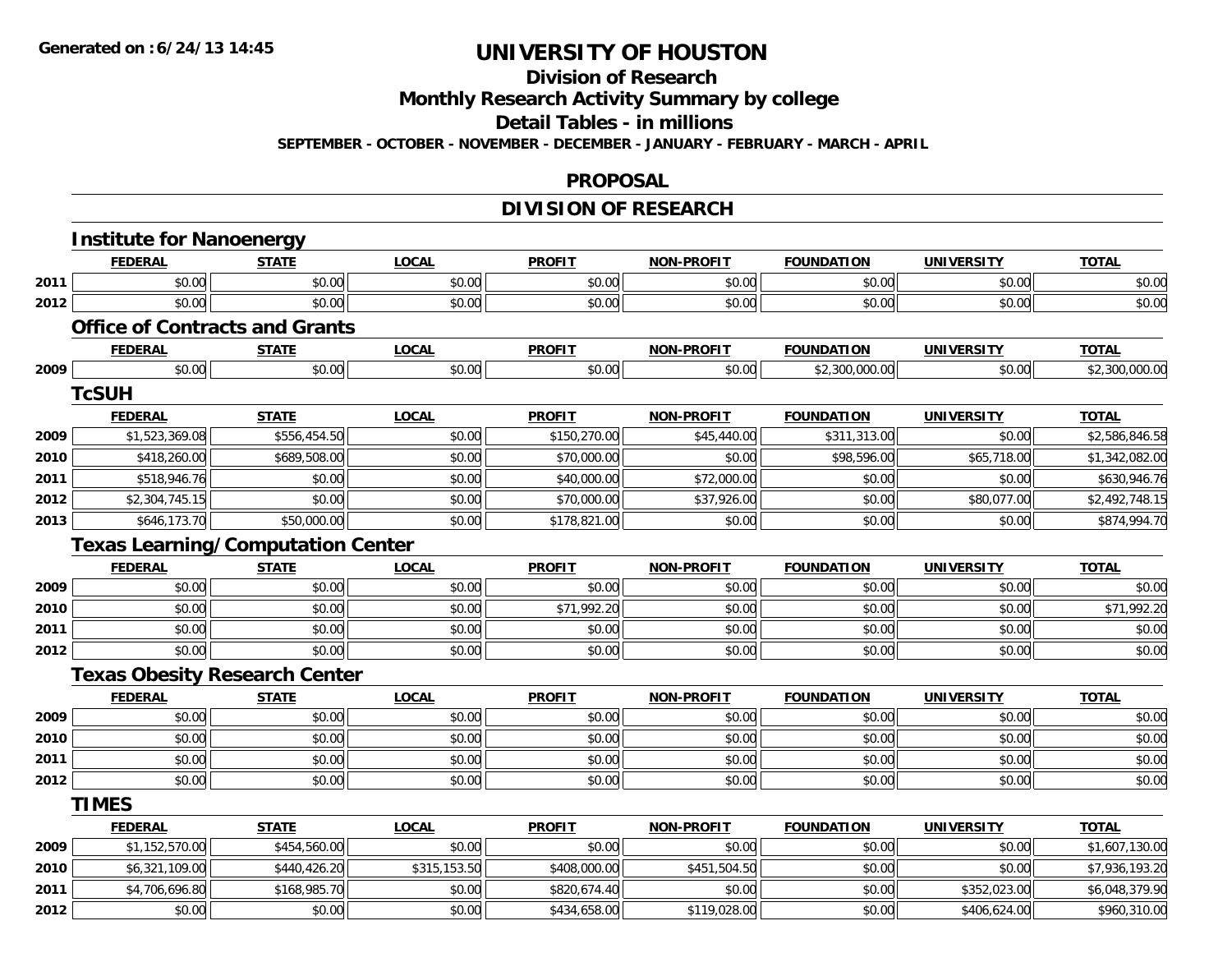**Division of Research**

**Monthly Research Activity Summary by college**

**Detail Tables - in millions**

**SEPTEMBER - OCTOBER - NOVEMBER - DECEMBER - JANUARY - FEBRUARY - MARCH - APRIL**

#### **PROPOSAL**

### **DIVISION OF RESEARCH**

|  | M |  |
|--|---|--|
|--|---|--|

|       | <u>FEDERAL</u>            | <b>STATE</b>   | <b>_OCAI</b> | <b>PROFIT</b>  | <b>NON-PROFIT</b> | <b>FOUNDATION</b> | <b>UNIVERSITY</b> | <b>TOTAL</b>                |
|-------|---------------------------|----------------|--------------|----------------|-------------------|-------------------|-------------------|-----------------------------|
| 2013  | $- - -$<br>$\sim$<br>1.UU | \$0.00         | \$0.00       | \$0.00         | \$0.00            | \$0.00            | .00<br>.          | LODE OC<br>- 765.<br>925.UU |
| Total | 147,372.34                | \$2,845,528.59 | \$315,153.50 | \$2,884,576.60 | \$725,898.50      | \$2,819,131.20    | \$1,055,588.00    | .248.73<br>702<br>\$45      |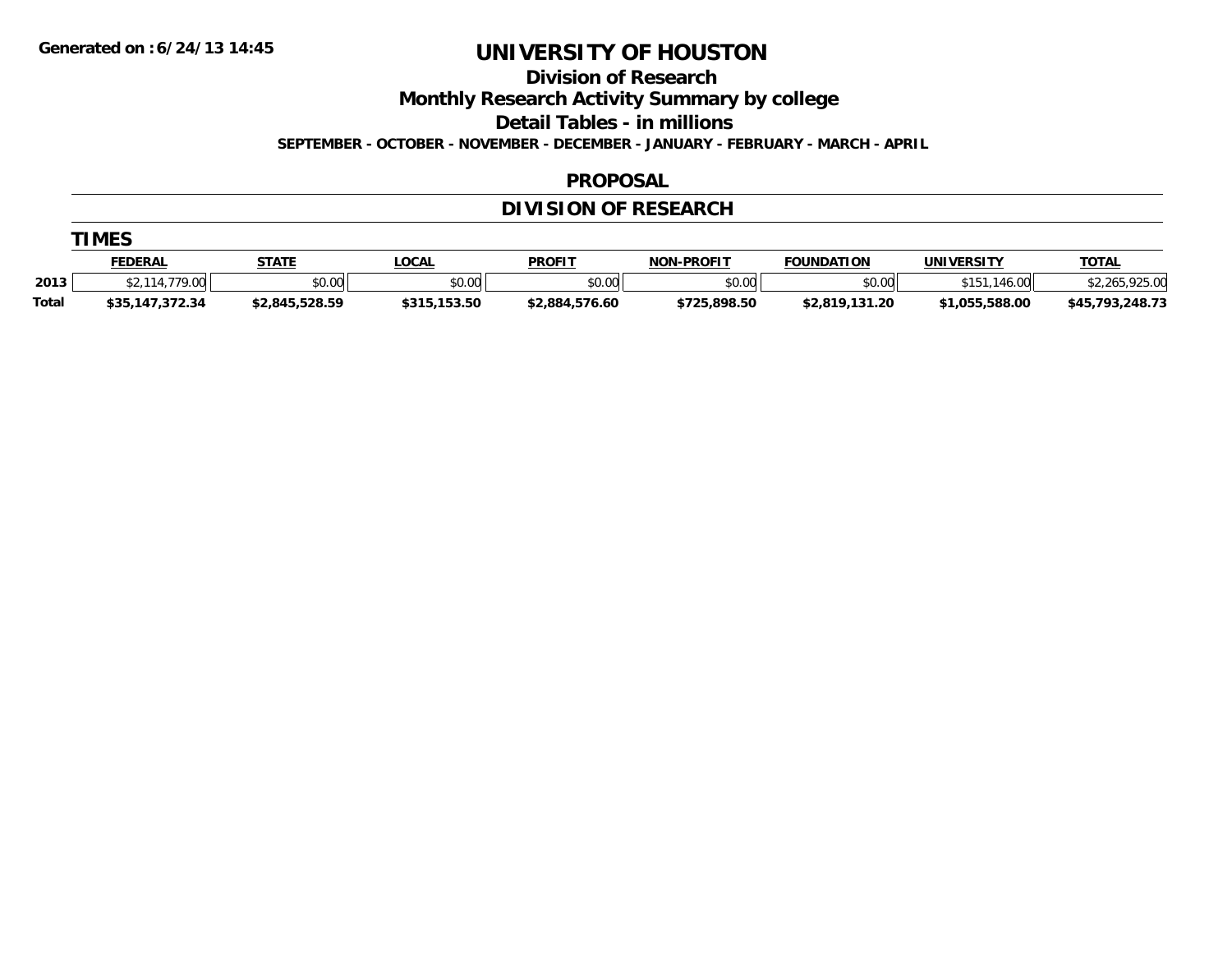## **Division of Research**

## **Monthly Research Activity Summary by college**

#### **Detail Tables - in millions**

**SEPTEMBER - OCTOBER - NOVEMBER - DECEMBER - JANUARY - FEBRUARY - MARCH - APRIL**

#### **PROPOSAL**

### **GRADUATE COLLEGE OF SOCIAL WORK**

|       | <b>Center for Drug and Social Policy Research</b>           |                |              |                |                   |                   |                   |                 |
|-------|-------------------------------------------------------------|----------------|--------------|----------------|-------------------|-------------------|-------------------|-----------------|
|       | <b>FEDERAL</b>                                              | <b>STATE</b>   | <b>LOCAL</b> | <b>PROFIT</b>  | <b>NON-PROFIT</b> | <b>FOUNDATION</b> | <b>UNIVERSITY</b> | <b>TOTAL</b>    |
| 2009  | \$0.00                                                      | \$0.00         | \$0.00       | \$0.00         | \$0.00            | \$0.00            | \$0.00            | \$0.00          |
| 2012  | \$0.00                                                      | \$0.00         | \$0.00       | \$0.00         | \$0.00            | \$0.00            | \$108,944.00      | \$108,944.00    |
| 2013  | \$0.00                                                      | \$0.00         | \$0.00       | \$0.00         | \$0.00            | \$19,250.00       | \$0.00            | \$19,250.00     |
|       | <b>Center for Health Equities &amp; Evaluation Research</b> |                |              |                |                   |                   |                   |                 |
|       | <b>FEDERAL</b>                                              | <b>STATE</b>   | <b>LOCAL</b> | <b>PROFIT</b>  | <b>NON-PROFIT</b> | <b>FOUNDATION</b> | <b>UNIVERSITY</b> | <b>TOTAL</b>    |
| 2012  | \$163,277.00                                                | \$0.00         | \$0.00       | \$0.00         | \$0.00            | \$0.00            | \$464,380.00      | \$627,657.00    |
|       | <b>Child &amp; Family for Innovative Research</b>           |                |              |                |                   |                   |                   |                 |
|       | <b>FEDERAL</b>                                              | <b>STATE</b>   | <b>LOCAL</b> | <b>PROFIT</b>  | <b>NON-PROFIT</b> | <b>FOUNDATION</b> | <b>UNIVERSITY</b> | <b>TOTAL</b>    |
| 2009  | \$0.00                                                      | \$0.00         | \$0.00       | \$0.00         | \$25,000.00       | \$0.00            | \$0.00            | \$25,000.00     |
| 2010  | \$0.00                                                      | \$0.00         | \$0.00       | \$0.00         | \$41,440.00       | \$137,829.00      | \$0.00            | \$179,269.00    |
| 2011  | \$0.00                                                      | \$17,940.10    | \$0.00       | \$0.00         | \$25,000.00       | \$0.00            | \$0.00            | \$42,940.10     |
| 2012  | \$0.00                                                      | \$110,342.00   | \$56,704.00  | \$0.00         | \$0.00            | \$28,560.00       | \$0.00            | \$195,606.00    |
| 2013  | \$0.00                                                      | \$208,616.00   | \$0.00       | \$99,214.20    | \$388,005.20      | \$0.00            | \$6,928.00        | \$702,763.40    |
|       | <b>Community Projects - Social Work</b>                     |                |              |                |                   |                   |                   |                 |
|       | <b>FEDERAL</b>                                              | <b>STATE</b>   | <b>LOCAL</b> | <b>PROFIT</b>  | <b>NON-PROFIT</b> | <b>FOUNDATION</b> | <b>UNIVERSITY</b> | <b>TOTAL</b>    |
| 2009  | \$396,000.00                                                | \$0.00         | \$0.00       | \$0.00         | \$0.00            | \$0.00            | \$0.00            | \$396,000.00    |
| 2011  | \$2,420,245.00                                              | \$17,940.10    | \$0.00       | \$0.00         | \$0.00            | \$0.00            | \$0.00            | \$2,438,185.10  |
|       | Dean, Social Work                                           |                |              |                |                   |                   |                   |                 |
|       | <b>FEDERAL</b>                                              | <b>STATE</b>   | <b>LOCAL</b> | <b>PROFIT</b>  | <b>NON-PROFIT</b> | <b>FOUNDATION</b> | <b>UNIVERSITY</b> | <b>TOTAL</b>    |
| 2009  | \$6,603,875.50                                              | \$1,192,410.60 | \$0.00       | \$495,459.00   | \$0.00            | \$91,365.90       | \$121,413.00      | \$8,504,524.00  |
| 2010  | \$2,123,511.00                                              | \$99,420.00    | \$0.00       | \$657,165.00   | \$1,108,831.00    | \$20,000.00       | \$0.00            | \$4,008,927.00  |
| 2011  | \$9,572,379.80                                              | \$35,880.20    | \$0.00       | \$100,982.00   | \$0.00            | \$0.05            | \$150,609.00      | \$9,859,851.05  |
| 2012  | \$2,603,524.82                                              | \$0.00         | \$0.00       | \$330,559.00   | \$40,469.80       | \$17,500.00       | \$190,477.00      | \$3,182,530.62  |
| 2013  | \$2,748,798.07                                              | \$0.00         | \$0.00       | \$39,755.90    | \$50,822.00       | \$0.00            | \$0.00            | \$2,839,375.97  |
|       | <b>Office for Drug SPR</b>                                  |                |              |                |                   |                   |                   |                 |
|       | <b>FEDERAL</b>                                              | <b>STATE</b>   | <b>LOCAL</b> | <b>PROFIT</b>  | <b>NON-PROFIT</b> | <b>FOUNDATION</b> | <b>UNIVERSITY</b> | <b>TOTAL</b>    |
| 2009  | \$0.00                                                      | \$0.00         | \$0.00       | \$0.00         | \$0.00            | \$0.00            | \$0.00            | \$0.00          |
| 2010  | \$0.00                                                      | \$0.00         | \$0.00       | \$0.00         | \$0.00            | \$0.00            | \$0.00            | \$0.00          |
| Total | \$26,631,611.19                                             | \$1,682,549.00 | \$56,704.00  | \$1,723,135.10 | \$1,679,568.00    | \$314,504.95      | \$1,042,751.00    | \$33,130,823.24 |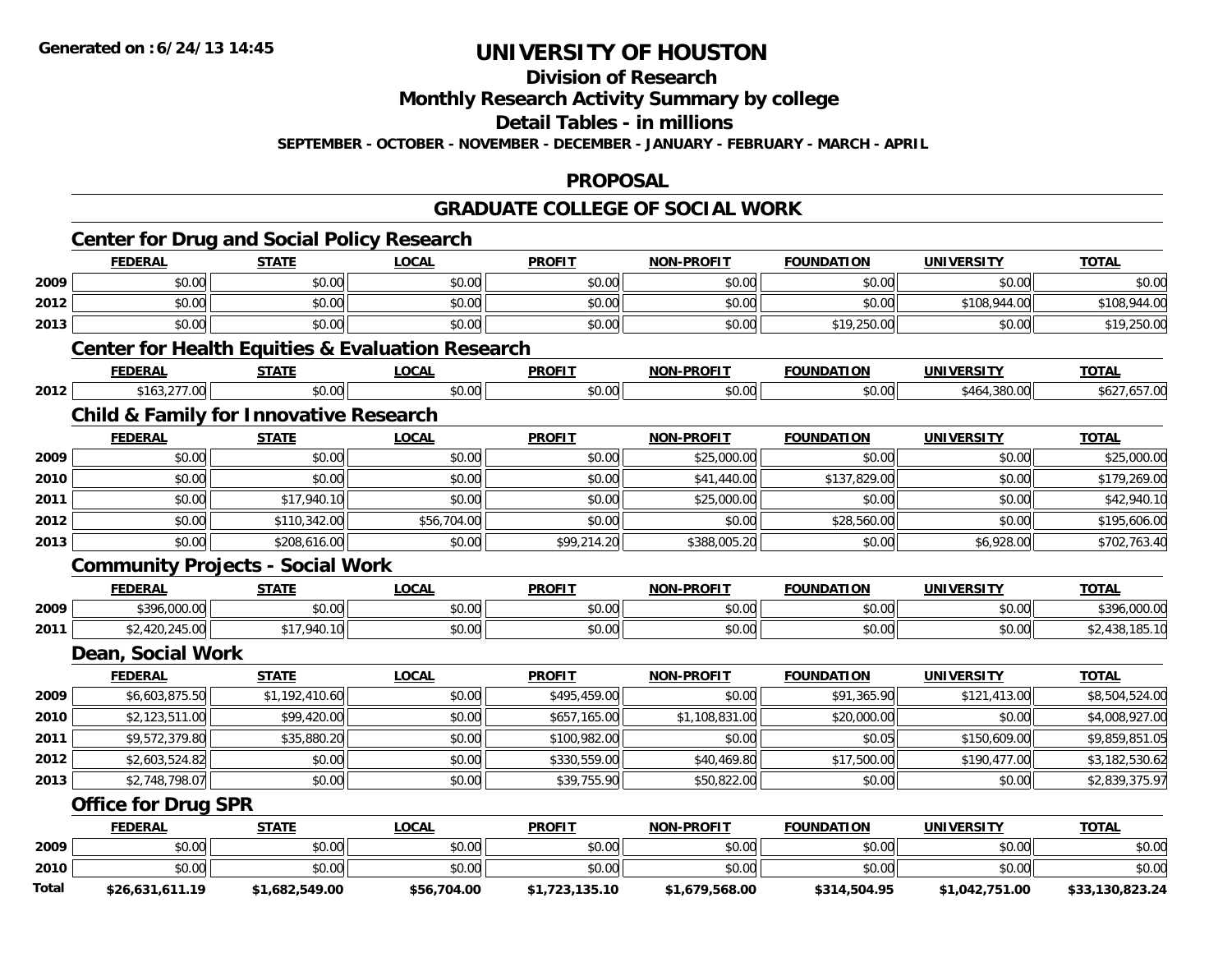## **Division of Research**

**Monthly Research Activity Summary by college**

**Detail Tables - in millions**

**SEPTEMBER - OCTOBER - NOVEMBER - DECEMBER - JANUARY - FEBRUARY - MARCH - APRIL**

### **PROPOSAL**

### **HILTON COLLEGE OF HOTEL AND RESTAURANT MANAGEMENT**

### **Hotel and Restaurant Management**

|       | <b>FEDERAL</b> | <b>STATE</b> | <b>LOCAL</b> | <b>PROFIT</b> | <b>NON-PROFIT</b> | <b>FOUNDATION</b> | <b>UNIVERSITY</b> | <b>TOTAL</b>   |
|-------|----------------|--------------|--------------|---------------|-------------------|-------------------|-------------------|----------------|
| 2009  | \$0.00         | \$0.00       | \$60,000.00  | \$9,047.50    | \$135,002.00      | \$0.00            | \$0.00            | \$204,049.50   |
| 2010  | \$560,802.00   | \$178,158.00 | \$70,000.00  | \$82,548.00   | \$0.00            | \$0.00            | \$163,662.00      | \$1,055,170.00 |
| 2011  | \$0.00         | \$0.00       | \$0.00       | \$0.00        | \$27,280.00       | \$0.00            | \$113,780.00      | \$141,060.00   |
| 2012  | \$0.00         | \$174,830.00 | \$0.00       | \$0.00        | \$118,422.00      | \$0.00            | \$37,354.00       | \$330,606.00   |
| 2013  | \$553,755.00   | \$0.00       | \$16,154.00  | \$0.00        | \$10,987.00       | \$111,711.00      | \$143,232.00      | \$835,839.00   |
| Total | \$1,114,557.00 | \$352,988.00 | \$146,154.00 | \$91,595.50   | \$291,691.00      | \$111,711.00      | \$458,028.00      | \$2,566,724.50 |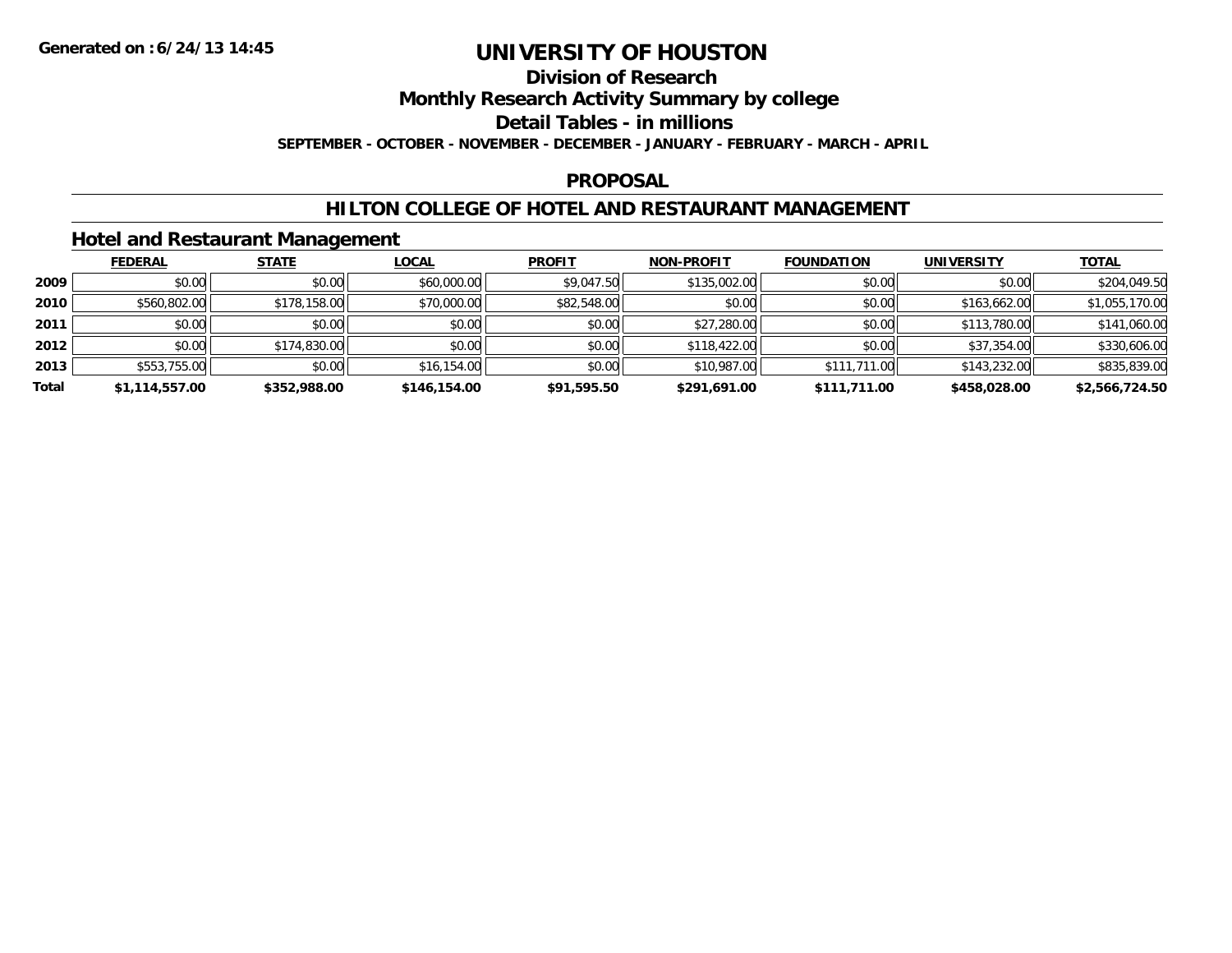# **Division of Research**

**Monthly Research Activity Summary by college**

**Detail Tables - in millions**

**SEPTEMBER - OCTOBER - NOVEMBER - DECEMBER - JANUARY - FEBRUARY - MARCH - APRIL**

### **PROPOSAL**

#### **HONORS COLLEGE**

### **Dean, Honors College**

|      | <b>FEDERAL</b> | <b>STATE</b> | <u>LOCAL</u> | <b>PROFIT</b> | <b>NON-PROFIT</b> | <b>FOUNDATION</b> | <b>UNIVERSITY</b> | <b>TOTAL</b> |
|------|----------------|--------------|--------------|---------------|-------------------|-------------------|-------------------|--------------|
| 2009 | \$782,648.50   | \$0.00       | \$0.00       | \$0.00        | \$0.00            | \$0.00            | \$0.00            | \$782,648.50 |
| 2010 | \$530,851.00   | \$25,000.00  | \$0.00       | \$54,637.32   | \$0.00            | \$0.00            | \$0.00            | \$610,488.32 |
| 2011 | \$34,951.70    | \$0.00       | \$0.00       | \$0.00        | \$53,185.20       | \$0.00            | \$0.00            | \$88,136.90  |
| 2013 | \$0.00         | \$0.00       | \$0.00       | \$341,900.74  | \$0.00            | \$0.00            | \$9,150.32        | \$351,051.06 |

#### **Houston Teachers Institute**

|       | <b>FEDERAL</b>     | STATE       | LOCAL                | <b>PROFIT</b>     | <b>J-PROFIT</b><br><b>NON</b> | <b>FOUNDATION</b>  | <b>UNIVERSITY</b>                   | <b>TOTAL</b> |
|-------|--------------------|-------------|----------------------|-------------------|-------------------------------|--------------------|-------------------------------------|--------------|
| 2009  | $\sim$ 00<br>pu.uu | \$0.00      | 0.00<br><b>DU.UU</b> | \$0.00            | 0.10000                       | $\sim$ 00<br>JU.UU | $\uparrow$ $\land$ $\land$<br>DU.U¢ | 000F         |
| Total | .348.451.20        | \$25.000.00 | \$0.00               | .538.06<br>\$396. | \$58.084.70                   | \$0.00             | \$9,150.32                          | .224.28      |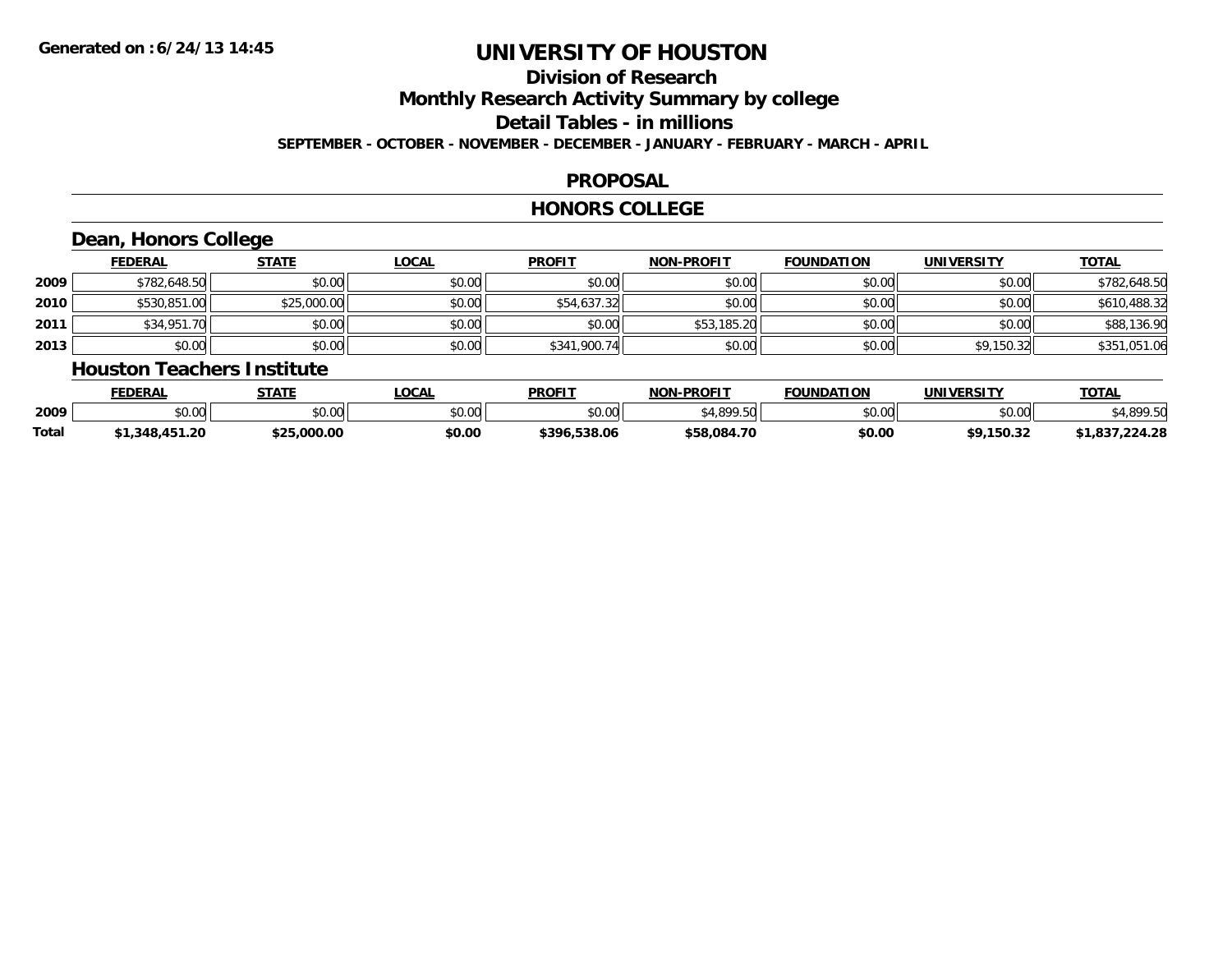# **Division of Research**

**Monthly Research Activity Summary by college**

**Detail Tables - in millions**

**SEPTEMBER - OCTOBER - NOVEMBER - DECEMBER - JANUARY - FEBRUARY - MARCH - APRIL**

#### **PROPOSAL**

#### **LIBRARY**

### **Administration, Library**

|              | <b>FEDERAL</b> | <b>STATE</b> | _OCAL  | <b>PROFIT</b> | <b>NON-PROFIT</b> | <b>FOUNDATION</b> | <b>UNIVERSITY</b> | <u>TOTAL</u> |
|--------------|----------------|--------------|--------|---------------|-------------------|-------------------|-------------------|--------------|
| 2009         | 0000<br>DU.UU  | \$0.00       | \$0.00 | \$0.00        | \$0.00            | \$0.00            | \$0.00            | \$0.00       |
| 2010         | ልስ ሰሰ<br>JU.UU | \$19,863.00  | \$0.00 | \$0.00        | \$0.00            | \$0.00            | \$0.00            | \$19,863.00  |
| <b>Total</b> | \$0.00         | \$19,863.00  | \$0.00 | \$0.00        | \$0.00            | \$0.00            | \$0.00            | \$19,863.00  |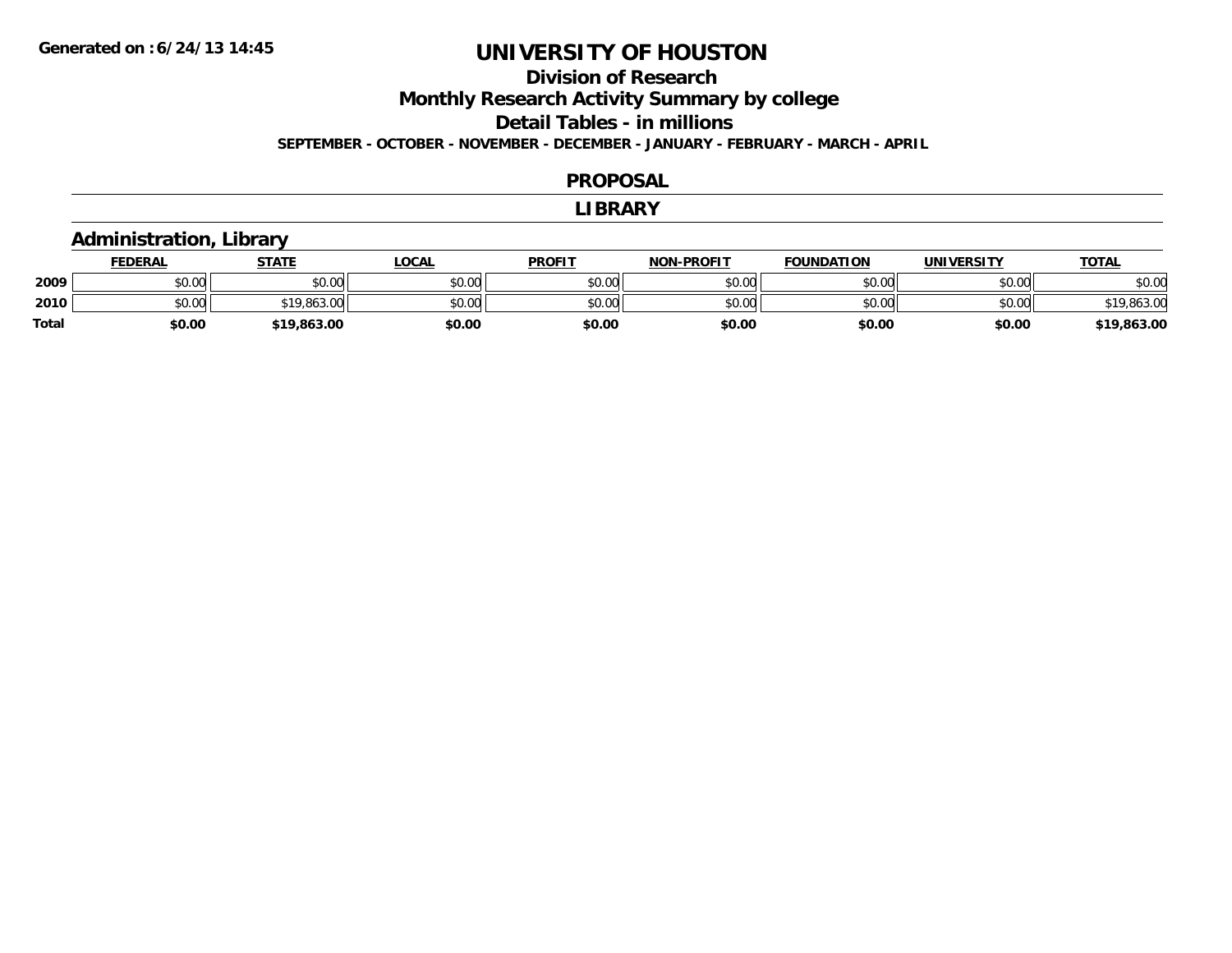### **Division of Research**

**Monthly Research Activity Summary by college**

**Detail Tables - in millions**

**SEPTEMBER - OCTOBER - NOVEMBER - DECEMBER - JANUARY - FEBRUARY - MARCH - APRIL**

#### **PROPOSAL**

#### **PRESIDENT**

#### **Office of the President**

|      | <b>FEDERAL</b>                      | <b>STATE</b> | <b>LOCAL</b> | <b>PROFIT</b> | <b>NON-PROFIT</b> | <b>FOUNDATION</b> | <b>UNIVERSITY</b> | <b>TOTAL</b> |
|------|-------------------------------------|--------------|--------------|---------------|-------------------|-------------------|-------------------|--------------|
| 2009 | \$0.00                              | \$0.00       | \$0.00       | \$0.00        | \$0.00            | \$0.00            | \$0.00            | \$0.00       |
|      | <b>Vice President Admin/Finance</b> |              |              |               |                   |                   |                   |              |
|      |                                     |              |              |               |                   |                   |                   |              |
|      | <b>FEDERAL</b>                      | <b>STATE</b> | <u>LOCAL</u> | <b>PROFIT</b> | <b>NON-PROFIT</b> | <b>FOUNDATION</b> | <b>UNIVERSITY</b> | <b>TOTAL</b> |
| 2011 | \$15,000.00                         | \$0.00       | \$0.00       | \$0.00        | \$0.00            | \$0.00            | \$0.00            | \$15,000.00  |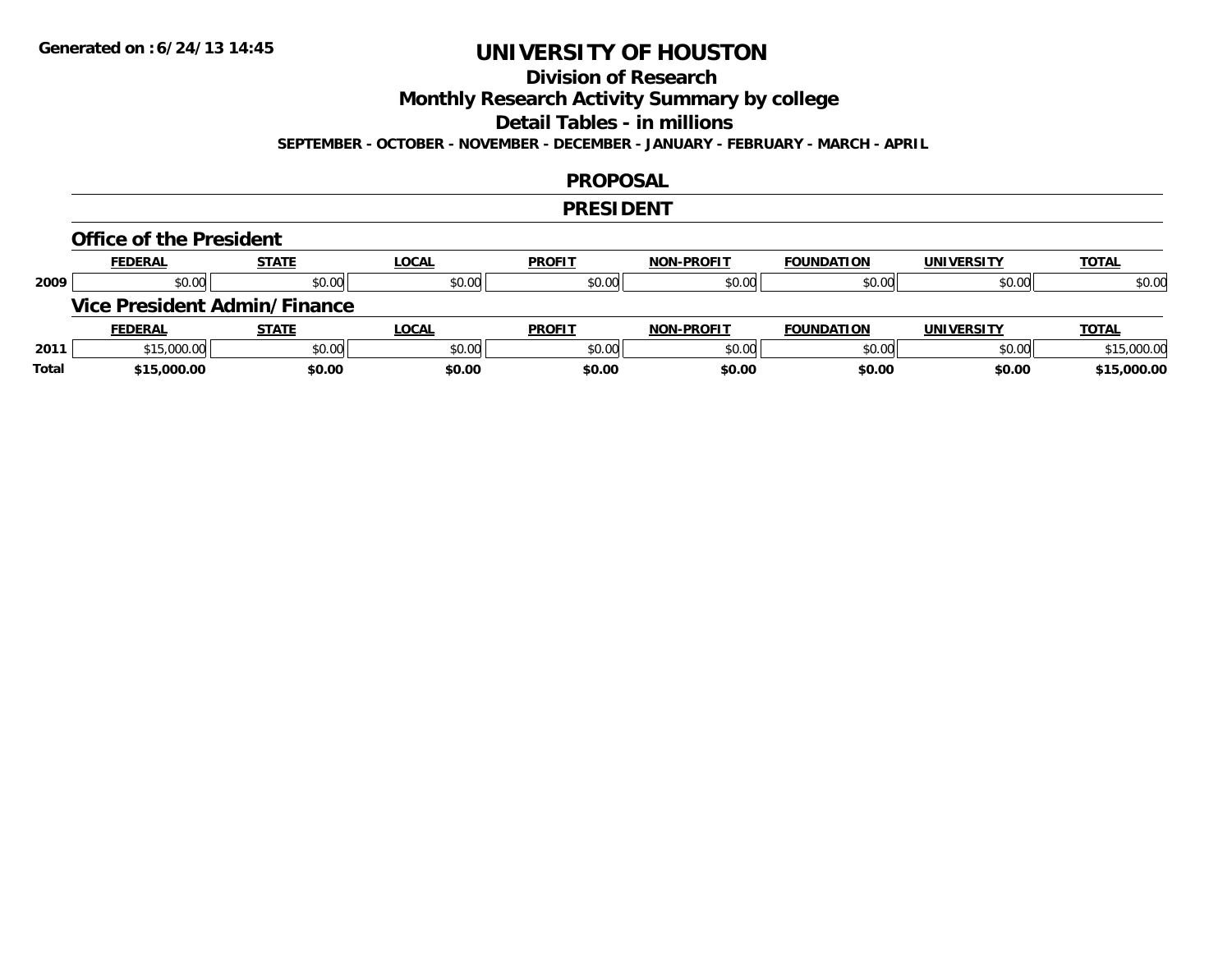## **Division of ResearchMonthly Research Activity Summary by college**

### **Detail Tables - in millions**

**SEPTEMBER - OCTOBER - NOVEMBER - DECEMBER - JANUARY - FEBRUARY - MARCH - APRIL**

#### **PROPOSAL**

### **SENIOR V.P. FOR ACADEMIC AFFAIRS AND PROVOST**

|      | <b>FEDERAL</b>                                      | <b>STATE</b> | <b>LOCAL</b> | <b>PROFIT</b> | <b>NON-PROFIT</b> | <b>FOUNDATION</b> | <b>UNIVERSITY</b> | <b>TOTAL</b>   |
|------|-----------------------------------------------------|--------------|--------------|---------------|-------------------|-------------------|-------------------|----------------|
| 2009 | \$101,338.00                                        | \$250,000.00 | \$0.00       | \$0.00        | \$465,086.00      | \$87,660.00       | \$0.00            | \$904,084.00   |
| 2010 | \$192,564.00                                        | \$12,500.00  | \$0.00       | \$0.00        | \$644,309.46      | \$0.00            | \$0.00            | \$849,373.46   |
| 2011 | \$0.00                                              | \$12,500.00  | \$0.00       | \$0.00        | \$623,146.00      | \$0.00            | \$0.00            | \$635,646.00   |
| 2012 | \$24,500.00                                         | \$0.00       | \$0.00       | \$0.00        | \$2,261,596.00    | \$0.00            | \$0.00            | \$2,286,096.00 |
| 2013 | \$0.00                                              | \$0.00       | \$0.00       | \$0.00        | \$2,044,710.00    | \$0.00            | \$0.00            | \$2,044,710.00 |
|      | <b>Learning and Assessment Services</b>             |              |              |               |                   |                   |                   |                |
|      | <b>FEDERAL</b>                                      | <b>STATE</b> | <b>LOCAL</b> | <b>PROFIT</b> | <b>NON-PROFIT</b> | <b>FOUNDATION</b> | <b>UNIVERSITY</b> | <b>TOTAL</b>   |
| 2009 | \$0.00                                              | \$166,043.09 | \$0.00       | \$0.00        | \$0.00            | \$0.00            | \$0.00            | \$166,043.09   |
| 2010 | \$1,869,569.00                                      | \$0.00       | \$0.00       | \$0.00        | \$0.00            | \$10,000.00       | \$0.00            | \$1,879,569.00 |
| 2011 | \$0.00                                              | \$0.00       | \$0.00       | \$0.00        | \$430,048.00      | \$0.00            | \$0.00            | \$430,048.00   |
|      | <b>Learning Support Services</b>                    |              |              |               |                   |                   |                   |                |
|      | <b>FEDERAL</b>                                      | <b>STATE</b> | <b>LOCAL</b> | <b>PROFIT</b> | <b>NON-PROFIT</b> | <b>FOUNDATION</b> | <b>UNIVERSITY</b> | <b>TOTAL</b>   |
| 2010 | \$47,250.25                                         | \$17,755.00  | \$0.00       | \$0.00        | \$0.00            | \$0.00            | \$0.00            | \$65,005.25    |
| 2012 | \$19,609.50                                         | \$0.00       | \$0.00       | \$0.00        | \$0.00            | \$0.00            | \$0.00            | \$19,609.50    |
| 2013 | \$299,811.00                                        | \$0.00       | \$0.00       | \$0.00        | \$0.00            | \$0.00            | \$0.00            | \$299,811.00   |
|      | <b>Senior V.P. for Academic Affairs and Provost</b> |              |              |               |                   |                   |                   |                |
|      | <b>FEDERAL</b>                                      | <b>STATE</b> | <b>LOCAL</b> | <b>PROFIT</b> | <b>NON-PROFIT</b> | <b>FOUNDATION</b> | <b>UNIVERSITY</b> | <b>TOTAL</b>   |
| 2012 | \$0.00                                              | \$75,000.00  | \$0.00       | \$0.00        | \$0.00            | \$0.00            | \$234,196.00      | \$309,196.00   |
| 2013 | \$0.00                                              | \$0.00       | \$0.00       | \$0.00        | \$149,488.00      | \$0.00            | \$0.00            | \$149,488.00   |
|      | <b>Student Support Services</b>                     |              |              |               |                   |                   |                   |                |
|      | <b>FEDERAL</b>                                      | <b>STATE</b> | <b>LOCAL</b> | <b>PROFIT</b> | <b>NON-PROFIT</b> | <b>FOUNDATION</b> | <b>UNIVERSITY</b> | <b>TOTAL</b>   |
| 2012 | \$198,944.00                                        | \$0.00       | \$0.00       | \$0.00        | \$0.00            | \$0.00            | \$0.00            | \$198,944.00   |
|      | <b>UH Charter School</b>                            |              |              |               |                   |                   |                   |                |
|      | <b>FEDERAL</b>                                      | <b>STATE</b> | <b>LOCAL</b> | <b>PROFIT</b> | <b>NON-PROFIT</b> | <b>FOUNDATION</b> | <b>UNIVERSITY</b> | <b>TOTAL</b>   |
| 2011 | \$0.00                                              | \$20,843.00  | \$0.00       | \$0.00        | \$0.00            | \$0.00            | \$0.00            | \$20,843.00    |
| 2012 | \$0.00                                              | \$7,150.00   | \$0.00       | \$0.00        | \$0.00            | \$0.00            | \$0.00            | \$7,150.00     |
| 2013 | \$0.00                                              | \$1,489.55   | \$0.00       | \$0.00        | \$0.00            | \$0.00            | \$0.00            | \$1,489.55     |
|      | <b>Undergraduate Scholars</b>                       |              |              |               |                   |                   |                   |                |
|      | <b>FEDERAL</b>                                      | <b>STATE</b> | <b>LOCAL</b> | <b>PROFIT</b> | <b>NON-PROFIT</b> | <b>FOUNDATION</b> | <b>UNIVERSITY</b> | <b>TOTAL</b>   |
| 2009 | \$0.00                                              | \$15,000.00  | \$0.00       | \$0.00        | \$0.00            | \$0.00            | \$0.00            | \$15,000.00    |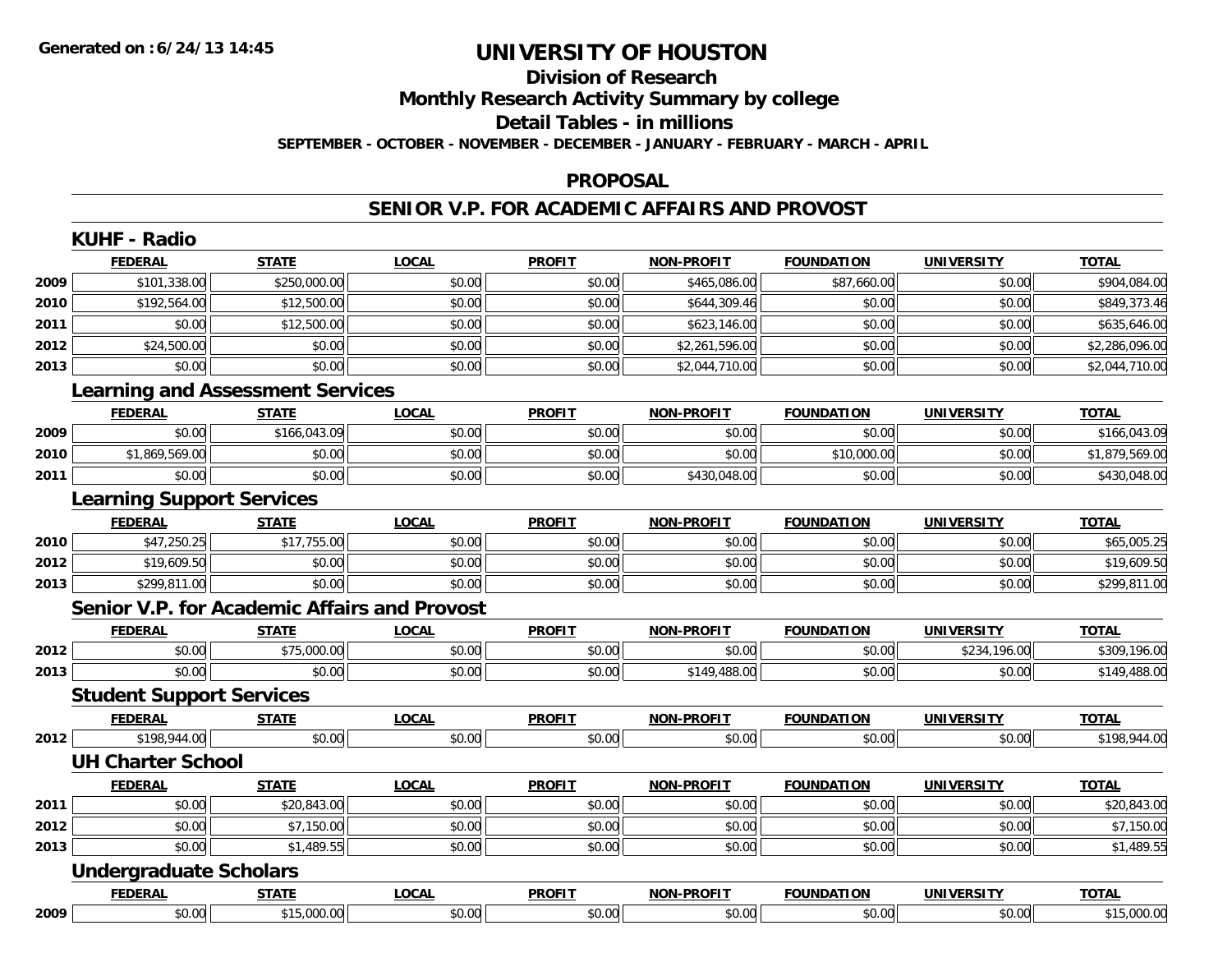## **Division of Research**

**Monthly Research Activity Summary by college**

**Detail Tables - in millions**

**SEPTEMBER - OCTOBER - NOVEMBER - DECEMBER - JANUARY - FEBRUARY - MARCH - APRIL**

### **PROPOSAL**

### **SENIOR V.P. FOR ACADEMIC AFFAIRS AND PROVOST**

### **Undergraduate Scholars**

|      | <b>FEDERAL</b> | <b>STATE</b>     | <u>LOCAL</u> | <b>PROFIT</b> | <b>NON-PROFIT</b> | <b>FOUNDATION</b> | <b>UNIVERSITY</b> | <b>TOTAL</b> |
|------|----------------|------------------|--------------|---------------|-------------------|-------------------|-------------------|--------------|
| 2010 | \$0.00         | 15,000.00<br>ぐっに | \$0.00       | \$0.00        | \$0.00            | \$0.00            | \$0.00            | \$15,000.00  |
| 2011 | \$0.00         | \$29,456.00      | \$0.00       | \$0.00        | \$0.00            | \$0.00            | \$0.00            | \$29,456.00  |
| 2012 | \$0.00         | \$19,051.00      | \$0.00       | \$0.00        | \$0.00            | \$0.00            | \$0.00            | \$19,051.00  |

### **Undergraduate Studies**

|              | <b>FEDERAL</b> | <b>STATE</b> | <u>LOCAL</u> | <b>PROFIT</b> | <b>NON-PROFIT</b> | <b>FOUNDATION</b> | <b>UNIVERSITY</b> | <b>TOTAL</b>    |
|--------------|----------------|--------------|--------------|---------------|-------------------|-------------------|-------------------|-----------------|
| 2009         | \$0.00         | \$15,000.00  | \$0.00       | \$0.00        | \$0.00            | \$0.00            | \$0.00            | \$15,000.00     |
| 2010         | \$0.00         | \$10,000.00  | \$0.00       | \$0.00        | \$0.00            | \$28,750.00       | \$0.00            | \$38,750.00     |
| 2011         | \$0.00         | \$300,000.00 | \$0.00       | \$0.00        | \$0.00            | \$0.00            | \$0.00            | \$300,000.00    |
| 2013         | \$0.00         | \$30,000.00  | \$0.00       | \$0.00        | \$0.00            | \$0.00            | \$0.00            | \$30,000.00     |
| <b>Total</b> | \$2,753,585.75 | \$996,787.64 | \$0.00       | \$0.00        | \$6,618,383.46    | \$126,410.00      | \$234,196.00      | \$10,729,362.85 |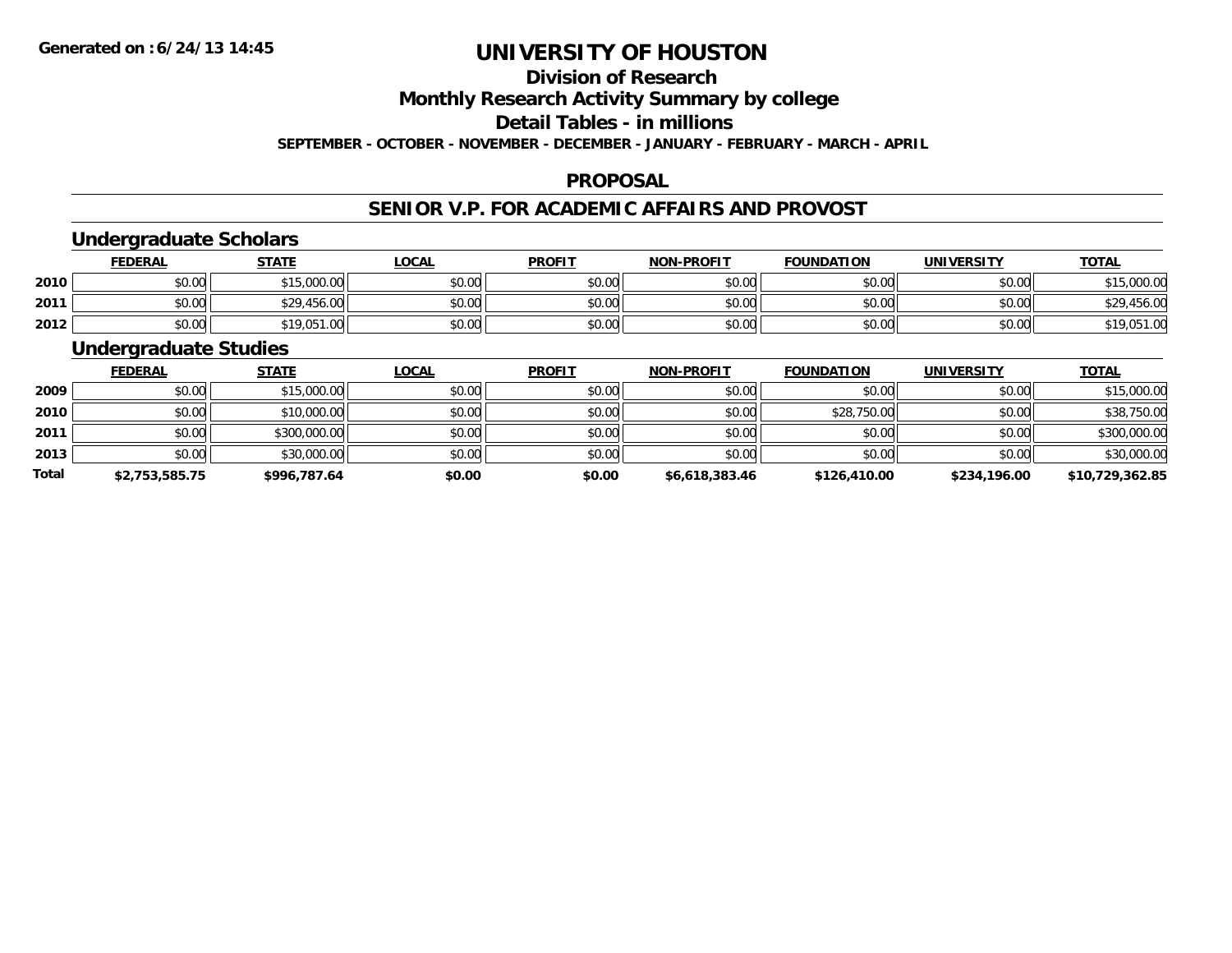### **Division of Research**

**Monthly Research Activity Summary by college**

**Detail Tables - in millions**

**SEPTEMBER - OCTOBER - NOVEMBER - DECEMBER - JANUARY - FEBRUARY - MARCH - APRIL**

#### **PROPOSAL**

#### **UH LAW CENTER**

|              | Dean, Law      |              |              |               |                   |                   |                   |                |
|--------------|----------------|--------------|--------------|---------------|-------------------|-------------------|-------------------|----------------|
|              | <b>FEDERAL</b> | <b>STATE</b> | <b>LOCAL</b> | <b>PROFIT</b> | <b>NON-PROFIT</b> | <b>FOUNDATION</b> | <b>UNIVERSITY</b> | <b>TOTAL</b>   |
| 2009         | \$1,495,475.50 | \$100,000.00 | \$0.00       | \$0.00        | \$0.00            | \$0.00            | \$0.00            | \$1,595,475.50 |
| 2013         | \$0.00         | \$0.00       | \$0.00       | \$71,560.62   | \$0.00            | \$0.00            | \$0.00            | \$71,560.62    |
|              | Law-UH         |              |              |               |                   |                   |                   |                |
|              | <b>FEDERAL</b> | <b>STATE</b> | <b>LOCAL</b> | <b>PROFIT</b> | <b>NON-PROFIT</b> | <b>FOUNDATION</b> | <b>UNIVERSITY</b> | <b>TOTAL</b>   |
| 2009         | \$1,050,565.28 | \$0.00       | \$0.00       | \$10,704.00   | \$0.00            | \$0.00            | \$0.00            | \$1,061,269.28 |
| 2010         | \$0.00         | \$200,000.00 | \$0.00       | \$0.00        | \$0.00            | \$0.00            | \$0.00            | \$200,000.00   |
| 2011         | \$0.00         | \$121,906.10 | \$0.00       | \$10,063.00   | \$0.00            | \$0.00            | \$68,956.00       | \$200,925.10   |
| 2012         | \$0.00         | \$160,000.00 | \$0.00       | \$0.00        | \$0.00            | \$0.00            | \$0.00            | \$160,000.00   |
| 2013         | \$0.00         | \$0.00       | \$0.00       | \$0.00        | \$63,430.80       | \$0.00            | \$0.00            | \$63,430.80    |
| <b>Total</b> | \$2,546,040.78 | \$581,906.10 | \$0.00       | \$92,327.62   | \$63,430.80       | \$0.00            | \$68,956.00       | \$3,352,661.30 |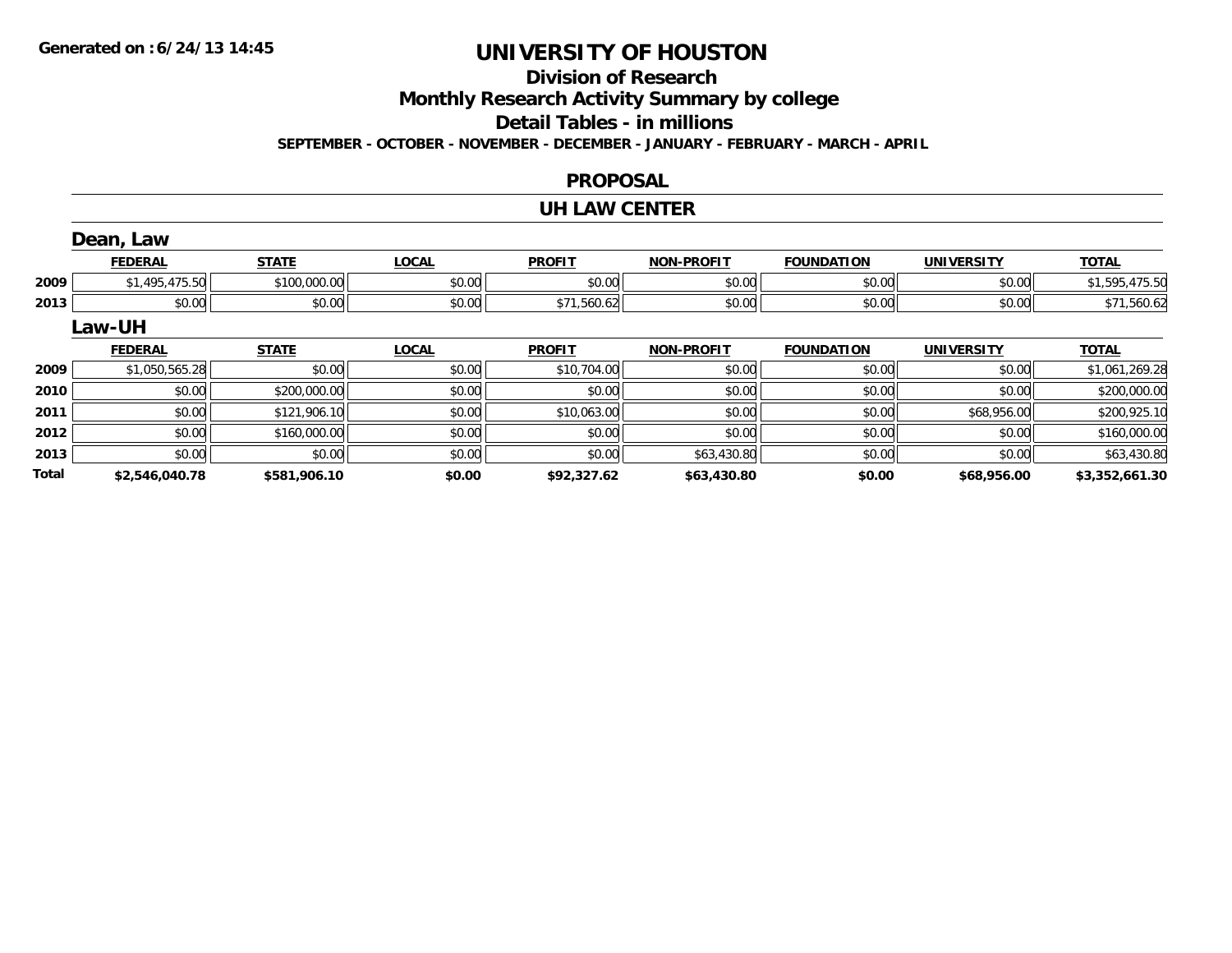### **Division of ResearchMonthly Research Activity Summary by college Detail Tables - in millions SEPTEMBER - OCTOBER - NOVEMBER - DECEMBER - JANUARY - FEBRUARY - MARCH - APRIL**

#### **PROPOSAL**

### **UH SYSTEM**

| <b>KUHT-TV</b> |                |              |              |               |                   |                   |                   |                |
|----------------|----------------|--------------|--------------|---------------|-------------------|-------------------|-------------------|----------------|
|                | <b>FEDERAL</b> | <b>STATE</b> | <b>LOCAL</b> | <b>PROFIT</b> | <b>NON-PROFIT</b> | <b>FOUNDATION</b> | <b>UNIVERSITY</b> | <b>TOTAL</b>   |
| 2009           | \$0.00         | \$0.00       | \$0.00       | \$0.00        | \$1,675,919.00    | \$0.00            | \$0.00            | \$1,675,919.00 |
| 2010           | \$104,421.00   | \$0.00       | \$0.00       | \$0.00        | \$1,483,936.12    | \$0.00            | \$0.00            | \$1,588,357.12 |
| 2011           | \$0.00         | \$0.00       | \$0.00       | \$0.00        | \$1,606,903.00    | \$0.00            | \$0.00            | \$1,606,903.00 |
| 2012           | \$0.00         | \$0.00       | \$0.00       | \$0.00        | \$14,132.00       | \$0.00            | \$0.00            | \$14,132.00    |
| Total          | \$104,421.00   | \$0.00       | \$0.00       | \$0.00        | \$4,780,890.12    | \$0.00            | \$0.00            | \$4,885,311.12 |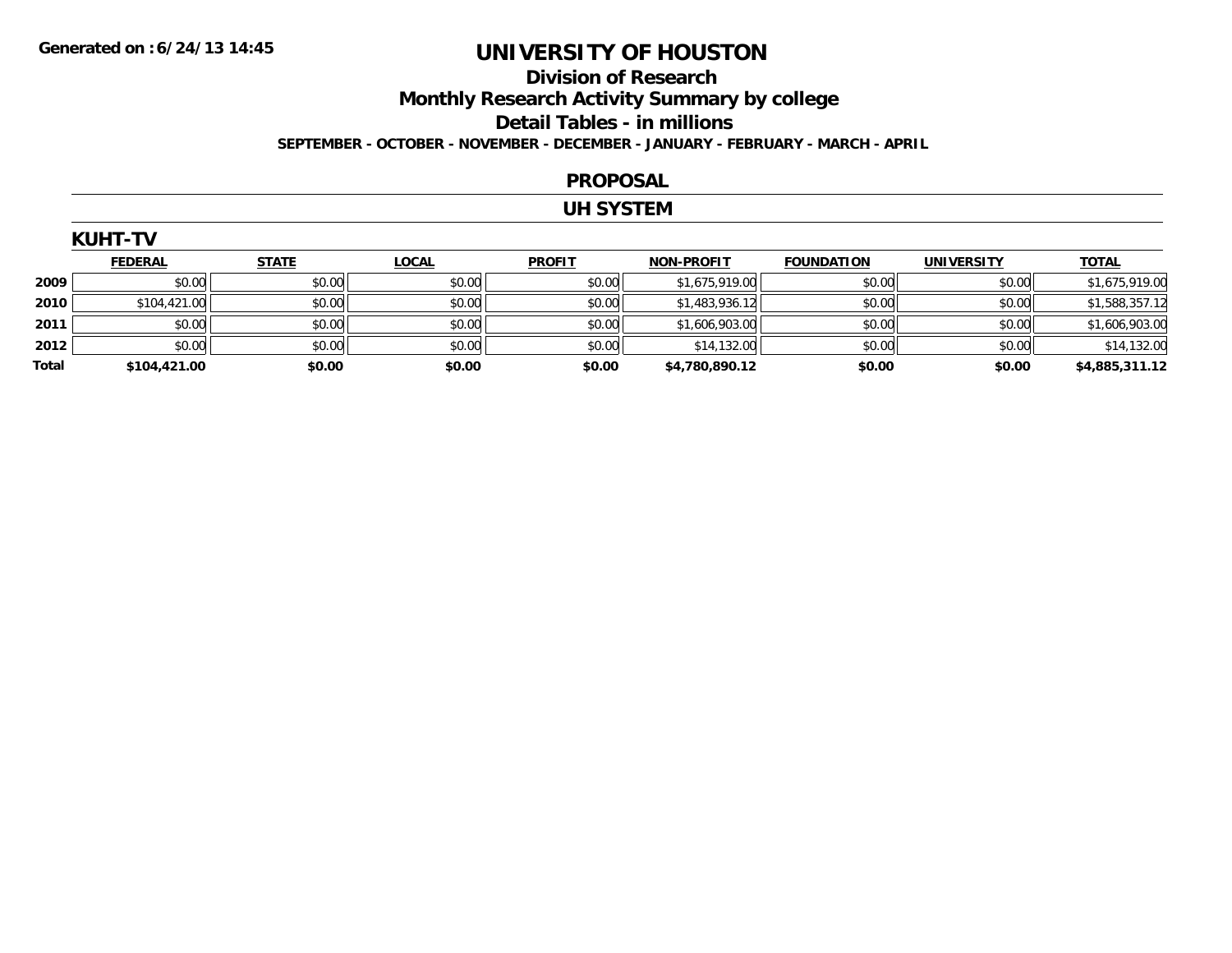## **Division of Research**

**Monthly Research Activity Summary by college**

**Detail Tables - in millions**

**SEPTEMBER - OCTOBER - NOVEMBER - DECEMBER - JANUARY - FEBRUARY - MARCH - APRIL**

#### **PROPOSAL**

## **VICE PRESIDENT FOR ADMINISTRATION**

### **UH Police Department**

|              | <b>FEDERAL</b> | <b>STATE</b> | <u>LOCAL</u> | <b>PROFIT</b> | <b>NON-PROFIT</b> | <b>FOUNDATION</b> | <b>UNIVERSITY</b> | <b>TOTAL</b> |
|--------------|----------------|--------------|--------------|---------------|-------------------|-------------------|-------------------|--------------|
| 2009         | \$0.00         | \$227,432.50 | \$0.00       | \$0.00        | \$0.00            | \$0.00            | \$0.00            | \$227,432.50 |
| 2010         | \$88,917.00    | \$0.00       | \$0.00       | \$0.00        | \$0.00            | \$0.00            | \$0.00            | \$88,917.00  |
| 2011         | \$53,805.00    | \$0.00       | \$0.00       | \$0.00        | \$0.00            | \$0.00            | \$0.00            | \$53,805.00  |
| <b>Total</b> | \$142,722.00   | \$227,432.50 | \$0.00       | \$0.00        | \$0.00            | \$0.00            | \$0.00            | \$370,154.50 |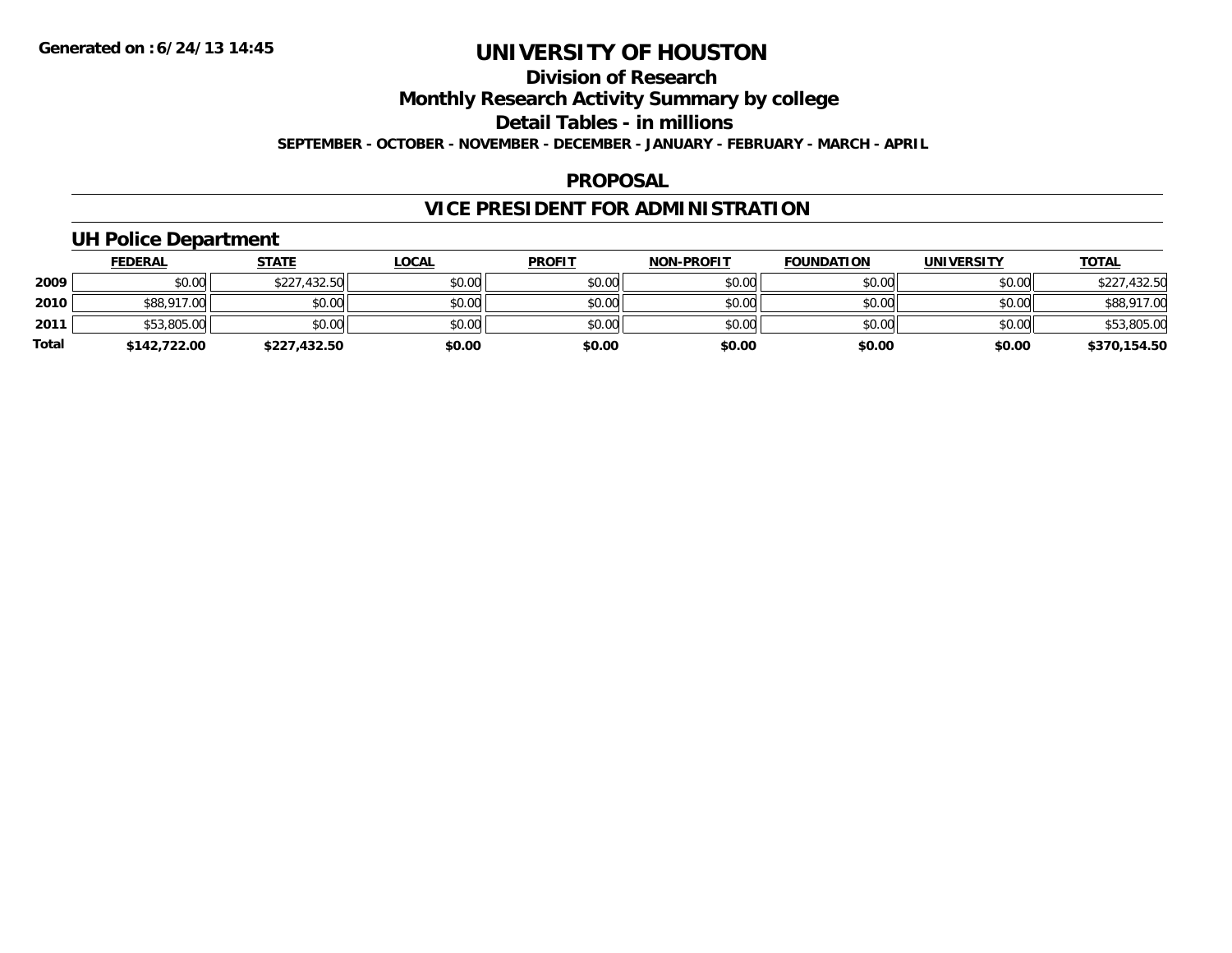**Division of Research**

**Monthly Research Activity Summary by college**

**Detail Tables - in millions**

**SEPTEMBER - OCTOBER - NOVEMBER - DECEMBER - JANUARY - FEBRUARY - MARCH - APRIL**

### **PROPOSAL**

### **VICE PRESIDENT FOR COMPUTING**

## **Central Computing Services**

|              | <b>DERAL</b> | <b>STATE</b>       | <b>LOCAL</b>            | <b>PROFIT</b> | <b>DDAEIT</b><br><b>ארות</b> | <b>FOUNDATION</b>     | UNIVERSITY | <b>TOTAL</b>         |
|--------------|--------------|--------------------|-------------------------|---------------|------------------------------|-----------------------|------------|----------------------|
| 2009         | \$0.00       | $\sqrt{2}$<br>ሐ へへ | 0 <sup>n</sup><br>DU.UC | 0000<br>JU.UU | ልስ ሰሰ<br>,u.uu               | $n \cap \overline{D}$ | \$0.00     | $\sim$ $\sim$ $\sim$ |
| <b>Total</b> | \$0.00       | .                  | \$0.00                  | \$0.00        | \$0.00                       | \$0.00                | \$0.00     | JZ.JL                |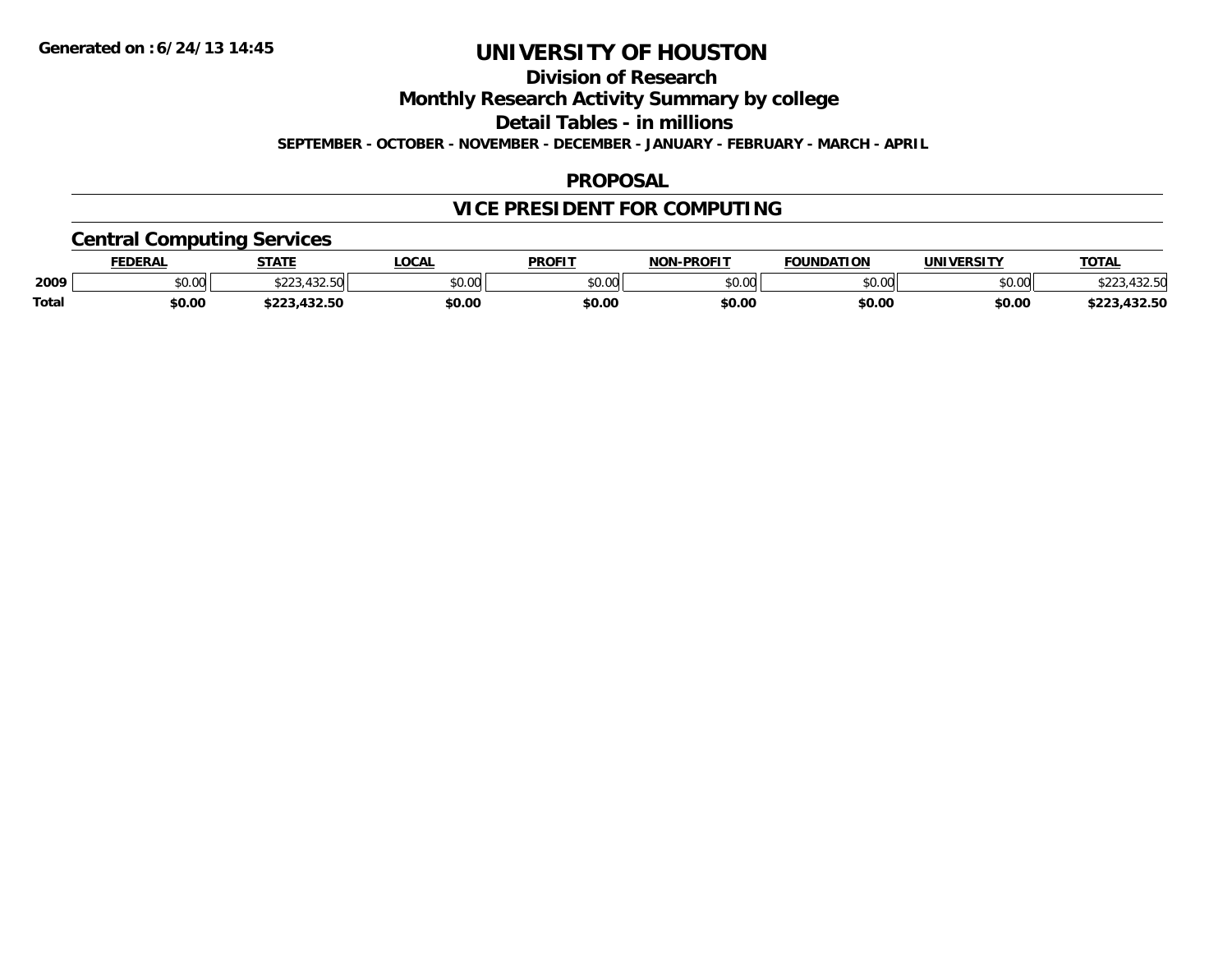## **Division of Research**

**Monthly Research Activity Summary by college**

**Detail Tables - in millions**

**SEPTEMBER - OCTOBER - NOVEMBER - DECEMBER - JANUARY - FEBRUARY - MARCH - APRIL**

### **PROPOSAL**

### **VICE PRESIDENT FOR STUDENT AFFAIRS**

### **Dean, Student Affairs**

|      | <b>EENEDA</b><br>-n.m | $C = A + C$    | $\sim$ $\sim$<br>・ハレト | <b>PROFIT</b> |                                           | TON                     | <br>JN               | <b>TOTAL</b> |
|------|-----------------------|----------------|-----------------------|---------------|-------------------------------------------|-------------------------|----------------------|--------------|
| 2010 | .750.                 | ሐሴ ሰሰ<br>טט.טט | ሶስ ሰሰ<br>- 50. UU     | \$0.00        | ტი იი<br>vu.u                             | 0 <sup>n</sup><br>JU.UU | 0.00<br>JU.UU        | 75U.         |
| 2012 | 000E<br>              | ሐሴ ሰሰ<br>90.UU | $\sim$ 00<br>JU.UU    | \$0.00        | $\uparrow$ $\uparrow$ $\uparrow$<br>vv.vv | 0 <sub>n</sub><br>JU.UU | 0.00<br><b>JU.UU</b> | JU.OZO.JL    |

### **Vice President, Student Affairs**

|              | <b>FEDERAL</b>        | <b>CTATE</b>                           | <b>OCAL</b> | <b>PROFIT</b> | <b>LPROFIT</b><br><b>MAR</b> | <b>FOUNDATION</b>  | <b>UNIVERSITY</b> | <b>TOTAL</b>                  |
|--------------|-----------------------|----------------------------------------|-------------|---------------|------------------------------|--------------------|-------------------|-------------------------------|
| 2012         | 0.00<br>,u.uu         | $\sim$<br>$\sim$ $\sim$<br>$\sim$<br>w | \$0.00      | 0000<br>JU.UU | 0000<br>,u.uu                | $\sim$ 00<br>JU.UU | \$0.00            |                               |
| <b>Total</b> | \$200.5<br>70<br>7.ZJ | 7.00<br>.                              | \$0.00      | \$0.00        | \$0.00                       | \$0.00             | \$0.00            | $\sim$ $\sim$<br>:42<br>16.25 |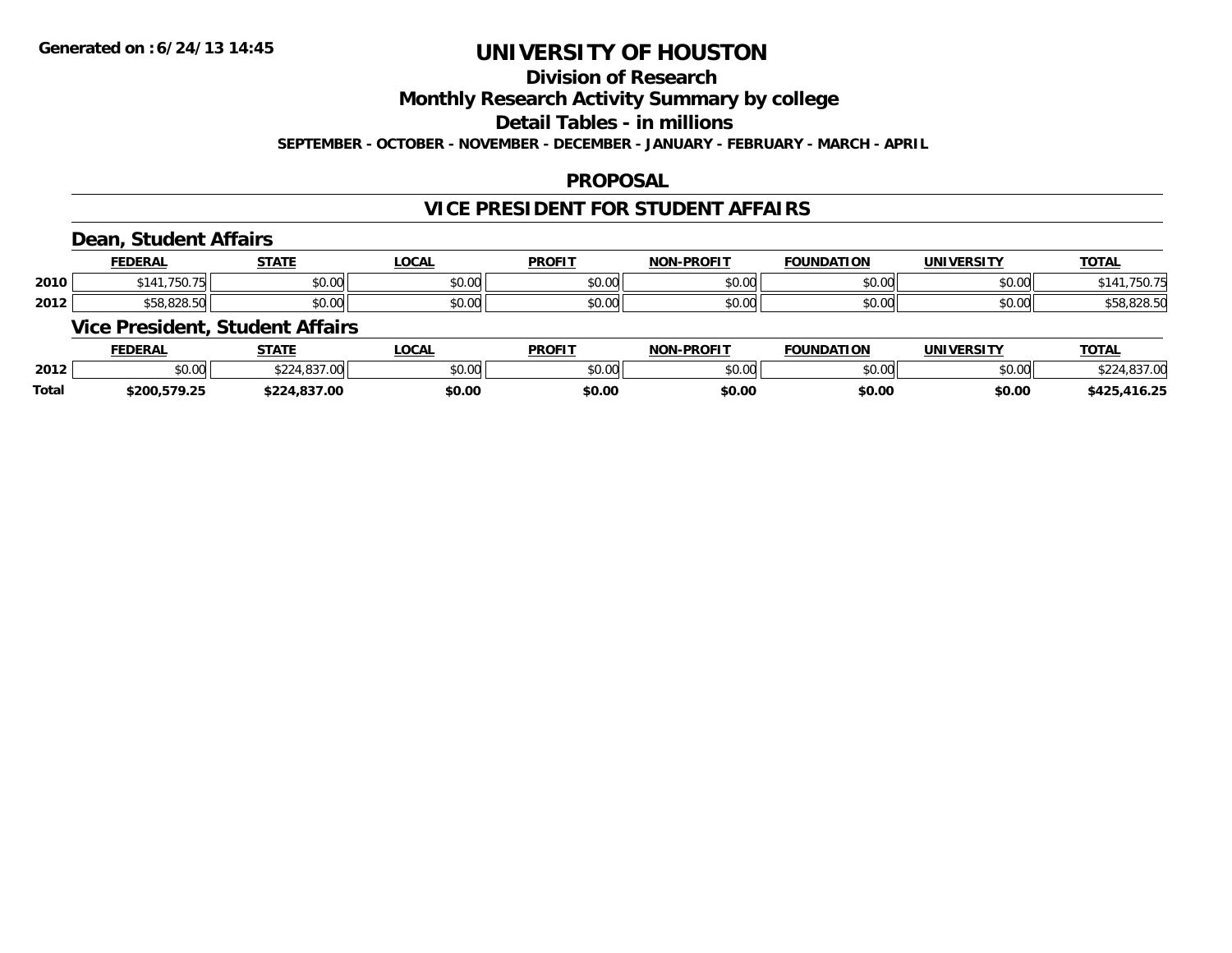**Division of Research**

**Monthly Research Activity Summary by college**

**Detail Tables - in millions**

**SEPTEMBER - OCTOBER - NOVEMBER - DECEMBER - JANUARY - FEBRUARY - MARCH - APRIL**

### **AWARD**

### **C.T. BAUER COLLEGE OF BUSINESS**

|       | <b>Finance</b>                           |              |              |               |                   |                   |                   |                |
|-------|------------------------------------------|--------------|--------------|---------------|-------------------|-------------------|-------------------|----------------|
|       | <b>FEDERAL</b>                           | <b>STATE</b> | <b>LOCAL</b> | <b>PROFIT</b> | <b>NON-PROFIT</b> | <b>FOUNDATION</b> | <b>UNIVERSITY</b> | <b>TOTAL</b>   |
| 2010  | \$284,428.00                             | \$0.00       | \$0.00       | \$0.00        | \$0.00            | \$0.00            | \$0.00            | \$284,428.00   |
| 2011  | \$198,870.80                             | \$0.00       | \$0.00       | \$0.00        | \$0.00            | \$0.00            | \$0.00            | \$198,870.80   |
|       | Management                               |              |              |               |                   |                   |                   |                |
|       | <b>FEDERAL</b>                           | <b>STATE</b> | <b>LOCAL</b> | <b>PROFIT</b> | <b>NON-PROFIT</b> | <b>FOUNDATION</b> | <b>UNIVERSITY</b> | <b>TOTAL</b>   |
| 2010  | \$8,250.00                               | \$0.00       | \$0.00       | \$0.00        | \$0.00            | \$0.00            | \$0.00            | \$8,250.00     |
|       | <b>Marketing</b>                         |              |              |               |                   |                   |                   |                |
|       | <b>FEDERAL</b>                           | <b>STATE</b> | <b>LOCAL</b> | <b>PROFIT</b> | <b>NON-PROFIT</b> | <b>FOUNDATION</b> | <b>UNIVERSITY</b> | <b>TOTAL</b>   |
| 2012  | \$0.00                                   | \$0.00       | \$0.00       | \$0.00        | \$0.00            | \$0.00            | \$0.00            | \$0.00         |
|       | <b>Small Business Development Center</b> |              |              |               |                   |                   |                   |                |
|       | <b>FEDERAL</b>                           | <b>STATE</b> | <b>LOCAL</b> | <b>PROFIT</b> | <b>NON-PROFIT</b> | <b>FOUNDATION</b> | <b>UNIVERSITY</b> | <b>TOTAL</b>   |
| 2009  | \$1,200,000.00                           | \$0.00       | \$0.00       | \$0.00        | \$0.00            | \$0.00            | \$0.00            | \$1,200,000.00 |
| 2010  | \$3,453,724.00                           | \$0.00       | \$0.00       | \$0.00        | \$0.00            | \$0.00            | \$0.00            | \$3,453,724.00 |
| 2011  | \$30,274.00                              | \$61,677.00  | \$0.00       | \$0.00        | \$0.00            | \$0.00            | \$0.00            | \$91,951.00    |
| 2012  | \$2,851,992.00                           | \$0.00       | \$0.00       | \$0.00        | \$0.00            | \$117,242.00      | \$0.00            | \$2,969,234.00 |
| 2013  | \$885,781.00                             | \$0.00       | \$0.00       | \$0.00        | \$0.00            | \$0.00            | \$0.00            | \$885,781.00   |
| Total | \$8,913,319.80                           | \$61,677.00  | \$0.00       | \$0.00        | \$0.00            | \$117,242.00      | \$0.00            | \$9,092,238.80 |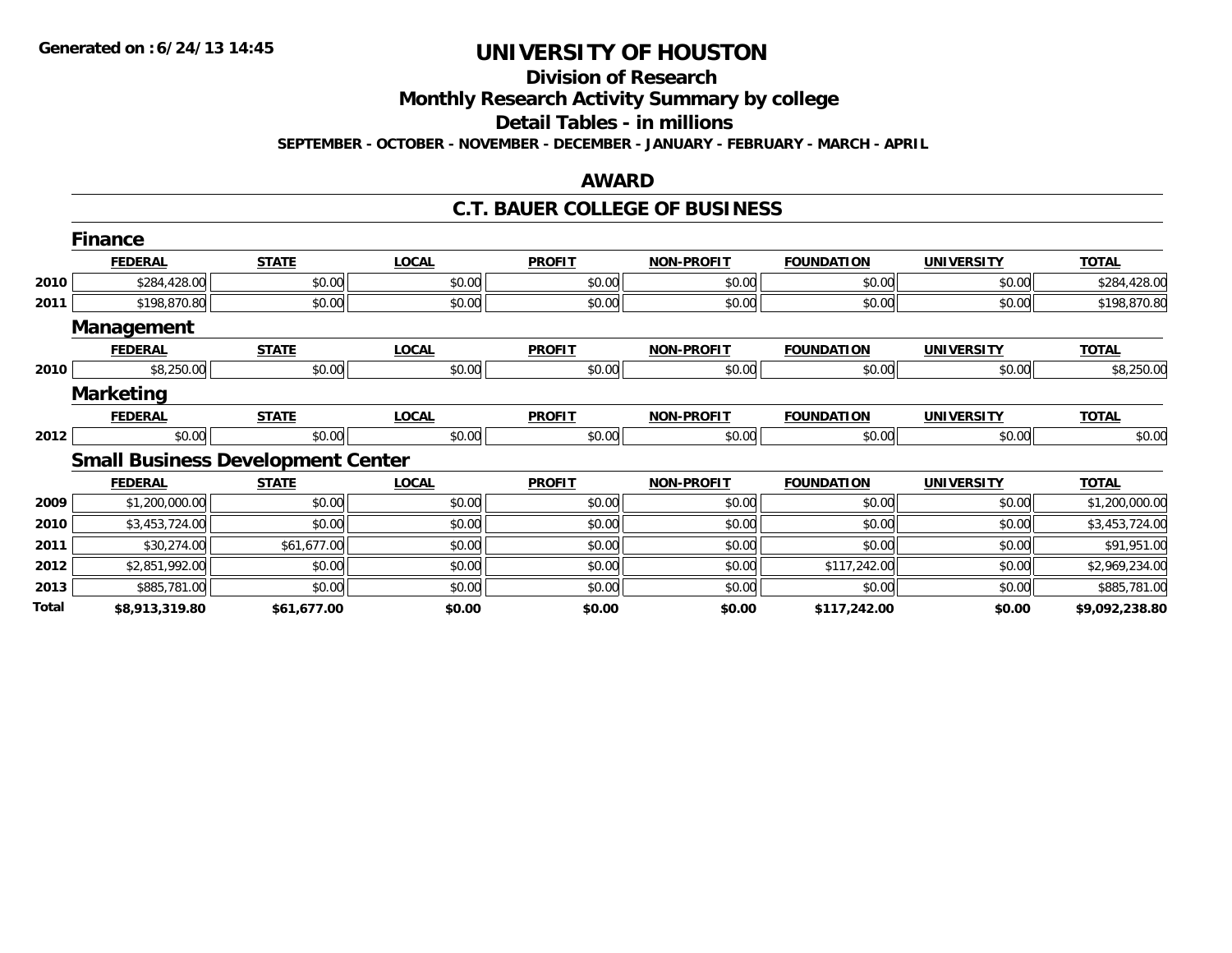**Division of Research**

**Monthly Research Activity Summary by college**

**Detail Tables - in millions**

**SEPTEMBER - OCTOBER - NOVEMBER - DECEMBER - JANUARY - FEBRUARY - MARCH - APRIL**

#### **AWARD**

### **COLLEGE OF ARCHITECTURE**

|       | Architecture   |              |              |               |                   |                   |                   |              |
|-------|----------------|--------------|--------------|---------------|-------------------|-------------------|-------------------|--------------|
|       | <b>FEDERAL</b> | <b>STATE</b> | <b>LOCAL</b> | <b>PROFIT</b> | <b>NON-PROFIT</b> | <b>FOUNDATION</b> | <b>UNIVERSITY</b> | <b>TOTAL</b> |
| 2009  | \$0.00         | \$0.00       | \$0.00       | \$40,000.00   | \$0.00            | \$0.00            | \$0.00            | \$40,000.00  |
| 2011  | \$0.00         | \$0.00       | \$0.00       | \$7,500.00    | \$0.00            | \$0.00            | \$0.00            | \$7,500.00   |
| 2012  | \$0.00         | \$0.00       | \$0.00       | \$0.00        | \$5,000.00        | \$0.00            | \$0.00            | \$5,000.00   |
| Total | \$0.00         | \$0.00       | \$0.00       | \$47,500.00   | \$5,000.00        | \$0.00            | \$0.00            | \$52,500.00  |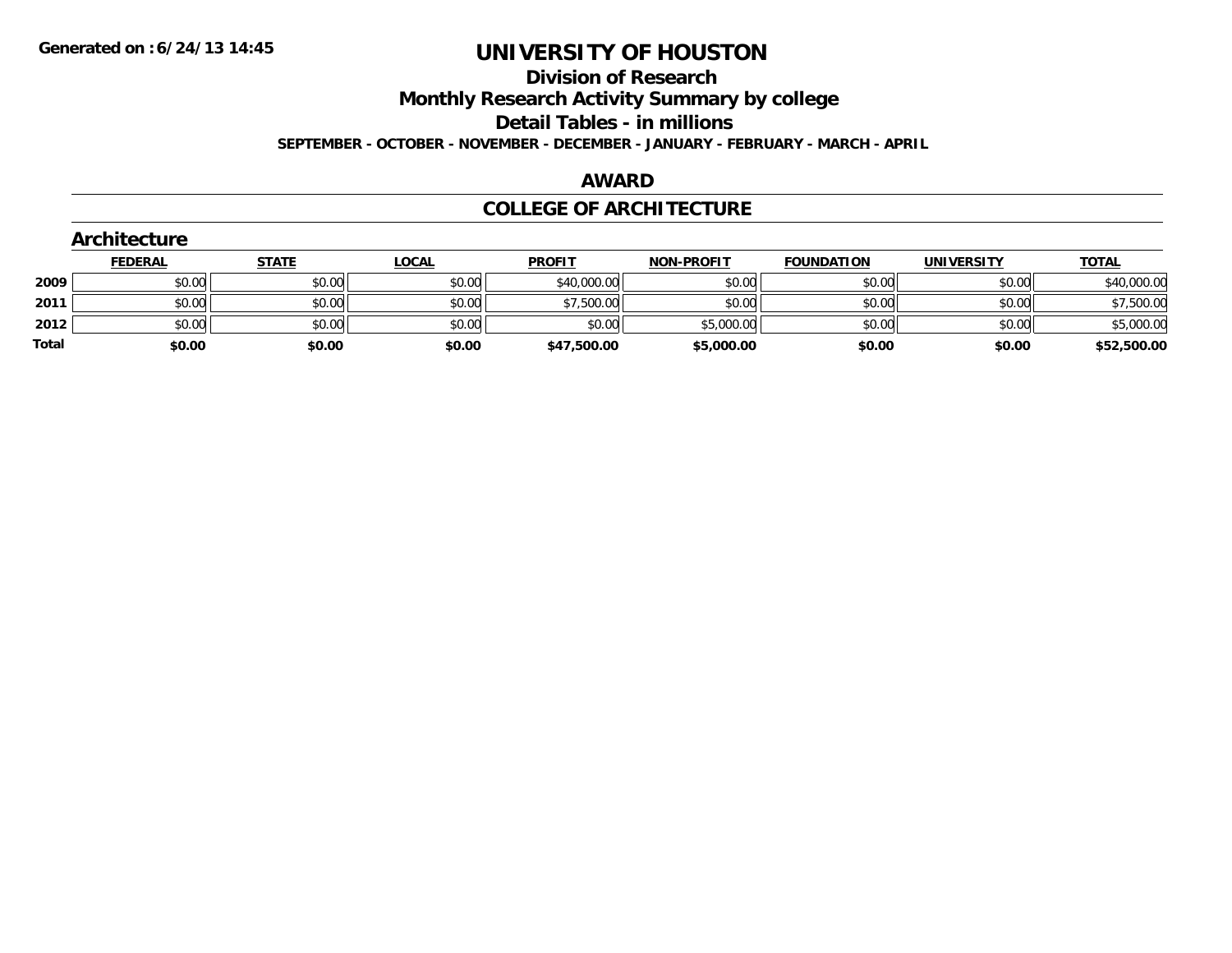### **Division of Research**

**Monthly Research Activity Summary by college**

### **Detail Tables - in millions**

**SEPTEMBER - OCTOBER - NOVEMBER - DECEMBER - JANUARY - FEBRUARY - MARCH - APRIL**

### **AWARD**

### **COLLEGE OF EDUCATION**

### **Consistency Mgmt and Coop Disc**

|        | <b>FEDERAL</b> | <b>STATE</b> | <u>LOCAL</u> | <b>PROFIT</b> | <b>NON-PROFIT</b> | <b>FOUNDATION</b> | <b>UNIVERSITY</b> | <b>TOTAL</b> |
|--------|----------------|--------------|--------------|---------------|-------------------|-------------------|-------------------|--------------|
| 2009   | \$0.00         | \$0.00       | \$24,522.00  | \$397.76      | \$448,506.00      | \$0.00            | \$0.00            | \$473,425.76 |
| ا 2010 | \$38,889.00    | \$0.00       | \$37,786.06  | \$120.61      | \$116,095.00      | \$0.00            | \$0.00            | \$192,890.67 |
| 2011   | \$40,276.75    | \$0.00       | \$0.00       | \$0.00        | \$150,601.00      | \$0.00            | \$0.00            | \$190,877.75 |
| 2012   | \$30,000.00    | \$0.00       | \$0.00       | \$0.00        | \$84,725.00       | \$0.00            | \$0.00            | \$114,725.00 |
| 2013   | \$17,324.58    | \$0.00       | \$0.00       | \$4.26        | \$3,500.00        | \$0.00            | \$0.00            | \$20,828.84  |

### **Curriculum and Instruction**

|      | <b>FEDERAL</b> | <b>STATE</b> | <b>LOCAL</b> | <b>PROFIT</b> | <b>NON-PROFIT</b> | <b>FOUNDATION</b> | <b>UNIVERSITY</b> | <b>TOTAL</b> |
|------|----------------|--------------|--------------|---------------|-------------------|-------------------|-------------------|--------------|
| 2009 | \$549,918.90   | \$55,000.00  | \$0.00       | \$0.00        | \$68,133.15       | \$0.00            | \$0.00            | \$673,052.05 |
| 2010 | \$17,854.20    | \$50,000.00  | \$0.00       | \$0.00        | \$0.00            | \$0.00            | \$0.00            | \$67,854.20  |
| 2011 | \$283,736.00   | \$50,000.00  | \$0.00       | \$0.00        | \$75,000.00       | \$0.00            | \$0.00            | \$408,736.00 |
| 2012 | \$180,872.20   | \$0.00       | \$0.00       | \$0.00        | \$0.00            | \$18,400.00       | \$0.00            | \$199,272.20 |
| 2013 | \$489,701.00   | \$15,999.00  | \$0.00       | \$0.00        | \$15,825.00       | \$0.00            | \$0.00            | \$521,525.00 |

## **Educational Leadership & Cultural Studies**

|      | <b>FEDERAI</b>               | $- - - - -$         | $\sim$ $\sim$<br>.vunl | <b>PROFIT</b>      | <b>N-PROF!</b><br>חמוי | .<br>10N<br>  | <b>INIVE</b>          | <b>TOT</b> |
|------|------------------------------|---------------------|------------------------|--------------------|------------------------|---------------|-----------------------|------------|
| 2009 | $\Delta$<br>$\sim$<br>700.VU | $\sim$<br>- J. U. " | $\sim$<br>rn.<br>ט.טי  | $\sim$ 00<br>vv.vu | טט.טע                  | 0000<br>JU.UU | $\sim$ 0.01.<br>JU.UU | `າດ∶       |

## **Educational Psychology**

|      | <b>FEDERAL</b> | <b>STATE</b> | <u>LOCAL</u> | <b>PROFIT</b> | <b>NON-PROFIT</b> | <b>FOUNDATION</b> | <b>UNIVERSITY</b> | <b>TOTAL</b> |
|------|----------------|--------------|--------------|---------------|-------------------|-------------------|-------------------|--------------|
| 2009 | \$0.00         | \$49,999.00  | \$0.00       | \$0.00        | \$0.00            | \$162,702.00      | \$0.00            | \$212,701.00 |
| 2010 | \$0.00         | \$0.00       | \$0.00       | \$0.00        | \$0.00            | \$0.00            | \$0.00            | \$0.00       |
| 2011 | \$0.00         | \$186,748.00 | \$0.00       | \$0.00        | \$0.00            | \$22,085.10       | \$0.00            | \$208,833.10 |
| 2012 | \$32,875.40    | \$17,595.00  | \$0.00       | \$0.00        | \$12,718.04       | \$0.00            | \$0.00            | \$63,188.44  |
| 2013 | \$337,092.50   | \$0.00       | \$0.00       | \$0.00        | \$31,863.00       | \$0.00            | \$23,378.00       | \$392,333.50 |

### **Institute for Urban Education**

|       | <b>FEDERAL</b> | <u>STATE</u> | <u>LOCAL</u> | <b>PROFIT</b> | <b>NON-PROFIT</b> | <b>FOUNDATION</b> | <b>UNIVERSITY</b> | <b>TOTAL</b>   |
|-------|----------------|--------------|--------------|---------------|-------------------|-------------------|-------------------|----------------|
| 2009  | \$250,000.00   | \$0.00       | \$0.00       | \$0.00        | \$0.00            | \$0.00            | \$0.00            | \$250,000.00   |
| 2010  | \$250,000.00   | \$0.00       | \$0.00       | \$0.00        | \$0.00            | \$0.00            | \$0.00            | \$250,000.00   |
| 2011  | \$469,169.00   | \$0.00       | \$0.00       | \$0.00        | \$0.00            | \$0.00            | \$0.00            | \$469,169.00   |
| 2012  | \$19,558.00    | \$0.00       | \$0.00       | \$0.00        | \$0.00            | \$0.00            | \$0.00            | \$19,558.00    |
| Total | \$3,047,255.53 | \$425,341.00 | \$62,308.06  | \$522.63      | \$1,006,966.19    | \$203,187.10      | \$23,378.00       | \$4,768,958.51 |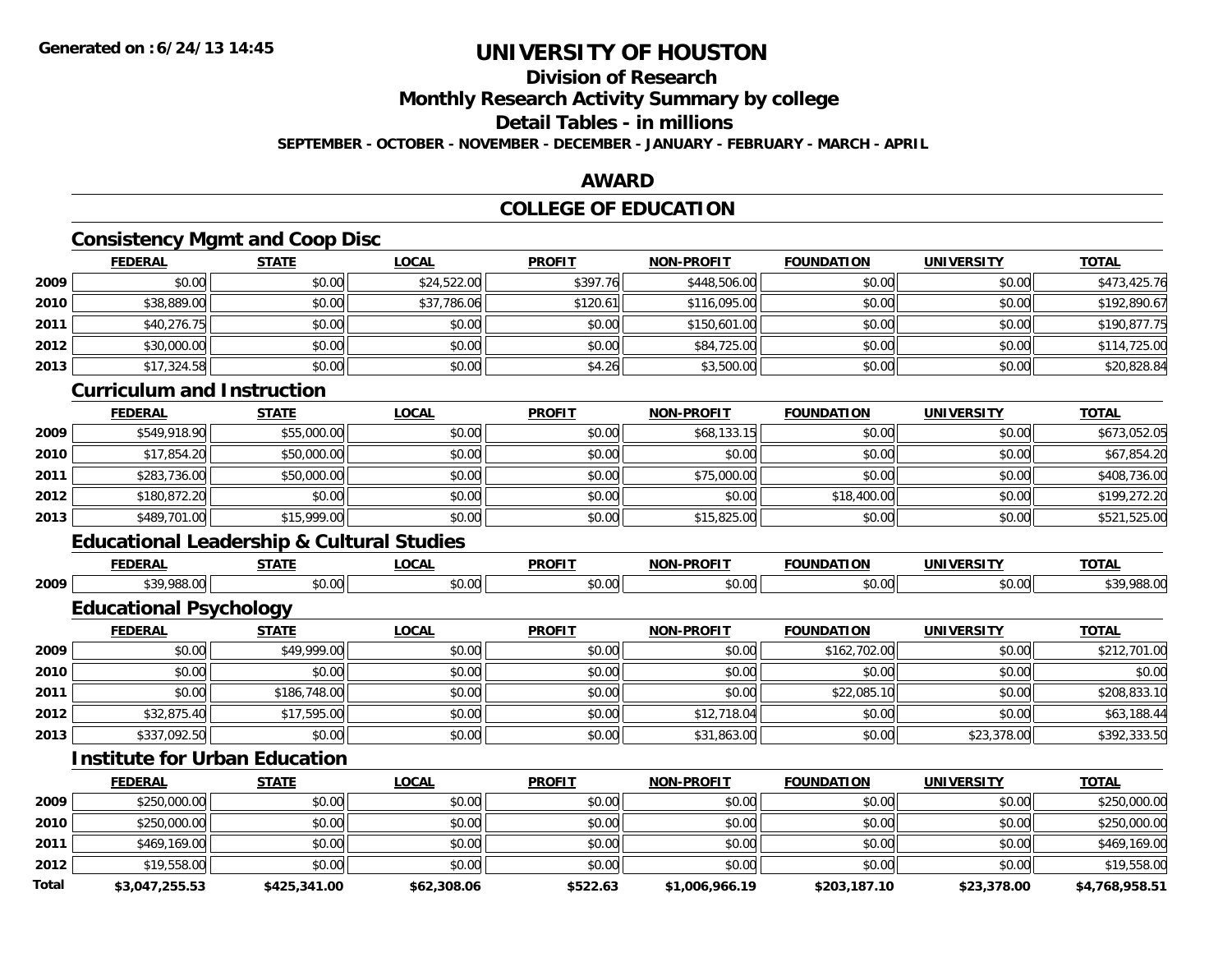**Division of Research**

**Monthly Research Activity Summary by college**

**Detail Tables - in millions**

**SEPTEMBER - OCTOBER - NOVEMBER - DECEMBER - JANUARY - FEBRUARY - MARCH - APRIL**

### **AWARD**

|      | Art                                               |              |              |               |                   |                   |                   |              |
|------|---------------------------------------------------|--------------|--------------|---------------|-------------------|-------------------|-------------------|--------------|
|      | <b>FEDERAL</b>                                    | <b>STATE</b> | <b>LOCAL</b> | <b>PROFIT</b> | <b>NON-PROFIT</b> | <b>FOUNDATION</b> | <b>UNIVERSITY</b> | <b>TOTAL</b> |
| 2012 | \$14,979.30                                       | \$0.00       | \$0.00       | \$0.00        | \$0.00            | \$0.00            | \$0.00            | \$14,979.30  |
|      | <b>Arte Publico Press</b>                         |              |              |               |                   |                   |                   |              |
|      | <b>FEDERAL</b>                                    | <b>STATE</b> | <b>LOCAL</b> | <b>PROFIT</b> | <b>NON-PROFIT</b> | <b>FOUNDATION</b> | <b>UNIVERSITY</b> | <b>TOTAL</b> |
| 2009 | \$0.00                                            | \$0.00       | \$0.00       | \$0.00        | \$56,800.00       | \$0.00            | \$0.00            | \$56,800.00  |
| 2010 | \$30,000.00                                       | \$0.00       | \$0.00       | \$0.00        | \$51,200.00       | \$0.00            | \$0.00            | \$81,200.00  |
| 2011 | \$30,000.00                                       | \$9,500.00   | \$0.00       | \$0.00        | \$56,600.00       | \$0.00            | \$0.00            | \$96,100.00  |
| 2012 | \$6,000.00                                        | \$2,250.00   | \$0.00       | \$0.00        | \$39,100.00       | \$0.00            | \$0.00            | \$47,350.00  |
| 2013 | \$0.00                                            | \$0.00       | \$0.00       | \$0.00        | \$0.00            | \$150,000.00      | \$0.00            | \$150,000.00 |
|      | <b>Blaffer Gallery</b>                            |              |              |               |                   |                   |                   |              |
|      | <b>FEDERAL</b>                                    | <b>STATE</b> | <b>LOCAL</b> | <b>PROFIT</b> | <b>NON-PROFIT</b> | <b>FOUNDATION</b> | <b>UNIVERSITY</b> | <b>TOTAL</b> |
| 2009 | \$0.00                                            | \$4,007.00   | \$0.00       | \$0.00        | \$64,400.00       | \$0.00            | \$0.00            | \$68,407.00  |
| 2010 | \$60,000.00                                       | \$8,500.00   | \$0.00       | \$0.00        | \$67,300.00       | \$0.00            | \$0.00            | \$135,800.00 |
| 2011 | \$0.00                                            | \$11,500.00  | \$0.00       | \$0.00        | \$70,200.00       | \$0.00            | \$0.00            | \$81,700.00  |
| 2012 | \$20,000.00                                       | \$5,132.00   | \$0.00       | \$0.00        | \$50,800.00       | \$0.00            | \$0.00            | \$75,932.00  |
| 2013 | \$1,500.00                                        | \$0.00       | \$0.00       | \$0.00        | \$0.00            | \$0.00            | \$0.00            | \$1,500.00   |
|      | <b>Center for Public History</b>                  |              |              |               |                   |                   |                   |              |
|      | <b>FEDERAL</b>                                    | <b>STATE</b> | <b>LOCAL</b> | <b>PROFIT</b> | <b>NON-PROFIT</b> | <b>FOUNDATION</b> | <b>UNIVERSITY</b> | <b>TOTAL</b> |
| 2012 | \$100,000.00                                      | \$0.00       | \$0.00       | \$0.00        | \$0.00            | \$0.00            | \$0.00            | \$100,000.00 |
|      | <b>Communication Disorders</b>                    |              |              |               |                   |                   |                   |              |
|      | <b>FEDERAL</b>                                    | <b>STATE</b> | <b>LOCAL</b> | <b>PROFIT</b> | <b>NON-PROFIT</b> | <b>FOUNDATION</b> | <b>UNIVERSITY</b> | <b>TOTAL</b> |
| 2009 | \$27,007.00                                       | \$0.00       | \$1,500.00   | \$0.00        | \$61,917.00       | \$0.00            | \$0.00            | \$90,424.00  |
| 2010 | \$0.00                                            | \$0.00       | \$0.00       | \$0.00        | \$231,398.00      | \$0.00            | \$0.00            | \$231,398.00 |
| 2011 | \$0.00                                            | \$0.00       | \$0.00       | \$0.00        | \$233,713.00      | \$0.00            | \$0.00            | \$233,713.00 |
| 2012 | \$2,942.90                                        | \$0.00       | \$0.00       | \$0.00        | \$58,428.00       | \$0.00            | \$0.00            | \$61,370.90  |
| 2013 | \$0.00                                            | \$0.00       | \$0.00       | \$0.00        | \$0.00            | \$10,000.00       | \$0.00            | \$10,000.00  |
|      | <b>Cynthia Woods Mitchell Center for the Arts</b> |              |              |               |                   |                   |                   |              |
|      | <b>FEDERAL</b>                                    | <b>STATE</b> | <b>LOCAL</b> | <b>PROFIT</b> | <b>NON-PROFIT</b> | <b>FOUNDATION</b> | <b>UNIVERSITY</b> | <b>TOTAL</b> |
| 2011 | \$0.00                                            | \$0.00       | \$0.00       | \$0.00        | \$15,000.00       | \$0.00            | \$0.00            | \$15,000.00  |
| 2013 | \$0.00                                            | \$6,000.00   | \$0.00       | \$0.00        | \$0.00            | \$0.00            | \$0.00            | \$6,000.00   |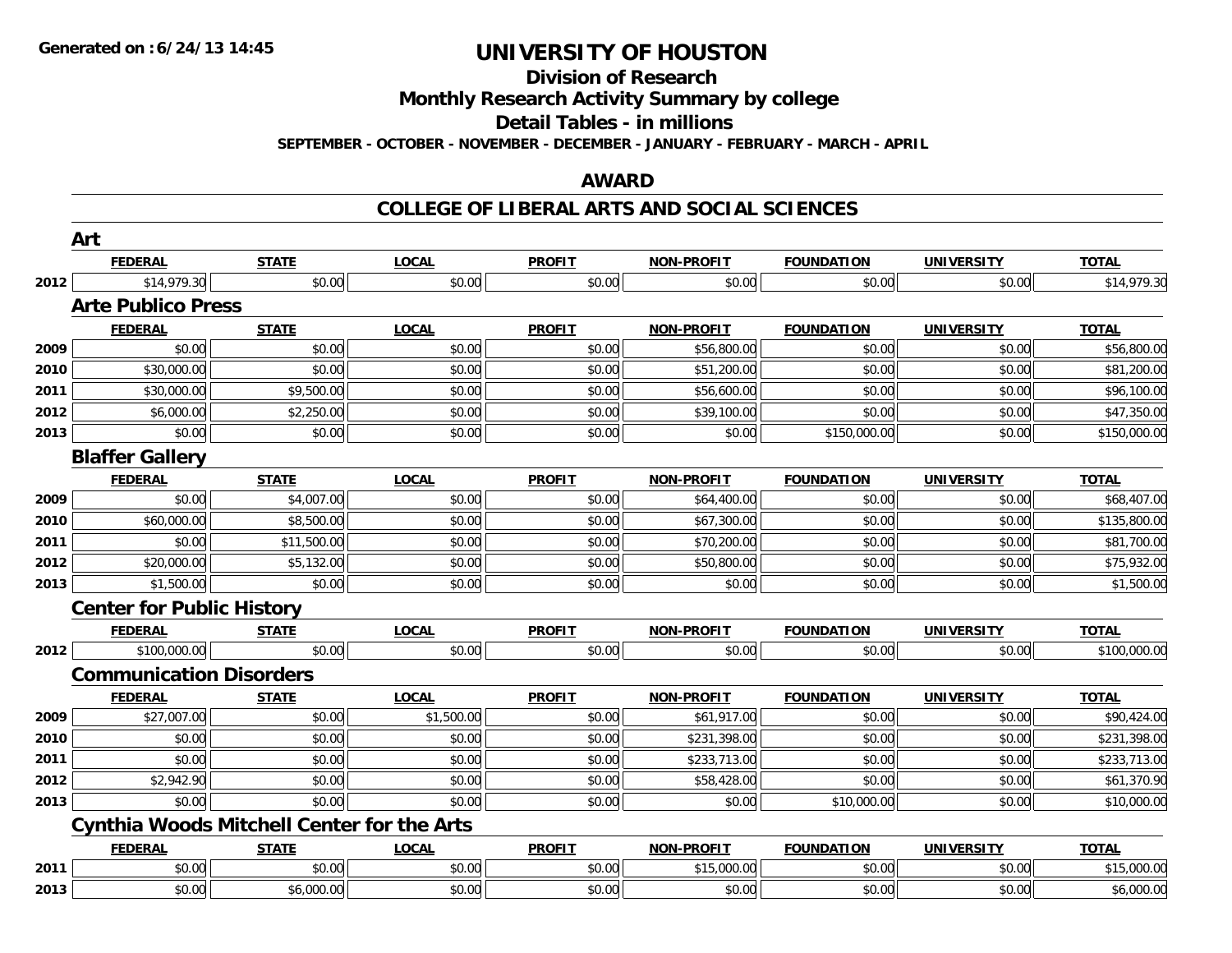**Division of Research**

**Monthly Research Activity Summary by college**

**Detail Tables - in millions**

**SEPTEMBER - OCTOBER - NOVEMBER - DECEMBER - JANUARY - FEBRUARY - MARCH - APRIL**

### **AWARD**

|      | <b>FEDERAL</b>                      | <b>STATE</b> | <b>LOCAL</b> | <b>PROFIT</b> | <b>NON-PROFIT</b> | <b>FOUNDATION</b> | <b>UNIVERSITY</b> | <b>TOTAL</b>   |
|------|-------------------------------------|--------------|--------------|---------------|-------------------|-------------------|-------------------|----------------|
| 2010 | \$8,250.00                          | \$0.00       | \$0.00       | \$0.00        | \$0.00            | \$0.00            | \$0.00            | \$8,250.00     |
| 2012 | \$0.00                              | \$0.00       | \$0.00       | \$0.00        | \$0.00            | \$0.00            | \$0.00            | \$0.00         |
| 2013 | \$0.00                              | \$0.00       | \$0.00       | \$0.00        | \$0.00            | \$0.00            | \$0.00            | \$0.00         |
|      |                                     |              |              |               |                   |                   |                   |                |
|      | <b>Economics</b>                    | <b>STATE</b> |              | <b>PROFIT</b> |                   |                   |                   | <b>TOTAL</b>   |
|      | <b>FEDERAL</b>                      |              | <b>LOCAL</b> |               | <b>NON-PROFIT</b> | <b>FOUNDATION</b> | <b>UNIVERSITY</b> |                |
| 2009 | \$24,750.00                         | \$0.00       | \$0.00       | \$0.00        | \$0.00            | \$0.00            | \$0.00            | \$24,750.00    |
| 2011 | \$0.00                              | \$0.00       | \$0.00       | \$0.00        | \$55,000.00       | \$0.00            | \$0.00            | \$55,000.00    |
| 2012 | \$0.00                              | \$0.00       | \$0.00       | \$0.00        | \$0.00            | \$38,500.00       | \$0.00            | \$38,500.00    |
| 2013 | \$0.00                              | \$0.00       | \$0.00       | \$0.00        | \$0.00            | \$25,000.00       | \$0.00            | \$25,000.00    |
|      | <b>English</b>                      |              |              |               |                   |                   |                   |                |
|      | <b>FEDERAL</b>                      | <b>STATE</b> | <b>LOCAL</b> | <b>PROFIT</b> | <b>NON-PROFIT</b> | <b>FOUNDATION</b> | <b>UNIVERSITY</b> | <b>TOTAL</b>   |
| 2009 | \$7,500.00                          | \$0.00       | \$0.00       | \$0.00        | \$0.00            | \$0.00            | \$0.00            | \$7,500.00     |
| 2010 | \$1,000.00                          | \$0.00       | \$0.00       | \$14,264.60   | \$0.00            | \$0.00            | \$0.00            | \$15,264.60    |
| 2011 | \$1,000.00                          | \$0.00       | \$0.00       | \$0.00        | \$0.00            | \$0.00            | \$0.00            | \$1,000.00     |
| 2012 | \$0.00                              | \$0.00       | \$0.00       | \$0.00        | \$0.00            | \$0.00            | \$0.00            | \$0.00         |
| 2013 | \$0.00                              | \$0.00       | \$0.00       | \$0.00        | \$0.00            | \$0.00            | \$0.00            | \$0.00         |
|      | <b>Health and Human Performance</b> |              |              |               |                   |                   |                   |                |
|      | <b>FEDERAL</b>                      | <b>STATE</b> | <b>LOCAL</b> | <b>PROFIT</b> | <b>NON-PROFIT</b> | <b>FOUNDATION</b> | <b>UNIVERSITY</b> | <b>TOTAL</b>   |
| 2009 | \$1,013,169.37                      | \$0.00       | \$0.00       | \$351,750.00  | \$0.00            | \$12,234.00       | \$0.00            | \$1,377,153.37 |
| 2010 | \$2,244,366.28                      | \$0.00       | \$0.00       | \$0.00        | \$0.00            | \$0.00            | \$0.00            | \$2,244,366.28 |
| 2011 | \$1,079,875.38                      | \$0.00       | \$0.00       | \$91,870.00   | \$0.00            | \$56,877.80       | \$0.00            | \$1,228,623.18 |
| 2012 | \$1,559,942.26                      | \$0.00       | \$0.00       | \$543,469.00  | \$0.00            | \$0.00            | \$0.00            | \$2,103,411.26 |
| 2013 | \$2,403,136.77                      | \$0.00       | \$0.00       | \$6,759.60    | \$0.00            | \$38,628.00       | \$0.00            | \$2,448,524.37 |
|      | <b>Hispanic Studies</b>             |              |              |               |                   |                   |                   |                |
|      | <b>FEDERAL</b>                      | <b>STATE</b> | <b>LOCAL</b> | <b>PROFIT</b> | <b>NON-PROFIT</b> | <b>FOUNDATION</b> | <b>UNIVERSITY</b> | <b>TOTAL</b>   |
| 2010 | \$0.00                              | \$0.00       | \$0.00       | \$0.00        | \$0.00            | \$0.00            | \$0.00            | \$0.00         |
| 2011 | \$0.00                              | \$0.00       | \$0.00       | \$0.00        | \$0.00            | \$72,400.00       | \$0.00            | \$72,400.00    |
| 2012 | \$0.00                              | \$0.00       | \$0.00       | \$0.00        | \$0.00            | \$55,200.00       | \$0.00            | \$55,200.00    |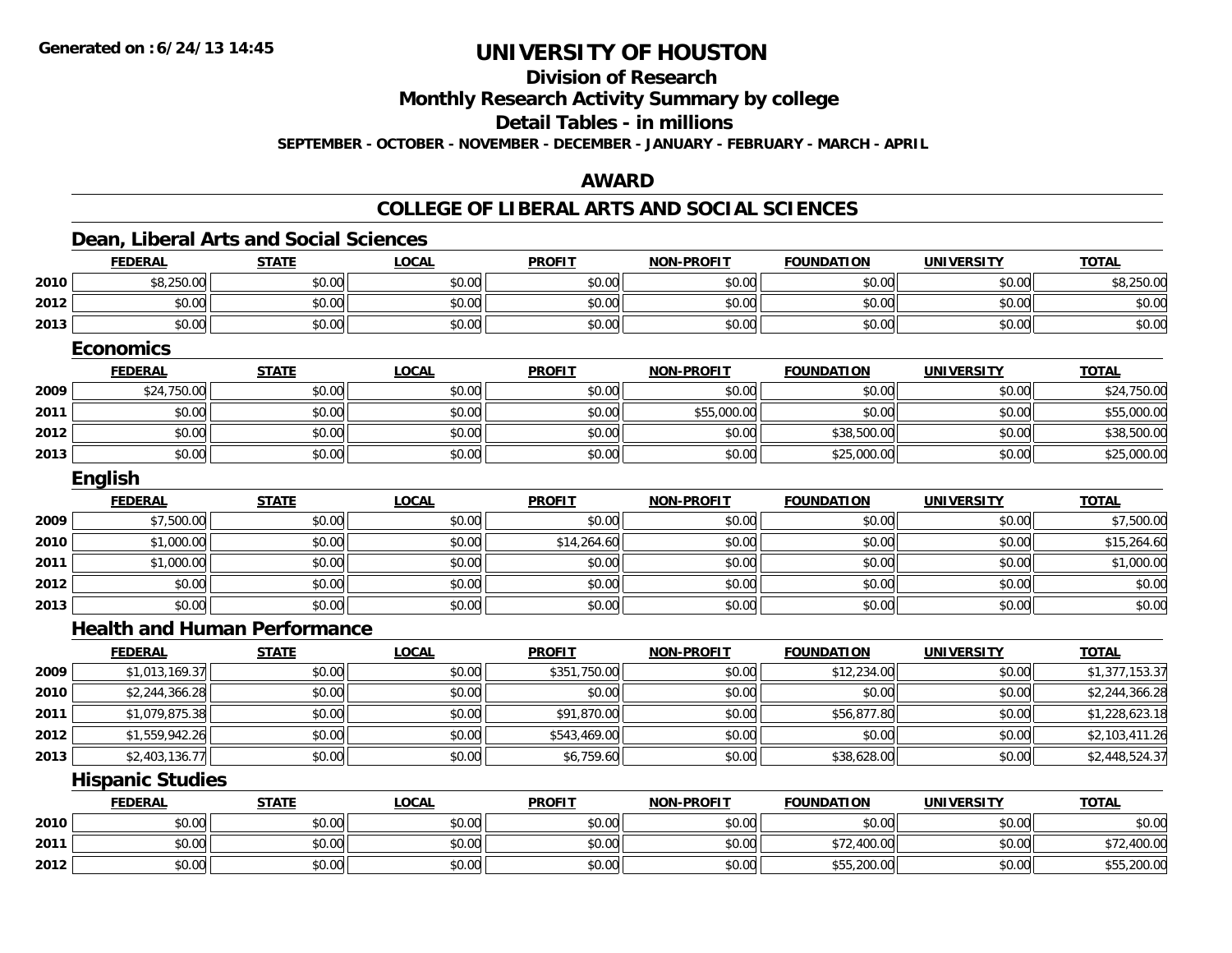# **Division of ResearchMonthly Research Activity Summary by college Detail Tables - in millions**

**SEPTEMBER - OCTOBER - NOVEMBER - DECEMBER - JANUARY - FEBRUARY - MARCH - APRIL**

#### **AWARD**

#### **COLLEGE OF LIBERAL ARTS AND SOCIAL SCIENCES**

|      | <b>History</b>                        |                |              |               |                   |                   |                   |                |
|------|---------------------------------------|----------------|--------------|---------------|-------------------|-------------------|-------------------|----------------|
|      | <b>FEDERAL</b>                        | <b>STATE</b>   | <b>LOCAL</b> | <b>PROFIT</b> | <b>NON-PROFIT</b> | <b>FOUNDATION</b> | <b>UNIVERSITY</b> | <b>TOTAL</b>   |
| 2009 | \$0.00                                | \$0.00         | \$0.00       | \$87,646.04   | \$0.00            | \$0.00            | \$0.00            | \$87,646.04    |
| 2010 | \$8,500.00                            | \$0.00         | \$0.00       | \$47,990.42   | \$0.00            | \$0.00            | \$0.00            | \$56,490.42    |
| 2011 | \$14,000.00                           | \$0.00         | \$0.00       | \$19,256.96   | \$0.00            | \$0.00            | \$0.00            | \$33,256.96    |
| 2012 | \$0.00                                | \$0.00         | \$0.00       | \$16,965.60   | \$0.00            | \$0.00            | \$0.00            | \$16,965.60    |
| 2013 | \$0.00                                | \$0.00         | \$0.00       | \$73,662.21   | \$0.00            | \$0.00            | \$0.00            | \$73,662.21    |
|      | <b>Hobby Center for Public Policy</b> |                |              |               |                   |                   |                   |                |
|      | <b>FEDERAL</b>                        | <b>STATE</b>   | <b>LOCAL</b> | <b>PROFIT</b> | <b>NON-PROFIT</b> | <b>FOUNDATION</b> | <b>UNIVERSITY</b> | <b>TOTAL</b>   |
| 2009 | \$24,750.00                           | \$0.00         | \$0.00       | \$0.00        | \$0.00            | \$0.00            | \$0.00            | \$24,750.00    |
| 2010 | \$249,989.00                          | \$0.00         | \$0.00       | \$0.00        | \$0.00            | \$0.00            | \$0.00            | \$249,989.00   |
|      | <b>Modern/Classical Languages</b>     |                |              |               |                   |                   |                   |                |
|      | <b>FEDERAL</b>                        | <b>STATE</b>   | <b>LOCAL</b> | <b>PROFIT</b> | <b>NON-PROFIT</b> | <b>FOUNDATION</b> | <b>UNIVERSITY</b> | <b>TOTAL</b>   |
| 2011 | \$0.00                                | \$0.00         | \$0.00       | \$0.00        | \$0.00            | \$0.00            | \$0.00            | \$0.00         |
|      | Philosophy                            |                |              |               |                   |                   |                   |                |
|      | <b>FEDERAL</b>                        | <b>STATE</b>   | <b>LOCAL</b> | <b>PROFIT</b> | <b>NON-PROFIT</b> | <b>FOUNDATION</b> | <b>UNIVERSITY</b> | <b>TOTAL</b>   |
| 2009 | \$0.00                                | \$0.00         | \$0.00       | \$0.00        | \$0.00            | \$0.00            | \$0.00            | \$0.00         |
| 2010 | \$0.00                                | \$0.00         | \$0.00       | \$0.00        | \$0.00            | \$0.00            | \$0.00            | \$0.00         |
| 2012 | \$29,932.50                           | \$0.00         | \$0.00       | \$0.00        | \$0.00            | \$0.00            | \$0.00            | \$29,932.50    |
|      | <b>Political Science</b>              |                |              |               |                   |                   |                   |                |
|      | <b>FEDERAL</b>                        | <b>STATE</b>   | <b>LOCAL</b> | <b>PROFIT</b> | <b>NON-PROFIT</b> | <b>FOUNDATION</b> | <b>UNIVERSITY</b> | <b>TOTAL</b>   |
| 2009 | \$34,995.00                           | \$0.00         | \$0.00       | \$0.00        | \$0.00            | \$0.00            | \$19,200.00       | \$54,195.00    |
| 2010 | \$0.00                                | \$0.00         | \$0.00       | \$0.00        | \$0.00            | \$0.00            | \$0.00            | \$0.00         |
| 2011 | \$11,941.00                           | \$0.00         | \$0.00       | \$0.00        | \$0.00            | \$0.00            | \$0.00            | \$11,941.00    |
| 2012 | \$0.00                                | \$0.00         | \$0.00       | \$0.00        | \$0.00            | \$0.00            | \$0.00            | \$0.00         |
| 2013 | \$0.00                                | \$0.00         | \$0.00       | \$0.00        | \$0.00            | \$0.00            | \$0.00            | \$0.00         |
|      | <b>Psychology</b>                     |                |              |               |                   |                   |                   |                |
|      | <b>FEDERAL</b>                        | <b>STATE</b>   | <b>LOCAL</b> | <b>PROFIT</b> | <b>NON-PROFIT</b> | <b>FOUNDATION</b> | <b>UNIVERSITY</b> | <b>TOTAL</b>   |
| 2009 | \$3,484,386.52                        | \$4,398,363.82 | \$0.00       | \$83,955.00   | \$134,730.00      | \$0.00            | \$44,523.00       | \$8,145,958.34 |
| 2010 | \$5,784,359.55                        | \$1,032,389.00 | \$0.00       | \$58,067.00   | \$815,556.00      | \$0.00            | \$36,067.00       | \$7,726,438.55 |
| 2011 | \$3,920,674.21                        | \$554,880.00   | \$0.00       | \$153,430.00  | \$106,782.50      | \$229,331.15      | \$19,875.08       | \$4,984,972.94 |
| 2012 | \$4,024,575.71                        | \$61,089.16    | \$0.00       | \$38,168.00   | \$304,641.00      | \$114,465.00      | \$36,531.00       | \$4,579,469.87 |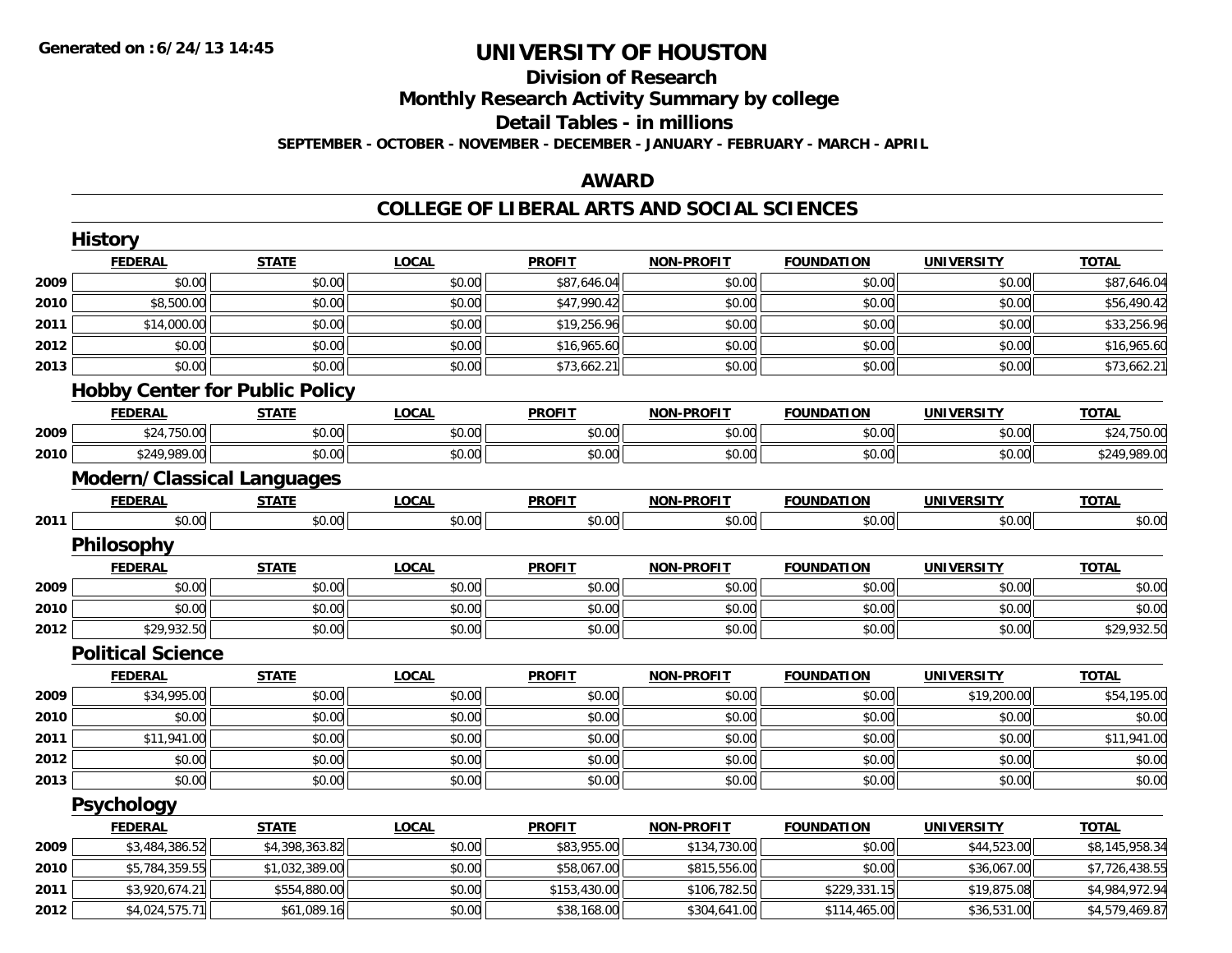**Division of Research**

**Monthly Research Activity Summary by college**

**Detail Tables - in millions**

**SEPTEMBER - OCTOBER - NOVEMBER - DECEMBER - JANUARY - FEBRUARY - MARCH - APRIL**

## **AWARD**

#### **COLLEGE OF LIBERAL ARTS AND SOCIAL SCIENCES**

|              | <b>Psychology</b>              |                |              |                |                   |                   |                   |                 |
|--------------|--------------------------------|----------------|--------------|----------------|-------------------|-------------------|-------------------|-----------------|
|              | <b>FEDERAL</b>                 | <b>STATE</b>   | <b>LOCAL</b> | <b>PROFIT</b>  | <b>NON-PROFIT</b> | <b>FOUNDATION</b> | <b>UNIVERSITY</b> | <b>TOTAL</b>    |
| 2013         | \$2,783,509.00                 | \$47,564.05    | \$0.00       | \$75,255.00    | \$101,003.48      | \$55,818.00       | \$0.00            | \$3,063,149.53  |
|              | <b>School of Communication</b> |                |              |                |                   |                   |                   |                 |
|              | <b>FEDERAL</b>                 | <b>STATE</b>   | <b>LOCAL</b> | <b>PROFIT</b>  | <b>NON-PROFIT</b> | <b>FOUNDATION</b> | <b>UNIVERSITY</b> | <b>TOTAL</b>    |
| 2009         | \$0.00                         | \$0.00         | \$0.00       | \$0.00         | \$0.00            | \$0.00            | \$0.00            | \$0.00          |
| 2011         | \$0.00                         | \$0.00         | \$0.00       | \$0.00         | \$0.00            | \$0.00            | \$0.00            | \$0.00          |
| 2012         | \$0.00                         | \$0.00         | \$0.00       | \$0.00         | \$0.00            | \$0.00            | \$0.00            | \$0.00          |
| 2013         | \$0.00                         | \$0.00         | \$0.00       | \$0.00         | \$9,800.00        | \$0.00            | \$0.00            | \$9,800.00      |
|              | <b>School of Music</b>         |                |              |                |                   |                   |                   |                 |
|              | <b>FEDERAL</b>                 | <b>STATE</b>   | <b>LOCAL</b> | <b>PROFIT</b>  | <b>NON-PROFIT</b> | <b>FOUNDATION</b> | <b>UNIVERSITY</b> | <b>TOTAL</b>    |
| 2010         | \$14,500.00                    | \$0.00         | \$0.00       | \$0.00         | \$40,900.00       | \$0.00            | \$0.00            | \$55,400.00     |
| 2011         | \$0.00                         | \$15,865.00    | \$0.00       | \$0.00         | \$0.00            | \$0.00            | \$0.00            | \$15,865.00     |
| 2012         | \$0.00                         | \$3,347.00     | \$0.00       | \$0.00         | \$0.00            | \$0.00            | \$0.00            | \$3,347.00      |
| 2013         | \$0.00                         | \$3,347.00     | \$0.00       | \$0.00         | \$0.00            | \$0.00            | \$0.00            | \$3,347.00      |
|              | <b>Sociology</b>               |                |              |                |                   |                   |                   |                 |
|              | <b>FEDERAL</b>                 | <b>STATE</b>   | <b>LOCAL</b> | <b>PROFIT</b>  | <b>NON-PROFIT</b> | <b>FOUNDATION</b> | <b>UNIVERSITY</b> | <b>TOTAL</b>    |
| 2009         | \$132,051.20                   | \$0.00         | \$60,000.00  | \$0.00         | \$0.00            | \$0.00            | \$0.00            | \$192,051.20    |
| 2011         | \$0.00                         | \$0.00         | \$0.00       | \$0.00         | \$3,500.00        | \$0.00            | \$0.00            | \$3,500.00      |
| 2012         | \$54,502.40                    | \$0.00         | \$0.00       | \$0.00         | \$0.00            | \$0.00            | \$0.00            | \$54,502.40     |
| 2013         | \$14,728.00                    | \$0.00         | \$18,000.00  | \$0.00         | \$0.00            | \$0.00            | \$0.00            | \$32,728.00     |
|              | <b>Theatre</b>                 |                |              |                |                   |                   |                   |                 |
|              | <b>FEDERAL</b>                 | <b>STATE</b>   | <b>LOCAL</b> | <b>PROFIT</b>  | <b>NON-PROFIT</b> | <b>FOUNDATION</b> | <b>UNIVERSITY</b> | <b>TOTAL</b>    |
| 2010         | \$0.00                         | \$0.00         | \$0.00       | \$0.00         | \$46,537.16       | \$0.00            | \$0.00            | \$46,537.16     |
| 2011         | \$0.00                         | \$0.00         | \$0.00       | \$0.00         | \$47,990.37       | \$0.00            | \$0.00            | \$47,990.37     |
| <b>Total</b> | \$29,222,813.35                | \$6,163,734.03 | \$79,500.00  | \$1,662,509.43 | \$2,723,296.51    | \$858,453.95      | \$156,196.08      | \$40,866,503.35 |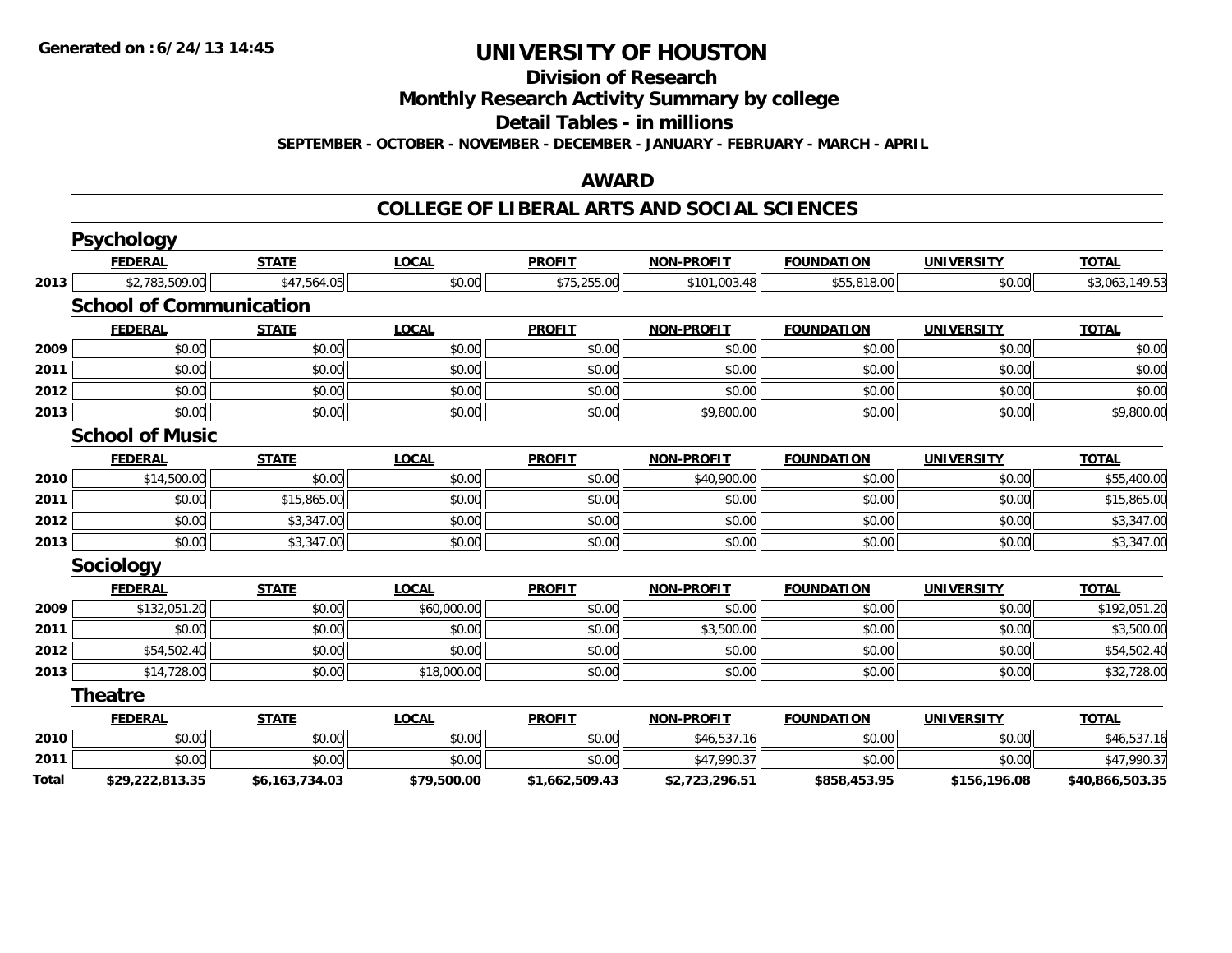## **Division of Research**

**Monthly Research Activity Summary by college**

#### **Detail Tables - in millions**

**SEPTEMBER - OCTOBER - NOVEMBER - DECEMBER - JANUARY - FEBRUARY - MARCH - APRIL**

### **AWARD**

#### **COLLEGE OF NATURAL SCIENCES AND MATHEMATICS**

|      | Biology/Biochemistry                                   |                |              |               |                   |                   |                   |                |
|------|--------------------------------------------------------|----------------|--------------|---------------|-------------------|-------------------|-------------------|----------------|
|      | <b>FEDERAL</b>                                         | <b>STATE</b>   | <b>LOCAL</b> | <b>PROFIT</b> | <b>NON-PROFIT</b> | <b>FOUNDATION</b> | <b>UNIVERSITY</b> | <b>TOTAL</b>   |
| 2009 | \$1,883,537.00                                         | \$0.00         | \$0.00       | \$0.00        | \$0.00            | \$166,871.42      | \$0.00            | \$2,050,408.42 |
| 2010 | \$2,695,489.50                                         | \$56,204.00    | \$0.00       | \$0.00        | \$408,616.00      | \$153,171.61      | \$0.00            | \$3,313,481.11 |
| 2011 | \$2,465,043.36                                         | \$361,225.75   | \$0.00       | \$5,600.00    | \$554,763.11      | \$184,378.25      | \$0.00            | \$3,571,010.47 |
| 2012 | \$1,602,016.76                                         | \$263,840.00   | \$0.00       | \$0.00        | \$301,000.00      | \$110,000.00      | \$0.00            | \$2,276,856.76 |
| 2013 | \$1,259,992.69                                         | \$148,385.00   | \$0.00       | \$478,412.00  | \$666,310.00      | \$0.00            | \$0.00            | \$2,553,099.69 |
|      | <b>Center for Applied Geoscience Excellence</b>        |                |              |               |                   |                   |                   |                |
|      | <b>FEDERAL</b>                                         | <b>STATE</b>   | <b>LOCAL</b> | <b>PROFIT</b> | <b>NON-PROFIT</b> | <b>FOUNDATION</b> | <b>UNIVERSITY</b> | <b>TOTAL</b>   |
| 2009 | \$0.00                                                 | \$0.00         | \$0.00       | \$0.00        | \$0.00            | \$0.00            | \$0.00            | \$0.00         |
|      | <b>Center for Nuclear Receptors and Cell Signaling</b> |                |              |               |                   |                   |                   |                |
|      | <b>FEDERAL</b>                                         | <b>STATE</b>   | <b>LOCAL</b> | <b>PROFIT</b> | <b>NON-PROFIT</b> | <b>FOUNDATION</b> | <b>UNIVERSITY</b> | <b>TOTAL</b>   |
| 2009 | \$0.00                                                 | \$2,750,000.00 | \$0.00       | \$0.00        | \$0.00            | \$0.00            | \$0.00            | \$2,750,000.00 |
| 2010 | \$843,984.00                                           | \$0.00         | \$0.00       | \$0.00        | \$0.00            | \$41,181.28       | \$0.00            | \$885,165.28   |
| 2011 | \$947,348.09                                           | \$45,000.00    | \$0.00       | \$240,000.00  | \$0.00            | \$50,000.00       | \$0.00            | \$1,282,348.09 |
| 2012 | \$519,968.00                                           | \$1,035,286.00 | \$0.00       | \$0.00        | \$20,000.00       | \$50,000.00       | \$0.00            | \$1,625,254.00 |
| 2013 | \$202,124.00                                           | \$0.00         | \$0.00       | \$0.00        | \$14,000.00       | \$100,000.00      | \$0.00            | \$316,124.00   |
|      | Chemistry                                              |                |              |               |                   |                   |                   |                |
|      | <b>FEDERAL</b>                                         | <b>STATE</b>   | <b>LOCAL</b> | <b>PROFIT</b> | <b>NON-PROFIT</b> | <b>FOUNDATION</b> | <b>UNIVERSITY</b> | <b>TOTAL</b>   |
| 2009 | \$1,781,761.00                                         | \$2,772,222.00 | \$0.00       | \$30,634.40   | \$121,100.00      | \$273,464.43      | \$159,770.00      | \$5,138,951.83 |
| 2010 | \$3,427,867.60                                         | \$1,772,622.00 | \$0.00       | \$211,700.00  | \$0.00            | \$761,623.61      | \$226,934.00      | \$6,400,747.21 |
| 2011 | \$4,370,136.39                                         | \$0.00         | \$0.00       | \$80,000.00   | \$0.00            | \$925,272.58      | \$200,000.00      | \$5,575,408.97 |
| 2012 | \$1,594,445.48                                         | \$0.00         | \$0.00       | \$0.00        | \$30,000.00       | \$168,096.46      | \$0.00            | \$1,792,541.94 |
| 2013 | \$729,338.94                                           | \$0.00         | \$0.00       | \$0.00        | \$0.00            | \$451,039.62      | \$29,030.00       | \$1,209,408.56 |
|      | <b>Computer Science</b>                                |                |              |               |                   |                   |                   |                |
|      | <b>FEDERAL</b>                                         | <b>STATE</b>   | <b>LOCAL</b> | <b>PROFIT</b> | <b>NON-PROFIT</b> | <b>FOUNDATION</b> | <b>UNIVERSITY</b> | <b>TOTAL</b>   |
| 2009 | \$4,444,104.56                                         | \$0.00         | \$0.00       | \$59,801.00   | \$162,262.00      | \$0.00            | \$0.00            | \$4,666,167.56 |
| 2010 | \$4,558,751.52                                         | \$88,746.00    | \$0.00       | \$152,865.00  | \$134,364.18      | \$0.00            | \$0.00            | \$4,934,726.70 |
| 2011 | \$2,004,566.80                                         | \$9,392.00     | \$0.00       | \$373,576.00  | \$181,323.12      | \$0.00            | \$0.00            | \$2,568,857.92 |
| 2012 | \$1,444,625.38                                         | \$61,050.00    | \$0.00       | \$165,000.00  | \$322,735.00      | \$65,940.00       | \$25,000.00       | \$2,084,350.38 |
| 2013 | \$2,807,390.00                                         | \$0.00         | \$0.00       | \$219,976.00  | \$33,840.00       | \$0.00            | \$25,000.00       | \$3,086,206.00 |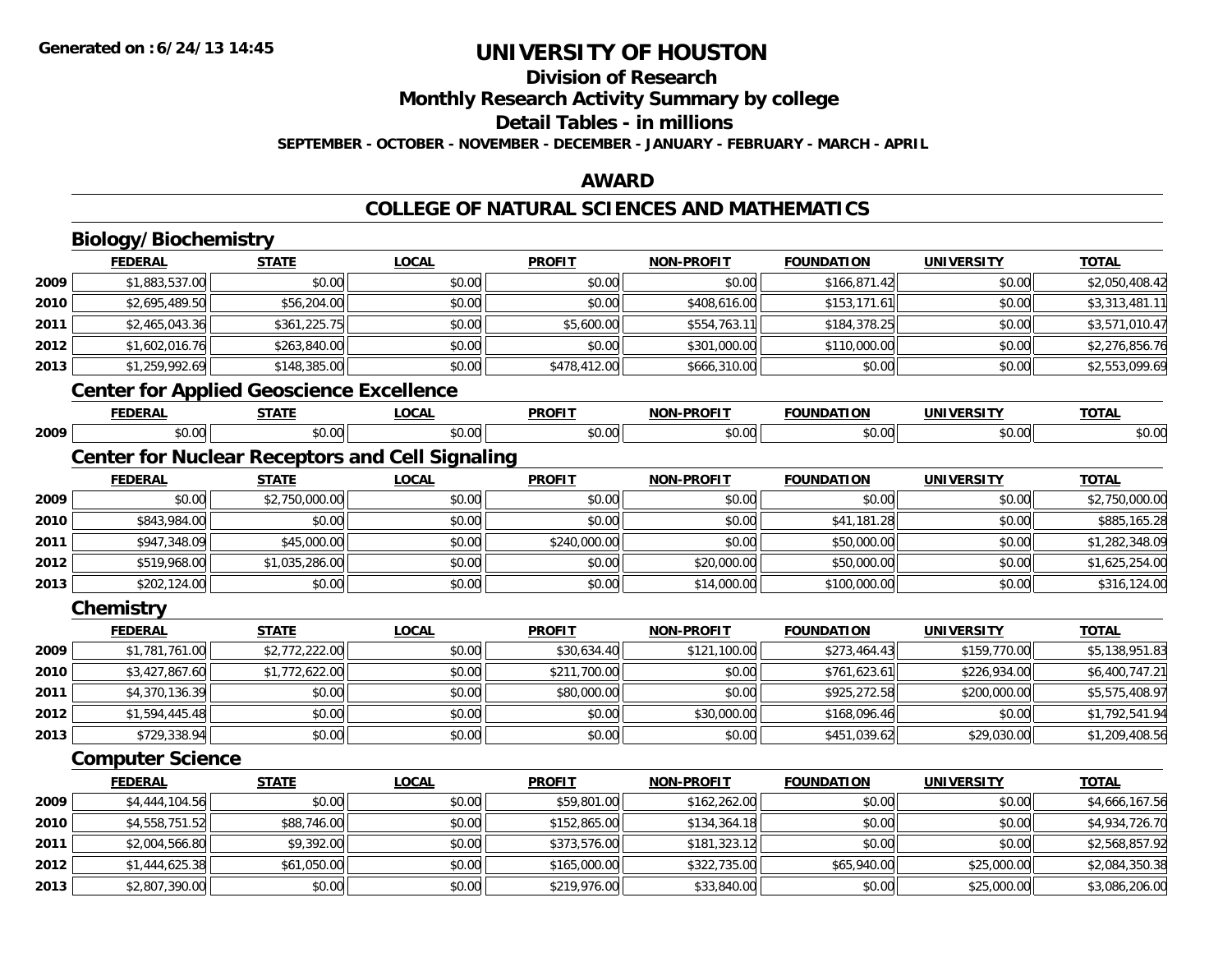## **Division of Research**

**Monthly Research Activity Summary by college**

## **Detail Tables - in millions**

**SEPTEMBER - OCTOBER - NOVEMBER - DECEMBER - JANUARY - FEBRUARY - MARCH - APRIL**

## **AWARD**

## **COLLEGE OF NATURAL SCIENCES AND MATHEMATICS**

## **Dean, Natural Sciences and Mathematics**

|      | <u>FEDERAL</u> | <u>STATE</u> | <b>LOCAL</b> | <b>PROFIT</b> | <b>NON-PROFIT</b> | <b>FOUNDATION</b> | <b>UNIVERSITY</b> | <b>TOTAL</b> |
|------|----------------|--------------|--------------|---------------|-------------------|-------------------|-------------------|--------------|
| 2009 | \$0.00         | \$0.00       | \$0.00       | \$0.00        | \$0.00            | \$0.00            | \$0.00            | \$0.00       |
| 2010 | \$0.00         | \$0.00       | \$0.00       | \$0.00        | \$0.00            | \$0.00            | \$0.00            | \$0.00       |
| 2011 | \$0.00         | \$0.00       | \$0.00       | \$0.00        | \$0.00            | \$0.00            | \$0.00            | \$0.00       |
| 2012 | \$119,730.00   | \$0.00       | \$0.00       | \$0.00        | \$0.00            | \$0.00            | \$0.00            | \$119,730.00 |
| 2013 | \$113,412.00   | \$0.00       | \$0.00       | \$0.00        | \$0.00            | \$0.00            | \$0.00            | \$113,412.00 |

### **Earth & Atmospheric Sciences**

|      | <b>FEDERAL</b> | <b>STATE</b> | <b>LOCAL</b> | <b>PROFIT</b>  | <b>NON-PROFIT</b> | <b>FOUNDATION</b> | UNIVERSITY | <b>TOTAL</b>   |
|------|----------------|--------------|--------------|----------------|-------------------|-------------------|------------|----------------|
| 2009 | \$1,309,685.00 | \$205,500.00 | \$0.00       | \$1,149,238.00 | \$1,655,265.00    | \$0.00            | \$0.00     | \$4,319,688.00 |
| 2010 | \$745,357.00   | \$258,850.00 | \$0.00       | \$623,819.00   | \$0.00            | \$0.00            | \$0.00     | \$1,628,026.00 |
| 2011 | \$1,888,033.00 | \$594,571.00 | \$0.00       | \$896,766.00   | \$0.00            | \$0.00            | \$0.00     | \$3,379,370.00 |
| 2012 | \$742,057.00   | \$288,450.00 | \$0.00       | \$3,358,564.68 | \$262,752.00      | \$0.00            | \$0.00     | \$4,651,823.68 |
| 2013 | \$1,254,471.80 | \$474,854.00 | \$0.00       | \$1,961,661.00 | \$0.00            | \$0.00            | \$0.00     | \$3,690,986.80 |

## **Institute for Climate and Atmospheric Science**

|      | <b>FEDERAL</b> | <b>STATE</b> | <u>LOCAL</u>                  | <b>PROFIT</b>          | <b>NON-PROFIT</b> | <b>FOUNDATION</b> | <b>UNIVERSITY</b> | <b>TOTAL</b> |
|------|----------------|--------------|-------------------------------|------------------------|-------------------|-------------------|-------------------|--------------|
| 2010 | \$0.00         | \$0.00       | 0000<br>DU.UG                 | \$0.00<br><b>SU.UU</b> | \$0.00            | \$0.00            | \$0.00            | \$0.00       |
| 2011 | \$0.00         | \$0.00       | $n \cap \neg$<br><b>DU.UU</b> | \$0.00                 | \$0.00            | \$0.00            | \$0.00            | \$0.00       |
| 2012 | \$0.00         | \$0.00       | \$0.00                        | \$0.00                 | \$0.00            | \$0.00            | \$0.00            | \$0.00       |

#### **Mathematics**

|      | <b>FEDERAL</b> | <b>STATE</b> | <b>LOCAL</b> | <b>PROFIT</b> | <b>NON-PROFIT</b> | <b>FOUNDATION</b> | <b>UNIVERSITY</b> | <b>TOTAL</b>   |
|------|----------------|--------------|--------------|---------------|-------------------|-------------------|-------------------|----------------|
| 2009 | \$483,570.50   | \$396,181.00 | \$0.00       | \$0.00        | \$169,637.00      | \$57,563.53       | \$0.00            | \$1,106,952.03 |
| 2010 | \$540,982.98   | \$350,000.00 | \$0.00       | \$511,700.00  | \$44,000.00       | \$127,436.75      | \$0.00            | \$1,574,119.73 |
| 2011 | \$329,603.70   | \$100,036.00 | \$0.00       | \$150,000.00  | \$22,622.00       | \$111,708.69      | \$10,000.00       | \$723,970.39   |
| 2012 | \$852,657.92   | \$139,739.00 | \$0.00       | \$210,000.00  | \$99,312.00       | \$80,000.00       | \$10,000.00       | \$1,391,708.92 |
| 2013 | \$515,603.65   | \$0.00       | \$0.00       | \$90,000.00   | \$0.00            | \$21,000.00       | \$0.00            | \$626,603.65   |

#### **Physics**

|      | <u>FEDERAL</u> | <u>STATE</u> | <u>LOCAL</u> | <b>PROFIT</b>  | <b>NON-PROFIT</b> | <b>FOUNDATION</b> | UNIVERSITY | <b>TOTAL</b>   |
|------|----------------|--------------|--------------|----------------|-------------------|-------------------|------------|----------------|
| 2009 | \$820,320.65   | \$0.00       | \$0.00       | \$864,200.00   | \$178,481.02      | \$0.00            | \$0.00     | \$1,863,001.67 |
| 2010 | \$2,664,493.00 | \$11,498.25  | \$0.00       | \$1,163,919.88 | \$45,397.10       | \$50,000.00       | \$0.00     | \$3,935,308.23 |
| 2011 | \$3,057,872.03 | \$0.00       | \$0.00       | \$811,700.00   | \$5,333.00        | \$60,000.00       | \$0.00     | \$3,934,905.03 |
| 2012 | \$1,983,502.94 | \$0.00       | \$0.00       | \$1,199,300.00 | \$49,225.00       | \$0.00            | \$0.00     | \$3,232,027.94 |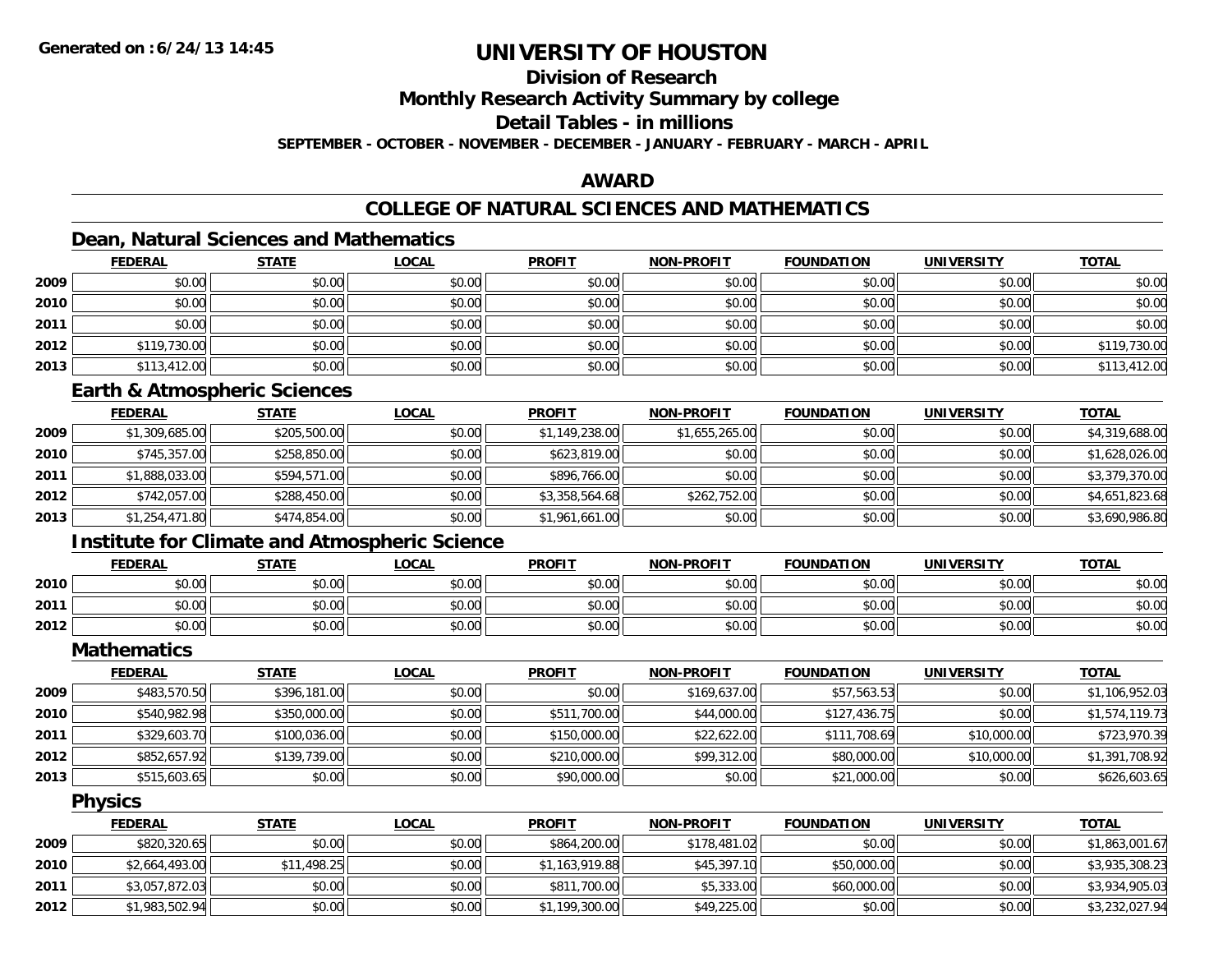**Division of Research**

**Monthly Research Activity Summary by college**

**Detail Tables - in millions**

**SEPTEMBER - OCTOBER - NOVEMBER - DECEMBER - JANUARY - FEBRUARY - MARCH - APRIL**

#### **AWARD**

### **COLLEGE OF NATURAL SCIENCES AND MATHEMATICS**

|              | <b>Physics</b>  |                 |              |                 |                   |                   |              |                 |  |  |  |
|--------------|-----------------|-----------------|--------------|-----------------|-------------------|-------------------|--------------|-----------------|--|--|--|
|              | FEDERAL         | <b>STATE</b>    | <u>LOCAL</u> | <b>PROFIT</b>   | <b>NON-PROFIT</b> | <b>FOUNDATION</b> | UNIVERSITY   | <u>TOTAL</u>    |  |  |  |
| 2013         | \$3,058,621.98  | \$0.00          | \$0.00       | \$925,800.00    | \$56,040.00       | \$0.00            | \$0.00       | \$4,040,461.98  |  |  |  |
| <b>Total</b> | \$60,062,466.22 | \$12,183,652.00 | \$0.00       | \$15,934,232.96 | \$5,538,377.53    | \$4,008,748.23    | \$685,734.00 | \$98,413,210.94 |  |  |  |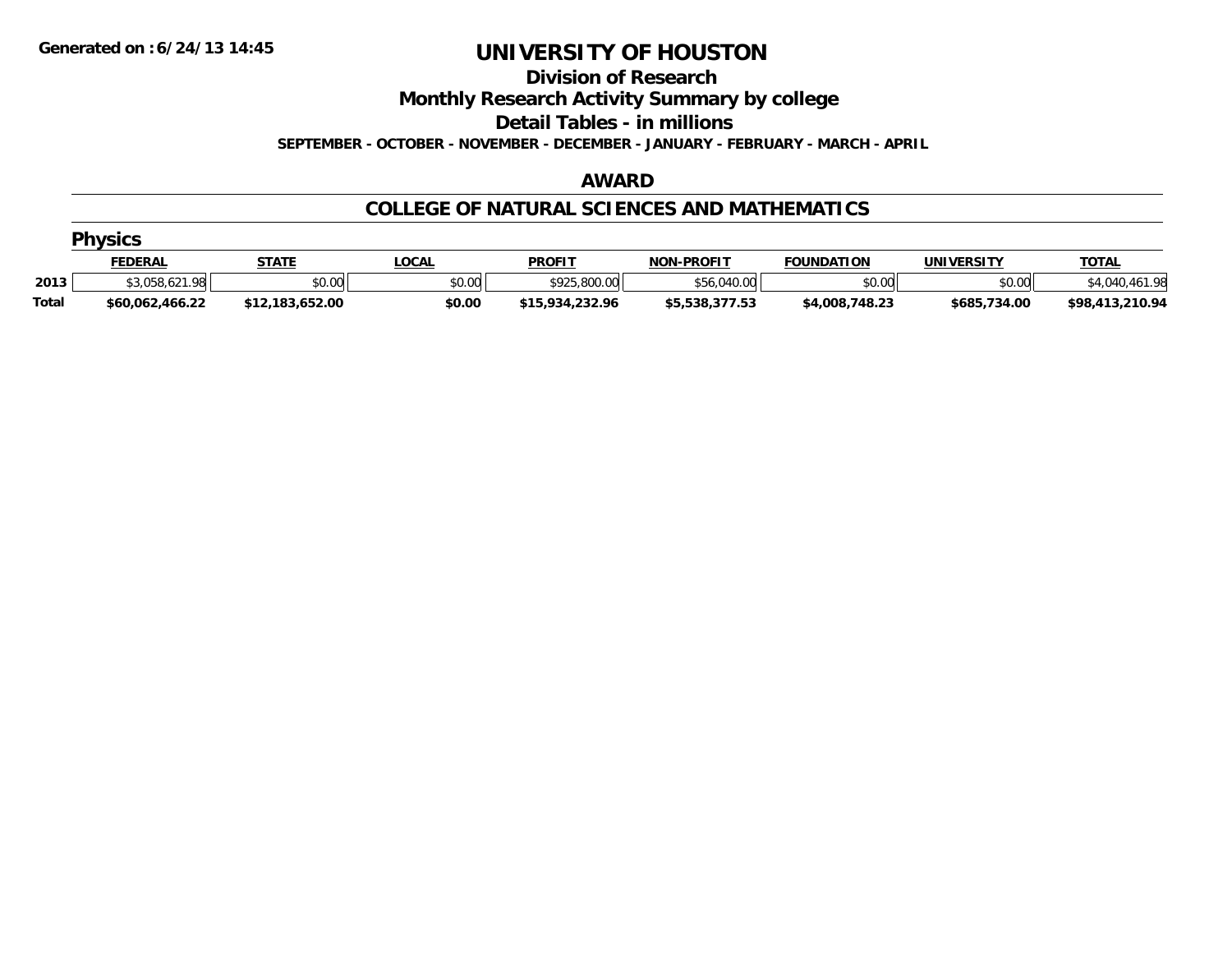## **Division of Research**

**Monthly Research Activity Summary by college**

**Detail Tables - in millions**

**SEPTEMBER - OCTOBER - NOVEMBER - DECEMBER - JANUARY - FEBRUARY - MARCH - APRIL**

#### **AWARD**

#### **COLLEGE OF OPTOMETRY**

## **Optometry, Community**

|       | <b>FEDERAL</b>  | <b>STATE</b> | <b>LOCAL</b> | <b>PROFIT</b>  | <b>NON-PROFIT</b> | <b>FOUNDATION</b> | <b>UNIVERSITY</b> | <b>TOTAL</b>    |
|-------|-----------------|--------------|--------------|----------------|-------------------|-------------------|-------------------|-----------------|
| 2009  | \$4,193,940.57  | \$73,714.00  | \$0.00       | \$178,570.00   | \$0.00            | \$40,000.00       | \$103,100.28      | \$4,589,324.85  |
| 2010  | \$3,796,228.96  | \$37,297.00  | \$0.00       | \$470,472,00   | \$2,100.00        | \$0.00            | \$241,929.63      | \$4,548,027.59  |
| 2011  | \$2,413,545.00  | \$0.00       | \$0.00       | \$264,681.26   | \$0.00            | \$0.00            | \$193,620.00      | \$2,871,846.26  |
| 2012  | \$3,087,462.94  | \$0.00       | \$0.00       | \$393,188.04   | \$0.00            | \$40,000.00       | \$207,310.00      | \$3,727,960.98  |
| 2013  | \$2,124,762.80  | \$0.00       | \$0.00       | \$1,396,193.90 | \$0.00            | \$0.00            | \$207,590.00      | \$3,728,546.70  |
| Total | \$15,615,940.27 | \$111,011.00 | \$0.00       | \$2,703,105.20 | \$2,100.00        | \$80,000.00       | \$953,549.91      | \$19,465,706.38 |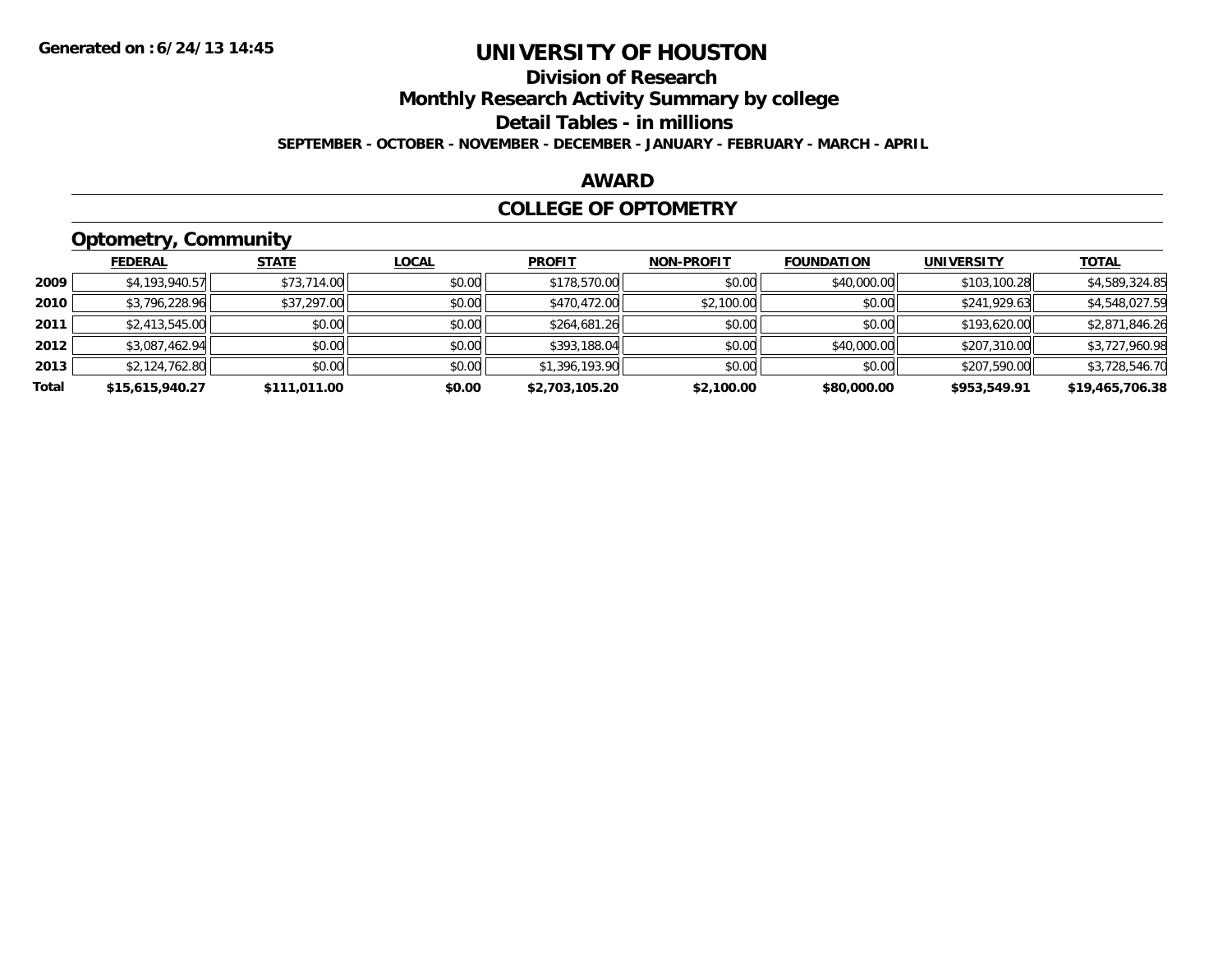## **Division of Research**

**Monthly Research Activity Summary by college**

## **Detail Tables - in millions**

**SEPTEMBER - OCTOBER - NOVEMBER - DECEMBER - JANUARY - FEBRUARY - MARCH - APRIL**

### **AWARD**

## **COLLEGE OF PHARMACY**

## **Clinical Sciences and Administration**

|      | <b>FEDERAL</b> | <u>STATE</u> | <b>LOCAL</b> | <b>PROFIT</b> | <b>NON-PROFIT</b> | <b>FOUNDATION</b> | <b>UNIVERSITY</b> | <b>TOTAL</b> |
|------|----------------|--------------|--------------|---------------|-------------------|-------------------|-------------------|--------------|
| 2009 | \$82,966.00    | \$0.00       | \$0.00       | \$121,196.00  | \$398,160.00      | \$0.00            | \$1,485.00        | \$603,807.00 |
| 2010 | \$305,908.85   | \$0.00       | \$0.00       | \$198,496.00  | \$60,001.00       | \$0.00            | \$0.00            | \$564,405.85 |
| 2011 | \$73,572.60    | \$14,886.00  | \$0.00       | \$80,448.80   | \$359,968.00      | \$0.00            | \$0.00            | \$528,875.40 |
| 2012 | \$299,290.30   | \$17,618.62  | \$0.00       | \$218,750.00  | \$7,081.95        | \$0.00            | \$0.00            | \$542,740.87 |
| 2013 | \$225,015.00   | \$0.00       | \$0.00       | \$334,059.50  | \$10,000.00       | \$2,500.00        | \$0.00            | \$571,574.50 |

## **Dean, Pharmacy**

|      | <u>FEDERAL</u> | <u>STATE</u> | <u>LOCAL</u> | <b>PROFIT</b> | <b>NON-PROFIT</b> | <b>FOUNDATION</b> | <b>UNIVERSITY</b> | <b>TOTAL</b> |
|------|----------------|--------------|--------------|---------------|-------------------|-------------------|-------------------|--------------|
| 2009 | \$0.00         | \$0.00       | \$0.00       | \$0.00        | \$0.00            | \$0.00            | \$0.00            | \$0.00       |
| 2010 | \$0.00         | \$0.00       | \$0.00       | \$0.00        | \$0.00            | \$0.00            | \$0.00            | \$0.00       |
| 2011 | \$0.00         | \$0.00       | \$0.00       | \$0.00        | \$0.00            | \$0.00            | \$0.00            | \$0.00       |
| 2012 | \$0.00         | \$0.00       | \$0.00       | \$0.00        | \$0.00            | \$0.00            | \$0.00            | \$0.00       |
| 2013 | \$0.00         | \$0.00       | \$0.00       | \$0.00        | \$0.00            | \$0.00            | \$0.00            | \$0.00       |

## **Pharmacological and Pharmaceutical Sciences**

|       | <b>FEDERAL</b>  | <b>STATE</b> | <b>LOCAL</b> | <b>PROFIT</b>  | <b>NON-PROFIT</b> | <b>FOUNDATION</b> | <b>UNIVERSITY</b> | <u>TOTAL</u>    |
|-------|-----------------|--------------|--------------|----------------|-------------------|-------------------|-------------------|-----------------|
| 2009  | \$1,391,298.31  | \$0.00       | \$0.00       | \$104,700.00   | \$99,970.00       | \$90,775.00       | \$0.00            | \$1,686,743.31  |
| 2010  | \$3,066,014.40  | \$36,660.00  | \$0.00       | \$19,200.00    | \$0.00            | \$0.00            | \$0.00            | \$3,121,874.40  |
| 2011  | \$2,224,296.40  | \$0.00       | \$0.00       | \$25,760.00    | \$0.00            | \$0.00            | \$0.00            | \$2,250,056.40  |
| 2012  | \$1,322,260.70  | \$0.00       | \$0.00       | \$16,000.00    | \$147,000.00      | \$0.00            | \$0.00            | \$1,485,260.70  |
| 2013  | \$1,127,634.00  | \$0.00       | \$0.00       | \$34,684.00    | \$10,000.00       | \$0.00            | \$0.00            | \$1,172,318.00  |
| Total | \$10,118,256.56 | \$69,164.62  | \$0.00       | \$1,153,294.30 | \$1,092,180.95    | \$93,275.00       | \$1,485.00        | \$12,527,656.43 |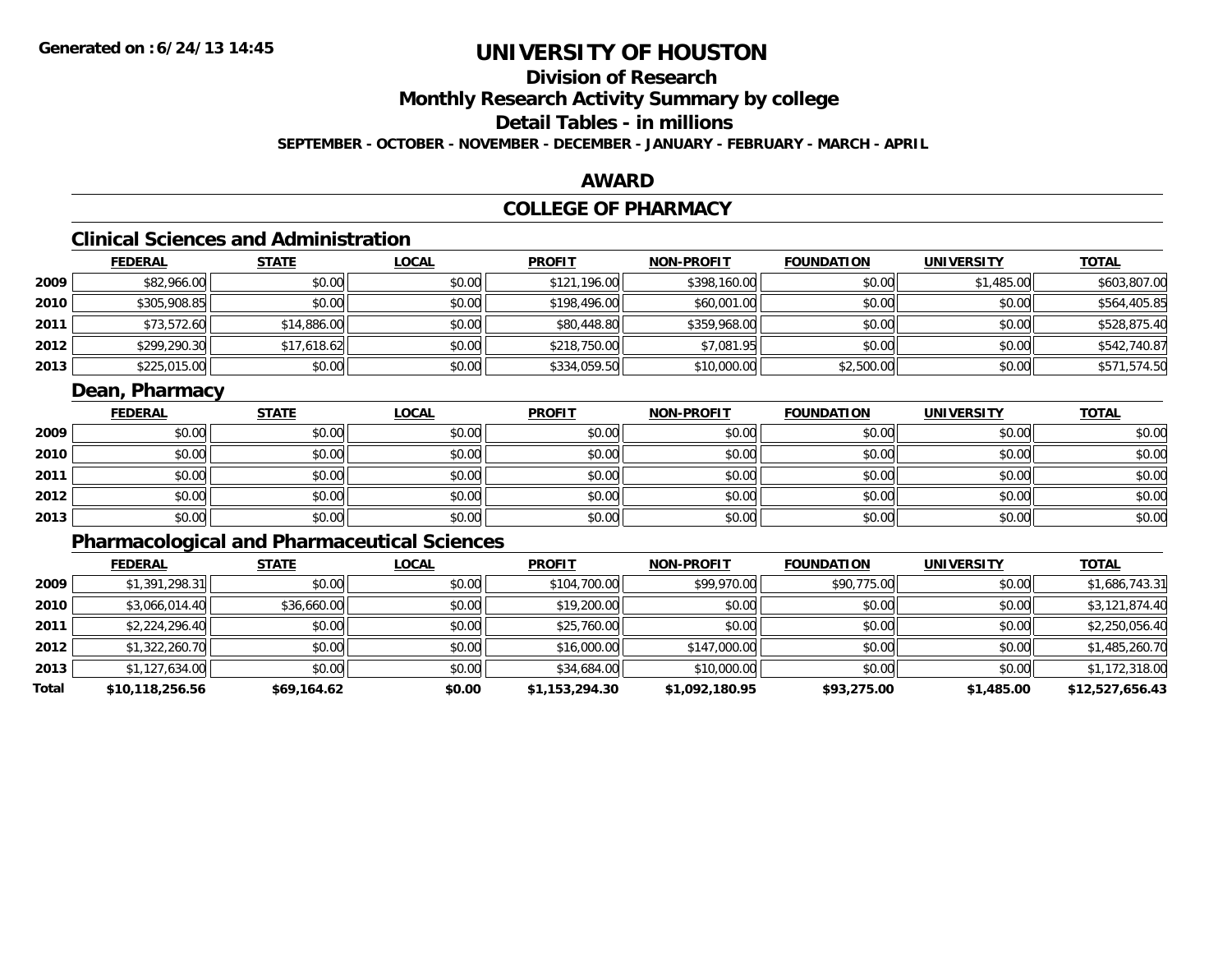**Division of Research**

**Monthly Research Activity Summary by college**

**Detail Tables - in millions**

**SEPTEMBER - OCTOBER - NOVEMBER - DECEMBER - JANUARY - FEBRUARY - MARCH - APRIL**

#### **AWARD**

#### **COLLEGE OF TECHNOLOGY**

|      | <b>Center for Life Sciences Technology</b>    |              |              |               |                   |                   |                   |              |
|------|-----------------------------------------------|--------------|--------------|---------------|-------------------|-------------------|-------------------|--------------|
|      | <b>FEDERAL</b>                                | <b>STATE</b> | <b>LOCAL</b> | <b>PROFIT</b> | NON-PROFIT        | <b>FOUNDATION</b> | <b>UNIVERSITY</b> | <b>TOTAL</b> |
| 2011 | \$0.00                                        | \$0.00       | \$0.00       | \$0.00        | \$0.00            | \$0.00            | \$0.00            | \$0.00       |
|      | <b>Center for Technology Literacy</b>         |              |              |               |                   |                   |                   |              |
|      | <b>FEDERAL</b>                                | <b>STATE</b> | <b>LOCAL</b> | <b>PROFIT</b> | <b>NON-PROFIT</b> | <b>FOUNDATION</b> | <b>UNIVERSITY</b> | <b>TOTAL</b> |
| 2010 | \$16,800.00                                   | \$0.00       | \$0.00       | \$0.00        | \$0.00            | \$0.00            | \$0.00            | \$16,800.00  |
| 2012 | \$111,690.00                                  | \$0.00       | \$0.00       | \$0.00        | \$0.00            | \$0.00            | \$0.00            | \$111,690.00 |
| 2013 | \$203,427.00                                  | \$0.00       | \$0.00       | \$0.00        | \$0.00            | \$0.00            | \$0.00            | \$203,427.00 |
|      | Dean, Technology                              |              |              |               |                   |                   |                   |              |
|      | <b>FEDERAL</b>                                | <b>STATE</b> | <b>LOCAL</b> | <b>PROFIT</b> | <b>NON-PROFIT</b> | <b>FOUNDATION</b> | <b>UNIVERSITY</b> | <b>TOTAL</b> |
| 2009 | \$317,127.00                                  | \$0.00       | \$0.00       | \$0.00        | \$0.00            | \$0.00            | \$0.00            | \$317,127.00 |
| 2010 | \$245,728.10                                  | \$0.00       | \$0.00       | \$0.00        | \$0.00            | \$0.00            | \$0.00            | \$245,728.10 |
| 2011 | \$144,483.49                                  | \$0.00       | \$0.00       | \$0.00        | \$0.00            | \$0.00            | \$0.00            | \$144,483.49 |
| 2012 | \$342,089.00                                  | \$21,144.00  | \$0.00       | \$0.00        | \$0.00            | \$0.00            | \$0.00            | \$363,233.00 |
| 2013 | \$0.00                                        | \$59,654.40  | \$0.00       | \$0.00        | \$0.00            | \$0.00            | \$0.00            | \$59,654.40  |
|      | <b>Engineering Technology</b>                 |              |              |               |                   |                   |                   |              |
|      | <b>FEDERAL</b>                                | <b>STATE</b> | <b>LOCAL</b> | <b>PROFIT</b> | <b>NON-PROFIT</b> | <b>FOUNDATION</b> | <b>UNIVERSITY</b> | <b>TOTAL</b> |
| 2009 | \$148,556.30                                  | \$0.00       | \$0.00       | \$71,000.00   | \$55,603.00       | \$0.00            | \$0.00            | \$275,159.30 |
| 2010 | \$413,560.70                                  | \$0.00       | \$0.00       | \$111,000.00  | \$0.00            | \$0.00            | \$0.00            | \$524,560.70 |
| 2011 | \$431,491.00                                  | \$0.00       | \$0.00       | \$0.00        | \$16,732.00       | \$18,100.00       | \$0.00            | \$466,323.00 |
| 2012 | \$173,699.31                                  | \$0.00       | \$0.00       | \$0.00        | \$48,974.00       | \$63,210.00       | \$0.00            | \$285,883.31 |
| 2013 | \$261,215.00                                  | \$14,913.60  | \$0.00       | \$75,000.00   | \$0.00            | \$0.00            | \$0.00            | \$351,128.60 |
|      | <b>Human Development and Consumer Science</b> |              |              |               |                   |                   |                   |              |
|      | <b>FEDERAL</b>                                | <b>STATE</b> | <b>LOCAL</b> | <b>PROFIT</b> | <b>NON-PROFIT</b> | <b>FOUNDATION</b> | <b>UNIVERSITY</b> | <b>TOTAL</b> |
| 2009 | \$0.00                                        | \$0.00       | \$0.00       | \$10,000.00   | \$0.00            | \$0.00            | \$0.00            | \$10,000.00  |
| 2010 | \$1,000.00                                    | \$0.00       | \$0.00       | \$20,704.00   | \$0.00            | \$0.00            | \$0.00            | \$21,704.00  |
| 2013 | \$5,000.00                                    | \$0.00       | \$0.00       | \$0.00        | \$0.00            | \$0.00            | \$0.00            | \$5,000.00   |
|      | <b>Information &amp; Logistics Technology</b> |              |              |               |                   |                   |                   |              |
|      | <b>FEDERAL</b>                                | <b>STATE</b> | <b>LOCAL</b> | <b>PROFIT</b> | <b>NON-PROFIT</b> | <b>FOUNDATION</b> | <b>UNIVERSITY</b> | <b>TOTAL</b> |
| 2009 | \$199,117.20                                  | \$0.00       | \$0.00       | \$0.00        | \$20,094.00       | \$0.00            | \$0.00            | \$219,211.20 |
| 2010 | \$121,248.00                                  | \$0.00       | \$0.00       | \$0.00        | \$0.00            | \$0.00            | \$0.00            | \$121,248.00 |
|      |                                               | \$0.00       |              |               |                   |                   |                   |              |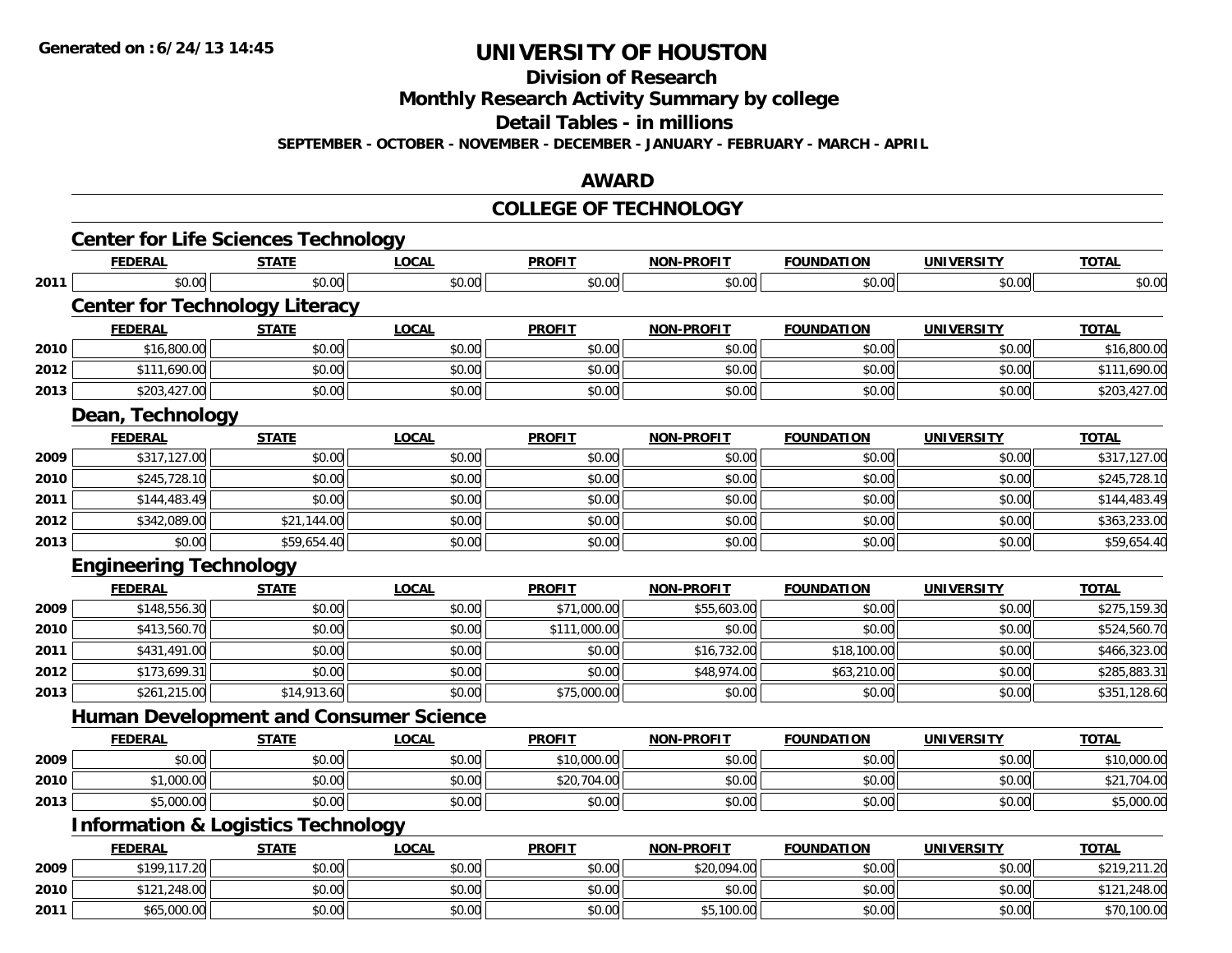**Division of Research**

**Monthly Research Activity Summary by college**

**Detail Tables - in millions**

**SEPTEMBER - OCTOBER - NOVEMBER - DECEMBER - JANUARY - FEBRUARY - MARCH - APRIL**

## **AWARD**

## **COLLEGE OF TECHNOLOGY**

#### **Information & Logistics Technology**

|       | <b>FEDERAL</b> | <b>STATE</b>                                 | <b>LOCAL</b> | <b>PROFIT</b> | <b>NON-PROFIT</b> | <b>FOUNDATION</b> | <b>UNIVERSITY</b> | <b>TOTAL</b>   |
|-------|----------------|----------------------------------------------|--------------|---------------|-------------------|-------------------|-------------------|----------------|
| 2012  | \$5,000.00     | \$0.00                                       | \$0.00       | \$0.00        | \$0.00            | \$0.00            | \$0.00            | \$5,000.00     |
|       |                | <b>Texas Manufacturing Assistance Center</b> |              |               |                   |                   |                   |                |
|       | <b>FEDERAL</b> | <b>STATE</b>                                 | <b>LOCAL</b> | <b>PROFIT</b> | <b>NON-PROFIT</b> | <b>FOUNDATION</b> | <b>UNIVERSITY</b> | <b>TOTAL</b>   |
| 2009  | \$0.00         | \$0.00                                       | \$0.00       | \$0.00        | \$0.00            | \$0.00            | \$0.00            | \$0.00         |
| 2010  | \$0.00         | \$0.00                                       | \$0.00       | \$0.00        | \$0.00            | \$0.00            | \$0.00            | \$0.00         |
| 2011  | \$0.00         | \$0.00                                       | \$0.00       | \$0.00        | \$0.00            | \$0.00            | \$0.00            | \$0.00         |
| 2012  | \$0.00         | \$0.00                                       | \$0.00       | \$0.00        | \$0.00            | \$0.00            | \$0.00            | \$0.00         |
| 2013  | \$0.00         | \$0.00                                       | \$0.00       | \$0.00        | \$0.00            | \$0.00            | \$0.00            | \$0.00         |
| Total | \$3,206,232.10 | \$95,712.00                                  | \$0.00       | \$287,704.00  | \$146,503.00      | \$81,310.00       | \$0.00            | \$3,817,461.10 |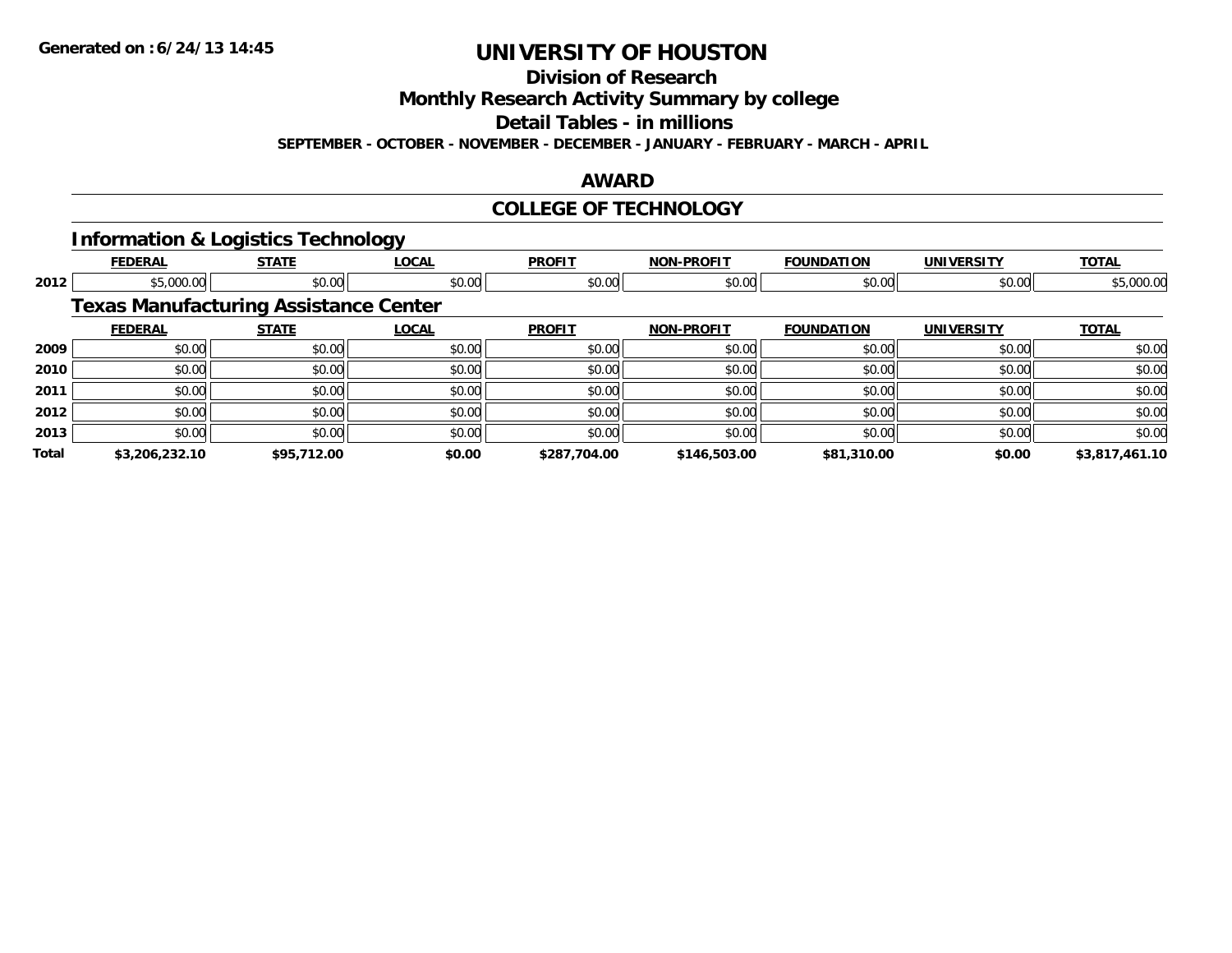**Division of Research**

**Monthly Research Activity Summary by college**

**Detail Tables - in millions**

**SEPTEMBER - OCTOBER - NOVEMBER - DECEMBER - JANUARY - FEBRUARY - MARCH - APRIL**

#### **AWARD**

## **CULLEN COLLEGE OF ENGINEERING**

|      | <b>Biomedical Engineering</b> |                |                                                          |                |                   |                   |                   |                |
|------|-------------------------------|----------------|----------------------------------------------------------|----------------|-------------------|-------------------|-------------------|----------------|
|      | <b>FEDERAL</b>                | <b>STATE</b>   | <b>LOCAL</b>                                             | <b>PROFIT</b>  | <b>NON-PROFIT</b> | <b>FOUNDATION</b> | <b>UNIVERSITY</b> | <b>TOTAL</b>   |
| 2009 | \$524,789.48                  | \$0.00         | \$0.00                                                   | \$0.00         | \$100,000.00      | \$0.00            | \$0.00            | \$624,789.48   |
| 2010 | \$285,710.00                  | \$0.00         | \$0.00                                                   | \$0.00         | \$0.00            | \$4,594.00        | \$0.00            | \$290,304.00   |
| 2011 | \$251,016.00                  | \$0.00         | \$0.00                                                   | \$0.00         | \$0.00            | \$0.00            | \$0.00            | \$251,016.00   |
| 2012 | \$1,383,026.00                | \$0.00         | \$0.00                                                   | \$0.00         | \$0.00            | \$0.00            | \$0.00            | \$1,383,026.00 |
| 2013 | \$472,871.00                  | \$0.00         | \$0.00                                                   | \$0.00         | \$0.00            | \$0.00            | \$0.00            | \$472,871.00   |
|      |                               |                | <b>Center for Innovative Grouting Materials and Tech</b> |                |                   |                   |                   |                |
|      | <b>FEDERAL</b>                | <b>STATE</b>   | <b>LOCAL</b>                                             | <b>PROFIT</b>  | <b>NON-PROFIT</b> | <b>FOUNDATION</b> | <b>UNIVERSITY</b> | <b>TOTAL</b>   |
| 2010 | \$0.00                        | \$0.00         | \$0.00                                                   | \$0.00         | \$0.00            | \$0.00            | \$0.00            | \$0.00         |
| 2011 | \$0.00                        | \$0.00         | \$0.00                                                   | \$0.00         | \$0.00            | \$0.00            | \$0.00            | \$0.00         |
| 2012 | \$0.00                        | \$0.00         | \$0.00                                                   | \$0.00         | \$0.00            | \$0.00            | \$0.00            | \$0.00         |
| 2013 | \$0.00                        | \$0.00         | \$0.00                                                   | \$0.00         | \$0.00            | \$0.00            | \$0.00            | \$0.00         |
|      | <b>Chemical Engineering</b>   |                |                                                          |                |                   |                   |                   |                |
|      | <b>FEDERAL</b>                | <b>STATE</b>   | <b>LOCAL</b>                                             | <b>PROFIT</b>  | <b>NON-PROFIT</b> | <b>FOUNDATION</b> | <b>UNIVERSITY</b> | <b>TOTAL</b>   |
| 2009 | \$963,736.55                  | \$7,072,059.00 | \$0.00                                                   | \$262,140.00   | \$40,000.00       | \$19,499.84       | \$10,200.00       | \$8,367,635.39 |
| 2010 | \$6,332,445.05                | \$37,500.00    | \$60,588.00                                              | \$536,766.79   | \$0.00            | \$62,200.00       | \$40,818.00       | \$7,070,317.84 |
| 2011 | \$3,210,970.21                | \$301,766.25   | \$0.00                                                   | \$662,881.00   | \$0.00            | \$110,900.00      | \$114,642.00      | \$4,401,159.46 |
| 2012 | \$1,925,414.30                | \$0.00         | \$0.00                                                   | \$1,132,746.57 | \$0.00            | \$10,900.00       | \$0.00            | \$3,069,060.87 |
| 2013 | \$1,721,394.29                | \$26,500.00    | \$0.00                                                   | \$1,351,978.00 | \$200,000.00      | \$0.00            | \$0.00            | \$3,299,872.29 |
|      | <b>Civil Engineering</b>      |                |                                                          |                |                   |                   |                   |                |
|      | <b>FEDERAL</b>                | <b>STATE</b>   | <b>LOCAL</b>                                             | <b>PROFIT</b>  | <b>NON-PROFIT</b> | <b>FOUNDATION</b> | <b>UNIVERSITY</b> | <b>TOTAL</b>   |
| 2009 | \$1,408,672.00                | \$576,864.00   | \$0.00                                                   | \$70,000.00    | \$0.00            | \$100,000.00      | \$20,000.00       | \$2,175,536.00 |
| 2010 | \$911,152.20                  | \$584,367.00   | \$0.00                                                   | \$19,359.20    | \$0.00            | \$0.00            | \$0.00            | \$1,514,878.40 |
| 2011 | \$1,053,533.00                | \$523,795.00   | \$100,000.00                                             | \$199,311.80   | \$75,623.00       | \$0.00            | \$0.00            | \$1,952,262.80 |
| 2012 | \$2,595,585.31                | \$612,633.00   | \$0.00                                                   | \$98,753.10    | \$185,685.00      | \$66,667.00       | \$0.00            | \$3,559,323.41 |
| 2013 | \$2,839,793.63                | \$367,006.00   | \$0.00                                                   | \$213,215.00   | \$114,953.70      | \$360,295.00      | \$0.00            | \$3,895,263.33 |
|      |                               |                | <b>Composites Engineering and Applications Center</b>    |                |                   |                   |                   |                |
|      | <b>FEDERAL</b>                | <b>STATE</b>   | <b>LOCAL</b>                                             | <b>PROFIT</b>  | <b>NON-PROFIT</b> | <b>FOUNDATION</b> | <b>UNIVERSITY</b> | <b>TOTAL</b>   |
| 2010 | \$0.00                        | \$0.00         | \$0.00                                                   | \$0.00         | \$0.00            | \$0.00            | \$0.00            | \$0.00         |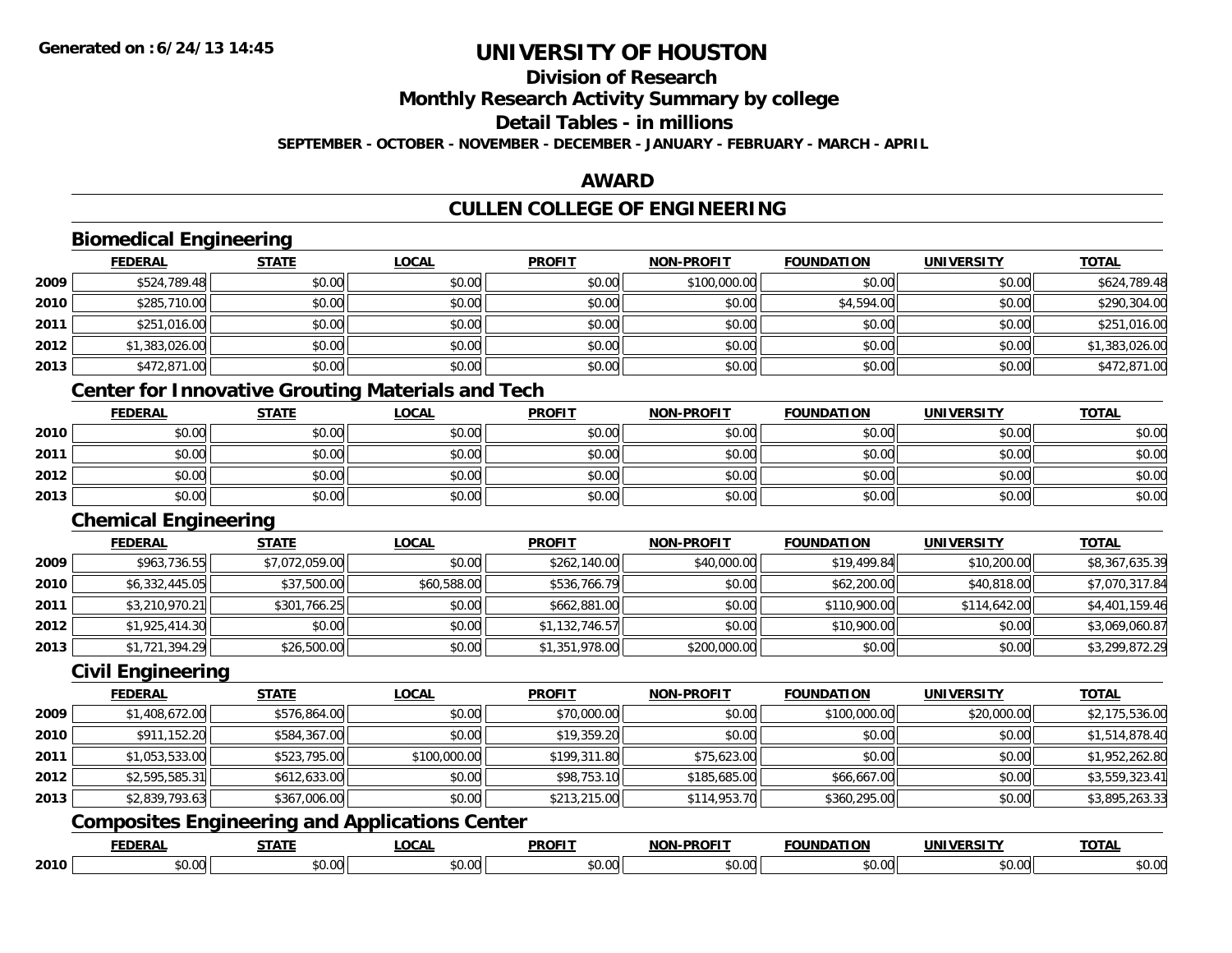#### **Division of Research**

**Monthly Research Activity Summary by college**

**Detail Tables - in millions**

**SEPTEMBER - OCTOBER - NOVEMBER - DECEMBER - JANUARY - FEBRUARY - MARCH - APRIL**

#### **AWARD**

## **CULLEN COLLEGE OF ENGINEERING**

| <b>FEDERAL</b> | <b>STATE</b>   | <b>LOCAL</b>                                                                                                                                                            | <b>PROFIT</b>                                | <b>NON-PROFIT</b> | <b>FOUNDATION</b> | <b>UNIVERSITY</b> | <b>TOTAL</b>   |
|----------------|----------------|-------------------------------------------------------------------------------------------------------------------------------------------------------------------------|----------------------------------------------|-------------------|-------------------|-------------------|----------------|
| \$0.00         | \$0.00         | \$0.00                                                                                                                                                                  | \$0.00                                       | \$0.00            | \$0.00            | \$0.00            | \$0.00         |
| \$0.00         | \$0.00         | \$0.00                                                                                                                                                                  | \$0.00                                       | \$0.00            | \$0.00            | \$0.00            | \$0.00         |
| \$0.00         | \$0.00         | \$0.00                                                                                                                                                                  | \$0.00                                       | \$0.00            | \$0.00            | \$0.00            | \$0.00         |
| \$39,999.10    | \$0.00         | \$0.00                                                                                                                                                                  | \$0.00                                       | \$0.00            | \$0.00            | \$0.00            | \$39,999.10    |
|                |                |                                                                                                                                                                         |                                              |                   |                   |                   |                |
| <b>FEDERAL</b> | <b>STATE</b>   | <b>LOCAL</b>                                                                                                                                                            | <b>PROFIT</b>                                | <b>NON-PROFIT</b> | <b>FOUNDATION</b> | <b>UNIVERSITY</b> | <b>TOTAL</b>   |
|                | \$59,985.00    | \$0.00                                                                                                                                                                  | \$300,485.00                                 | \$267,012.28      | \$0.00            | \$19,800.00       | \$3,023,257.46 |
|                | \$310,294.51   | \$0.00                                                                                                                                                                  | \$205,000.00                                 | \$131,500.00      | \$0.00            | \$0.00            | \$3,909,377.89 |
| \$4,500,868.17 | \$23,391.24    | \$0.00                                                                                                                                                                  | \$298,530.00                                 | \$0.00            | \$50,000.00       | \$0.00            | \$4,872,789.41 |
| \$2,467,048.85 | \$44,704.20    | \$0.00                                                                                                                                                                  | \$385,157.50                                 | \$27,500.00       | \$0.00            | \$0.00            | \$2,924,410.55 |
| \$1,441,153.48 | \$35,263.20    | \$0.00                                                                                                                                                                  | \$585,698.00                                 | \$221,967.30      | \$0.00            | \$0.00            | \$2,284,081.98 |
|                |                |                                                                                                                                                                         |                                              |                   |                   |                   |                |
| <b>FEDERAL</b> | <b>STATE</b>   | <b>LOCAL</b>                                                                                                                                                            | <b>PROFIT</b>                                | <b>NON-PROFIT</b> | <b>FOUNDATION</b> | <b>UNIVERSITY</b> | <b>TOTAL</b>   |
| \$260,381.00   | \$50,685.00    | \$0.00                                                                                                                                                                  | \$0.00                                       | \$0.00            | \$0.00            | \$0.00            | \$311,066.00   |
| \$166,198.00   | \$45,741.00    | \$431,266.00                                                                                                                                                            | \$0.00                                       | \$0.00            | \$0.00            | \$0.00            | \$643,205.00   |
| \$0.00         | \$16,828.00    | \$0.00                                                                                                                                                                  | \$0.00                                       | \$0.00            | \$0.00            | \$0.00            | \$16,828.00    |
| \$0.00         | \$0.00         | \$0.00                                                                                                                                                                  | \$0.00                                       | \$0.00            | \$0.00            | \$0.00            | \$0.00         |
| \$0.00         | \$39,855.00    | \$0.00                                                                                                                                                                  | \$0.00                                       | \$0.00            | \$40,218.65       | \$0.00            | \$80,073.65    |
|                |                |                                                                                                                                                                         |                                              |                   |                   |                   |                |
| <b>FEDERAL</b> | <b>STATE</b>   | <b>LOCAL</b>                                                                                                                                                            | <b>PROFIT</b>                                | <b>NON-PROFIT</b> | <b>FOUNDATION</b> | <b>UNIVERSITY</b> | <b>TOTAL</b>   |
| \$2,280,822.31 | \$0.00         | \$0.00                                                                                                                                                                  | \$166,458.00                                 | \$30,600.00       | \$0.00            | \$44,809.00       | \$2,522,689.31 |
| \$2,464,603.40 | \$1,784,494.75 | \$0.00                                                                                                                                                                  | \$320,162.80                                 | \$0.00            | \$0.00            | \$0.00            | \$4,569,260.95 |
| \$531,723.00   | \$0.00         | \$0.00                                                                                                                                                                  | \$513,038.20                                 | \$0.00            | \$0.00            | \$0.00            | \$1,044,761.20 |
| \$3,867,585.40 | \$133,096.00   | \$0.00                                                                                                                                                                  | \$66,443.90                                  | \$0.00            | \$0.00            | \$0.00            | \$4,067,125.30 |
| \$3,873,320.53 | \$122,500.00   | \$0.00                                                                                                                                                                  | \$452,732.00                                 | \$22,000.00       | \$124,784.00      | \$0.00            | \$4,595,336.53 |
|                |                |                                                                                                                                                                         |                                              |                   |                   |                   |                |
| <b>FEDERAL</b> | <b>STATE</b>   | <b>LOCAL</b>                                                                                                                                                            | <b>PROFIT</b>                                | <b>NON-PROFIT</b> | <b>FOUNDATION</b> | <b>UNIVERSITY</b> | <b>TOTAL</b>   |
|                | \$0.00         | \$0.00                                                                                                                                                                  | \$0.00                                       | \$0.00            | \$0.00            | \$0.00            | \$0.00         |
|                |                | Dean, Engineering<br>\$2,375,975.17<br>\$3,262,583.38<br><b>Industrial Engineering</b><br><b>Mechanical Engineering</b><br><b>National Wind Energy Center</b><br>\$0.00 | <b>Electrical &amp; Computer Engineering</b> |                   |                   |                   |                |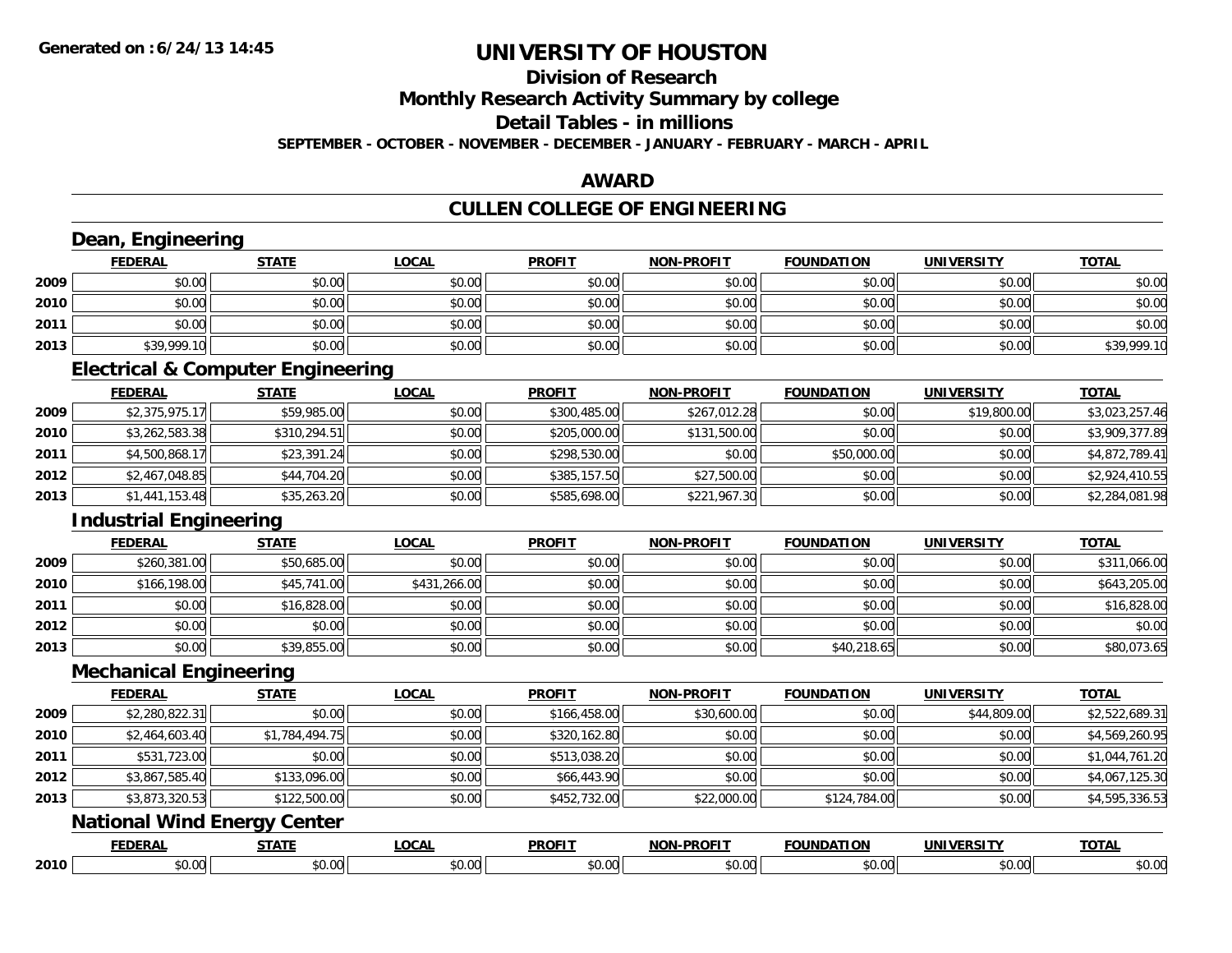**Division of Research**

**Monthly Research Activity Summary by college**

**Detail Tables - in millions**

**SEPTEMBER - OCTOBER - NOVEMBER - DECEMBER - JANUARY - FEBRUARY - MARCH - APRIL**

## **AWARD**

## **CULLEN COLLEGE OF ENGINEERING**

## **SW Public Safety Technology Center**

|       | <b>FEDERAL</b> | <b>STATE</b>   | <b>LOCA</b>    | <b>PROFIT</b>                | -PROFIT<br><b>NON</b> | <b>FOUNDATION</b> | <b>UNIVERSITY</b> | <b>TOTAL</b>             |
|-------|----------------|----------------|----------------|------------------------------|-----------------------|-------------------|-------------------|--------------------------|
| 2009  | \$0.00         | 40.00<br>JU.UU | ልስ ሀህ<br>,u.uu | \$0.00                       | \$0.00                | ≛∩ ∩∩lı<br>טט.טע  | 0000<br>,u.uu     | \$0.00                   |
| Total | .370.80        | .328.15        | \$591.854.00   | 856.86<br>7.840 <sub>5</sub> | .28<br><b>R4</b>      | \$950.058.49      | \$250.269.00      | E70 EO<br>56.00،<br>د. ک |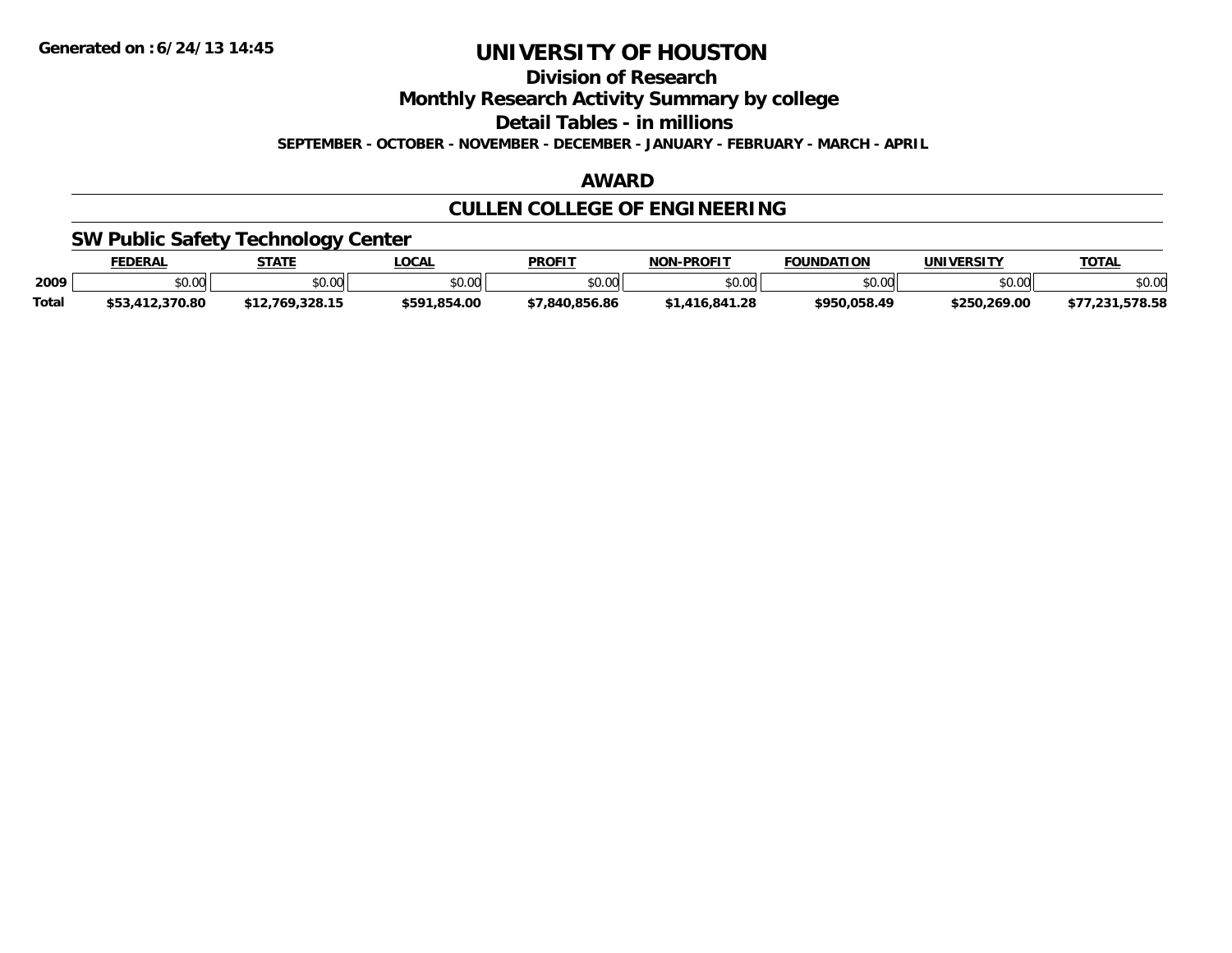**Division of Research**

**Monthly Research Activity Summary by college**

**Detail Tables - in millions**

**SEPTEMBER - OCTOBER - NOVEMBER - DECEMBER - JANUARY - FEBRUARY - MARCH - APRIL**

### **AWARD**

## **DIVISION OF RESEARCH**

|      | <b>Allied Geophysical Laboratories</b>                    |              |              |               |                   |                   |                   |              |
|------|-----------------------------------------------------------|--------------|--------------|---------------|-------------------|-------------------|-------------------|--------------|
|      | <b>FEDERAL</b>                                            | <b>STATE</b> | <b>LOCAL</b> | <b>PROFIT</b> | <b>NON-PROFIT</b> | <b>FOUNDATION</b> | <b>UNIVERSITY</b> | <b>TOTAL</b> |
| 2011 | \$0.00                                                    | \$0.00       | \$0.00       | \$70,000.00   | \$0.00            | \$0.00            | \$0.00            | \$70,000.00  |
|      | <b>Center for Advanced Materials</b>                      |              |              |               |                   |                   |                   |              |
|      | <b>FEDERAL</b>                                            | <b>STATE</b> | <b>LOCAL</b> | <b>PROFIT</b> | <b>NON-PROFIT</b> | <b>FOUNDATION</b> | <b>UNIVERSITY</b> | <b>TOTAL</b> |
| 2009 | \$0.00                                                    | \$0.00       | \$0.00       | \$0.00        | \$0.00            | \$0.00            | \$0.00            | \$0.00       |
| 2010 | \$0.00                                                    | \$68,153.35  | \$0.00       | \$10,000.00   | \$0.00            | \$0.00            | \$0.00            | \$78,153.35  |
| 2011 | \$40,000.00                                               | \$2,229.90   | \$0.00       | \$0.00        | \$0.00            | \$0.00            | \$0.00            | \$42,229.90  |
| 2012 | \$0.00                                                    | \$0.00       | \$0.00       | \$0.00        | \$0.00            | \$0.00            | \$0.00            | \$0.00       |
| 2013 | \$0.00                                                    | \$0.00       | \$0.00       | \$0.00        | \$0.00            | \$0.00            | \$0.00            | \$0.00       |
|      | <b>Center for Biomedical &amp; Environmental Genomics</b> |              |              |               |                   |                   |                   |              |
|      | <b>FEDERAL</b>                                            | <b>STATE</b> | <b>LOCAL</b> | <b>PROFIT</b> | <b>NON-PROFIT</b> | <b>FOUNDATION</b> | <b>UNIVERSITY</b> | <b>TOTAL</b> |
| 2009 | \$0.00                                                    | \$0.00       | \$0.00       | \$0.00        | \$0.00            | \$0.00            | \$0.00            | \$0.00       |
| 2010 | \$0.00                                                    | \$0.00       | \$0.00       | \$0.00        | \$0.00            | \$0.00            | \$0.00            | \$0.00       |
| 2011 | \$0.00                                                    | \$0.00       | \$0.00       | \$0.00        | \$0.00            | \$0.00            | \$0.00            | \$0.00       |
| 2012 | \$0.00                                                    | \$0.00       | \$0.00       | \$0.00        | \$0.00            | \$0.00            | \$0.00            | \$0.00       |
| 2013 | \$0.00                                                    | \$0.00       | \$0.00       | \$0.00        | \$0.00            | \$0.00            | \$0.00            | \$0.00       |
|      | <b>Center for Industrial Partnerships</b>                 |              |              |               |                   |                   |                   |              |
|      | <b>FEDERAL</b>                                            | <b>STATE</b> | <b>LOCAL</b> | <b>PROFIT</b> | <b>NON-PROFIT</b> | <b>FOUNDATION</b> | <b>UNIVERSITY</b> | <b>TOTAL</b> |
| 2009 | \$0.00                                                    | \$0.00       | \$0.00       | \$50,250.00   | \$0.00            | \$0.00            | \$0.00            | \$50,250.00  |
| 2012 | \$10,571.52                                               | \$0.00       | \$0.00       | \$100,500.00  | \$0.00            | \$0.00            | \$0.00            | \$111,071.52 |
| 2013 | \$9,370.49                                                | \$0.00       | \$0.00       | \$0.00        | \$0.00            | \$0.00            | \$0.00            | \$9,370.49   |
|      | <b>Center for Neuromotor &amp; Biomechanics Research</b>  |              |              |               |                   |                   |                   |              |
|      | <b>FEDERAL</b>                                            | <b>STATE</b> | <b>LOCAL</b> | <b>PROFIT</b> | NON-PROFIT        | <b>FOUNDATION</b> | <b>UNIVERSITY</b> | <b>TOTAL</b> |
| 2012 | \$0.00                                                    | \$0.00       | \$0.00       | \$0.00        | \$0.00            | \$0.00            | \$0.00            | \$0.00       |
| 2013 | \$0.00                                                    | \$0.00       | \$0.00       | \$0.00        | \$0.00            | \$0.00            | \$0.00            | \$0.00       |
|      | <b>Division of Research</b>                               |              |              |               |                   |                   |                   |              |
|      | <b>FEDERAL</b>                                            | <b>STATE</b> | <b>LOCAL</b> | <b>PROFIT</b> | <b>NON-PROFIT</b> | <b>FOUNDATION</b> | <b>UNIVERSITY</b> | <b>TOTAL</b> |
| 2009 | \$49,134.96                                               | \$0.00       | \$0.00       | \$0.00        | \$0.00            | \$0.00            | \$0.00            | \$49,134.96  |
|      | <b>Institute for Molecular Design</b>                     |              |              |               |                   |                   |                   |              |
|      | <b>FEDERAL</b>                                            | <b>STATE</b> | <b>LOCAL</b> | <b>PROFIT</b> | <b>NON-PROFIT</b> | <b>FOUNDATION</b> | <b>UNIVERSITY</b> | <b>TOTAL</b> |
| 2011 | \$0.00                                                    | \$0.00       | \$0.00       | \$0.00        | \$0.00            | \$0.00            | \$0.00            | \$0.00       |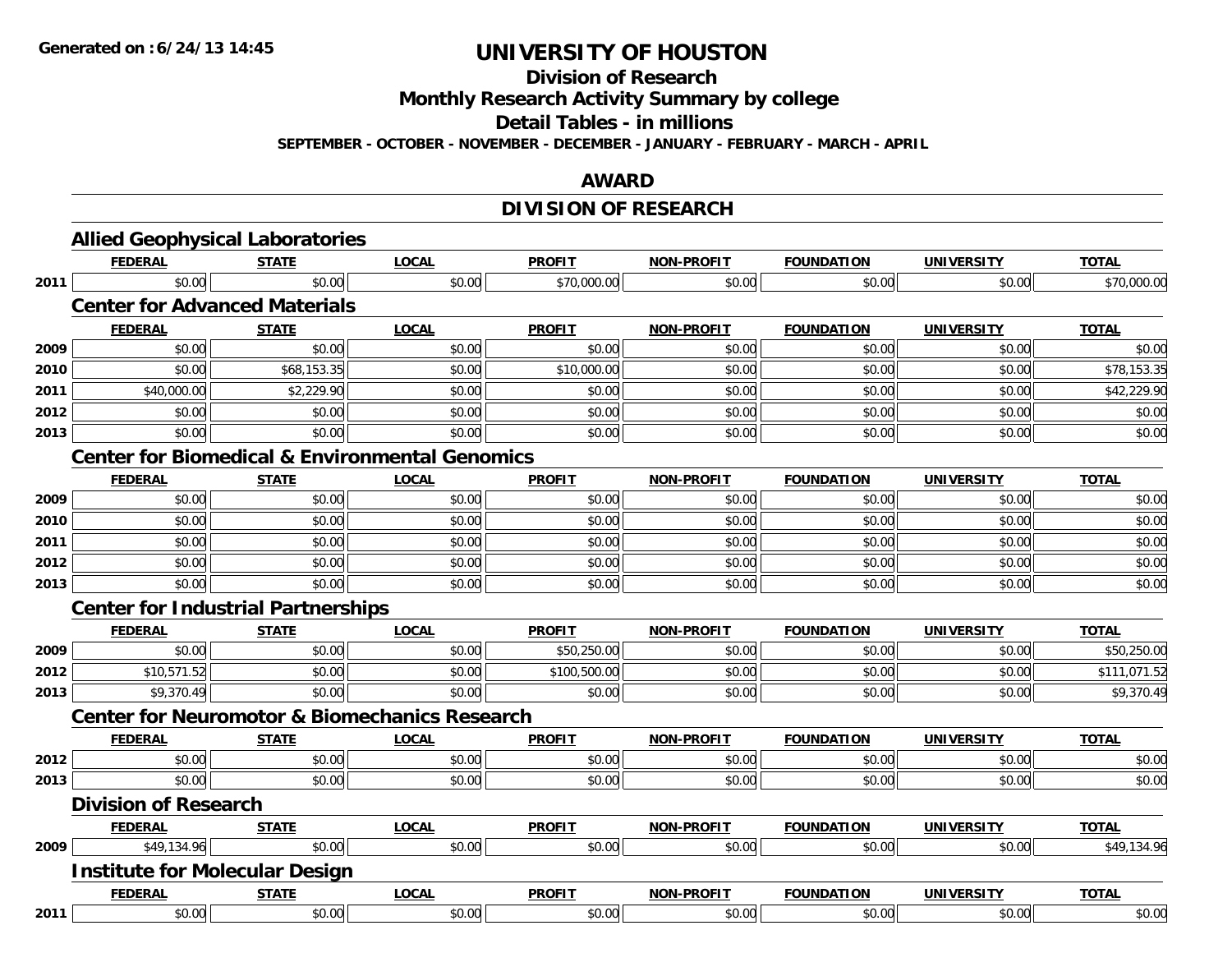**Division of Research**

**Monthly Research Activity Summary by college**

**Detail Tables - in millions**

**SEPTEMBER - OCTOBER - NOVEMBER - DECEMBER - JANUARY - FEBRUARY - MARCH - APRIL**

#### **AWARD**

## **DIVISION OF RESEARCH**

|      | <b>Institute for Nanoenergy</b>          |              |              |               |                   |                   |                   |              |
|------|------------------------------------------|--------------|--------------|---------------|-------------------|-------------------|-------------------|--------------|
|      | <b>FEDERAL</b>                           | <b>STATE</b> | <b>LOCAL</b> | <b>PROFIT</b> | <b>NON-PROFIT</b> | <b>FOUNDATION</b> | <b>UNIVERSITY</b> | <b>TOTAL</b> |
| 2011 | \$0.00                                   | \$0.00       | \$0.00       | \$0.00        | \$0.00            | \$0.00            | \$0.00            | \$0.00       |
| 2012 | \$0.00                                   | \$0.00       | \$0.00       | \$0.00        | \$0.00            | \$0.00            | \$0.00            | \$0.00       |
| 2013 | \$0.00                                   | \$0.00       | \$0.00       | \$0.00        | \$0.00            | \$0.00            | \$0.00            | \$0.00       |
|      | <b>Office of Contracts and Grants</b>    |              |              |               |                   |                   |                   |              |
|      | <b>FEDERAL</b>                           | <b>STATE</b> | <b>LOCAL</b> | <b>PROFIT</b> | <b>NON-PROFIT</b> | <b>FOUNDATION</b> | <b>UNIVERSITY</b> | <b>TOTAL</b> |
| 2009 | \$0.00                                   | \$0.00       | \$0.00       | \$0.00        | \$0.00            | \$323,350.56      | \$0.00            | \$323,350.56 |
| 2010 | \$0.00                                   | \$0.00       | \$0.00       | \$0.00        | \$0.00            | \$565,426.64      | \$0.00            | \$565,426.64 |
| 2011 | \$0.00                                   | \$0.00       | \$0.00       | \$0.00        | \$0.00            | \$367,340.00      | \$0.00            | \$367,340.00 |
| 2012 | \$0.00                                   | \$0.00       | \$0.00       | \$0.00        | \$0.00            | \$11,942.60       | \$0.00            | \$11,942.60  |
| 2013 | \$0.00                                   | \$0.00       | \$0.00       | \$0.00        | \$0.00            | \$420,136.15      | \$0.00            | \$420,136.15 |
|      | <b>TcSAM</b>                             |              |              |               |                   |                   |                   |              |
|      | <b>FEDERAL</b>                           | <b>STATE</b> | <b>LOCAL</b> | <b>PROFIT</b> | <b>NON-PROFIT</b> | <b>FOUNDATION</b> | <b>UNIVERSITY</b> | <b>TOTAL</b> |
| 2009 | \$0.00                                   | \$0.00       | \$0.00       | \$0.00        | \$0.00            | \$0.00            | \$0.00            | \$0.00       |
| 2010 | \$0.00                                   | \$0.00       | \$0.00       | \$0.00        | \$0.00            | \$0.00            | \$0.00            | \$0.00       |
|      | <b>TcSUH</b>                             |              |              |               |                   |                   |                   |              |
|      | <b>FEDERAL</b>                           | <b>STATE</b> | <b>LOCAL</b> | <b>PROFIT</b> | <b>NON-PROFIT</b> | <b>FOUNDATION</b> | <b>UNIVERSITY</b> | <b>TOTAL</b> |
| 2009 | \$108,139.00                             | \$0.00       | \$0.00       | \$50,000.00   | \$35,780.00       | \$0.00            | \$0.00            | \$193,919.00 |
| 2010 | \$55,000.00                              | \$0.00       | \$0.00       | \$0.00        | \$0.00            | \$0.00            | \$0.00            | \$55,000.00  |
| 2011 | \$40,000.00                              | \$0.00       | \$0.00       | \$200,227.00  | \$0.00            | \$0.00            | \$0.00            | \$240,227.00 |
| 2012 | \$70,000.00                              | \$37,894.80  | \$0.00       | \$100,554.00  | \$0.00            | \$0.00            | \$0.00            | \$208,448.80 |
| 2013 | \$95,000.00                              | \$37,894.80  | \$0.00       | \$99,321.00   | \$0.00            | \$0.00            | \$0.00            | \$232,215.80 |
|      | <b>Texas Learning/Computation Center</b> |              |              |               |                   |                   |                   |              |
|      | <b>FEDERAL</b>                           | <b>STATE</b> | <b>LOCAL</b> | <b>PROFIT</b> | <b>NON-PROFIT</b> | <b>FOUNDATION</b> | <b>UNIVERSITY</b> | <b>TOTAL</b> |
| 2009 | \$0.00                                   | \$0.00       | \$0.00       | \$0.00        | \$0.00            | \$0.00            | \$0.00            | \$0.00       |
| 2010 | \$0.00                                   | \$0.00       | \$0.00       | \$0.00        | \$0.00            | \$0.00            | \$0.00            | \$0.00       |
| 2011 | \$38,806.50                              | \$0.00       | \$0.00       | \$0.00        | \$0.00            | \$0.00            | \$0.00            | \$38,806.50  |
| 2012 | \$33,185.70                              | \$0.00       | \$0.00       | \$0.00        | \$0.00            | \$0.00            | \$0.00            | \$33,185.70  |
| 2013 | \$0.00                                   | \$0.00       | \$0.00       | \$0.00        | \$0.00            | \$0.00            | \$0.00            | \$0.00       |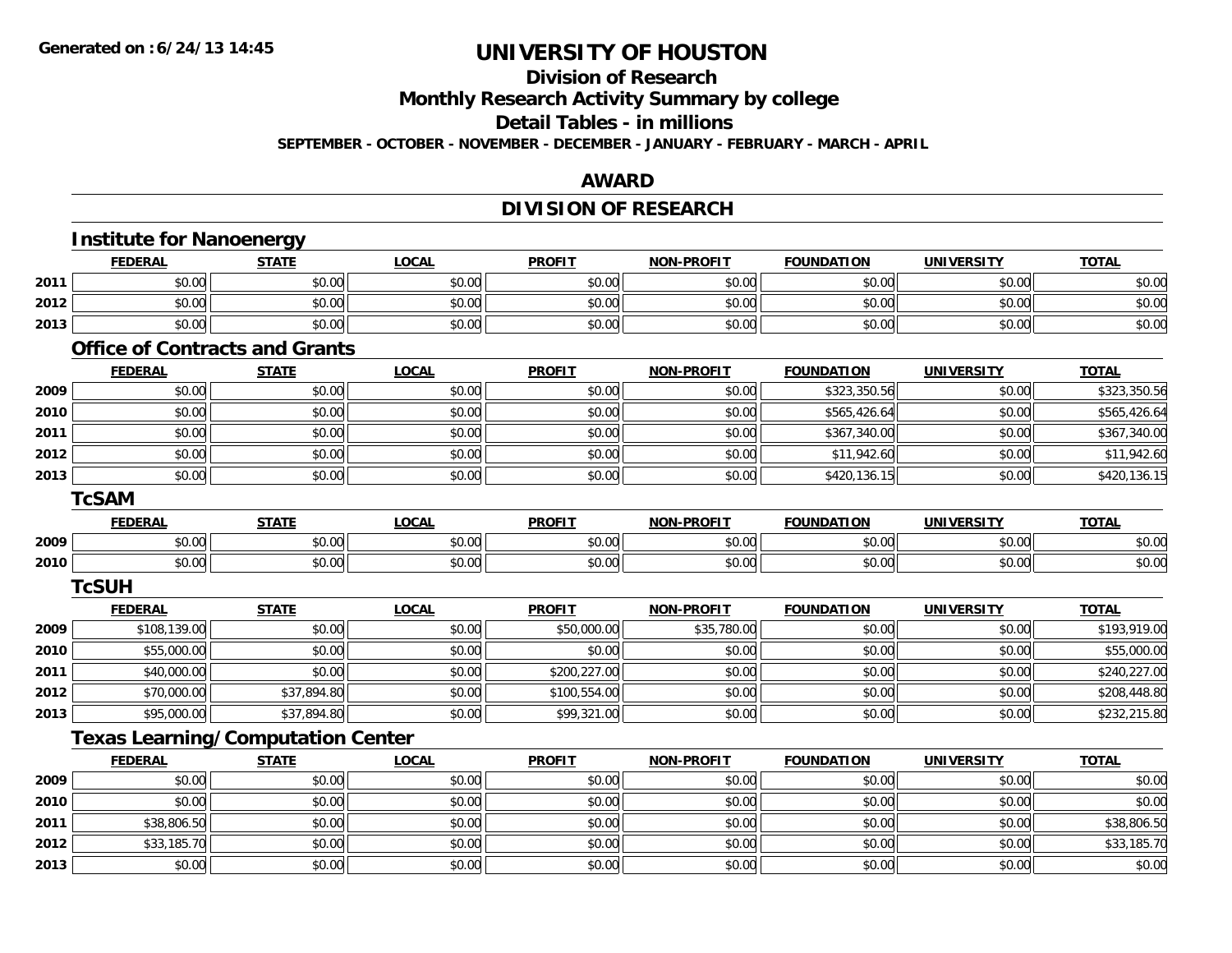## **Division of Research**

**Monthly Research Activity Summary by college**

**Detail Tables - in millions**

**SEPTEMBER - OCTOBER - NOVEMBER - DECEMBER - JANUARY - FEBRUARY - MARCH - APRIL**

### **AWARD**

## **DIVISION OF RESEARCH**

## **Texas Obesity Research Center**

|      | <b>FEDERAL</b> | <b>STATE</b> | <u>LOCAL</u> | <b>PROFIT</b> | <b>NON-PROFIT</b> | <b>FOUNDATION</b> | <b>UNIVERSITY</b> | <b>TOTAL</b> |
|------|----------------|--------------|--------------|---------------|-------------------|-------------------|-------------------|--------------|
| 2010 | \$0.00         | \$0.00       | \$0.00       | \$0.00        | \$0.00            | \$0.00            | \$0.00            | \$0.00       |
| 2011 | \$0.00         | \$0.00       | \$0.00       | \$0.00        | \$0.00            | \$0.00            | \$0.00            | \$0.00       |
| 2012 | \$0.00         | \$0.00       | \$0.00       | \$0.00        | \$0.00            | \$0.00            | \$0.00            | \$0.00       |
| 2013 | \$0.00         | \$0.00       | \$0.00       | \$0.00        | \$0.00            | \$0.00            | \$0.00            | \$0.00       |

#### **TIMES**

|       | <b>FEDERAL</b> | <b>STATE</b> | <u>LOCAL</u> | <b>PROFIT</b> | <b>NON-PROFIT</b> | <b>FOUNDATION</b> | <b>UNIVERSITY</b> | <b>TOTAL</b>   |
|-------|----------------|--------------|--------------|---------------|-------------------|-------------------|-------------------|----------------|
| 2009  | \$292,556.02   | \$0.00       | \$0.00       | \$0.00        | \$0.00            | \$0.00            | \$45,259.00       | \$337,815.02   |
| 2010  | \$0.00         | \$0.00       | \$0.00       | \$0.00        | \$0.00            | \$0.00            | \$0.00            | \$0.00         |
| 2011  | \$840,648.64   | \$8,000.00   | \$0.00       | \$0.00        | \$0.00            | \$0.00            | \$0.00            | \$848,648.64   |
| 2012  | \$2,191,876.00 | \$0.00       | \$0.00       | \$0.00        | \$0.00            | \$0.00            | \$0.00            | \$2,191,876.00 |
| 2013  | \$2,058,907.20 | \$0.00       | \$0.00       | \$0.00        | \$0.00            | \$0.00            | \$0.00            | \$2,058,907.20 |
| Total | \$5,933,196.03 | \$154,172.85 | \$0.00       | \$680,852.00  | \$35,780.00       | \$1,688,195.95    | \$45,259.00       | \$8,537,455.82 |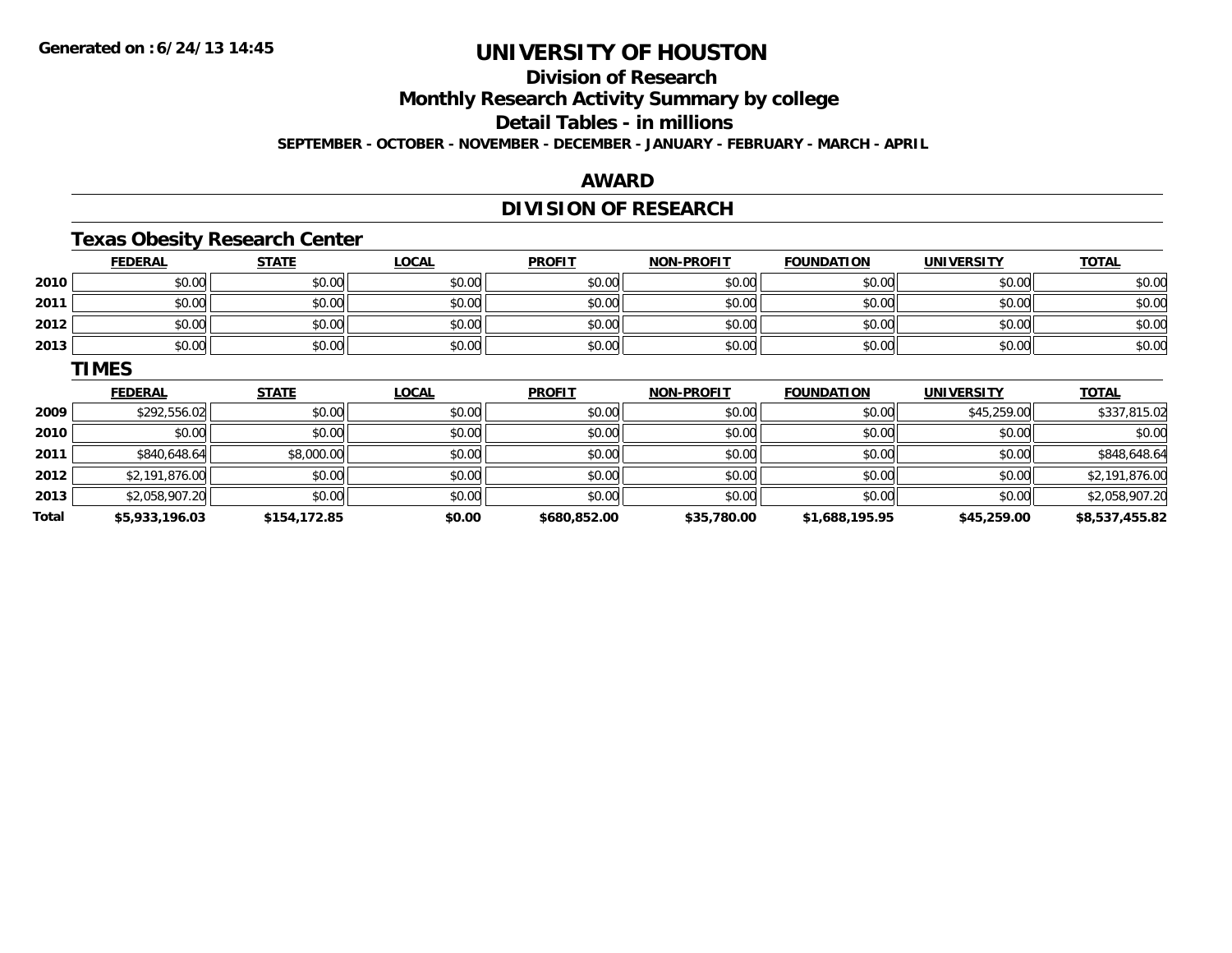**Division of Research**

**Monthly Research Activity Summary by college**

**Detail Tables - in millions**

**SEPTEMBER - OCTOBER - NOVEMBER - DECEMBER - JANUARY - FEBRUARY - MARCH - APRIL**

#### **AWARD**

## **GRADUATE COLLEGE OF SOCIAL WORK**

## **Center for Drug and Social Policy Research**

|      | <b>FEDERAL</b>                                   | <b>STATE</b> | <u>LOCAL</u> | <b>PROFIT</b> | <b>NON-PROFIT</b> | <b>FOUNDATION</b> | <b>UNIVERSITY</b> | <b>TOTAL</b> |
|------|--------------------------------------------------|--------------|--------------|---------------|-------------------|-------------------|-------------------|--------------|
| 2009 | \$0.00                                           | \$0.00       | \$0.00       | \$0.00        | \$0.00            | \$0.00            | \$0.00            | \$0.00       |
| 2010 | \$0.00                                           | \$0.00       | \$0.00       | \$0.00        | \$0.00            | \$0.00            | \$0.00            | \$0.00       |
| 2011 | \$0.00                                           | \$0.00       | \$0.00       | \$0.00        | \$0.00            | \$0.00            | \$0.00            | \$0.00       |
| 2012 | \$0.00                                           | \$0.00       | \$0.00       | \$0.00        | \$0.00            | \$0.00            | \$0.00            | \$0.00       |
| 2013 | \$0.00                                           | \$0.00       | \$0.00       | \$0.00        | \$0.00            | \$0.00            | \$0.00            | \$0.00       |
|      | $\sim$ $\sim$ $\sim$ $\sim$ $\sim$ $\sim$ $\sim$ |              |              |               |                   |                   |                   |              |

#### **Center for Health Equities & Evaluation Research**

|      | EENEDA<br>一つに氏ハト | <b>CTATE</b>  | <b>OCAL</b> | <b>PROFIT</b> | <b>-PROFIT</b><br>NON | <b>FOUNDATION</b>      | IINIVEDSIT                       | <b>TOTA</b>              |
|------|------------------|---------------|-------------|---------------|-----------------------|------------------------|----------------------------------|--------------------------|
| 2012 | 272.22           | 0000<br>JU.UU | \$0.00      | \$0.00        | 0000<br>pu.uu         | $\sim$ 00<br>JU.UU     | $+ - -$<br>0.0000<br>,,,,,,,,,,, | י הר<br>.                |
| 2013 | 0.0000<br>.      | 0000<br>pu.uu | \$0.00      | \$0.00        | ልስ ስስ<br>pu.uu        | $\sim$ $\sim$<br>טט.טע | $\sim$ 00<br>JU.UU               | t O.O<br>$\sim$<br>uuu.u |

## **Child & Family for Innovative Research**

|      | <b>FEDERAL</b> | <b>STATE</b> | <u>LOCAL</u> | <b>PROFIT</b> | <b>NON-PROFIT</b> | <b>FOUNDATION</b> | <b>UNIVERSITY</b> | <b>TOTAL</b> |
|------|----------------|--------------|--------------|---------------|-------------------|-------------------|-------------------|--------------|
| 2009 | \$24,262.21    | \$0.00       | \$0.00       | \$0.00        | \$32,073.00       | \$0.00            | \$0.00            | \$56,335.21  |
| 2010 | \$25,000.00    | \$0.00       | \$0.00       | \$0.00        | \$17,000.00       | \$0.00            | \$0.00            | \$42,000.00  |
| 2011 | \$25,000.00    | \$0.00       | \$0.00       | \$0.00        | \$0.00            | \$0.00            | \$0.00            | \$25,000.00  |
| 2012 | \$2,942.90     | \$0.00       | \$0.00       | \$176,507.00  | \$0.00            | \$0.00            | \$0.00            | \$179,449.90 |
| 2013 | \$22,883.00    | \$120,342.00 | \$0.00       | \$0.00        | \$0.00            | \$0.00            | \$0.00            | \$143,225.00 |

#### **Community Projects - Social Work**

|      | <u>FEDERAL</u> | <b>STATE</b> | <u>LOCAL</u> | <b>PROFIT</b> | <b>NON-PROFIT</b> | <b>FOUNDATION</b> | <b>UNIVERSITY</b> | <b>TOTAL</b> |
|------|----------------|--------------|--------------|---------------|-------------------|-------------------|-------------------|--------------|
| 2009 | \$36,900.00    | \$0.00       | \$0.00       | \$0.00        | \$0.00            | \$0.00            | \$0.00            | \$36,900.00  |
| 2010 | \$0.00         | \$0.00       | \$0.00       | \$0.00        | \$0.00            | \$0.00            | \$0.00            | \$0.00       |
| 2012 | \$2,942.90     | \$0.00       | \$0.00       | \$0.00        | \$0.00            | \$0.00            | \$0.00            | \$2,942.90   |

## **Dean, Social Work**

|      | <b>FEDERAL</b> | <u>STATE</u> | <b>LOCAL</b> | <b>PROFIT</b> | <b>NON-PROFIT</b> | <b>FOUNDATION</b> | <b>UNIVERSITY</b> | <b>TOTAL</b>   |
|------|----------------|--------------|--------------|---------------|-------------------|-------------------|-------------------|----------------|
| 2009 | \$997,203.19   | \$788,888.96 | \$0.00       | \$0.00        | \$0.00            | \$0.00            | \$0.00            | \$1,786,092.15 |
| 2010 | \$391,379.89   | \$401,203.26 | \$0.00       | \$0.00        | \$0.00            | \$0.00            | \$0.00            | \$792,583.15   |
| 2011 | \$749,681.62   | \$0.00       | \$0.00       | \$0.00        | \$0.00            | \$1,146.30        | \$0.00            | \$750,827.92   |
| 2012 | \$301,382.94   | \$0.00       | \$0.00       | \$0.00        | \$0.00            | \$0.00            | \$0.00            | \$301,382.94   |
| 2013 | \$651,623.28   | \$0.00       | \$0.00       | \$100,000.00  | \$0.00            | \$0.00            | \$0.00            | \$751,623.28   |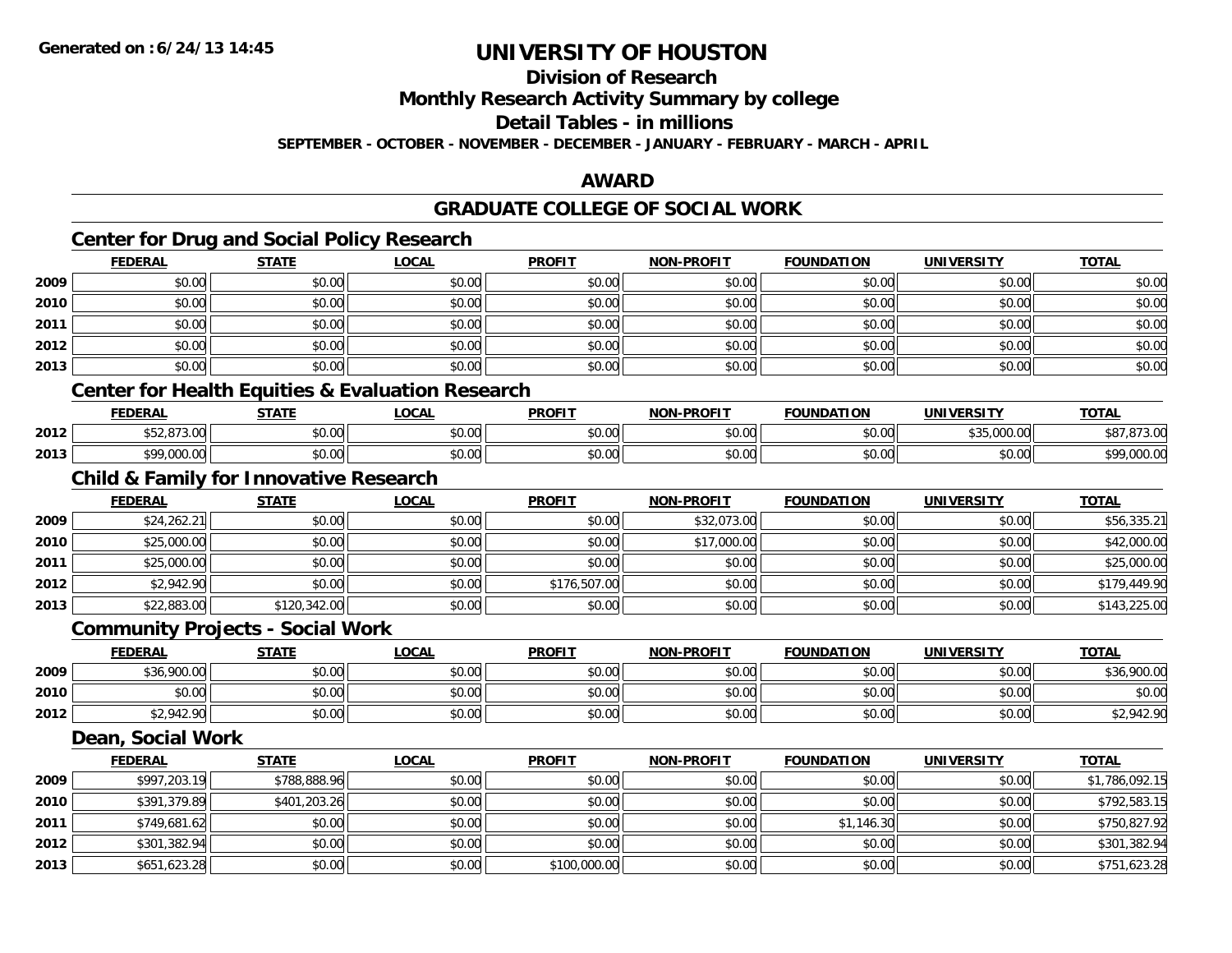**Division of Research**

**Monthly Research Activity Summary by college**

**Detail Tables - in millions**

**SEPTEMBER - OCTOBER - NOVEMBER - DECEMBER - JANUARY - FEBRUARY - MARCH - APRIL**

## **AWARD**

### **GRADUATE COLLEGE OF SOCIAL WORK**

## **Office for Drug SPR**

|              | <b>FEDERAL</b> | <b>STATE</b>         | .OCAL  | <b>PROFIT</b> | <b>NON-PROFIT</b> | <b>FOUNDATION</b> | UNIVERSITY    | <b>TOTAL</b>   |
|--------------|----------------|----------------------|--------|---------------|-------------------|-------------------|---------------|----------------|
| 2009         | \$0.00         | 0.00<br><b>JU.UU</b> | \$0.00 | \$0.00        | ልስ ስስ<br>PO.OO    | \$0.00            | 0000<br>ง∪.∪บ | \$0.00         |
| <b>Total</b> | 3,383,074.93.  | 1,310,434.22٪        | \$0.00 | \$276.507.00  | \$49,073.00       | .146.30           | \$35,000.00   | \$5.055.235.45 |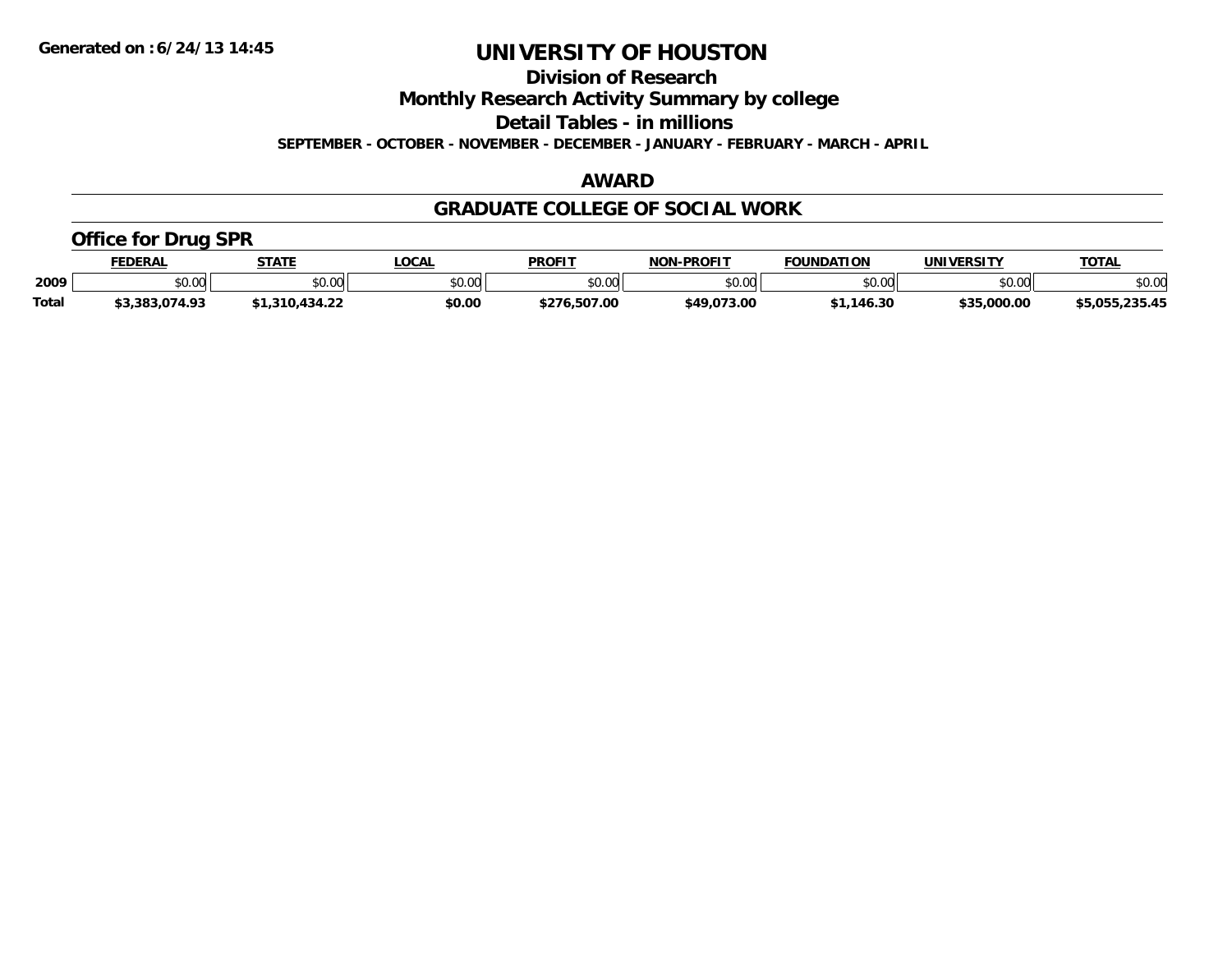## **Division of Research**

**Monthly Research Activity Summary by college**

**Detail Tables - in millions**

**SEPTEMBER - OCTOBER - NOVEMBER - DECEMBER - JANUARY - FEBRUARY - MARCH - APRIL**

## **AWARD**

### **HILTON COLLEGE OF HOTEL AND RESTAURANT MANAGEMENT**

#### **Hotel and Restaurant Management**

|       | <b>FEDERAL</b> | <b>STATE</b> | <b>LOCAL</b> | <b>PROFIT</b> | <b>NON-PROFIT</b> | <b>FOUNDATION</b> | <b>UNIVERSITY</b> | <b>TOTAL</b> |
|-------|----------------|--------------|--------------|---------------|-------------------|-------------------|-------------------|--------------|
| 2009  | \$60,000.00    | \$0.00       | \$0.00       | \$9,047.50    | \$0.00            | \$0.00            | \$0.00            | \$69,047.50  |
| 2010  | \$70,000.00    | \$0.00       | \$0.00       | \$82,548.00   | \$0.00            | \$0.00            | \$0.00            | \$152,548.00 |
| 2011  | \$173,995.00   | \$0.00       | \$0.00       | \$0.00        | \$27,280.00       | \$0.00            | \$0.00            | \$201,275.00 |
| 2012  | \$58,837.68    | \$103,763.44 | \$0.00       | \$1,500.00    | \$10,887.00       | \$0.00            | \$0.00            | \$174,988.12 |
| 2013  | \$106,747.00   | \$0.00       | \$0.00       | \$0.00        | \$0.00            | \$0.00            | \$0.00            | \$106,747.00 |
| Total | \$469,579.68   | \$103,763.44 | \$0.00       | \$93,095.50   | \$38,167.00       | \$0.00            | \$0.00            | \$704,605.62 |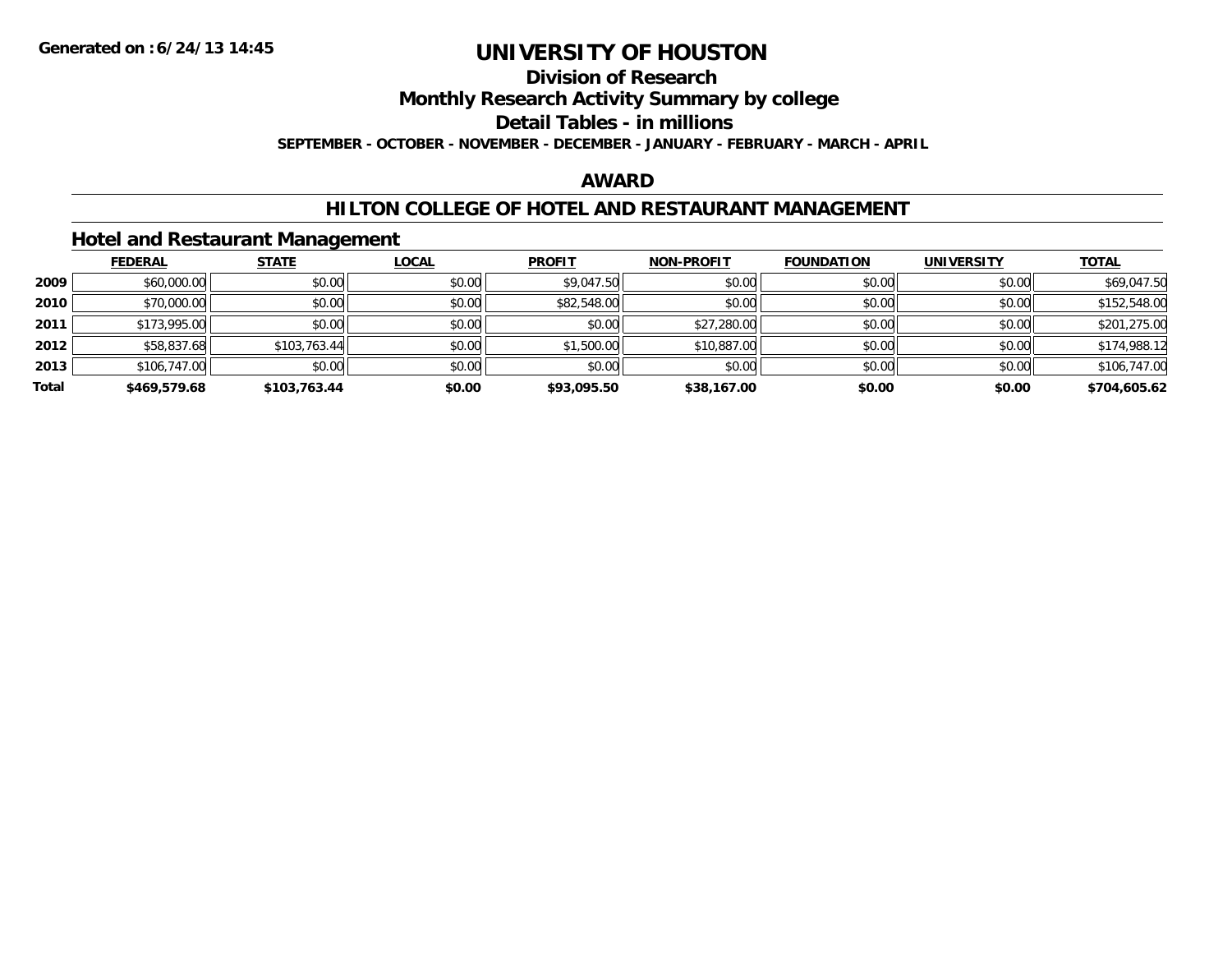**Division of Research**

**Monthly Research Activity Summary by college**

**Detail Tables - in millions**

**SEPTEMBER - OCTOBER - NOVEMBER - DECEMBER - JANUARY - FEBRUARY - MARCH - APRIL**

#### **AWARD**

#### **HONORS COLLEGE**

## **Dean, Honors College**

|       | <b>FEDERAL</b>             | STATE  | <u>LOCAL</u> | <b>PROFIT</b> | <b>NON-PROFIT</b> | <b>FOUNDATION</b> | UNIVERSITY | <b>TOTAL</b> |
|-------|----------------------------|--------|--------------|---------------|-------------------|-------------------|------------|--------------|
| 2009  | \$126,000.00               | \$0.00 | \$0.00       | \$0.00        | \$0.00            | \$0.00            | \$0.00     | \$126,000.00 |
| 2012  | \$34.951<br><b>70</b><br>. | \$0.00 | \$0.00       | \$0.00        | \$0.00            | \$0.00            | \$0.00     | \$34,951.70  |
| Total | \$160,951.70               | \$0.00 | \$0.00       | \$0.00        | \$0.00            | \$0.00            | \$0.00     | \$160,951.70 |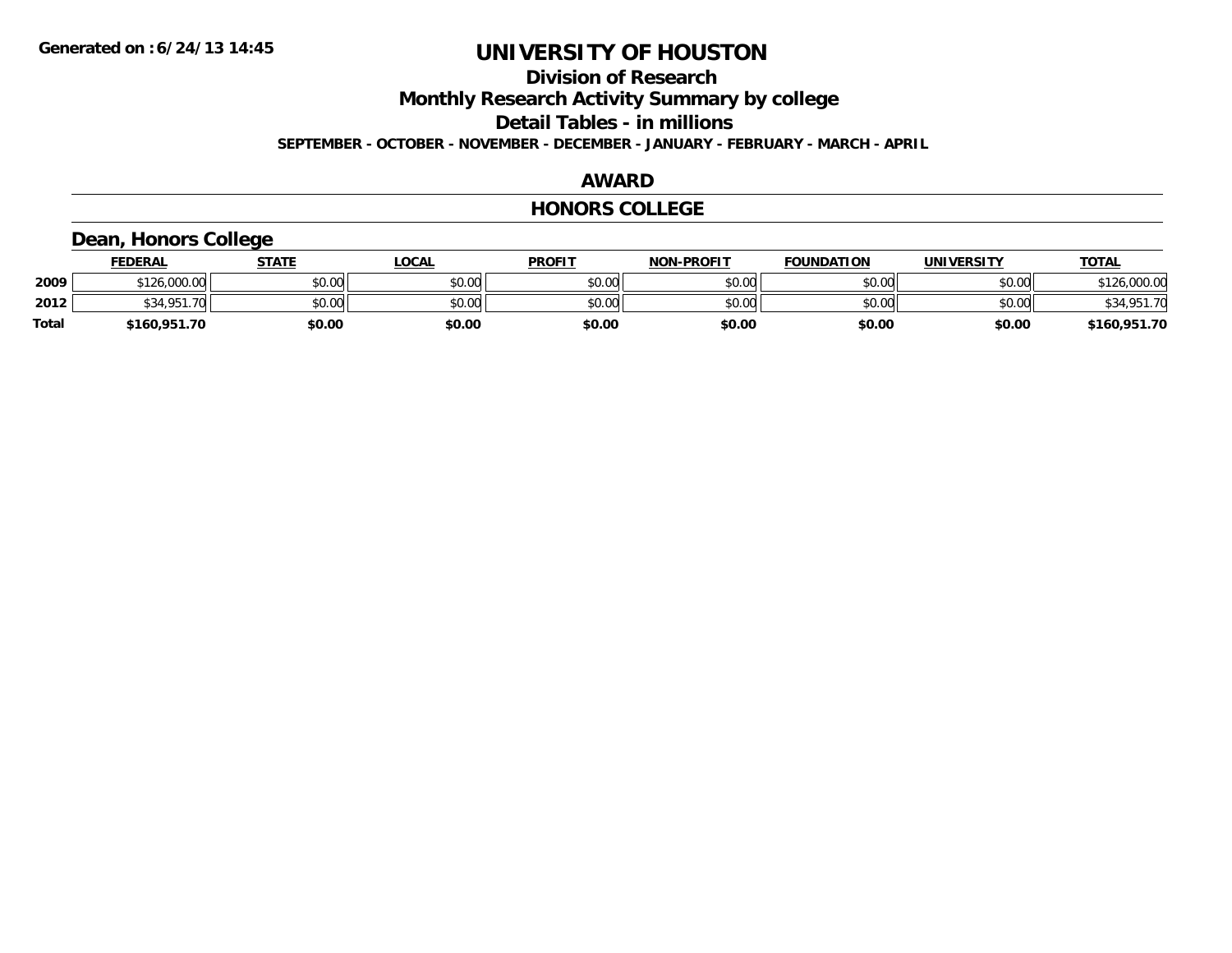**Division of Research**

**Monthly Research Activity Summary by college**

**Detail Tables - in millions**

**SEPTEMBER - OCTOBER - NOVEMBER - DECEMBER - JANUARY - FEBRUARY - MARCH - APRIL**

## **AWARD**

#### **INSTITUTIONAL**

#### **Associate Vice Chancellor**

|              | <b>FEDERA</b>       | -----                | <b>OCAL</b>   | <b>PROFIT</b> | -PROFIT<br>NON. | 71 A N<br><b>OLINIDA</b> | <b>INIVE</b>  | <b>TOTAL</b>    |
|--------------|---------------------|----------------------|---------------|---------------|-----------------|--------------------------|---------------|-----------------|
| 2010         | $\sqrt{2}$<br>72.30 | 0000<br><b>JU.UU</b> | 0.00<br>JU.UU | 40M<br>JU.U   | 0000<br>งบ.บบ   | ልስ ሰሰ<br>טע.טע           | 0000<br>PU.UU | $\sim$<br>92.3t |
| <b>Total</b> | ר רם א              | \$0.00               | \$0.00        | \$0.00        | \$0.00          | \$0.00                   | \$0.00        | 492.36          |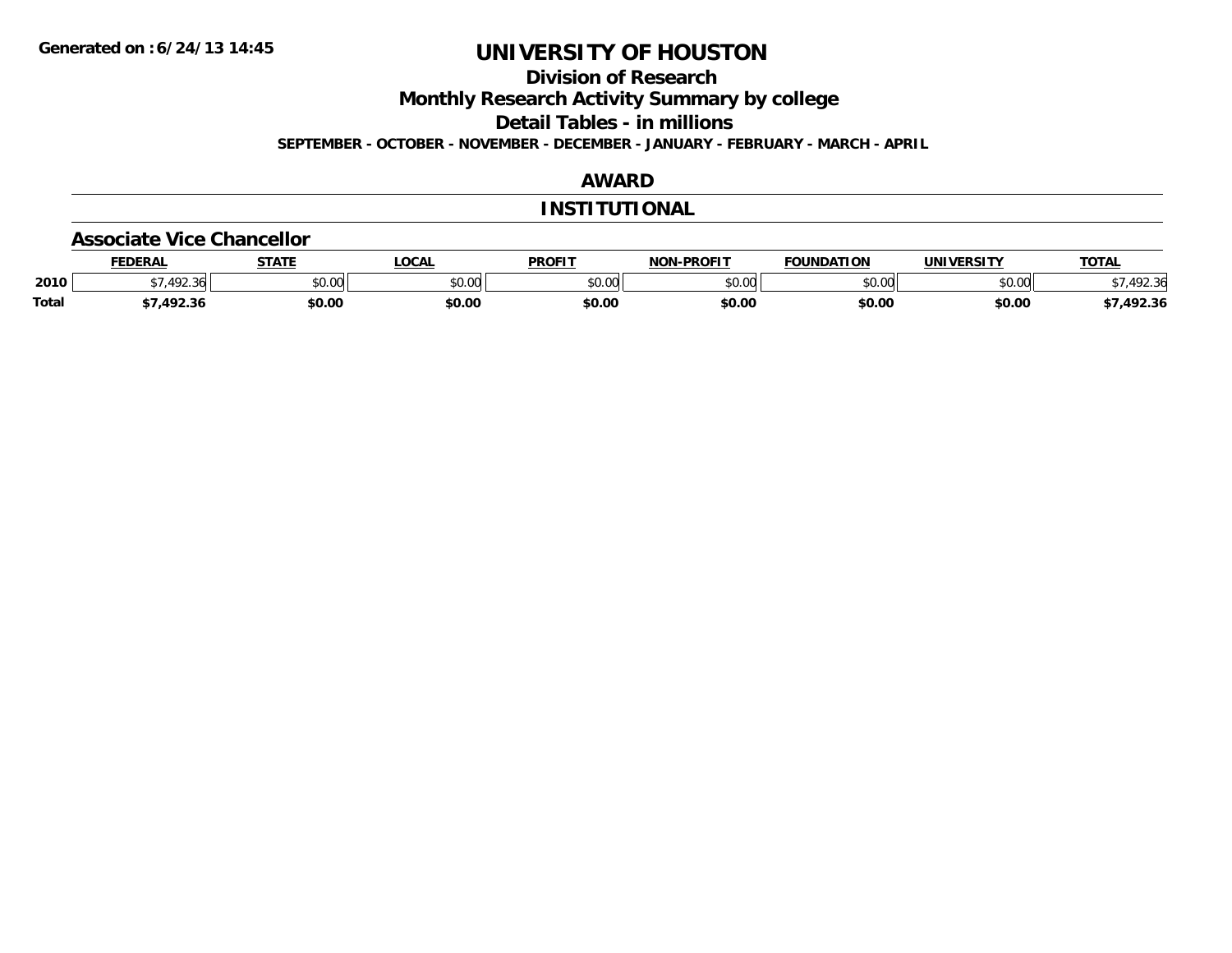### **Division of Research Monthly Research Activity Summary by college Detail Tables - in millions SEPTEMBER - OCTOBER - NOVEMBER - DECEMBER - JANUARY - FEBRUARY - MARCH - APRIL**

#### **AWARD**

#### **LIBRARY**

## **Administration, Library**

|       | <b>FEDERAL</b> | <u>STATE</u> | <u>LOCAL</u> | <b>PROFIT</b> | <b>NON-PROFIT</b> | <b>FOUNDATION</b> | <b>UNIVERSITY</b> | <b>TOTAL</b> |
|-------|----------------|--------------|--------------|---------------|-------------------|-------------------|-------------------|--------------|
| 2009  | \$33,605.00    | \$0.00       | \$0.00       | \$0.00        | \$0.00            | \$0.00            | \$0.00            | \$33,605.00  |
| 2010  | \$34,475.00    | \$0.00       | \$0.00       | \$0.00        | \$0.00            | \$0.00            | \$0.00            | \$34,475.00  |
| 2011  | \$19,863.00    | \$0.00       | \$0.00       | \$0.00        | \$0.00            | \$0.00            | \$0.00            | \$19,863.00  |
| Total | \$87,943.00    | \$0.00       | \$0.00       | \$0.00        | \$0.00            | \$0.00            | \$0.00            | \$87,943.00  |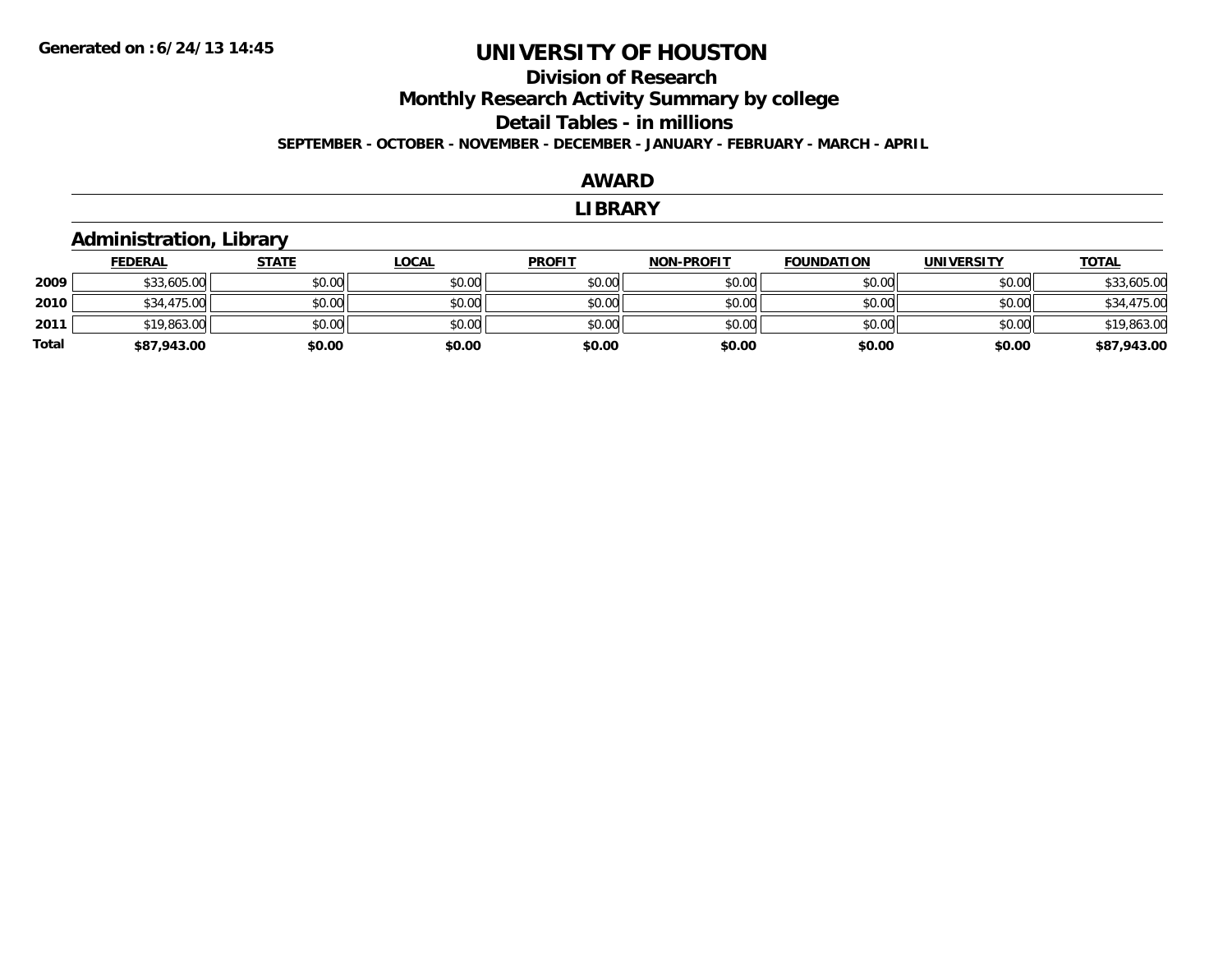**Division of Research**

**Monthly Research Activity Summary by college**

**Detail Tables - in millions**

**SEPTEMBER - OCTOBER - NOVEMBER - DECEMBER - JANUARY - FEBRUARY - MARCH - APRIL**

### **AWARD**

#### **PRESIDENT**

#### **Office of the President**

|              | <b>DERAI</b>  | <b>STATE</b> | LOCAI              | PROFIT          | <b>DDOEIT</b><br>NAN | <b>FOUNDATION</b> | UNIVERSITY | <b>TOTAL</b>   |
|--------------|---------------|--------------|--------------------|-----------------|----------------------|-------------------|------------|----------------|
| 2011         | n vu<br>,u.uu | JU.UU        | $\sim$ 00<br>DU.UL | $\sim$<br>JU.UU | 20M<br>,u.uu         |                   | \$0.00     | ቀስ ስር<br>⊋∪.∪⊌ |
| <b>Total</b> | \$0.00        | \$0.00       | \$0.00             | en nr<br>JU.UL  | \$0.00               | \$0.00            | \$0.00     | \$0.00         |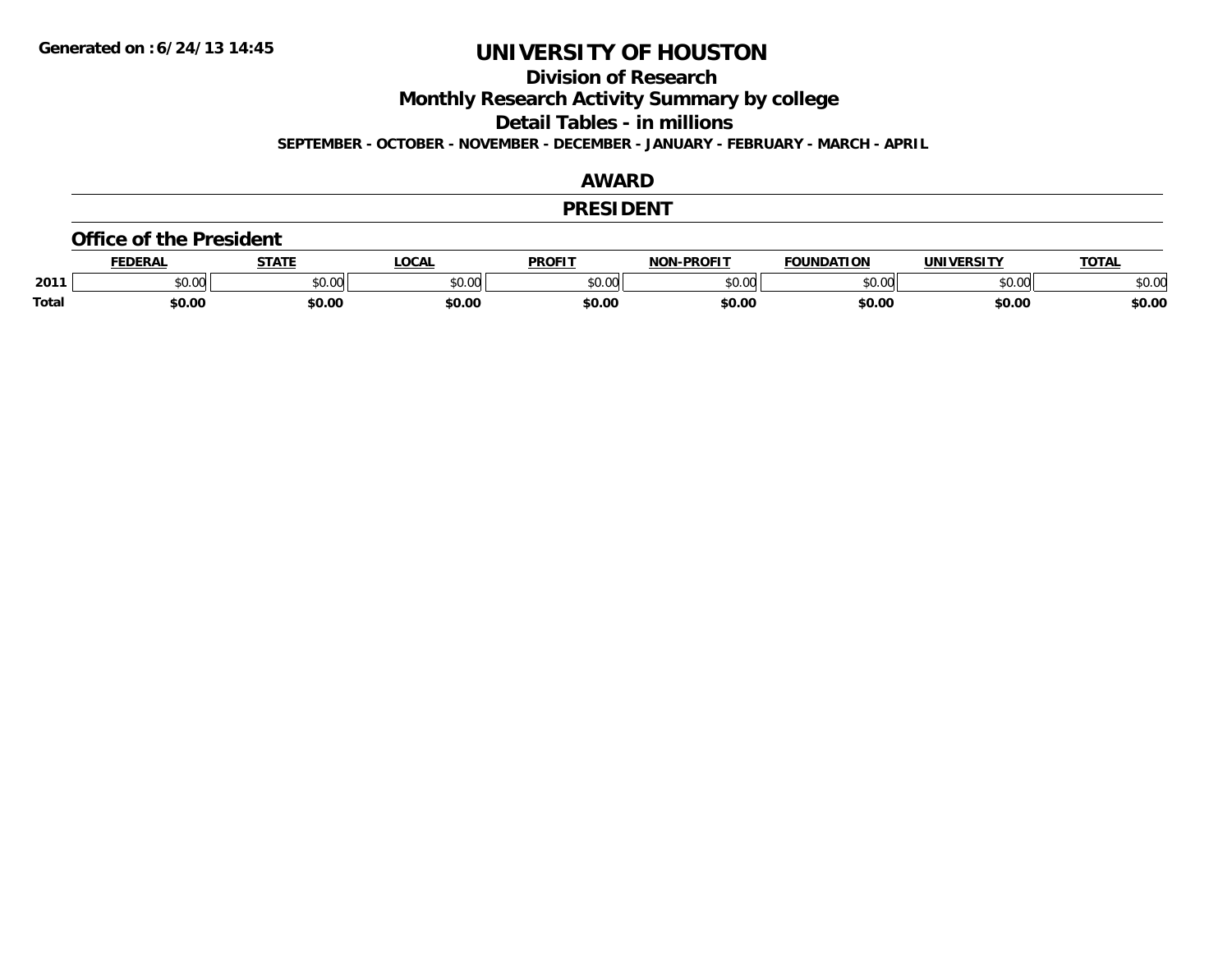# **Division of ResearchMonthly Research Activity Summary by college Detail Tables - in millions**

**SEPTEMBER - OCTOBER - NOVEMBER - DECEMBER - JANUARY - FEBRUARY - MARCH - APRIL**

## **AWARD**

#### **SENIOR V.P. FOR ACADEMIC AFFAIRS AND PROVOST**

|      | <b>KUHF - Radio</b>              |                                                     |              |               |                   |                   |                   |                |
|------|----------------------------------|-----------------------------------------------------|--------------|---------------|-------------------|-------------------|-------------------|----------------|
|      | <b>FEDERAL</b>                   | <b>STATE</b>                                        | <b>LOCAL</b> | <b>PROFIT</b> | NON-PROFIT        | <b>FOUNDATION</b> | <b>UNIVERSITY</b> | <b>TOTAL</b>   |
| 2009 | \$38,352.00                      | \$0.00                                              | \$0.00       | \$0.00        | \$455,086.00      | \$0.00            | \$0.00            | \$493,438.00   |
| 2010 | \$0.00                           | \$12,500.00                                         | \$0.00       | \$0.00        | \$654,309.46      | \$0.00            | \$0.00            | \$666,809.46   |
| 2011 | \$38,616.00                      | \$12,500.00                                         | \$0.00       | \$0.00        | \$588,146.00      | \$0.00            | \$0.00            | \$639,262.00   |
| 2012 | \$0.00                           | \$0.00                                              | \$0.00       | \$0.00        | \$2,266,596.00    | \$0.00            | \$0.00            | \$2,266,596.00 |
| 2013 | \$0.00                           | \$0.00                                              | \$0.00       | \$0.00        | \$2,044,710.00    | \$0.00            | \$0.00            | \$2,044,710.00 |
|      |                                  | <b>Learning and Assessment Services</b>             |              |               |                   |                   |                   |                |
|      | <b>FEDERAL</b>                   | <b>STATE</b>                                        | <b>LOCAL</b> | <b>PROFIT</b> | <b>NON-PROFIT</b> | <b>FOUNDATION</b> | <b>UNIVERSITY</b> | <b>TOTAL</b>   |
| 2009 | \$301,959.00                     | \$140,895.00                                        | \$0.00       | \$0.00        | \$67,500.00       | \$4,000.00        | \$0.00            | \$514,354.00   |
| 2010 | \$227,609.00                     | \$148,027.00                                        | \$0.00       | \$0.00        | \$67,500.00       | \$10,000.00       | \$0.00            | \$453,136.00   |
| 2011 | \$311,018.00                     | \$0.00                                              | \$0.00       | \$0.00        | \$75,759.00       | \$0.00            | \$0.00            | \$386,777.00   |
| 2012 | \$301,376.00                     | \$130,000.00                                        | \$0.00       | \$0.00        | \$77,158.00       | \$0.00            | \$0.00            | \$508,534.00   |
| 2013 | \$378,534.00                     | \$134,767.00                                        | \$0.00       | \$0.00        | \$0.00            | \$0.00            | \$0.00            | \$513,301.00   |
|      | <b>Learning Support Services</b> |                                                     |              |               |                   |                   |                   |                |
|      | <b>FEDERAL</b>                   | <b>STATE</b>                                        | <b>LOCAL</b> | <b>PROFIT</b> | <b>NON-PROFIT</b> | <b>FOUNDATION</b> | <b>UNIVERSITY</b> | <b>TOTAL</b>   |
| 2009 | \$124,000.00                     | \$0.00                                              | \$0.00       | \$0.00        | \$0.00            | \$0.00            | \$0.00            | \$124,000.00   |
| 2012 | \$0.00                           | \$0.00                                              | \$0.00       | \$0.00        | \$0.00            | \$0.00            | \$0.00            | \$0.00         |
| 2013 | \$0.00                           | \$0.00                                              | \$0.00       | \$0.00        | \$0.00            | \$0.00            | \$0.00            | \$0.00         |
|      |                                  | <b>Senior V.P. for Academic Affairs and Provost</b> |              |               |                   |                   |                   |                |
|      | <b>FEDERAL</b>                   | <b>STATE</b>                                        | <b>LOCAL</b> | <b>PROFIT</b> | <b>NON-PROFIT</b> | <b>FOUNDATION</b> | <b>UNIVERSITY</b> | <b>TOTAL</b>   |
| 2012 | \$0.00                           | \$0.00                                              | \$0.00       | \$75,000.00   | \$0.00            | \$0.00            | \$0.00            | \$75,000.00    |
| 2013 | \$0.00                           | \$0.00                                              | \$0.00       | \$0.00        | \$0.00            | \$0.00            | \$0.00            | \$0.00         |
|      | <b>UH Charter School</b>         |                                                     |              |               |                   |                   |                   |                |
|      | <b>FEDERAL</b>                   | <b>STATE</b>                                        | <b>LOCAL</b> | <b>PROFIT</b> | <b>NON-PROFIT</b> | <b>FOUNDATION</b> | <b>UNIVERSITY</b> | <b>TOTAL</b>   |
| 2012 | \$43,744.00                      | \$974,797.00                                        | \$0.00       | \$0.00        | \$0.00            | \$0.00            | \$0.00            | \$1,018,541.00 |
| 2013 | \$3,084.60                       | \$986,335.61                                        | \$0.00       | \$0.00        | \$0.00            | \$0.00            | \$0.00            | \$989,420.21   |
|      | <b>Undergraduate Scholars</b>    |                                                     |              |               |                   |                   |                   |                |
|      | <b>FEDERAL</b>                   | <b>STATE</b>                                        | <b>LOCAL</b> | <b>PROFIT</b> | NON-PROFIT        | <b>FOUNDATION</b> | <b>UNIVERSITY</b> | <b>TOTAL</b>   |
| 2009 | \$0.00                           | \$15,000.00                                         | \$0.00       | \$0.00        | \$0.00            | \$0.00            | \$0.00            | \$15,000.00    |
| 2010 | \$0.00                           | \$15,000.00                                         | \$0.00       | \$0.00        | \$0.00            | \$0.00            | \$0.00            | \$15,000.00    |
| 2011 | \$0.00                           | \$29,456.00                                         | \$0.00       | \$0.00        | \$0.00            | \$0.00            | \$0.00            | \$29,456.00    |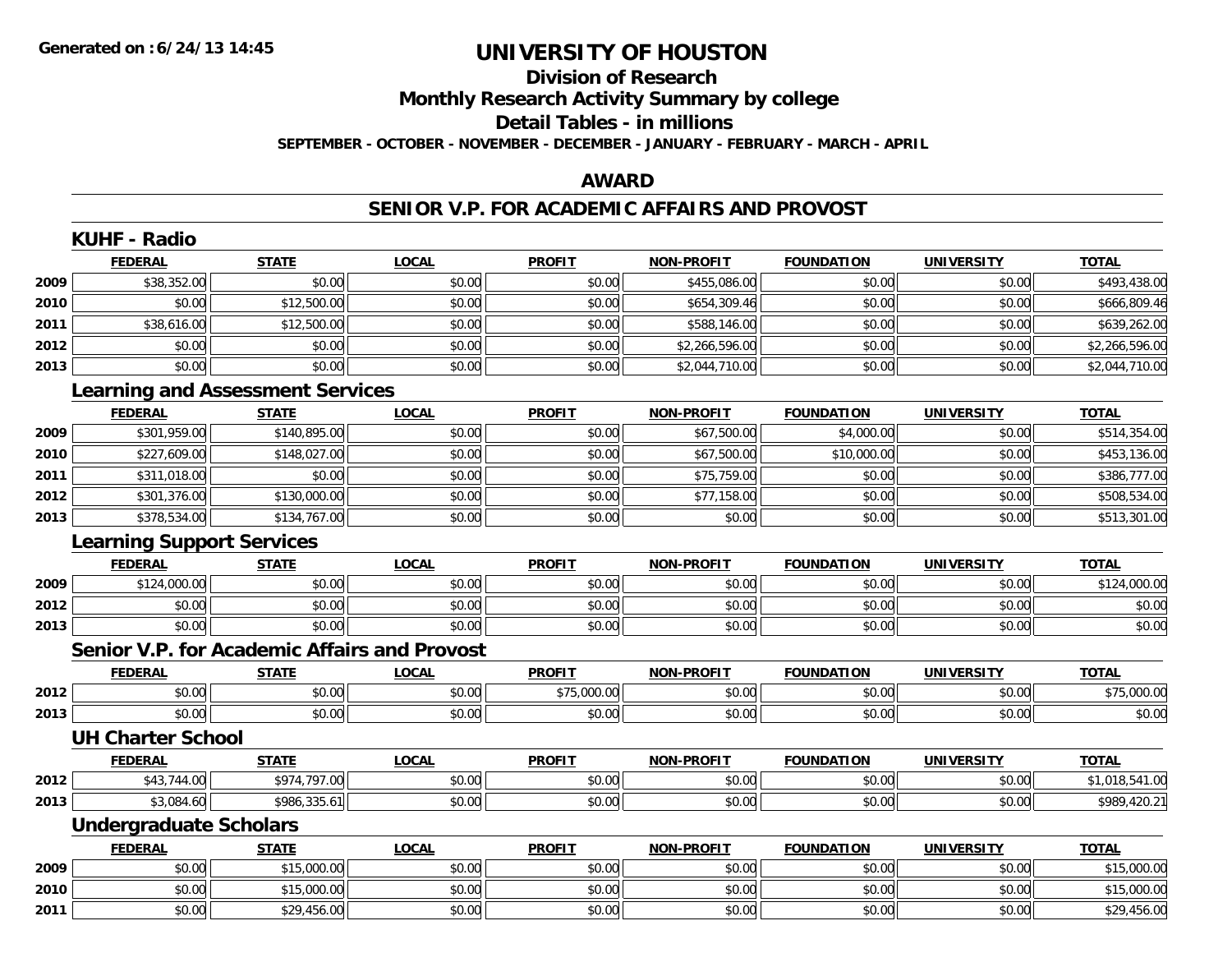## **Division of Research**

**Monthly Research Activity Summary by college**

**Detail Tables - in millions**

**SEPTEMBER - OCTOBER - NOVEMBER - DECEMBER - JANUARY - FEBRUARY - MARCH - APRIL**

## **AWARD**

### **SENIOR V.P. FOR ACADEMIC AFFAIRS AND PROVOST**

## **Undergraduate Scholars**

|      | <b>EDERAL</b> | <b>STATE</b>   | LOCAL                   | <b>PROFIT</b> | <b>NON</b><br><b>LPROFIT</b> | <b>FOUNDATION</b>    | <b>IINIVEDSITV</b> | <b>TOTAL</b>    |
|------|---------------|----------------|-------------------------|---------------|------------------------------|----------------------|--------------------|-----------------|
| 2012 | 0000<br>pu.uu | $\cdots$       | 0 <sup>n</sup><br>JU.UU | 0000<br>וטטוע | $n \cap \neg$<br>,u.uu       | 0000<br>טט.טע        | 0.00<br>PU.UU      | 0.100<br>ں رہے۔ |
| 2013 | 0000<br>DU.UU | 30.050<br>U5U. | $\sim$ $\sim$<br>งบ.บบ  | 0000<br>טע.טע | \$0.00                       | $\sim$ 00<br>,,,,,,, | $\sim$ 00<br>DU.UU | יט.טכט.         |

## **Undergraduate Studies**

|              | <b>FEDERAL</b> | <u>STATE</u>   | <b>LOCAL</b> | <b>PROFIT</b> | <b>NON-PROFIT</b> | <b>FOUNDATION</b> | <b>UNIVERSITY</b> | <b>TOTAL</b>    |
|--------------|----------------|----------------|--------------|---------------|-------------------|-------------------|-------------------|-----------------|
| 2009         | \$0.00         | \$45,000.00    | \$0.00       | \$0.00        | \$0.00            | \$0.00            | \$0.00            | \$45,000.00     |
| 2010         | \$0.00         | \$210,000.00   | \$0.00       | \$0.00        | \$0.00            | \$28,750.00       | \$0.00            | \$238,750.00    |
| 2011         | \$0.00         | \$140,000.00   | \$0.00       | \$0.00        | \$0.00            | \$0.00            | \$0.00            | \$140,000.00    |
| 2013         | \$0.00         | \$130,000.00   | \$0.00       | \$0.00        | \$0.00            | \$0.00            | \$0.00            | \$130,000.00    |
| <b>Total</b> | \$1,768,292.60 | \$3,162,378.61 | \$0.00       | \$75,000.00   | \$6,296,764.46    | \$42,750.00       | \$0.00            | \$11,345,185.67 |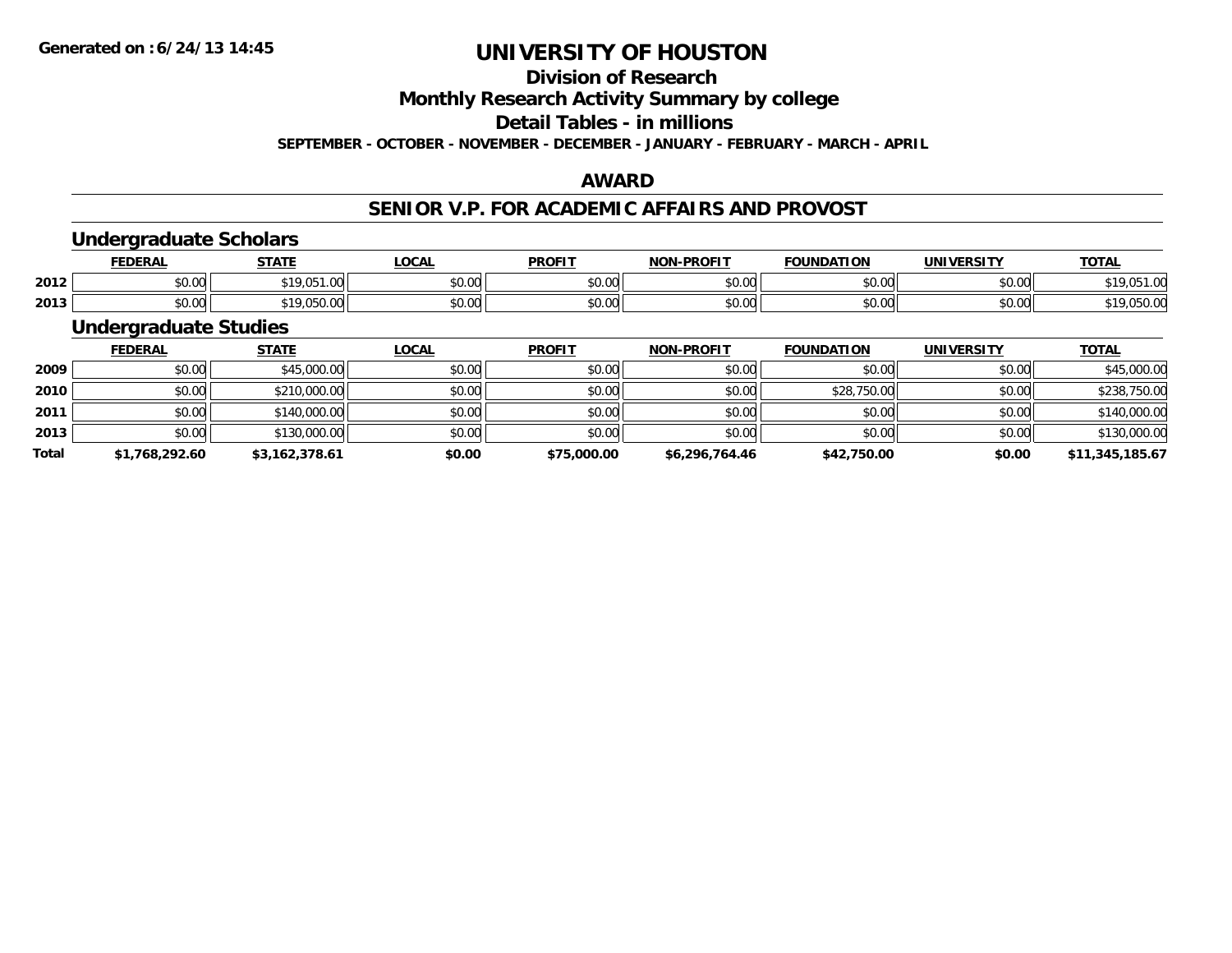**Total**

# **UNIVERSITY OF HOUSTON**

## **Division of Research**

**Monthly Research Activity Summary by college**

**Detail Tables - in millions**

**SEPTEMBER - OCTOBER - NOVEMBER - DECEMBER - JANUARY - FEBRUARY - MARCH - APRIL**

### **AWARD**

#### **UH LAW CENTER**

|      | Dean, Law      |              |              |               |                   |                   |                   |              |
|------|----------------|--------------|--------------|---------------|-------------------|-------------------|-------------------|--------------|
|      | <b>FEDERAL</b> | <b>STATE</b> | <b>LOCAL</b> | <b>PROFIT</b> | <b>NON-PROFIT</b> | <b>FOUNDATION</b> | <b>UNIVERSITY</b> | <b>TOTAL</b> |
| 2009 | \$564,427.00   | \$0.00       | \$0.00       | \$0.00        | \$0.00            | \$0.00            | \$0.00            | \$564,427.00 |
| 2013 | \$0.00         | \$0.00       | \$0.00       | \$0.00        | \$0.00            | \$0.00            | \$0.00            | \$0.00       |
|      | Law-UH         |              |              |               |                   |                   |                   |              |
|      | <b>FEDERAL</b> | <b>STATE</b> | <b>LOCAL</b> | <b>PROFIT</b> | <b>NON-PROFIT</b> | <b>FOUNDATION</b> | <b>UNIVERSITY</b> | <b>TOTAL</b> |
| 2009 | \$0.00         | \$45,717.00  | \$0.00       | \$0.00        | \$0.00            | \$70.78           | \$0.00            | \$45,787.78  |
| 2010 | \$20,000.00    | \$200,000.00 | \$0.00       | \$0.00        | \$0.00            | \$21.72           | \$0.00            | \$220,021.72 |
| 2011 | \$78,170.00    | \$50,000.00  | \$0.00       | \$0.00        | \$0.00            | \$0.00            | \$0.00            | \$128,170.00 |
| 2012 | \$2,942.90     | \$160,000.00 | \$0.00       | \$0.00        | \$0.00            | \$0.00            | \$0.00            | \$162,942.90 |
| 2013 | \$125,303.00   | \$114,000.00 | \$0.00       | \$0.00        | \$0.00            | \$0.00            | \$0.00            | \$239,303.00 |

**\$790,842.90 \$569,717.00 \$0.00 \$0.00 \$0.00 \$92.50 \$0.00 \$1,360,652.40**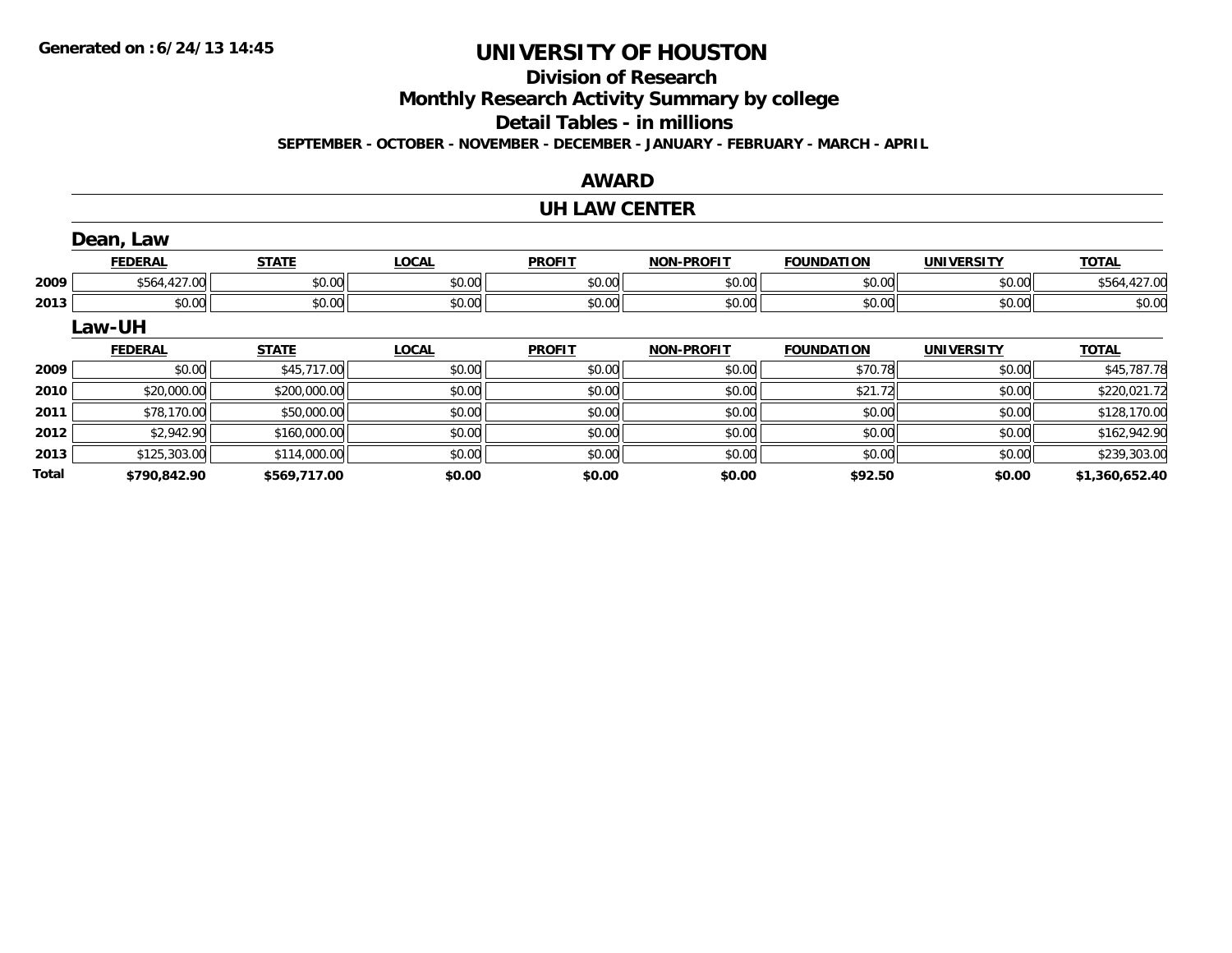## **Division of Research Monthly Research Activity Summary by college Detail Tables - in millions**

**SEPTEMBER - OCTOBER - NOVEMBER - DECEMBER - JANUARY - FEBRUARY - MARCH - APRIL**

#### **AWARD**

## **UH SYSTEM**

|       | <b>KUHT-TV</b> |              |              |               |                   |                   |                   |                |
|-------|----------------|--------------|--------------|---------------|-------------------|-------------------|-------------------|----------------|
|       | <b>FEDERAL</b> | <b>STATE</b> | <b>LOCAL</b> | <b>PROFIT</b> | <b>NON-PROFIT</b> | <b>FOUNDATION</b> | <b>UNIVERSITY</b> | <b>TOTAL</b>   |
| 2009  | \$0.00         | \$0.00       | \$0.00       | \$0.00        | \$1,361,093.00    | \$0.00            | \$0.00            | \$1,361,093.00 |
| 2010  | \$0.00         | \$0.00       | \$0.00       | \$0.00        | \$1,483,936.12    | \$0.00            | \$0.00            | \$1,483,936.12 |
| 2011  | \$0.00         | \$0.00       | \$0.00       | \$0.00        | \$1,606,903.00    | \$0.00            | \$0.00            | \$1,606,903.00 |
| 2012  | \$0.00         | \$0.00       | \$0.00       | \$0.00        | \$14,132.00       | \$0.00            | \$0.00            | \$14,132.00    |
| Total | \$0.00         | \$0.00       | \$0.00       | \$0.00        | \$4,466,064.12    | \$0.00            | \$0.00            | \$4,466,064.12 |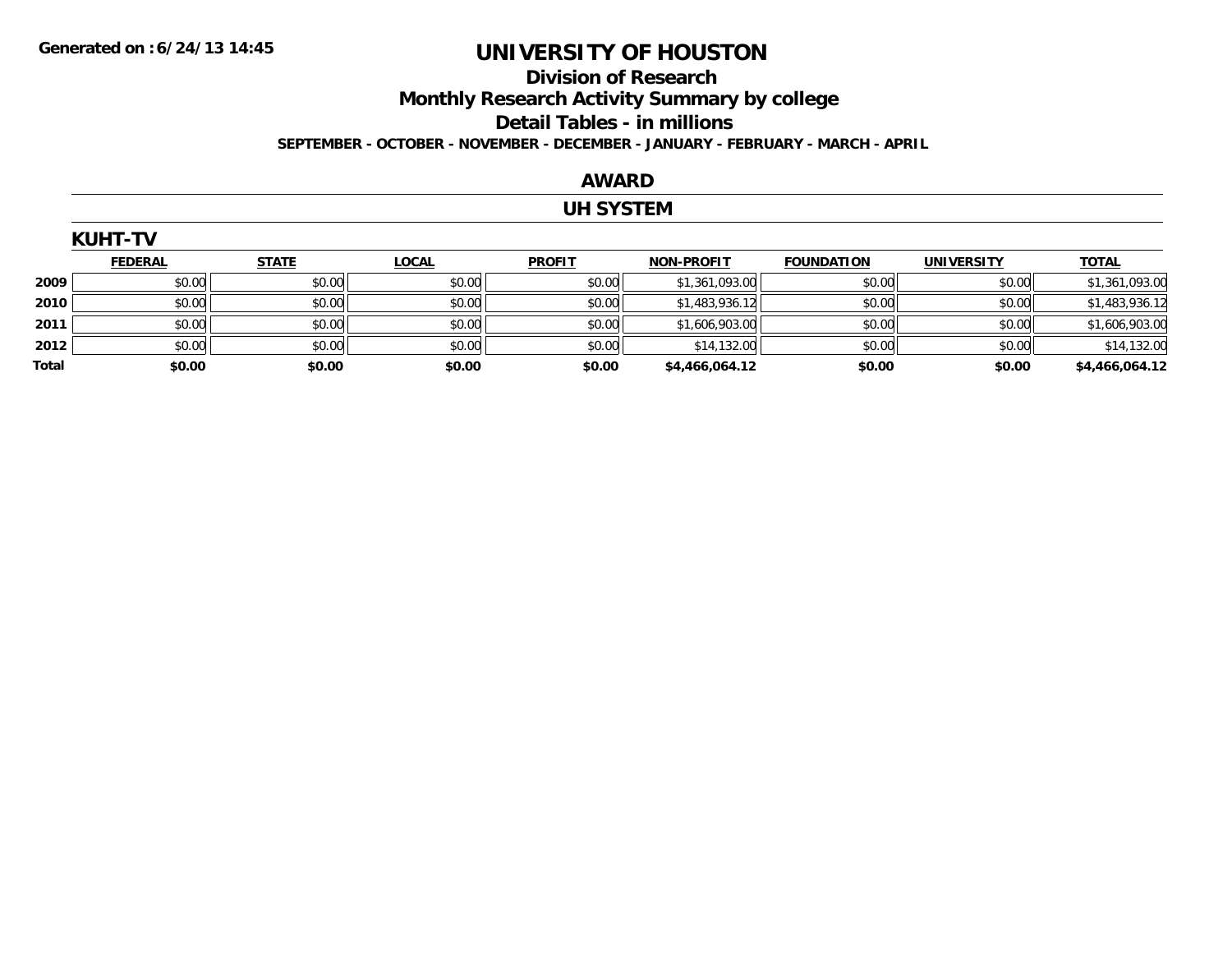**Division of Research**

**Monthly Research Activity Summary by college**

**Detail Tables - in millions**

**SEPTEMBER - OCTOBER - NOVEMBER - DECEMBER - JANUARY - FEBRUARY - MARCH - APRIL**

## **AWARD**

## **VICE PRESIDENT FOR ADMINISTRATION**

## **UH Police Department**

|       | <b>FEDERAL</b> | <b>STATE</b>      | <b>LOCAL</b>  | <b>PROFIT</b> | -PROFIT<br><b>NION</b> | <b>FOUNDATION</b> | UNIVERSITY | <b>TOTA</b>    |
|-------|----------------|-------------------|---------------|---------------|------------------------|-------------------|------------|----------------|
| 2009  | ሶስ ስስ<br>טע.טע | 1.000.01<br>uuu.u | 0000<br>JU.UU | 0000<br>JU.UU | $\sim$ 00<br>ט.טע      | \$0.00            | \$0.00     | 0000<br>JUU.UU |
| Total | \$0.00         | .000.00           | \$0.00        | \$0.OC        | \$0.00                 | \$0.00            | \$0.00     | .000.00        |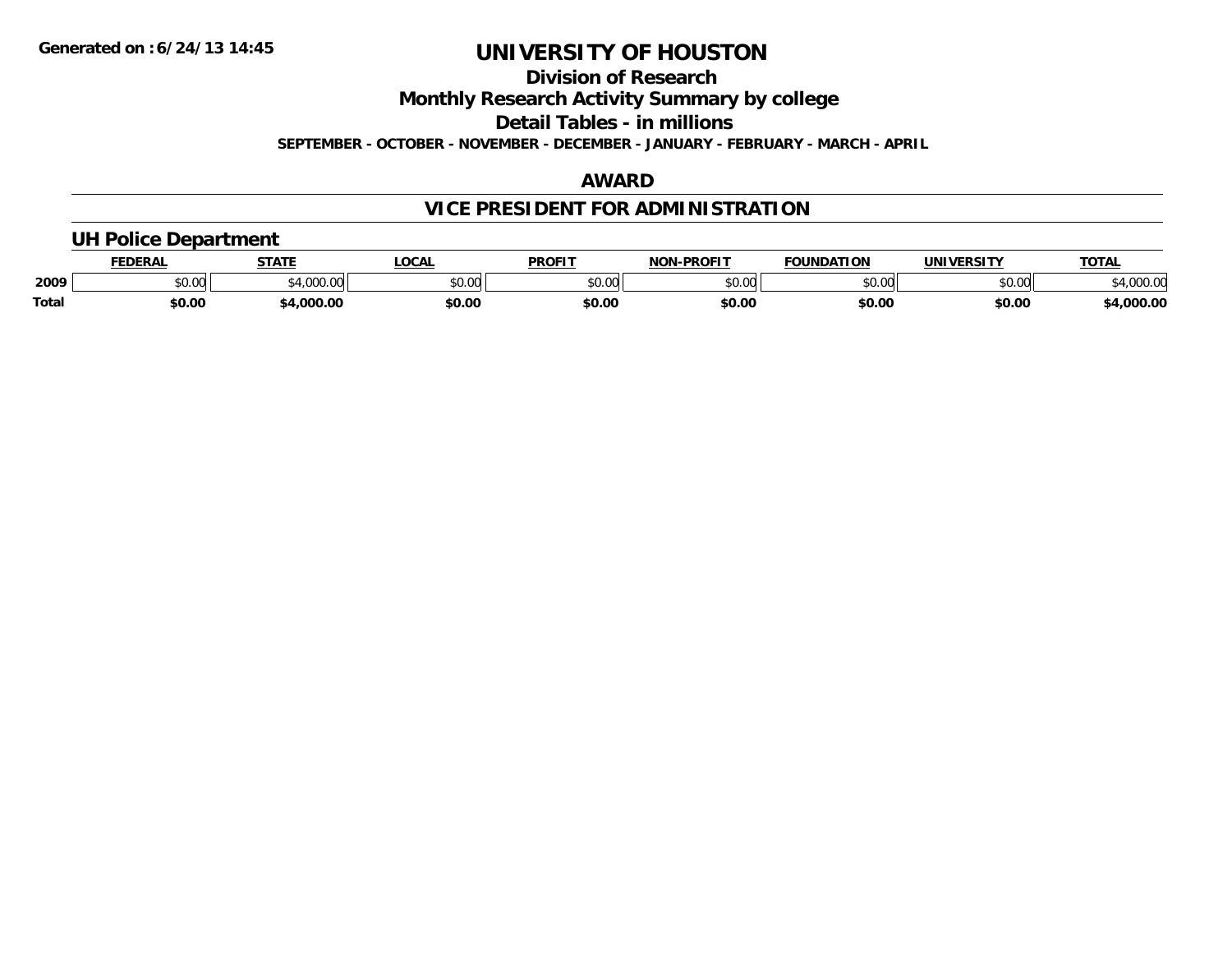**Division of Research**

**Monthly Research Activity Summary by college**

**Detail Tables - in millions**

**SEPTEMBER - OCTOBER - NOVEMBER - DECEMBER - JANUARY - FEBRUARY - MARCH - APRIL**

#### **AWARD**

## **VICE PRESIDENT FOR STUDENT AFFAIRS**

#### **Vice President, Student Affairs**

|       | <b>FEDERAL</b> | <b>STATE</b> | <b>LOCAL</b> | <b>PROFIT</b> | <b>NON-PROFIT</b> | <b>FOUNDATION</b> | <b>UNIVERSITY</b> | <b>TOTAL</b>   |
|-------|----------------|--------------|--------------|---------------|-------------------|-------------------|-------------------|----------------|
| 2009  | \$236,300.00   | \$0.00       | \$0.00       | \$0.00        | \$0.00            | \$0.00            | \$0.00            | \$236,300.00   |
| 2010  | \$236,300.00   | \$0.00       | \$0.00       | \$0.00        | \$0.00            | \$0.00            | \$0.00            | \$236,300.00   |
| 2011  | \$236,300.00   | \$0.00       | \$0.00       | \$0.00        | \$0.00            | \$0.00            | \$0.00            | \$236,300.00   |
| 2012  | \$236,559.00   | \$0.00       | \$0.00       | \$0.00        | \$0.00            | \$0.00            | \$0.00            | \$236,559.00   |
| 2013  | \$250,891.00   | \$0.00       | \$0.00       | \$0.00        | \$0.00            | \$0.00            | \$0.00            | \$250,891.00   |
| Total | \$1,196,350.00 | \$0.00       | \$0.00       | \$0.00        | \$0.00            | \$0.00            | \$0.00            | \$1,196,350.00 |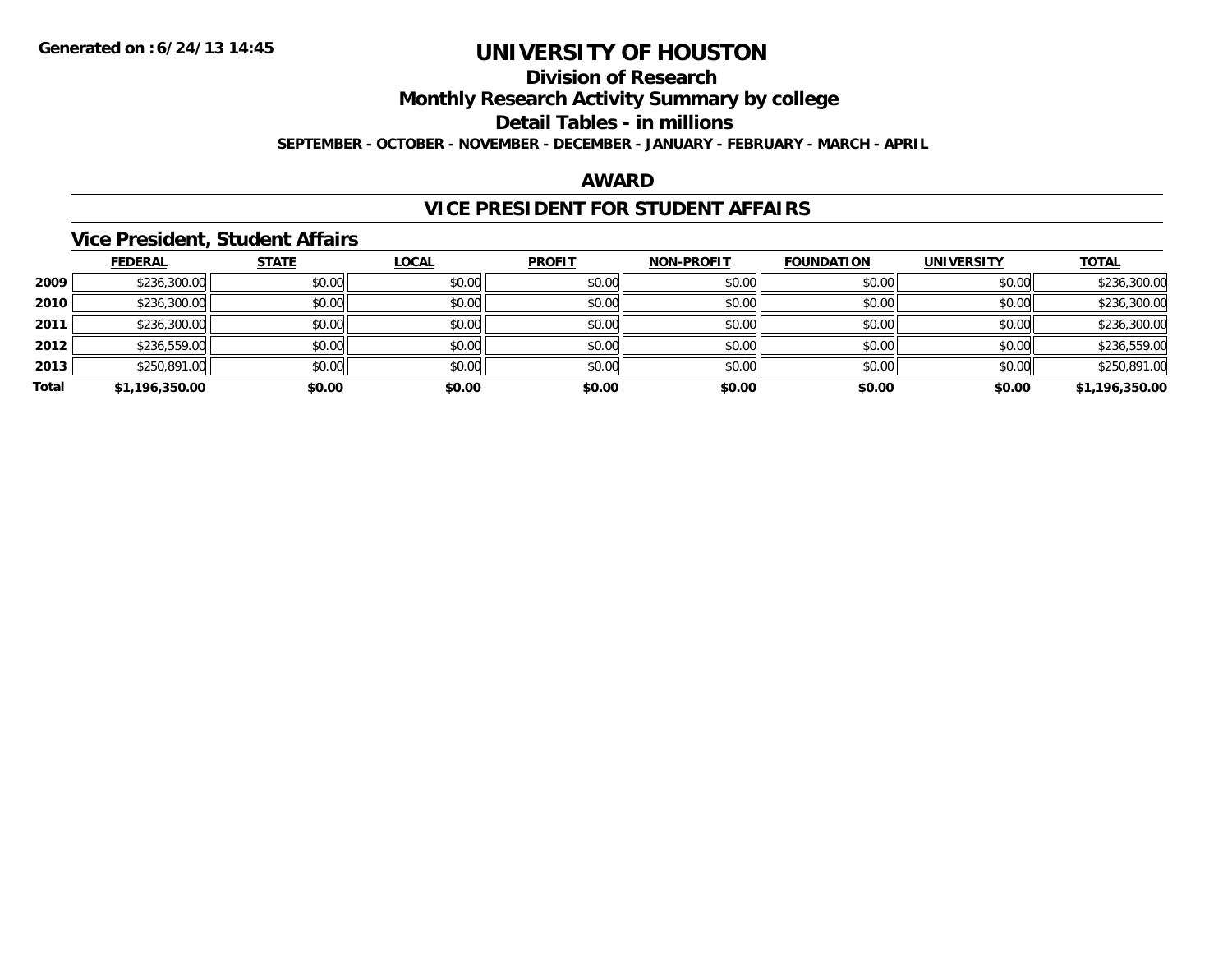# **Division of Research**

**Monthly Research Activity Summary by college**

**Detail Tables - in millions**

**SEPTEMBER - OCTOBER - NOVEMBER - DECEMBER - JANUARY - FEBRUARY - MARCH - APRIL**

## **TOTAL EXPENDITURE**

### **C.T. BAUER COLLEGE OF BUSINESS**

|       | Finance                                  |              |              |               |                   |                   |                   |                 |
|-------|------------------------------------------|--------------|--------------|---------------|-------------------|-------------------|-------------------|-----------------|
|       | <b>FEDERAL</b>                           | <b>STATE</b> | <b>LOCAL</b> | <b>PROFIT</b> | <b>NON-PROFIT</b> | <b>FOUNDATION</b> | <b>UNIVERSITY</b> | <b>TOTAL</b>    |
| 2009  | \$256,515.43                             | \$0.00       | \$0.00       | \$0.00        | \$0.00            | \$0.00            | \$0.00            | \$256,515.43    |
| 2010  | \$265,114.43                             | \$0.00       | \$0.00       | \$0.00        | \$0.00            | \$0.00            | \$0.00            | \$265,114.43    |
| 2011  | \$201,065.32                             | \$0.00       | \$0.00       | \$0.00        | \$0.00            | \$0.00            | \$0.00            | \$201,065.32    |
| 2012  | \$40,126.20                              | \$0.00       | \$0.00       | \$0.00        | \$0.00            | \$0.00            | \$0.00            | \$40,126.20     |
| 2013  | \$10,850.00                              | \$0.00       | \$0.00       | \$0.00        | \$0.00            | \$0.00            | \$0.00            | \$10,850.00     |
|       | Management                               |              |              |               |                   |                   |                   |                 |
|       | <b>FEDERAL</b>                           | <b>STATE</b> | <b>LOCAL</b> | <b>PROFIT</b> | <b>NON-PROFIT</b> | <b>FOUNDATION</b> | <b>UNIVERSITY</b> | <b>TOTAL</b>    |
| 2009  | \$0.00                                   | \$0.00       | \$0.00       | \$0.00        | \$0.00            | \$0.00            | \$0.00            | \$0.00          |
| 2010  | \$577.50                                 | \$0.00       | \$0.00       | \$0.00        | \$0.00            | \$55,000.00       | \$0.00            | \$55,577.50     |
| 2011  | \$1,486.73                               | \$0.00       | \$0.00       | \$0.00        | \$0.00            | \$41,250.00       | \$0.00            | \$42,736.73     |
| 2012  | \$1,804.57                               | \$0.00       | \$0.00       | \$0.00        | \$0.00            | \$41,250.00       | \$0.00            | \$43,054.57     |
| 2013  | \$17.40                                  | \$0.00       | \$0.00       | \$0.00        | \$0.00            | \$0.00            | \$0.00            | \$17.40         |
|       | <b>Marketing</b>                         |              |              |               |                   |                   |                   |                 |
|       | <b>FEDERAL</b>                           | <b>STATE</b> | <b>LOCAL</b> | <b>PROFIT</b> | <b>NON-PROFIT</b> | <b>FOUNDATION</b> | <b>UNIVERSITY</b> | <b>TOTAL</b>    |
| 2012  | \$0.00                                   | \$0.00       | \$0.00       | \$0.00        | \$0.00            | \$0.00            | \$0.00            | \$0.00          |
| 2013  | \$0.00                                   | \$0.00       | \$0.00       | \$0.00        | \$0.00            | \$0.00            | \$0.00            | \$0.00          |
|       | <b>Small Business Development Center</b> |              |              |               |                   |                   |                   |                 |
|       | <b>FEDERAL</b>                           | <b>STATE</b> | <b>LOCAL</b> | <b>PROFIT</b> | <b>NON-PROFIT</b> | <b>FOUNDATION</b> | <b>UNIVERSITY</b> | <b>TOTAL</b>    |
| 2009  | \$1,275,767.88                           | \$0.00       | \$0.00       | \$0.00        | \$0.00            | \$0.00            | \$0.00            | \$1,275,767.88  |
| 2010  | \$1,876,957.65                           | \$0.00       | \$0.00       | \$0.00        | \$0.00            | \$0.00            | \$0.00            | \$1,876,957.65  |
| 2011  | \$2,068,051.24                           | \$42,560.19  | \$0.00       | \$0.00        | \$0.00            | \$0.00            | \$0.00            | \$2,110,611.43  |
| 2012  | \$2,844,333.98                           | \$788.82     | \$0.00       | \$0.00        | \$0.00            | \$0.00            | \$0.00            | \$2,845,122.80  |
| 2013  | \$3,013,310.28                           | \$0.00       | \$0.00       | \$0.00        | \$0.00            | \$27,693.12       | \$0.00            | \$3,041,003.40  |
| Total | \$11,855,978.60                          | \$43,349.01  | \$0.00       | \$0.00        | \$0.00            | \$165,193.12      | \$0.00            | \$12,064,520.73 |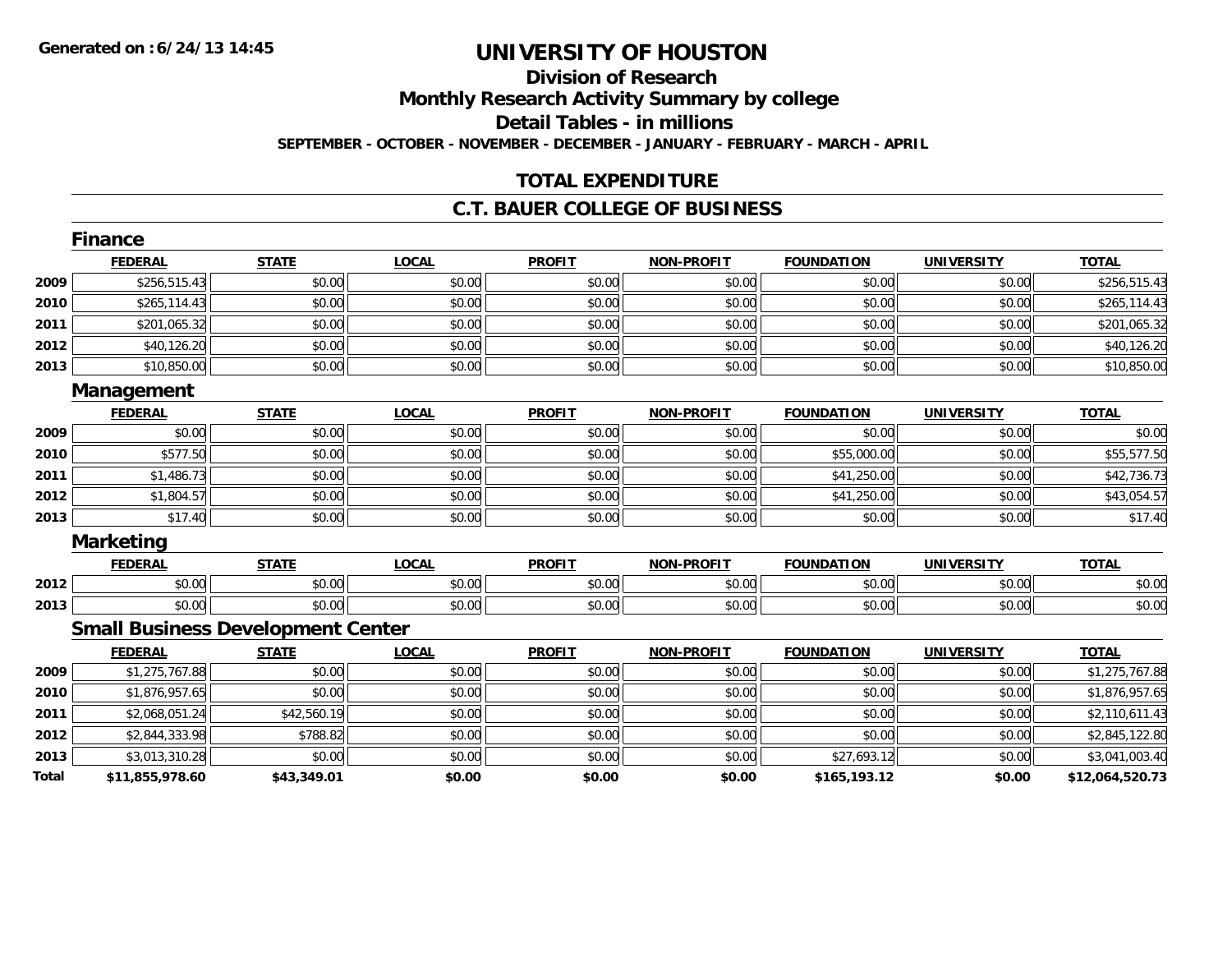#### **Division of Research**

**Monthly Research Activity Summary by college**

**Detail Tables - in millions**

**SEPTEMBER - OCTOBER - NOVEMBER - DECEMBER - JANUARY - FEBRUARY - MARCH - APRIL**

## **TOTAL EXPENDITURE**

#### **COLLEGE OF ARCHITECTURE**

| <b>STATE</b><br><b>TOTAL</b><br><b>FEDERAL</b><br><b>LOCAL</b><br><b>PROFIT</b><br><b>NON-PROFIT</b><br><b>FOUNDATION</b><br><b>UNIVERSITY</b><br>\$39,974.90<br>\$0.00<br>\$990.97<br>\$0.00<br>\$0.00<br>\$0.00<br>\$0.00<br>2009<br>\$0.00<br>\$3,499.65<br>\$0.00<br>\$0.00<br>\$0.00<br>\$21,993.98<br>\$0.00<br>2010<br>\$0.00<br>\$0.00<br>\$0.00<br>\$0.00<br>\$0.00<br>\$28,938.62<br>\$0.00<br>2011<br>\$0.00<br>\$4,815.68<br>\$8,709.14<br>\$0.00<br>\$3,459.15<br>\$0.00<br>2012<br>\$0.00<br>\$0.00<br>\$0.00<br>\$4,180.19<br>\$2,968.83<br>\$0.00<br>2013<br>\$0.00<br>\$0.00<br>Total<br>\$0.00<br>\$13,199.76<br>\$0.00<br>\$39,974.90<br>\$58,571.94<br>\$2,968.83<br>\$4,815.68 | <b>Architecture</b> |  |  |  |              |
|-----------------------------------------------------------------------------------------------------------------------------------------------------------------------------------------------------------------------------------------------------------------------------------------------------------------------------------------------------------------------------------------------------------------------------------------------------------------------------------------------------------------------------------------------------------------------------------------------------------------------------------------------------------------------------------------------------|---------------------|--|--|--|--------------|
|                                                                                                                                                                                                                                                                                                                                                                                                                                                                                                                                                                                                                                                                                                     |                     |  |  |  |              |
|                                                                                                                                                                                                                                                                                                                                                                                                                                                                                                                                                                                                                                                                                                     |                     |  |  |  | \$40,965.87  |
|                                                                                                                                                                                                                                                                                                                                                                                                                                                                                                                                                                                                                                                                                                     |                     |  |  |  | \$25,493.63  |
|                                                                                                                                                                                                                                                                                                                                                                                                                                                                                                                                                                                                                                                                                                     |                     |  |  |  | \$28,938.62  |
|                                                                                                                                                                                                                                                                                                                                                                                                                                                                                                                                                                                                                                                                                                     |                     |  |  |  | \$16,983.97  |
|                                                                                                                                                                                                                                                                                                                                                                                                                                                                                                                                                                                                                                                                                                     |                     |  |  |  | \$7,149.02   |
|                                                                                                                                                                                                                                                                                                                                                                                                                                                                                                                                                                                                                                                                                                     |                     |  |  |  | \$119,531.11 |

#### **Architecture**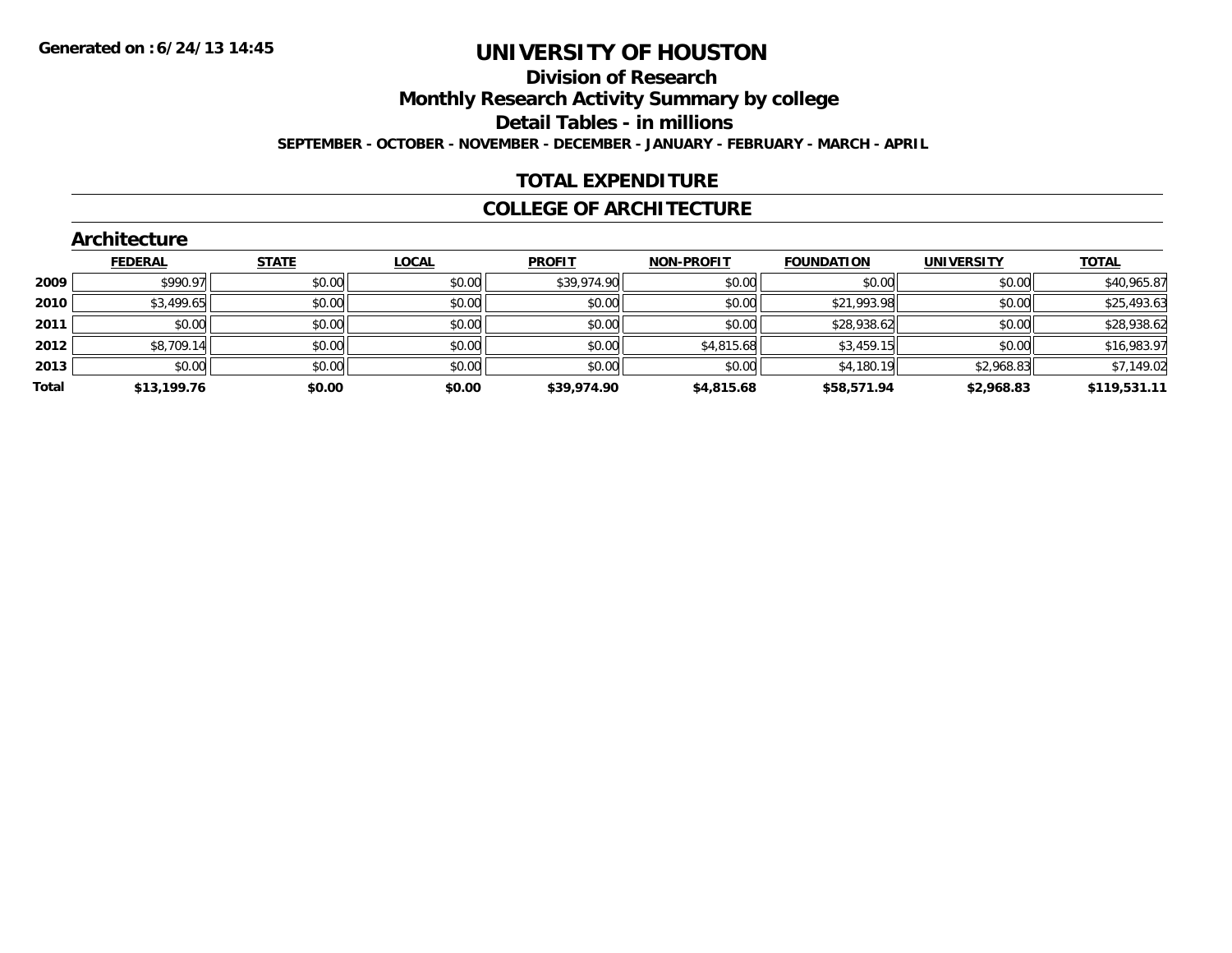## **Division of Research**

**Monthly Research Activity Summary by college**

**Detail Tables - in millions**

**SEPTEMBER - OCTOBER - NOVEMBER - DECEMBER - JANUARY - FEBRUARY - MARCH - APRIL**

## **TOTAL EXPENDITURE**

## **COLLEGE OF EDUCATION**

## **Consistency Mgmt and Coop Disc**

|      | <u>FEDERAL</u> | <b>STATE</b> | <u>LOCAL</u> | <b>PROFIT</b> | <b>NON-PROFIT</b> | <b>FOUNDATION</b> | <b>UNIVERSITY</b> | <b>TOTAL</b> |
|------|----------------|--------------|--------------|---------------|-------------------|-------------------|-------------------|--------------|
| 2009 | \$21,166.45    | \$0.00       | \$2,178.89   | \$0.00        | \$305,040.74      | \$0.00            | \$0.00            | \$328,386.08 |
| 2010 | \$1,698.18     | \$0.00       | \$8,662.36   | \$0.00        | \$355,007.97      | \$0.00            | \$0.00            | \$365,368.51 |
| 2011 | \$869.19       | \$0.00       | \$0.00       | \$0.00        | \$64,512.19       | \$0.00            | \$0.00            | \$65,381.38  |
| 2012 | \$893.16       | \$0.00       | \$0.00       | \$0.00        | \$76,810.93       | \$0.00            | \$0.00            | \$77,704.09  |
| 2013 | \$688.06       | \$0.00       | \$0.00       | \$0.00        | \$46,418.78       | \$0.00            | \$0.00            | \$47,106.84  |

#### **Curriculum and Instruction**

|      | <b>FEDERAL</b> | <b>STATE</b> | <u>LOCAL</u> | <b>PROFIT</b> | <b>NON-PROFIT</b> | <b>FOUNDATION</b> | <b>UNIVERSITY</b> | <b>TOTAL</b>   |
|------|----------------|--------------|--------------|---------------|-------------------|-------------------|-------------------|----------------|
| 2009 | \$457,860.08   | \$51,369.19  | \$0.00       | \$0.00        | \$98,776.92       | \$0.00            | \$0.00            | \$608,006.19   |
| 2010 | \$332,910.10   | \$17,803.79  | \$0.00       | \$56.36       | \$71,486.48       | \$35,798.35       | \$0.00            | \$458,055.08   |
| 2011 | \$493,045.08   | \$21,020.10  | \$0.00       | \$0.00        | \$92,121.26       | \$130,411.13      | \$0.00            | \$736,597.57   |
| 2012 | \$773,394.08   | \$135,208.85 | \$0.00       | \$0.00        | \$70,340.18       | \$199,235.95      | \$0.00            | \$1,178,179.05 |
| 2013 | \$621,095.60   | \$52,200.22  | \$0.00       | \$0.00        | \$61,216.61       | \$188,635.25      | \$0.00            | \$923,147.68   |

## **Dean, Education**

|      | <b>FEDERAL</b> | <b>STATE</b> | <u>LOCAL</u> | <b>PROFIT</b> | <b>NON-PROFIT</b> | <b>FOUNDATION</b> | <b>UNIVERSITY</b> | <b>TOTAL</b> |
|------|----------------|--------------|--------------|---------------|-------------------|-------------------|-------------------|--------------|
| 2010 | \$0.00         | \$0.00       | \$0.00       | \$0.00        | \$0.00            | \$0.00            | \$0.00            | \$0.00       |
| 2011 | \$0.00         | \$0.00       | \$0.00       | \$0.00        | \$0.00            | \$0.00            | \$0.00            | \$0.00       |
| 2012 | \$0.00         | \$0.00       | \$0.00       | \$0.00        | \$0.00            | \$0.00            | \$0.00            | \$0.00       |
| 2013 | \$0.00         | \$0.00       | \$0.00       | \$0.00        | \$0.00            | \$0.00            | \$0.00            | \$0.00       |

#### **Educational Leadership & Cultural Studies**

|      | ____<br>---       | 27.77 | <b>OCAL</b><br>uuni  | <b>DDOLL</b>                             | <b>DDAFIT</b><br>ימוח     | ΓΙΩΝ          | <b>IINIVEDSITV</b> | $T^{\prime}$<br>101r |
|------|-------------------|-------|----------------------|------------------------------------------|---------------------------|---------------|--------------------|----------------------|
| 2010 | $\sim$ 00<br>וטט. |       | 0.00<br>PO.OO        | 0 <sub>n</sub><br>JU.U                   | $\sim$ 00<br>vu.uu        | 0000<br>,,,,  | 0000<br>JU.UU      |                      |
| 2011 | JU.UU             |       | 0000<br><b>JU.UU</b> | $\uparrow$ $\uparrow$ $\uparrow$<br>JU.U | $\sim$ 00 $\sim$<br>PU.UU | ስ ሰሰ<br>70.UU | 0.00<br>JU.UU      |                      |

<u> 1989 - Johann Stoff, amerikansk politiker (d. 1989)</u>

## **Educational Psychology**

|      | <b>FEDERAL</b> | <b>STATE</b> | <b>LOCAL</b> | <b>PROFIT</b> | <b>NON-PROFIT</b> | <b>FOUNDATION</b> | <b>UNIVERSITY</b> | <b>TOTAL</b> |
|------|----------------|--------------|--------------|---------------|-------------------|-------------------|-------------------|--------------|
| 2009 | \$136,253.17   | \$17,714.87  | \$0.00       | \$0.00        | \$0.00            | \$99,530.00       | \$0.00            | \$253,498.04 |
| 2010 | \$39,324.15    | \$1,493.95   | \$0.00       | \$0.00        | \$10,021.92       | \$58,607.81       | \$0.00            | \$109,447.84 |
| 2011 | \$33,131.78    | \$102,910.69 | \$0.00       | \$0.00        | \$1,243.67        | \$70,642.25       | \$0.00            | \$207,928.40 |
| 2012 | \$112,124.86   | \$72,533.66  | \$0.00       | \$0.00        | \$8,312.42        | \$1,656.63        | \$0.00            | \$194,627.57 |
| 2013 | \$160,548.36   | \$119.78     | \$0.00       | \$0.00        | \$28,070.28       | (\$214.71)        | \$10,904.64       | \$199,428.35 |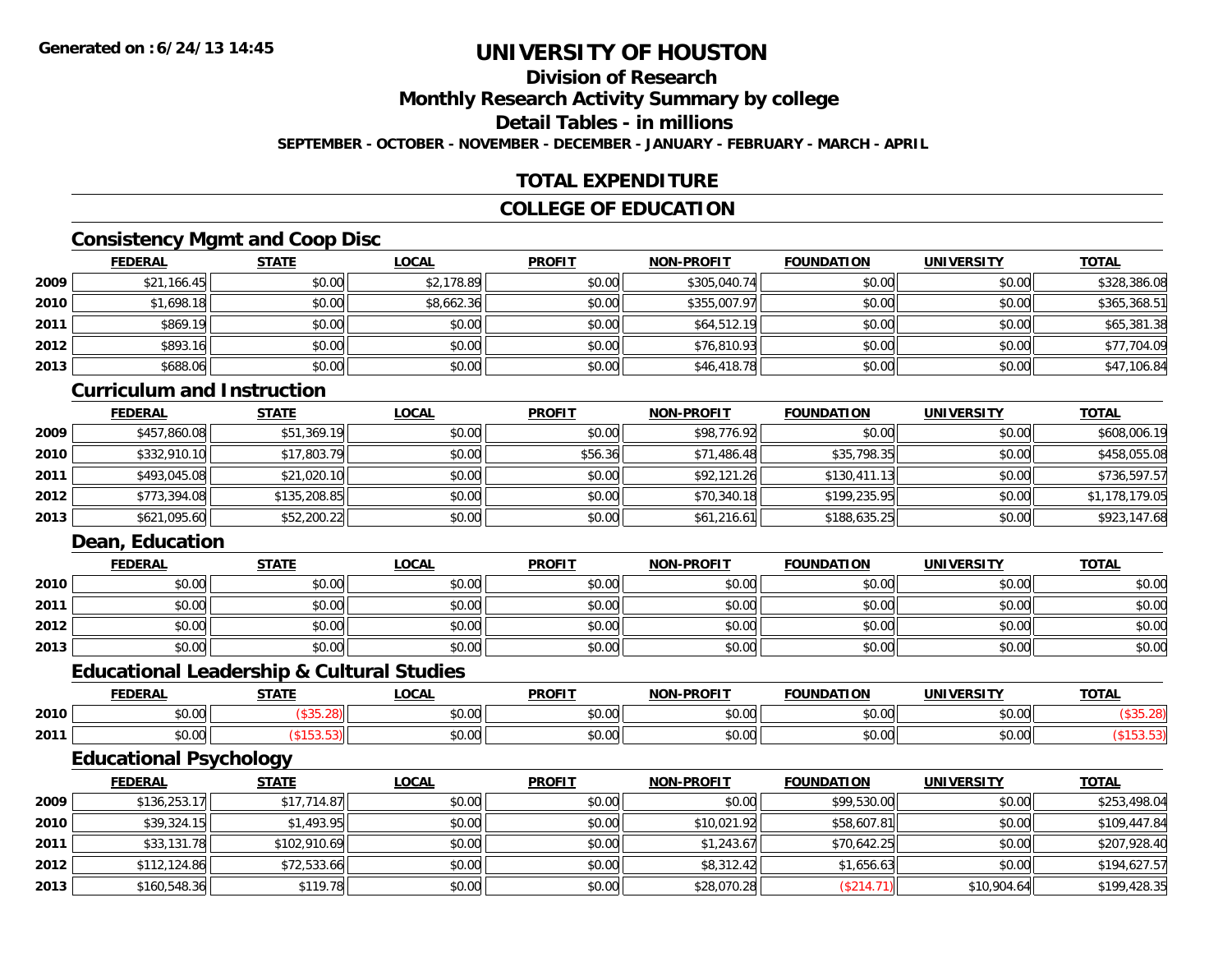## **Division of Research**

**Monthly Research Activity Summary by college**

**Detail Tables - in millions**

**SEPTEMBER - OCTOBER - NOVEMBER - DECEMBER - JANUARY - FEBRUARY - MARCH - APRIL**

## **TOTAL EXPENDITURE**

## **COLLEGE OF EDUCATION**

#### **Institute for Urban Education**

|       | <b>FEDERAL</b> | <b>STATE</b> | <b>LOCAL</b> | <b>PROFIT</b> | <b>NON-PROFIT</b> | <b>FOUNDATION</b> | <b>UNIVERSITY</b> | <b>TOTAL</b>   |
|-------|----------------|--------------|--------------|---------------|-------------------|-------------------|-------------------|----------------|
| 2009  | \$248,545.50   | \$0.00       | \$0.00       | \$0.00        | \$0.00            | \$0.00            | \$0.00            | \$248,545.50   |
| 2010  | \$238,153.61   | \$0.00       | \$0.00       | \$0.00        | \$6.67            | \$0.00            | \$0.00            | \$238,160.28   |
| 2011  | \$135,080.75   | \$0.00       | \$0.00       | \$0.00        | \$0.00            | \$0.00            | \$0.00            | \$135,080.75   |
| 2012  | \$139,472.44   | \$0.00       | \$0.00       | \$0.00        | \$0.00            | \$0.00            | \$0.00            | \$139,472.44   |
| 2013  | \$41,853.01    | \$0.00       | \$0.00       | \$0.00        | \$0.00            | \$0.00            | \$0.00            | \$41,853.01    |
| Total | \$3,988,107.60 | \$472,186.29 | \$10,841.25  | \$56.36       | \$1,289,387.02    | \$784,302.67      | \$10,904.64       | \$6,555,785.83 |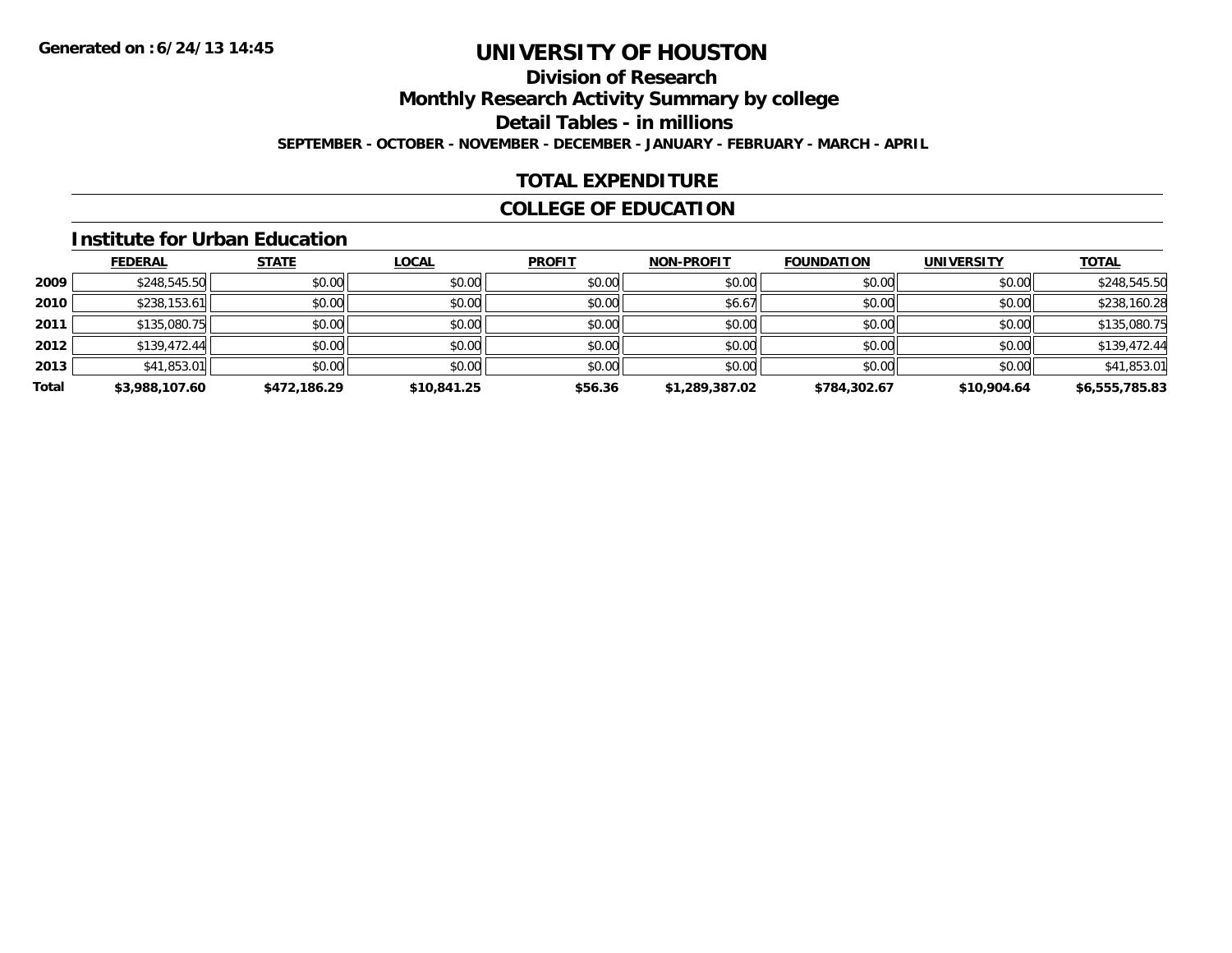## **Division of Research**

**Monthly Research Activity Summary by college**

**Detail Tables - in millions**

**SEPTEMBER - OCTOBER - NOVEMBER - DECEMBER - JANUARY - FEBRUARY - MARCH - APRIL**

## **TOTAL EXPENDITURE**

#### **COLLEGE OF LIBERAL ARTS AND SOCIAL SCIENCES**

|      | Art                              |              |              |               |                   |                   |                   |              |
|------|----------------------------------|--------------|--------------|---------------|-------------------|-------------------|-------------------|--------------|
|      | <b>FEDERAL</b>                   | <b>STATE</b> | <b>LOCAL</b> | <b>PROFIT</b> | <b>NON-PROFIT</b> | <b>FOUNDATION</b> | <b>UNIVERSITY</b> | <b>TOTAL</b> |
| 2009 | \$0.00                           | \$0.00       | \$0.00       | \$0.00        | \$8,272.99        | \$0.00            | \$0.00            | \$8,272.99   |
| 2012 | \$1,105.27                       | \$0.00       | \$0.00       | \$0.00        | \$0.00            | \$0.00            | \$0.00            | \$1,105.27   |
| 2013 | \$6,042.19                       | \$0.00       | \$0.00       | \$0.00        | \$0.00            | \$0.00            | \$0.00            | \$6,042.19   |
|      | <b>Arte Publico Press</b>        |              |              |               |                   |                   |                   |              |
|      | <b>FEDERAL</b>                   | <b>STATE</b> | <b>LOCAL</b> | <b>PROFIT</b> | <b>NON-PROFIT</b> | <b>FOUNDATION</b> | <b>UNIVERSITY</b> | <b>TOTAL</b> |
| 2009 | \$8,683.13                       | \$0.00       | \$0.00       | \$0.00        | \$29,448.97       | \$0.00            | \$0.00            | \$38,132.10  |
| 2010 | \$26,476.59                      | \$0.00       | \$0.00       | \$0.00        | \$43,980.52       | \$100,166.11      | \$0.00            | \$170,623.22 |
| 2011 | \$16,464.14                      | \$3,500.00   | \$0.00       | \$0.00        | \$53,675.60       | \$236,328.02      | \$0.00            | \$309,967.76 |
| 2012 | \$28,348.35                      | \$741.40     | \$0.00       | \$0.00        | \$34,899.09       | \$0.00            | \$0.00            | \$63,988.84  |
| 2013 | \$35,380.05                      | \$0.00       | \$0.00       | \$0.00        | \$33,200.00       | \$131,717.55      | \$0.00            | \$200,297.60 |
|      | <b>Blaffer Gallery</b>           |              |              |               |                   |                   |                   |              |
|      | <b>FEDERAL</b>                   | <b>STATE</b> | <b>LOCAL</b> | <b>PROFIT</b> | <b>NON-PROFIT</b> | <b>FOUNDATION</b> | <b>UNIVERSITY</b> | <b>TOTAL</b> |
| 2009 | \$28,533.15                      | \$1,000.00   | \$0.00       | \$0.00        | \$48,297.17       | \$0.00            | \$0.00            | \$77,830.32  |
| 2010 | \$68,661.50                      | \$4,250.00   | \$0.00       | \$0.00        | \$54,266.84       | \$0.00            | \$0.00            | \$127,178.34 |
| 2011 | \$9,352.22                       | \$3,994.95   | \$0.00       | \$0.00        | \$21,019.17       | \$0.00            | \$0.00            | \$34,366.34  |
| 2012 | \$2,820.69                       | \$1,420.49   | \$0.00       | \$0.00        | \$7,875.57        | \$0.00            | \$0.00            | \$12,116.75  |
| 2013 | \$5,356.06                       | \$0.00       | \$0.00       | \$0.00        | \$0.00            | \$0.00            | \$0.00            | \$5,356.06   |
|      | <b>Center for Public History</b> |              |              |               |                   |                   |                   |              |
|      | <b>FEDERAL</b>                   | <b>STATE</b> | <b>LOCAL</b> | <b>PROFIT</b> | <b>NON-PROFIT</b> | <b>FOUNDATION</b> | <b>UNIVERSITY</b> | <b>TOTAL</b> |
| 2012 | \$34,541.27                      | \$0.00       | \$0.00       | \$0.00        | \$0.00            | \$0.00            | \$0.00            | \$34,541.27  |
| 2013 | \$36,042.50                      | \$0.00       | \$0.00       | \$0.00        | \$0.00            | \$0.00            | \$0.00            | \$36,042.50  |
|      | <b>Communication Disorders</b>   |              |              |               |                   |                   |                   |              |
|      | <b>FEDERAL</b>                   | <b>STATE</b> | <b>LOCAL</b> | <b>PROFIT</b> | <b>NON-PROFIT</b> | <b>FOUNDATION</b> | <b>UNIVERSITY</b> | <b>TOTAL</b> |
| 2009 | (\$26,857.43)                    | \$0.00       | \$0.00       | \$0.00        | \$73,781.05       | \$0.00            | \$26,634.03       | \$73,557.65  |
| 2010 | (\$0.09)                         | \$0.00       | \$0.00       | \$0.00        | \$226,573.17      | \$0.00            | \$0.00            | \$226,573.08 |
| 2011 | \$2,586.15                       | \$0.00       | (\$259.55)   | \$0.00        | \$78,446.59       | \$0.00            | \$0.00            | \$80,773.19  |
| 2012 | \$5,096.28                       | \$0.00       | \$0.00       | \$0.00        | \$142,831.27      | \$0.00            | \$0.00            | \$147,927.55 |
| 2013 | (\$0.01)                         | \$0.00       | \$0.00       | \$0.00        | \$104,307.35      | \$3,100.00        | \$0.00            | \$107,407.34 |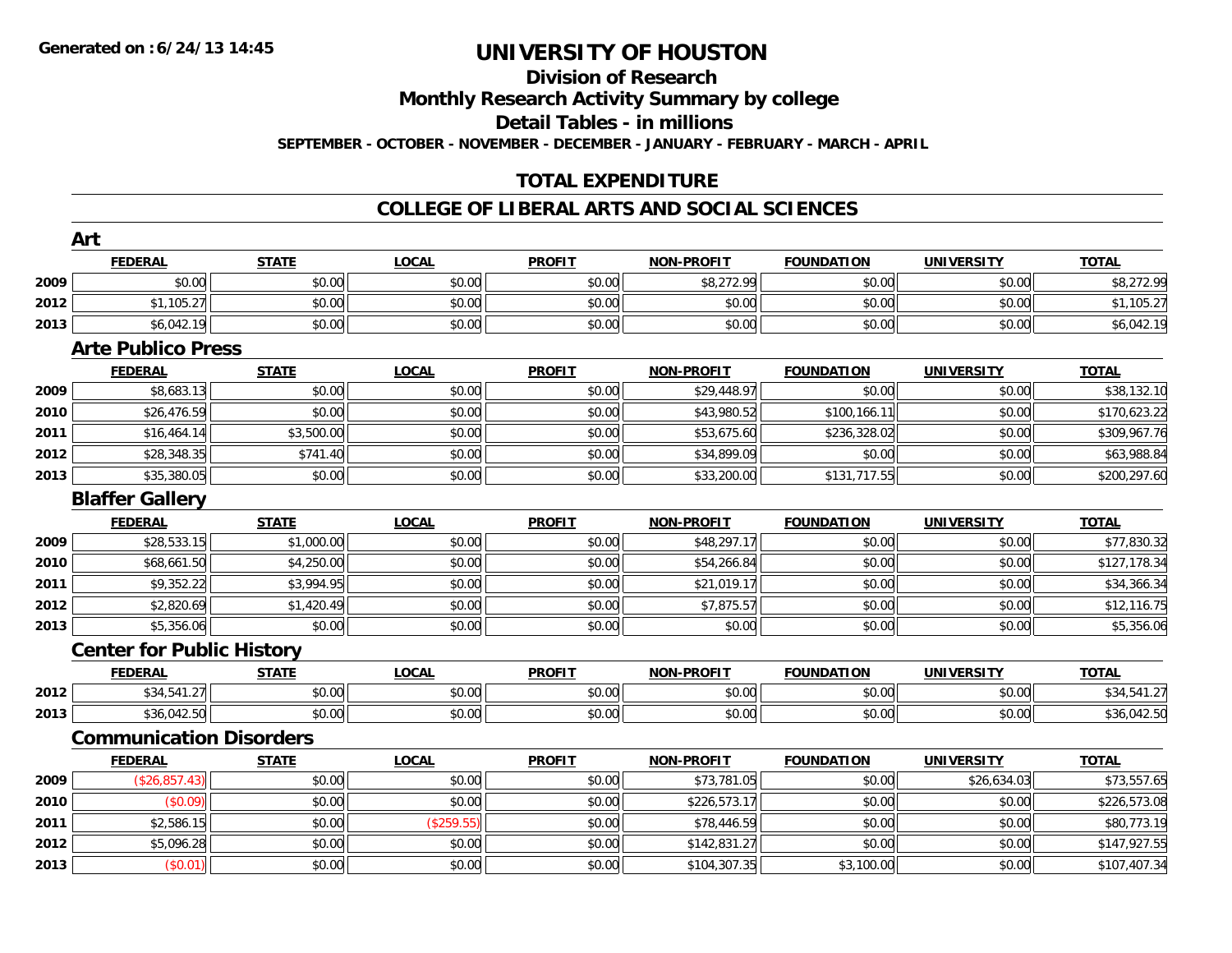**Division of Research**

**Monthly Research Activity Summary by college**

**Detail Tables - in millions**

**SEPTEMBER - OCTOBER - NOVEMBER - DECEMBER - JANUARY - FEBRUARY - MARCH - APRIL**

## **TOTAL EXPENDITURE**

#### **COLLEGE OF LIBERAL ARTS AND SOCIAL SCIENCES**

|      |                  | <b>Comparative Cultural Studies</b>               |              |               |                   |                   |                   |              |
|------|------------------|---------------------------------------------------|--------------|---------------|-------------------|-------------------|-------------------|--------------|
|      | <b>FEDERAL</b>   | <b>STATE</b>                                      | <b>LOCAL</b> | <b>PROFIT</b> | <b>NON-PROFIT</b> | <b>FOUNDATION</b> | <b>UNIVERSITY</b> | <b>TOTAL</b> |
| 2009 | \$0.00           | \$0.00                                            | \$0.00       | \$0.00        | (\$1,891.44)      | \$0.00            | \$0.00            | (\$1,891.44) |
| 2010 | \$0.00           | \$0.00                                            | \$0.00       | \$0.00        | $($ \$88.94)      | \$0.00            | \$0.00            | (\$88.94)    |
| 2011 | \$0.00           | \$0.00                                            | \$0.00       | (\$125.65)    | \$0.00            | \$0.00            | \$0.00            | (\$125.65)   |
| 2012 | \$0.00           | \$166.37                                          | \$0.00       | \$0.00        | \$0.00            | \$0.00            | \$0.00            | \$166.37     |
|      |                  | <b>Cynthia Woods Mitchell Center for the Arts</b> |              |               |                   |                   |                   |              |
|      | <b>FEDERAL</b>   | <b>STATE</b>                                      | <b>LOCAL</b> | <b>PROFIT</b> | <b>NON-PROFIT</b> | <b>FOUNDATION</b> | <b>UNIVERSITY</b> | <b>TOTAL</b> |
| 2011 | \$0.00           | \$0.00                                            | \$0.00       | \$0.00        | \$15,000.00       | \$0.00            | \$0.00            | \$15,000.00  |
| 2013 | \$0.00           | \$6,000.00                                        | \$0.00       | \$0.00        | \$0.00            | \$0.00            | \$0.00            | \$6,000.00   |
|      |                  | Dean, Liberal Arts and Social Sciences            |              |               |                   |                   |                   |              |
|      | <b>FEDERAL</b>   | <b>STATE</b>                                      | <b>LOCAL</b> | <b>PROFIT</b> | <b>NON-PROFIT</b> | <b>FOUNDATION</b> | <b>UNIVERSITY</b> | <b>TOTAL</b> |
| 2009 | \$95,060.81      | \$0.00                                            | \$0.00       | \$0.00        | \$0.00            | \$0.00            | \$0.00            | \$95,060.81  |
| 2010 | \$1,662.82       | \$0.00                                            | \$0.00       | \$0.00        | \$0.00            | \$0.00            | \$0.00            | \$1,662.82   |
| 2011 | (\$659.56)       | \$0.00                                            | \$0.00       | \$0.00        | \$0.00            | \$0.00            | \$0.00            | (\$659.56)   |
| 2012 | \$1,804.57       | \$0.00                                            | \$0.00       | \$0.00        | \$0.00            | \$0.00            | \$0.00            | \$1,804.57   |
| 2013 | \$17.40          | \$0.00                                            | \$0.00       | \$0.00        | \$0.00            | \$0.00            | \$0.00            | \$17.40      |
|      | <b>Economics</b> |                                                   |              |               |                   |                   |                   |              |
|      | <b>FEDERAL</b>   | <b>STATE</b>                                      | <b>LOCAL</b> | <b>PROFIT</b> | <b>NON-PROFIT</b> | <b>FOUNDATION</b> | <b>UNIVERSITY</b> | <b>TOTAL</b> |
| 2009 | \$9,648.69       | \$0.00                                            | \$0.00       | \$0.00        | \$0.00            | \$0.00            | \$0.00            | \$9,648.69   |
| 2010 | \$7,424.99       | \$0.00                                            | \$0.00       | \$0.00        | \$0.00            | \$0.00            | \$0.00            | \$7,424.99   |
| 2011 | (\$2,023.11)     | \$0.00                                            | \$0.00       | \$0.00        | \$5,000.00        | \$25,000.00       | \$0.00            | \$27,976.89  |
| 2012 | \$0.00           | \$0.00                                            | \$0.00       | \$16,543.97   | \$2,519.06        | \$23,967.07       | \$0.00            | \$43,030.10  |
| 2013 | \$32,510.90      | \$0.00                                            | \$0.00       | \$0.00        | \$232,579.07      | \$21,049.24       | \$0.00            | \$286,139.21 |
|      | <b>English</b>   |                                                   |              |               |                   |                   |                   |              |
|      | <b>FEDERAL</b>   | <b>STATE</b>                                      | <b>LOCAL</b> | <b>PROFIT</b> | <b>NON-PROFIT</b> | <b>FOUNDATION</b> | <b>UNIVERSITY</b> | <b>TOTAL</b> |
| 2009 | \$7,500.00       | \$0.00                                            | \$0.00       | \$0.00        | \$0.00            | \$0.00            | \$0.00            | \$7,500.00   |
| 2010 | \$565.00         | \$0.00                                            | \$0.00       | \$0.00        | \$0.00            | \$0.00            | \$0.00            | \$565.00     |
| 2011 | (\$51.76)        | (\$0.09)                                          | \$0.00       | \$0.00        | (\$287.50)        | \$0.00            | \$0.00            | (\$339.35)   |
| 2012 | \$1,000.00       | \$0.00                                            | \$0.00       | \$0.00        | \$0.00            | \$0.00            | \$0.00            | \$1,000.00   |
| 2013 | \$23,172.51      | \$0.00                                            | \$0.00       | \$0.00        | \$0.00            | \$0.00            | \$0.00            | \$23,172.51  |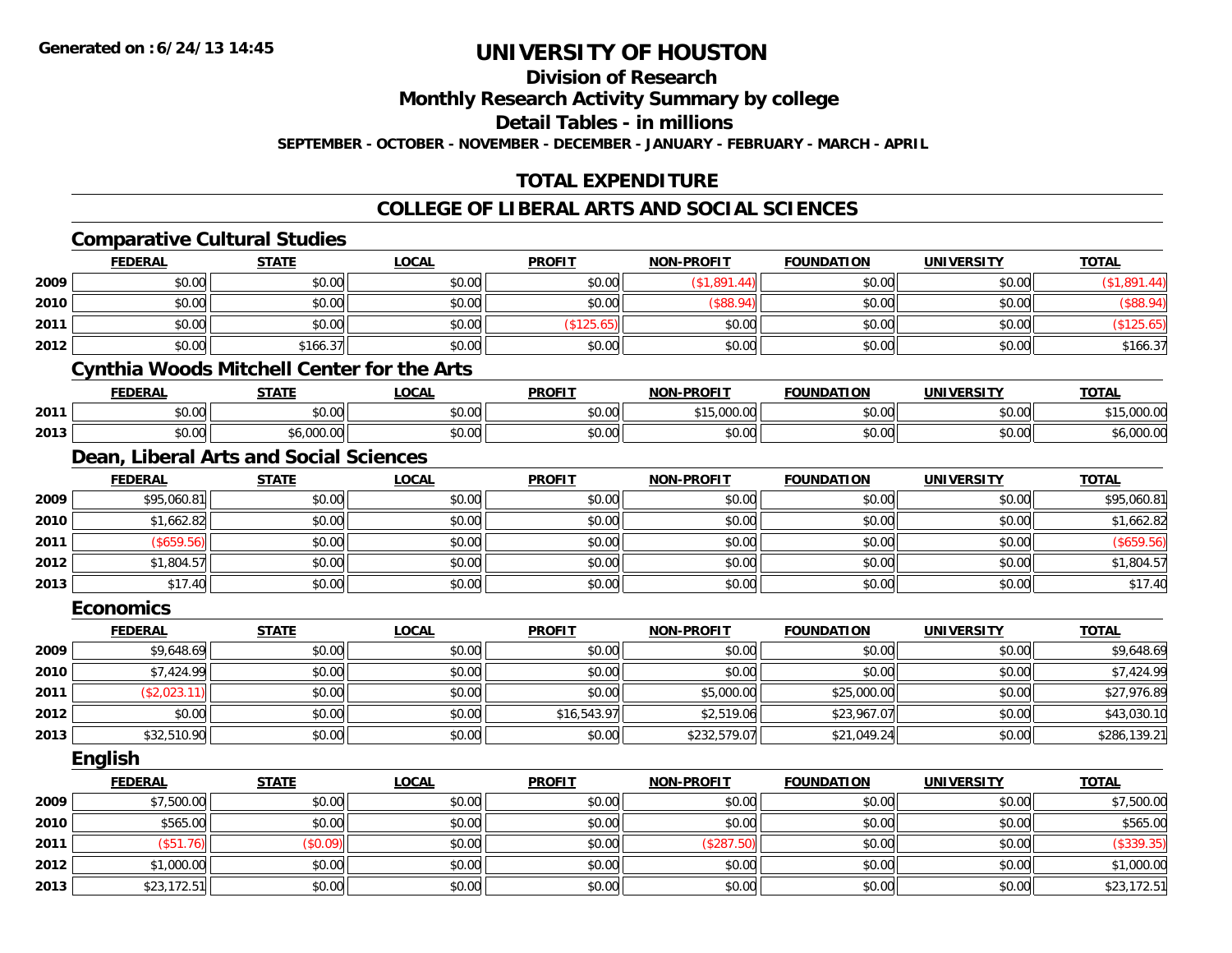**Division of Research**

**Monthly Research Activity Summary by college**

**Detail Tables - in millions**

**SEPTEMBER - OCTOBER - NOVEMBER - DECEMBER - JANUARY - FEBRUARY - MARCH - APRIL**

## **TOTAL EXPENDITURE**

## **COLLEGE OF LIBERAL ARTS AND SOCIAL SCIENCES**

## **Health and Human Performance**

|      | <b>FEDERAL</b> | <b>STATE</b> | <b>LOCAL</b> | <b>PROFIT</b> | <b>NON-PROFIT</b> | <b>FOUNDATION</b> | <b>UNIVERSITY</b> | <u>TOTAL</u>   |
|------|----------------|--------------|--------------|---------------|-------------------|-------------------|-------------------|----------------|
| 2009 | \$1,101,704.63 | \$0.00       | \$0.00       | \$21,430.40   | \$0.00            | \$12,276.67       | \$0.00            | \$1,135,411.69 |
| 2010 | \$1,068,143.38 | \$0.00       | \$0.00       | \$36,838.16   | \$0.00            | \$9,561.11        | \$382.85          | \$1,114,925.49 |
| 2011 | \$749,317.98   | \$0.00       | \$0.00       | \$226,958.45  | \$0.00            | \$12,735.73       | \$0.00            | \$989,012.16   |
| 2012 | \$525,740.05   | \$0.00       | \$0.00       | \$220,715.33  | \$0.00            | \$16,089.96       | \$0.00            | \$762,545.34   |
| 2013 | \$1,735,320.29 | \$0.00       | \$0.00       | \$61,896.93   | \$0.00            | \$4,034.57        | \$0.00            | \$1,801,251.78 |
|      | .              |              |              |               |                   |                   |                   |                |

#### **Hispanic Studies**

|      | FEDERAL                | <b>STATE</b> | <u>LOCAL</u> | <b>PROFIT</b> | <b>NON-PROFIT</b> | <b>FOUNDATION</b> | <b>UNIVERSITY</b> | <b>TOTAL</b> |
|------|------------------------|--------------|--------------|---------------|-------------------|-------------------|-------------------|--------------|
| 2011 | <b>ተ ∩</b><br>JU.UU    | \$0.00       | \$0.00       | \$0.00        | \$0.00            | \$0.00            | \$0.00            | \$0.00       |
| 2012 | ተ በ<br>$\sim$<br>DU.UU | \$0.00       | \$0.00       | \$0.00        | \$0.00            | .132.81           | \$0.00            | 32.81<br>DO. |
| 2013 | ተ በ<br>$\sim$<br>DU.UU | \$0.00       | \$0.00       | \$0.00        | \$0.00            | \$15,742.27       | \$0.00            | 10.07        |

<u> 1980 - Johann Barn, mars eta bainar eta baina eta baina eta baina eta baina eta baina eta baina eta baina e</u>

#### **History**

|      | <b>FEDERAL</b> | <u>STATE</u> | <u>LOCAL</u> | <b>PROFIT</b> | <b>NON-PROFIT</b> | <b>FOUNDATION</b> | <b>UNIVERSITY</b> | <b>TOTAL</b> |
|------|----------------|--------------|--------------|---------------|-------------------|-------------------|-------------------|--------------|
| 2009 | \$0.00         | \$0.00       | \$0.00       | \$43,976.08   | \$0.00            | \$0.00            | \$0.00            | \$43,976.08  |
| 2010 | \$595.00       | \$0.00       | \$0.00       | \$55,714.39   | \$0.00            | \$0.00            | \$0.00            | \$56,309.39  |
| 2011 | \$7,398.88     | \$0.00       | \$0.00       | \$23,975.78   | \$0.00            | \$0.00            | \$0.00            | \$31,374.66  |
| 2012 | \$1,859.25     | \$0.00       | \$0.00       | \$10,459.01   | (\$332.43)        | \$0.00            | \$0.00            | \$11,985.83  |
| 2013 | (\$6,738.83)   | \$0.00       | \$0.00       | \$41,384.64   | (\$13,435.64)     | \$0.00            | \$0.00            | \$21,210.17  |

#### **Hobby Center for Public Policy**

|      | <b>FEDERAL</b> | <b>STATE</b> | <b>LOCAL</b> | <b>PROFIT</b> | NON-PROFIT | <b>FOUNDATION</b> | <b>UNIVERSITY</b> | <b>TOTAL</b> |
|------|----------------|--------------|--------------|---------------|------------|-------------------|-------------------|--------------|
| 2009 | \$4,311.12     | \$0.00       | \$0.00       | \$0.00        | \$0.00     | \$0.00            | \$0.00            | \$4,311.12   |
| 2010 | \$12,872.17    | \$0.00       | \$0.00       | \$0.00        | \$0.00     | \$0.00            | \$0.00            | \$12,872.17  |
| 2011 | \$17,621.36    | \$0.00       | \$0.00       | \$0.00        | \$0.00     | \$0.00            | \$0.00            | \$17,621.36  |
| 2012 | \$47,797.83    | \$0.00       | \$0.00       | \$0.00        | \$0.00     | \$0.00            | \$0.00            | \$47,797.83  |
| 2013 | \$69,715.75    | \$0.00       | \$0.00       | \$0.00        | \$0.00     | \$0.00            | \$0.00            | \$69,715.75  |

<u> 1980 - Johann Barbara, martxa alemaniar amerikan basar da da a shekara 1980 - Andrew Maria Barbara, mash</u>

## **Modern/Classical Languages**

|      | <b>FEDERAL</b> | <b>STATE</b>   | <u>LOCAL</u> | <b>PROFIT</b> | <b>NON-PROFIT</b> | <b>FOUNDATION</b> | UNIVERSITY | <b>TOTAL</b> |
|------|----------------|----------------|--------------|---------------|-------------------|-------------------|------------|--------------|
| 2011 | \$0.00         | 0000<br>PU.UU  | \$0.00       | \$0.00        | \$0.00            | \$0.00            | \$0.00     | \$0.00       |
| 2012 | \$0.00         | 40.00<br>DU.UU | \$0.00       | \$0.00        | \$0.00            | \$0.00            | \$0.00     | \$0.00       |
| 2013 | .003.03        | 4000<br>DU.UU  | \$0.00       | \$0.00        | \$0.00            | \$0.00            | \$0.00     | 003.03       |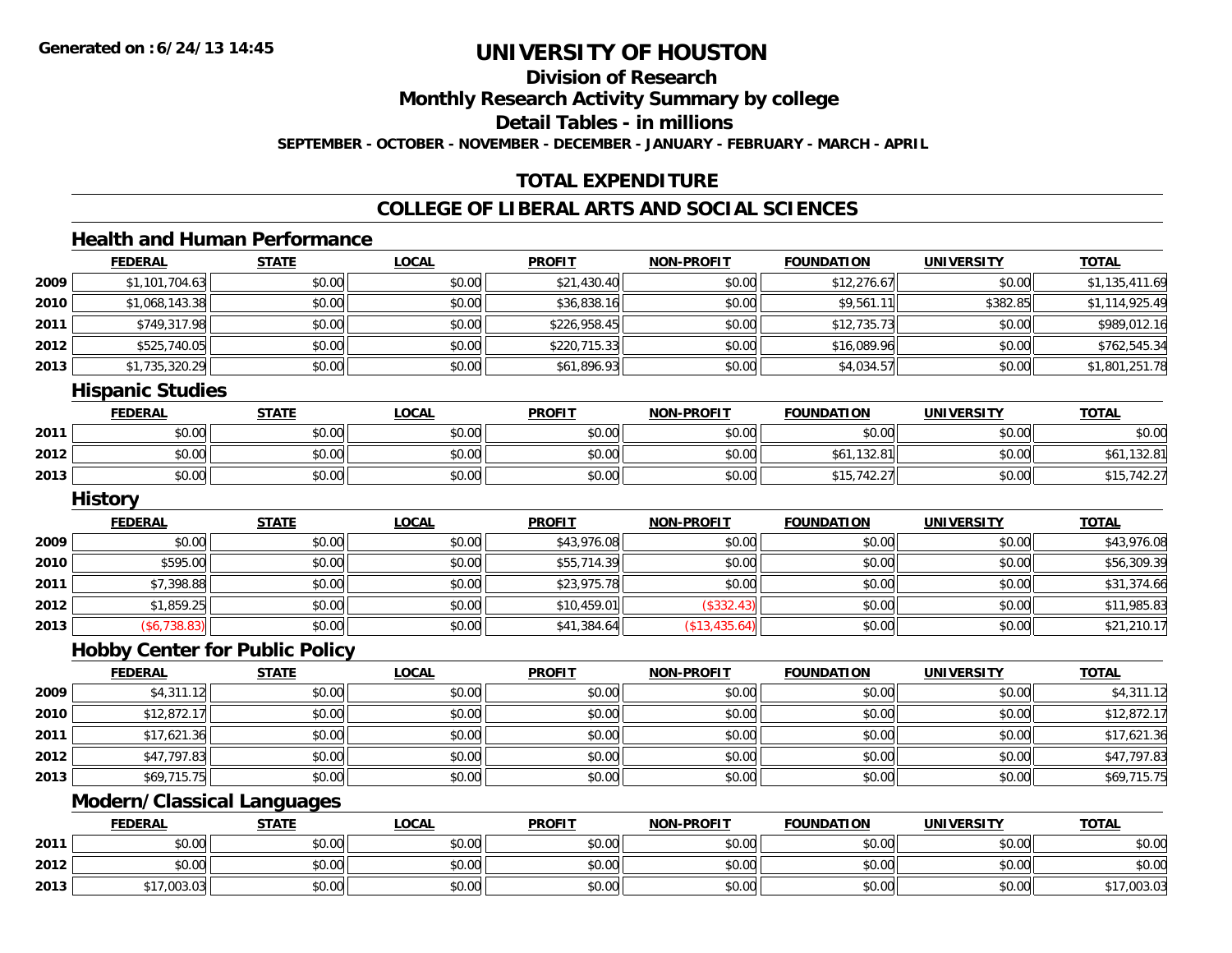## **Division of Research**

**Monthly Research Activity Summary by college**

**Detail Tables - in millions**

**SEPTEMBER - OCTOBER - NOVEMBER - DECEMBER - JANUARY - FEBRUARY - MARCH - APRIL**

## **TOTAL EXPENDITURE**

#### **COLLEGE OF LIBERAL ARTS AND SOCIAL SCIENCES**

|      | Philosophy                     |                |              |               |                   |                   |                   |                |
|------|--------------------------------|----------------|--------------|---------------|-------------------|-------------------|-------------------|----------------|
|      | <b>FEDERAL</b>                 | <b>STATE</b>   | <b>LOCAL</b> | <b>PROFIT</b> | <b>NON-PROFIT</b> | <b>FOUNDATION</b> | <b>UNIVERSITY</b> | <b>TOTAL</b>   |
| 2009 | \$0.00                         | \$0.00         | \$0.00       | \$0.00        | \$0.00            | \$0.00            | \$0.00            | \$0.00         |
| 2010 | \$0.00                         | \$0.00         | \$0.00       | \$0.00        | \$0.00            | \$0.00            | \$0.00            | \$0.00         |
| 2011 | \$0.00                         | \$0.00         | \$0.00       | \$0.00        | \$0.00            | \$0.00            | \$0.00            | \$0.00         |
| 2012 | \$4,296.44                     | \$0.00         | \$0.00       | \$0.00        | \$0.00            | \$0.00            | \$0.00            | \$4,296.44     |
| 2013 | \$4,546.92                     | \$0.00         | \$0.00       | \$0.00        | \$0.00            | \$0.00            | \$0.00            | \$4,546.92     |
|      | <b>Political Science</b>       |                |              |               |                   |                   |                   |                |
|      | <b>FEDERAL</b>                 | <b>STATE</b>   | <b>LOCAL</b> | <b>PROFIT</b> | <b>NON-PROFIT</b> | <b>FOUNDATION</b> | <b>UNIVERSITY</b> | <b>TOTAL</b>   |
| 2009 | \$195,753.36                   | \$0.00         | \$0.00       | \$0.00        | \$0.00            | \$0.00            | \$24,287.54       | \$220,040.90   |
| 2010 | \$4,227.71                     | \$0.00         | \$0.00       | \$0.00        | \$0.00            | \$0.00            | \$0.00            | \$4,227.71     |
| 2011 | (\$2,511.44)                   | (\$637.93)     | \$0.00       | (\$179.60)    | \$0.00            | \$0.00            | \$0.00            | (\$3,328.97)   |
| 2012 | \$0.00                         | \$0.00         | \$0.00       | \$0.00        | \$0.00            | \$0.00            | \$0.00            | \$0.00         |
| 2013 | \$13,493.14                    | \$0.00         | \$0.00       | \$0.00        | \$0.00            | \$2,000.00        | \$0.00            | \$15,493.14    |
|      | Psychology                     |                |              |               |                   |                   |                   |                |
|      | <b>FEDERAL</b>                 | <b>STATE</b>   | <b>LOCAL</b> | <b>PROFIT</b> | <b>NON-PROFIT</b> | <b>FOUNDATION</b> | <b>UNIVERSITY</b> | <b>TOTAL</b>   |
| 2009 | \$4,357,135.56                 | \$1,561,604.35 | \$1,690.44   | \$67,776.95   | \$50,774.00       | \$19,530.52       | \$51,671.84       | \$6,110,183.66 |
| 2010 | \$4,783,152.41                 | \$1,732,433.05 | \$0.00       | \$100,644.65  | \$82,681.37       | \$6,416.28        | \$38,494.48       | \$6,743,822.24 |
| 2011 | \$4,461,017.60                 | \$354,040.96   | \$0.00       | \$49,915.28   | \$173,087.01      | \$151,618.71      | \$10,482.80       | \$5,200,162.36 |
| 2012 | \$3,888,292.93                 | \$77,012.71    | \$0.00       | \$41,485.09   | \$151,328.65      | \$115,040.60      | \$859.25          | \$4,274,019.23 |
| 2013 | \$3,997,573.39                 | \$36,943.25    | \$0.00       | \$28,231.33   | \$164,939.79      | \$63,406.72       | \$0.00            | \$4,291,094.48 |
|      | <b>School of Communication</b> |                |              |               |                   |                   |                   |                |
|      | <b>FEDERAL</b>                 | <b>STATE</b>   | <b>LOCAL</b> | <b>PROFIT</b> | <b>NON-PROFIT</b> | <b>FOUNDATION</b> | <b>UNIVERSITY</b> | <b>TOTAL</b>   |
| 2009 | \$0.00                         | \$0.00         | \$0.00       | \$0.00        | \$0.00            | \$0.00            | \$0.00            | \$0.00         |
| 2010 | \$0.00                         | \$0.00         | \$0.00       | \$0.00        | \$0.00            | \$0.00            | \$0.00            | \$0.00         |
| 2011 | \$0.00                         | \$0.00         | \$0.00       | \$0.00        | \$0.00            | \$0.00            | \$0.00            | \$0.00         |
| 2012 | \$0.00                         | \$0.00         | \$0.00       | \$0.00        | \$0.00            | \$0.00            | \$0.00            | \$0.00         |
| 2013 | \$0.00                         | \$0.00         | \$0.00       | \$0.00        | \$2,599.73        | \$0.00            | \$0.00            | \$2,599.73     |
|      | <b>School of Music</b>         |                |              |               |                   |                   |                   |                |
|      | <b>FEDERAL</b>                 | <b>STATE</b>   | <b>LOCAL</b> | <b>PROFIT</b> | <b>NON-PROFIT</b> | <b>FOUNDATION</b> | <b>UNIVERSITY</b> | <b>TOTAL</b>   |
| 2011 | \$0.00                         | \$1,365.00     | \$0.00       | \$0.00        | (\$666.90)        | \$0.00            | \$0.00            | \$698.10       |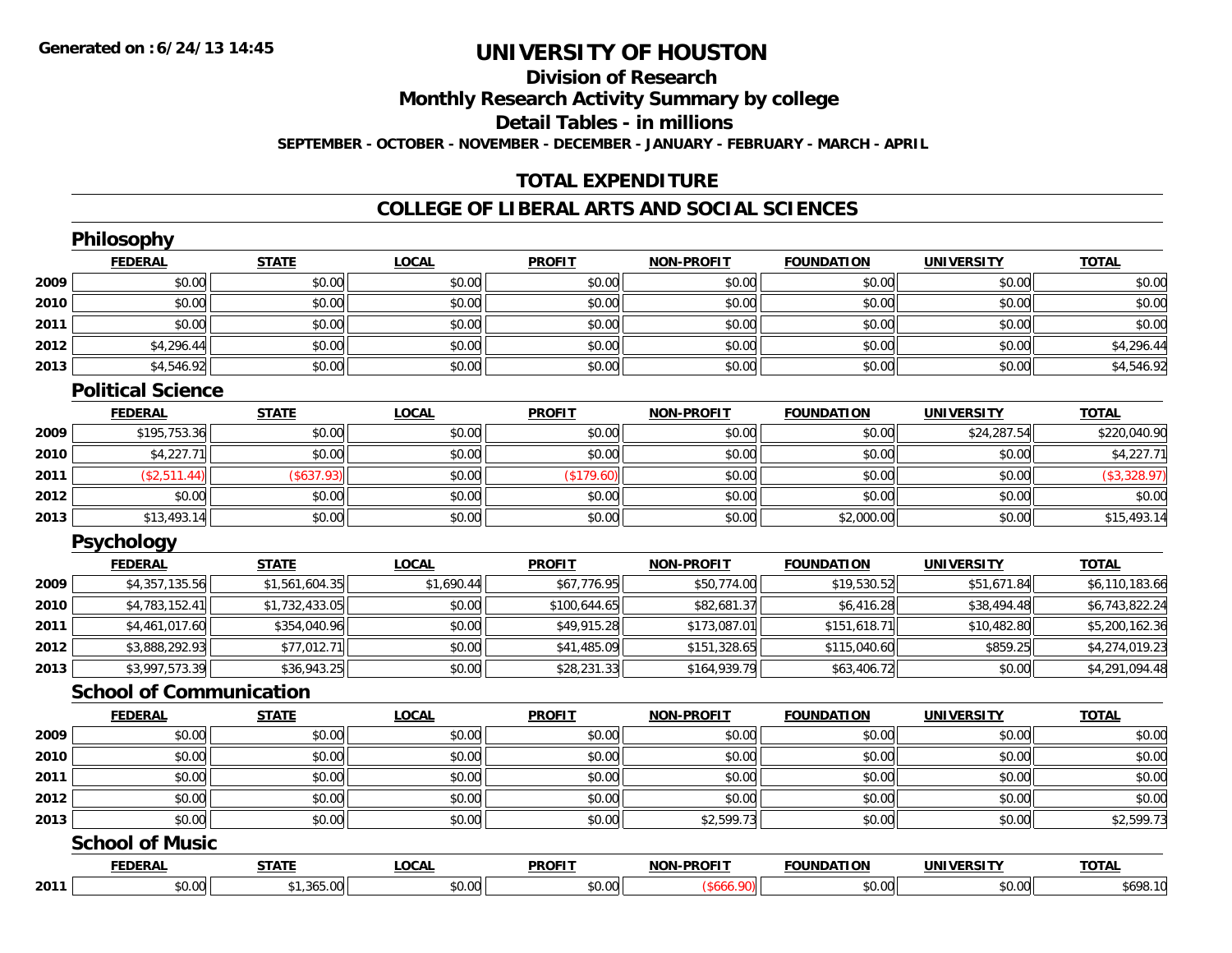## **Division of ResearchMonthly Research Activity Summary by college Detail Tables - in millions SEPTEMBER - OCTOBER - NOVEMBER - DECEMBER - JANUARY - FEBRUARY - MARCH - APRIL**

### **TOTAL EXPENDITURE**

#### **COLLEGE OF LIBERAL ARTS AND SOCIAL SCIENCES**

|      | <b>Sociology</b> |              |              |               |                   |                   |                   |              |
|------|------------------|--------------|--------------|---------------|-------------------|-------------------|-------------------|--------------|
|      | <b>FEDERAL</b>   | <b>STATE</b> | <b>LOCAL</b> | <b>PROFIT</b> | <b>NON-PROFIT</b> | <b>FOUNDATION</b> | <b>UNIVERSITY</b> | <b>TOTAL</b> |
| 2009 | \$73,320.89      | \$0.00       | \$23,164.43  | \$0.00        | \$6.47            | \$0.00            | \$0.00            | \$96,491.79  |
| 2010 | \$130,242.23     | \$0.00       | \$5,405.91   | \$0.00        | \$19,813.25       | \$0.00            | \$0.00            | \$155,461.39 |
| 2011 | \$101,837.21     | \$0.00       | \$0.00       | \$0.00        | \$0.00            | \$0.00            | \$0.00            | \$101,837.21 |
| 2012 | \$3,491.41       | \$0.00       | \$0.00       | \$0.00        | \$0.00            | \$0.00            | \$0.00            | \$3,491.41   |
| 2013 | (\$5,733.18)     | \$0.00       | \$0.00       | \$0.00        | \$0.00            | \$0.00            | \$0.00            | (\$5,733.18) |
|      | <b>Theatre</b>   |              |              |               |                   |                   |                   |              |
|      | <b>FEDERAL</b>   | <b>STATE</b> | <b>LOCAL</b> | <b>PROFIT</b> | <b>NON-PROFIT</b> | <b>FOUNDATION</b> | <b>UNIVERSITY</b> | <b>TOTAL</b> |
| 2011 | \$0.00           | \$0.00       | \$0.00       | \$0.00        | \$47,028.06       | $($ \$45.63) $ $  | \$0.00            | \$46,982.43  |
|      |                  |              |              |               |                   |                   |                   |              |

| 2012  | \$0.00          | \$0.00         | \$0.00      | \$0.00         |                      | \$0.00       | \$0.00       |                 |
|-------|-----------------|----------------|-------------|----------------|----------------------|--------------|--------------|-----------------|
| 2013  | \$0.00          | \$0.00         | \$0.00      | \$0.00         | \$0.00               | \$0.00       | \$0.00       | 0000<br>DU.UU   |
| Total | \$27.829.063.73 | \$3,783,834.51 | \$30,001.23 | \$1,047,641.17 | <b>*1,882,644.69</b> | 1,030,868.30 | \$152,812.79 | \$35.756.866.42 |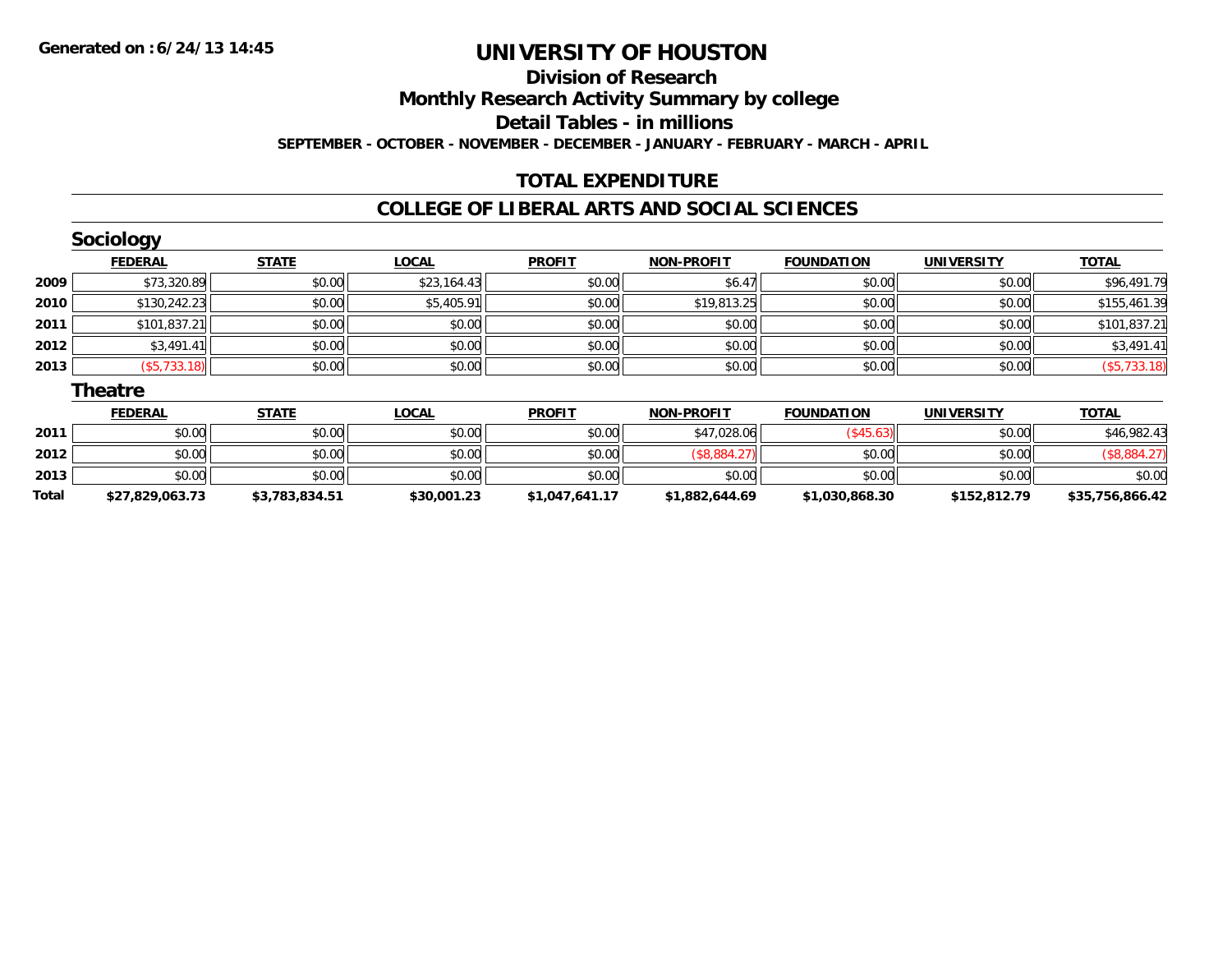### **Division of Research**

**Monthly Research Activity Summary by college**

**Detail Tables - in millions**

**SEPTEMBER - OCTOBER - NOVEMBER - DECEMBER - JANUARY - FEBRUARY - MARCH - APRIL**

## **TOTAL EXPENDITURE**

## **COLLEGE OF NATURAL SCIENCES AND MATHEMATICS**

## **Biology/Biochemistry**

|      | <b>FEDERAL</b> | <b>STATE</b> | <b>LOCAL</b> | <b>PROFIT</b> | <b>NON-PROFIT</b> | <b>FOUNDATION</b> | <b>UNIVERSITY</b> | <b>TOTAL</b>   |
|------|----------------|--------------|--------------|---------------|-------------------|-------------------|-------------------|----------------|
| 2009 | \$1,264,755.58 | \$85,224.36  | \$0.00       | \$0.00        | \$2,975.05        | \$396,973.06      | \$0.00            | \$1,749,928.05 |
| 2010 | \$2,459,900.61 | \$65,249.26  | \$0.00       | \$0.00        | \$278,358.19      | \$142,339.09      | \$0.00            | \$2,945,847.15 |
| 2011 | \$2,529,444.55 | \$337,623.80 | \$0.00       | \$2,900.57    | \$454,392.55      | \$171,478.88      | \$0.00            | \$3,495,840.34 |
| 2012 | \$2,025,346.88 | \$315,107.51 | \$0.00       | \$0.01        | \$514,806.43      | \$100,988.82      | \$0.00            | \$2,956,249.64 |
| 2013 | \$1,990,786.47 | \$184,606.33 | \$0.00       | \$87,477.38   | \$526,503.57      | \$162,911.13      | \$0.00            | \$2,952,284.88 |
|      | .<br>$\sim$    | .            |              |               |                   |                   |                   |                |

#### **Center for Applied Geoscience Excellence**

|      | EENEDAI<br>ERA  | <b>STATE</b>  | 00 <sub>n</sub><br>UUM | <b>PROFIT</b> | <b>DDOCIT</b><br>NAR | ె∩∐NDA .<br>.      | <b>INIE</b>            | <b>TOTA</b>            |
|------|-----------------|---------------|------------------------|---------------|----------------------|--------------------|------------------------|------------------------|
| 2009 | $\sim$<br>₽U.UU | 0000<br>pu.uu | 40.00                  | 0000<br>vv.vv | 0000<br>JU.UUL       | $\sim$ 00<br>₽U.UU | $\sim$ $\sim$<br>vv.vv | $\sim$ $\sim$<br>ง∪.∪บ |
| 2010 | 0.00<br>DU.UU   | 0000<br>DU.UU | $\sim$ $\sim$<br>vu.vu | 0000<br>JU.UU | \$0.00               | $\sim$<br>טט.טע    | $\sim$ $\sim$<br>vu.vu | $\sim$<br>ง∪.∪บ        |

## **Center for Nuclear Receptors and Cell Signaling**

|      | <b>FEDERAL</b> | <b>STATE</b>   | <b>LOCAL</b> | <b>PROFIT</b> | <b>NON-PROFIT</b> | <b>FOUNDATION</b> | <b>UNIVERSITY</b> | <b>TOTAL</b>   |
|------|----------------|----------------|--------------|---------------|-------------------|-------------------|-------------------|----------------|
| 2009 | \$0.00         | \$0.00         | \$0.00       | \$0.00        | \$0.00            | \$0.00            | \$0.00            | \$0.00         |
| 2010 | \$438,997.27   | \$1,302,253.43 | \$0.00       | \$0.00        | \$0.00            | \$29,503.22       | \$0.00            | \$1,770,753.92 |
| 2011 | \$884,650.82   | \$78,027.52    | \$0.00       | \$0.00        | \$53,522.32       | \$31,323.71       | \$0.00            | \$1,047,524.36 |
| 2012 | \$1,343,830.12 | \$846,566.48   | \$0.00       | \$215,430.22  | (\$63.33)         | \$251,924.74      | \$0.00            | \$2,657,688.23 |
| 2013 | \$1,062,931.88 | \$480,310.71   | \$0.00       | \$3,626.63    | \$977.00          | \$26,980.75       | \$0.00            | \$1,574,826.97 |

#### **Chemistry**

|      | <b>FEDERAL</b> | <u>STATE</u>   | <b>LOCAL</b> | <b>PROFIT</b> | <b>NON-PROFIT</b> | <b>FOUNDATION</b> | <b>UNIVERSITY</b> | <u>TOTAL</u>   |
|------|----------------|----------------|--------------|---------------|-------------------|-------------------|-------------------|----------------|
| 2009 | \$3,193,424.82 | \$77,274.28    | \$0.00       | \$69,321.50   | \$141,350.19      | \$711,782.70      | \$127,322.63      | \$4,320,476.12 |
| 2010 | \$3,323,827.54 | \$1,393,934.98 | \$0.00       | \$57,013.45   | \$17,607.82       | \$681,675.76      | \$147,812.56      | \$5,621,872.11 |
| 2011 | \$2,477,375.23 | \$677,337.33   | \$0.00       | (\$5,559.72)  | \$40,064.84       | \$1,319,813.57    | \$46,086.33       | \$4,555,117.58 |
| 2012 | \$2,140,865.79 | \$795,996.15   | \$0.00       | \$20,494.76   | \$37,946.95       | \$1,155,540.53    | \$44,816.10       | \$4,195,660.28 |
| 2013 | \$1,929,991.40 | \$1,023,770.53 | \$0.00       | \$65,662.67   | \$8,527.16        | \$749,181.52      | $($ \$43,851.79)  | \$3,733,281.49 |

#### **Computer Science**

|      | <b>FEDERAL</b> | <b>STATE</b> | <b>LOCAL</b> | <b>PROFIT</b> | <b>NON-PROFIT</b> | <b>FOUNDATION</b> | <b>UNIVERSITY</b> | <b>TOTAL</b>   |
|------|----------------|--------------|--------------|---------------|-------------------|-------------------|-------------------|----------------|
| 2009 | \$1,968,167.18 | \$166,120.29 | \$0.00       | \$95,295.04   | \$114,785,71      | \$0.00            | \$0.00            | \$2,344,368.22 |
| 2010 | \$2,304,830.37 | \$100,912.15 | \$0.00       | \$73,407.39   | \$96,037.26       | \$0.00            | \$0.00            | \$2,575,187.17 |
| 2011 | \$3,256,791.37 | \$106,528.93 | \$0.00       | \$222,491.66  | \$295,105.08      | \$0.00            | (\$769.35)        | \$3,880,147.68 |
| 2012 | \$1,770,670.99 | \$28,759.14  | \$0.00       | \$299,680.52  | \$230.766.85      | \$19,666.12       | \$0.00            | \$2,349,543.62 |
| 2013 | \$1,735,463.18 | \$27,447.99  | \$0.00       | \$264,807.35  | \$62,656.87       | \$17,924.92       | \$29,957.80       | \$2,138,258.10 |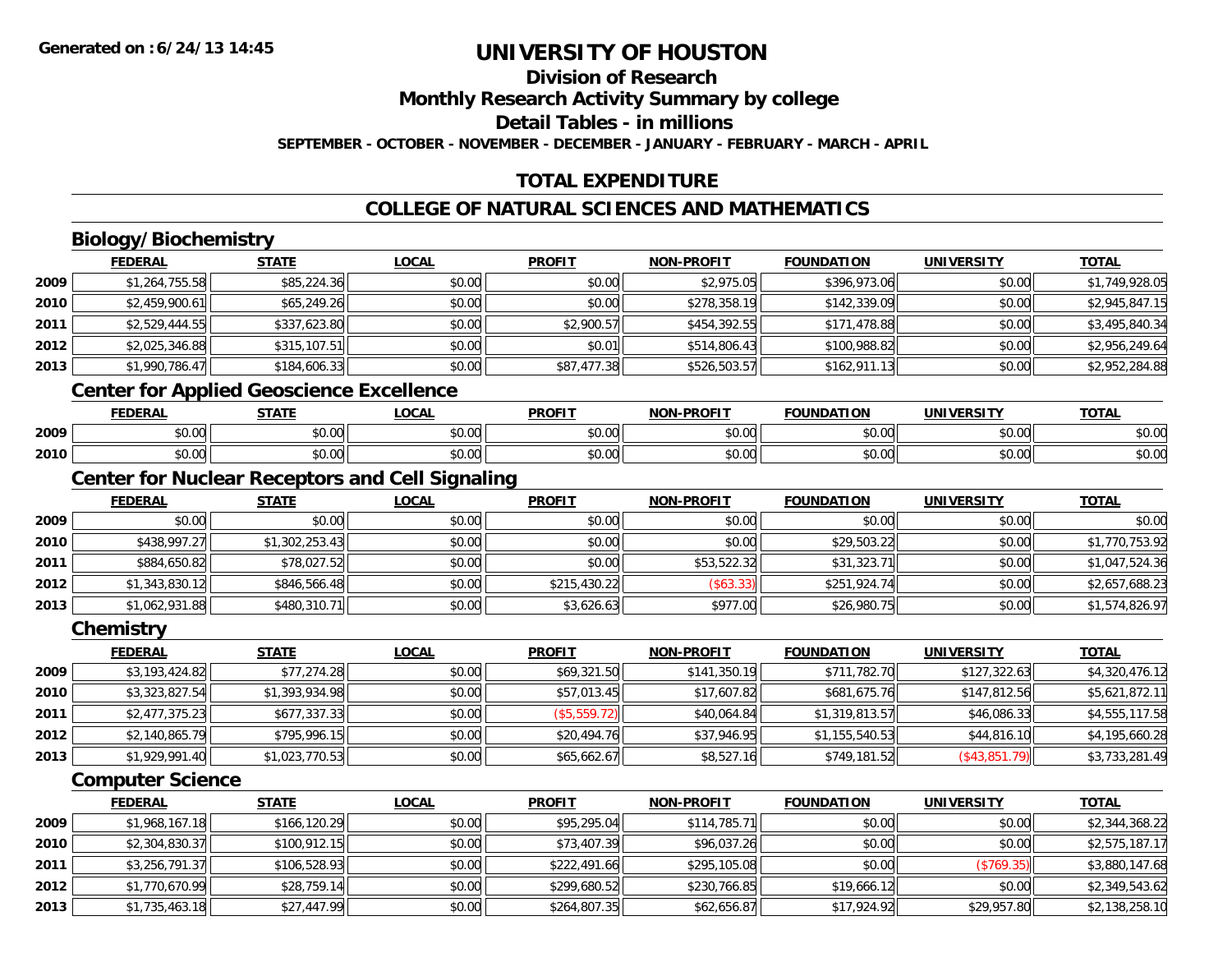### **Division of Research**

**Monthly Research Activity Summary by college**

**Detail Tables - in millions**

**SEPTEMBER - OCTOBER - NOVEMBER - DECEMBER - JANUARY - FEBRUARY - MARCH - APRIL**

## **TOTAL EXPENDITURE**

## **COLLEGE OF NATURAL SCIENCES AND MATHEMATICS**

## **Dean, Natural Sciences and Mathematics**

|      | <b>FEDERAL</b> | <b>STATE</b> | <u>LOCAL</u> | <b>PROFIT</b> | <b>NON-PROFIT</b> | <b>FOUNDATION</b> | <b>UNIVERSITY</b> | <b>TOTAL</b> |
|------|----------------|--------------|--------------|---------------|-------------------|-------------------|-------------------|--------------|
| 2009 | \$0.00         | \$0.00       | \$0.00       | \$0.00        | \$0.00            | \$0.00            | \$0.00            | \$0.00       |
| 2010 | \$0.00         | \$0.00       | \$0.00       | \$0.00        | \$0.00            | \$0.00            | \$0.00            | \$0.00       |
| 2011 | \$0.00         | \$0.00       | \$0.00       | \$0.00        | \$0.00            | \$0.00            | \$0.00            | \$0.00       |
| 2012 | \$17,185.74    | \$0.00       | \$0.00       | \$0.00        | \$0.00            | \$0.00            | \$0.00            | \$17,185.74  |
| 2013 | \$100,500.00   | \$0.00       | \$0.00       | \$0.00        | \$0.00            | \$0.00            | \$0.00            | \$100,500.00 |

#### **Earth & Atmospheric Sciences**

|      | <b>FEDERAL</b> | <u>STATE</u> | <b>LOCAL</b> | <b>PROFIT</b>  | <b>NON-PROFIT</b> | <b>FOUNDATION</b> | <b>UNIVERSITY</b> | <b>TOTAL</b>   |
|------|----------------|--------------|--------------|----------------|-------------------|-------------------|-------------------|----------------|
| 2009 | \$993,062.73   | \$123,317.72 | \$0.00       | \$968,712.22   | \$536,090.33      | \$0.00            | \$52.00           | \$2,621,235.00 |
| 2010 | \$1,047,549.14 | \$340,246.74 | \$0.00       | \$1,204,339.47 | \$683,828.66      | \$0.00            | \$0.00            | \$3,275,964.01 |
| 2011 | \$1,132,976.66 | \$674,238.24 | \$0.00       | \$1,042,752.43 | \$133,281.03      | \$0.00            | \$0.00            | \$2,983,248.36 |
| 2012 | \$1,000,370.35 | \$379,042.93 | \$0.00       | \$1,391,301.91 | \$118,134.20      | \$0.00            | \$0.00            | \$2,888,849.39 |
| 2013 | \$903,247.89   | \$159,695.61 | \$0.00       | \$2,008,695.05 | \$103,476.02      | \$0.00            | \$0.00            | \$3,175,114.57 |

## **Institute for Climate and Atmospheric Science**

|      | <b>FEDERAL</b> | <b>STATE</b> | <b>LOCAL</b> | <b>PROFIT</b> | <b>NON-PROFIT</b> | <b>FOUNDATION</b> | <b>UNIVERSITY</b> | <b>TOTAL</b> |
|------|----------------|--------------|--------------|---------------|-------------------|-------------------|-------------------|--------------|
| 2009 | \$0.00         | \$0.00       | \$0.00       | \$0.00        | \$0.00            | \$0.00            | \$0.00            | \$0.00       |
| 2010 | \$0.00         | \$0.00       | \$0.00       | \$0.00        | \$0.00            | \$0.00            | \$0.00            | \$0.00       |
| 2011 | \$0.00         | \$0.00       | \$0.00       | \$0.00        | \$0.00            | \$0.00            | \$0.00            | \$0.00       |
| 2012 | \$0.00         | \$0.00       | \$0.00       | \$0.00        | \$0.00            | \$0.00            | \$0.00            | \$0.00       |
| 2013 | \$0.00         | \$0.00       | \$0.00       | \$0.00        | \$0.00            | \$0.00            | \$0.00            | \$0.00       |

### **Mathematics**

|      | <b>FEDERAL</b> | <b>STATE</b> | <b>LOCAL</b> | <b>PROFIT</b> | <b>NON-PROFIT</b> | <b>FOUNDATION</b> | <b>UNIVERSITY</b> | <b>TOTAL</b> |
|------|----------------|--------------|--------------|---------------|-------------------|-------------------|-------------------|--------------|
| 2009 | \$445,044.95   | \$244,092.54 | \$0.00       | \$6,782.81    | \$70,997.05       | \$20,890.73       | \$0.00            | \$787,808.08 |
| 2010 | \$735,643.27   | \$124,337.66 | \$0.00       | \$28,855.42   | \$83,970.75       | \$26,525.25       | \$0.00            | \$999,332.35 |
| 2011 | \$542,969.12   | \$240,140.03 | \$0.00       | \$45,301.85   | \$103,674.13      | \$27,435.67       | \$10,000.00       | \$969,520.80 |
| 2012 | \$462,883.34   | \$223,455.23 | \$7,488.83   | \$125,222.03  | \$78,658.24       | \$26,712.25       | \$15,442.73       | \$939,862.65 |
| 2013 | \$646,711.88   | \$84,491.96  | \$0.00       | \$76,851.68   | \$467.88          | \$25,022.00       | \$21,185.69       | \$854,731.09 |

#### **Physics**

|      | <b>FEDERAL</b>     | STATE       | <b>_OCAL</b> | <b>PROFIT</b>    | <b>NON-PROFIT</b> | <b>FOUNDATION</b>  | <b>UNIVERSITY</b> | <b>TOTAL</b>   |
|------|--------------------|-------------|--------------|------------------|-------------------|--------------------|-------------------|----------------|
| 2009 | \$995,682.83       | \$43,500.52 | \$0.00       | .284.13<br>\$641 | \$131,806.45      | 2.402.31<br>\$192. | \$0.00            | \$2,004,676.24 |
| 2010 | .224.147<br>143.60 | \$43.344.64 | \$0.00       | \$894,077.56     | \$51,687.63       | \$175,569.90       | \$0.00            | \$2,388,823.33 |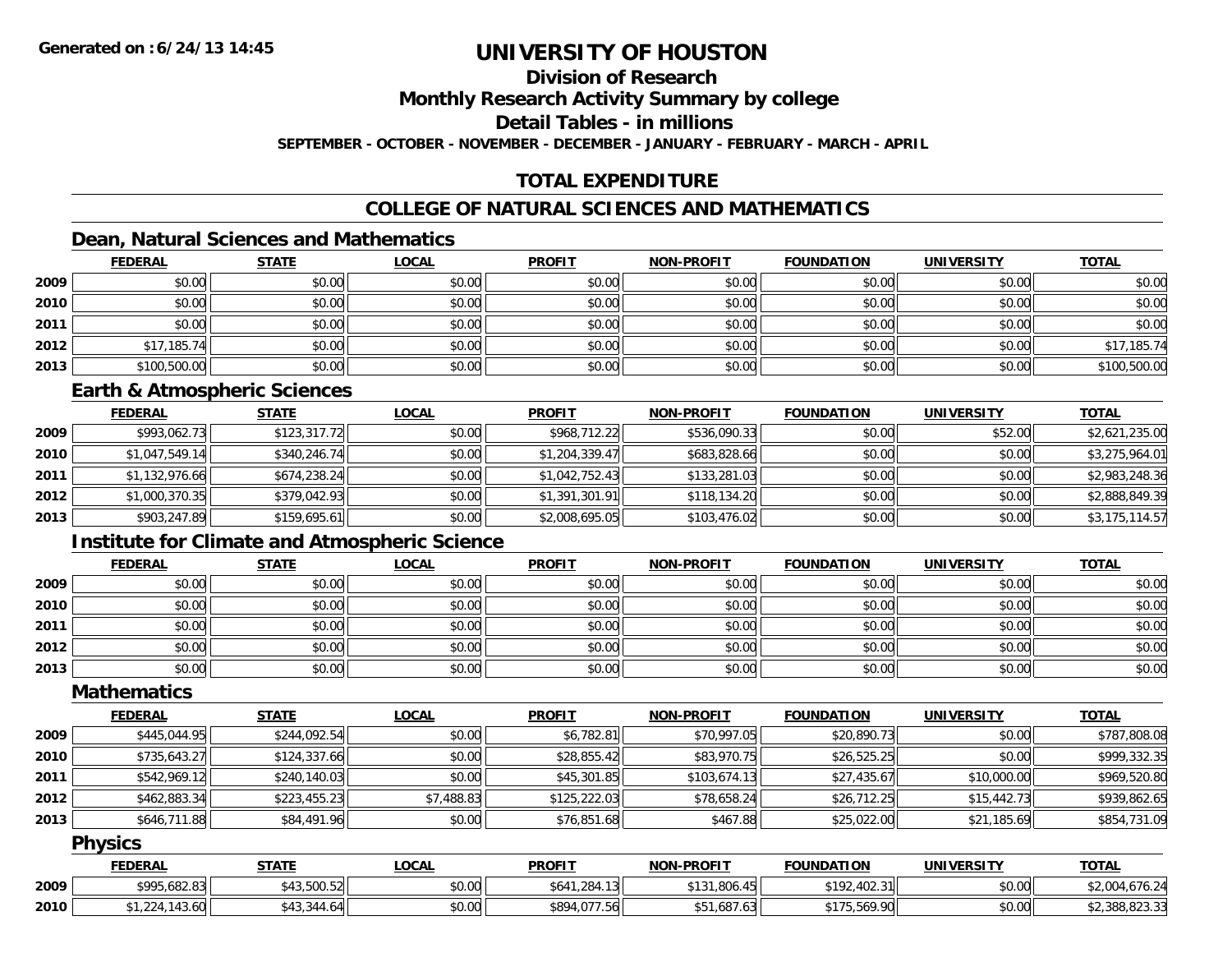**Division of Research**

**Monthly Research Activity Summary by college**

**Detail Tables - in millions**

**SEPTEMBER - OCTOBER - NOVEMBER - DECEMBER - JANUARY - FEBRUARY - MARCH - APRIL**

### **TOTAL EXPENDITURE**

#### **COLLEGE OF NATURAL SCIENCES AND MATHEMATICS**

|       | <b>Physics</b>  |                 |              |                 |                   |                   |                   |                 |  |  |  |
|-------|-----------------|-----------------|--------------|-----------------|-------------------|-------------------|-------------------|-----------------|--|--|--|
|       | <b>FEDERAL</b>  | <b>STATE</b>    | <u>LOCAL</u> | <b>PROFIT</b>   | <b>NON-PROFIT</b> | <b>FOUNDATION</b> | <b>UNIVERSITY</b> | <b>TOTAL</b>    |  |  |  |
| 2011  | \$1,820,147.11  | \$18,080.15     | \$0.00       | \$797,739.56    | \$19,275.87       | \$153,769.80      | \$0.00            | \$2,809,012.50  |  |  |  |
| 2012  | \$2,009,802.01  | (\$2,933.99)    | \$0.00       | \$705,455.26    | \$34,454.64       | \$166,009.11      | \$0.00            | \$2,912,787.04  |  |  |  |
| 2013  | \$2,053,627.32  | \$0.00          | \$0.00       | \$1,101,973.16  | \$38,984.70       | \$127,144.58      | \$0.00            | \$3,321,729.76  |  |  |  |
| Total | \$54,233,599.98 | \$10,788,101.15 | \$7,488.83   | \$12,511,393.97 | \$5,065,108.07    | \$6,911,490.12    | \$398,054.70      | \$89,915,236.82 |  |  |  |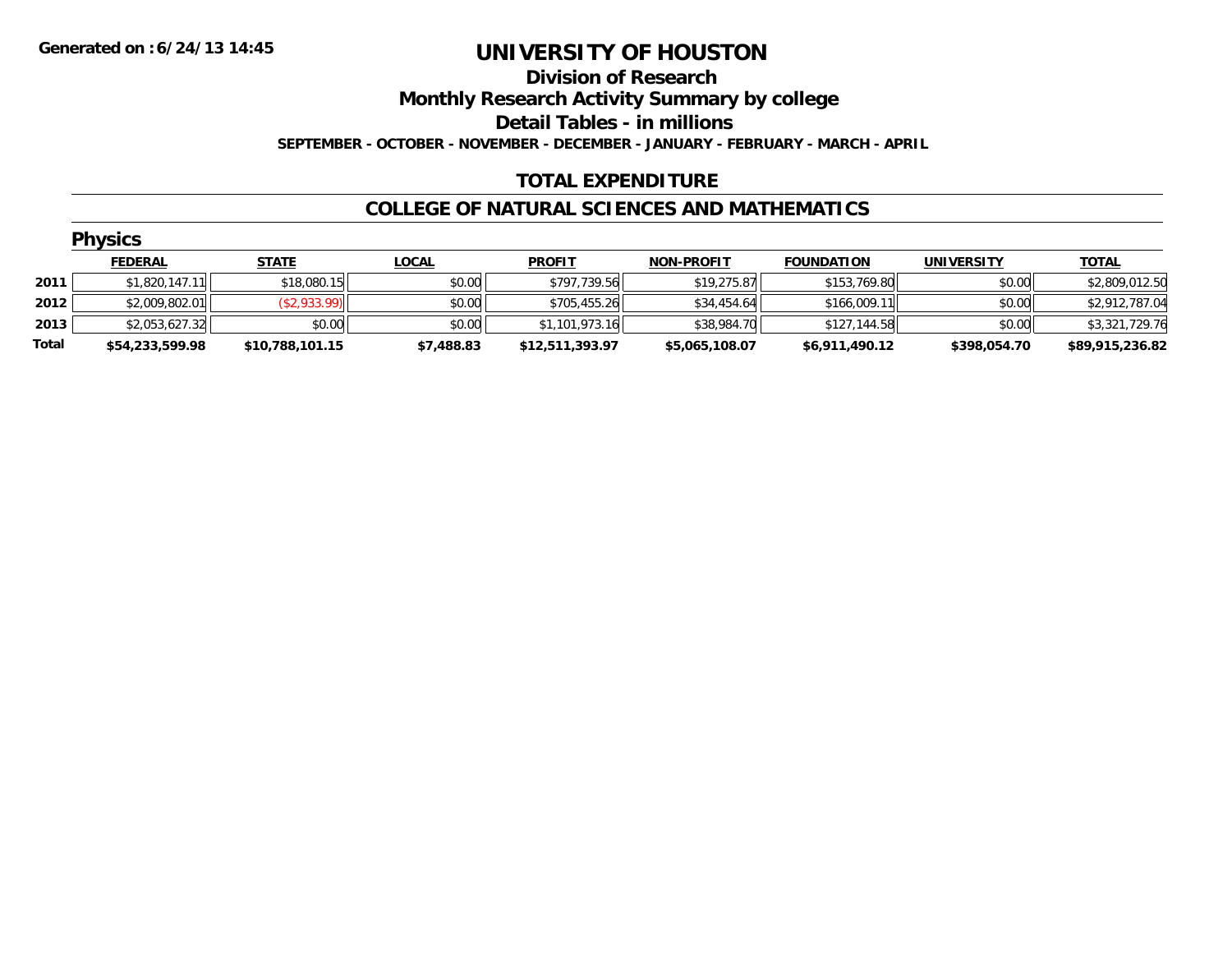## **Division of Research**

**Monthly Research Activity Summary by college**

**Detail Tables - in millions**

**SEPTEMBER - OCTOBER - NOVEMBER - DECEMBER - JANUARY - FEBRUARY - MARCH - APRIL**

### **TOTAL EXPENDITURE**

#### **COLLEGE OF OPTOMETRY**

## **Optometry, Community**

|       | <b>FEDERAL</b>  | <b>STATE</b> | <u>LOCAL</u> | <b>PROFIT</b>  | <b>NON-PROFIT</b> | <b>FOUNDATION</b> | <b>UNIVERSITY</b> | <u>TOTAL</u>    |
|-------|-----------------|--------------|--------------|----------------|-------------------|-------------------|-------------------|-----------------|
| 2009  | \$2,111,105.73  | \$78,762.26  | \$0.00       | \$140,031.42   | (S71.73)          | \$6,211.50        | \$172,599.98      | \$2,508,639.16  |
| 2010  | \$2,902,738.33  | \$123,909.48 | \$0.00       | \$380,612.11   | \$10,046.85       | \$26,108.53       | \$78,597.67       | \$3,522,012.97  |
| 2011  | \$2,218,701.75  | \$60,558.57  | \$0.00       | \$180,849.21   | (S103.90)         | \$0.00            | \$111,646.00      | \$2,571,651.63  |
| 2012  | \$2,529,801.85  | \$1,921.81   | \$0.00       | \$223,358.69   | (\$105.00)        | \$23,257.83       | \$175,449.91      | \$2,953,685.09  |
| 2013  | \$2,628,293.09  | \$44,012.88  | \$0.00       | \$628,488.41   | \$0.00            | \$21,411.85       | \$111,863.53      | \$3,434,069.76  |
| Total | \$12,390,640.75 | \$309,165.00 | \$0.00       | \$1,553,339.84 | \$9,766.22        | \$76,989.71       | \$650,157.09      | \$14,990,058.61 |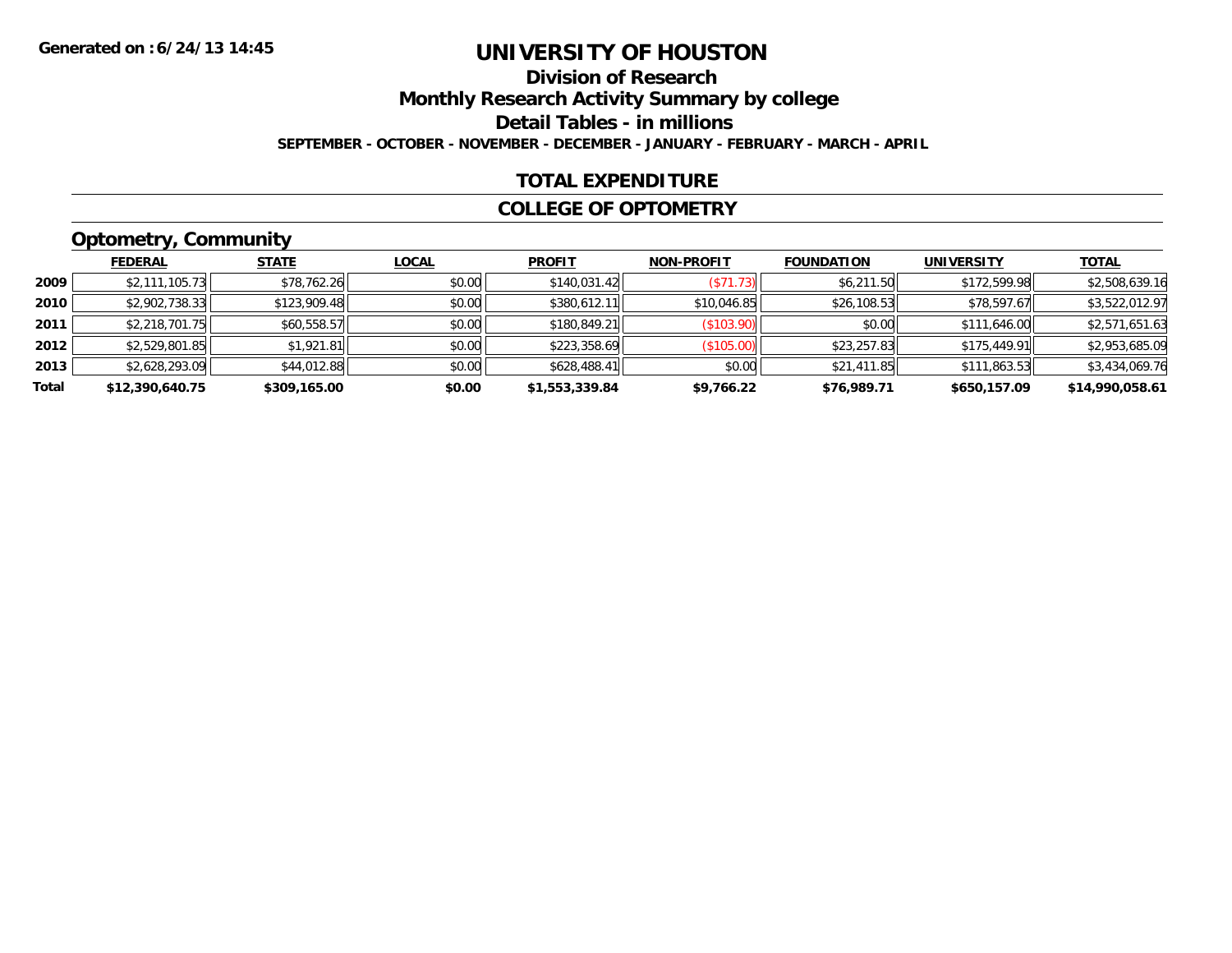## **Division of Research**

**Monthly Research Activity Summary by college**

**Detail Tables - in millions**

**SEPTEMBER - OCTOBER - NOVEMBER - DECEMBER - JANUARY - FEBRUARY - MARCH - APRIL**

## **TOTAL EXPENDITURE**

### **COLLEGE OF PHARMACY**

## **Clinical Sciences and Administration**

|      | <b>FEDERAL</b> | <b>STATE</b> | <b>LOCAL</b> | <b>PROFIT</b> | <b>NON-PROFIT</b> | <b>FOUNDATION</b> | <b>UNIVERSITY</b> | <b>TOTAL</b> |
|------|----------------|--------------|--------------|---------------|-------------------|-------------------|-------------------|--------------|
| 2009 | \$114,761.54   | \$0.00       | \$0.00       | \$360.410.44  | \$25,903.63       | \$39,971.31       | \$160.23          | \$541,207.15 |
| 2010 | \$59,943.19    | (\$5,752.46) | \$0.00       | \$229.141.14  | \$124,852.27      | \$4,319.59        | \$1.271.65        | \$413,775.38 |
| 2011 | \$119,471.02   | \$1,750.90   | \$0.00       | \$273,435.37  | \$175,582.57      | \$0.00            | \$24.85           | \$570,264.71 |
| 2012 | \$113,843.36   | \$14,931.88  | \$0.00       | \$255,685.86  | \$48,438.69       | \$15,944.45       | \$0.00            | \$448,844.24 |
| 2013 | \$232,854.18   | \$0.00       | \$0.00       | \$283,002.37  | \$9,562.31        | \$4,103.00        | \$0.00            | \$529,521.86 |

### **Dean, Pharmacy**

|      | <u>FEDERAL</u> | <b>STATE</b> | <u>LOCAL</u> | <b>PROFIT</b> | <b>NON-PROFIT</b> | <b>FOUNDATION</b> | <b>UNIVERSITY</b> | <b>TOTAL</b> |
|------|----------------|--------------|--------------|---------------|-------------------|-------------------|-------------------|--------------|
| 2009 | \$0.00         | \$0.00       | \$0.00       | \$0.00        | \$0.00            | \$0.00            | \$0.00            | \$0.00       |
| 2010 | \$0.00         | \$0.00       | \$0.00       | \$0.00        | \$0.00            | \$0.00            | \$0.00            | \$0.00       |
| 2011 | \$0.00         | \$0.00       | \$0.00       | \$0.00        | \$0.00            | \$0.00            | \$0.00            | \$0.00       |
| 2012 | \$0.00         | \$0.00       | \$0.00       | \$0.00        | \$0.00            | \$0.00            | \$0.00            | \$0.00       |
| 2013 | \$0.00         | \$0.00       | \$0.00       | \$0.00        | \$0.00            | \$0.00            | \$0.00            | \$0.00       |

## **Pharmacological and Pharmaceutical Sciences**

|       | <b>FEDERAL</b> | <b>STATE</b> | <b>LOCAL</b> | <b>PROFIT</b>  | <b>NON-PROFIT</b> | <b>FOUNDATION</b> | <b>UNIVERSITY</b> | <b>TOTAL</b>    |
|-------|----------------|--------------|--------------|----------------|-------------------|-------------------|-------------------|-----------------|
| 2009  | \$1,169,845.05 | \$48,566.68  | \$0.00       | \$53,757.21    | \$94,610.91       | \$52,909.88       | \$0.00            | \$1,419,689.73  |
| 2010  | \$1,742,692.35 | \$90,678.63  | \$0.00       | (\$1,013.47)   | \$125,440.15      | \$43,000.00       | \$0.00            | \$2,000,797.66  |
| 2011  | \$2,189,088.44 | \$82,134.21  | \$0.00       | \$11,817.50    | \$114,860.78      | \$31,236.68       | \$0.00            | \$2,429,137.61  |
| 2012  | \$1,124,365.51 | \$0.01       | \$0.00       | \$6.381.74     | \$63.724.11       | \$77,503.71       | \$0.00            | \$1,271,975.08  |
| 2013  | \$1,423,415.61 | \$0.00       | \$0.00       | \$13,484.01    | \$17,264.42       | \$41,190.15       | \$0.00            | \$1,495,354.19  |
| Total | \$8,290,280.26 | \$232,309.85 | \$0.00       | \$1,486,102.17 | \$800,239.84      | \$310,178.77      | \$1,456.73        | \$11,120,567.62 |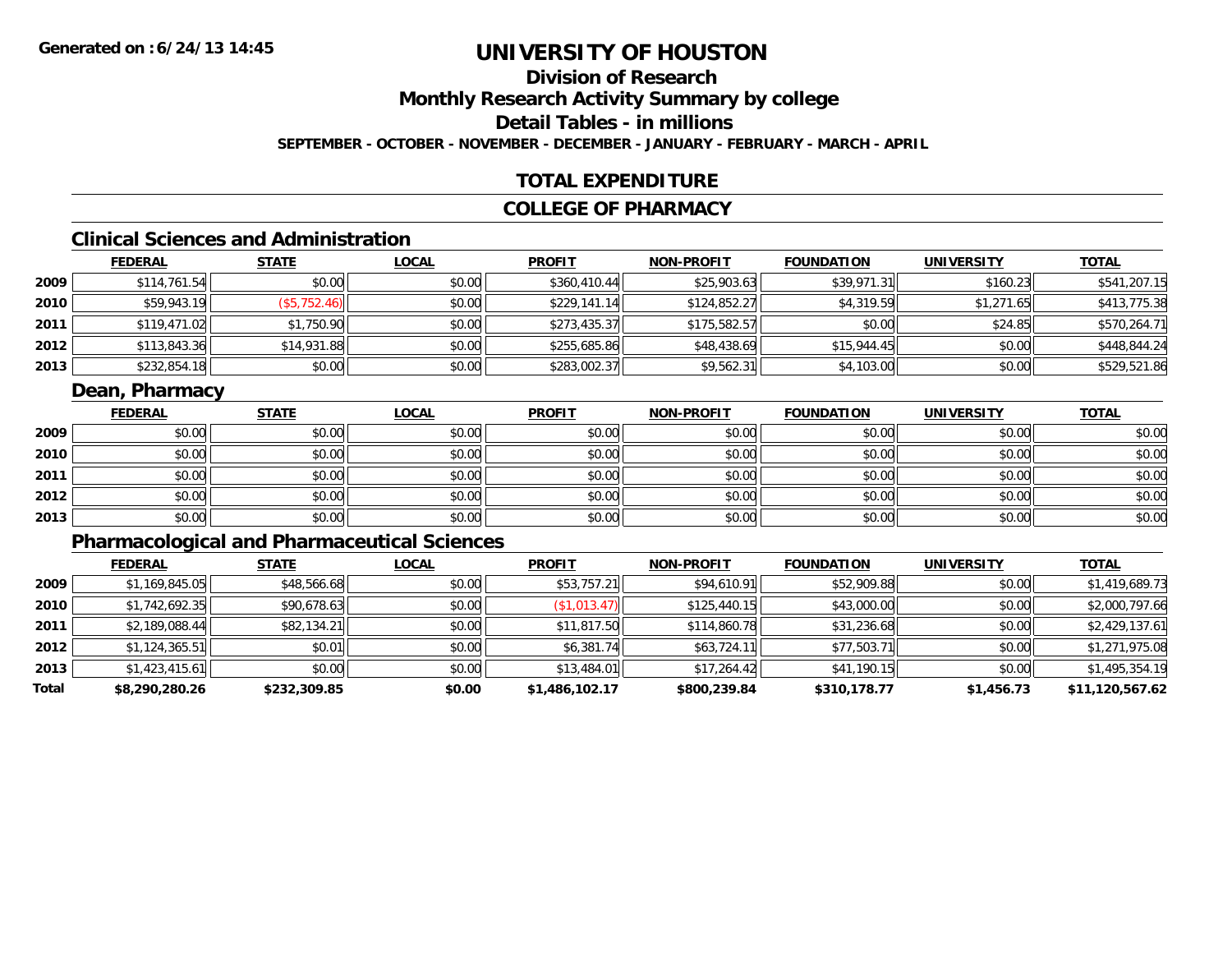## **Division of Research**

**Monthly Research Activity Summary by college**

**Detail Tables - in millions**

**SEPTEMBER - OCTOBER - NOVEMBER - DECEMBER - JANUARY - FEBRUARY - MARCH - APRIL**

### **TOTAL EXPENDITURE**

### **COLLEGE OF TECHNOLOGY**

### **Center for Life Sciences Technology**

|      | <b>FEDERAL</b> | <b>STATE</b> | <u>LOCAL</u> | <b>PROFIT</b> | <b>NON-PROFIT</b> | <b>FOUNDATION</b> | <b>UNIVERSITY</b> | <b>TOTAL</b> |
|------|----------------|--------------|--------------|---------------|-------------------|-------------------|-------------------|--------------|
| 2009 | \$0.00         | \$0.00       | \$0.00       | \$0.00        | \$0.00            | \$0.00            | \$0.00            | \$0.00       |
| 2010 | \$0.00         | \$0.00       | \$0.00       | \$0.00        | \$0.00            | \$0.00            | \$0.00            | \$0.00       |
| 2011 | \$0.00         | \$0.00       | \$0.00       | \$0.00        | \$0.00            | \$0.00            | \$0.00            | \$0.00       |
| 2012 | \$0.00         | \$0.00       | \$0.00       | \$0.00        | \$0.00            | \$0.00            | \$0.00            | \$0.00       |
|      |                |              |              |               |                   |                   |                   |              |

### **Center for Technology Literacy**

|      | <b>FEDERAL</b> | <b>STATE</b> | <u>LOCAL</u> | <b>PROFIT</b> | <b>NON-PROFIT</b> | <b>FOUNDATION</b> | <b>UNIVERSITY</b> | <b>TOTAL</b> |
|------|----------------|--------------|--------------|---------------|-------------------|-------------------|-------------------|--------------|
| 2009 | \$0.00         | \$0.00       | \$0.00       | \$0.00        | \$0.00            | \$0.00            | \$0.00            | \$0.00       |
| 2010 | \$8,793.07     | \$0.00       | \$0.00       | \$0.00        | \$0.00            | \$0.00            | \$0.00            | \$8,793.07   |
| 2011 | \$379,009.04   | \$0.00       | \$0.00       | \$0.00        | \$0.00            | \$0.00            | \$0.00            | \$379,009.04 |
| 2012 | \$511,289.68   | \$0.00       | \$0.00       | \$0.00        | \$0.00            | \$0.00            | \$0.00            | \$511,289.68 |
| 2013 | \$164,704.50   | \$0.00       | \$0.00       | \$0.00        | \$0.00            | \$0.00            | \$0.00            | \$164,704.50 |

### **Dean, Technology**

|      | <b>FEDERAL</b> | <b>STATE</b> | <b>LOCAL</b> | <b>PROFIT</b> | <b>NON-PROFIT</b> | <b>FOUNDATION</b> | UNIVERSITY | <b>TOTAL</b> |
|------|----------------|--------------|--------------|---------------|-------------------|-------------------|------------|--------------|
| 2009 | \$320,028.96   | \$0.00       | \$0.00       | \$0.00        | \$0.00            | \$0.00            | \$0.00     | \$320,028.96 |
| 2010 | \$178,322.03   | \$0.00       | \$0.00       | \$0.00        | \$0.00            | \$0.00            | \$0.00     | \$178,322.03 |
| 2011 | \$126,298.67   | \$0.00       | \$0.00       | \$0.00        | \$0.00            | \$0.00            | \$0.00     | \$126,298.67 |
| 2012 | \$119,518.96   | \$0.00       | \$0.00       | \$0.00        | \$0.00            | \$0.00            | \$0.00     | \$119,518.96 |
| 2013 | \$33,703.59    | \$10,921.20  | \$0.00       | \$0.00        | \$0.00            | \$0.00            | \$0.00     | \$44,624.79  |

#### **Engineering Technology**

|      | <b>FEDERAL</b> | <b>STATE</b> | <u>LOCAL</u> | <b>PROFIT</b> | <b>NON-PROFIT</b> | <b>FOUNDATION</b> | <b>UNIVERSITY</b> | <b>TOTAL</b> |
|------|----------------|--------------|--------------|---------------|-------------------|-------------------|-------------------|--------------|
| 2009 | \$365,848.45   | \$0.00       | \$0.00       | \$17,259.91   | \$43,235.05       | \$0.00            | \$17,005.65       | \$443,349.05 |
| 2010 | \$515,095.17   | \$0.00       | \$0.00       | \$23,863.74   | \$11,072.17       | \$39,197.76       | \$229.32          | \$589,458.16 |
| 2011 | \$250,847.57   | \$0.00       | \$0.00       | \$18,106.11   | \$2,323.02        | \$25,317.90       | \$0.00            | \$296,594.60 |
| 2012 | \$317,197.72   | \$0.00       | \$0.00       | \$29,892.20   | (\$3,366.00)      | \$22,467.31       | \$0.00            | \$366,191.23 |
| 2013 | \$354,104.59   | \$2,730.30   | \$0.00       | \$48,991.22   | \$6,345.05        | \$21,716.74       | \$0.00            | \$433,887.91 |

## **Human Development and Consumer Science**

|      | <b>FEDERAL</b> | <b>STATE</b> | <u>LOCAL</u> | <b>PROFIT</b> | <b>NON-PROFIT</b> | <b>FOUNDATION</b> | <b>UNIVERSITY</b> | <b>TOTAL</b> |
|------|----------------|--------------|--------------|---------------|-------------------|-------------------|-------------------|--------------|
| 2009 | \$22,277.01    | \$10,896.08  | \$0.00       | \$1,811.46    | \$0.00            | \$0.00            | \$0.00            | \$34,984.55  |
| 2010 | \$5,843.65     | \$0.00       | \$0.00       | \$10,699.21   | \$0.00            | \$0.00            | \$0.00            | \$16,542.86  |
| 2011 | \$952.48       | \$0.00       | \$0.00       | ا 306.46, ا ہ | \$0.00            | \$0.00            | \$0.00            | \$2,258.94   |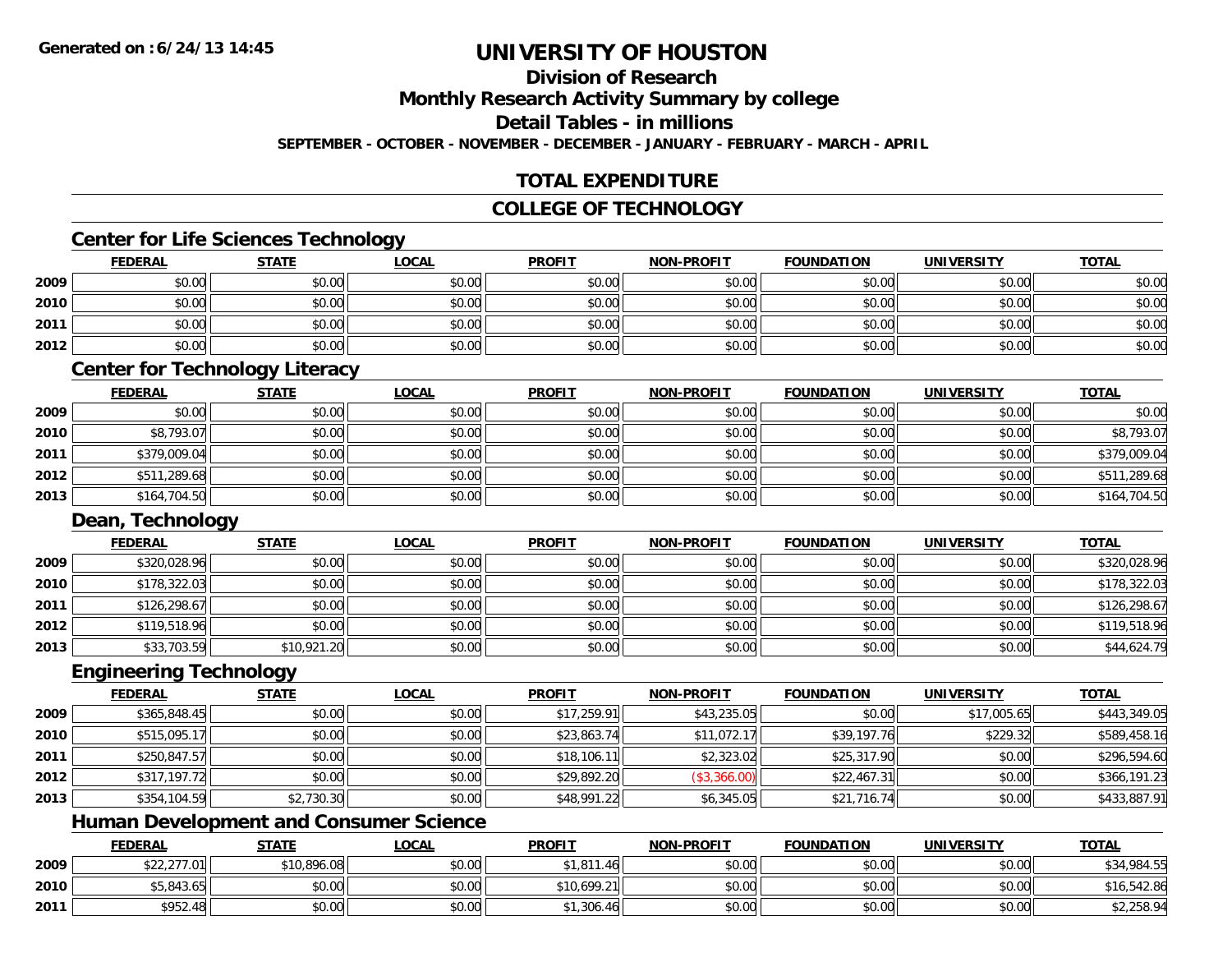## **Division of Research**

**Monthly Research Activity Summary by college**

**Detail Tables - in millions**

**SEPTEMBER - OCTOBER - NOVEMBER - DECEMBER - JANUARY - FEBRUARY - MARCH - APRIL**

## **TOTAL EXPENDITURE**

#### **COLLEGE OF TECHNOLOGY**

### **Human Development and Consumer Science**

|      | <b>FEDERAL</b>            | <b>STATE</b>           | $\sim$<br>.UUAI    | <b>PROFIT</b> | -PROFIT<br>៱៲កស    | חחוז<br>ר גרווווווה | UNIVERSITY | <b>TOTAL</b>            |
|------|---------------------------|------------------------|--------------------|---------------|--------------------|---------------------|------------|-------------------------|
| 2012 | $+0.11$<br>$\sim$<br>יש.ו | $\sim$<br>ሖ ヘ<br>JU.UU | $\sim$ 00<br>JU.UU | 0.00<br>JU.UU | 0000<br>JU.UU      | \$0.00              | \$0.00     | 0.0110<br>. UU "<br>524 |
| 2013 | . .<br>546U.68            | ሶስ ሰሰ<br>JU.UU         | ሶስ ሰሰ<br>JU.UU     | 0.00<br>JU.UU | $\sim$ 00<br>JU.UU | 0000<br>,u.uu       | \$0.00     | 5.11<br>ა460.6c         |

<u> 1980 - Johann Barbara, martxa amerikan bashkar (</u>

## **Information & Logistics Technology**

|      | <b>FEDERAL</b> | <u>STATE</u> | <b>LOCAL</b> | <b>PROFIT</b> | <b>NON-PROFIT</b> | <b>FOUNDATION</b> | <b>UNIVERSITY</b> | <b>TOTAL</b>  |
|------|----------------|--------------|--------------|---------------|-------------------|-------------------|-------------------|---------------|
| 2009 | \$74,332.21    | \$3,632.03   | \$0.00       | \$404.00      | \$10,119.29       | \$0.00            | \$0.00            | \$88,487.52   |
| 2010 | \$25,362.10    | \$0.00       | \$0.00       | \$0.00        | \$3,109.70        | \$0.00            | \$0.00            | \$28,471.80   |
| 2011 | \$10,805.01    | \$0.00       | \$0.00       | \$0.00        | \$5,273.45        | \$0.00            | \$0.00            | \$16,078.46   |
| 2012 | \$37,437.98    | \$0.00       | \$0.00       | \$0.00        | \$0.00            | \$0.00            | \$0.00            | \$37,437.98   |
| 2013 | (\$10,735.08)  | \$0.00       | \$0.00       | \$0.00        | \$0.00            | \$0.00            | \$0.00            | (\$10,735.08) |

## **Texas Manufacturing Assistance Center**

|       | <b>FEDERAL</b> | <b>STATE</b> | LOCAL  | <b>PROFIT</b> | <b>NON-PROFIT</b> | <b>FOUNDATION</b> | <b>UNIVERSITY</b> | <b>TOTAL</b>   |
|-------|----------------|--------------|--------|---------------|-------------------|-------------------|-------------------|----------------|
| 2009  | \$0.00         | \$0.00       | \$0.00 | \$0.00        | \$0.00            | \$0.00            | \$0.00            | \$0.00         |
| 2010  | \$0.00         | \$0.00       | \$0.00 | \$0.00        | \$0.00            | \$0.00            | \$0.00            | \$0.00         |
| 2011  | \$0.00         | \$0.00       | \$0.00 | \$0.00        | \$0.00            | \$0.00            | \$0.00            | \$0.00         |
| 2012  | \$0.00         | \$0.00       | \$0.00 | \$0.00        | \$0.00            | \$0.00            | \$0.00            | \$0.00         |
| 2013  | \$0.00         | \$0.00       | \$0.00 | \$0.00        | \$0.00            | \$0.00            | \$0.00            | \$0.00         |
| Total | \$3,811,739.04 | \$28,179.61  | \$0.00 | \$152,334.31  | \$78,111.72       | \$108,699.71      | \$17,234.97       | \$4,196,299.36 |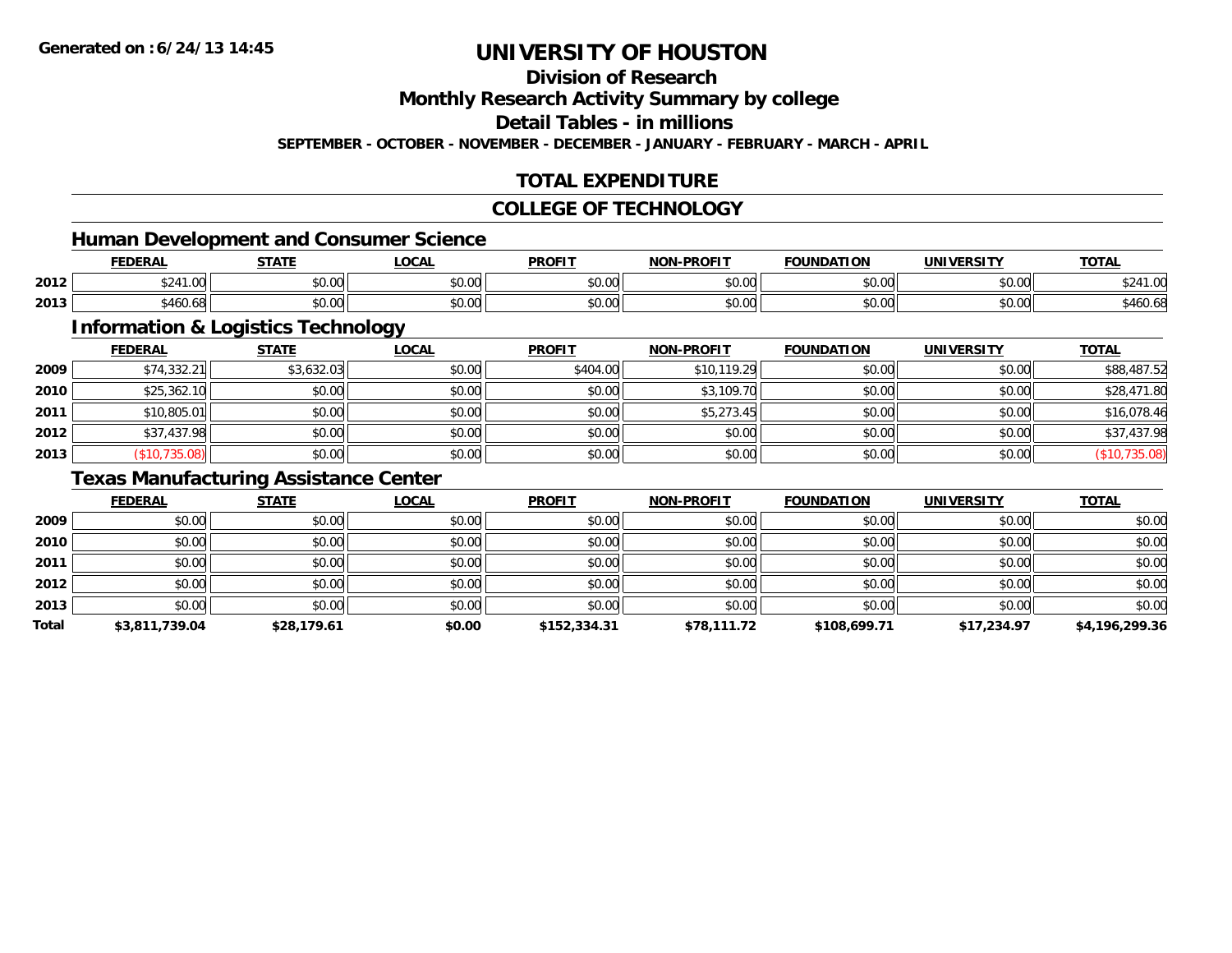## **Division of Research**

**Monthly Research Activity Summary by college**

**Detail Tables - in millions**

**SEPTEMBER - OCTOBER - NOVEMBER - DECEMBER - JANUARY - FEBRUARY - MARCH - APRIL**

## **TOTAL EXPENDITURE**

## **CULLEN COLLEGE OF ENGINEERING**

### **Biomedical Engineering**

|      | <b>FEDERAL</b> | <b>STATE</b> | <b>LOCAL</b> | <b>PROFIT</b> | <b>NON-PROFIT</b> | <b>FOUNDATION</b> | <b>UNIVERSITY</b> | <b>TOTAL</b> |
|------|----------------|--------------|--------------|---------------|-------------------|-------------------|-------------------|--------------|
| 2009 | \$187,436.34   | \$0.00       | \$0.00       | \$0.00        | \$19,990.88       | \$3,268.70        | \$0.00            | \$210.695.92 |
| 2010 | \$174,044.84   | \$0.00       | \$0.00       | \$0.00        | \$25,449.26       | (\$158.11)        | \$0.00            | \$199,335.99 |
| 2011 | \$160,245.58   | \$0.00       | \$0.00       | \$0.00        | \$0.00            | \$0.00            | \$0.00            | \$160,245.58 |
| 2012 | \$175,420.52   | \$0.00       | \$0.00       | \$0.00        | \$0.00            | \$0.00            | \$0.00            | \$175,420.52 |
| 2013 | \$652,267.52   | \$0.00       | \$0.00       | \$0.00        | \$0.00            | \$0.00            | \$0.00            | \$652,267.52 |

## **Center for Innovative Grouting Materials and Tech**

|      | <u>FEDERAL</u> | <b>STATE</b> | <u>LOCAL</u> | <b>PROFIT</b> | <b>NON-PROFIT</b> | <b>FOUNDATION</b> | <b>UNIVERSITY</b> | <b>TOTAL</b> |
|------|----------------|--------------|--------------|---------------|-------------------|-------------------|-------------------|--------------|
| 2010 | \$0.00         | \$0.00       | \$0.00       | \$0.00        | \$0.00            | \$0.00            | \$0.00            | \$0.00       |
| 2011 | \$0.00         | \$0.00       | \$0.00       | \$0.00        | \$0.00            | \$0.00            | \$0.00            | \$0.00       |
| 2012 | \$0.00         | \$0.00       | \$0.00       | \$0.00        | \$0.00            | \$0.00            | \$0.00            | \$0.00       |
| 2013 | \$0.00         | \$0.00       | \$0.00       | \$0.00        | \$0.00            | \$0.00            | \$0.00            | \$0.00       |

#### **Chemical Engineering**

|      | <b>FEDERAL</b> | <b>STATE</b>   | <u>LOCAL</u> | <b>PROFIT</b> | <b>NON-PROFIT</b> | <b>FOUNDATION</b> | UNIVERSITY    | <b>TOTAL</b>   |
|------|----------------|----------------|--------------|---------------|-------------------|-------------------|---------------|----------------|
| 2009 | \$1,020,113.71 | \$2,826,227.26 | \$26,708.12  | \$554,221.43  | \$42,817.34       | \$94,004.77       | \$6,226.06    | \$4,570,318.68 |
| 2010 | \$2,121,797.88 | \$1,948,589.92 | \$14,115.61  | \$215,766.94  | \$0.00            | \$60,822.77       | \$78,962.65   | \$4,440,055.77 |
| 2011 | \$3,167,116.05 | \$254,712.84   | \$6,838.80   | \$441,115.31  | \$0.00            | \$65,488.92       | \$99,272.76   | \$4,034,544.67 |
| 2012 | \$2,742,310.99 | \$166,411.11   | \$1,645.85   | \$584,102.99  | \$0.00            | \$87,080.57       | \$800.02      | \$3,582,351.53 |
| 2013 | \$2,216,401.86 | \$107,266.84   | \$0.00       | \$440,835.74  | \$61,071.44       | \$155,551.63      | (\$14,776.20) | \$2,966,351.31 |

## **Civil Engineering**

|      | <b>FEDERAL</b> | <b>STATE</b> | <b>LOCAL</b> | <b>PROFIT</b> | <b>NON-PROFIT</b> | <b>FOUNDATION</b> | <b>UNIVERSITY</b> | <b>TOTAL</b>   |
|------|----------------|--------------|--------------|---------------|-------------------|-------------------|-------------------|----------------|
| 2009 | \$1,004,544.09 | \$220,682.32 | \$30,934.28  | \$696.26      | \$16,743.46       | \$70,923.95       | \$0.00            | \$1,344,524.36 |
| 2010 | \$673,987.63   | \$254,908.83 | \$66,881.32  | \$45,014.20   | \$34,075.81       | \$103,448.08      | \$741.78          | \$1,179,057.65 |
| 2011 | \$822,515.05   | \$216,348.34 | \$9,893.68   | \$116,570.56  | \$47,909.44       | \$58,754.16       | \$15,995.64       | \$1,287,986.88 |
| 2012 | \$1,547,770.30 | \$272,692.56 | \$50,204.45  | \$60,244.72   | \$38,342.28       | \$24,774.47       | \$0.00            | \$1,994,028.77 |
| 2013 | \$1,779,178.21 | \$263,216.58 | \$9,644.18   | \$145,203.03  | \$70,830.16       | \$8,993.49        | \$17,272.44       | \$2,294,338.09 |

## **Composites Engineering and Applications Center**

|      | <b>FEDERAL</b> | <b>STATE</b>   | <u>LOCAL</u> | <b>PROFIT</b> | <b>NON-PROFIT</b> | <b>FOUNDATION</b> | <b>UNIVERSITY</b> | <b>TOTAL</b> |
|------|----------------|----------------|--------------|---------------|-------------------|-------------------|-------------------|--------------|
| 2010 | \$0.00         | 40.00<br>JU.UU | \$0.00       | \$0.00        | \$0.00            | \$0.00            | \$0.00            | \$0.00       |
| 2011 | \$0.00         | \$0.00         | \$0.00       | \$0.00        | \$0.00            | \$0.00            | \$0.00            | \$0.00       |
| 2012 | \$0.00         | 40.00<br>DU.UU | \$0.00       | \$0.00        | \$0.00            | \$0.00            | \$0.00            | \$0.00       |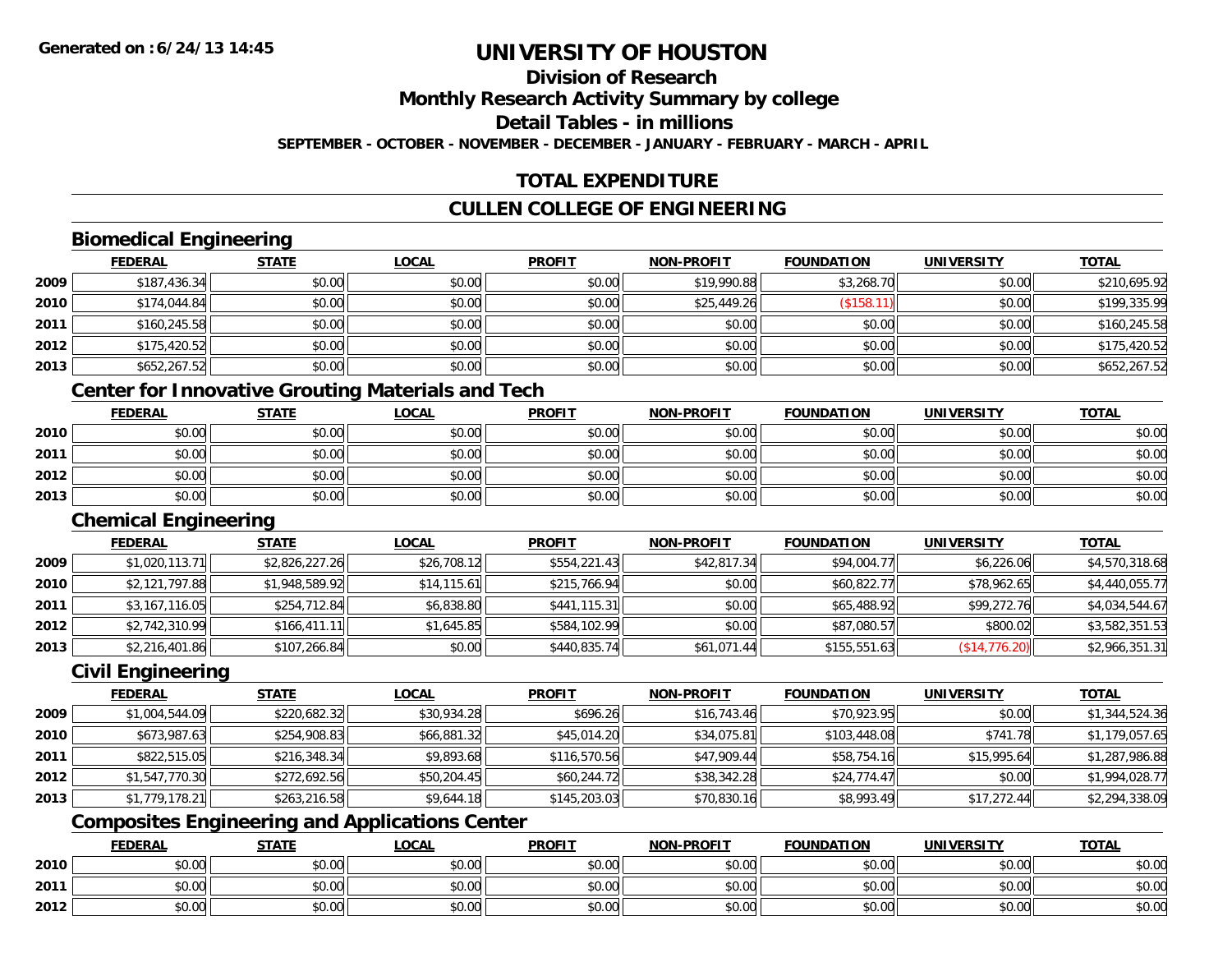**2013**

## **UNIVERSITY OF HOUSTON**

**Division of Research**

**Monthly Research Activity Summary by college**

**Detail Tables - in millions**

**SEPTEMBER - OCTOBER - NOVEMBER - DECEMBER - JANUARY - FEBRUARY - MARCH - APRIL**

## **TOTAL EXPENDITURE**

### **CULLEN COLLEGE OF ENGINEERING**

## **Composites Engineering and Applications Center**

|      | <b>FEDERAL</b>                               | <b>STATE</b> | <b>LOCAL</b> | <b>PROFIT</b> | <b>NON-PROFIT</b> | <b>FOUNDATION</b> | <b>UNIVERSITY</b> | <b>TOTAL</b>   |
|------|----------------------------------------------|--------------|--------------|---------------|-------------------|-------------------|-------------------|----------------|
| 2013 | \$0.00                                       | \$0.00       | \$0.00       | \$0.00        | \$0.00            | \$0.00            | \$0.00            | \$0.00         |
|      | Dean, Engineering                            |              |              |               |                   |                   |                   |                |
|      | <b>FEDERAL</b>                               | <b>STATE</b> | <b>LOCAL</b> | <b>PROFIT</b> | <b>NON-PROFIT</b> | <b>FOUNDATION</b> | <b>UNIVERSITY</b> | <b>TOTAL</b>   |
| 2009 | \$14,313.44                                  | (\$48.96)    | \$0.00       | \$0.00        | \$0.00            | \$0.00            | \$0.00            | \$14,264.48    |
| 2010 | \$84,055.38                                  | \$0.00       | \$0.00       | \$0.00        | \$0.00            | \$0.00            | \$0.00            | \$84,055.38    |
| 2011 | \$102,619.12                                 | \$0.00       | \$0.00       | \$0.00        | \$0.00            | \$0.00            | \$0.00            | \$102,619.12   |
| 2012 | \$134,301.08                                 | \$0.00       | \$0.00       | \$0.00        | \$0.00            | \$0.00            | \$0.00            | \$134,301.08   |
| 2013 | \$36,181.69                                  | \$0.00       | \$0.00       | \$0.00        | \$0.00            | \$0.00            | \$0.00            | \$36,181.69    |
|      | <b>Electrical &amp; Computer Engineering</b> |              |              |               |                   |                   |                   |                |
|      | <b>FEDERAL</b>                               | <b>STATE</b> | <b>LOCAL</b> | <b>PROFIT</b> | <b>NON-PROFIT</b> | <b>FOUNDATION</b> | <b>UNIVERSITY</b> | <b>TOTAL</b>   |
| 2009 | \$1,446,753.60                               | \$209,716.64 | \$0.00       | \$188,516.52  | \$229,944.64      | \$0.00            | \$51,765.72       | \$2,126,697.12 |
| 2010 | \$1,405,635.30                               | \$238,771.79 | \$0.00       | \$376,786.48  | \$186,233.65      | \$0.00            | \$465.12          | \$2,207,892.35 |
| 2011 | \$2,364,223.35                               | \$152,110.40 | \$0.00       | \$181,380.99  | \$58,036.50       | \$24,695.14       | \$7,366.32        | \$2,787,812.71 |
| 2012 | \$2,935,788.88                               | \$61,193.74  | \$0.00       | \$417,600.28  | (\$30,528.84)     | (\$468.49)        | \$0.21            | \$3,383,585.77 |
| 2013 | \$2,483,264.92                               | \$45,427.84  | \$0.00       | \$278,126.86  | \$50,406.81       | \$90,274.36       | \$0.00            | \$2,947,500.79 |
|      | <b>Industrial Engineering</b>                |              |              |               |                   |                   |                   |                |
|      | <b>FEDERAL</b>                               | <b>STATE</b> | <b>LOCAL</b> | <b>PROFIT</b> | <b>NON-PROFIT</b> | <b>FOUNDATION</b> | <b>UNIVERSITY</b> | <b>TOTAL</b>   |
| 2009 | \$111,077.20                                 | \$259.27     | \$0.00       | \$2,158.44    | \$0.00            | \$0.00            | \$0.00            | \$113,494.91   |
| 2010 | \$110,382.88                                 | \$11,384.03  | \$0.00       | \$0.00        | \$0.00            | \$0.00            | \$0.00            | \$121,766.91   |
| 2011 | \$108,162.46                                 | \$30,696.15  | \$44,276.93  | \$0.00        | \$0.00            | \$0.00            | \$0.00            | \$183,135.54   |
| 2012 | \$82,619.31                                  | (\$100.00)   | \$43,445.72  | \$0.00        | \$0.00            | \$0.00            | \$0.00            | \$125,965.03   |
| 2013 | \$62,058.75                                  | \$55,358.33  | \$6,910.19   | \$0.00        | \$0.00            | \$13,624.36       | \$0.00            | \$137,951.63   |
|      | <b>Mechanical Engineering</b>                |              |              |               |                   |                   |                   |                |
|      | <b>FEDERAL</b>                               | <b>STATE</b> | <b>LOCAL</b> | <b>PROFIT</b> | <b>NON-PROFIT</b> | <b>FOUNDATION</b> | <b>UNIVERSITY</b> | <b>TOTAL</b>   |
| 2009 | \$676,476.08                                 | \$60,934.29  | \$0.00       | \$282,204.34  | \$70,751.45       | \$0.00            | \$26,192.11       | \$1,116,558.27 |
| 2010 | \$1,481,459.16                               | \$53,429.30  | \$0.00       | \$163,647.90  | \$127,943.73      | \$0.00            | \$23,108.57       | \$1,849,588.66 |
| 2011 | \$2,350,053.42                               | \$681,922.31 | \$0.00       | \$465,599.55  | \$72,630.55       | \$0.00            | (\$77.36)         | \$3,570,128.47 |
| 2012 | \$1,791,562.24                               | \$379,903.00 | \$0.00       | \$238,169.86  | \$56,440.62       | \$0.00            | \$0.00            | \$2,466,075.72 |

**3** \$2,498,609.46 \$465,140.57 \$465,140.57 \$0.00 \$0.00 \$224,867.45 \$224,867.45 \$12,602.63 \$50,085.16 \$40,085.16 \$3,261,305.28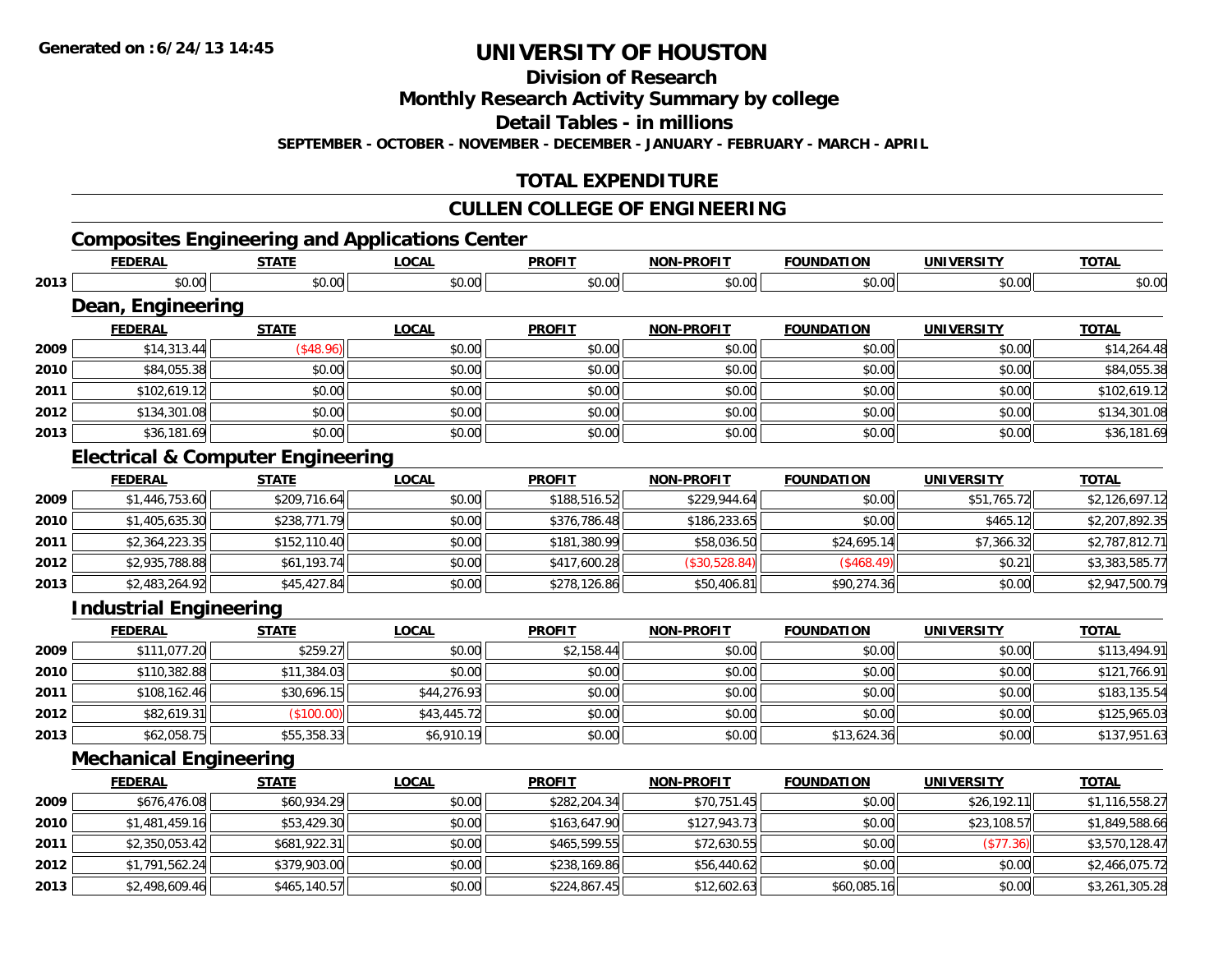## **Division of Research**

**Monthly Research Activity Summary by college**

**Detail Tables - in millions**

**SEPTEMBER - OCTOBER - NOVEMBER - DECEMBER - JANUARY - FEBRUARY - MARCH - APRIL**

## **TOTAL EXPENDITURE**

## **CULLEN COLLEGE OF ENGINEERING**

### **National Wind Energy Center**

|      | <b>FEDERAL</b> | <b>STATE</b>   | <u>LOCAL</u>                                | <b>PROFIT</b>                                         | <b>NON-PROFIT</b> | <b>FOUNDATION</b> | UNIVERSITY | <b>TOTAL</b> |
|------|----------------|----------------|---------------------------------------------|-------------------------------------------------------|-------------------|-------------------|------------|--------------|
| 2011 | 0000<br>,u.uu  | ≮N UU<br>JU.UU | $\mathfrak{c}\cap\mathfrak{a}\cap$<br>JU.UU | $\mathsf{A} \cap \mathsf{A} \cap \mathsf{A}$<br>JU.UU | \$0.00            | \$0.00            | \$0.00     | \$0.00       |
| 2012 | 0000<br>DU.UU  | ደስ ሰሰ<br>PU.UU | $\sigma$ $\Omega$<br>JU.UU                  | $\uparrow$ $\uparrow$<br>JU.UU                        | \$0.00            | \$0.00            | \$0.00     | \$0.00       |
| 2013 | \$0.00         | \$0.00         | \$0.00                                      | t∩ ∩∩<br><b>SU.UU</b>                                 | \$0.00            | \$0.00            | \$0.00     | \$0.00       |

### **SW Public Safety Technology Center**

|       | <b>FEDERAL</b>  | <u>STATE</u>   | _OCAL        | <b>PROFIT</b>  | <b>NON-PROFIT</b> | <b>FOUNDATION</b> | UNIVERSITY   | <b>TOTAL</b>    |
|-------|-----------------|----------------|--------------|----------------|-------------------|-------------------|--------------|-----------------|
| 2009  | \$0.00          | \$0.00         | \$0.00       | \$0.00         | \$0.00            | \$0.00            | \$0.00       | \$0.00          |
| Total | \$38,724,748.28 | \$8,977,155.30 | \$311,499.13 | \$5,422,829.84 | \$1.191.691.81    | \$921.163.93      | \$313,315.84 | \$55.862.404.13 |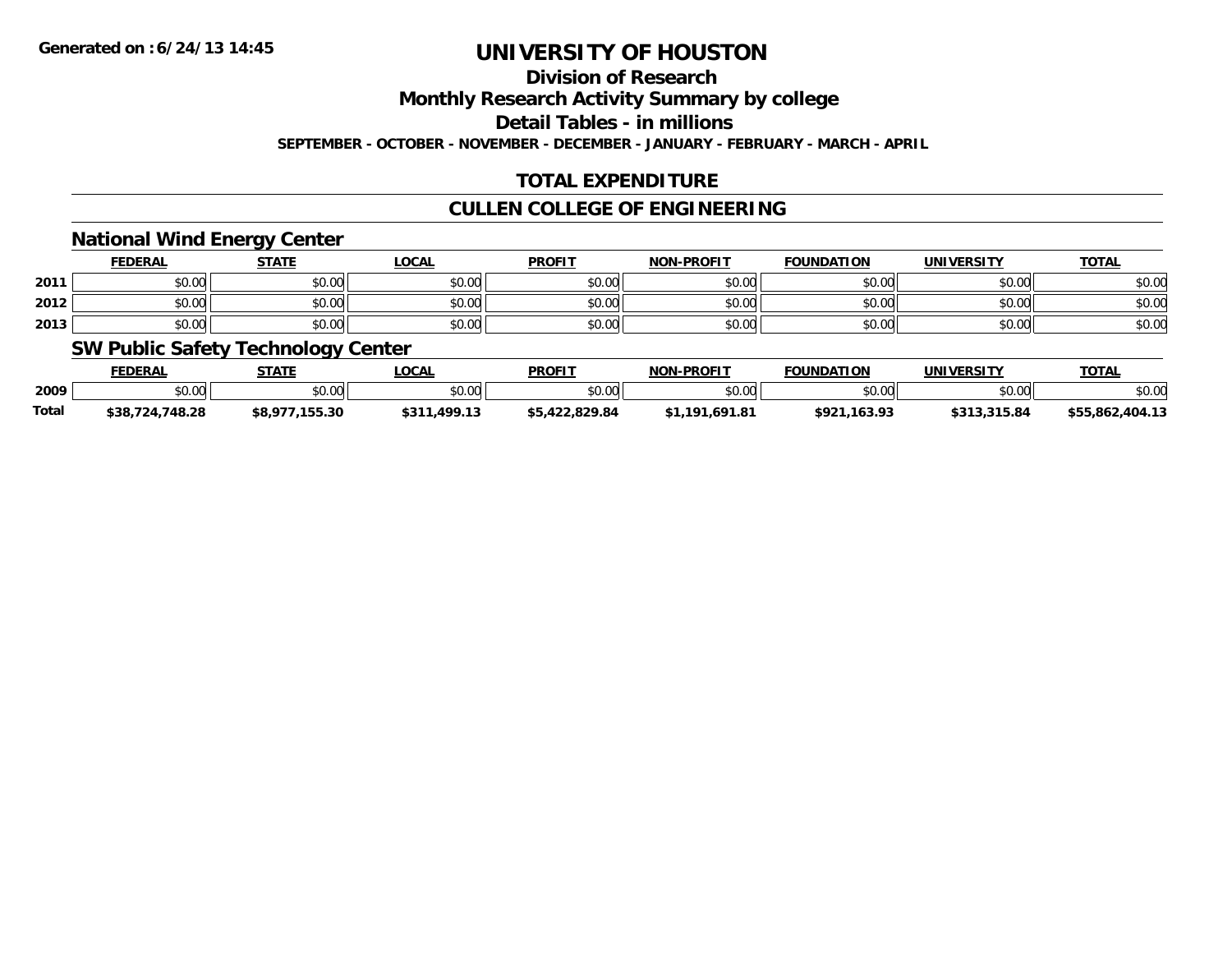## **Division of Research**

**Monthly Research Activity Summary by college**

**Detail Tables - in millions**

**SEPTEMBER - OCTOBER - NOVEMBER - DECEMBER - JANUARY - FEBRUARY - MARCH - APRIL**

## **TOTAL EXPENDITURE**

#### **DIVISION OF RESEARCH**

### **Allied Geophysical Laboratories**

|      | <b>FEDERAL</b> | <b>STATE</b> | <u>LOCAL</u> | <b>PROFIT</b> | <b>NON-PROFIT</b> | <b>FOUNDATION</b> | <b>UNIVERSITY</b> | <b>TOTAL</b> |
|------|----------------|--------------|--------------|---------------|-------------------|-------------------|-------------------|--------------|
| 2011 | \$0.00         | \$0.00       | \$0.00       | \$17,331.26   | \$0.00            | \$0.00            | \$0.00            | ,331.26      |
| 2012 | \$0.00         | \$0.00       | \$0.00       | \$26,288.54   | \$0.00            | \$0.00            | \$0.00            | \$26,288.54  |
| 2013 | \$0.00         | \$0.00       | \$0.00       | \$14,909.15   | \$0.00            | \$0.00            | \$0.00            | 14,909.15    |

#### **Center for Advanced Materials**

|      | <b>FEDERAL</b> | <u>STATE</u> | <b>LOCAL</b> | <b>PROFIT</b> | <b>NON-PROFIT</b> | <b>FOUNDATION</b> | <b>UNIVERSITY</b> | <b>TOTAL</b> |
|------|----------------|--------------|--------------|---------------|-------------------|-------------------|-------------------|--------------|
| 2009 | \$15,890.07    | \$0.00       | \$0.00       | \$4,935.22    | \$0.00            | \$0.00            | \$0.00            | \$20,825.29  |
| 2010 | \$1.03)        | \$7,382.77   | \$0.00       | \$0.00        | \$0.00            | \$0.00            | \$0.00            | \$7,381.74   |
| 2011 | \$19,177.88    | \$25,146.09  | \$0.00       | \$8,418.81    | \$0.00            | \$0.00            | \$0.00            | \$52,742.79  |
| 2012 | \$9,032.91     | \$0.00       | \$0.00       | \$0.00        | \$0.00            | \$0.00            | \$0.00            | \$9,032.91   |
| 2013 | \$1,100.47     | \$0.00       | \$0.00       | \$0.00        | \$0.00            | \$0.00            | \$0.00            | \$1,100.47   |

## **Center for Biomedical & Environmental Genomics**

|      | <u>FEDERAL</u> | <b>STATE</b> | <u>LOCAL</u> | <b>PROFIT</b> | <b>NON-PROFIT</b> | <b>FOUNDATION</b> | <b>UNIVERSITY</b> | <b>TOTAL</b> |
|------|----------------|--------------|--------------|---------------|-------------------|-------------------|-------------------|--------------|
| 2009 | \$0.00         | \$0.00       | \$0.00       | \$0.00        | \$0.00            | \$0.00            | \$0.00            | \$0.00       |
| 2010 | \$0.00         | \$0.00       | \$0.00       | \$0.00        | \$0.00            | \$0.00            | \$0.00            | \$0.00       |
| 2011 | \$0.00         | \$0.00       | \$0.00       | \$0.00        | \$0.00            | \$0.00            | \$0.00            | \$0.00       |
| 2012 | \$0.00         | \$0.00       | \$0.00       | \$0.00        | \$0.00            | \$0.00            | \$0.00            | \$0.00       |
| 2013 | \$0.00         | \$0.00       | \$0.00       | \$0.00        | \$0.00            | \$0.00            | \$0.00            | \$0.00       |

#### **Center for Industrial Partnerships**

|      | <b>FEDERAL</b> | <b>STATE</b> | <b>LOCAL</b> | <b>PROFIT</b> | <b>NON-PROFIT</b> | <b>FOUNDATION</b> | <b>UNIVERSITY</b> | <b>TOTAL</b> |
|------|----------------|--------------|--------------|---------------|-------------------|-------------------|-------------------|--------------|
| 2009 | \$26,083.58    | \$0.00       | \$0.00       | \$20,510.40   | \$0.00            | \$0.00            | \$0.00            | \$46,593.98  |
| 2010 | \$87,949.46    | \$0.00       | \$0.00       | \$3,922.17    | \$0.00            | \$0.00            | \$0.00            | \$91,871.63  |
| 2011 | \$147,756.66   | \$0.00       | \$0.00       | \$37,339.40   | \$0.00            | \$0.00            | \$0.00            | \$185,096.06 |
| 2012 | \$54,993.66    | \$0.00       | \$0.00       | \$19,097.20   | \$0.00            | \$0.00            | \$0.00            | \$74,090.85  |
| 2013 | \$5,770.33     | \$0.00       | \$0.00       | \$15,826.33   | \$0.00            | \$0.00            | \$0.00            | \$21,596.66  |

## **Center for Neuromotor & Biomechanics Research**

|      | <b>FEDERAL</b> | <b>STATE</b> | <u>LOCAL</u> | <b>PROFIT</b> | <b>NON-PROFIT</b> | <b>FOUNDATION</b> | <b>UNIVERSITY</b> | <b>TOTAL</b> |
|------|----------------|--------------|--------------|---------------|-------------------|-------------------|-------------------|--------------|
| 2009 | \$0.00         | \$0.00       | \$0.00       | \$0.00        | \$0.00            | \$0.00            | \$0.00            | \$0.00       |
| 2010 | \$0.00         | \$0.00       | \$0.00       | \$0.00        | \$0.00            | \$0.00            | \$0.00            | \$0.00       |
| 2011 | \$0.00         | \$0.00       | \$0.00       | \$0.00        | \$0.00            | \$0.00            | \$0.00            | \$0.00       |
| 2012 | \$0.00         | \$0.00       | \$0.00       | \$0.00        | \$0.00            | \$0.00            | \$0.00            | \$0.00       |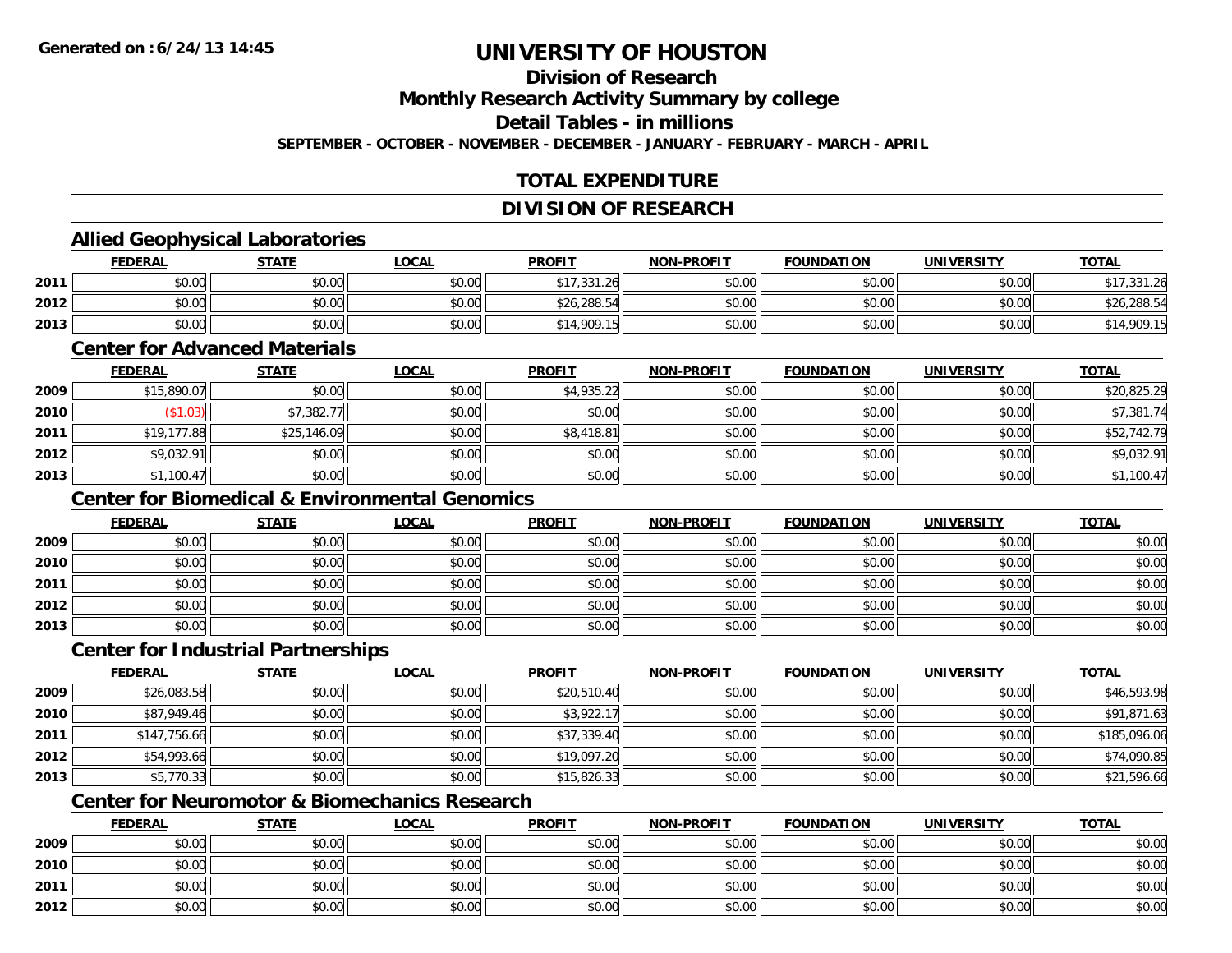**Division of Research**

**Monthly Research Activity Summary by college**

**Detail Tables - in millions**

**SEPTEMBER - OCTOBER - NOVEMBER - DECEMBER - JANUARY - FEBRUARY - MARCH - APRIL**

### **TOTAL EXPENDITURE**

### **DIVISION OF RESEARCH**

|      | <b>FEDERAL</b>                        | <b>STATE</b> | <b>LOCAL</b> | <b>PROFIT</b> | <b>NON-PROFIT</b> | <b>FOUNDATION</b> | <b>UNIVERSITY</b> | <b>TOTAL</b> |
|------|---------------------------------------|--------------|--------------|---------------|-------------------|-------------------|-------------------|--------------|
| 2013 | \$0.00                                | \$0.00       | \$0.00       | \$0.00        | \$0.00            | \$0.00            | \$0.00            | \$0.00       |
|      | <b>Division of Research</b>           |              |              |               |                   |                   |                   |              |
|      | <b>FEDERAL</b>                        | <b>STATE</b> | <b>LOCAL</b> | <b>PROFIT</b> | <b>NON-PROFIT</b> | <b>FOUNDATION</b> | <b>UNIVERSITY</b> | <b>TOTAL</b> |
| 2009 | \$2,514.10                            | \$0.00       | \$0.00       | \$0.00        | \$0.00            | \$0.00            | \$0.00            | \$2,514.10   |
| 2010 | \$18,335.06                           | \$0.00       | \$0.00       | \$0.00        | \$0.00            | \$0.00            | \$0.00            | \$18,335.06  |
| 2011 | (\$2,509.95)                          | \$0.00       | \$0.00       | \$0.00        | \$0.00            | \$0.00            | \$0.00            | (\$2,509.95) |
| 2012 | (\$0.00)                              | \$0.00       | \$0.00       | \$0.00        | \$0.00            | \$0.00            | \$0.00            | (\$0.00)     |
| 2013 | (\$206.22)                            | \$0.00       | \$0.00       | \$0.00        | \$0.00            | \$0.00            | \$0.00            | (\$206.22)   |
|      | <b>Institute for Molecular Design</b> |              |              |               |                   |                   |                   |              |
|      | <b>FEDERAL</b>                        | <b>STATE</b> | <b>LOCAL</b> | <b>PROFIT</b> | <b>NON-PROFIT</b> | <b>FOUNDATION</b> | <b>UNIVERSITY</b> | <b>TOTAL</b> |
| 2012 | \$0.00                                | \$0.00       | \$0.00       | \$0.00        | \$0.00            | \$0.00            | \$0.00            | \$0.00       |
|      | <b>Institute for Nanoenergy</b>       |              |              |               |                   |                   |                   |              |
|      | <b>FEDERAL</b>                        | <b>STATE</b> | <b>LOCAL</b> | <b>PROFIT</b> | <b>NON-PROFIT</b> | <b>FOUNDATION</b> | <b>UNIVERSITY</b> | <b>TOTAL</b> |
| 2009 | \$0.00                                | \$0.00       | \$0.00       | \$0.00        | \$0.00            | \$0.00            | \$0.00            | \$0.00       |
| 2010 | \$0.00                                | \$0.00       | \$0.00       | \$0.00        | \$0.00            | \$0.00            | \$0.00            | \$0.00       |
| 2011 | \$0.00                                | \$0.00       | \$0.00       | \$0.00        | \$0.00            | \$0.00            | \$0.00            | \$0.00       |
| 2012 | \$0.00                                | \$0.00       | \$0.00       | \$0.00        | \$0.00            | \$0.00            | \$0.00            | \$0.00       |
| 2013 | \$0.00                                | \$0.00       | \$0.00       | \$0.00        | \$0.00            | \$0.00            | \$0.00            | \$0.00       |
|      | <b>Office of Contracts and Grants</b> |              |              |               |                   |                   |                   |              |
|      | <b>FEDERAL</b>                        | <b>STATE</b> | <b>LOCAL</b> | <b>PROFIT</b> | <b>NON-PROFIT</b> | <b>FOUNDATION</b> | <b>UNIVERSITY</b> | <b>TOTAL</b> |
| 2009 | \$0.00                                | \$0.00       | \$0.00       | \$0.00        | \$0.00            | \$0.00            | \$0.00            | \$0.00       |
| 2010 | \$0.00                                | \$0.00       | \$0.00       | \$0.00        | \$0.00            | \$0.00            | \$0.00            | \$0.00       |
| 2011 | \$0.00                                | \$0.00       | \$0.00       | \$0.00        | \$0.00            | \$0.00            | \$0.00            | \$0.00       |
| 2012 | \$0.00                                | \$0.00       | \$0.00       | \$0.00        | \$0.00            | \$0.00            | \$0.00            | \$0.00       |
| 2013 | \$0.00                                | \$0.00       | \$0.00       | \$0.00        | \$0.00            | \$0.00            | \$0.00            | \$0.00       |
|      | <b>TcSAM</b>                          |              |              |               |                   |                   |                   |              |
|      | <b>FEDERAL</b>                        | <b>STATE</b> | <b>LOCAL</b> | <b>PROFIT</b> | <b>NON-PROFIT</b> | <b>FOUNDATION</b> | <b>UNIVERSITY</b> | <b>TOTAL</b> |
| 2009 | \$0.00                                | \$0.00       | \$0.00       | \$0.00        | \$0.00            | \$0.00            | \$0.00            | \$0.00       |
| 2010 | \$0.00                                | \$0.00       | \$0.00       | \$0.00        | \$0.00            | \$0.00            | \$0.00            | \$0.00       |
| 2011 | \$0.00                                | \$0.00       | \$0.00       | \$0.00        | \$0.00            | \$0.00            | \$0.00            | \$0.00       |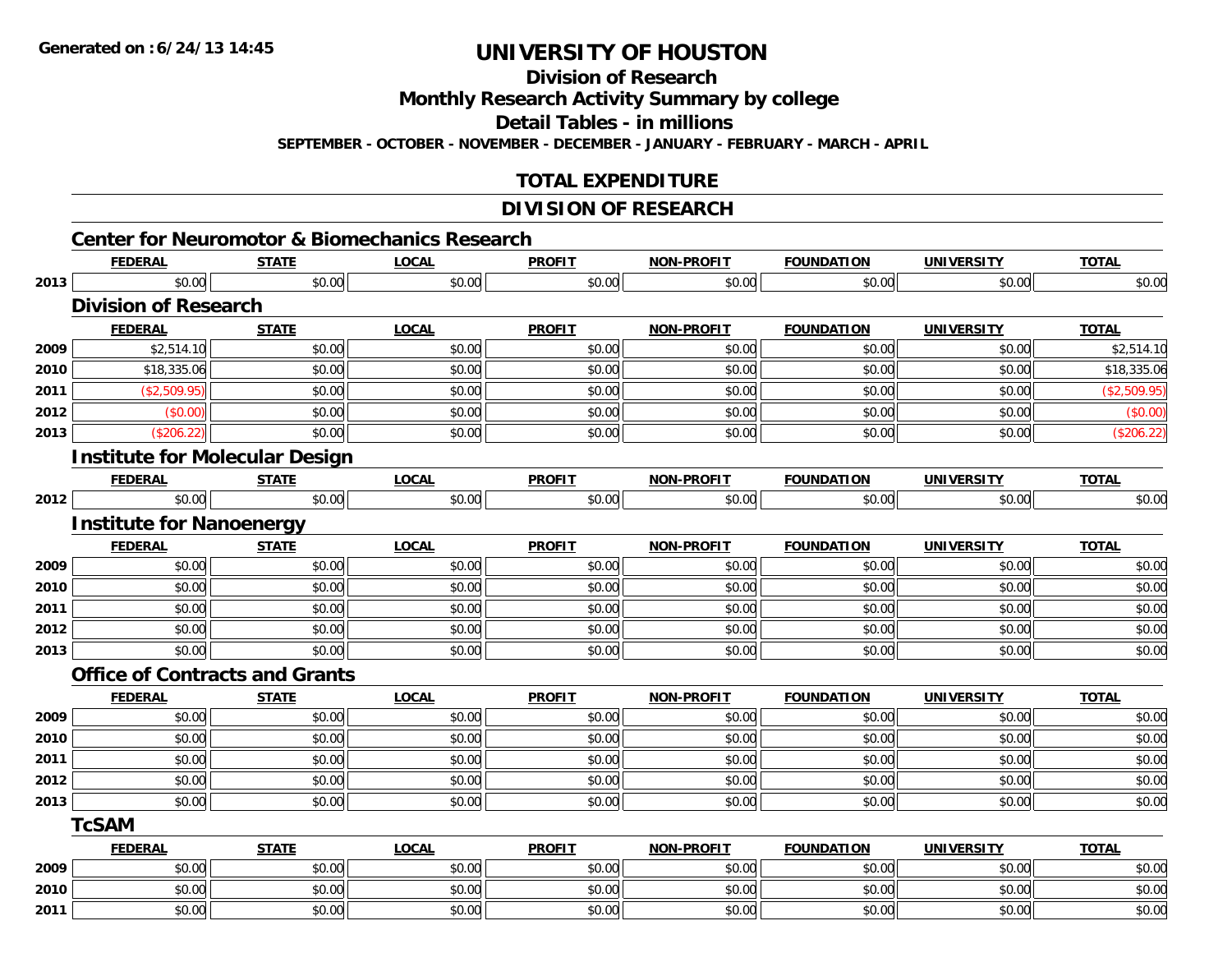**Division of Research**

**Monthly Research Activity Summary by college**

**Detail Tables - in millions**

**SEPTEMBER - OCTOBER - NOVEMBER - DECEMBER - JANUARY - FEBRUARY - MARCH - APRIL**

### **TOTAL EXPENDITURE**

## **DIVISION OF RESEARCH**

|       | <b>TcSAM</b>   |                                          |              |               |                   |                   |                   |                |
|-------|----------------|------------------------------------------|--------------|---------------|-------------------|-------------------|-------------------|----------------|
|       | <b>FEDERAL</b> | <b>STATE</b>                             | <b>LOCAL</b> | <b>PROFIT</b> | <b>NON-PROFIT</b> | <b>FOUNDATION</b> | <b>UNIVERSITY</b> | <b>TOTAL</b>   |
| 2012  | \$0.00         | \$0.00                                   | \$0.00       | \$0.00        | \$0.00            | \$0.00            | \$0.00            | \$0.00         |
|       | <b>TcSUH</b>   |                                          |              |               |                   |                   |                   |                |
|       | <b>FEDERAL</b> | <b>STATE</b>                             | <b>LOCAL</b> | <b>PROFIT</b> | <b>NON-PROFIT</b> | <b>FOUNDATION</b> | <b>UNIVERSITY</b> | <b>TOTAL</b>   |
| 2009  | \$64,668.36    | \$0.00                                   | \$0.00       | \$1,839.00    | \$29,560.55       | \$1,957.79        | \$0.00            | \$98,025.70    |
| 2010  | \$50,154.57    | \$0.00                                   | \$0.00       | \$65,673.66   | \$0.00            | \$0.00            | \$0.00            | \$115,828.23   |
| 2011  | \$27,102.22    | \$5,503.99                               | \$0.00       | \$95,530.55   | \$0.00            | \$0.00            | \$0.00            | \$128,136.76   |
| 2012  | \$37,316.98    | \$47,073.70                              | \$0.00       | \$79,458.67   | \$0.00            | \$0.00            | \$0.00            | \$163,849.35   |
| 2013  | \$46,727.12    | \$15,896.26                              | \$0.00       | \$46,780.95   | \$0.00            | \$0.00            | \$0.00            | \$109,404.33   |
|       |                | <b>Texas Learning/Computation Center</b> |              |               |                   |                   |                   |                |
|       | <b>FEDERAL</b> | <b>STATE</b>                             | <b>LOCAL</b> | <b>PROFIT</b> | <b>NON-PROFIT</b> | <b>FOUNDATION</b> | <b>UNIVERSITY</b> | <b>TOTAL</b>   |
| 2009  | \$0.00         | \$0.00                                   | \$0.00       | \$0.00        | \$0.00            | \$0.00            | \$0.00            | \$0.00         |
| 2010  | \$0.00         | \$0.00                                   | \$0.00       | \$0.00        | \$0.00            | \$0.00            | \$0.00            | \$0.00         |
| 2011  | \$21,050.54    | \$0.00                                   | \$0.00       | \$0.00        | \$0.00            | \$0.00            | \$0.00            | \$21,050.54    |
| 2012  | \$30,076.70    | \$0.00                                   | \$0.00       | \$0.00        | \$0.00            | \$0.00            | \$0.00            | \$30,076.70    |
| 2013  | \$954.07       | \$0.00                                   | \$0.00       | \$0.00        | \$0.00            | \$0.00            | \$0.00            | \$954.07       |
|       |                | <b>Texas Obesity Research Center</b>     |              |               |                   |                   |                   |                |
|       | <b>FEDERAL</b> | <b>STATE</b>                             | <b>LOCAL</b> | <b>PROFIT</b> | <b>NON-PROFIT</b> | <b>FOUNDATION</b> | <b>UNIVERSITY</b> | <b>TOTAL</b>   |
| 2010  | \$0.00         | \$0.00                                   | \$0.00       | \$0.00        | \$0.00            | \$0.00            | \$0.00            | \$0.00         |
| 2011  | \$0.00         | \$0.00                                   | \$0.00       | \$0.00        | \$0.00            | \$0.00            | \$0.00            | \$0.00         |
| 2012  | \$0.00         | \$0.00                                   | \$0.00       | \$0.00        | \$0.00            | \$0.00            | \$0.00            | \$0.00         |
| 2013  | \$0.00         | \$0.00                                   | \$0.00       | \$0.00        | \$0.00            | \$0.00            | \$0.00            | \$0.00         |
|       | <b>TIMES</b>   |                                          |              |               |                   |                   |                   |                |
|       | <b>FEDERAL</b> | <b>STATE</b>                             | <b>LOCAL</b> | <b>PROFIT</b> | <b>NON-PROFIT</b> | <b>FOUNDATION</b> | <b>UNIVERSITY</b> | <b>TOTAL</b>   |
| 2009  | \$26,692.48    | \$0.00                                   | \$0.00       | \$0.00        | \$0.00            | \$0.00            | \$34,127.43       | \$60,819.91    |
| 2010  | \$75,374.75    | \$0.00                                   | \$0.00       | \$0.00        | \$0.00            | \$0.00            | (\$530.24)        | \$74,844.51    |
| 2011  | \$219,199.88   | \$7,981.92                               | \$0.00       | \$0.00        | \$0.00            | \$0.00            | \$0.00            | \$227,181.80   |
| 2012  | \$1,114,739.96 | \$0.00                                   | \$0.00       | \$0.00        | \$0.00            | \$0.00            | \$0.00            | \$1,114,739.96 |
| 2013  | \$1,866,468.01 | \$0.00                                   | \$0.00       | \$0.00        | \$0.00            | \$0.00            | \$0.00            | \$1,866,468.01 |
| Total | \$3,966,412.61 | \$108,984.73                             | \$0.00       | \$457,861.29  | \$29,560.55       | \$1,957.79        | \$33,597.19       | \$4,598,374.16 |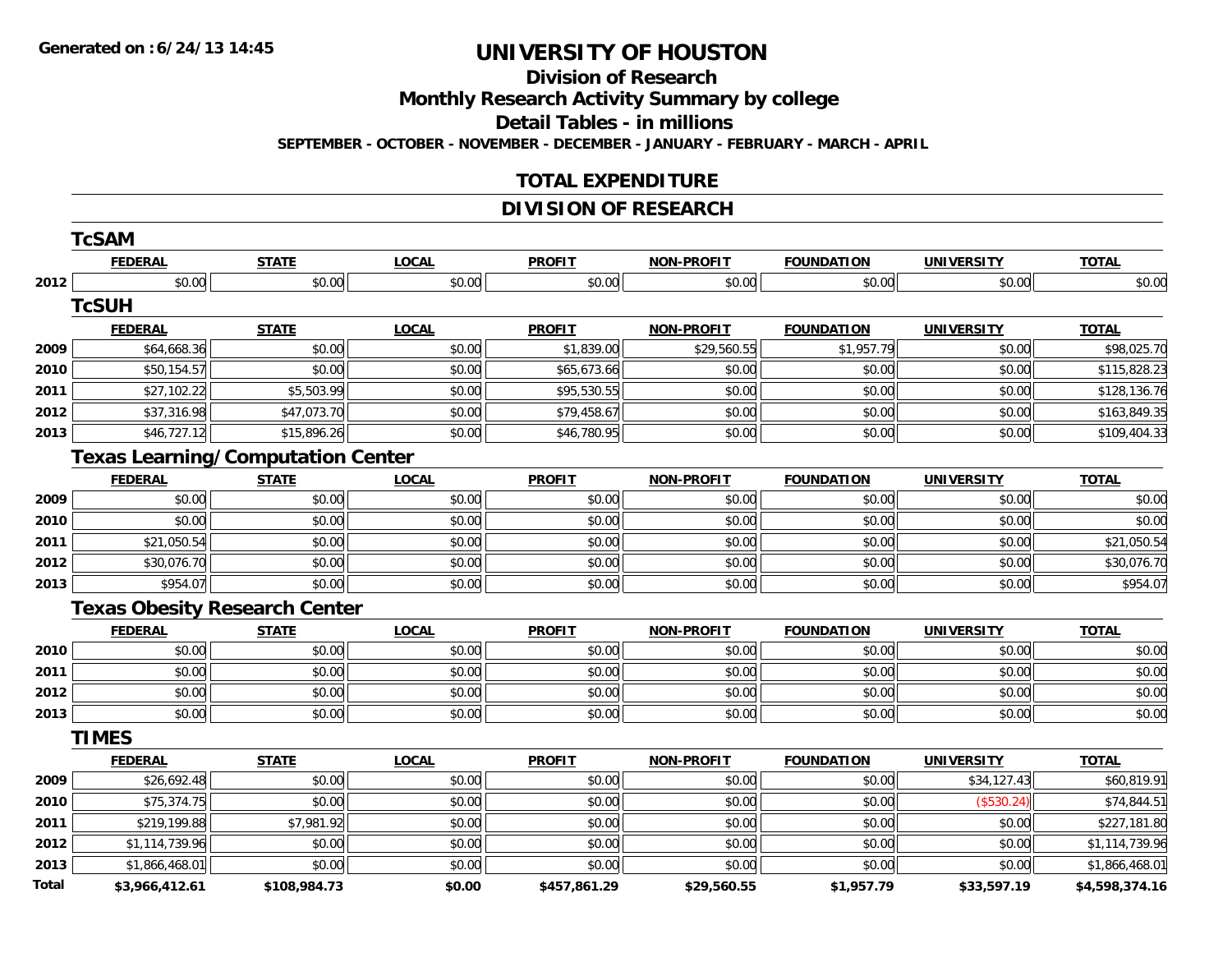**Division of Research**

**Monthly Research Activity Summary by college**

**Detail Tables - in millions**

**SEPTEMBER - OCTOBER - NOVEMBER - DECEMBER - JANUARY - FEBRUARY - MARCH - APRIL**

## **TOTAL EXPENDITURE**

### **GRADUATE COLLEGE OF SOCIAL WORK**

## **Center for Drug and Social Policy Research**

|      | <b>FEDERAL</b>    | <b>STATE</b>                                      | <b>LOCAL</b>                                                | <b>PROFIT</b> | <b>NON-PROFIT</b> | <b>FOUNDATION</b> | <b>UNIVERSITY</b> | <b>TOTAL</b> |
|------|-------------------|---------------------------------------------------|-------------------------------------------------------------|---------------|-------------------|-------------------|-------------------|--------------|
| 2009 | \$0.00            | \$0.00                                            | \$0.00                                                      | \$0.00        | \$0.00            | \$0.00            | \$0.00            | \$0.00       |
| 2010 | \$0.00            | \$0.00                                            | \$0.00                                                      | \$0.00        | \$0.00            | \$0.00            | \$0.00            | \$0.00       |
| 2011 | \$0.00            | \$0.00                                            | \$0.00                                                      | \$0.00        | \$0.00            | \$0.00            | \$0.00            | \$0.00       |
| 2012 | \$0.00            | \$0.00                                            | \$0.00                                                      | \$0.00        | \$0.00            | \$0.00            | \$0.00            | \$0.00       |
| 2013 | \$0.00            | \$0.00                                            | \$0.00                                                      | \$0.00        | \$0.00            | \$0.00            | \$0.00            | \$0.00       |
|      |                   |                                                   | <b>Center for Health Equities &amp; Evaluation Research</b> |               |                   |                   |                   |              |
|      | <b>FEDERAL</b>    | <b>STATE</b>                                      | <b>LOCAL</b>                                                | <b>PROFIT</b> | <b>NON-PROFIT</b> | <b>FOUNDATION</b> | <b>UNIVERSITY</b> | <b>TOTAL</b> |
| 2013 | \$163,964.84      | \$0.00                                            | \$0.00                                                      | \$0.00        | \$0.00            | \$0.00            | \$42,000.00       | \$205,964.84 |
|      |                   | <b>Child &amp; Family for Innovative Research</b> |                                                             |               |                   |                   |                   |              |
|      | <b>FEDERAL</b>    | <b>STATE</b>                                      | <b>LOCAL</b>                                                | <b>PROFIT</b> | <b>NON-PROFIT</b> | <b>FOUNDATION</b> | <b>UNIVERSITY</b> | <b>TOTAL</b> |
| 2009 | \$14,643.09       | \$147,721.33                                      | \$0.00                                                      | \$0.00        | \$45,393.07       | \$0.00            | \$0.00            | \$207,757.49 |
| 2010 | \$24,365.70       | \$10,705.99                                       | \$0.00                                                      | \$0.00        | \$11,674.00       | \$0.00            | \$0.00            | \$46,745.69  |
| 2011 | \$15,642.47       | \$0.00                                            | \$0.00                                                      | \$0.00        | (\$167.62)        | \$0.00            | \$0.00            | \$15,474.85  |
| 2012 | \$2,572.11        | \$0.00                                            | \$0.00                                                      | \$31,694.25   | \$0.00            | \$0.00            | \$0.00            | \$34,266.36  |
| 2013 | \$1,479.60        | \$44,353.26                                       | \$33,197.94                                                 | (\$1,781.27)  | \$0.00            | \$0.00            | \$0.00            | \$77,249.53  |
|      |                   | <b>Community Projects - Social Work</b>           |                                                             |               |                   |                   |                   |              |
|      | <b>FEDERAL</b>    | <b>STATE</b>                                      | <b>LOCAL</b>                                                | <b>PROFIT</b> | <b>NON-PROFIT</b> | <b>FOUNDATION</b> | <b>UNIVERSITY</b> | <b>TOTAL</b> |
| 2009 | \$78,862.00       | \$0.00                                            | \$0.00                                                      | \$0.00        | \$528.41          | \$0.00            | \$0.00            | \$79,390.41  |
| 2010 | \$0.00            | \$0.00                                            | \$0.00                                                      | \$0.00        | \$0.00            | \$0.00            | \$0.00            | \$0.00       |
| 2011 | \$0.00            | (\$2,280.14)                                      | \$0.00                                                      | \$0.00        | (\$440.00)        | (\$12.48)         | \$0.00            | (\$2,732.62) |
| 2012 | \$517.15          | \$0.00                                            | \$0.00                                                      | \$0.00        | \$0.00            | \$0.00            | \$0.00            | \$517.15     |
| 2013 | (\$0.01)          | \$0.00                                            | \$0.00                                                      | \$0.00        | \$0.00            | \$0.00            | \$0.00            | (\$0.01)     |
|      | Dean, Social Work |                                                   |                                                             |               |                   |                   |                   |              |
|      | <b>FEDERAL</b>    | <b>STATE</b>                                      | <b>LOCAL</b>                                                | <b>PROFIT</b> | <b>NON-PROFIT</b> | <b>FOUNDATION</b> | <b>UNIVERSITY</b> | <b>TOTAL</b> |
|      |                   |                                                   | $\overline{a}$                                              |               |                   | $\overline{a}$    | $\sim$ 0.00       |              |

|      | _______        | ______       | ______ |        | __________ | .           |            | _____          |
|------|----------------|--------------|--------|--------|------------|-------------|------------|----------------|
| 2009 | \$1,045,209.65 | \$625,365.04 | \$0.00 | \$0.00 | \$2,118.69 | \$0.00      | \$0.00     | \$1,672,693.38 |
| 2010 | \$1,622,494.35 | \$436,167.18 | \$0.00 | \$0.00 | \$0.00     | \$1,108.77  | \$0.00     | \$2,059,770.30 |
| 2011 | \$1,492,667.37 | \$13,835.59  | \$0.00 | \$0.00 | \$0.00     | \$34.237.36 | \$0.00     | \$1,540,740.32 |
| 2012 | \$956,965.23   | \$107.66     | \$0.00 | \$0.00 | \$0.00     | \$40,477.23 | \$2,109.33 | \$999,444.13   |
| 2013 | \$820,890.17   | \$0.00       | \$0.00 | \$0.00 | \$9.17     | \$9,278.00  | \$1,021.48 | \$831,198.82   |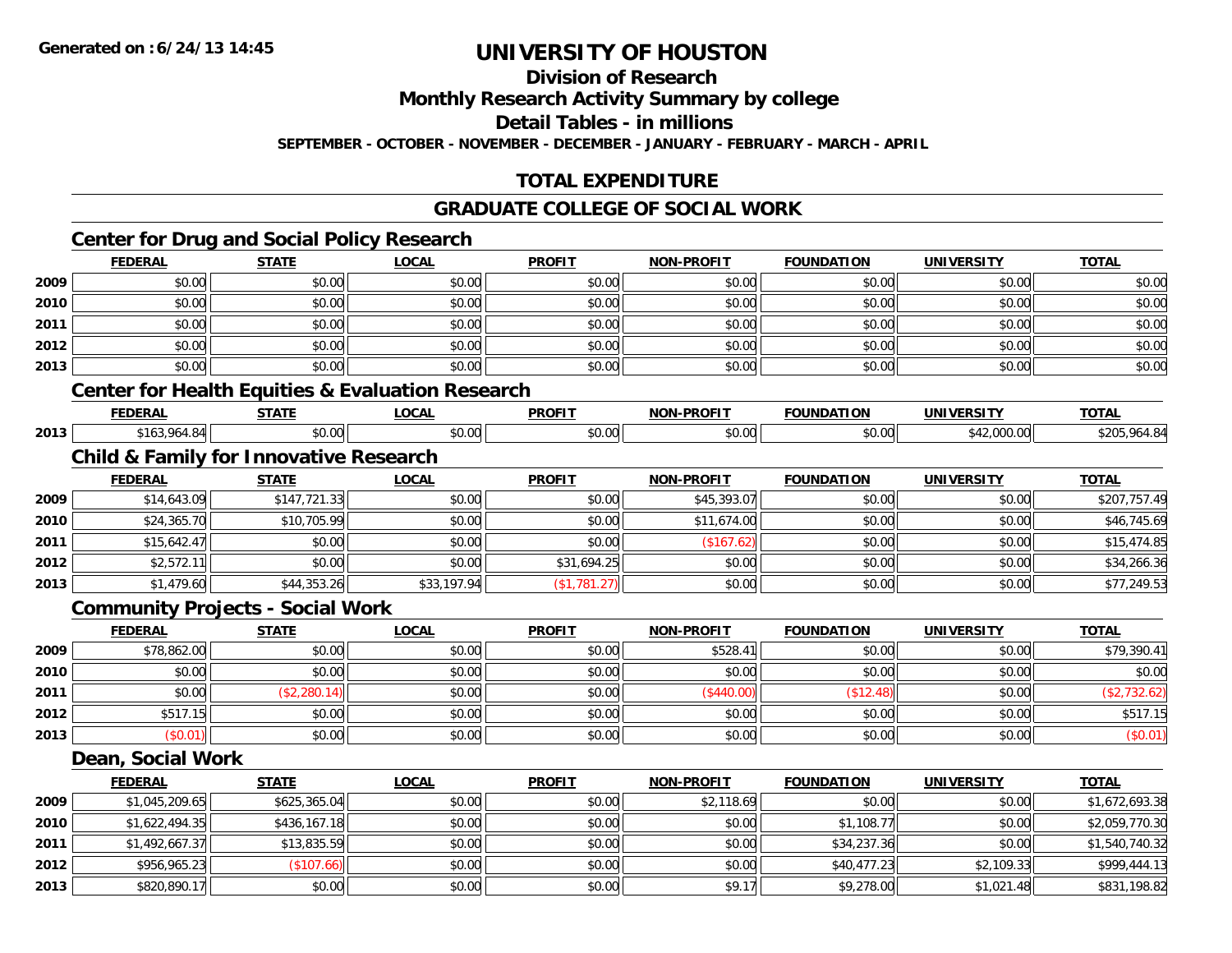**Division of Research**

**Monthly Research Activity Summary by college**

**Detail Tables - in millions**

**SEPTEMBER - OCTOBER - NOVEMBER - DECEMBER - JANUARY - FEBRUARY - MARCH - APRIL**

### **TOTAL EXPENDITURE**

#### **GRADUATE COLLEGE OF SOCIAL WORK**

## **Office for Drug SPR**

|       | <b>FEDERAL</b> | <b>STATE</b>   | <b>LOCAL</b> | <b>PROFIT</b> | <b>NON-PROFIT</b> | <b>FOUNDATION</b> | <b>UNIVERSITY</b> | <b>TOTAL</b>   |
|-------|----------------|----------------|--------------|---------------|-------------------|-------------------|-------------------|----------------|
| 2009  | \$0.00         | \$0.00         | \$0.00       | \$0.00        | \$0.00            | \$0.00            | \$0.00            | \$0.00         |
| 2010  | \$0.00         | \$0.00         | \$0.00       | \$0.00        | \$0.00            | \$0.00            | \$0.00            | \$0.00         |
| 2011  | \$0.00         | \$0.00         | \$0.00       | \$0.00        | \$0.00            | \$0.00            | \$0.00            | \$0.00         |
| 2012  | \$0.00         | \$0.00         | \$0.00       | \$0.00        | \$0.00            | \$0.00            | \$0.00            | \$0.00         |
| 2013  | \$0.00         | \$0.00         | \$0.00       | \$0.00        | \$0.00            | \$0.00            | \$0.00            | \$0.00         |
| Total | \$6,240,273.72 | \$1,275,760.59 | \$33,197.94  | \$29,912.98   | \$59,115.72       | \$85,088.88       | \$45,130.81       | \$7,768,480.64 |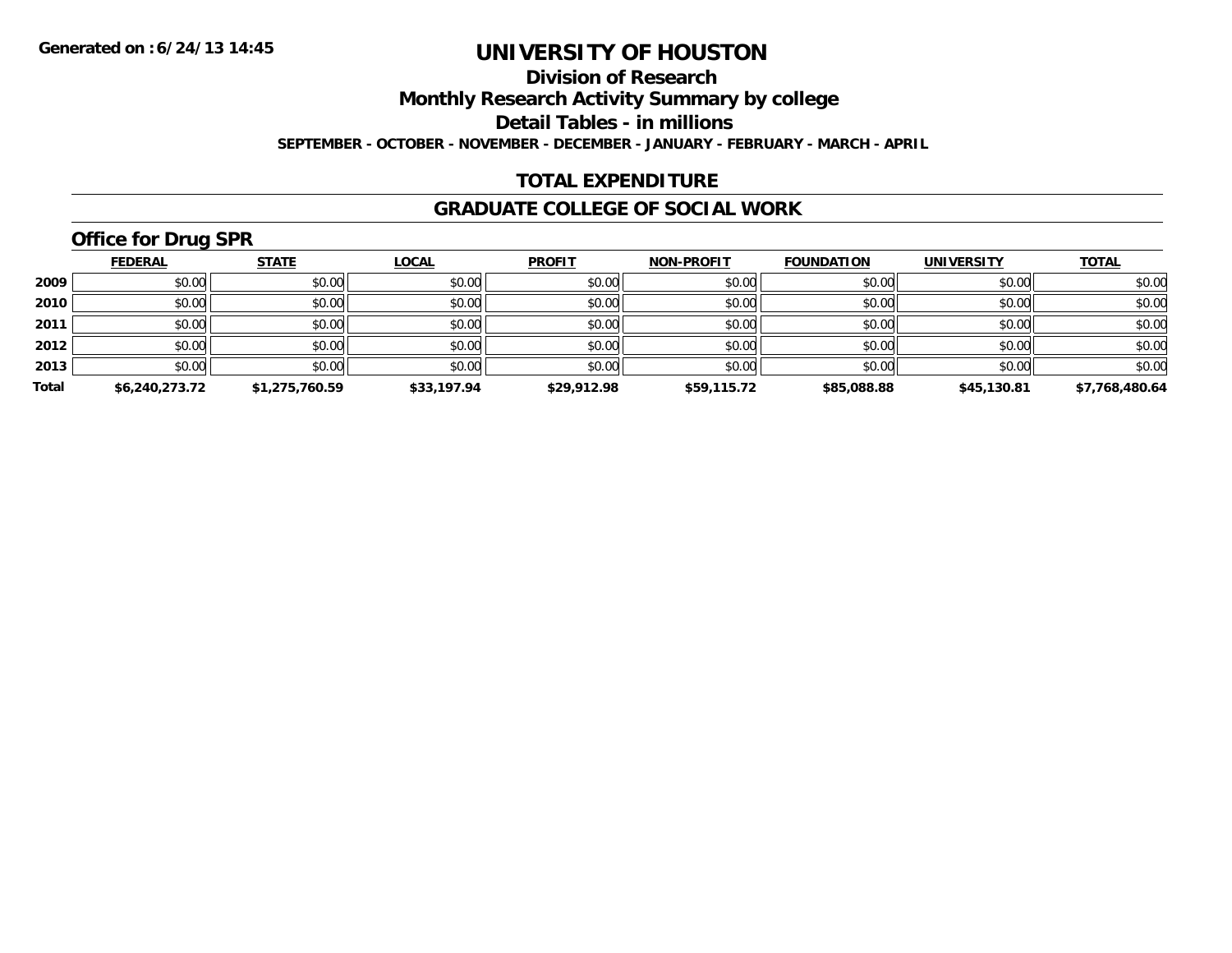#### **Division of Research**

**Monthly Research Activity Summary by college**

**Detail Tables - in millions**

**SEPTEMBER - OCTOBER - NOVEMBER - DECEMBER - JANUARY - FEBRUARY - MARCH - APRIL**

## **TOTAL EXPENDITURE**

### **HILTON COLLEGE OF HOTEL AND RESTAURANT MANAGEMENT**

### **Hotel and Restaurant Management**

|       | <b>FEDERAL</b> | <b>STATE</b> | <u>LOCAL</u> | <b>PROFIT</b> | <b>NON-PROFIT</b> | <b>FOUNDATION</b> | <b>UNIVERSITY</b> | <b>TOTAL</b> |
|-------|----------------|--------------|--------------|---------------|-------------------|-------------------|-------------------|--------------|
| 2009  | \$0.00         | \$0.00       | \$0.00       | \$1,578.77    | \$0.00            | \$0.00            | \$0.00            | \$1,578.77   |
| 2010  | \$0.00         | \$0.00       | \$0.00       | \$12,854.02   | \$0.00            | \$0.00            | \$0.00            | \$12,854.02  |
| 2011  | \$3,011.77     | \$0.00       | \$0.00       | \$1,065.30    | \$1,145.59        | \$0.00            | \$0.00            | \$5,222.66   |
| 2012  | \$14,371.97    | \$42,466.34  | \$0.00       | \$25.76       | \$9,194.51        | \$0.00            | \$0.00            | \$66,058.58  |
| 2013  | \$28,200.77    | \$2,429.38   | \$0.00       | \$0.00        | \$0.00            | \$0.00            | \$0.00            | \$30,630.15  |
| Total | \$45,584.51    | \$44,895.72  | \$0.00       | \$15,523.85   | \$10,340.10       | \$0.00            | \$0.00            | \$116,344.18 |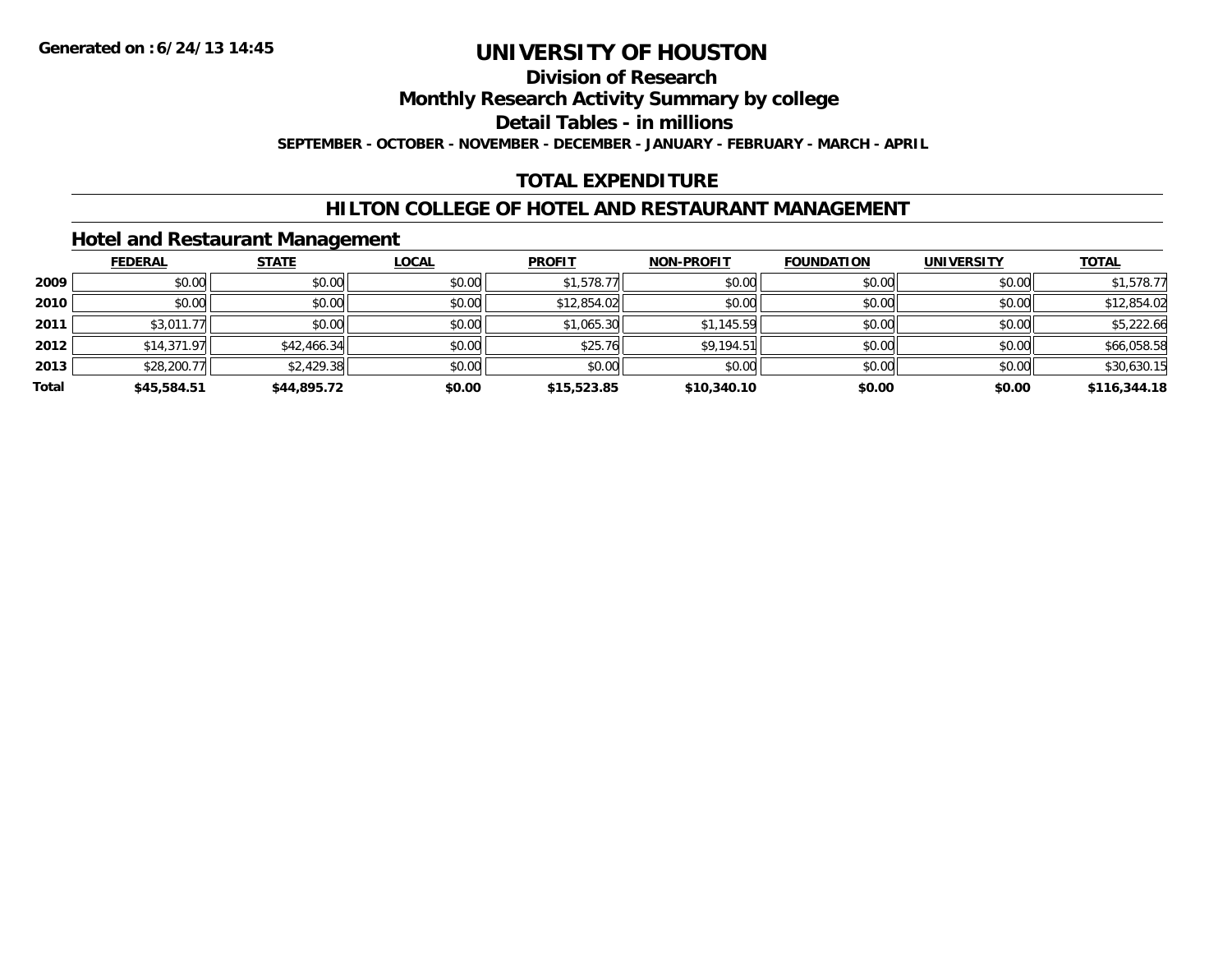# **Division of Research**

**Monthly Research Activity Summary by college**

**Detail Tables - in millions**

**SEPTEMBER - OCTOBER - NOVEMBER - DECEMBER - JANUARY - FEBRUARY - MARCH - APRIL**

## **TOTAL EXPENDITURE**

#### **HONORS COLLEGE**

## **Dean, Honors College**

|       | <b>FEDERAL</b> | <b>STATE</b> | <b>LOCAL</b> | <b>PROFIT</b> | <b>NON-PROFIT</b> | <b>FOUNDATION</b> | <b>UNIVERSITY</b> | <b>TOTAL</b> |
|-------|----------------|--------------|--------------|---------------|-------------------|-------------------|-------------------|--------------|
| 2009  | \$1,687.28     | \$0.00       | \$0.00       | \$0.00        | \$0.00            | \$0.00            | \$0.00            | \$1,687.28   |
| 2010  | \$38,310.29    | \$0.00       | \$0.00       | \$0.00        | \$0.00            | \$0.00            | \$0.00            | \$38,310.29  |
| 2011  | \$7,305.37     | \$0.00       | \$0.00       | \$0.00        | \$0.00            | \$0.00            | \$0.00            | \$7,305.37   |
| 2012  | \$13,563.52    | \$0.00       | \$0.00       | \$0.00        | \$14,570.04       | \$0.00            | \$0.00            | \$28,133.56  |
| 2013  | \$13,923.00    | \$0.00       | \$0.00       | \$0.00        | \$8,678.41        | \$0.00            | \$0.00            | \$22,601.41  |
| Total | \$74,789.46    | \$0.00       | \$0.00       | \$0.00        | \$23,248.45       | \$0.00            | \$0.00            | \$98,037.90  |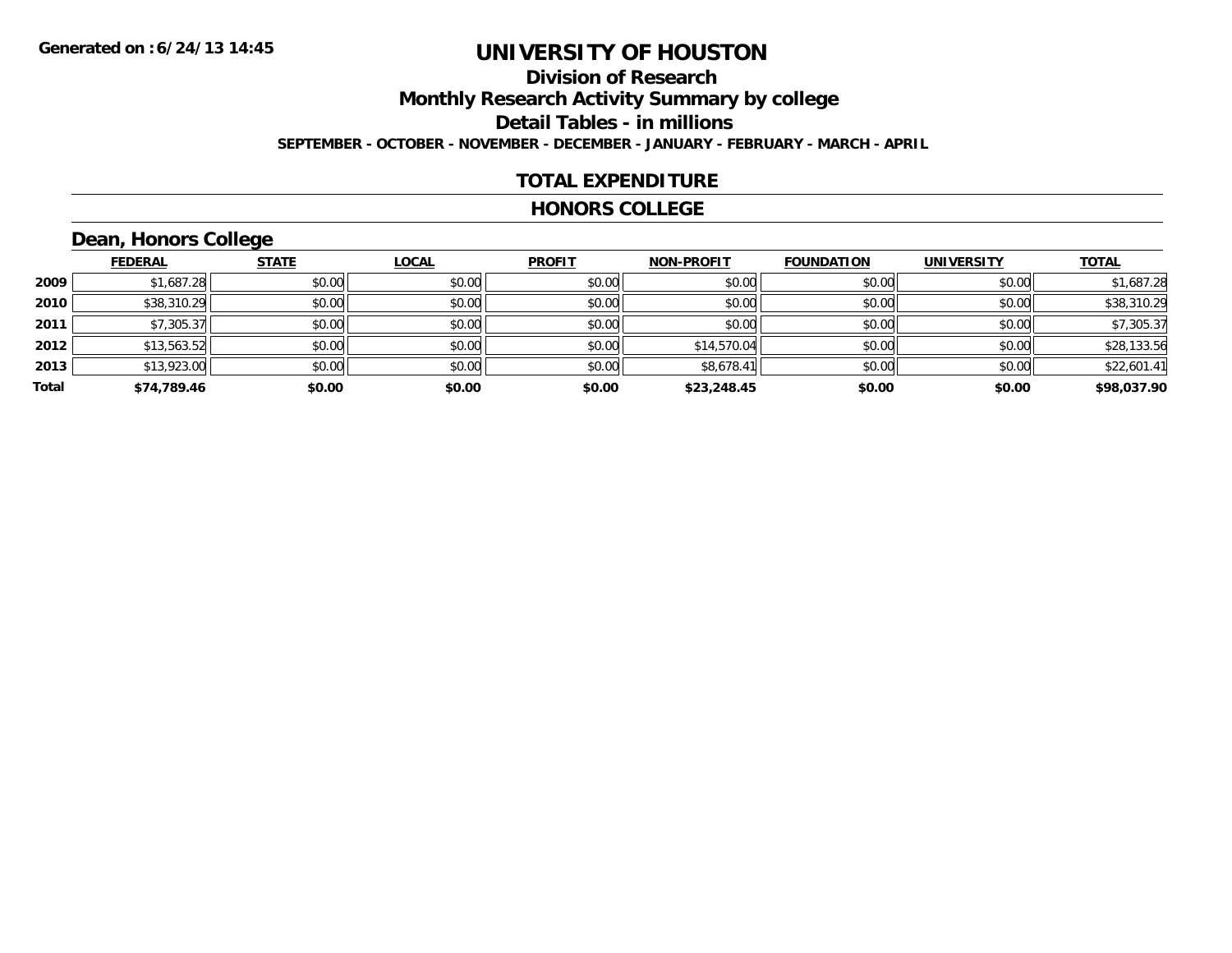## **Division of ResearchMonthly Research Activity Summary by college Detail Tables - in millions SEPTEMBER - OCTOBER - NOVEMBER - DECEMBER - JANUARY - FEBRUARY - MARCH - APRIL**

#### **TOTAL EXPENDITURE**

#### **LIBRARY**

## **Administration, Library**

|       | <b>FEDERAL</b> | <b>STATE</b> | <b>LOCAL</b> | <b>PROFIT</b> | <b>NON-PROFIT</b> | <b>FOUNDATION</b> | <b>UNIVERSITY</b> | <b>TOTAL</b> |
|-------|----------------|--------------|--------------|---------------|-------------------|-------------------|-------------------|--------------|
| 2009  | \$22,835.71    | \$0.00       | \$0.00       | \$0.00        | \$0.00            | \$0.00            | \$0.00            | \$22,835.71  |
| 2010  | \$19,538.50    | \$0.00       | \$0.00       | \$0.00        | \$0.00            | \$0.00            | \$0.00            | \$19,538.50  |
| 2011  | \$8,007.02     | \$0.00       | \$0.00       | \$0.00        | \$0.00            | \$0.00            | \$0.00            | \$8,007.02   |
| 2012  | \$43.40        | \$0.00       | \$0.00       | \$0.00        | \$0.00            | \$0.00            | \$0.00            | \$43.40      |
| 2013  | \$0.00         | \$0.00       | \$0.00       | \$0.00        | \$0.00            | \$0.00            | \$0.00            | \$0.00       |
| Total | \$50,424.63    | \$0.00       | \$0.00       | \$0.00        | \$0.00            | \$0.00            | \$0.00            | \$50,424.63  |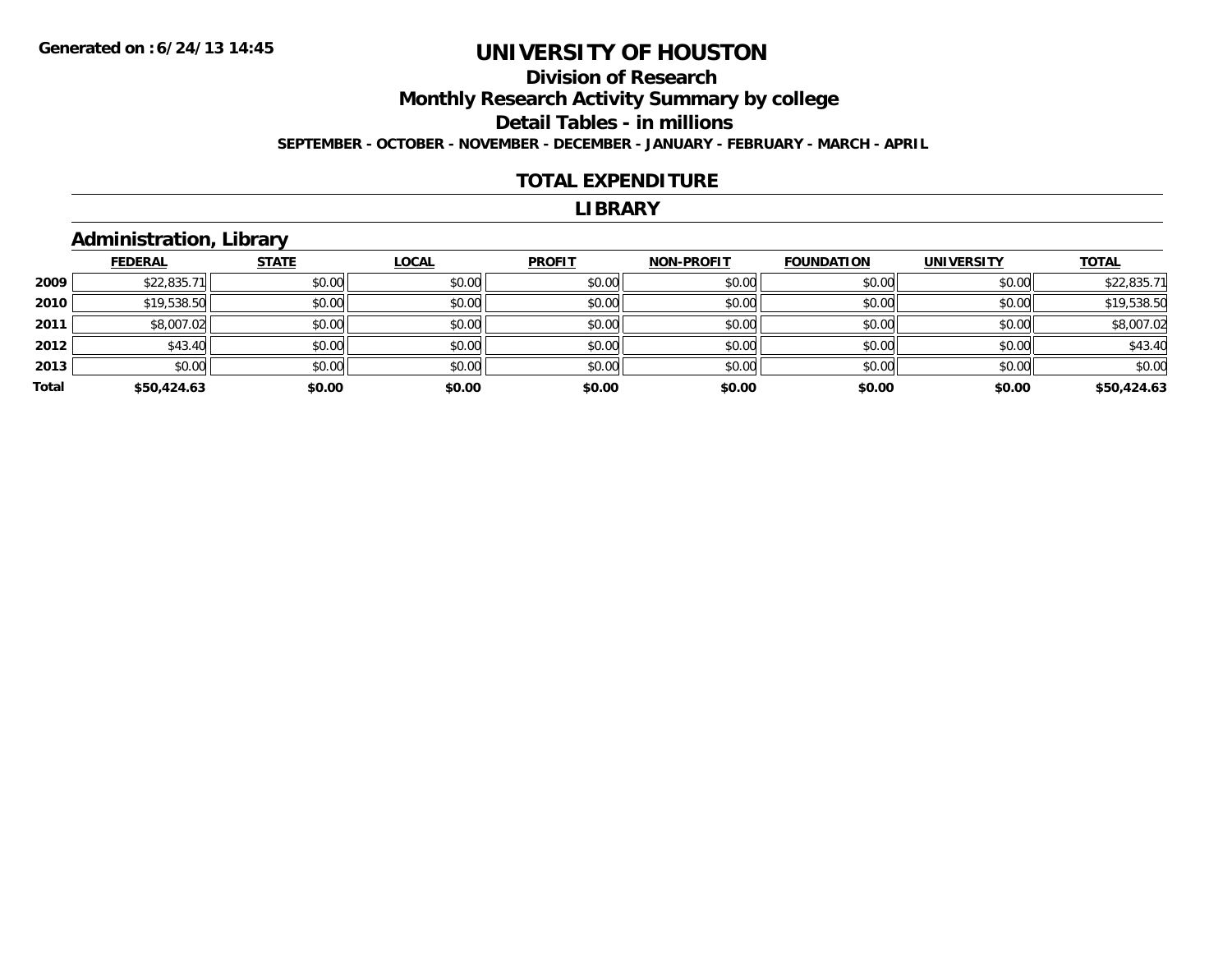## **Division of ResearchMonthly Research Activity Summary by college Detail Tables - in millions SEPTEMBER - OCTOBER - NOVEMBER - DECEMBER - JANUARY - FEBRUARY - MARCH - APRIL**

#### **TOTAL EXPENDITURE**

#### **PRESIDENT**

### **Office of the President**

|       | <b>FEDERAL</b> | <b>STATE</b> | <b>LOCAL</b> | <b>PROFIT</b> | <b>NON-PROFIT</b> | <b>FOUNDATION</b> | <b>UNIVERSITY</b> | <b>TOTAL</b> |
|-------|----------------|--------------|--------------|---------------|-------------------|-------------------|-------------------|--------------|
| 2010  | \$0.00         | \$0.00       | \$0.00       | \$0.00        | \$0.00            | \$0.00            | \$0.00            | \$0.00       |
| 2011  | \$0.00         | \$0.00       | \$0.00       | \$0.00        | \$0.00            | \$0.00            | \$0.00            | \$0.00       |
| 2012  | \$0.00         | \$0.00       | \$0.00       | \$0.00        | \$0.00            | \$0.00            | \$0.00            | \$0.00       |
| 2013  | \$0.00         | \$0.00       | \$0.00       | \$0.00        | \$0.00            | \$0.00            | \$0.00            | \$0.00       |
| Total | \$0.00         | \$0.00       | \$0.00       | \$0.00        | \$0.00            | \$0.00            | \$0.00            | \$0.00       |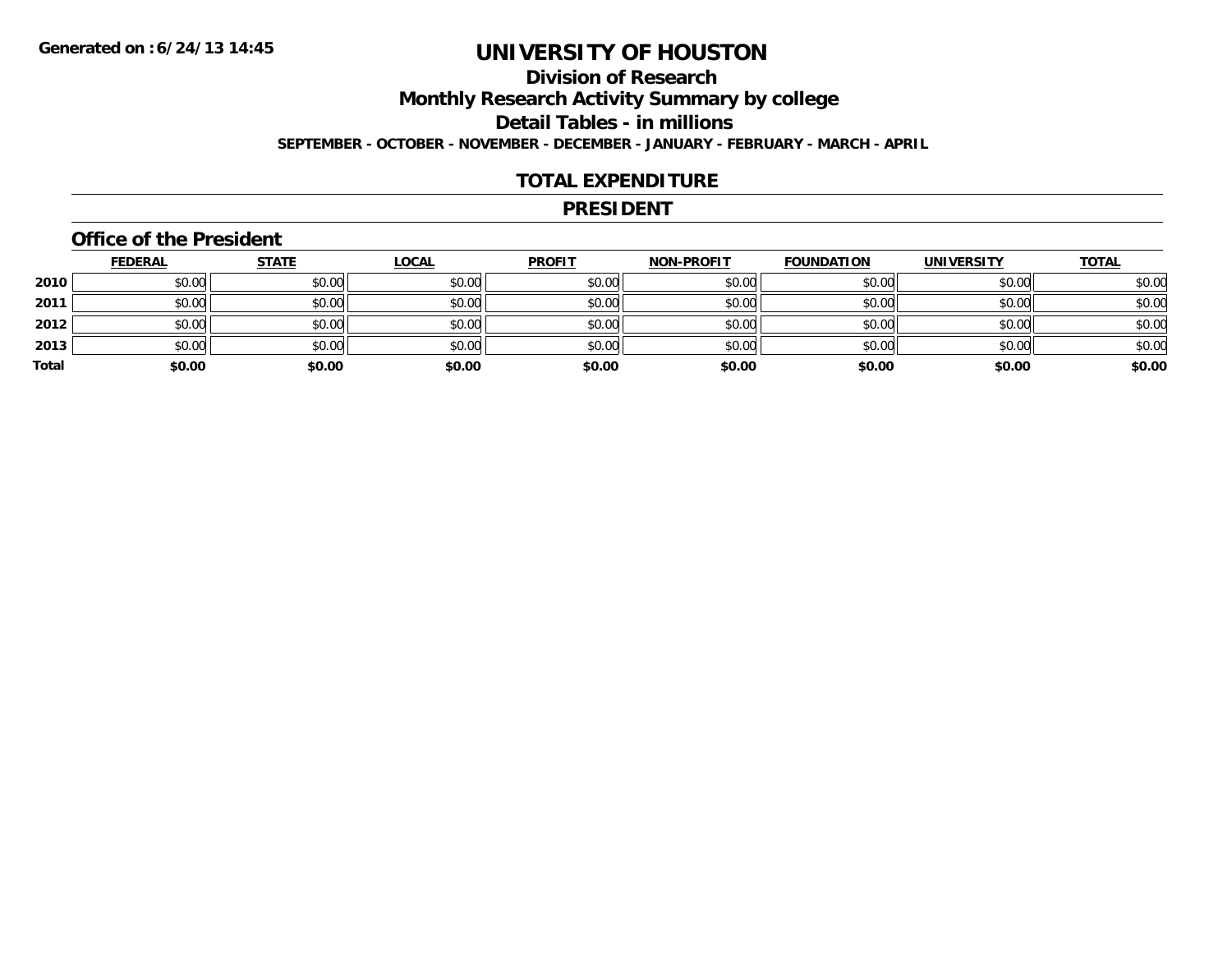**Division of Research**

**Monthly Research Activity Summary by college**

**Detail Tables - in millions**

**SEPTEMBER - OCTOBER - NOVEMBER - DECEMBER - JANUARY - FEBRUARY - MARCH - APRIL**

## **TOTAL EXPENDITURE**

#### **SENIOR V.P. FOR ACADEMIC AFFAIRS AND PROVOST**

|      | <b>Continuing Education</b>      |                                                     |              |               |                   |                   |                   |                |
|------|----------------------------------|-----------------------------------------------------|--------------|---------------|-------------------|-------------------|-------------------|----------------|
|      | <b>FEDERAL</b>                   | <b>STATE</b>                                        | <b>LOCAL</b> | <b>PROFIT</b> | <b>NON-PROFIT</b> | <b>FOUNDATION</b> | <b>UNIVERSITY</b> | <b>TOTAL</b>   |
| 2011 | \$0.00                           | \$1,068.06                                          | \$0.00       | \$0.00        | \$0.00            | \$0.00            | \$0.00            | \$1,068.06     |
|      | <b>KUHF - Radio</b>              |                                                     |              |               |                   |                   |                   |                |
|      | <b>FEDERAL</b>                   | <b>STATE</b>                                        | <b>LOCAL</b> | <b>PROFIT</b> | <b>NON-PROFIT</b> | <b>FOUNDATION</b> | <b>UNIVERSITY</b> | <b>TOTAL</b>   |
| 2009 | \$0.00                           | \$0.00                                              | \$0.00       | \$0.00        | \$459,585.99      | \$0.00            | \$0.00            | \$459,585.99   |
| 2010 | \$11,640.00                      | \$0.00                                              | \$0.00       | \$0.00        | \$646,809.16      | \$0.00            | \$0.00            | \$658,449.16   |
| 2011 | \$0.00                           | \$0.00                                              | \$0.00       | \$0.00        | \$578,146.29      | \$0.00            | \$0.00            | \$578,146.29   |
| 2012 | (\$758.32)                       | \$10,153.66                                         | \$0.00       | \$0.00        | \$2,261,362.61    | \$0.00            | \$0.00            | \$2,270,757.95 |
| 2013 | \$0.00                           | (\$153.66)                                          | \$0.00       | \$0.00        | \$2,044,710.28    | \$0.00            | \$0.00            | \$2,044,556.62 |
|      |                                  | <b>Learning and Assessment Services</b>             |              |               |                   |                   |                   |                |
|      | <b>FEDERAL</b>                   | <b>STATE</b>                                        | <b>LOCAL</b> | <b>PROFIT</b> | <b>NON-PROFIT</b> | <b>FOUNDATION</b> | <b>UNIVERSITY</b> | <b>TOTAL</b>   |
| 2009 | \$195,262.47                     | \$76,662.44                                         | \$0.00       | \$0.00        | \$42,585.63       | \$1,559.13        | \$0.00            | \$316,069.67   |
| 2010 | \$236,038.83                     | \$81,510.14                                         | \$0.00       | \$0.00        | \$44,463.02       | \$2,729.89        | \$0.00            | \$364,741.88   |
| 2011 | \$210,034.69                     | \$88,000.45                                         | \$0.00       | \$0.00        | \$44,455.59       | \$4,673.68        | \$0.00            | \$347,164.41   |
| 2012 | \$208,359.60                     | \$83,970.13                                         | \$0.00       | \$0.00        | \$48,647.46       | \$0.00            | \$0.00            | \$340,977.19   |
| 2013 | \$247,729.23                     | \$86,692.80                                         | \$0.00       | \$0.00        | (\$539.58)        | \$0.00            | \$0.00            | \$333,882.45   |
|      | <b>Learning Support Services</b> |                                                     |              |               |                   |                   |                   |                |
|      | <b>FEDERAL</b>                   | <b>STATE</b>                                        | <b>LOCAL</b> | <b>PROFIT</b> | <b>NON-PROFIT</b> | <b>FOUNDATION</b> | <b>UNIVERSITY</b> | <b>TOTAL</b>   |
| 2009 | \$55,953.84                      | \$0.00                                              | \$0.00       | \$0.00        | \$0.00            | \$0.00            | \$0.00            | \$55,953.84    |
| 2010 | \$51,452.22                      | \$0.00                                              | \$0.00       | \$0.00        | \$0.00            | \$0.00            | \$0.00            | \$51,452.22    |
| 2011 | \$11,220.25                      | \$0.00                                              | \$0.00       | \$0.00        | \$0.00            | \$0.00            | \$0.00            | \$11,220.25    |
| 2012 | \$14,453.36                      | \$0.00                                              | \$0.00       | \$0.00        | \$0.00            | \$0.00            | \$0.00            | \$14,453.36    |
| 2013 | \$1,240.50                       | \$0.00                                              | \$0.00       | \$0.00        | \$0.00            | \$0.00            | \$0.00            | \$1,240.50     |
|      | <b>Office of Admissions</b>      |                                                     |              |               |                   |                   |                   |                |
|      | <b>FEDERAL</b>                   | <b>STATE</b>                                        | <b>LOCAL</b> | <b>PROFIT</b> | <b>NON-PROFIT</b> | <b>FOUNDATION</b> | <b>UNIVERSITY</b> | <b>TOTAL</b>   |
| 2012 | \$0.00                           | \$0.00                                              | \$0.00       | \$0.00        | \$0.00            | \$0.00            | \$0.00            | \$0.00         |
|      |                                  | <b>Senior V.P. for Academic Affairs and Provost</b> |              |               |                   |                   |                   |                |
|      | <b>FEDERAL</b>                   | <b>STATE</b>                                        | <b>LOCAL</b> | <b>PROFIT</b> | <b>NON-PROFIT</b> | <b>FOUNDATION</b> | <b>UNIVERSITY</b> | <b>TOTAL</b>   |
| 2009 | (\$110.11)                       | \$0.00                                              | \$0.00       | \$0.00        | \$0.00            | \$0.00            | \$0.00            | (\$110.11)     |
| 2012 | \$0.00                           | \$0.00                                              | \$0.00       | \$36,232.62   | \$0.00            | \$0.00            | \$0.00            | \$36,232.62    |
| 2013 | \$0.00                           | \$0.00                                              | \$0.00       | \$0.00        | \$0.00            | \$0.00            | \$0.00            | \$0.00         |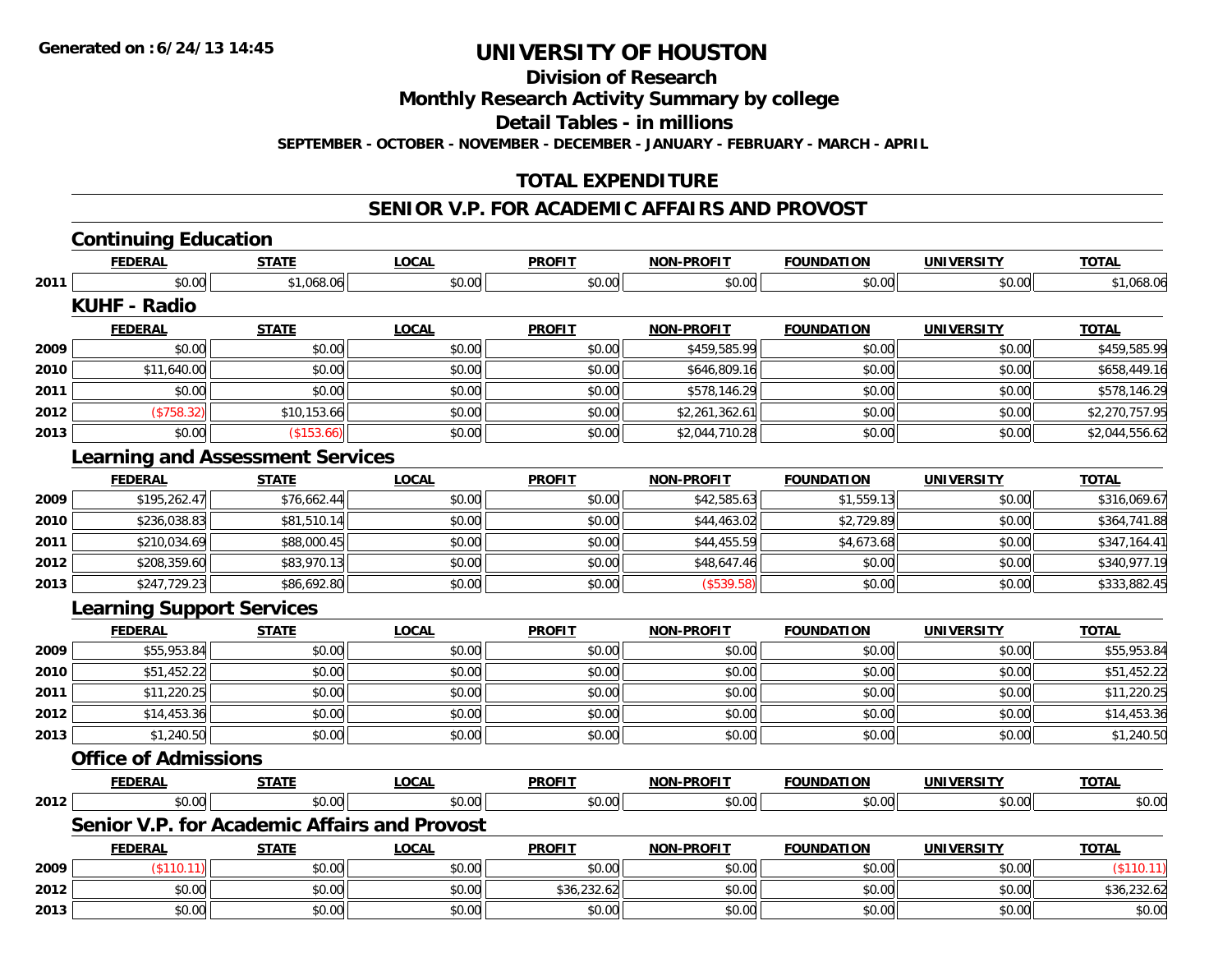**Division of Research**

**Monthly Research Activity Summary by college**

**Detail Tables - in millions**

**SEPTEMBER - OCTOBER - NOVEMBER - DECEMBER - JANUARY - FEBRUARY - MARCH - APRIL**

## **TOTAL EXPENDITURE**

### **SENIOR V.P. FOR ACADEMIC AFFAIRS AND PROVOST**

### **UH Charter School**

|      | <b>FEDERAL</b>           | <b>STATE</b><br>''''                             | .OCAL                         | <b>PROFIT</b>  | <b>NON-PROFIT</b> | <b>FOUNDATION</b> | <b>UNIVERSITY</b> | <u>тота.</u>       |
|------|--------------------------|--------------------------------------------------|-------------------------------|----------------|-------------------|-------------------|-------------------|--------------------|
| 2012 | .089.24                  | ATO<br>5.23001<br>$\cdot$ , $\cup$ , $\cup$<br>. | 0000<br>JU.UU                 | 0.000<br>JU.UU | 0000<br>\$U.UU    | \$0.00            | \$0.00            | .640<br>74         |
| 2013 | .560.30<br>-2111<br>5.SU | .<br>$\sim$<br>6620.842.35                       | $n \cap \neg$<br><b>JU.UU</b> | ሐሴ ሰሰ<br>JU.UU | 0000<br>\$U.UU    | \$0.00            | \$0.00            | .<br>ruz.u.<br>ט ש |

### **Undergraduate Scholars**

|      | <b>FEDERAL</b> | <b>STATE</b> | <b>LOCAL</b> | <b>PROFIT</b> | <b>NON-PROFIT</b> | <b>FOUNDATION</b> | <b>UNIVERSITY</b> | <b>TOTAL</b> |
|------|----------------|--------------|--------------|---------------|-------------------|-------------------|-------------------|--------------|
| 2009 | \$0.00         | \$5,862.97   | \$0.00       | \$0.00        | \$0.00            | \$0.00            | \$0.00            | \$5,862.97   |
| 2010 | \$0.00         | \$3,981.49   | \$0.00       | \$0.00        | \$0.00            | \$0.00            | \$0.00            | \$3,981.49   |
| 2011 | \$0.00         | \$12,327.99  | \$0.00       | \$0.00        | \$0.00            | \$0.00            | \$0.00            | \$12,327.99  |
| 2012 | \$0.00         | \$9,275.80   | \$0.00       | \$0.00        | \$0.00            | \$0.00            | \$0.00            | \$9,275.80   |
| 2013 | \$0.00         | \$8,118.81   | \$0.00       | \$0.00        | \$0.00            | \$0.00            | \$0.00            | \$8,118.81   |

#### **Undergraduate Studies**

|       | <b>FEDERAL</b> | <b>STATE</b>   | <b>LOCAL</b> | <b>PROFIT</b> | <b>NON-PROFIT</b> | <b>FOUNDATION</b> | <b>UNIVERSITY</b> | <b>TOTAL</b>   |
|-------|----------------|----------------|--------------|---------------|-------------------|-------------------|-------------------|----------------|
| 2009  | \$0.00         | \$4,497.26     | \$0.00       | \$0.00        | \$0.00            | \$0.00            | \$0.00            | \$4,497.26     |
| 2010  | \$0.00         | \$49,463.96    | \$0.00       | \$0.00        | \$0.00            | \$2,809.82        | \$0.00            | \$52,273.78    |
| 2011  | \$0.00         | \$69,252.64    | \$0.00       | \$0.00        | \$0.00            | \$0.00            | \$0.00            | \$69,252.64    |
| 2012  | \$0.00         | \$97,281.50    | \$0.00       | \$0.00        | \$0.00            | \$0.00            | \$0.00            | \$97,281.50    |
| 2013  | \$0.00         | \$42,484.61    | \$0.00       | \$0.00        | \$0.00            | \$0.00            | \$0.00            | \$42,484.61    |
| Total | \$1,320,166.10 | \$1,944,603.40 | \$0.00       | \$36,232.62   | \$6,170,226.45    | \$11,772.52       | \$0.00            | \$9,483,001.09 |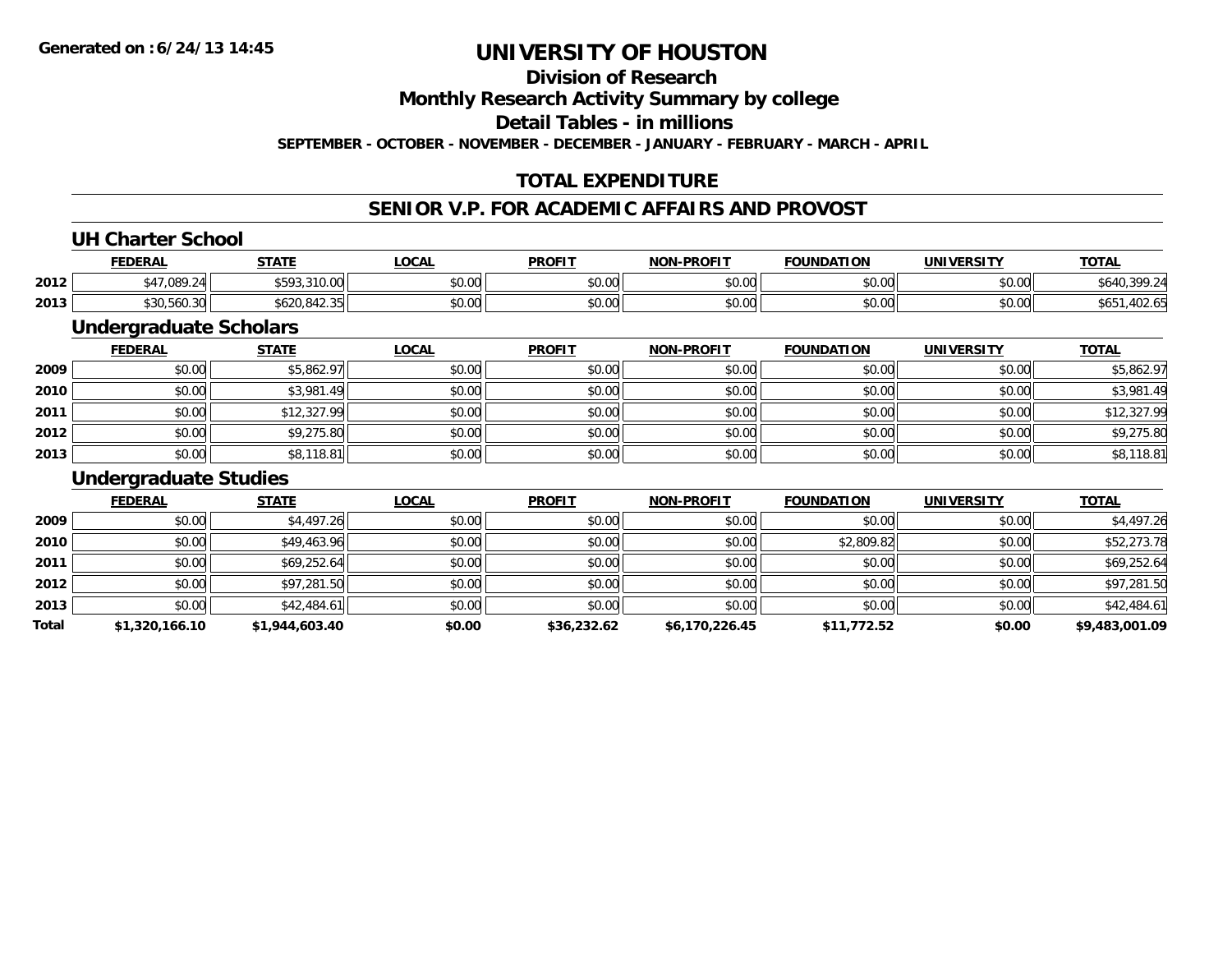## **Division of Research**

**Monthly Research Activity Summary by college**

**Detail Tables - in millions**

**SEPTEMBER - OCTOBER - NOVEMBER - DECEMBER - JANUARY - FEBRUARY - MARCH - APRIL**

### **TOTAL EXPENDITURE**

#### **UH LAW CENTER**

|       | Dean, Law      |              |              |               |                   |                   |                   |                |
|-------|----------------|--------------|--------------|---------------|-------------------|-------------------|-------------------|----------------|
|       | <b>FEDERAL</b> | <b>STATE</b> | <b>LOCAL</b> | <b>PROFIT</b> | <b>NON-PROFIT</b> | <b>FOUNDATION</b> | <b>UNIVERSITY</b> | <b>TOTAL</b>   |
| 2009  | \$35,468.27    | \$0.00       | \$0.00       | \$0.00        | \$0.00            | \$0.00            | \$0.00            | \$35,468.27    |
| 2010  | \$129,822.07   | \$0.00       | \$0.00       | \$0.00        | \$0.00            | \$0.00            | \$0.00            | \$129,822.07   |
| 2011  | \$20,885.14    | \$0.00       | \$0.00       | \$0.00        | \$0.00            | \$0.00            | \$0.00            | \$20,885.14    |
| 2012  | (\$221,005.68) | \$0.00       | \$0.00       | \$0.00        | \$0.00            | \$0.00            | \$0.00            | (\$221,005.68) |
| 2013  | \$0.00         | \$0.00       | \$0.00       | \$0.00        | \$0.00            | \$0.00            | \$0.00            | \$0.00         |
|       | Law Library    |              |              |               |                   |                   |                   |                |
|       | <b>FEDERAL</b> | <b>STATE</b> | <b>LOCAL</b> | <b>PROFIT</b> | <b>NON-PROFIT</b> | <b>FOUNDATION</b> | <b>UNIVERSITY</b> | <b>TOTAL</b>   |
| 2009  | (\$1.62)       | \$0.00       | \$0.00       | \$0.00        | \$0.00            | \$0.00            | \$0.00            | (\$1.62)       |
|       | <b>Law-UH</b>  |              |              |               |                   |                   |                   |                |
|       | <b>FEDERAL</b> | <b>STATE</b> | <b>LOCAL</b> | <b>PROFIT</b> | <b>NON-PROFIT</b> | <b>FOUNDATION</b> | <b>UNIVERSITY</b> | <b>TOTAL</b>   |
| 2009  | \$60,789.31    | \$30,551.05  | \$0.00       | \$0.00        | \$0.00            | \$0.00            | \$0.00            | \$91,340.36    |
| 2010  | \$709.58       | \$197,954.06 | \$0.00       | \$0.00        | \$0.00            | \$0.00            | \$0.00            | \$198,663.64   |
| 2011  | \$65,094.27    | \$63,133.79  | \$0.00       | \$0.00        | \$0.00            | \$51,780.09       | \$0.00            | \$180,008.15   |
| 2012  | \$6,799.24     | \$109,895.13 | \$0.00       | \$0.00        | \$0.00            | \$43,071.17       | \$0.00            | \$159,765.54   |
| 2013  | \$133,738.92   | \$85,387.52  | \$0.00       | \$0.00        | \$0.00            | \$28,478.77       | \$0.00            | \$247,605.21   |
| Total | \$232,299.50   | \$486,921.55 | \$0.00       | \$0.00        | \$0.00            | \$123,330.03      | \$0.00            | \$842,551.08   |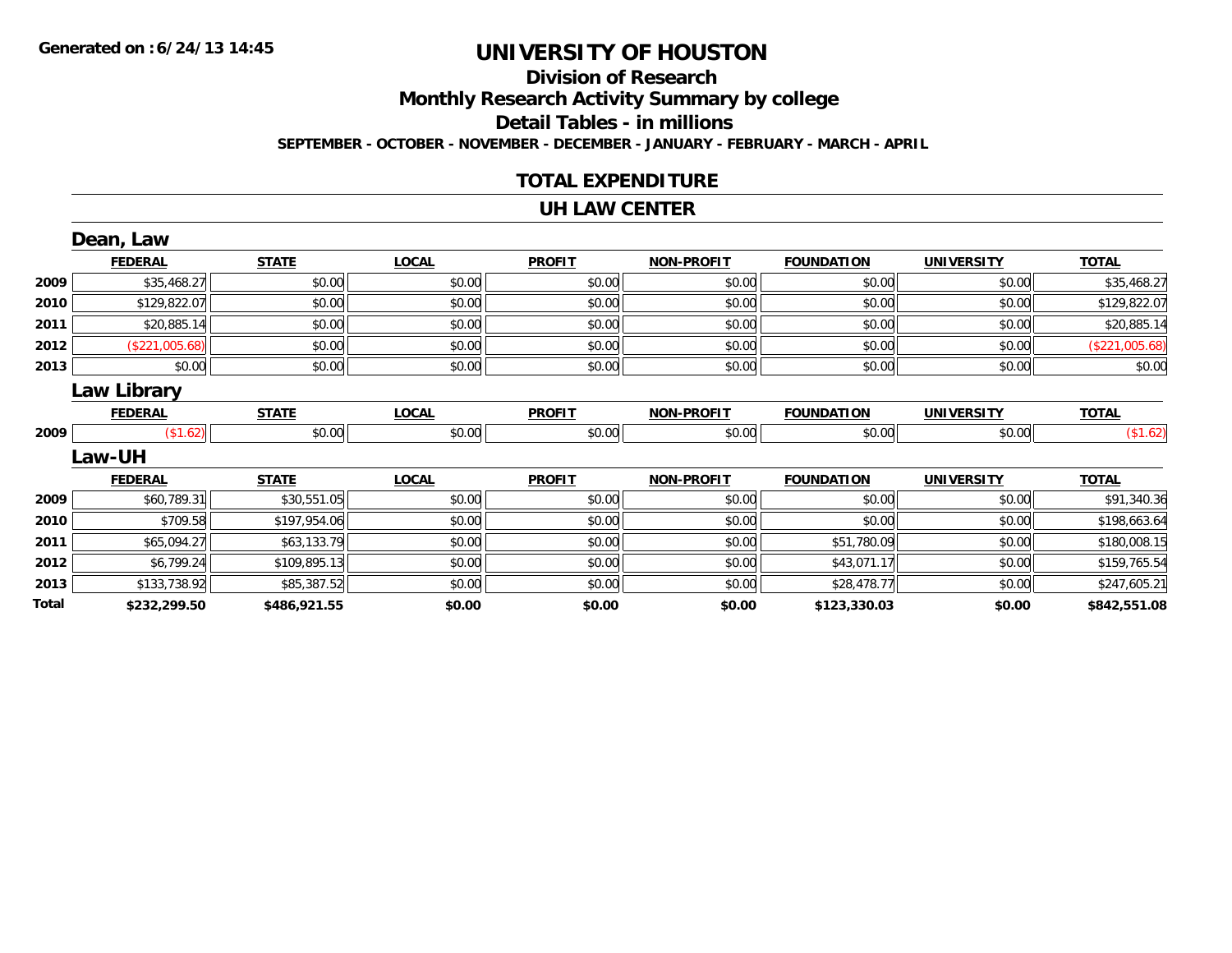## **Division of ResearchMonthly Research Activity Summary by college Detail Tables - in millions SEPTEMBER - OCTOBER - NOVEMBER - DECEMBER - JANUARY - FEBRUARY - MARCH - APRIL**

#### **TOTAL EXPENDITURE**

## **UH SYSTEM**

**TOTAL** 

|      | KUHT-          |              |              |               |                   |                   |                   |              |
|------|----------------|--------------|--------------|---------------|-------------------|-------------------|-------------------|--------------|
|      | <b>FEDERAL</b> | <b>STATE</b> | <u>LOCAL</u> | <b>PROFIT</b> | <b>NON-PROFIT</b> | <b>FOUNDATION</b> | <b>UNIVERSITY</b> | <u>ΤΟΤΑΙ</u> |
| 2009 | \$297,368.39   | \$0.00       | \$0.00       | \$0.00        | \$1,491,085.43    | \$0.00            | \$0.00            | \$1,78       |
| 2010 | 503.85         | \$0.00       | \$0.00       | \$0.00        | \$1,509,403.12    | \$0.00            | \$0.00            | \$1,50       |
|      |                |              |              |               |                   |                   |                   |              |

| 2009  | \$297,368.39 | \$0.00 | \$0.00 | \$0.00 | \$1,491,085.43 | \$0.00 | \$0.00 | \$1,788,453.82 |
|-------|--------------|--------|--------|--------|----------------|--------|--------|----------------|
| 2010  | \$2,503.85)  | \$0.00 | \$0.00 | \$0.00 | \$1,509,403.12 | \$0.00 | \$0.00 | \$1,506,899.27 |
| 2011  | \$0.00       | \$0.00 | \$0.00 | \$0.00 | \$1,606,903.00 | \$0.00 | \$0.00 | \$1,606,903.00 |
| 2012  | \$0.00       | \$0.00 | \$0.00 | \$0.00 | \$0.02         | \$0.00 | \$0.00 | \$0.02         |
| Total | \$294,864.54 | \$0.00 | \$0.00 | \$0.00 | \$4,607,391.57 | \$0.00 | \$0.00 | \$4,902,256.11 |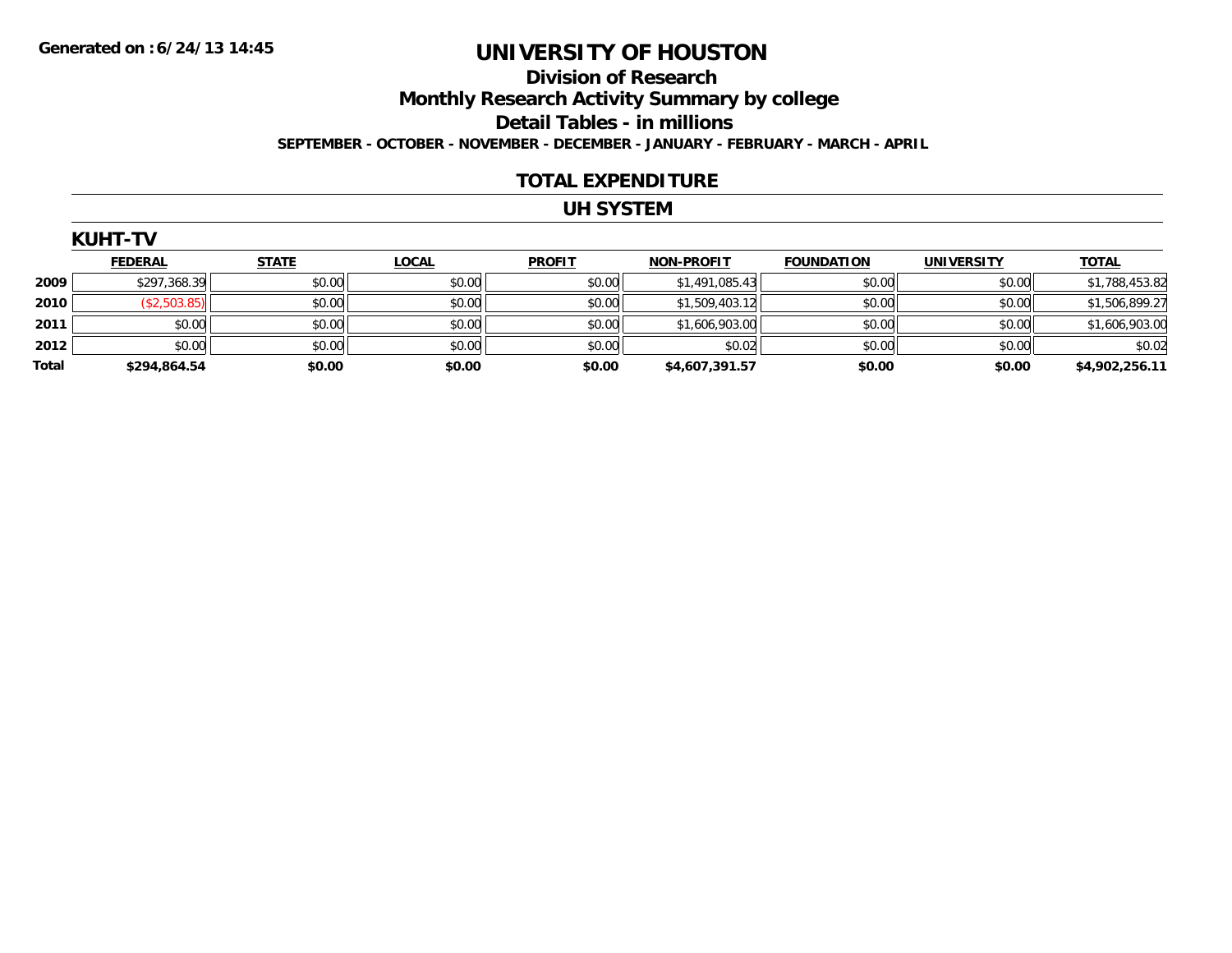**Division of Research**

**Monthly Research Activity Summary by college**

**Detail Tables - in millions**

**SEPTEMBER - OCTOBER - NOVEMBER - DECEMBER - JANUARY - FEBRUARY - MARCH - APRIL**

## **TOTAL EXPENDITURE**

## **VICE PRESIDENT FOR ADMINISTRATION**

### **UH Police Department**

|       | <b>EDERAL</b> | <b>STATE</b> | <b>.OCAL</b> | <b>PROFIT</b> | -PROFIT<br>חחו | <b>FOUNDATION</b> | UNIVERSITY | TOTA.               |
|-------|---------------|--------------|--------------|---------------|----------------|-------------------|------------|---------------------|
| 2009  | \$0.00        | 4.000.00     | \$0.00       | \$0.00        | ልስ ለሰ<br>pv.uu | \$0.00            | \$0.00     | voo oc<br>04,UUU.UL |
| Total | \$0.00        | ,000.00      | \$0.00       | \$0.00        | \$0.00         | \$0.00            | \$0.00     | <b>4,000.00</b> .   |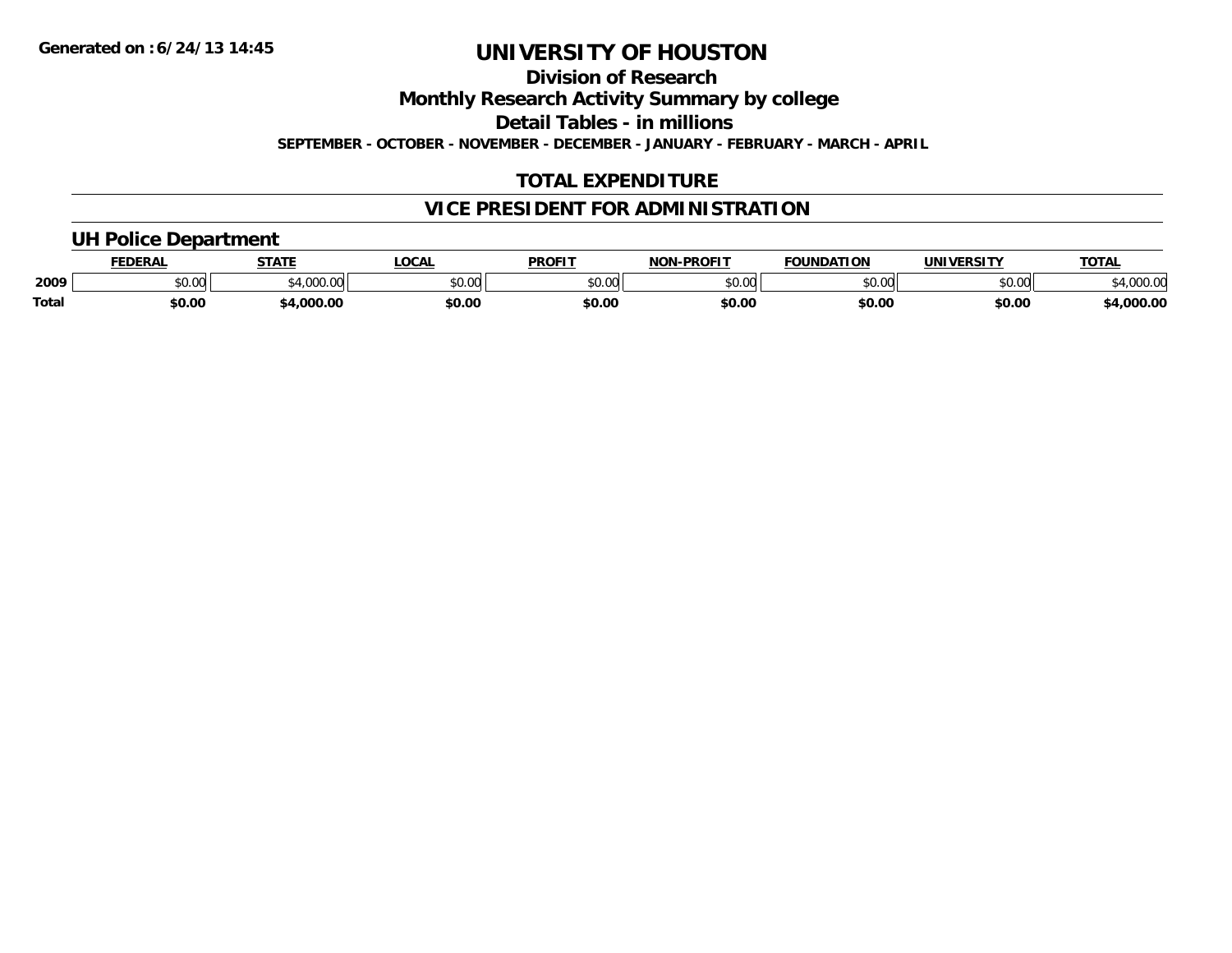## **Division of Research**

**Monthly Research Activity Summary by college**

**Detail Tables - in millions**

**SEPTEMBER - OCTOBER - NOVEMBER - DECEMBER - JANUARY - FEBRUARY - MARCH - APRIL**

## **TOTAL EXPENDITURE**

### **VICE PRESIDENT FOR STUDENT AFFAIRS**

## **Dean, Student Affairs**

|      | <b>FEDERAL</b> | <b>STATE</b> | <b>LOCAL</b> | <b>PROFIT</b> | <b>NON-PROFIT</b> | <b>FOUNDATION</b> | <b>UNIVERSITY</b> | <b>TOTAL</b> |
|------|----------------|--------------|--------------|---------------|-------------------|-------------------|-------------------|--------------|
| 2009 | \$0.00         | \$0.00       | \$0.00       | \$0.00        | \$0.00            | \$0.00            | \$0.00            | \$0.00       |
| 2010 | \$0.00         | \$0.00       | \$0.00       | \$0.00        | \$0.00            | \$0.00            | \$0.00            | \$0.00       |
| 2011 | \$33,660.74    | \$0.00       | \$0.00       | \$0.00        | \$0.00            | \$0.00            | \$0.00            | \$33,660.74  |
| 2012 | \$43,360.07    | \$0.00       | \$0.00       | \$0.00        | \$0.00            | \$0.00            | \$0.00            | \$43,360.07  |
| 2013 | \$3,721.51     | \$0.00       | \$0.00       | \$0.00        | \$0.00            | \$0.00            | \$0.00            | \$3,721.51   |

### **Vice President, Student Affairs**

|       | <b>FEDERAL</b> | <b>STATE</b> | <b>LOCAL</b> | <b>PROFIT</b> | <b>NON-PROFIT</b> | <b>FOUNDATION</b> | <b>UNIVERSITY</b> | <b>TOTAL</b> |
|-------|----------------|--------------|--------------|---------------|-------------------|-------------------|-------------------|--------------|
| 2009  | \$174,393.33   | \$0.00       | \$0.00       | \$0.00        | \$0.00            | \$0.00            | \$0.00            | \$174,393.33 |
| 2010  | \$148,981.50   | \$0.00       | \$0.00       | \$0.00        | \$0.00            | \$0.00            | \$0.00            | \$148,981.50 |
| 2011  | \$167,526.80   | \$0.00       | \$0.00       | \$0.00        | \$0.00            | \$0.00            | \$0.00            | \$167,526.80 |
| 2012  | \$8,687.01     | \$0.00       | \$0.00       | \$0.00        | \$0.00            | \$0.00            | \$0.00            | \$8,687.01   |
| 2013  | \$105,830.32   | \$0.00       | \$0.00       | \$0.00        | \$0.00            | \$0.00            | \$0.00            | \$105,830.32 |
| Total | \$686,161.28   | \$0.00       | \$0.00       | \$0.00        | \$0.00            | \$0.00            | \$0.00            | \$686,161.28 |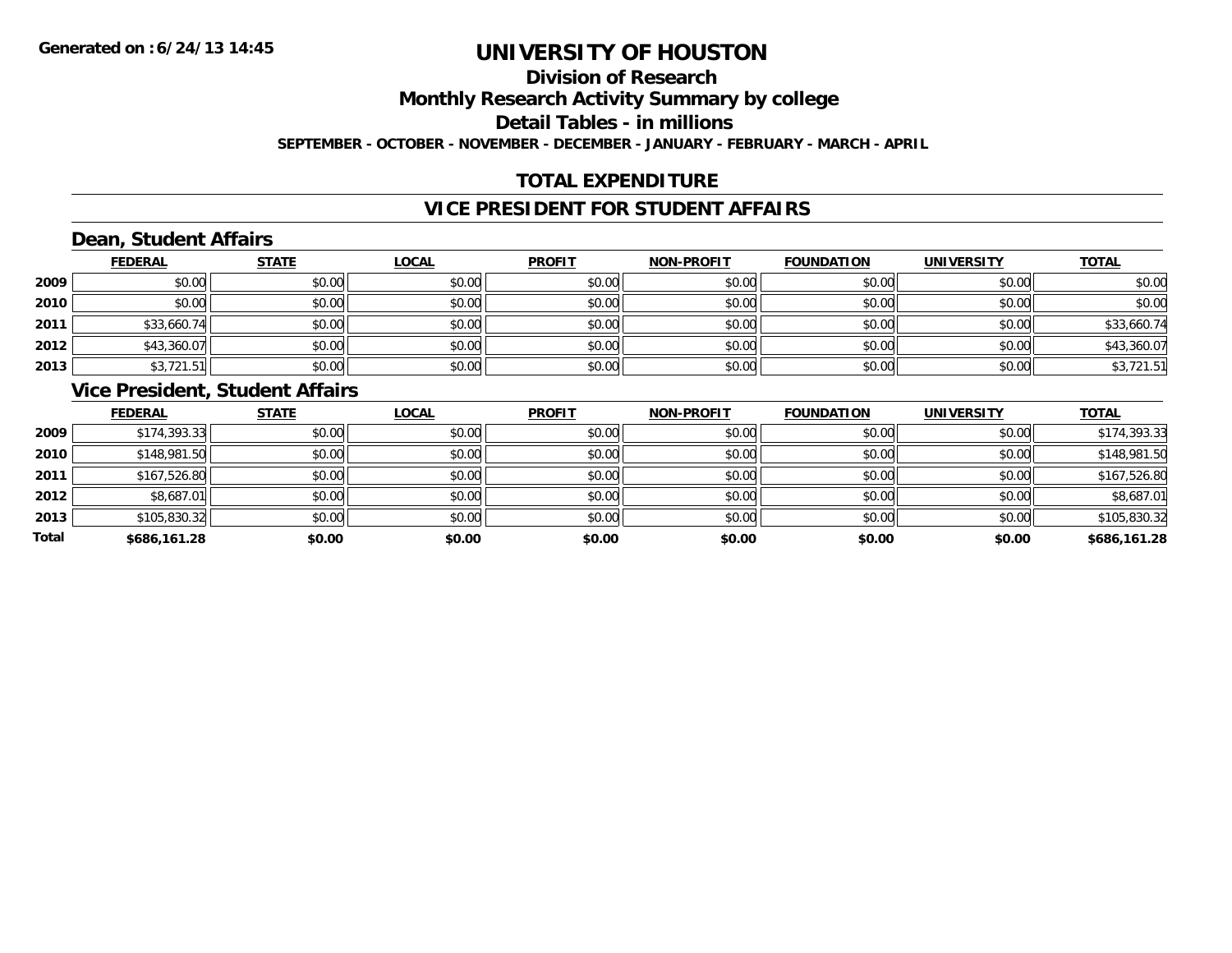## **Division of Research**

**Monthly Research Activity Summary by college**

**Detail Tables - in millions**

**SEPTEMBER - OCTOBER - NOVEMBER - DECEMBER - JANUARY - FEBRUARY - MARCH - APRIL**

### **IDC RECOVERY**

#### **C.T. BAUER COLLEGE OF BUSINESS**

|       | <b>Finance</b>                           |              |              |               |                   |                   |                   |                |
|-------|------------------------------------------|--------------|--------------|---------------|-------------------|-------------------|-------------------|----------------|
|       | <b>FEDERAL</b>                           | <b>STATE</b> | <b>LOCAL</b> | <b>PROFIT</b> | <b>NON-PROFIT</b> | <b>FOUNDATION</b> | <b>UNIVERSITY</b> | <b>TOTAL</b>   |
| 2009  | \$8,519.21                               | \$0.00       | \$0.00       | \$0.00        | \$0.00            | \$0.00            | \$0.00            | \$8,519.21     |
| 2010  | \$56,689.60                              | \$0.00       | \$0.00       | \$0.00        | \$0.00            | \$0.00            | \$0.00            | \$56,689.60    |
| 2011  | \$8,499.42                               | \$0.00       | \$0.00       | \$0.00        | \$0.00            | \$0.00            | \$0.00            | \$8,499.42     |
| 2012  | \$7,035.16                               | \$0.00       | \$0.00       | \$0.00        | \$0.00            | \$0.00            | \$0.00            | \$7,035.16     |
| 2013  | \$2,100.00                               | \$0.00       | \$0.00       | \$0.00        | \$0.00            | \$0.00            | \$0.00            | \$2,100.00     |
|       | Management                               |              |              |               |                   |                   |                   |                |
|       | <b>FEDERAL</b>                           | <b>STATE</b> | <b>LOCAL</b> | <b>PROFIT</b> | <b>NON-PROFIT</b> | <b>FOUNDATION</b> | <b>UNIVERSITY</b> | <b>TOTAL</b>   |
| 2009  | \$0.00                                   | \$0.00       | \$0.00       | \$0.00        | \$0.00            | \$0.00            | \$0.00            | \$0.00         |
| 2010  | \$0.00                                   | \$0.00       | \$0.00       | \$0.00        | \$0.00            | \$0.00            | \$0.00            | \$0.00         |
| 2011  | \$0.00                                   | \$0.00       | \$0.00       | \$0.00        | \$0.00            | \$0.00            | \$0.00            | \$0.00         |
| 2012  | \$0.00                                   | \$0.00       | \$0.00       | \$0.00        | \$0.00            | \$0.00            | \$0.00            | \$0.00         |
| 2013  | \$0.00                                   | \$0.00       | \$0.00       | \$0.00        | \$0.00            | \$0.00            | \$0.00            | \$0.00         |
|       | <b>Marketing</b>                         |              |              |               |                   |                   |                   |                |
|       | <b>FEDERAL</b>                           | <b>STATE</b> | <b>LOCAL</b> | <b>PROFIT</b> | <b>NON-PROFIT</b> | <b>FOUNDATION</b> | <b>UNIVERSITY</b> | <b>TOTAL</b>   |
| 2012  | \$0.00                                   | \$0.00       | \$0.00       | \$0.00        | \$0.00            | \$0.00            | \$0.00            | \$0.00         |
| 2013  | \$0.00                                   | \$0.00       | \$0.00       | \$0.00        | \$0.00            | \$0.00            | \$0.00            | \$0.00         |
|       | <b>Small Business Development Center</b> |              |              |               |                   |                   |                   |                |
|       | <b>FEDERAL</b>                           | <b>STATE</b> | <b>LOCAL</b> | <b>PROFIT</b> | <b>NON-PROFIT</b> | <b>FOUNDATION</b> | <b>UNIVERSITY</b> | <b>TOTAL</b>   |
| 2009  | \$49,812.74                              | \$0.00       | \$0.00       | \$0.00        | \$0.00            | \$0.00            | \$0.00            | \$49,812.74    |
| 2010  | \$65,521.36                              | \$0.00       | \$0.00       | \$0.00        | \$0.00            | \$0.00            | \$0.00            | \$65,521.36    |
| 2011  | \$54,969.77                              | \$0.00       | \$0.00       | \$0.00        | \$0.00            | \$0.00            | \$0.00            | \$54,969.77    |
| 2012  | \$699,773.22                             | \$0.00       | \$0.00       | \$0.00        | \$0.00            | \$0.00            | \$0.00            | \$699,773.22   |
| 2013  | \$323,479.24                             | \$0.00       | \$0.00       | \$0.00        | \$0.00            | \$5,137.18        | \$0.00            | \$328,616.42   |
| Total | \$1,276,399.72                           | \$0.00       | \$0.00       | \$0.00        | \$0.00            | \$5,137.18        | \$0.00            | \$1,281,536.90 |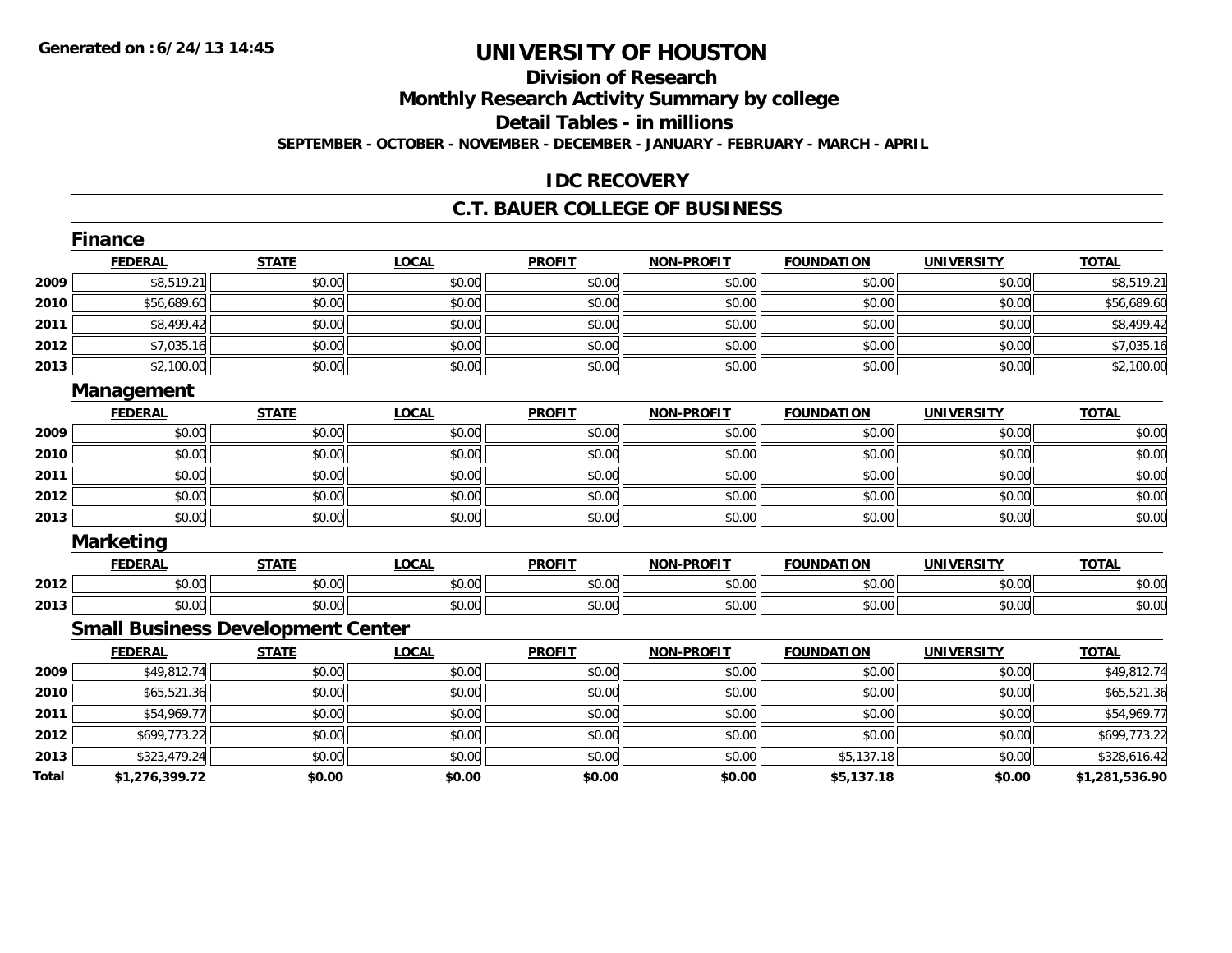**Division of Research**

**Monthly Research Activity Summary by college**

**Detail Tables - in millions**

**SEPTEMBER - OCTOBER - NOVEMBER - DECEMBER - JANUARY - FEBRUARY - MARCH - APRIL**

### **IDC RECOVERY**

#### **COLLEGE OF ARCHITECTURE**

|       | <b>Architecture</b> |              |              |               |                   |                   |                   |              |  |  |
|-------|---------------------|--------------|--------------|---------------|-------------------|-------------------|-------------------|--------------|--|--|
|       | <u>FEDERAL</u>      | <b>STATE</b> | <u>LOCAL</u> | <b>PROFIT</b> | <b>NON-PROFIT</b> | <b>FOUNDATION</b> | <b>UNIVERSITY</b> | <b>TOTAL</b> |  |  |
| 2009  | \$0.00              | \$0.00       | \$0.00       | \$11,939.66   | \$0.00            | \$0.00            | \$0.00            | 11.939.66 ن  |  |  |
| Total | \$0.00              | \$0.00       | \$0.00       | \$11,939.66   | \$0.00            | \$0.00            | \$0.00            | \$11,939.66  |  |  |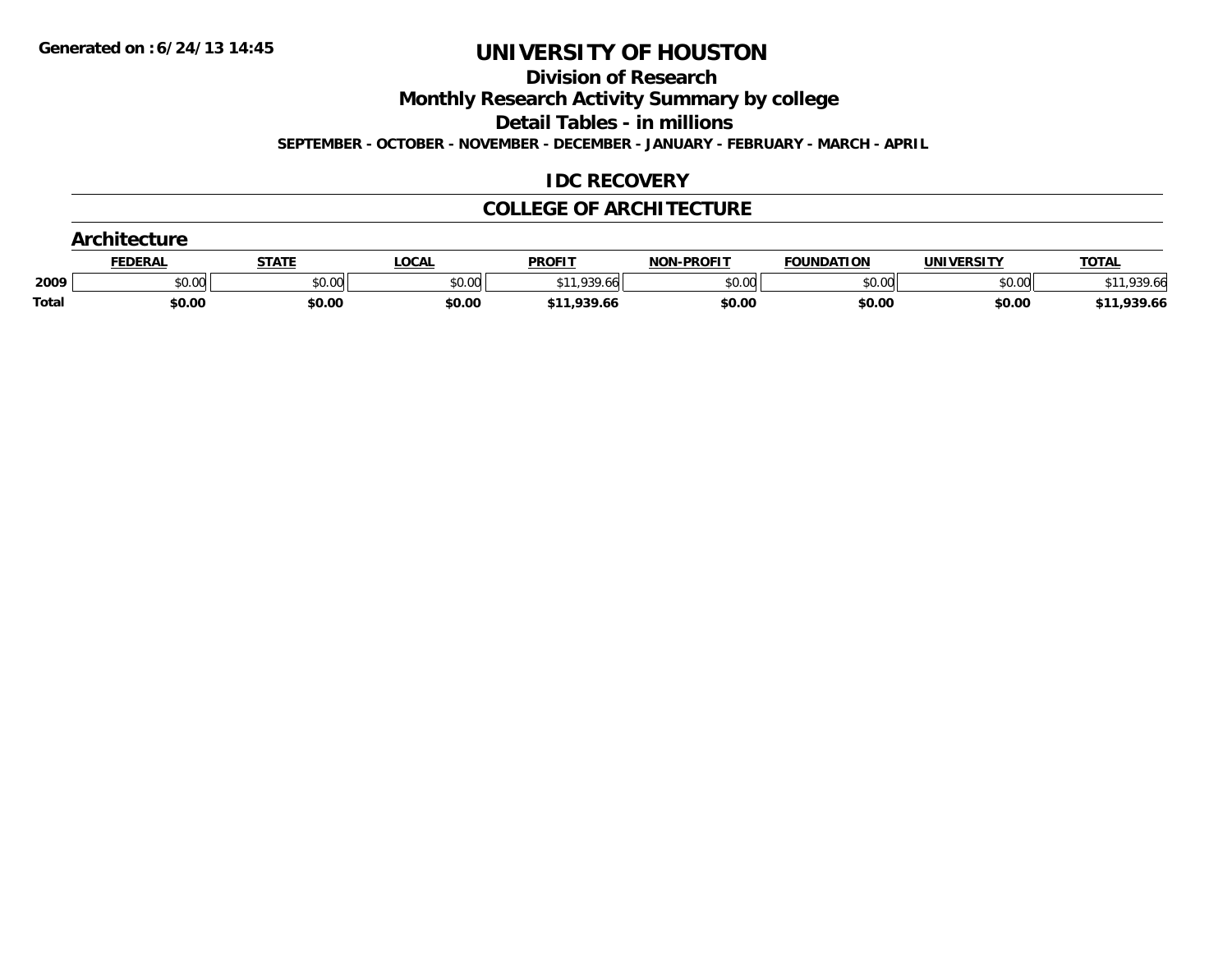## **Division of Research**

**Monthly Research Activity Summary by college**

**Detail Tables - in millions**

**SEPTEMBER - OCTOBER - NOVEMBER - DECEMBER - JANUARY - FEBRUARY - MARCH - APRIL**

### **IDC RECOVERY**

### **COLLEGE OF EDUCATION**

## **Consistency Mgmt and Coop Disc**

|      | <b>FEDERAL</b> | <b>STATE</b> | <u>LOCAL</u> | <b>PROFIT</b> | <b>NON-PROFIT</b> | <b>FOUNDATION</b> | <b>UNIVERSITY</b> | <b>TOTAL</b> |
|------|----------------|--------------|--------------|---------------|-------------------|-------------------|-------------------|--------------|
| 2009 | \$0.00         | \$0.00       | \$161.40     | \$0.00        | \$21,880.49       | \$0.00            | \$0.00            | \$22,041.89  |
| 2010 | \$125.78       | \$0.00       | \$641.65     | \$0.00        | \$24,917.98       | \$0.00            | \$0.00            | \$25,685.41  |
| 2011 | \$64.38        | \$0.00       | \$0.00       | \$0.00        | \$4,778.69        | \$0.00            | \$0.00            | \$4,843.07   |
| 2012 | \$66.16        | \$0.00       | \$0.00       | \$0.00        | \$5,540.31        | \$0.00            | \$0.00            | \$5,606.47   |
| 2013 | \$0.00         | \$0.00       | \$0.00       | \$0.00        | \$3,438.44        | \$0.00            | \$0.00            | \$3,438.44   |

### **Curriculum and Instruction**

|      | <b>FEDERAL</b> | <b>STATE</b> | <b>LOCAL</b> | <b>PROFIT</b> | <b>NON-PROFIT</b> | <b>FOUNDATION</b> | <b>UNIVERSITY</b> | <b>TOTAL</b> |
|------|----------------|--------------|--------------|---------------|-------------------|-------------------|-------------------|--------------|
| 2009 | \$47,967.35    | \$0.00       | \$0.00       | \$0.00        | \$3,244.43        | \$0.00            | \$0.00            | \$51,211.78  |
| 2010 | \$7,663.18     | \$0.00       | \$0.00       | \$0.00        | \$0.00            | \$1,704.69        | \$0.00            | \$9,367.87   |
| 2011 | \$30,873.88    | \$75.30      | \$0.00       | \$0.00        | \$0.00            | \$6,210.06        | \$0.00            | \$37,159.24  |
| 2012 | \$50,511.21    | \$17,653.54  | \$0.00       | \$0.00        | \$0.00            | \$9,370.09        | \$0.00            | \$77,534.84  |
| 2013 | \$38,774.09    | \$6,808.72   | \$0.00       | \$0.00        | \$0.00            | \$8,732.76        | \$0.00            | \$54,315.57  |

## **Dean, Education**

|      | <b>FEDERAL</b> | <b>STATE</b> | <u>LOCAL</u> | <b>PROFIT</b> | <b>NON-PROFIT</b> | <b>FOUNDATION</b> | <b>UNIVERSITY</b> | <b>TOTAL</b> |
|------|----------------|--------------|--------------|---------------|-------------------|-------------------|-------------------|--------------|
| 2010 | \$0.00         | \$0.00       | \$0.00       | \$0.00        | \$0.00            | \$0.00            | \$0.00            | \$0.00       |
| 2011 | \$0.00         | \$0.00       | \$0.00       | \$0.00        | \$0.00            | \$0.00            | \$0.00            | \$0.00       |
| 2012 | \$0.00         | \$0.00       | \$0.00       | \$0.00        | \$0.00            | \$0.00            | \$0.00            | \$0.00       |
| 2013 | \$0.00         | \$0.00       | \$0.00       | \$0.00        | \$0.00            | \$0.00            | \$0.00            | \$0.00       |

#### **Educational Leadership & Cultural Studies**

|      |        | ----- | $\sim$        | <b>PROFIT</b> | .<br>ימו |  | $-2 -$ |
|------|--------|-------|---------------|---------------|----------|--|--------|
| 2011 | $\sim$ |       | $\sim$<br>ט.ט | ົ<br>$\cdots$ | $\sim$   |  |        |

## **Educational Psychology**

|      | <b>FEDERAL</b> | <b>STATE</b> | <u>LOCAL</u> | <b>PROFIT</b> | <b>NON-PROFIT</b> | <b>FOUNDATION</b> | UNIVERSITY | <b>TOTAL</b> |
|------|----------------|--------------|--------------|---------------|-------------------|-------------------|------------|--------------|
| 2009 | \$8,885.28     | (\$548.94)   | \$0.00       | \$0.00        | \$0.00            | \$16,621.40       | \$0.00     | \$24,957.74  |
| 2010 | \$2,807.12     | \$135.81     | \$0.00       | \$0.00        | \$477.23          | \$9,572.91        | \$0.00     | \$12,993.07  |
| 2011 | \$4,263.51     | \$2,497.25   | \$0.00       | \$0.00        | \$59.22           | \$10,815.55       | \$0.00     | \$17,635.53  |
| 2012 | \$7,682.93     | \$0.00       | \$0.00       | \$0.00        | \$0.00            | \$0.00            | \$0.00     | \$7,682.93   |
| 2013 | \$5,968.55     | \$0.00       | \$0.00       | \$0.00        | \$0.00            | (\$23.00)         | \$0.00     | \$5,945.55   |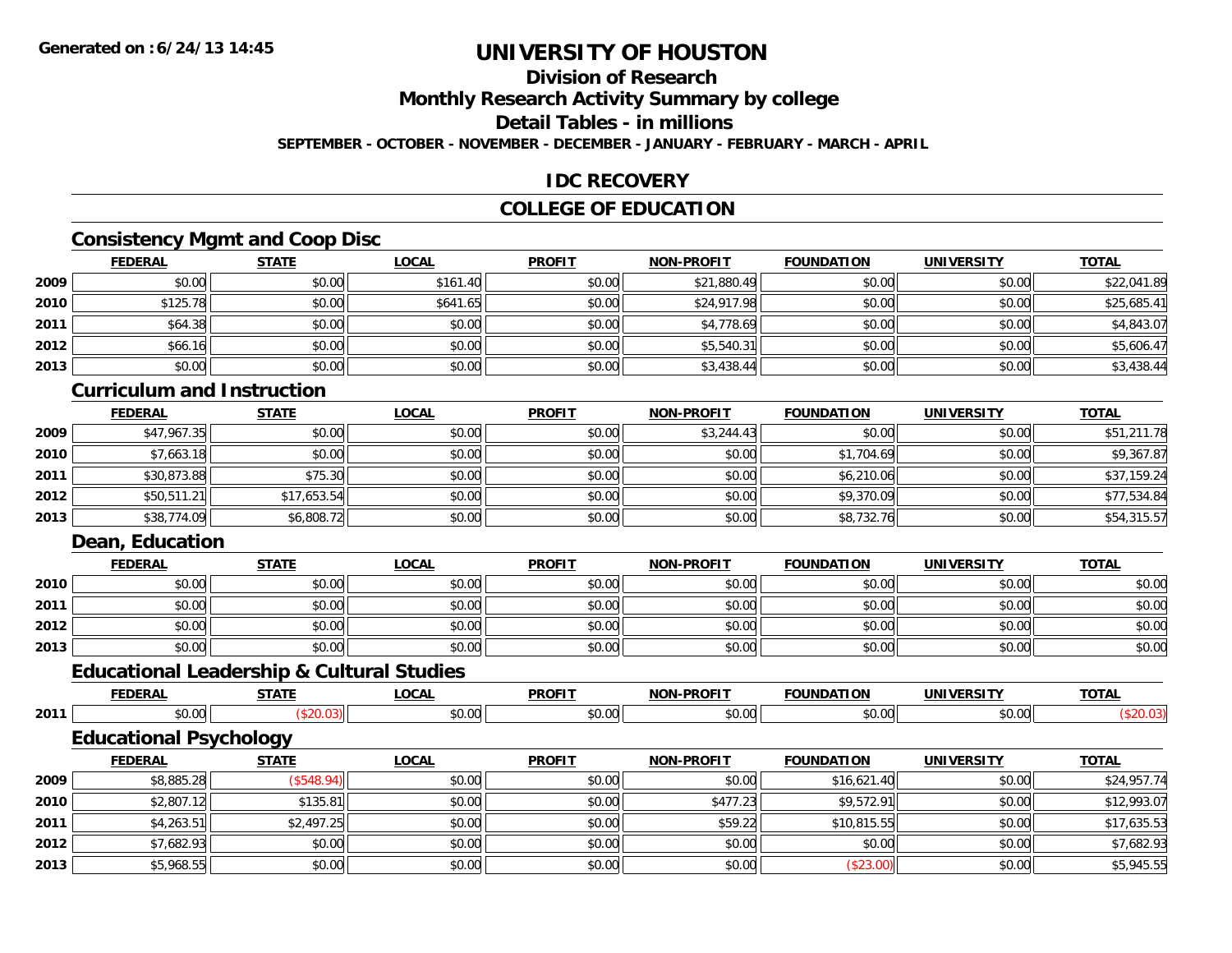## **Division of Research**

**Monthly Research Activity Summary by college**

**Detail Tables - in millions**

**SEPTEMBER - OCTOBER - NOVEMBER - DECEMBER - JANUARY - FEBRUARY - MARCH - APRIL**

### **IDC RECOVERY**

## **COLLEGE OF EDUCATION**

#### **Institute for Urban Education**

|       | <b>FEDERAL</b> | <b>STATE</b> | <b>LOCAL</b> | <b>PROFIT</b> | <b>NON-PROFIT</b> | <b>FOUNDATION</b> | <b>UNIVERSITY</b> | <b>TOTAL</b> |
|-------|----------------|--------------|--------------|---------------|-------------------|-------------------|-------------------|--------------|
| 2009  | \$18,353.39    | \$0.00       | \$0.00       | \$0.00        | \$0.00            | \$0.00            | \$0.00            | \$18,353.39  |
| 2010  | \$8,659.46     | \$0.00       | \$0.00       | \$0.00        | \$0.00            | \$0.00            | \$0.00            | \$8,659.46   |
| 2011  | \$7,861.35     | \$0.00       | \$0.00       | \$0.00        | \$0.00            | \$0.00            | \$0.00            | \$7,861.35   |
| 2012  | \$9,940.01     | \$0.00       | \$0.00       | \$0.00        | \$0.00            | \$0.00            | \$0.00            | \$9,940.01   |
| 2013  | \$3,100.22     | \$0.00       | \$0.00       | \$0.00        | \$0.00            | \$0.00            | \$0.00            | \$3,100.22   |
| Total | \$253,567.86   | \$26,601.65  | \$803.05     | \$0.00        | \$64,336.79       | \$63,004.45       | \$0.00            | \$408,313.80 |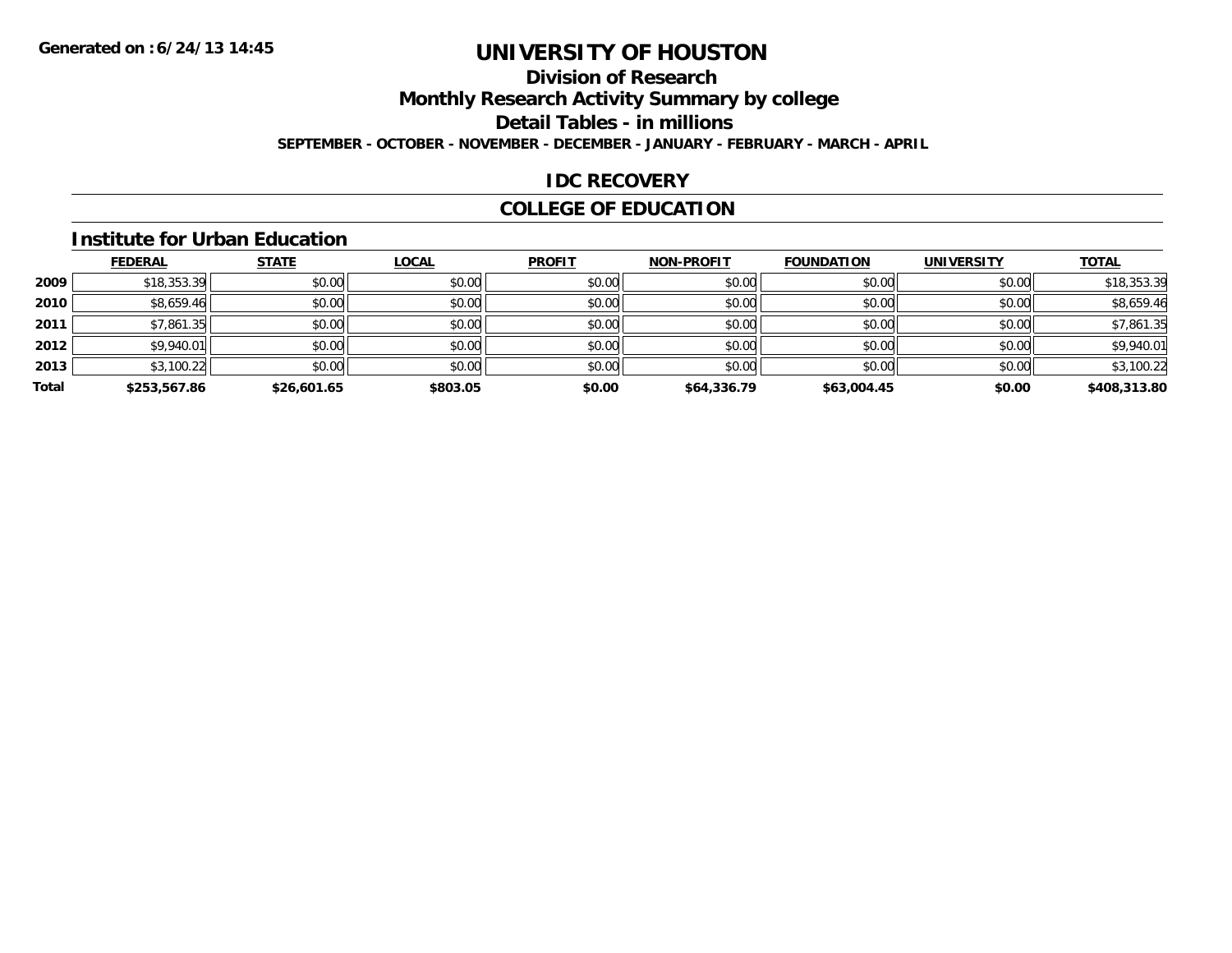## **Division of Research**

**Monthly Research Activity Summary by college**

**Detail Tables - in millions**

**SEPTEMBER - OCTOBER - NOVEMBER - DECEMBER - JANUARY - FEBRUARY - MARCH - APRIL**

### **IDC RECOVERY**

#### **COLLEGE OF LIBERAL ARTS AND SOCIAL SCIENCES**

|      | Art                                 |                                        |              |               |                   |                   |                   |              |
|------|-------------------------------------|----------------------------------------|--------------|---------------|-------------------|-------------------|-------------------|--------------|
|      | <b>FEDERAL</b>                      | <b>STATE</b>                           | <b>LOCAL</b> | <b>PROFIT</b> | NON-PROFIT        | <b>FOUNDATION</b> | <b>UNIVERSITY</b> | <b>TOTAL</b> |
| 2012 | \$365.96                            | \$0.00                                 | \$0.00       | \$0.00        | \$0.00            | \$0.00            | \$0.00            | \$365.96     |
| 2013 | \$2,000.59                          | \$0.00                                 | \$0.00       | \$0.00        | \$0.00            | \$0.00            | \$0.00            | \$2,000.59   |
|      | <b>Arte Publico Press</b>           |                                        |              |               |                   |                   |                   |              |
|      | <b>FEDERAL</b>                      | <b>STATE</b>                           | <b>LOCAL</b> | <b>PROFIT</b> | <b>NON-PROFIT</b> | <b>FOUNDATION</b> | <b>UNIVERSITY</b> | <b>TOTAL</b> |
| 2011 | \$0.00                              | \$0.00                                 | \$0.00       | \$0.00        | \$0.00            | \$6,735.00        | \$0.00            | \$6,735.00   |
| 2013 | \$0.00                              | \$0.00                                 | \$0.00       | \$0.00        | \$0.00            | \$17,180.55       | \$0.00            | \$17,180.55  |
|      | <b>Blaffer Gallery</b>              |                                        |              |               |                   |                   |                   |              |
|      | <b>FEDERAL</b>                      | <b>STATE</b>                           | <b>LOCAL</b> | <b>PROFIT</b> | <b>NON-PROFIT</b> | <b>FOUNDATION</b> | <b>UNIVERSITY</b> | <b>TOTAL</b> |
| 2009 | \$1,232.35                          | \$0.00                                 | \$0.00       | \$0.00        | \$0.00            | \$0.00            | \$0.00            | \$1,232.35   |
| 2010 | \$6,936.73                          | \$0.00                                 | \$0.00       | \$0.00        | \$0.00            | \$0.00            | \$0.00            | \$6,936.73   |
| 2011 | \$1,431.32                          | \$0.00                                 | \$0.00       | \$0.00        | \$0.00            | \$0.00            | \$0.00            | \$1,431.32   |
|      | <b>Center for Public History</b>    |                                        |              |               |                   |                   |                   |              |
|      | <b>FEDERAL</b>                      | <b>STATE</b>                           | <b>LOCAL</b> | <b>PROFIT</b> | <b>NON-PROFIT</b> | <b>FOUNDATION</b> | <b>UNIVERSITY</b> | <b>TOTAL</b> |
| 2012 | \$6,908.27                          | \$0.00                                 | \$0.00       | \$0.00        | \$0.00            | \$0.00            | \$0.00            | \$6,908.27   |
| 2013 | \$7,208.50                          | \$0.00                                 | \$0.00       | \$0.00        | \$0.00            | \$0.00            | \$0.00            | \$7,208.50   |
|      | <b>Communication Disorders</b>      |                                        |              |               |                   |                   |                   |              |
|      | <b>FEDERAL</b>                      | <b>STATE</b>                           | <b>LOCAL</b> | <b>PROFIT</b> | <b>NON-PROFIT</b> | <b>FOUNDATION</b> | <b>UNIVERSITY</b> | <b>TOTAL</b> |
| 2009 | (\$8,832.31)                        | \$0.00                                 | \$0.00       | \$0.00        | \$0.00            | \$0.00            | \$0.00            | (\$8,832.31) |
| 2010 | (\$0.03)                            | \$0.00                                 | \$0.00       | \$0.00        | \$0.00            | \$0.00            | \$0.00            | (\$0.03)     |
| 2011 | (\$2,069.24)                        | \$0.00                                 | \$0.00       | \$0.00        | \$0.00            | \$0.00            | \$0.00            | (\$2,069.24) |
| 2012 | \$1,564.70                          | \$0.00                                 | \$0.00       | \$0.00        | \$0.00            | \$0.00            | \$0.00            | \$1,564.70   |
| 2013 | (\$0.01)                            | \$0.00                                 | \$0.00       | \$0.00        | \$0.00            | \$0.00            | \$0.00            | (\$0.01)     |
|      | <b>Comparative Cultural Studies</b> |                                        |              |               |                   |                   |                   |              |
|      | <b>FEDERAL</b>                      | <b>STATE</b>                           | <b>LOCAL</b> | <b>PROFIT</b> | <b>NON-PROFIT</b> | <b>FOUNDATION</b> | <b>UNIVERSITY</b> | <b>TOTAL</b> |
| 2011 | \$0.00                              | \$0.00                                 | \$0.00       | (\$25.13)     | \$0.00            | \$0.00            | \$0.00            | (\$25.13)    |
| 2012 | \$0.00                              | \$32.20                                | \$0.00       | \$0.00        | \$0.00            | \$0.00            | \$0.00            | \$32.20      |
|      |                                     | Dean, Liberal Arts and Social Sciences |              |               |                   |                   |                   |              |
|      | <b>FEDERAL</b>                      | <b>STATE</b>                           | <b>LOCAL</b> | <b>PROFIT</b> | <b>NON-PROFIT</b> | <b>FOUNDATION</b> | <b>UNIVERSITY</b> | <b>TOTAL</b> |
| 2009 | \$30,388.31                         | \$0.00                                 | \$0.00       | \$0.00        | \$0.00            | \$0.00            | \$0.00            | \$30,388.31  |
| 2010 | \$495.20                            | \$0.00                                 | \$0.00       | \$0.00        | \$0.00            | \$0.00            | \$0.00            | \$495.20     |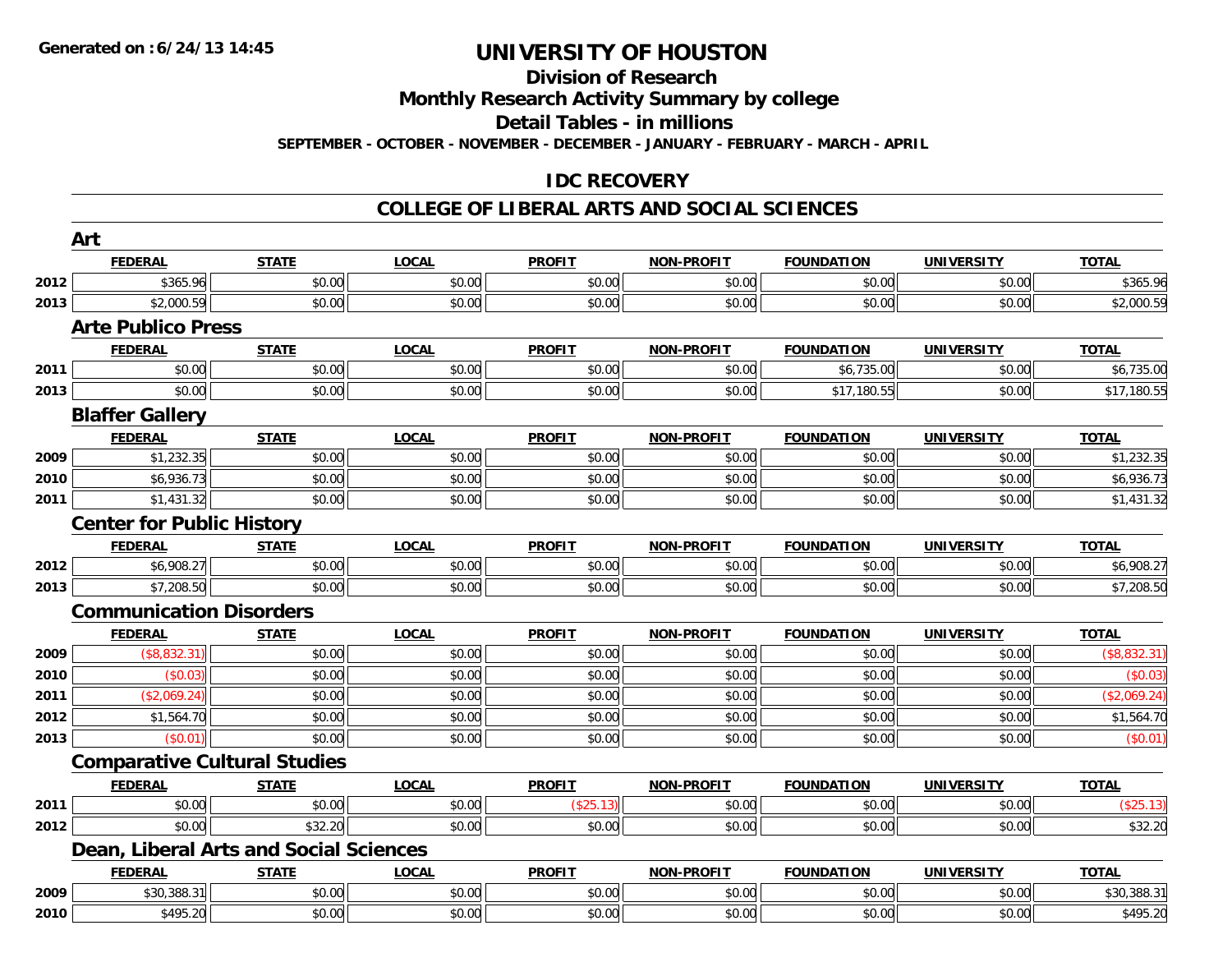**Division of Research**

**Monthly Research Activity Summary by college**

**Detail Tables - in millions**

**SEPTEMBER - OCTOBER - NOVEMBER - DECEMBER - JANUARY - FEBRUARY - MARCH - APRIL**

## **IDC RECOVERY**

## **COLLEGE OF LIBERAL ARTS AND SOCIAL SCIENCES**

### **Dean, Liberal Arts and Social Sciences**

|      | <b>FEDERAL</b>                      | <b>STATE</b> | <b>LOCAL</b> | <b>PROFIT</b> | <b>NON-PROFIT</b> | <b>FOUNDATION</b> | <b>UNIVERSITY</b> | <b>TOTAL</b> |
|------|-------------------------------------|--------------|--------------|---------------|-------------------|-------------------|-------------------|--------------|
| 2011 | (\$705.83)                          | \$0.00       | \$0.00       | \$0.00        | \$0.00            | \$0.00            | \$0.00            | (\$705.83)   |
| 2012 | \$0.00                              | \$0.00       | \$0.00       | \$0.00        | \$0.00            | \$0.00            | \$0.00            | \$0.00       |
| 2013 | \$0.00                              | \$0.00       | \$0.00       | \$0.00        | \$0.00            | \$0.00            | \$0.00            | \$0.00       |
|      | <b>Economics</b>                    |              |              |               |                   |                   |                   |              |
|      | <b>FEDERAL</b>                      | <b>STATE</b> | <b>LOCAL</b> | <b>PROFIT</b> | NON-PROFIT        | <b>FOUNDATION</b> | <b>UNIVERSITY</b> | <b>TOTAL</b> |
| 2009 | \$3,180.28                          | \$0.00       | \$0.00       | \$0.00        | \$0.00            | \$0.00            | \$0.00            | \$3,180.28   |
| 2010 | \$2,425.00                          | \$0.00       | \$0.00       | \$0.00        | \$0.00            | \$0.00            | \$0.00            | \$2,425.00   |
| 2011 | (\$651.51)                          | \$0.00       | \$0.00       | \$0.00        | \$0.00            | \$0.00            | \$0.00            | (\$651.51)   |
| 2012 | \$0.00                              | \$0.00       | \$0.00       | \$2,157.90    | \$0.00            | \$0.00            | \$0.00            | \$2,157.90   |
| 2013 | \$10,764.48                         | \$0.00       | \$0.00       | \$0.00        | \$10,653.22       | \$0.00            | \$0.00            | \$21,417.70  |
|      | English                             |              |              |               |                   |                   |                   |              |
|      | <b>FEDERAL</b>                      | <b>STATE</b> | <b>LOCAL</b> | <b>PROFIT</b> | <b>NON-PROFIT</b> | <b>FOUNDATION</b> | <b>UNIVERSITY</b> | <b>TOTAL</b> |
| 2009 | \$0.00                              | \$0.00       | \$0.00       | \$0.00        | \$0.00            | \$0.00            | \$0.00            | \$0.00       |
| 2010 | \$0.00                              | \$0.00       | \$0.00       | \$0.00        | \$0.00            | \$0.00            | \$0.00            | \$0.00       |
| 2011 | \$0.00                              | \$0.00       | \$0.00       | \$0.00        | \$0.00            | \$0.00            | \$0.00            | \$0.00       |
| 2012 | \$0.00                              | \$0.00       | \$0.00       | \$0.00        | \$0.00            | \$0.00            | \$0.00            | \$0.00       |
| 2013 | \$7,672.51                          | \$0.00       | \$0.00       | \$0.00        | \$0.00            | \$0.00            | \$0.00            | \$7,672.51   |
|      | <b>Health and Human Performance</b> |              |              |               |                   |                   |                   |              |
|      | <b>FEDERAL</b>                      | <b>STATE</b> | <b>LOCAL</b> | <b>PROFIT</b> | <b>NON-PROFIT</b> | <b>FOUNDATION</b> | <b>UNIVERSITY</b> | <b>TOTAL</b> |
| 2009 | \$331,507.73                        | \$0.00       | \$0.00       | \$6,958.42    | \$0.00            | \$1,200.69        | \$0.00            | \$339,666.85 |
| 2010 | \$348,034.45                        | \$0.00       | \$0.00       | \$11,028.33   | \$0.00            | \$1,024.41        | \$0.00            | \$360,087.19 |
| 2011 | \$242,306.81                        | \$0.00       | \$0.00       | \$38,668.89   | \$0.00            | \$776.35          | \$0.00            | \$281,752.04 |
| 2012 | \$165,806.76                        | \$0.00       | \$0.00       | \$35,842.34   | \$0.00            | \$0.00            | \$0.00            | \$201,649.10 |
| 2013 | \$535,015.47                        | \$0.00       | \$0.00       | \$15,633.66   | \$0.00            | (\$7.67)          | \$0.00            | \$550,641.46 |
|      | <b>Hispanic Studies</b>             |              |              |               |                   |                   |                   |              |
|      | <b>FEDERAL</b>                      | <b>STATE</b> | <b>LOCAL</b> | <b>PROFIT</b> | <b>NON-PROFIT</b> | <b>FOUNDATION</b> | <b>UNIVERSITY</b> | <b>TOTAL</b> |
| 2013 | \$0.00                              | \$0.00       | \$0.00       | \$0.00        | \$0.00            | \$0.00            | \$0.00            | \$0.00       |
|      | <b>History</b>                      |              |              |               |                   |                   |                   |              |
|      | <b>FEDERAL</b>                      | <b>STATE</b> | <b>LOCAL</b> | <b>PROFIT</b> | <b>NON-PROFIT</b> | <b>FOUNDATION</b> | <b>UNIVERSITY</b> | <b>TOTAL</b> |
| 2009 | \$0.00                              | \$0.00       | \$0.00       | \$0.00        | \$0.00            | \$0.00            | \$0.00            | \$0.00       |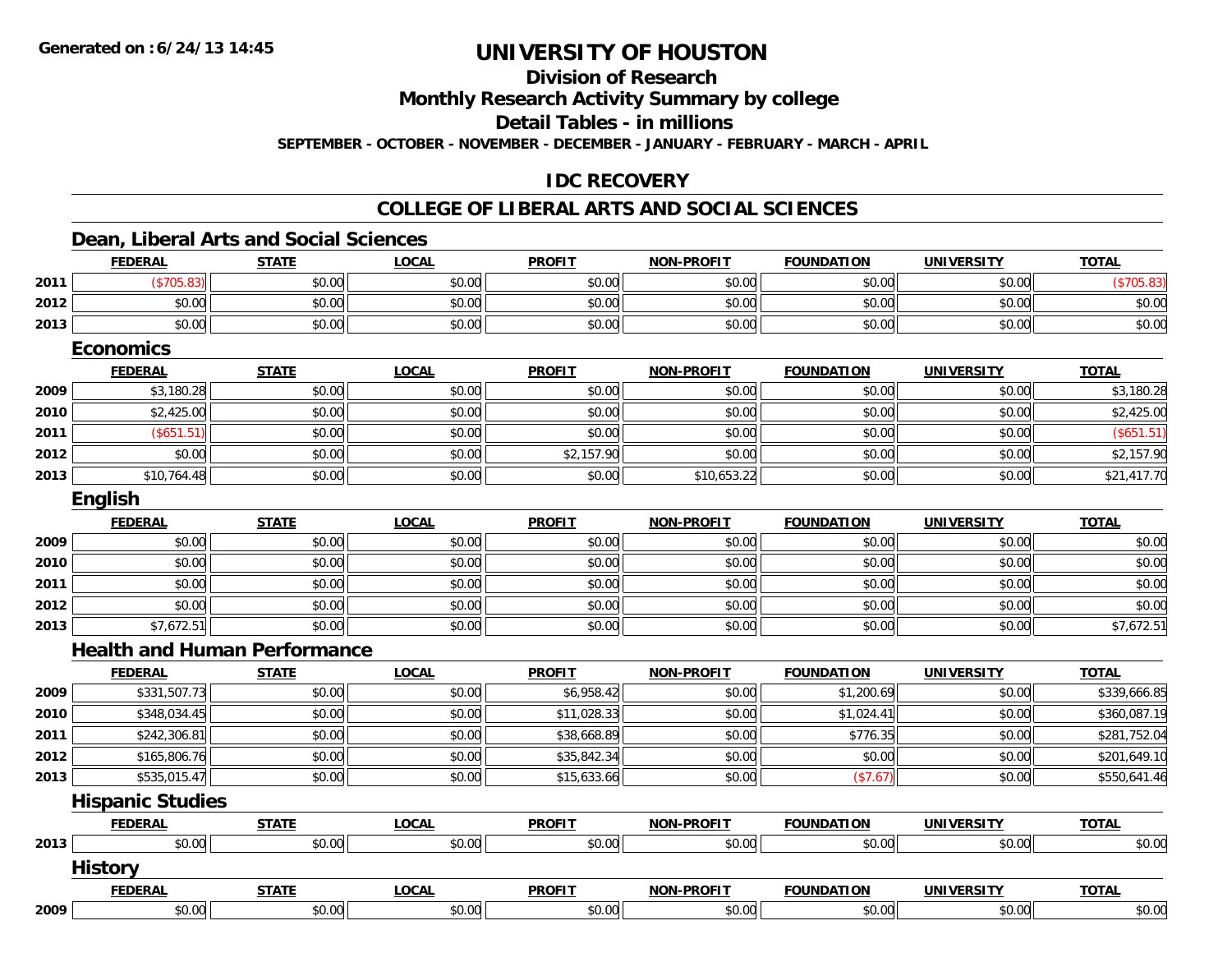## **Division of Research**

**Monthly Research Activity Summary by college**

**Detail Tables - in millions**

**SEPTEMBER - OCTOBER - NOVEMBER - DECEMBER - JANUARY - FEBRUARY - MARCH - APRIL**

## **IDC RECOVERY**

#### **COLLEGE OF LIBERAL ARTS AND SOCIAL SCIENCES**

|      | <b>History</b>                        |              |              |               |                   |                   |                   |              |
|------|---------------------------------------|--------------|--------------|---------------|-------------------|-------------------|-------------------|--------------|
|      | <b>FEDERAL</b>                        | <b>STATE</b> | <b>LOCAL</b> | <b>PROFIT</b> | <b>NON-PROFIT</b> | <b>FOUNDATION</b> | <b>UNIVERSITY</b> | <b>TOTAL</b> |
| 2010 | \$0.00                                | \$0.00       | \$0.00       | \$0.00        | \$0.00            | \$0.00            | \$0.00            | \$0.00       |
| 2012 | \$0.00                                | \$0.00       | \$0.00       | \$0.00        | \$0.00            | \$0.00            | \$0.00            | \$0.00       |
| 2013 | (\$2,206.75)                          | \$0.00       | \$0.00       | \$0.00        | (\$2,600.45)      | \$0.00            | \$0.00            | (\$4,807.20) |
|      | <b>Hobby Center for Public Policy</b> |              |              |               |                   |                   |                   |              |
|      | <b>FEDERAL</b>                        | <b>STATE</b> | <b>LOCAL</b> | <b>PROFIT</b> | <b>NON-PROFIT</b> | <b>FOUNDATION</b> | <b>UNIVERSITY</b> | <b>TOTAL</b> |
| 2009 | \$1,437.04                            | \$0.00       | \$0.00       | \$0.00        | \$0.00            | \$0.00            | \$0.00            | \$1,437.04   |
| 2010 | \$4,290.73                            | \$0.00       | \$0.00       | \$0.00        | \$0.00            | \$0.00            | \$0.00            | \$4,290.73   |
| 2011 | \$4,678.73                            | \$0.00       | \$0.00       | \$0.00        | \$0.00            | \$0.00            | \$0.00            | \$4,678.73   |
|      | <b>Modern/Classical Languages</b>     |              |              |               |                   |                   |                   |              |
|      | <b>FEDERAL</b>                        | <b>STATE</b> | <b>LOCAL</b> | <b>PROFIT</b> | <b>NON-PROFIT</b> | <b>FOUNDATION</b> | <b>UNIVERSITY</b> | <b>TOTAL</b> |
| 2013 | $(\$6,723.38)$                        | \$0.00       | \$0.00       | \$0.00        | \$0.00            | \$0.00            | \$0.00            | (\$6,723.38) |
|      | Philosophy                            |              |              |               |                   |                   |                   |              |
|      | <b>FEDERAL</b>                        | <b>STATE</b> | <b>LOCAL</b> | <b>PROFIT</b> | <b>NON-PROFIT</b> | <b>FOUNDATION</b> | <b>UNIVERSITY</b> | <b>TOTAL</b> |
| 2009 | \$0.00                                | \$0.00       | \$0.00       | \$0.00        | \$0.00            | \$0.00            | \$0.00            | \$0.00       |
| 2010 | \$0.00                                | \$0.00       | \$0.00       | \$0.00        | \$0.00            | \$0.00            | \$0.00            | \$0.00       |
| 2011 | \$0.00                                | \$0.00       | \$0.00       | \$0.00        | \$0.00            | \$0.00            | \$0.00            | \$0.00       |
| 2012 | \$1,424.35                            | \$0.00       | \$0.00       | \$0.00        | \$0.00            | \$0.00            | \$0.00            | \$1,424.35   |
| 2013 | \$1,448.47                            | \$0.00       | \$0.00       | \$0.00        | \$0.00            | \$0.00            | \$0.00            | \$1,448.47   |
|      | <b>Political Science</b>              |              |              |               |                   |                   |                   |              |
|      | <b>FEDERAL</b>                        | <b>STATE</b> | <b>LOCAL</b> | <b>PROFIT</b> | <b>NON-PROFIT</b> | <b>FOUNDATION</b> | <b>UNIVERSITY</b> | <b>TOTAL</b> |
| 2009 | \$12,542.40                           | \$0.00       | \$0.00       | \$0.00        | \$0.00            | \$0.00            | \$3,167.94        | \$15,710.34  |
| 2010 | \$166.49                              | \$0.00       | \$0.00       | \$0.00        | \$0.00            | \$0.00            | \$0.00            | \$166.49     |
| 2011 | (\$2,423.40)                          | (\$91.29)    | \$0.00       | \$0.00        | \$0.00            | \$0.00            | \$0.00            | (\$2,514.69) |
| 2012 | \$0.00                                | \$0.00       | \$0.00       | \$0.00        | \$0.00            | \$0.00            | \$0.00            | \$0.00       |
| 2013 | \$5,043.21                            | \$0.00       | \$0.00       | \$0.00        | \$0.00            | \$0.00            | \$0.00            | \$5,043.21   |
|      | Psychology                            |              |              |               |                   |                   |                   |              |
|      | <b>FEDERAL</b>                        | <b>STATE</b> | <b>LOCAL</b> | <b>PROFIT</b> | <b>NON-PROFIT</b> | <b>FOUNDATION</b> | <b>UNIVERSITY</b> | <b>TOTAL</b> |
| 2009 | \$347,561.55                          | \$82,491.80  | \$1,690.44   | \$6,393.33    | (\$2.14)          | \$2,557.37        | \$0.00            | \$440,692.35 |
| 2010 | \$446,321.87                          | \$124,489.11 | \$0.00       | \$7,038.06    | \$154.68          | \$172.63          | \$0.00            | \$578,176.35 |
| 2011 | \$848,760.79                          | \$30,765.53  | \$0.00       | \$3,813.15    | \$6,023.81        | \$18,669.18       | \$0.00            | \$908,032.46 |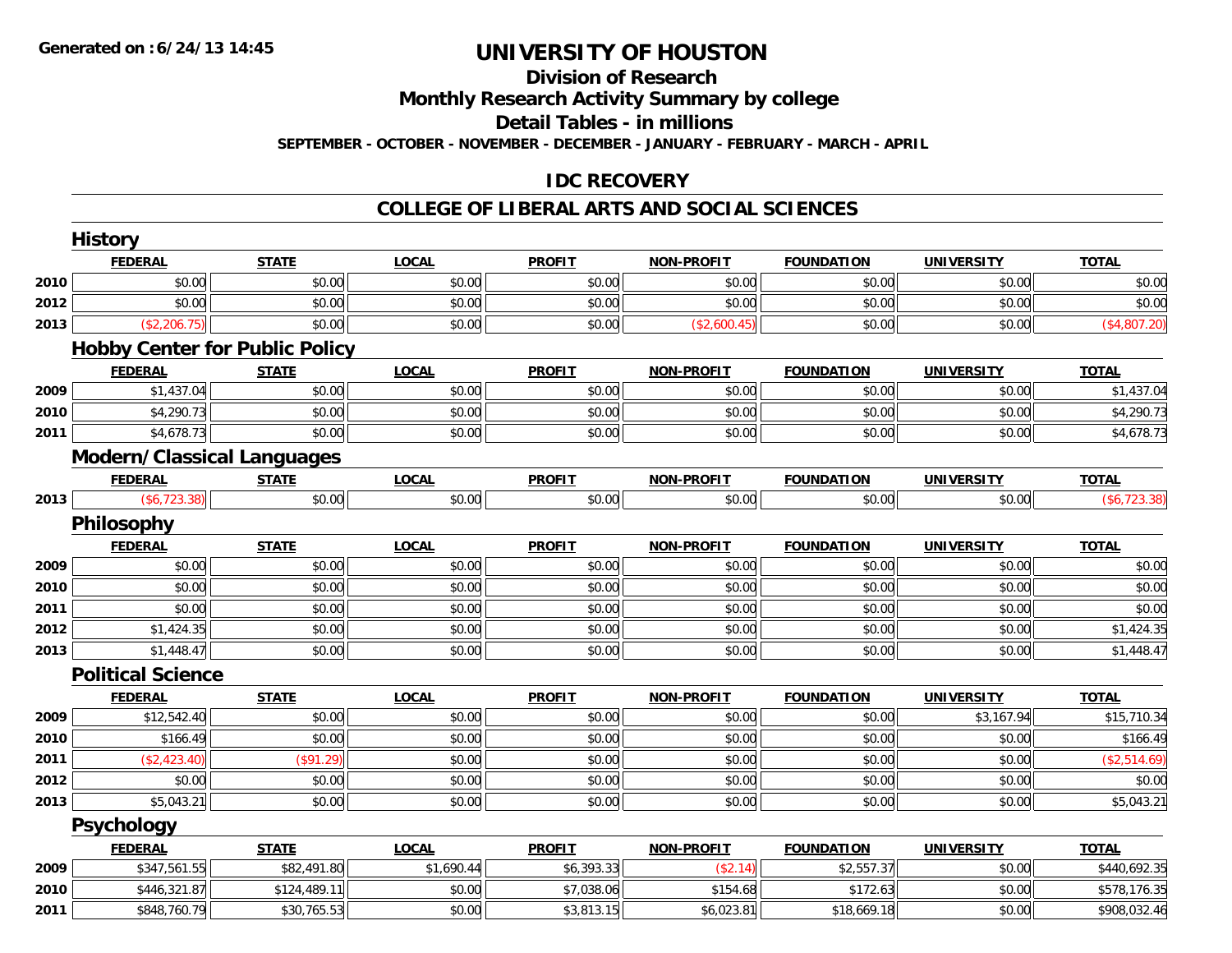#### **Division of Research**

**Monthly Research Activity Summary by college**

**Detail Tables - in millions**

**SEPTEMBER - OCTOBER - NOVEMBER - DECEMBER - JANUARY - FEBRUARY - MARCH - APRIL**

## **IDC RECOVERY**

#### **COLLEGE OF LIBERAL ARTS AND SOCIAL SCIENCES**

|       | <b>Psychology</b>              |              |              |               |                   |                   |                    |                |
|-------|--------------------------------|--------------|--------------|---------------|-------------------|-------------------|--------------------|----------------|
|       | <b>FEDERAL</b>                 | <b>STATE</b> | <b>LOCAL</b> | <b>PROFIT</b> | <b>NON-PROFIT</b> | <b>FOUNDATION</b> | <b>UNIVERSITY</b>  | <b>TOTAL</b>   |
| 2012  | \$796,681.63                   | \$1,179.12   | \$0.00       | \$1,910.46    | \$8,992.15        | \$15,508.01       | $($ \$3,117.51 $)$ | \$821,153.86   |
| 2013  | \$775,380.70                   | \$17,916.61  | \$0.00       | \$0.00        | \$6,834.36        | \$4,306.75        | \$0.00             | \$804,438.42   |
|       | <b>School of Communication</b> |              |              |               |                   |                   |                    |                |
|       | <b>FEDERAL</b>                 | <b>STATE</b> | <b>LOCAL</b> | <b>PROFIT</b> | <b>NON-PROFIT</b> | <b>FOUNDATION</b> | <b>UNIVERSITY</b>  | <b>TOTAL</b>   |
| 2009  | \$0.00                         | \$0.00       | \$0.00       | \$0.00        | \$0.00            | \$0.00            | \$0.00             | \$0.00         |
| 2010  | \$0.00                         | \$0.00       | \$0.00       | \$0.00        | \$0.00            | \$0.00            | \$0.00             | \$0.00         |
| 2011  | \$0.00                         | \$0.00       | \$0.00       | \$0.00        | \$0.00            | \$0.00            | \$0.00             | \$0.00         |
| 2012  | \$0.00                         | \$0.00       | \$0.00       | \$0.00        | \$0.00            | \$0.00            | \$0.00             | \$0.00         |
| 2013  | \$0.00                         | \$0.00       | \$0.00       | \$0.00        | \$0.00            | \$0.00            | \$0.00             | \$0.00         |
|       | <b>Sociology</b>               |              |              |               |                   |                   |                    |                |
|       | <b>FEDERAL</b>                 | <b>STATE</b> | <b>LOCAL</b> | <b>PROFIT</b> | <b>NON-PROFIT</b> | <b>FOUNDATION</b> | <b>UNIVERSITY</b>  | <b>TOTAL</b>   |
| 2009  | \$22,690.14                    | \$0.00       | \$1,854.01   | \$0.00        | \$0.00            | \$0.00            | \$0.00             | \$24,544.15    |
| 2010  | \$41,079.63                    | \$0.00       | \$432.67     | \$0.00        | \$1,585.80        | \$0.00            | \$0.00             | \$43,098.10    |
| 2011  | \$32,497.60                    | \$0.00       | \$0.00       | \$0.00        | \$0.00            | \$0.00            | \$0.00             | \$32,497.60    |
| 2012  | \$1,148.18                     | \$0.00       | \$0.00       | \$0.00        | \$0.00            | \$0.00            | \$0.00             | \$1,148.18     |
| 2013  | (\$1,885.39)                   | \$0.00       | \$0.00       | \$0.00        | \$0.00            | \$0.00            | \$0.00             | (\$1,885.39)   |
| Total | \$5,022,901.09                 | \$256,783.08 | \$3,977.12   | \$129,419.40  | \$31,641.43       | \$68,123.27       | \$50.43            | \$5,512,895.82 |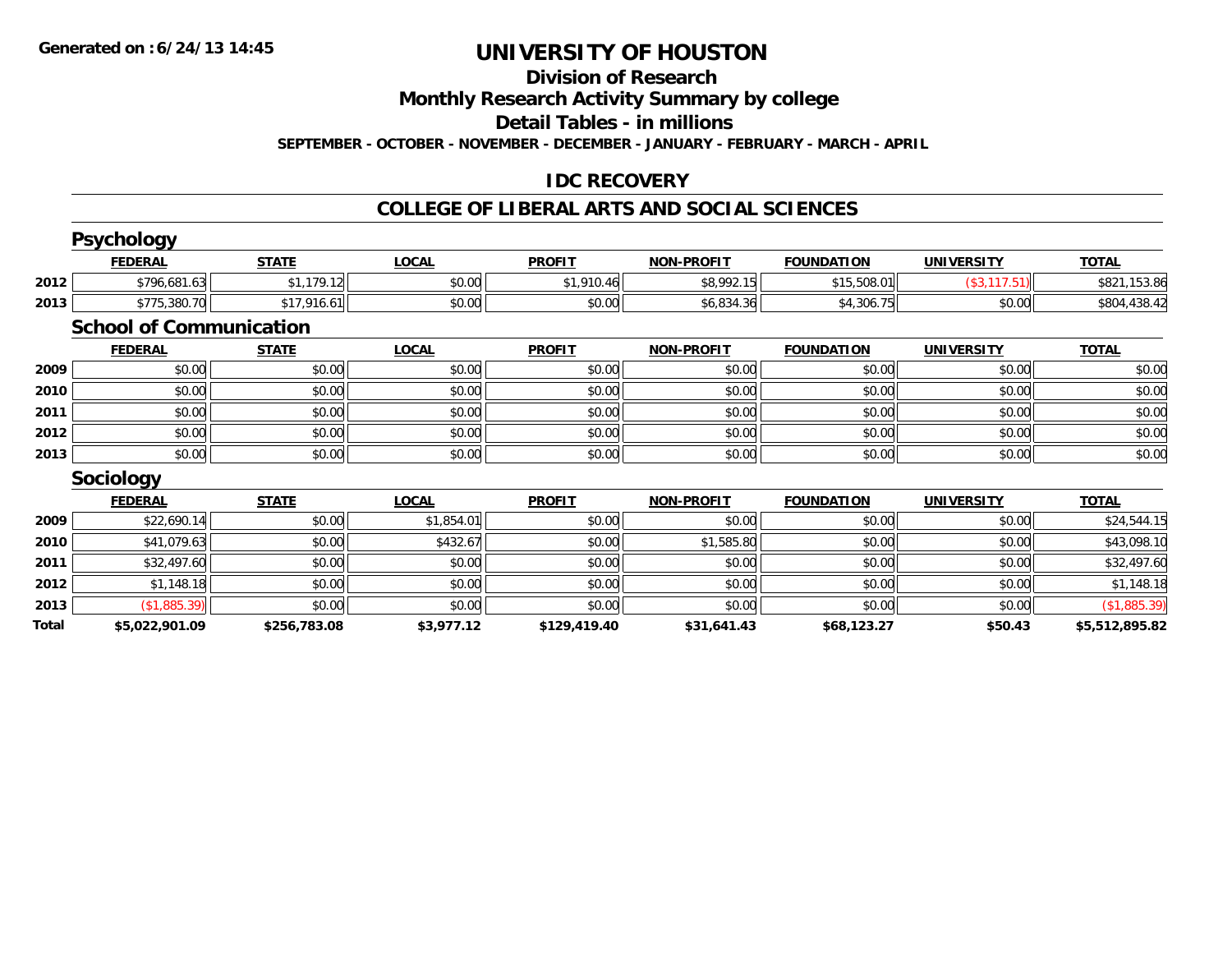**2013**

## **UNIVERSITY OF HOUSTON**

#### **Division of Research**

**Monthly Research Activity Summary by college**

**Detail Tables - in millions**

**SEPTEMBER - OCTOBER - NOVEMBER - DECEMBER - JANUARY - FEBRUARY - MARCH - APRIL**

## **IDC RECOVERY**

#### **COLLEGE OF NATURAL SCIENCES AND MATHEMATICS**

#### **Biology/Biochemistry FEDERAL STATE LOCAL PROFIT NON-PROFIT FOUNDATION UNIVERSITY TOTALTOTAL 20099** \$366,973.75 \$0.00 \$0.00 \$0.00 \$0.00 \$0.00 \$0.00 \$0.00 \$0.00 \$1,580.72 \$1,580.72 \$0.00 \$368,554.47 **2010** $\textsf{[0]} \quad \textsf{[0]} \quad \textsf{[0]} \quad \textsf{[0]} \quad \textsf{[0]} \quad \textsf{[0]} \quad \textsf{[0]} \quad \textsf{[0]} \quad \textsf{[0]} \quad \textsf{[0]} \quad \textsf{[0]} \quad \textsf{[0]} \quad \textsf{[0]} \quad \textsf{[0]} \quad \textsf{[0]} \quad \textsf{[0]} \quad \textsf{[0]} \quad \textsf{[0]} \quad \textsf{[0]} \quad \textsf{[0]} \quad \textsf{[0]} \quad \textsf{[0]} \quad \textsf{[0]} \quad \textsf{[0]} \quad \textsf{$ **2011** \$712,834.83 \$4,100.50 \$0.00 \$966.86 \$24,303.22 \$0.00 \$0.00 \$742,205.40 **2012** \$572,425.68 \$10,010.19 \$0.00 \$0.01 \$30,499.93 \$0.00 \$0.00 \$612,935.80 **2013** \$419,218.03 \$6,082.20 \$0.00 \$22,347.90 \$31,783.86 \$8,673.79 \$0.00 \$488,105.79 **Center for Applied Geoscience Excellence FEDERAL STATE LOCAL PROFIT NON-PROFIT FOUNDATION UNIVERSITY TOTAL2009** \$0.00 \$0.00 \$0.00 \$0.00 \$0.00 \$0.00 \$0.00 \$0.00 **2010**0 \$0.00 \$0.00 \$0.00 \$0.00 \$0.00 \$0.00 \$0.00 \$0.00 \$0.00 \$0.00 \$0.00 \$0.00 \$0.00 \$0.00 \$0.00 \$0.00 \$0.00 \$0.00 **Center for Nuclear Receptors and Cell Signaling FEDERAL STATE LOCAL PROFIT NON-PROFIT FOUNDATION UNIVERSITY TOTAL2009** \$0.00 \$0.00 \$0.00 \$0.00 \$0.00 \$0.00 \$0.00 \$0.00 **2010** $\textsf{[0]} \quad \textsf{[0]} \quad \textsf{[0]} \quad \textsf{[0]} \quad \textsf{[0]} \quad \textsf{[0]} \quad \textsf{[0]} \quad \textsf{[0]} \quad \textsf{[0]} \quad \textsf{[0]} \quad \textsf{[0]} \quad \textsf{[0]} \quad \textsf{[0]} \quad \textsf{[0]} \quad \textsf{[0]} \quad \textsf{[0]} \quad \textsf{[0]} \quad \textsf{[0]} \quad \textsf{[0]} \quad \textsf{[0]} \quad \textsf{[0]} \quad \textsf{[0]} \quad \textsf{[0]} \quad \textsf{[0]} \quad \textsf{$ **2011** \$221,943.00 \$549.12 \$0.00 \$0.00 \$0.00 \$0.00 \$0.00 \$222,492.12 **2012** \$255,650.48 \$15,280.87 \$0.00 \$71,810.09 \$0.00 \$0.00 \$0.00 \$342,741.44 **2013** \$237,180.30 \$30,001.04 \$0.00 \$1,208.88 \$0.00 \$0.00 \$0.00 \$268,390.22 **Chemistry FEDERAL STATE LOCAL PROFIT NON-PROFIT FOUNDATION UNIVERSITY TOTALTOTAL 20099** \$298,778.08 \$0.00 \$0.00 \$0.00 \$0.00 \$16,589.01 \$16,589.01 \$0.00 \$0.00 \$0.00 \$24,689.73 \$24,689.73 \$340,056.82 **2010** \$472,330.90 \$0.00 \$0.00 \$18,874.04 (\$11.01) \$0.00 \$48,498.50 \$539,692.43 **2011** $\bm{1} \vert \bm{3} \vert \bm{4} \bm{5}$   $\bm{5}$   $\bm{5}$   $\bm{5}$   $\bm{5}$   $\bm{5}$   $\bm{5}$   $\bm{5}$   $\bm{5}$   $\bm{6}$   $\bm{5}$   $\bm{7}$   $\bm{6}$   $\bm{7}$   $\bm{6}$   $\bm{6}$   $\bm{6}$   $\bm{6}$   $\bm{6}$   $\bm{6}$   $\bm{6}$   $\bm{6}$   $\bm{6}$   $\bm{6}$   $\bm{6}$   $\$ **2012** \$397,231.77 \$23,542.39 \$0.00 \$6,831.61 \$0.00 \$0.00 \$14,738.17 \$442,343.93 **2013** \$395,421.82 \$20,331.71 \$0.00 \$21,887.58 \$0.00 \$0.00 (\$14,421.06) \$423,220.05 **Computer Science FEDERAL STATE LOCAL PROFIT NON-PROFIT FOUNDATION UNIVERSITY TOTAL2009** \$567,981.14 \$0.00 \$0.00 \$31,338.64 \$0.00 \$0.00 \$0.00 \$599,319.78 **2010**0 \$604,017.99|| \$4,775.79|| \$0.00|| \$11,964.28|| \$0.00|| \$0.00|| \$0.00|| \$0.00|| \$620,758.06 **2011** \$735,331.41 \$10,456.77 \$0.00 \$13,584.36 \$80,074.79 \$0.00 (\$247.76) \$839,199.57 **2012**

\$398,851.87 \$2,124.70 \$0.00 \$73,652.37 \$67,705.89 \$0.00 \$0.00 \$542,334.83

 $\bf{3} \vert \hspace{1.5cm}$  \$443,422.32  $\vert$  \$3,580.17 $\vert$  \$0.00 \$0.00 \$0.00 \$16,708.72 \$16,708.72 \$0.00 \$0.00 \$0.00 \$0.00 \$559,353.73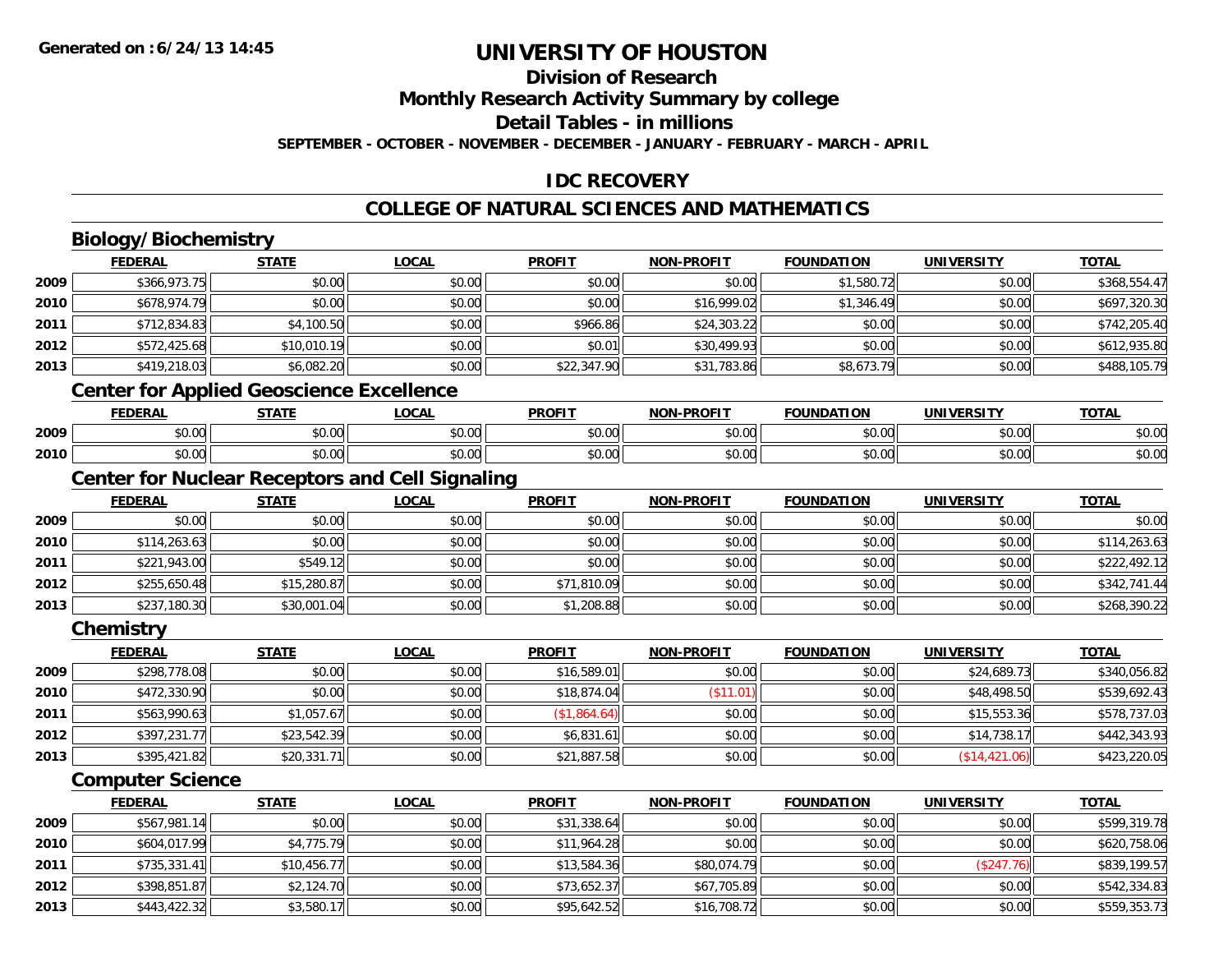### **Division of Research**

**Monthly Research Activity Summary by college**

**Detail Tables - in millions**

**SEPTEMBER - OCTOBER - NOVEMBER - DECEMBER - JANUARY - FEBRUARY - MARCH - APRIL**

## **IDC RECOVERY**

## **COLLEGE OF NATURAL SCIENCES AND MATHEMATICS**

## **Dean, Natural Sciences and Mathematics**

|      | <b>FEDERAL</b> | <b>STATE</b> | <u>LOCAL</u> | <b>PROFIT</b> | <b>NON-PROFIT</b> | <b>FOUNDATION</b> | <b>UNIVERSITY</b> | <b>TOTAL</b> |
|------|----------------|--------------|--------------|---------------|-------------------|-------------------|-------------------|--------------|
| 2009 | \$0.00         | \$0.00       | \$0.00       | \$0.00        | \$0.00            | \$0.00            | \$0.00            | \$0.00       |
| 2010 | \$0.00         | \$0.00       | \$0.00       | \$0.00        | \$0.00            | \$0.00            | \$0.00            | \$0.00       |
| 2011 | \$0.00         | \$0.00       | \$0.00       | \$0.00        | \$0.00            | \$0.00            | \$0.00            | \$0.00       |
| 2012 | \$5,697.38     | \$0.00       | \$0.00       | \$0.00        | \$0.00            | \$0.00            | \$0.00            | \$5,697.38   |
| 2013 | \$33,047.79    | \$0.00       | \$0.00       | \$0.00        | \$0.00            | \$0.00            | \$0.00            | \$33,047.79  |

#### **Earth & Atmospheric Sciences**

|      | <b>FEDERAL</b> | <u>STATE</u> | <b>LOCAL</b> | <b>PROFIT</b> | <b>NON-PROFIT</b> | <b>FOUNDATION</b> | <b>UNIVERSITY</b> | <b>TOTAL</b> |
|------|----------------|--------------|--------------|---------------|-------------------|-------------------|-------------------|--------------|
| 2009 | \$189,781.92   | \$7,035.77   | \$0.00       | \$130,172.68  | \$45,341.91       | \$0.00            | \$0.00            | \$372,332.28 |
| 2010 | \$146,049.02   | \$26,980.60  | \$0.00       | \$246,489.55  | \$27,767.64       | \$0.00            | \$0.00            | \$447,286.82 |
| 2011 | \$243,950.20   | \$66,539.46  | \$0.00       | \$176,411.46  | \$26,181.20       | \$0.00            | \$0.00            | \$513,082.32 |
| 2012 | \$274,282.63   | \$45,337.36  | \$0.00       | \$242,078.93  | \$23,724.45       | \$0.00            | \$0.00            | \$585,423.37 |
| 2013 | \$215,051.44   | \$13,683.46  | \$0.00       | \$237,281.83  | \$18,457.56       | \$0.00            | \$0.00            | \$484,474.29 |

## **Institute for Climate and Atmospheric Science**

|      | <b>FEDERAL</b> | <b>STATE</b> | <u>LOCAL</u> | <b>PROFIT</b> | <b>NON-PROFIT</b> | <b>FOUNDATION</b> | <b>UNIVERSITY</b> | <b>TOTAL</b> |
|------|----------------|--------------|--------------|---------------|-------------------|-------------------|-------------------|--------------|
| 2009 | \$0.00         | \$0.00       | \$0.00       | \$0.00        | \$0.00            | \$0.00            | \$0.00            | \$0.00       |
| 2010 | \$0.00         | \$0.00       | \$0.00       | \$0.00        | \$0.00            | \$0.00            | \$0.00            | \$0.00       |
| 2011 | \$0.00         | \$0.00       | \$0.00       | \$0.00        | \$0.00            | \$0.00            | \$0.00            | \$0.00       |
| 2012 | \$0.00         | \$0.00       | \$0.00       | \$0.00        | \$0.00            | \$0.00            | \$0.00            | \$0.00       |
| 2013 | \$0.00         | \$0.00       | \$0.00       | \$0.00        | \$0.00            | \$0.00            | \$0.00            | \$0.00       |

### **Mathematics**

|      | <b>FEDERAL</b> | <b>STATE</b> | <b>LOCAL</b> | <b>PROFIT</b> | <b>NON-PROFIT</b> | <b>FOUNDATION</b> | <b>UNIVERSITY</b> | <b>TOTAL</b> |
|------|----------------|--------------|--------------|---------------|-------------------|-------------------|-------------------|--------------|
| 2009 | \$126, 234.61  | \$0.00       | \$0.00       | \$2,230.59    | \$0.00            | \$0.00            | \$0.00            | \$128,465.20 |
| 2010 | \$200,211.30   | \$0.00       | \$0.00       | \$5,771.09    | \$0.00            | \$0.00            | \$0.00            | \$205,982.39 |
| 2011 | \$152,518.53   | \$10,606.67  | \$0.00       | \$9,513.58    | \$26,825.36       | \$0.00            | \$0.00            | \$199,464.14 |
| 2012 | \$133,922.24   | \$15,679.55  | \$0.00       | \$37,277.57   | \$9,763.04        | (\$164.39)        | \$0.00            | \$196,478.00 |
| 2013 | \$182,178.80   | \$0.00       | \$0.00       | \$25,532.27   | \$0.00            | \$869.12          | \$0.00            | \$208,580.19 |

#### **Physics**

|      | <b>FEDERAL</b>              | <b>CTATE</b><br>9 I A I I | .OCAI  | <b>PROFIT</b>               | <b>N-PROFIT</b><br>ש∩ו            | <b>FOUNDATION</b> | <b>UNIVERSITY</b> | <b>TOTAL</b> |
|------|-----------------------------|---------------------------|--------|-----------------------------|-----------------------------------|-------------------|-------------------|--------------|
| 2009 | 007.7<br>$*176.00.$         | $\sim$ $\sim$<br>vu.uu    | \$0.00 | AA<br>0.0000<br>122.UZU.YZL | $\sim$ 120 ב $\sim$<br>10.320.131 | 0.00<br>JU.UU     | 4000<br>JU.UU     | \$308,356.75 |
| 2010 | ሮ ሰጣ<br>$\sim$<br>, , , , , | .704.17                   | \$0.00 | 0000<br>. 162.800.34°       | $AT$ $AT$ $A$ $A$<br>∍ו 205.סש    | 0000<br>JU.UU     | \$0.00            | $-07.01$     |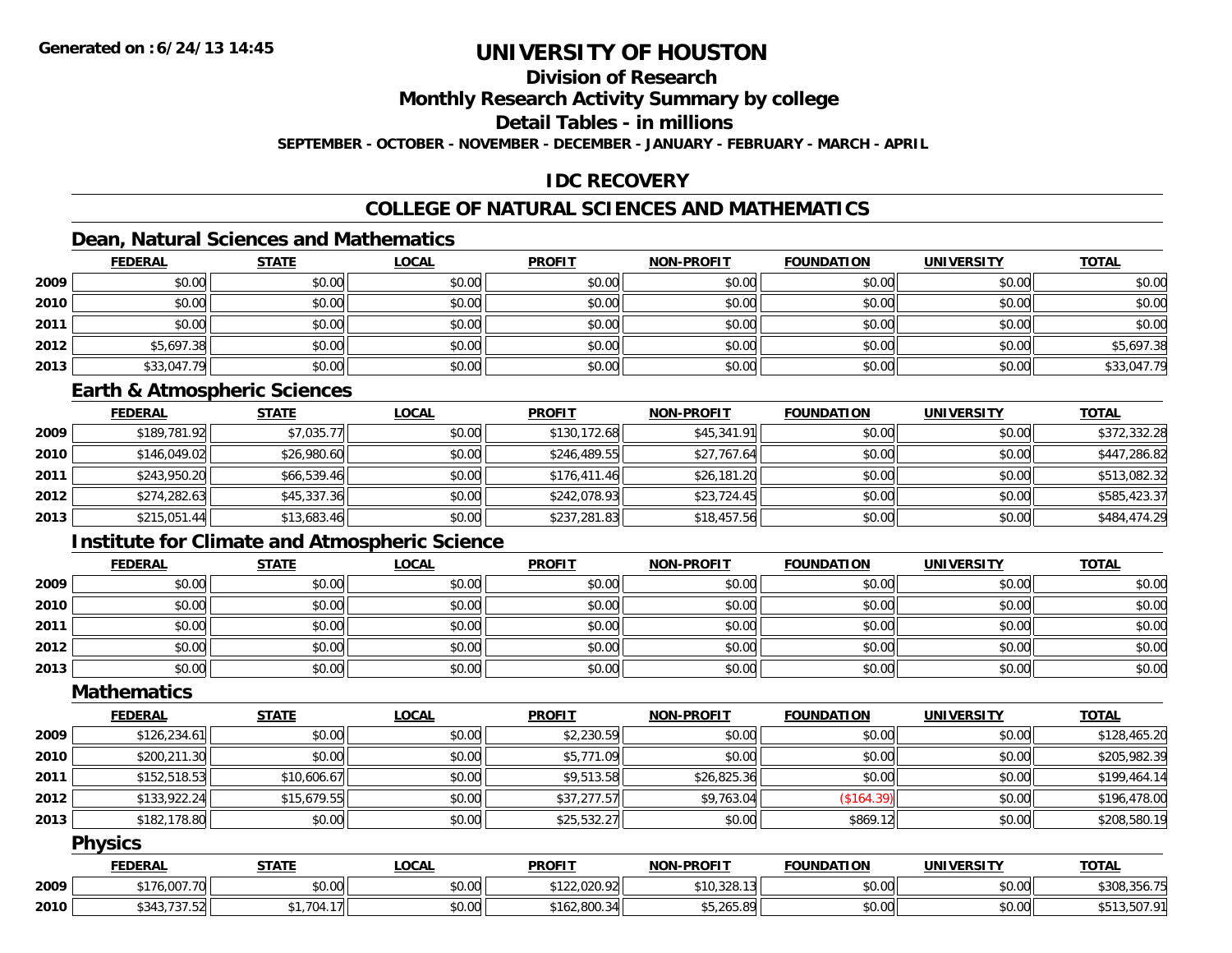#### **Division of Research**

**Monthly Research Activity Summary by college**

**Detail Tables - in millions**

**SEPTEMBER - OCTOBER - NOVEMBER - DECEMBER - JANUARY - FEBRUARY - MARCH - APRIL**

### **IDC RECOVERY**

#### **COLLEGE OF NATURAL SCIENCES AND MATHEMATICS**

|       | <b>Physics</b>  |                  |              |                |                   |                   |                   |                 |
|-------|-----------------|------------------|--------------|----------------|-------------------|-------------------|-------------------|-----------------|
|       | <b>FEDERAL</b>  | <b>STATE</b>     | <b>LOCAL</b> | <b>PROFIT</b>  | <b>NON-PROFIT</b> | <b>FOUNDATION</b> | <b>UNIVERSITY</b> | <b>TOTAL</b>    |
| 2011  | \$467,513.24    | \$648.39         | \$0.00       | \$123,452.46   | \$0.96            | \$0.00            | \$0.00            | \$591,615.06    |
| 2012  | \$495,844.25    | $($ \$61.33) $ $ | \$0.00       | \$38,868.74    | \$394.22          | \$0.00            | \$0.00            | \$535,045.88    |
| 2013  | \$468,632.25    | \$0.00           | \$0.00       | \$160,919.20   | \$0.00            | \$0.00            | \$0.00            | \$629,551.45    |
| Total | \$12,311,483.25 | \$320,047.22     | \$0.00       | \$2,105,654.71 | \$462,114.77      | \$12,305.73       | \$88,810.94       | \$15,300,416.62 |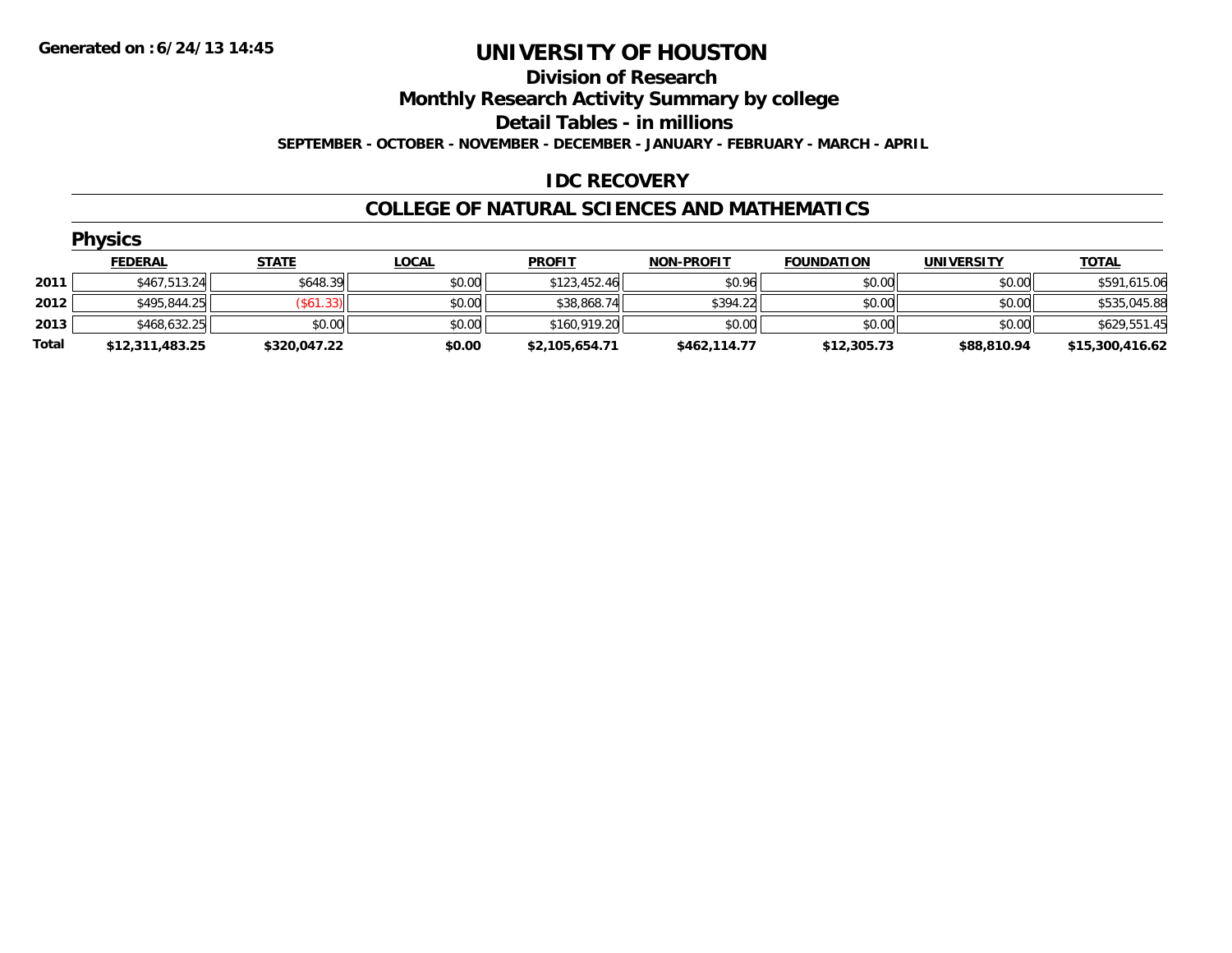## **Division of Research**

**Monthly Research Activity Summary by college**

**Detail Tables - in millions**

**SEPTEMBER - OCTOBER - NOVEMBER - DECEMBER - JANUARY - FEBRUARY - MARCH - APRIL**

#### **IDC RECOVERY**

#### **COLLEGE OF OPTOMETRY**

## **Optometry, Community**

|       | .              |              |              |               |                   |                   |                   |                |
|-------|----------------|--------------|--------------|---------------|-------------------|-------------------|-------------------|----------------|
|       | <b>FEDERAL</b> | <b>STATE</b> | <b>LOCAL</b> | <b>PROFIT</b> | <b>NON-PROFIT</b> | <b>FOUNDATION</b> | <b>UNIVERSITY</b> | <b>TOTAL</b>   |
| 2009  | \$520,353.37   | \$642.50     | \$0.00       | \$26,389.47   | \$0.00            | \$0.00            | \$33,406.45       | \$580,791.79   |
| 2010  | \$745,903.29   | \$1,703.54   | \$0.00       | \$81,072.03   | \$0.00            | \$0.00            | \$15.212.44       | \$843,891.30   |
| 2011  | \$623,459.94   | \$1,176.77   | \$0.00       | \$36,474.82   | \$0.00            | \$0.00            | \$21,608.91       | \$682,720.44   |
| 2012  | \$715,488.57   | (\$0.03)     | \$0.00       | \$52,190.92   | \$0.00            | \$0.00            | \$33,958.05       | \$801,637.51   |
| 2013  | \$759,513.90   | \$4,013.54   | \$0.00       | \$145,436.56  | \$0.00            | \$0.00            | \$21,651.00       | \$930,615.00   |
| Total | \$3,364,719.06 | \$7,536.32   | \$0.00       | \$341,563.80  | \$0.00            | \$0.00            | \$125,836.85      | \$3,839,656.03 |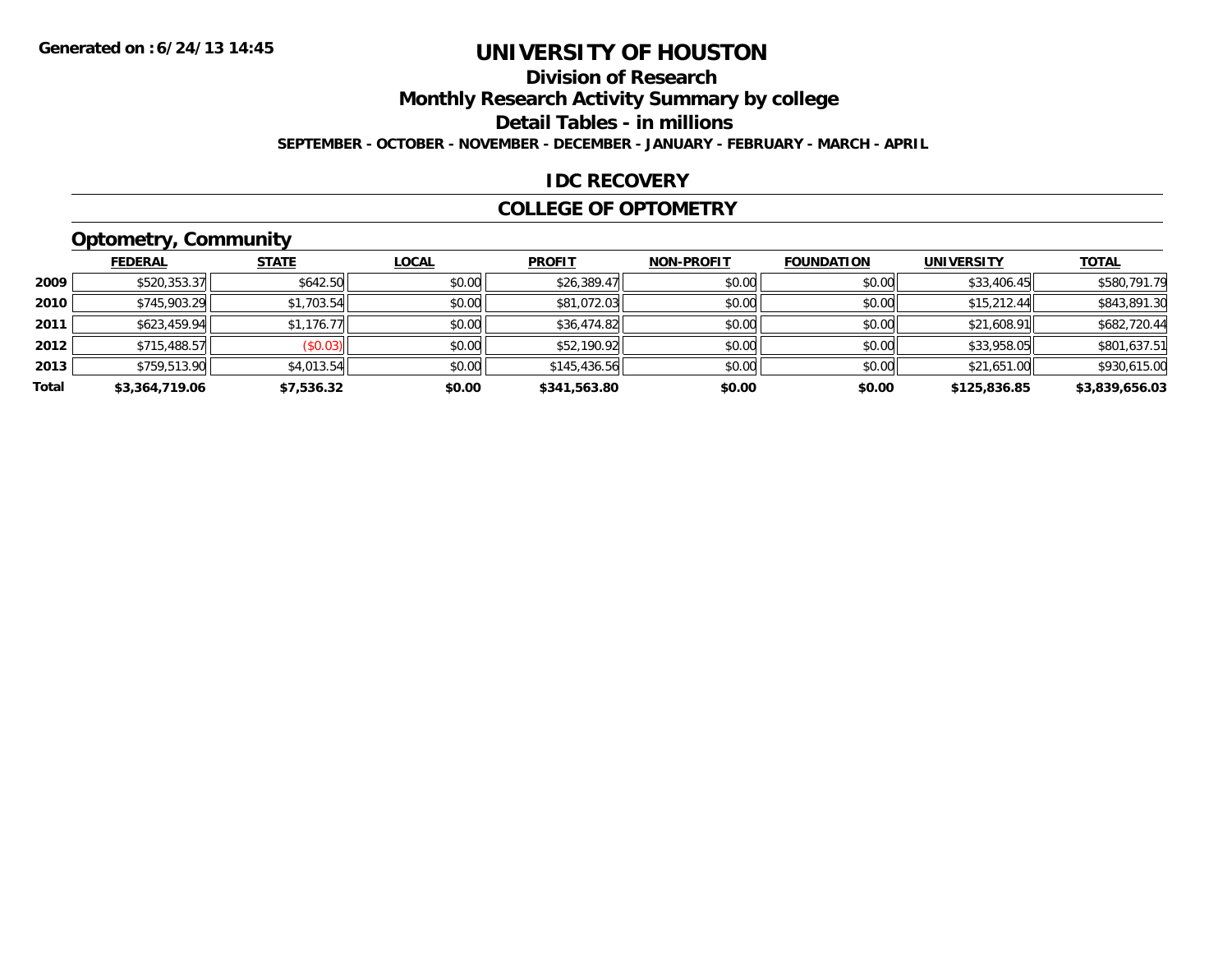## **Division of Research**

**Monthly Research Activity Summary by college**

**Detail Tables - in millions**

**SEPTEMBER - OCTOBER - NOVEMBER - DECEMBER - JANUARY - FEBRUARY - MARCH - APRIL**

### **IDC RECOVERY**

### **COLLEGE OF PHARMACY**

## **Clinical Sciences and Administration**

|      | <b>FEDERAL</b> | <b>STATE</b> | <b>LOCAL</b> | <b>PROFIT</b> | <b>NON-PROFIT</b> | <b>FOUNDATION</b> | <b>UNIVERSITY</b> | <b>TOTAL</b> |
|------|----------------|--------------|--------------|---------------|-------------------|-------------------|-------------------|--------------|
| 2009 | \$29,572.02    | \$0.00       | \$0.00       | \$62,922.87   | \$1,149.92        | \$105.38          | \$32.05           | \$93,782.24  |
| 2010 | \$19,712.87    | \$0.00       | \$0.00       | \$45,066.31   | \$9,029.21        | \$0.00            | \$254.34          | \$74,062.73  |
| 2011 | \$39,586.79    | \$0.00       | \$0.00       | \$48,706.77   | \$14,210.59       | \$0.00            | \$4.97            | \$102,509.12 |
| 2012 | \$32,208.64    | \$0.00       | \$0.00       | \$42,872.04   | $($ \$11.27)      | \$0.00            | \$0.00            | \$75,069.41  |
| 2013 | \$60,337.82    | \$0.00       | \$0.00       | \$55,286.74   | \$0.00            | \$0.00            | \$0.00            | \$115,624.56 |

### **Dean, Pharmacy**

|      | <b>FEDERAL</b> | <b>STATE</b> | <u>LOCAL</u> | <b>PROFIT</b> | <b>NON-PROFIT</b> | <b>FOUNDATION</b> | <b>UNIVERSITY</b> | <b>TOTAL</b> |
|------|----------------|--------------|--------------|---------------|-------------------|-------------------|-------------------|--------------|
| 2009 | \$0.00         | \$0.00       | \$0.00       | \$0.00        | \$0.00            | \$0.00            | \$0.00            | \$0.00       |
| 2010 | \$0.00         | \$0.00       | \$0.00       | \$0.00        | \$0.00            | \$0.00            | \$0.00            | \$0.00       |
| 2011 | \$0.00         | \$0.00       | \$0.00       | \$0.00        | \$0.00            | \$0.00            | \$0.00            | \$0.00       |
| 2012 | \$0.00         | \$0.00       | \$0.00       | \$0.00        | \$0.00            | \$0.00            | \$0.00            | \$0.00       |
| 2013 | \$0.00         | \$0.00       | \$0.00       | \$0.00        | \$0.00            | \$0.00            | \$0.00            | \$0.00       |

## **Pharmacological and Pharmaceutical Sciences**

|       | <b>FEDERAL</b> | <b>STATE</b> | <b>LOCAL</b> | <b>PROFIT</b> | <b>NON-PROFIT</b> | <b>FOUNDATION</b> | <b>UNIVERSITY</b> | <b>TOTAL</b>   |
|-------|----------------|--------------|--------------|---------------|-------------------|-------------------|-------------------|----------------|
| 2009  | \$298,291.24   | \$0.00       | \$0.00       | \$7,898.47    | \$7,552.21        | \$214.97          | \$0.00            | \$313,956.89   |
| 2010  | \$517,315.14   | \$386.94     | \$0.00       | (\$422.90)    | \$8,836.87        | \$1,685.28        | \$0.00            | \$527,801.33   |
| 2011  | \$606,910.46   | \$5,643.89   | \$0.00       | \$0.00        | \$10,441.90       | \$0.00            | \$0.00            | \$622,996.25   |
| 2012  | \$344,813.37   | \$0.01       | \$0.00       | \$0.00        | \$5,793.10        | \$362.21          | \$0.00            | \$350,968.69   |
| 2013  | \$424,966.95   | \$0.00       | \$0.00       | \$146.35      | \$1,572.44        | \$1,680.59        | \$0.00            | \$428,366.33   |
| Total | \$2,373,715.30 | \$6,030.84   | \$0.00       | \$262,476.65  | \$58,574.97       | \$4,048.43        | \$291.36          | \$2,705,137.54 |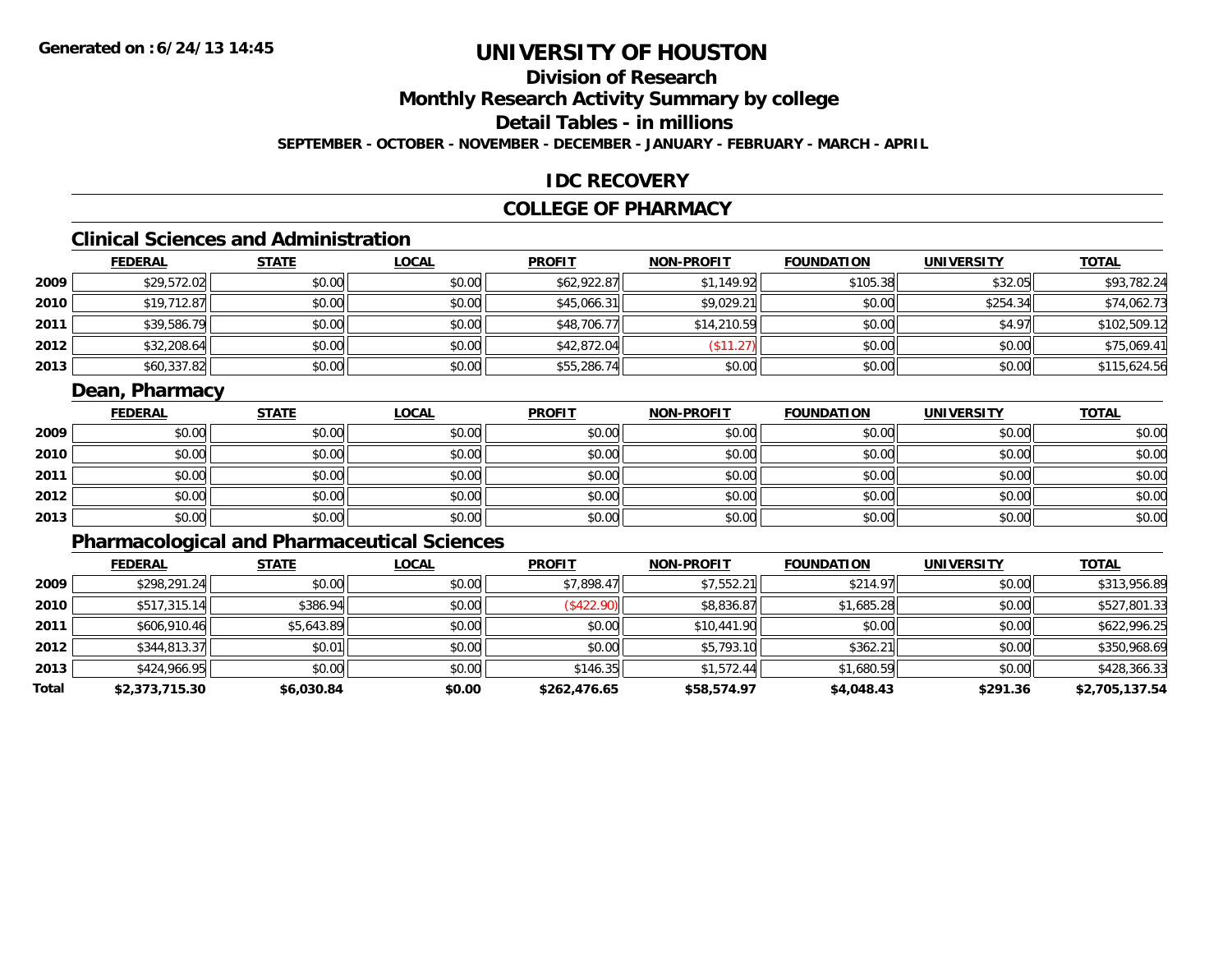**2013**

# **UNIVERSITY OF HOUSTON**

**Division of Research**

**Monthly Research Activity Summary by college**

**Detail Tables - in millions**

**SEPTEMBER - OCTOBER - NOVEMBER - DECEMBER - JANUARY - FEBRUARY - MARCH - APRIL**

### **IDC RECOVERY**

## **COLLEGE OF TECHNOLOGY**

|      | <b>Center for Life Sciences Technology</b>    |              |              |               |                   |                   |                   |              |
|------|-----------------------------------------------|--------------|--------------|---------------|-------------------|-------------------|-------------------|--------------|
|      | <b>FEDERAL</b>                                | <b>STATE</b> | <b>LOCAL</b> | <b>PROFIT</b> | <b>NON-PROFIT</b> | <b>FOUNDATION</b> | <b>UNIVERSITY</b> | <b>TOTAL</b> |
| 2009 | \$0.00                                        | \$0.00       | \$0.00       | \$0.00        | \$0.00            | \$0.00            | \$0.00            | \$0.00       |
| 2010 | \$0.00                                        | \$0.00       | \$0.00       | \$0.00        | \$0.00            | \$0.00            | \$0.00            | \$0.00       |
|      | <b>Center for Technology Literacy</b>         |              |              |               |                   |                   |                   |              |
|      | <b>FEDERAL</b>                                | <b>STATE</b> | <b>LOCAL</b> | <b>PROFIT</b> | <b>NON-PROFIT</b> | <b>FOUNDATION</b> | <b>UNIVERSITY</b> | <b>TOTAL</b> |
| 2010 | \$439.40                                      | \$0.00       | \$0.00       | \$0.00        | \$0.00            | \$0.00            | \$0.00            | \$439.40     |
| 2011 | \$96,706.39                                   | \$0.00       | \$0.00       | \$0.00        | \$0.00            | \$0.00            | \$0.00            | \$96,706.39  |
| 2012 | \$83,166.66                                   | \$0.00       | \$0.00       | \$0.00        | \$0.00            | \$0.00            | \$0.00            | \$83,166.66  |
| 2013 | \$54,426.34                                   | \$0.00       | \$0.00       | \$0.00        | \$0.00            | \$0.00            | \$0.00            | \$54,426.34  |
|      | Dean, Technology                              |              |              |               |                   |                   |                   |              |
|      | <b>FEDERAL</b>                                | <b>STATE</b> | <b>LOCAL</b> | <b>PROFIT</b> | <b>NON-PROFIT</b> | <b>FOUNDATION</b> | <b>UNIVERSITY</b> | <b>TOTAL</b> |
| 2009 | \$105,244.42                                  | \$0.00       | \$0.00       | \$0.00        | \$0.00            | \$0.00            | \$0.00            | \$105,244.42 |
| 2010 | \$59,224.06                                   | \$0.00       | \$0.00       | \$0.00        | \$0.00            | \$0.00            | \$0.00            | \$59,224.06  |
| 2011 | \$40,935.52                                   | \$0.00       | \$0.00       | \$0.00        | \$0.00            | \$0.00            | \$0.00            | \$40,935.52  |
| 2012 | \$28,524.59                                   | \$0.00       | \$0.00       | \$0.00        | \$0.00            | \$0.00            | \$0.00            | \$28,524.59  |
| 2013 | \$13,817.39                                   | \$992.84     | \$0.00       | \$0.00        | \$0.00            | \$0.00            | \$0.00            | \$14,810.23  |
|      | <b>Engineering Technology</b>                 |              |              |               |                   |                   |                   |              |
|      | <b>FEDERAL</b>                                | <b>STATE</b> | <b>LOCAL</b> | <b>PROFIT</b> | <b>NON-PROFIT</b> | <b>FOUNDATION</b> | <b>UNIVERSITY</b> | <b>TOTAL</b> |
| 2009 | \$16,924.29                                   | \$0.00       | \$0.00       | \$182.60      | \$2,361.19        | \$0.00            | \$2,834.27        | \$22,302.36  |
| 2010 | \$39,728.60                                   | \$0.00       | \$0.00       | \$720.73      | \$0.00            | \$12,890.54       | \$38.22           | \$53,378.09  |
| 2011 | \$76,438.60                                   | \$0.00       | \$0.00       | (\$0.19)      | \$0.00            | \$8,326.02        | \$0.00            | \$84,764.43  |
| 2012 | \$61,527.06                                   | \$0.00       | \$0.00       | \$5,013.80    | \$0.00            | \$0.00            | \$0.00            | \$66,540.86  |
| 2013 | \$108,621.74                                  | \$248.21     | \$0.00       | \$12,234.73   | \$0.00            | \$2,794.47        | \$0.00            | \$123,899.15 |
|      | <b>Human Development and Consumer Science</b> |              |              |               |                   |                   |                   |              |
|      | <b>FEDERAL</b>                                | <b>STATE</b> | <b>LOCAL</b> | <b>PROFIT</b> | <b>NON-PROFIT</b> | <b>FOUNDATION</b> | <b>UNIVERSITY</b> | <b>TOTAL</b> |
| 2009 | \$7,236.34                                    | \$0.00       | \$0.00       | \$350.61      | \$0.00            | \$0.00            | \$0.00            | \$7,586.95   |
| 2010 | \$1,157.05                                    | \$0.00       | \$0.00       | \$415.56      | \$0.00            | \$0.00            | \$0.00            | \$1,572.61   |
| 2011 | \$213.79                                      | \$0.00       | \$0.00       | \$150.30      | \$0.00            | \$0.00            | \$0.00            | \$364.09     |
| 2012 | \$127.81                                      | \$0.00       | \$0.00       | \$0.00        | \$0.00            | \$0.00            | \$0.00            | \$127.81     |

\$153.56 \$0.00 \$0.00 \$0.00 \$0.00 \$0.00 \$0.00 \$153.56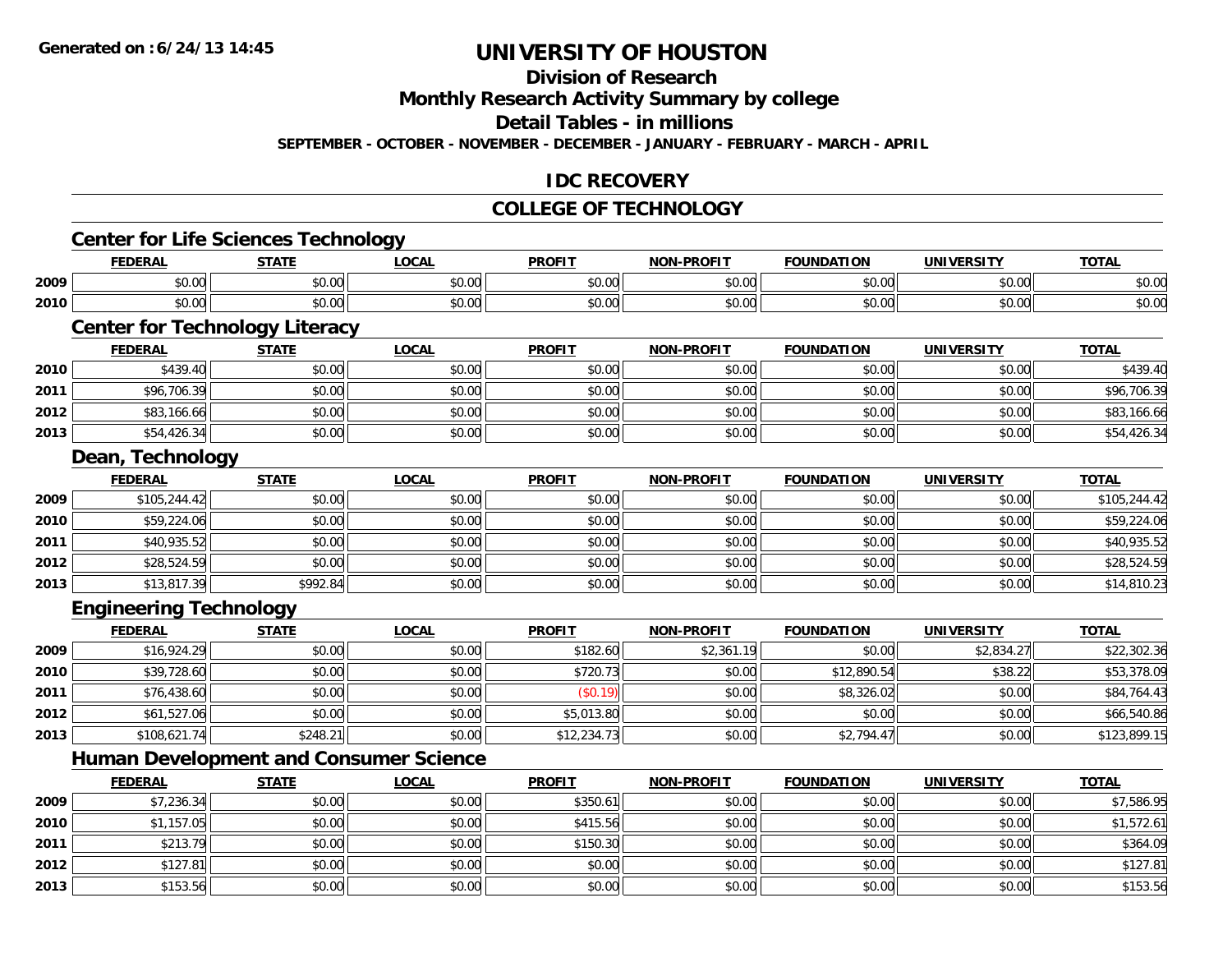## **Division of Research**

**Monthly Research Activity Summary by college**

**Detail Tables - in millions**

**SEPTEMBER - OCTOBER - NOVEMBER - DECEMBER - JANUARY - FEBRUARY - MARCH - APRIL**

### **IDC RECOVERY**

#### **COLLEGE OF TECHNOLOGY**

## **Information & Logistics Technology**

|      | <b>FEDERAL</b> | <b>STATE</b> | <u>LOCAL</u> | <b>PROFIT</b> | <b>NON-PROFIT</b> | <b>FOUNDATION</b> | <b>UNIVERSITY</b> | <b>TOTAL</b> |
|------|----------------|--------------|--------------|---------------|-------------------|-------------------|-------------------|--------------|
| 2009 | \$9,346.30     | \$0.00       | \$0.00       | \$0.00        | \$0.00            | \$0.00            | \$0.00            | \$9,346.30   |
| 2010 | \$1,978.67     | \$0.00       | \$0.00       | \$0.00        | \$0.00            | \$0.00            | \$0.00            | \$1,978.67   |
| 2011 | \$114.66       | \$0.00       | \$0.00       | \$0.00        | \$0.00            | \$0.00            | \$0.00            | \$114.66     |
| 2012 | \$9,608.28     | \$0.00       | \$0.00       | \$0.00        | \$0.00            | \$0.00            | \$0.00            | \$9,608.28   |
| 2013 | \$0.00         | \$0.00       | \$0.00       | \$0.00        | \$0.00            | \$0.00            | \$0.00            | \$0.00       |

## **Texas Manufacturing Assistance Center**

|              | <b>FEDERAL</b> | <b>STATE</b> | <b>LOCAL</b> | <b>PROFIT</b> | <b>NON-PROFIT</b> | <b>FOUNDATION</b> | <b>UNIVERSITY</b> | <b>TOTAL</b> |
|--------------|----------------|--------------|--------------|---------------|-------------------|-------------------|-------------------|--------------|
| 2009         | \$0.00         | \$0.00       | \$0.00       | \$0.00        | \$0.00            | \$0.00            | \$0.00            | \$0.00       |
| 2010         | \$0.00         | \$0.00       | \$0.00       | \$0.00        | \$0.00            | \$0.00            | \$0.00            | \$0.00       |
| 2011         | \$0.00         | \$0.00       | \$0.00       | \$0.00        | \$0.00            | \$0.00            | \$0.00            | \$0.00       |
| 2012         | \$0.00         | \$0.00       | \$0.00       | \$0.00        | \$0.00            | \$0.00            | \$0.00            | \$0.00       |
| 2013         | \$0.00         | \$0.00       | \$0.00       | \$0.00        | \$0.00            | \$0.00            | \$0.00            | \$0.00       |
| <b>Total</b> | \$815,432.20   | \$1,241.05   | \$0.00       | \$19,068.14   | \$2,361.19        | \$24,011.03       | \$2,872.49        | \$864,986.10 |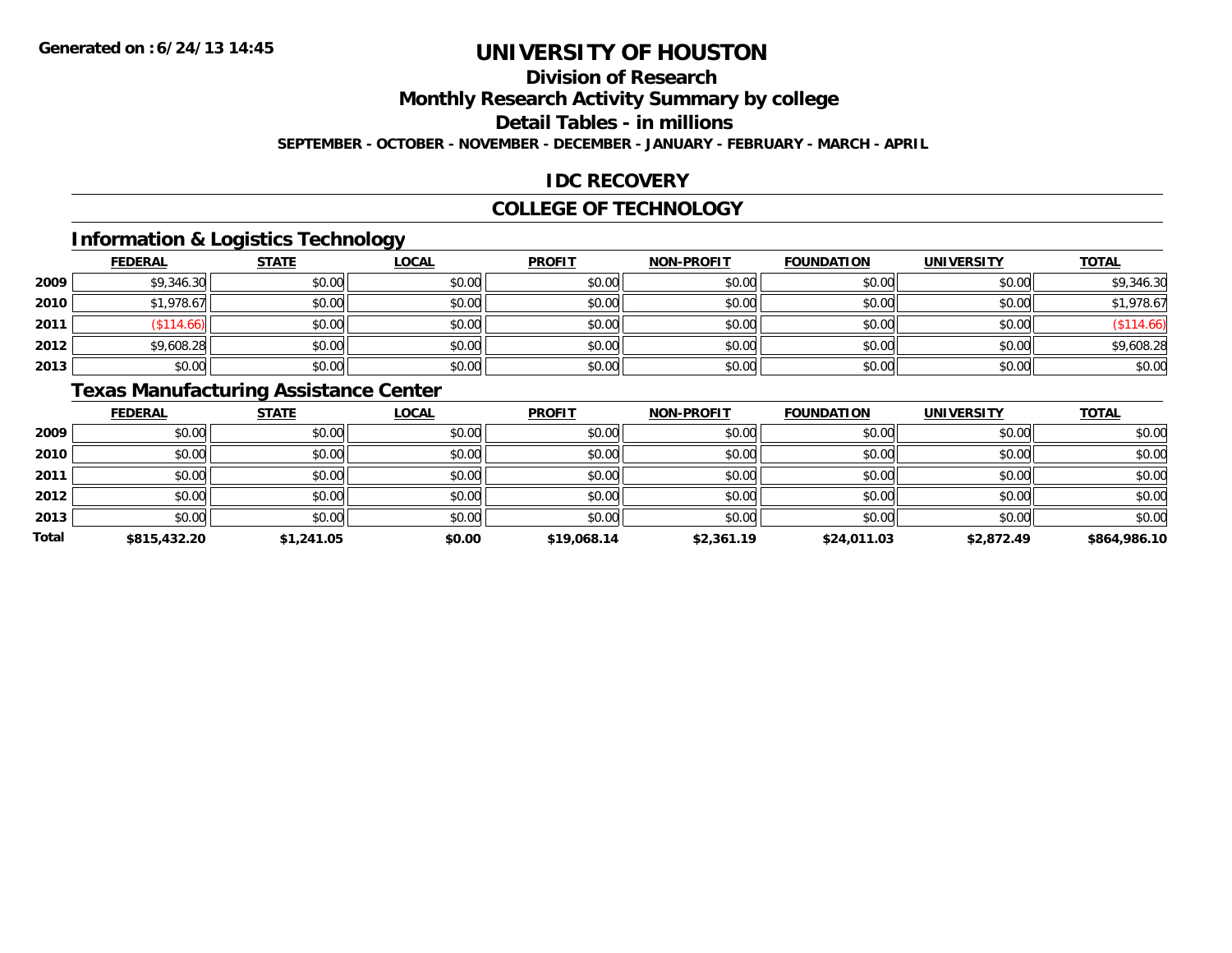## **Division of Research**

**Monthly Research Activity Summary by college**

**Detail Tables - in millions**

**SEPTEMBER - OCTOBER - NOVEMBER - DECEMBER - JANUARY - FEBRUARY - MARCH - APRIL**

### **IDC RECOVERY**

## **CULLEN COLLEGE OF ENGINEERING**

## **Biomedical Engineering**

|        | <b>FEDERAL</b> | <b>STATE</b> | <b>LOCAL</b> | <b>PROFIT</b> | NON-PROFIT | <b>FOUNDATION</b> | <b>UNIVERSITY</b> | <b>TOTAL</b> |
|--------|----------------|--------------|--------------|---------------|------------|-------------------|-------------------|--------------|
| 2009   | \$17,470.39    | \$0.00       | \$0.00       | \$0.00        | \$0.00     | \$544.78          | \$0.00            | \$18,015.17  |
| ا 2010 | \$53,039.71    | \$0.00       | \$0.00       | \$0.00        | \$0.00     | (\$26.35)         | \$0.00            | \$53,013.36  |
| 2011   | \$47,468.74    | \$0.00       | \$0.00       | \$0.00        | \$0.00     | \$0.00            | \$0.00            | \$47,468.74  |
| 2012   | \$62,611.92    | \$0.00       | \$0.00       | \$0.00        | \$0.00     | \$0.00            | \$0.00            | \$62,611.92  |
| 2013   | \$175,738.71   | \$0.00       | \$0.00       | \$0.00        | \$0.00     | \$0.00            | \$0.00            | \$175,738.71 |

### **Center for Innovative Grouting Materials and Tech**

|      | <u>FEDERAL</u> | <b>STATE</b> | <u>LOCAL</u> | <b>PROFIT</b> | <b>NON-PROFIT</b> | <b>FOUNDATION</b> | <b>UNIVERSITY</b> | <b>TOTAL</b> |
|------|----------------|--------------|--------------|---------------|-------------------|-------------------|-------------------|--------------|
| 2010 | \$0.00         | \$0.00       | \$0.00       | \$0.00        | \$0.00            | \$0.00            | \$0.00            | \$0.00       |
| 2011 | \$0.00         | \$0.00       | \$0.00       | \$0.00        | \$0.00            | \$0.00            | \$0.00            | \$0.00       |
| 2012 | \$0.00         | \$0.00       | \$0.00       | \$0.00        | \$0.00            | \$0.00            | \$0.00            | \$0.00       |
| 2013 | \$0.00         | \$0.00       | \$0.00       | \$0.00        | \$0.00            | \$0.00            | \$0.00            | \$0.00       |

#### **Chemical Engineering**

|      | <b>FEDERAL</b> | <b>STATE</b>    | <u>LOCAL</u> | <b>PROFIT</b> | <b>NON-PROFIT</b> | <b>FOUNDATION</b> | <b>UNIVERSITY</b> | <b>TOTAL</b> |
|------|----------------|-----------------|--------------|---------------|-------------------|-------------------|-------------------|--------------|
| 2009 | \$283,741.70   | \$223,733.31    | \$5,169.31   | \$142,924.48  | \$0.00            | \$1,869.31        | \$0.00            | \$657,438.11 |
| 2010 | \$485,728.45   | $(\$34,714.09)$ | \$4,438.25   | \$58,806.12   | \$0.00            | \$1,201.69        | \$27,873.42       | \$543,333.84 |
| 2011 | \$522,716.32   | (S393, 786.84)  | \$1,411.18   | \$116,227.68  | \$0.00            | (\$219.31)        | \$33,090.93       | \$279,439.96 |
| 2012 | \$522,849.24   | \$3,921.23      | \$339.62     | \$187,748.99  | \$0.00            | \$128.1           | \$0.02            | \$714,987.27 |
| 2013 | \$592,338.18   | \$5,792.84      | \$0.00       | \$114,745.23  | \$0.00            | (\$15.16)         | (\$6,637.83)      | \$706,223.27 |

### **Civil Engineering**

|      | <b>FEDERAL</b> | <b>STATE</b> | <b>LOCAL</b> | <b>PROFIT</b> | <b>NON-PROFIT</b> | <b>FOUNDATION</b> | <b>UNIVERSITY</b> | <b>TOTAL</b> |
|------|----------------|--------------|--------------|---------------|-------------------|-------------------|-------------------|--------------|
| 2009 | \$123,247.63   | \$13,398.14  | \$10,173.02  | \$226.46      | \$5,506.23        | \$0.00            | \$0.00            | \$152,551.48 |
| 2010 | \$89,688.44    | \$19,129.25  | \$21,994.53  | \$13,121.92   | \$11,206.13       | \$0.00            | \$243.94          | \$155,384.20 |
| 2011 | \$179,642.12   | \$12,367.06  | \$0.00       | \$38,427.64   | \$14,903.85       | \$0.00            | \$5,260.31        | \$250,600.98 |
| 2012 | \$159,737.81   | \$15,675.07  | \$25,274.12  | \$19,679.65   | \$12,092.18       | \$0.00            | \$0.00            | \$232,458.83 |
| 2013 | \$384,873.32   | \$14,205.21  | \$3,214.74   | \$47,314.45   | \$15,471.04       | \$0.00            | \$2,252.93        | \$467,331.69 |

## **Composites Engineering and Applications Center**

|      | <b>FEDERAL</b> | <b>STATE</b> | <b>_OCAL</b>  | <b>PROFIT</b> | <b>NON-PROFIT</b>                                  | <b>FOUNDATION</b> | <b>UNIVERSITY</b> | <b>TOTAL</b> |
|------|----------------|--------------|---------------|---------------|----------------------------------------------------|-------------------|-------------------|--------------|
| 2011 | 0000<br>vu.uu  | \$0.00       | 0000<br>JU.UU | \$0.00        | $\mathsf{A}\cap\mathsf{A}\cap\mathsf{A}$<br>\$0.00 | \$0.00            | \$0.00            | \$0.00       |
| 2012 | pu.uu          | \$0.00       | 0000<br>DU.UG | \$0.00        | 40.00<br><b>SU.UU</b>                              | \$0.00            | \$0.00            | \$0.00       |
| 2013 | 0000<br>pu.uu  | \$0.00       | 0000<br>ง∪.∪บ | \$0.00        | $\mathsf{A}\cap\mathsf{A}\cap\mathsf{A}$<br>\$0.00 | \$0.00            | \$0.00            | \$0.00       |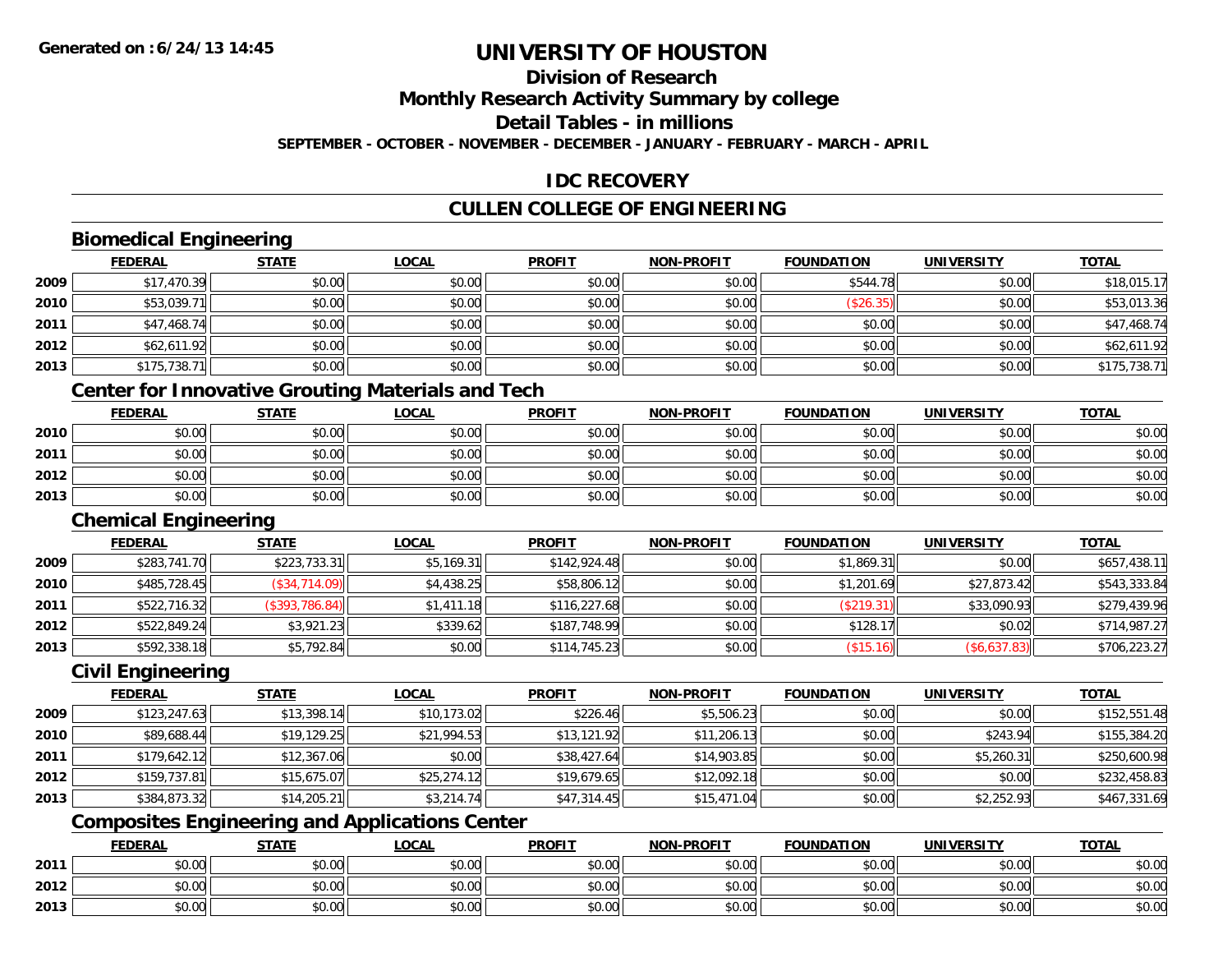## **Division of Research**

**Monthly Research Activity Summary by college**

**Detail Tables - in millions**

**SEPTEMBER - OCTOBER - NOVEMBER - DECEMBER - JANUARY - FEBRUARY - MARCH - APRIL**

### **IDC RECOVERY**

## **CULLEN COLLEGE OF ENGINEERING**

### **Dean, Engineering**

|      | <b>FEDERAL</b> | <b>STATE</b> | <u>LOCAL</u> | <b>PROFIT</b> | <b>NON-PROFIT</b> | <b>FOUNDATION</b> | <b>UNIVERSITY</b> | <b>TOTAL</b> |
|------|----------------|--------------|--------------|---------------|-------------------|-------------------|-------------------|--------------|
| 2009 | \$0.00         | \$0.00       | \$0.00       | \$0.00        | \$0.00            | \$0.00            | \$0.00            | \$0.00       |
| 2010 | \$3,290.41     | \$0.00       | \$0.00       | \$0.00        | \$0.00            | \$0.00            | \$0.00            | \$3,290.41   |
| 2011 | \$3,164.26     | \$0.00       | \$0.00       | \$0.00        | \$0.00            | \$0.00            | \$0.00            | \$3,164.26   |
| 2012 | \$3,140.92     | \$0.00       | \$0.00       | \$0.00        | \$0.00            | \$0.00            | \$0.00            | \$3,140.92   |
| 2013 | \$3,276.67     | \$0.00       | \$0.00       | \$0.00        | \$0.00            | \$0.00            | \$0.00            | \$3,276.67   |

### **Electrical & Computer Engineering**

|      | <b>FEDERAL</b> | <u>STATE</u> | <b>LOCAL</b> | <b>PROFIT</b> | <b>NON-PROFIT</b> | <b>FOUNDATION</b> | <b>UNIVERSITY</b> | <b>TOTAL</b> |
|------|----------------|--------------|--------------|---------------|-------------------|-------------------|-------------------|--------------|
| 2009 | \$232,537.96   | \$14,478.95  | \$0.00       | \$39,140.47   | \$20,689.37       | \$0.00            | \$6.613.31        | \$313,460.05 |
| 2010 | \$305,565.26   | \$17,314.64  | \$0.00       | \$60,575.43   | \$16,466.20       | \$0.00            | \$89.18           | \$400,010.71 |
| 2011 | \$446,806.65   | \$26,576.03  | \$0.00       | \$41,269.40   | \$5,222.47        | \$0.00            | \$2,455.44        | \$522,330.00 |
| 2012 | \$453,126.40   | \$1,030.52   | \$0.00       | \$76,104.66   | (\$3,375.31)      | (\$16, 163.66)    | \$0.21            | \$510,722.82 |
| 2013 | \$513,104.19   | \$503.55     | \$0.00       | \$41,934.89   | \$6,924.41        | \$316.20          | \$0.00            | \$562,783.25 |

## **Industrial Engineering**

|      | <b>FEDERAL</b> | <b>STATE</b> | <b>LOCAL</b> | <b>PROFIT</b> | <b>NON-PROFIT</b> | <b>FOUNDATION</b> | <b>UNIVERSITY</b> | <b>TOTAL</b> |
|------|----------------|--------------|--------------|---------------|-------------------|-------------------|-------------------|--------------|
| 2009 | \$24,052.95    | \$23.57      | \$0.00       | \$2,158.44    | \$0.00            | \$0.00            | \$0.00            | \$26,234.96  |
| 2010 | \$21,251.92    | \$1,034.91   | \$0.00       | \$0.00        | \$0.00            | \$0.00            | \$0.00            | \$22,286.83  |
| 2011 | \$16,504.45    | \$1,517.54   | \$14,758.99  | \$0.00        | \$0.00            | \$0.00            | \$0.00            | \$32,780.98  |
| 2012 | \$20,372.17    | (\$100.00)   | \$14,481.92  | \$0.00        | \$0.00            | \$0.00            | \$0.00            | \$34,754.09  |
| 2013 | \$13,383.77    | \$5,986.77   | \$2,303.40   | \$0.00        | \$0.00            | \$2,270.73        | \$0.00            | \$23,944.67  |

#### **Mechanical Engineering**

|      | <b>FEDERAL</b> | <b>STATE</b> | <b>LOCAL</b> | <b>PROFIT</b> | <b>NON-PROFIT</b> | <b>FOUNDATION</b> | <b>UNIVERSITY</b> | <b>TOTAL</b> |
|------|----------------|--------------|--------------|---------------|-------------------|-------------------|-------------------|--------------|
| 2009 | \$195,623.05   | \$0.00       | \$0.00       | \$88,822.99   | \$19,151.12       | \$0.00            | \$0.00            | \$303,597.16 |
| 2010 | \$394,168.71   | \$5,112.52   | \$0.00       | \$45,599.25   | \$22,873.32       | \$0.00            | \$0.00            | \$467,753.80 |
| 2011 | \$557,712.68   | \$9,445.26   | \$0.00       | \$143,364.34  | \$11,670.41       | \$0.00            | (\$24.91)         | \$722,167.78 |
| 2012 | \$413,297.40   | \$17,792.13  | \$0.00       | \$57,509.08   | \$13,718.80       | \$0.00            | \$0.00            | \$502,317.41 |
| 2013 | \$577,215.64   | \$18,277.82  | \$0.00       | \$59,177.04   | \$0.00            | \$10,014.20       | \$0.00            | \$664,684.70 |

### **National Wind Energy Center**

|      | <b>FEDERAL</b> | <b>CTATE</b>    | LOCAI              | <b>PROFIT</b> | <b>DDAELT</b><br><b>NIONI</b><br>ж. | <b>FOUNDATION</b> | UNIVERSITY           | <b>TOTAL</b>             |
|------|----------------|-----------------|--------------------|---------------|-------------------------------------|-------------------|----------------------|--------------------------|
| 2011 | ልስ ባህ<br>שט.טע | ሖጣ<br>JU.UU     | $\sim$ 00<br>DU.UU | 0000<br>JU.UU | $\sim$<br>$\sim$<br>PO.OO           | 0000<br>JU.UU     | 0000<br><b>DU.UG</b> | $\sim$<br><b>JU.UU</b>   |
| 2012 | nn na<br>JU.UU | $\sim$<br>JU.UU | $\sim$ 00<br>PU.UU | 0000<br>JU.UU | 0.00<br>vv.vv                       | 0.00<br>JU.UU     | 0000<br><b>DU.UG</b> | $\cdots$<br><b>JU.UU</b> |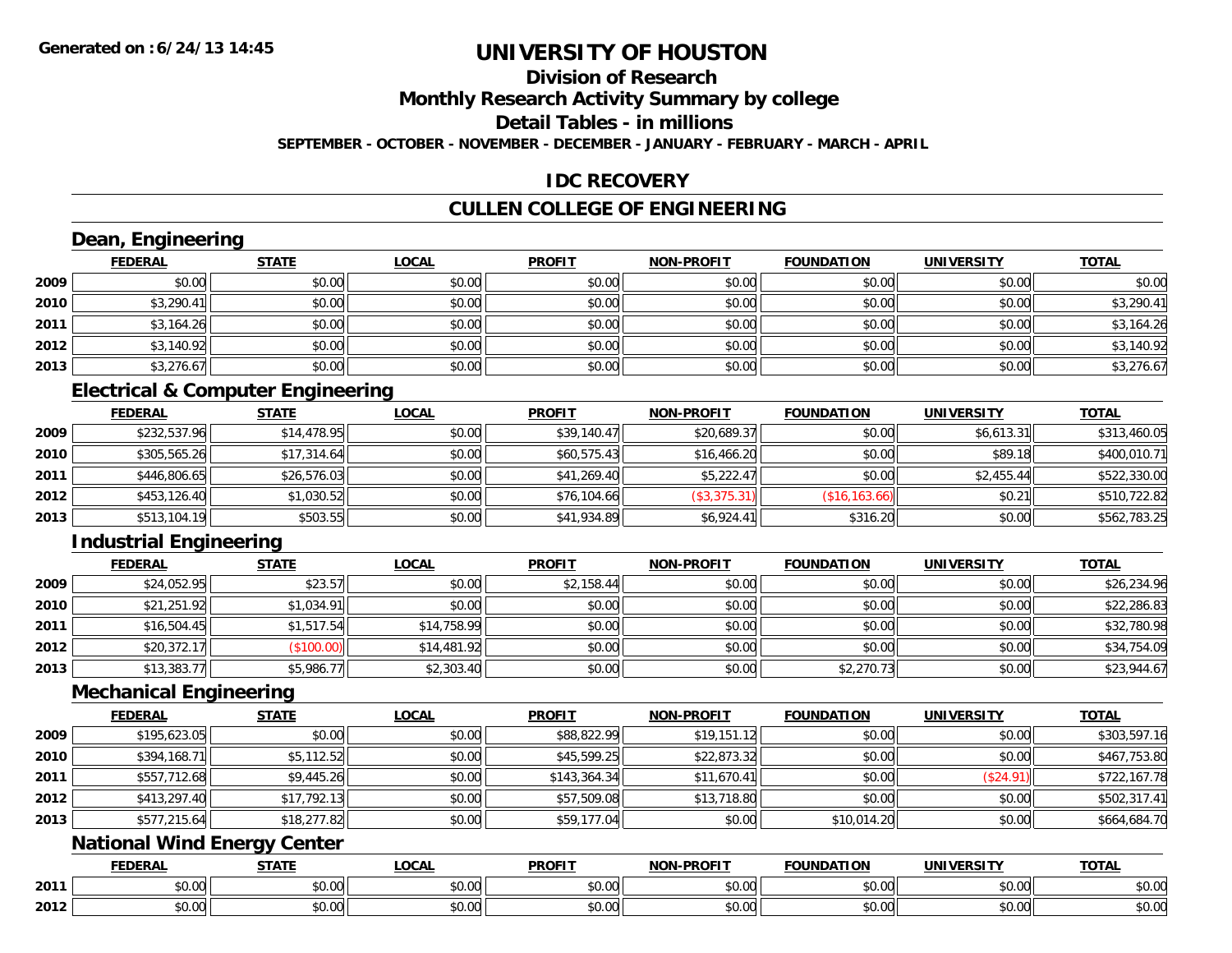#### **Division of Research**

**Monthly Research Activity Summary by college**

**Detail Tables - in millions**

**SEPTEMBER - OCTOBER - NOVEMBER - DECEMBER - JANUARY - FEBRUARY - MARCH - APRIL**

### **IDC RECOVERY**

## **CULLEN COLLEGE OF ENGINEERING**

|              | <b>National Wind Energy Center</b>        |              |              |                |                   |                   |                   |                |
|--------------|-------------------------------------------|--------------|--------------|----------------|-------------------|-------------------|-------------------|----------------|
|              | <b>FEDERAL</b>                            | <b>STATE</b> | <u>LOCAL</u> | <b>PROFIT</b>  | <b>NON-PROFIT</b> | <b>FOUNDATION</b> | <b>UNIVERSITY</b> | <b>TOTAL</b>   |
| 2013         | \$0.00                                    | \$0.00       | \$0.00       | \$0.00         | \$0.00            | \$0.00            | \$0.00            | \$0.00         |
|              | <b>SW Public Safety Technology Center</b> |              |              |                |                   |                   |                   |                |
|              | <b>FEDERAL</b>                            | <b>STATE</b> | LOCAL        | <b>PROFIT</b>  | <b>NON-PROFIT</b> | <b>FOUNDATION</b> | <b>UNIVERSITY</b> | <b>TOTAL</b>   |
| 2009         | \$0.00                                    | \$0.00       | \$0.00       | \$0.00         | \$0.00            | \$0.00            | \$0.00            | \$0.00         |
| <b>Total</b> | \$7,898,488.15                            | (\$1,284.62) | \$103,559.08 | \$1,394,878.62 | \$172,520.22      | (\$79.40)         | \$71,216.95       | \$9.639.299.00 |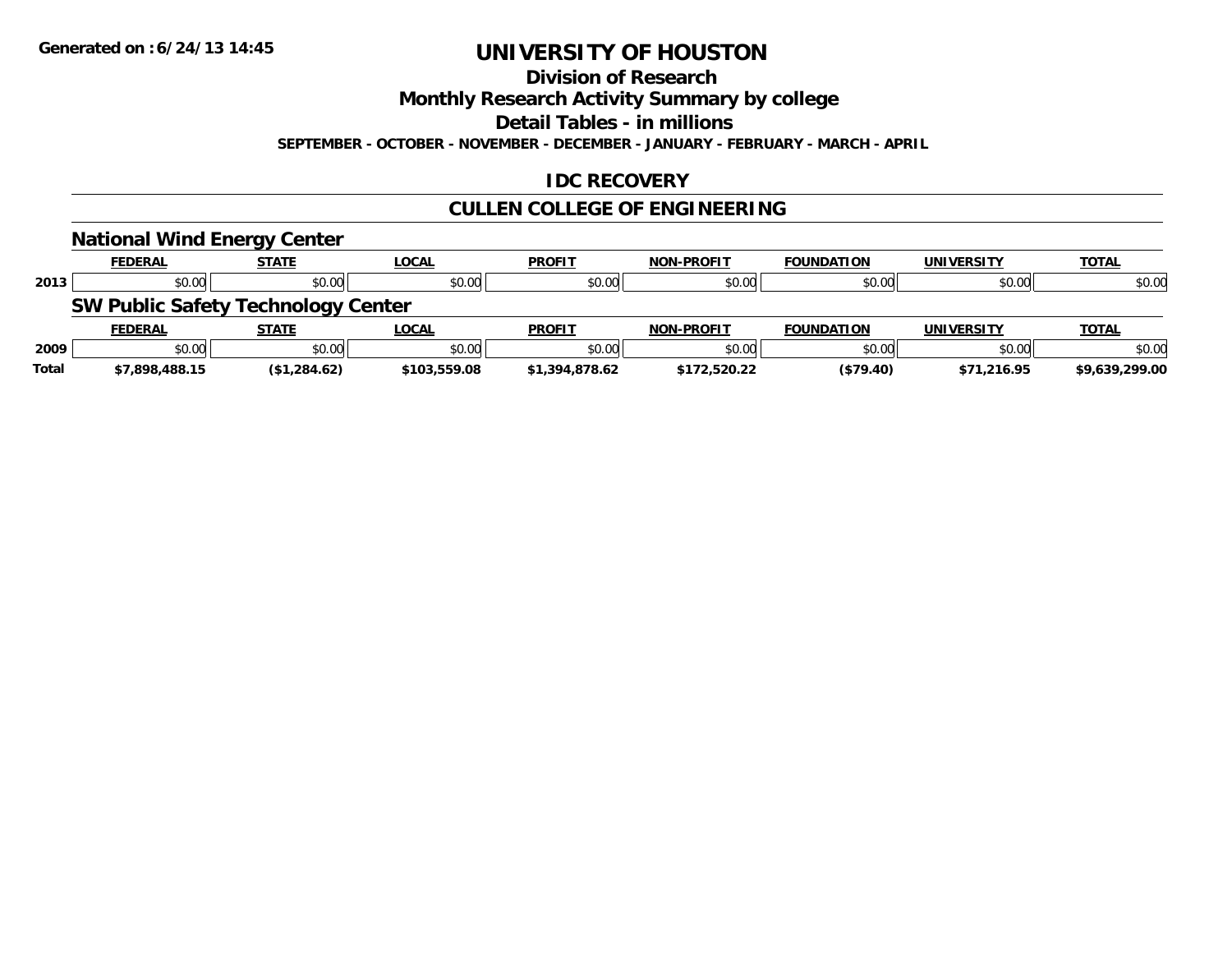### **Division of Research**

**Monthly Research Activity Summary by college**

**Detail Tables - in millions**

**SEPTEMBER - OCTOBER - NOVEMBER - DECEMBER - JANUARY - FEBRUARY - MARCH - APRIL**

### **IDC RECOVERY**

### **DIVISION OF RESEARCH**

### **Allied Geophysical Laboratories**

|      | <b>FEDERAL</b> | <b>STATE</b> | <u>LOCAL</u> | <b>PROFIT</b> | <b>NON-PROFIT</b> | <b>FOUNDATION</b> | <b>UNIVERSITY</b> | <b>TOTAL</b>                |
|------|----------------|--------------|--------------|---------------|-------------------|-------------------|-------------------|-----------------------------|
| 2011 | \$0.00         | \$0.00       | \$0.00       | \$3,576.29    | \$0.00            | \$0.00            | \$0.00            | $F \rightarrow C$<br>576.29 |
| 2012 | \$0.00         | \$0.00       | \$0.00       | \$5,424.62    | \$0.00            | \$0.00            | \$0.00            | 424.62                      |
| 2013 | \$0.00         | \$0.00       | \$0.00       | \$3,076.49    | \$0.00            | \$0.00            | \$0.00            | $\sim$<br>45,010.4          |

#### **Center for Advanced Materials**

|      | <b>FEDERAL</b> | <u>STATE</u> | <b>LOCAL</b> | <b>PROFIT</b> | <b>NON-PROFIT</b> | <b>FOUNDATION</b> | <b>UNIVERSITY</b> | <b>TOTAL</b> |
|------|----------------|--------------|--------------|---------------|-------------------|-------------------|-------------------|--------------|
| 2009 | \$5,189.69     | \$0.00       | \$0.00       | \$4,935.22    | \$0.00            | \$0.00            | \$0.00            | \$10,124.91  |
| 2010 | \$0.34)        | \$2,460.92   | \$0.00       | \$0.00        | \$0.00            | \$0.00            | \$0.00            | \$2,460.59   |
| 2011 | \$6,392.63     | \$8,382.03   | \$0.00       | \$2,807.02    | \$0.00            | \$0.00            | \$0.00            | \$17,581.68  |
| 2012 | \$3,010.98     | \$0.00       | \$0.00       | \$0.00        | \$0.00            | \$0.00            | \$0.00            | \$3,010.98   |
| 2013 | \$366.83       | \$0.00       | \$0.00       | \$0.00        | \$0.00            | \$0.00            | \$0.00            | \$366.83     |

## **Center for Biomedical & Environmental Genomics**

|      | <u>FEDERAL</u> | <b>STATE</b> | <u>LOCAL</u> | <b>PROFIT</b> | <b>NON-PROFIT</b> | <b>FOUNDATION</b> | <b>UNIVERSITY</b> | <b>TOTAL</b> |
|------|----------------|--------------|--------------|---------------|-------------------|-------------------|-------------------|--------------|
| 2009 | \$0.00         | \$0.00       | \$0.00       | \$0.00        | \$0.00            | \$0.00            | \$0.00            | \$0.00       |
| 2010 | \$0.00         | \$0.00       | \$0.00       | \$0.00        | \$0.00            | \$0.00            | \$0.00            | \$0.00       |
| 2011 | \$0.00         | \$0.00       | \$0.00       | \$0.00        | \$0.00            | \$0.00            | \$0.00            | \$0.00       |
| 2012 | \$0.00         | \$0.00       | \$0.00       | \$0.00        | \$0.00            | \$0.00            | \$0.00            | \$0.00       |
| 2013 | \$0.00         | \$0.00       | \$0.00       | \$0.00        | \$0.00            | \$0.00            | \$0.00            | \$0.00       |

#### **Center for Industrial Partnerships**

|      | <b>FEDERAL</b> | <b>STATE</b> | <b>LOCAL</b> | <b>PROFIT</b> | <b>NON-PROFIT</b> | <b>FOUNDATION</b> | <b>UNIVERSITY</b> | <b>TOTAL</b> |
|------|----------------|--------------|--------------|---------------|-------------------|-------------------|-------------------|--------------|
| 2009 | \$8,577.83     | \$0.00       | \$0.00       | \$3,982.99    | \$0.00            | \$0.00            | \$0.00            | \$12,560.82  |
| 2010 | \$28,922.98    | \$0.00       | \$0.00       | \$1,307.39    | \$0.00            | \$0.00            | \$0.00            | \$30,230.37  |
| 2011 | \$48,591.11    | \$0.00       | \$0.00       | \$6,000.47    | \$0.00            | \$0.00            | \$0.00            | \$54,591.58  |
| 2012 | \$18,089.85    | \$0.00       | \$0.00       | \$5,941.50    | \$0.00            | \$0.00            | \$0.00            | \$24,031.34  |
| 2013 | \$1,910.58     | \$0.00       | \$0.00       | \$5,240.16    | \$0.00            | \$0.00            | \$0.00            | \$7,150.73   |

## **Center for Neuromotor & Biomechanics Research**

|      | <b>FEDERAL</b> | <b>STATE</b> | <u>LOCAL</u> | <b>PROFIT</b> | <b>NON-PROFIT</b> | <b>FOUNDATION</b> | <b>UNIVERSITY</b> | <b>TOTAL</b> |
|------|----------------|--------------|--------------|---------------|-------------------|-------------------|-------------------|--------------|
| 2009 | \$0.00         | \$0.00       | \$0.00       | \$0.00        | \$0.00            | \$0.00            | \$0.00            | \$0.00       |
| 2010 | \$0.00         | \$0.00       | \$0.00       | \$0.00        | \$0.00            | \$0.00            | \$0.00            | \$0.00       |
| 2011 | \$0.00         | \$0.00       | \$0.00       | \$0.00        | \$0.00            | \$0.00            | \$0.00            | \$0.00       |
| 2012 | \$0.00         | \$0.00       | \$0.00       | \$0.00        | \$0.00            | \$0.00            | \$0.00            | \$0.00       |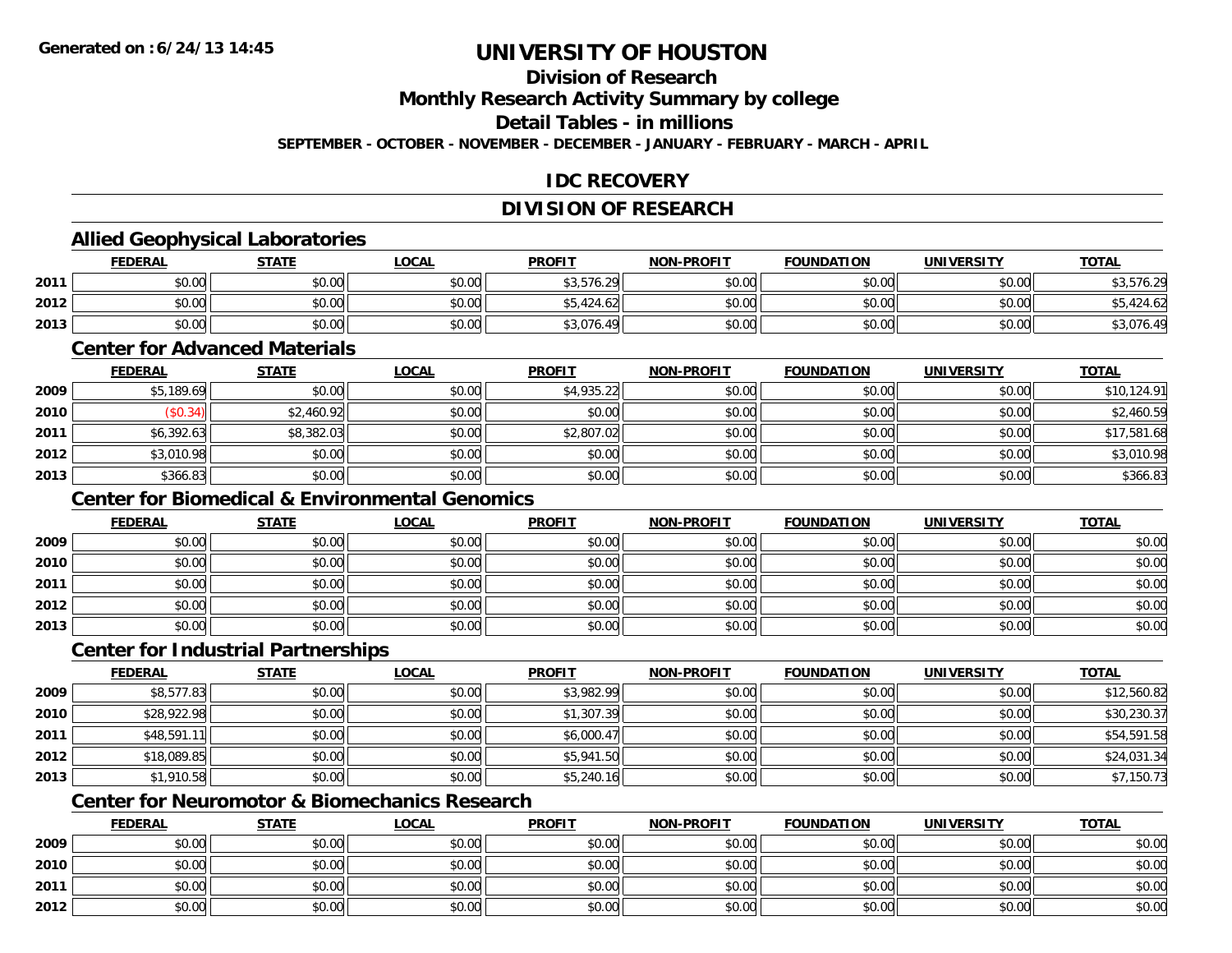**Division of Research**

**Monthly Research Activity Summary by college**

**Detail Tables - in millions**

**SEPTEMBER - OCTOBER - NOVEMBER - DECEMBER - JANUARY - FEBRUARY - MARCH - APRIL**

### **IDC RECOVERY**

## **DIVISION OF RESEARCH**

|      | <b>FEDERAL</b>                        | <b>STATE</b> | <b>LOCAL</b> | <b>PROFIT</b> | <b>NON-PROFIT</b> | <b>FOUNDATION</b> | <b>UNIVERSITY</b> | <b>TOTAL</b> |
|------|---------------------------------------|--------------|--------------|---------------|-------------------|-------------------|-------------------|--------------|
| 2013 | \$0.00                                | \$0.00       | \$0.00       | \$0.00        | \$0.00            | \$0.00            | \$0.00            | \$0.00       |
|      | <b>Division of Research</b>           |              |              |               |                   |                   |                   |              |
|      | <b>FEDERAL</b>                        | <b>STATE</b> | <b>LOCAL</b> | <b>PROFIT</b> | NON-PROFIT        | <b>FOUNDATION</b> | <b>UNIVERSITY</b> | <b>TOTAL</b> |
| 2009 | \$563.17                              | \$0.00       | \$0.00       | \$0.00        | \$0.00            | \$0.00            | \$0.00            | \$563.17     |
| 2010 | \$5,176.15                            | \$0.00       | \$0.00       | \$0.00        | \$0.00            | \$0.00            | \$0.00            | \$5,176.15   |
| 2011 | (\$1,516.32)                          | \$0.00       | \$0.00       | \$0.00        | \$0.00            | \$0.00            | \$0.00            | (\$1,516.32) |
| 2012 | (\$0.00)                              | \$0.00       | \$0.00       | \$0.00        | \$0.00            | \$0.00            | \$0.00            | (\$0.00)     |
| 2013 | (\$67.82)                             | \$0.00       | \$0.00       | \$0.00        | \$0.00            | \$0.00            | \$0.00            | (\$67.82)    |
|      | <b>Institute for Nanoenergy</b>       |              |              |               |                   |                   |                   |              |
|      | <b>FEDERAL</b>                        | <b>STATE</b> | <b>LOCAL</b> | <b>PROFIT</b> | <b>NON-PROFIT</b> | <b>FOUNDATION</b> | <b>UNIVERSITY</b> | <b>TOTAL</b> |
| 2009 | \$0.00                                | \$0.00       | \$0.00       | \$0.00        | \$0.00            | \$0.00            | \$0.00            | \$0.00       |
| 2010 | \$0.00                                | \$0.00       | \$0.00       | \$0.00        | \$0.00            | \$0.00            | \$0.00            | \$0.00       |
| 2011 | \$0.00                                | \$0.00       | \$0.00       | \$0.00        | \$0.00            | \$0.00            | \$0.00            | \$0.00       |
| 2012 | \$0.00                                | \$0.00       | \$0.00       | \$0.00        | \$0.00            | \$0.00            | \$0.00            | \$0.00       |
| 2013 | \$0.00                                | \$0.00       | \$0.00       | \$0.00        | \$0.00            | \$0.00            | \$0.00            | \$0.00       |
|      | <b>Office of Contracts and Grants</b> |              |              |               |                   |                   |                   |              |
|      | <b>FEDERAL</b>                        | <b>STATE</b> | <b>LOCAL</b> | <b>PROFIT</b> | <b>NON-PROFIT</b> | <b>FOUNDATION</b> | <b>UNIVERSITY</b> | <b>TOTAL</b> |
| 2009 | \$0.00                                | \$0.00       | \$0.00       | \$0.00        | \$0.00            | \$0.00            | \$0.00            | \$0.00       |
| 2010 | \$0.00                                | \$0.00       | \$0.00       | \$0.00        | \$0.00            | \$0.00            | \$0.00            | \$0.00       |
| 2011 | \$0.00                                | \$0.00       | \$0.00       | \$0.00        | \$0.00            | \$0.00            | \$0.00            | \$0.00       |
| 2012 | \$0.00                                | \$0.00       | \$0.00       | \$0.00        | \$0.00            | \$0.00            | \$0.00            | \$0.00       |
| 2013 | \$0.00                                | \$0.00       | \$0.00       | \$0.00        | \$0.00            | \$0.00            | \$0.00            | \$0.00       |
|      | <b>TcSAM</b>                          |              |              |               |                   |                   |                   |              |
|      | <b>FEDERAL</b>                        | <b>STATE</b> | <b>LOCAL</b> | <b>PROFIT</b> | NON-PROFIT        | <b>FOUNDATION</b> | <b>UNIVERSITY</b> | <b>TOTAL</b> |
| 2009 | \$0.00                                | \$0.00       | \$0.00       | \$0.00        | \$0.00            | \$0.00            | \$0.00            | \$0.00       |
| 2010 | \$0.00                                | \$0.00       | \$0.00       | \$0.00        | \$0.00            | \$0.00            | \$0.00            | \$0.00       |
| 2011 | \$0.00                                | \$0.00       | \$0.00       | \$0.00        | \$0.00            | \$0.00            | \$0.00            | \$0.00       |
|      | <b>TcSUH</b>                          |              |              |               |                   |                   |                   |              |
|      | <b>FEDERAL</b>                        | <b>STATE</b> | <b>LOCAL</b> | <b>PROFIT</b> | <b>NON-PROFIT</b> | <b>FOUNDATION</b> | <b>UNIVERSITY</b> | <b>TOTAL</b> |
| 2009 | \$20,998.49                           | \$0.00       | \$0.00       | \$613.00      | \$0.00            | \$0.00            | \$0.00            | \$21,611.49  |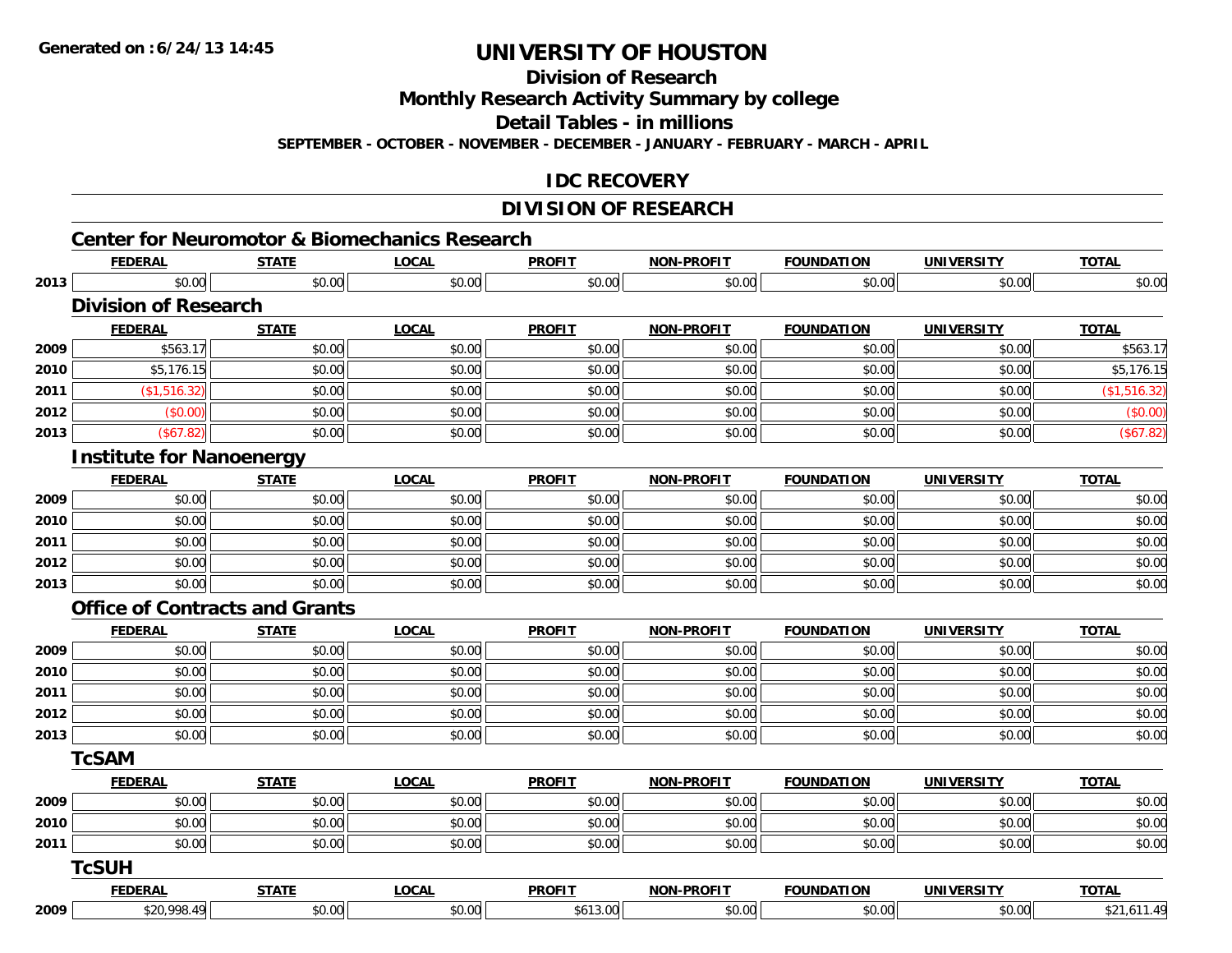## **Division of Research**

**Monthly Research Activity Summary by college**

**Detail Tables - in millions**

**SEPTEMBER - OCTOBER - NOVEMBER - DECEMBER - JANUARY - FEBRUARY - MARCH - APRIL**

### **IDC RECOVERY**

## **DIVISION OF RESEARCH**

|       | <b>TcSUH</b>                             |              |              |               |                   |                   |                   |                |
|-------|------------------------------------------|--------------|--------------|---------------|-------------------|-------------------|-------------------|----------------|
|       | <b>FEDERAL</b>                           | <b>STATE</b> | <b>LOCAL</b> | <b>PROFIT</b> | <b>NON-PROFIT</b> | <b>FOUNDATION</b> | <b>UNIVERSITY</b> | <b>TOTAL</b>   |
| 2010  | \$16,478.94                              | \$0.00       | \$0.00       | \$21,891.23   | \$0.00            | \$0.00            | \$0.00            | \$38,370.17    |
| 2011  | \$9,005.26                               | \$21.68      | \$0.00       | \$31,843.55   | \$0.00            | \$0.00            | \$0.00            | \$40,870.49    |
| 2012  | \$12,408.07                              | \$1,545.77   | \$0.00       | \$26,486.25   | \$0.00            | \$0.00            | \$0.00            | \$40,440.09    |
| 2013  | \$15,558.64                              | \$755.33     | \$0.00       | \$15,593.67   | \$0.00            | \$0.00            | \$0.00            | \$31,907.64    |
|       | <b>Texas Learning/Computation Center</b> |              |              |               |                   |                   |                   |                |
|       | <b>FEDERAL</b>                           | <b>STATE</b> | <b>LOCAL</b> | <b>PROFIT</b> | <b>NON-PROFIT</b> | <b>FOUNDATION</b> | <b>UNIVERSITY</b> | <b>TOTAL</b>   |
| 2009  | \$0.00                                   | \$0.00       | \$0.00       | \$0.00        | \$0.00            | \$0.00            | \$0.00            | \$0.00         |
| 2010  | \$0.00                                   | \$0.00       | \$0.00       | \$0.00        | \$0.00            | \$0.00            | \$0.00            | \$0.00         |
| 2011  | \$7,016.85                               | \$0.00       | \$0.00       | \$0.00        | \$0.00            | \$0.00            | \$0.00            | \$7,016.85     |
| 2012  | \$10,025.57                              | \$0.00       | \$0.00       | \$0.00        | \$0.00            | \$0.00            | \$0.00            | \$10,025.57    |
| 2013  | \$318.02                                 | \$0.00       | \$0.00       | \$0.00        | \$0.00            | \$0.00            | \$0.00            | \$318.02       |
|       | <b>Texas Obesity Research Center</b>     |              |              |               |                   |                   |                   |                |
|       | <b>FEDERAL</b>                           | <b>STATE</b> | <b>LOCAL</b> | <b>PROFIT</b> | <b>NON-PROFIT</b> | <b>FOUNDATION</b> | <b>UNIVERSITY</b> | <b>TOTAL</b>   |
| 2010  | \$0.00                                   | \$0.00       | \$0.00       | \$0.00        | \$0.00            | \$0.00            | \$0.00            | \$0.00         |
| 2011  | \$0.00                                   | \$0.00       | \$0.00       | \$0.00        | \$0.00            | \$0.00            | \$0.00            | \$0.00         |
| 2012  | \$0.00                                   | \$0.00       | \$0.00       | \$0.00        | \$0.00            | \$0.00            | \$0.00            | \$0.00         |
| 2013  | \$0.00                                   | \$0.00       | \$0.00       | \$0.00        | \$0.00            | \$0.00            | \$0.00            | \$0.00         |
|       | <b>TIMES</b>                             |              |              |               |                   |                   |                   |                |
|       | <b>FEDERAL</b>                           | <b>STATE</b> | <b>LOCAL</b> | <b>PROFIT</b> | <b>NON-PROFIT</b> | <b>FOUNDATION</b> | <b>UNIVERSITY</b> | <b>TOTAL</b>   |
| 2009  | \$8,292.64                               | \$0.00       | \$0.00       | \$0.00        | \$0.00            | \$0.00            | \$6,825.49        | \$15,118.13    |
| 2010  | \$25,338.93                              | \$0.00       | \$0.00       | \$0.00        | \$0.00            | \$0.00            | \$162.29          | \$25,501.22    |
| 2011  | \$51,081.69                              | \$2,660.64   | \$0.00       | \$0.00        | \$0.00            | \$0.00            | \$0.00            | \$53,742.33    |
| 2012  | \$264,165.85                             | \$0.00       | \$0.00       | \$0.00        | \$0.00            | \$0.00            | \$0.00            | \$264,165.85   |
| 2013  | \$430,970.71                             | \$0.00       | \$0.00       | \$0.00        | \$0.00            | \$0.00            | \$0.00            | \$430,970.71   |
| Total | \$996,866.96                             | \$15,826.38  | \$0.00       | \$138,719.84  | \$0.00            | \$0.00            | \$6,987.78        | \$1,158,400.96 |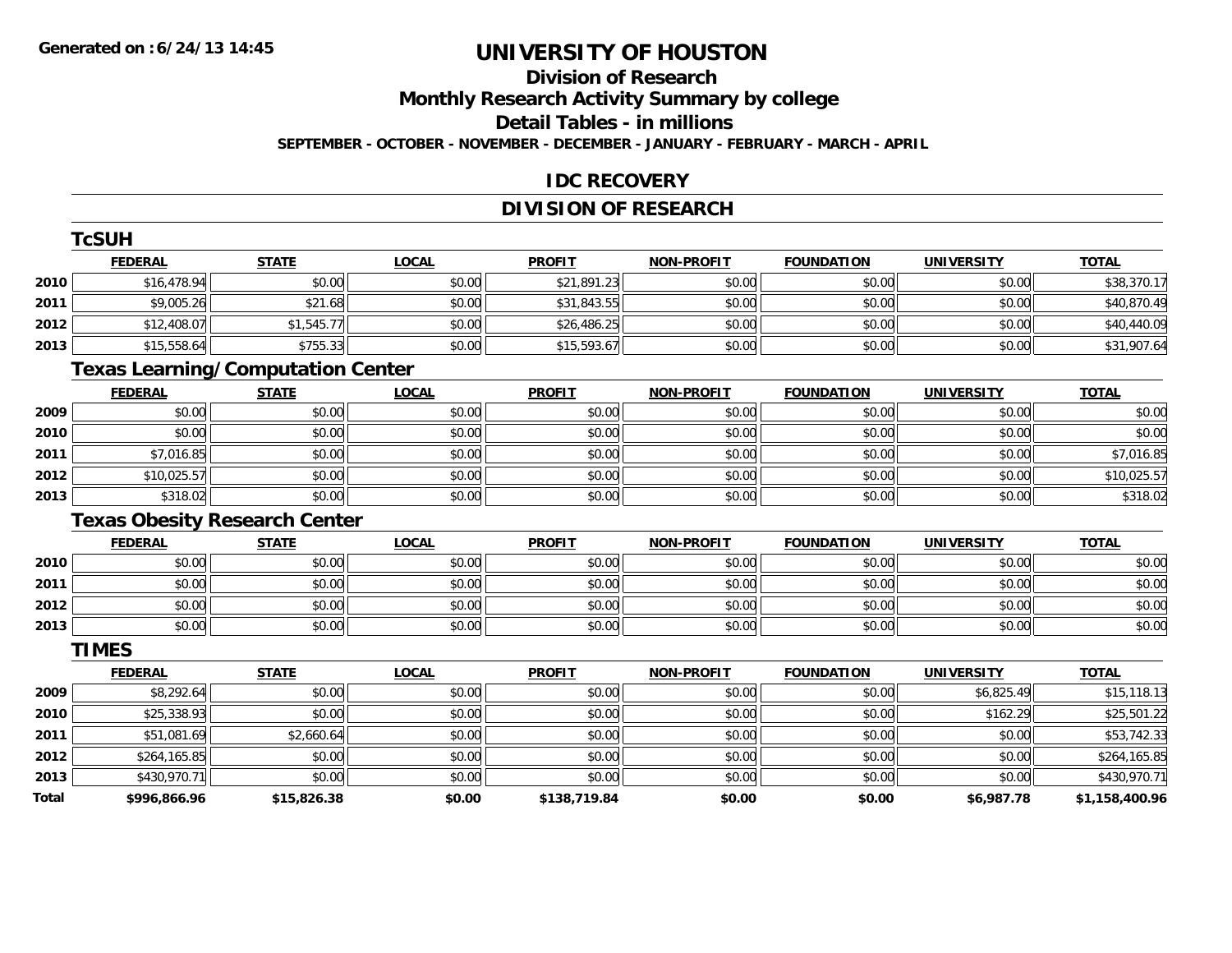**2013**

# **UNIVERSITY OF HOUSTON**

**Division of Research**

**Monthly Research Activity Summary by college**

**Detail Tables - in millions**

**SEPTEMBER - OCTOBER - NOVEMBER - DECEMBER - JANUARY - FEBRUARY - MARCH - APRIL**

## **IDC RECOVERY**

## **GRADUATE COLLEGE OF SOCIAL WORK**

## **Center for Drug and Social Policy Research**

|      | <b>FEDERAL</b>    | <b>STATE</b>                                      | <b>LOCAL</b>                                                | <b>PROFIT</b> | <b>NON-PROFIT</b> | <b>FOUNDATION</b> | <b>UNIVERSITY</b> | <b>TOTAL</b> |
|------|-------------------|---------------------------------------------------|-------------------------------------------------------------|---------------|-------------------|-------------------|-------------------|--------------|
| 2009 | \$0.00            | \$0.00                                            | \$0.00                                                      | \$0.00        | \$0.00            | \$0.00            | \$0.00            | \$0.00       |
| 2010 | \$0.00            | \$0.00                                            | \$0.00                                                      | \$0.00        | \$0.00            | \$0.00            | \$0.00            | \$0.00       |
| 2011 | \$0.00            | \$0.00                                            | \$0.00                                                      | \$0.00        | \$0.00            | \$0.00            | \$0.00            | \$0.00       |
| 2012 | \$0.00            | \$0.00                                            | \$0.00                                                      | \$0.00        | \$0.00            | \$0.00            | \$0.00            | \$0.00       |
| 2013 | \$0.00            | \$0.00                                            | \$0.00                                                      | \$0.00        | \$0.00            | \$0.00            | \$0.00            | \$0.00       |
|      |                   |                                                   | <b>Center for Health Equities &amp; Evaluation Research</b> |               |                   |                   |                   |              |
|      | <b>FEDERAL</b>    | <b>STATE</b>                                      | <b>LOCAL</b>                                                | <b>PROFIT</b> | <b>NON-PROFIT</b> | <b>FOUNDATION</b> | <b>UNIVERSITY</b> | <b>TOTAL</b> |
| 2013 | \$5,975.94        | \$0.00                                            | \$0.00                                                      | \$0.00        | \$0.00            | \$0.00            | \$0.00            | \$5,975.94   |
|      |                   | <b>Child &amp; Family for Innovative Research</b> |                                                             |               |                   |                   |                   |              |
|      | <b>FEDERAL</b>    | <b>STATE</b>                                      | <b>LOCAL</b>                                                | <b>PROFIT</b> | NON-PROFIT        | <b>FOUNDATION</b> | <b>UNIVERSITY</b> | <b>TOTAL</b> |
| 2009 | \$0.00            | \$13,429.21                                       | \$0.00                                                      | \$0.00        | \$2,464.25        | \$0.00            | \$0.00            | \$15,893.46  |
| 2010 | \$1,405.46        | \$970.91                                          | \$0.00                                                      | \$0.00        | \$0.00            | \$0.00            | \$0.00            | \$2,376.37   |
| 2011 | \$352.45          | \$0.00                                            | \$0.00                                                      | \$0.00        | \$0.00            | \$0.00            | \$0.00            | \$352.45     |
| 2012 | \$38.31           | \$0.00                                            | \$0.00                                                      | \$6,540.08    | \$0.00            | \$0.00            | \$0.00            | \$6,578.39   |
| 2013 | \$109.59          | \$613.93                                          | \$3,018.00                                                  | (\$367.56)    | \$0.00            | \$0.00            | \$0.00            | \$3,373.96   |
|      |                   | <b>Community Projects - Social Work</b>           |                                                             |               |                   |                   |                   |              |
|      | <b>FEDERAL</b>    | <b>STATE</b>                                      | <b>LOCAL</b>                                                | <b>PROFIT</b> | <b>NON-PROFIT</b> | <b>FOUNDATION</b> | <b>UNIVERSITY</b> | <b>TOTAL</b> |
| 2009 | \$15,776.17       | \$0.00                                            | \$0.00                                                      | \$0.00        | \$48.04           | \$0.00            | \$0.00            | \$15,824.21  |
| 2010 | \$0.00            | \$0.00                                            | \$0.00                                                      | \$0.00        | \$0.00            | \$0.00            | \$0.00            | \$0.00       |
| 2011 | \$0.00            | (\$168.90)                                        | \$0.00                                                      | \$0.00        | \$0.00            | \$0.00            | \$0.00            | (\$168.90)   |
| 2012 | \$38.31           | \$0.00                                            | \$0.00                                                      | \$0.00        | \$0.00            | \$0.00            | \$0.00            | \$38.31      |
| 2013 | (\$0.01)          | \$0.00                                            | \$0.00                                                      | \$0.00        | \$0.00            | \$0.00            | \$0.00            | (\$0.01)     |
|      | Dean, Social Work |                                                   |                                                             |               |                   |                   |                   |              |
|      | <b>FEDERAL</b>    | <b>STATE</b>                                      | <b>LOCAL</b>                                                | <b>PROFIT</b> | <b>NON-PROFIT</b> | <b>FOUNDATION</b> | <b>UNIVERSITY</b> | <b>TOTAL</b> |
| 2009 | \$226,313.48      | \$48,173.01                                       | \$0.00                                                      | \$0.00        | \$0.00            | \$0.00            | \$0.00            | \$274,486.49 |
| 2010 | \$312,641.65      | \$32,308.67                                       | \$0.00                                                      | \$0.00        | \$0.00            | \$118.80          | \$0.00            | \$345,069.11 |
| 2011 | \$275,960.27      | \$1,024.87                                        | \$0.00                                                      | \$0.00        | \$0.00            | \$129.39          | \$0.00            | \$277,114.53 |
| 2012 | \$169,825.78      | \$0.00                                            | \$0.00                                                      | \$0.00        | \$0.00            | \$0.00            | \$0.00            | \$169,825.78 |

\$124,980.03 \$0.00 \$0.00 \$0.00 \$0.83 \$0.00 \$0.00 \$124,980.86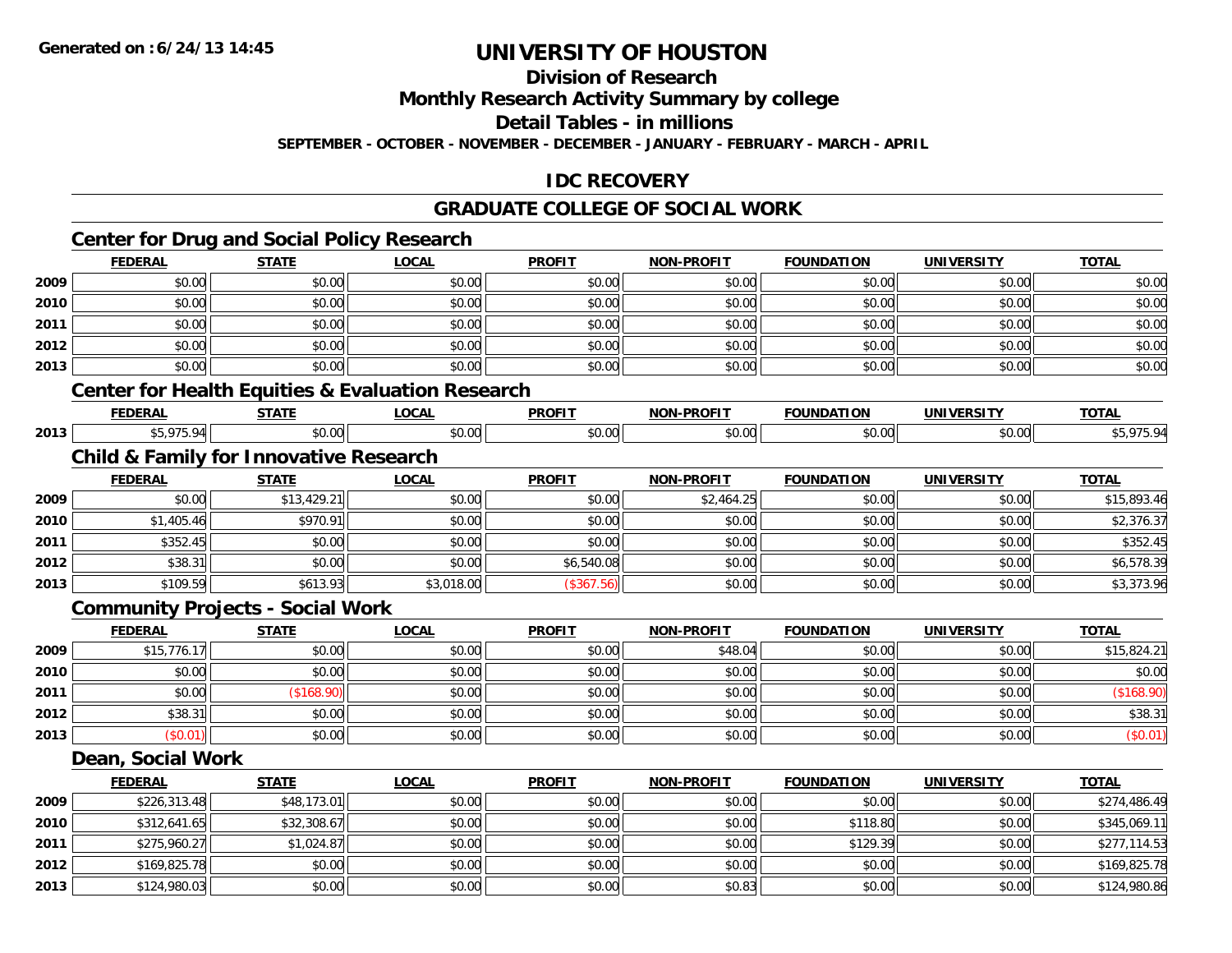## **Division of Research**

**Monthly Research Activity Summary by college**

**Detail Tables - in millions**

**SEPTEMBER - OCTOBER - NOVEMBER - DECEMBER - JANUARY - FEBRUARY - MARCH - APRIL**

### **IDC RECOVERY**

#### **GRADUATE COLLEGE OF SOCIAL WORK**

## **Office for Drug SPR**

|       | <b>FEDERAL</b> | <b>STATE</b> | <b>LOCAL</b> | <b>PROFIT</b> | <b>NON-PROFIT</b> | <b>FOUNDATION</b> | <b>UNIVERSITY</b> | <b>TOTAL</b>   |
|-------|----------------|--------------|--------------|---------------|-------------------|-------------------|-------------------|----------------|
| 2009  | \$0.00         | \$0.00       | \$0.00       | \$0.00        | \$0.00            | \$0.00            | \$0.00            | \$0.00         |
| 2010  | \$0.00         | \$0.00       | \$0.00       | \$0.00        | \$0.00            | \$0.00            | \$0.00            | \$0.00         |
| 2011  | \$0.00         | \$0.00       | \$0.00       | \$0.00        | \$0.00            | \$0.00            | \$0.00            | \$0.00         |
| 2012  | \$0.00         | \$0.00       | \$0.00       | \$0.00        | \$0.00            | \$0.00            | \$0.00            | \$0.00         |
| 2013  | \$0.00         | \$0.00       | \$0.00       | \$0.00        | \$0.00            | \$0.00            | \$0.00            | \$0.00         |
| Total | \$1,133,417.42 | \$96,351.70  | \$3,018.00   | \$6,172.52    | \$2,513.12        | \$248.19          | \$0.00            | \$1,241,720.95 |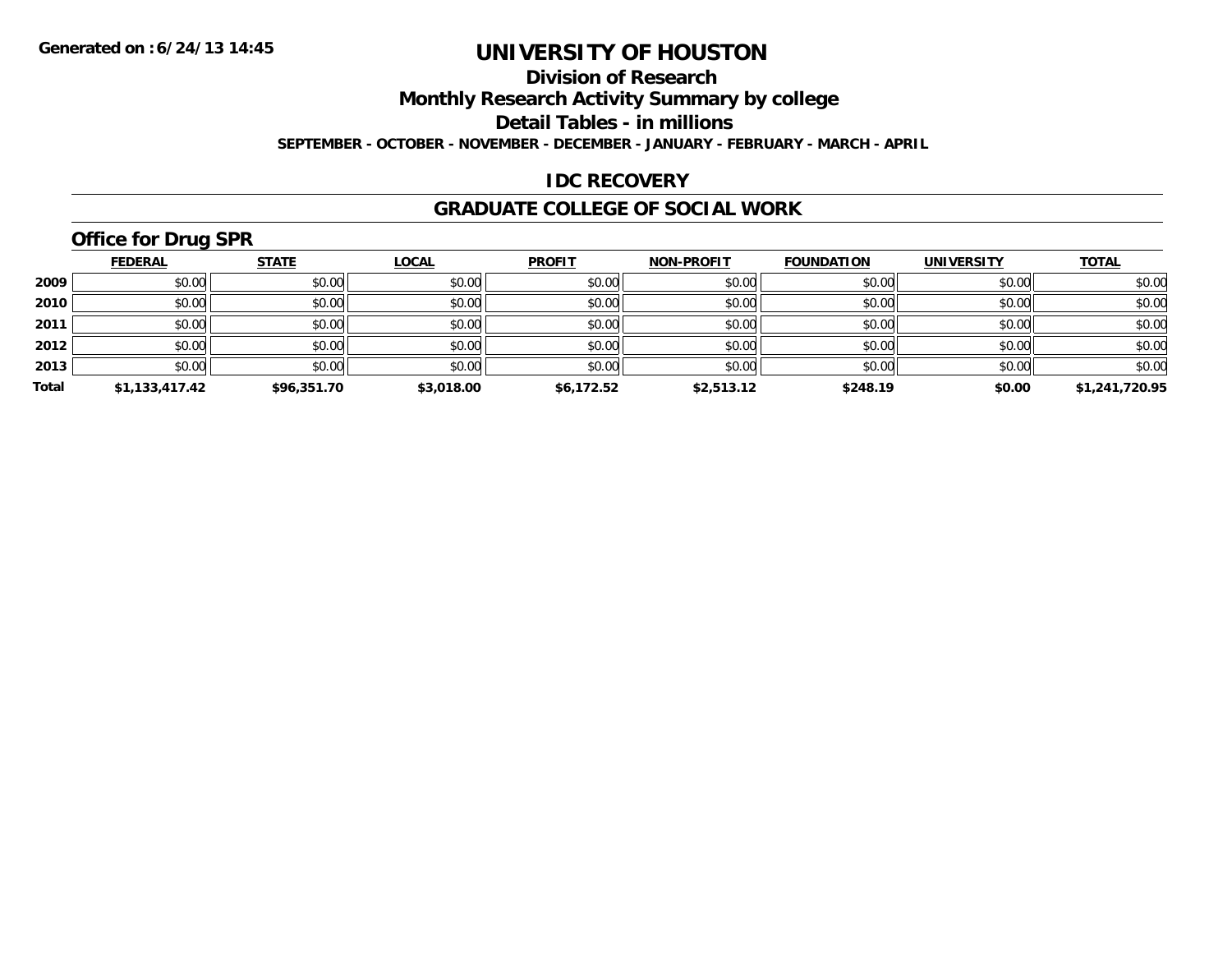## **Division of Research**

**Monthly Research Activity Summary by college**

**Detail Tables - in millions**

**SEPTEMBER - OCTOBER - NOVEMBER - DECEMBER - JANUARY - FEBRUARY - MARCH - APRIL**

### **IDC RECOVERY**

### **HILTON COLLEGE OF HOTEL AND RESTAURANT MANAGEMENT**

### **Hotel and Restaurant Management**

|       | <b>FEDERAL</b> | <b>STATE</b> | <u>LOCAL</u> | <b>PROFIT</b> | <b>NON-PROFIT</b> | <b>FOUNDATION</b> | <b>UNIVERSITY</b> | <b>TOTAL</b> |
|-------|----------------|--------------|--------------|---------------|-------------------|-------------------|-------------------|--------------|
| 2009  | \$0.00         | \$0.00       | \$0.00       | \$526.26      | \$0.00            | \$0.00            | \$0.00            | \$526.26     |
| 2010  | \$0.00         | \$0.00       | \$0.00       | \$2,142.34    | \$0.00            | \$0.00            | \$0.00            | \$2,142.34   |
| 2011  | \$599.92       | \$0.00       | \$0.00       | \$177.55      | \$381.87          | \$0.00            | \$0.00            | \$1,159.34   |
| 2012  | \$2,932.80     | \$14,060.77  | \$0.00       | \$8.59        | \$3,044.34        | \$0.00            | \$0.00            | \$20,046.50  |
| 2013  | \$3,590.80     | \$804.38     | \$0.00       | \$0.00        | \$0.00            | \$0.00            | \$0.00            | \$4,395.18   |
| Total | \$7,123.52     | \$14,865.15  | \$0.00       | \$2,854.74    | \$3,426.21        | \$0.00            | \$0.00            | \$28,269.62  |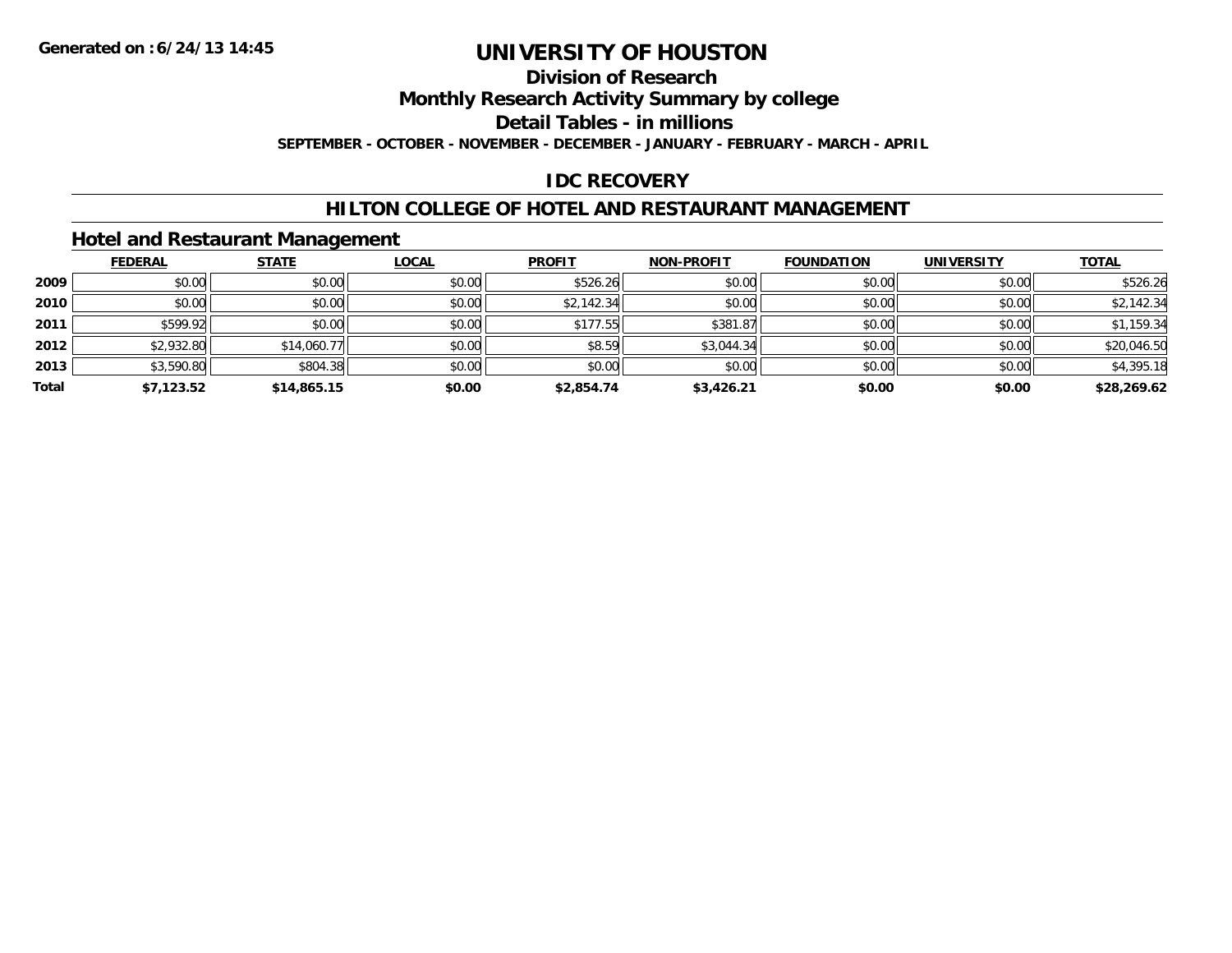### **Division of ResearchMonthly Research Activity Summary by college Detail Tables - in millions SEPTEMBER - OCTOBER - NOVEMBER - DECEMBER - JANUARY - FEBRUARY - MARCH - APRIL**

#### **IDC RECOVERY**

#### **HONORS COLLEGE**

## **Dean, Honors College**

|       | <b>FEDERAL</b> | <b>STATE</b> | <b>LOCAL</b> | <b>PROFIT</b> | <b>NON-PROFIT</b> | <b>FOUNDATION</b> | <b>UNIVERSITY</b> | <b>TOTAL</b> |
|-------|----------------|--------------|--------------|---------------|-------------------|-------------------|-------------------|--------------|
| 2009  | \$554.88       | \$0.00       | \$0.00       | \$0.00        | \$0.00            | \$0.00            | \$0.00            | \$554.88     |
| 2010  | \$10,218.61    | \$0.00       | \$0.00       | \$0.00        | \$0.00            | \$0.00            | \$0.00            | \$10,218.61  |
| 2011  | \$4,034.66     | \$0.00       | \$0.00       | \$0.00        | \$0.00            | \$0.00            | \$0.00            | \$4,034.66   |
| 2012  | \$4,466.28     | \$0.00       | \$0.00       | \$0.00        | \$4,856.68        | \$0.00            | \$0.00            | \$9,322.96   |
| 2013  | \$4,610.35     | \$0.00       | \$0.00       | \$0.00        | \$2,892.81        | \$0.00            | \$0.00            | \$7,503.16   |
| Total | \$23,884.78    | \$0.00       | \$0.00       | \$0.00        | \$7,749.49        | \$0.00            | \$0.00            | \$31,634.27  |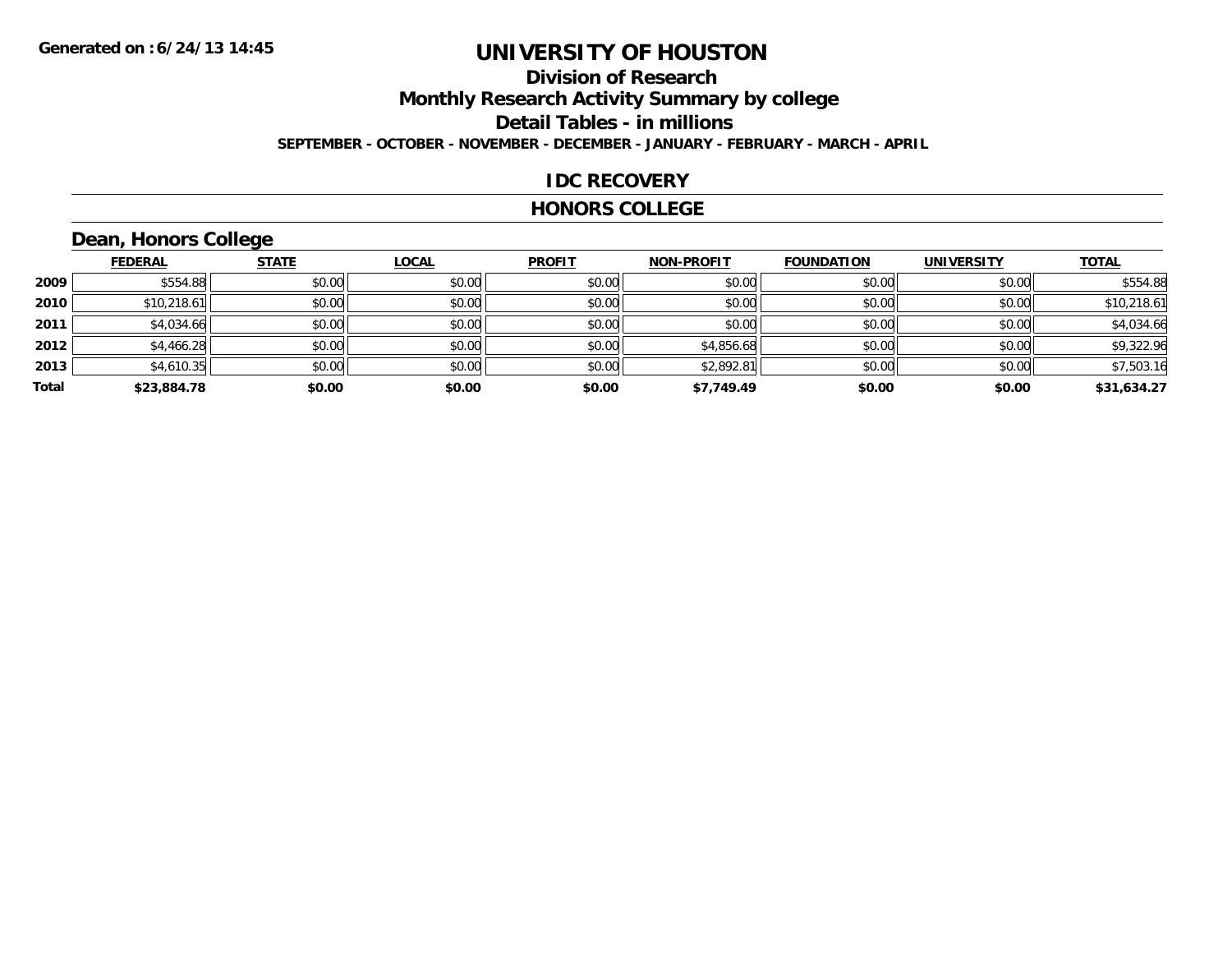## **Division of Research Monthly Research Activity Summary by college Detail Tables - in millions**

**SEPTEMBER - OCTOBER - NOVEMBER - DECEMBER - JANUARY - FEBRUARY - MARCH - APRIL**

#### **IDC RECOVERY**

#### **LIBRARY**

### **Administration, Library**

|       | <b>FEDERAL</b> | <b>STATE</b> | <b>LOCAL</b> | <b>PROFIT</b> | <b>NON-PROFIT</b> | <b>FOUNDATION</b> | <b>UNIVERSITY</b> | <b>TOTAL</b> |
|-------|----------------|--------------|--------------|---------------|-------------------|-------------------|-------------------|--------------|
| 2009  | \$7,509.74     | \$0.00       | \$0.00       | \$0.00        | \$0.00            | \$0.00            | \$0.00            | \$7,509.74   |
| 2010  | \$6,425.40     | \$0.00       | \$0.00       | \$0.00        | \$0.00            | \$0.00            | \$0.00            | \$6,425.40   |
| 2011  | \$718.08       | \$0.00       | \$0.00       | \$0.00        | \$0.00            | \$0.00            | \$0.00            | \$718.08     |
| 2012  | \$0.00         | \$0.00       | \$0.00       | \$0.00        | \$0.00            | \$0.00            | \$0.00            | \$0.00       |
| 2013  | \$0.00         | \$0.00       | \$0.00       | \$0.00        | \$0.00            | \$0.00            | \$0.00            | \$0.00       |
| Total | \$14,653.22    | \$0.00       | \$0.00       | \$0.00        | \$0.00            | \$0.00            | \$0.00            | \$14,653.22  |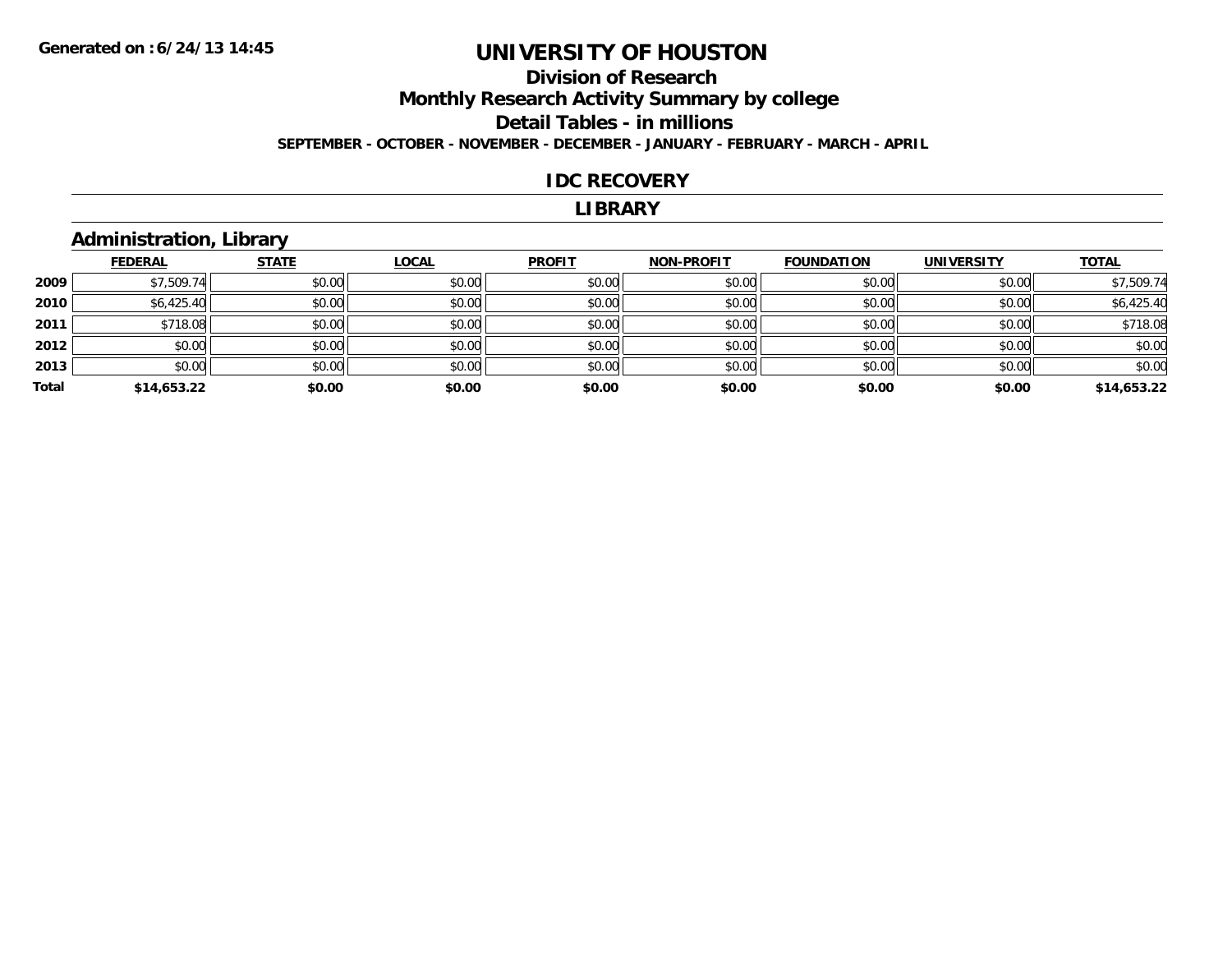**Total**

# **UNIVERSITY OF HOUSTON**

**Division of Research**

**Monthly Research Activity Summary by college**

**Detail Tables - in millions**

**SEPTEMBER - OCTOBER - NOVEMBER - DECEMBER - JANUARY - FEBRUARY - MARCH - APRIL**

### **IDC RECOVERY**

#### **SENIOR V.P. FOR ACADEMIC AFFAIRS AND PROVOST**

|      | <b>Continuing Education</b>             |              |                                                     |               |                   |                   |                   |              |
|------|-----------------------------------------|--------------|-----------------------------------------------------|---------------|-------------------|-------------------|-------------------|--------------|
|      | <b>FEDERAL</b>                          | <b>STATE</b> | <b>LOCAL</b>                                        | <b>PROFIT</b> | <b>NON-PROFIT</b> | <b>FOUNDATION</b> | <b>UNIVERSITY</b> | <b>TOTAL</b> |
| 2011 | \$0.00                                  | \$79.12      | \$0.00                                              | \$0.00        | \$0.00            | \$0.00            | \$0.00            | \$79.12      |
|      | <b>Learning and Assessment Services</b> |              |                                                     |               |                   |                   |                   |              |
|      | <b>FEDERAL</b>                          | <b>STATE</b> | <b>LOCAL</b>                                        | <b>PROFIT</b> | <b>NON-PROFIT</b> | <b>FOUNDATION</b> | <b>UNIVERSITY</b> | <b>TOTAL</b> |
| 2009 | \$14,463.87                             | \$5,670.99   | \$0.00                                              | \$0.00        | \$0.00            | \$0.00            | \$0.00            | \$20,134.86  |
| 2010 | \$17,484.35                             | \$6,037.78   | \$0.00                                              | \$0.00        | \$0.00            | \$0.00            | \$0.00            | \$23,522.13  |
| 2011 | \$15,558.13                             | \$6,518.55   | \$0.00                                              | \$0.00        | (\$156.28)        | \$0.00            | \$0.00            | \$21,920.40  |
| 2012 | \$15,434.05                             | (\$121.33)   | \$0.00                                              | \$0.00        | \$0.00            | \$0.00            | \$0.00            | \$15,312.72  |
| 2013 | \$14,660.27                             | \$6,410.03   | \$0.00                                              | \$0.00        | \$0.00            | \$0.00            | \$0.00            | \$21,070.30  |
|      | <b>Learning Support Services</b>        |              |                                                     |               |                   |                   |                   |              |
|      |                                         |              |                                                     |               |                   |                   |                   |              |
|      | <b>FEDERAL</b>                          | <b>STATE</b> | <b>LOCAL</b>                                        | <b>PROFIT</b> | <b>NON-PROFIT</b> | <b>FOUNDATION</b> | <b>UNIVERSITY</b> | <b>TOTAL</b> |
| 2009 | \$6,367.93                              | \$0.00       | \$0.00                                              | \$0.00        | \$0.00            | \$0.00            | \$0.00            | \$6,367.93   |
| 2010 | \$9,978.56                              | \$0.00       | \$0.00                                              | \$0.00        | \$0.00            | \$0.00            | \$0.00            | \$9,978.56   |
| 2011 | \$2,315.29                              | \$0.00       | \$0.00                                              | \$0.00        | \$0.00            | \$0.00            | \$0.00            | \$2,315.29   |
| 2012 | \$2,982.44                              | \$0.00       | \$0.00                                              | \$0.00        | \$0.00            | \$0.00            | \$0.00            | \$2,982.44   |
| 2013 | \$255.98                                | \$0.00       | \$0.00                                              | \$0.00        | \$0.00            | \$0.00            | \$0.00            | \$255.98     |
|      |                                         |              | <b>Senior V.P. for Academic Affairs and Provost</b> |               |                   |                   |                   |              |
|      | <b>FEDERAL</b>                          | <b>STATE</b> | <b>LOCAL</b>                                        | <b>PROFIT</b> | <b>NON-PROFIT</b> | <b>FOUNDATION</b> | <b>UNIVERSITY</b> | <b>TOTAL</b> |
| 2009 | (\$35.46)                               | \$0.00       | \$0.00                                              | \$0.00        | \$0.00            | \$0.00            | \$0.00            | (\$35.46)    |
| 2012 | \$0.00                                  | \$0.00       | \$0.00                                              | \$0.00        | \$0.00            | \$0.00            | \$0.00            | \$0.00       |

**\$99,465.41 \$24,595.14 \$0.00 \$0.00 (\$156.28) \$0.00 \$0.00 \$123,904.27**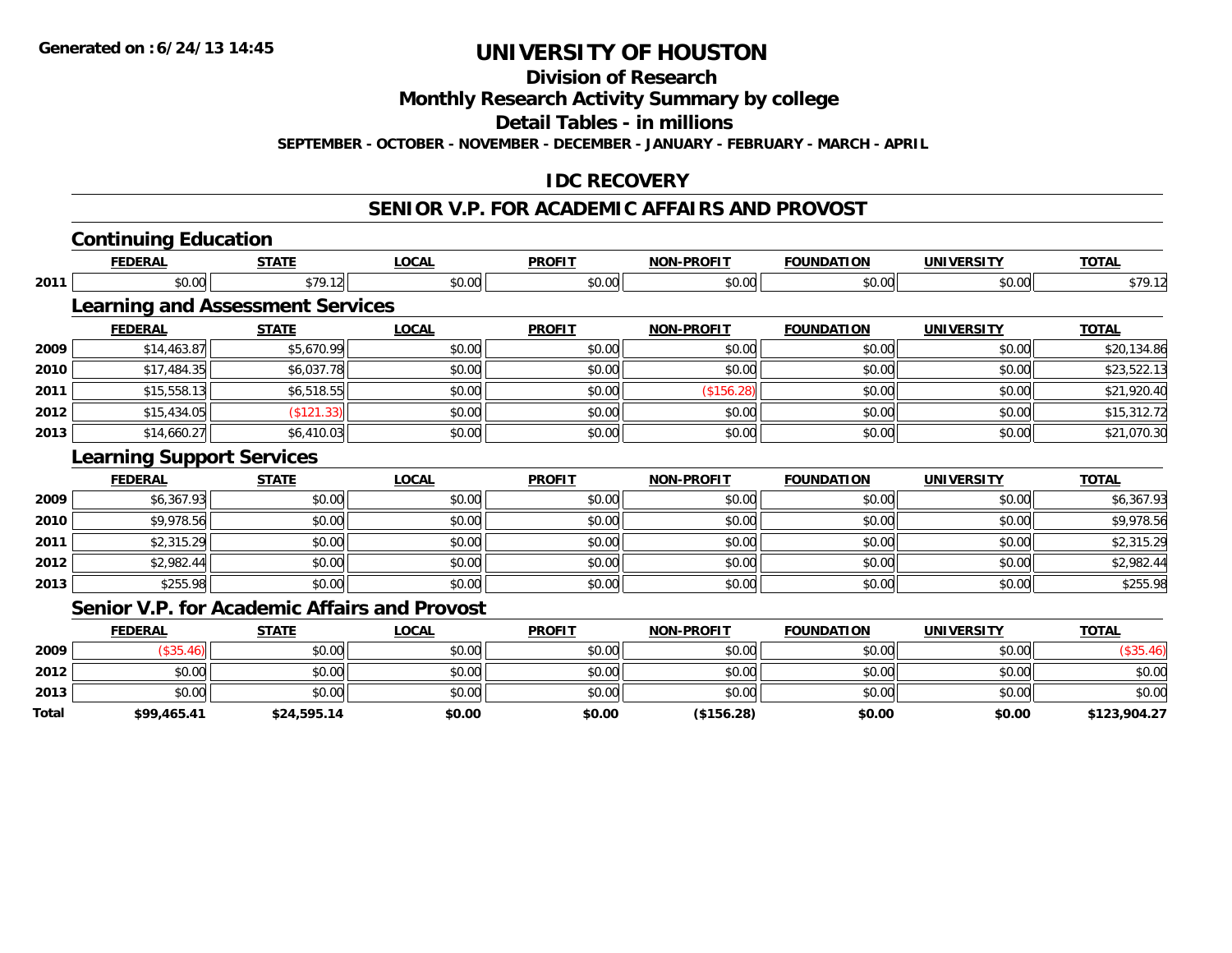## **Division of Research**

**Monthly Research Activity Summary by college**

**Detail Tables - in millions**

**SEPTEMBER - OCTOBER - NOVEMBER - DECEMBER - JANUARY - FEBRUARY - MARCH - APRIL**

#### **IDC RECOVERY**

#### **UH LAW CENTER**

|       | Dean, Law          |              |              |               |                   |                   |                   |               |
|-------|--------------------|--------------|--------------|---------------|-------------------|-------------------|-------------------|---------------|
|       | <b>FEDERAL</b>     | <b>STATE</b> | <b>LOCAL</b> | <b>PROFIT</b> | <b>NON-PROFIT</b> | <b>FOUNDATION</b> | <b>UNIVERSITY</b> | <b>TOTAL</b>  |
| 2009  | \$6,328.30         | \$0.00       | \$0.00       | \$0.00        | \$0.00            | \$0.00            | \$0.00            | \$6,328.30    |
| 2010  | \$43,274.04        | \$0.00       | \$0.00       | \$0.00        | \$0.00            | \$0.00            | \$0.00            | \$43,274.04   |
| 2011  | \$6,961.73         | \$0.00       | \$0.00       | \$0.00        | \$0.00            | \$0.00            | \$0.00            | \$6,961.73    |
| 2012  | (\$70,357.49)      | \$0.00       | \$0.00       | \$0.00        | \$0.00            | \$0.00            | \$0.00            | (\$70,357.49) |
| 2013  | \$0.00             | \$0.00       | \$0.00       | \$0.00        | \$0.00            | \$0.00            | \$0.00            | \$0.00        |
|       | <b>Law Library</b> |              |              |               |                   |                   |                   |               |
|       | <b>FEDERAL</b>     | <b>STATE</b> | <b>LOCAL</b> | <b>PROFIT</b> | <b>NON-PROFIT</b> | <b>FOUNDATION</b> | <b>UNIVERSITY</b> | <b>TOTAL</b>  |
| 2009  | (\$0.29)           | \$0.00       | \$0.00       | \$0.00        | \$0.00            | \$0.00            | \$0.00            | (\$0.29)      |
|       | Law-UH             |              |              |               |                   |                   |                   |               |
|       | <b>FEDERAL</b>     | <b>STATE</b> | <b>LOCAL</b> | <b>PROFIT</b> | <b>NON-PROFIT</b> | <b>FOUNDATION</b> | <b>UNIVERSITY</b> | <b>TOTAL</b>  |
| 2009  | \$19,991.11        | \$0.00       | \$0.00       | \$0.00        | \$0.00            | \$0.00            | \$0.00            | \$19,991.11   |
| 2010  | \$2,668.04         | \$0.00       | \$0.00       | \$0.00        | \$0.00            | \$0.00            | \$0.00            | \$2,668.04    |
| 2011  | \$21,770.55        | \$2,755.67   | \$0.00       | \$0.00        | \$0.00            | \$4,707.29        | \$0.00            | \$29,233.51   |
| 2012  | \$1,239.60         | \$0.00       | \$0.00       | \$0.00        | \$0.00            | \$2,426.87        | \$0.00            | \$3,666.47    |
| 2013  | \$44,281.44        | \$13,264.91  | \$0.00       | \$0.00        | \$0.00            | \$2,412.70        | \$0.00            | \$59,959.05   |
| Total | \$76,157.03        | \$16,020.58  | \$0.00       | \$0.00        | \$0.00            | \$9,546.86        | \$0.00            | \$101,724.47  |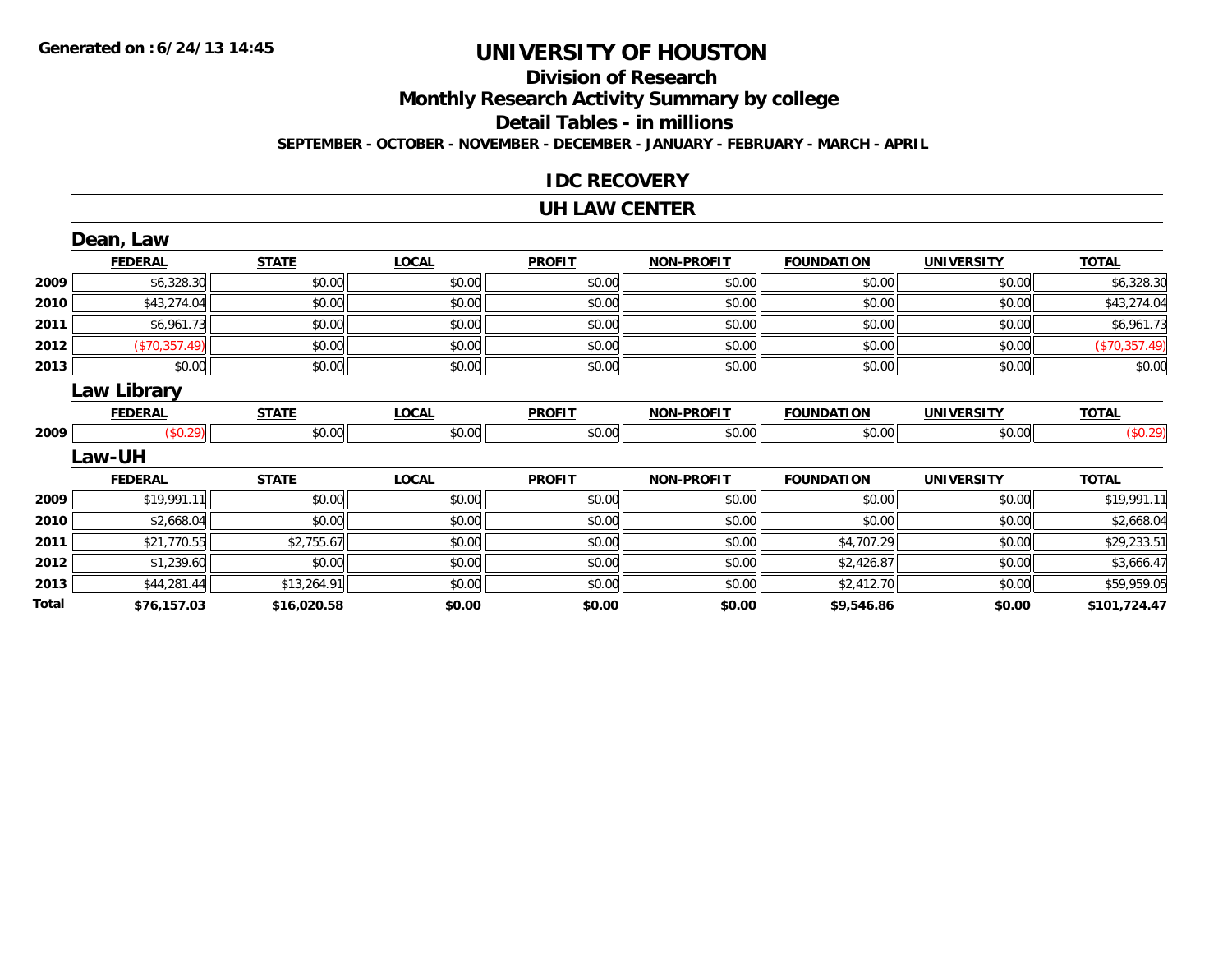**Division of Research**

**Monthly Research Activity Summary by college**

**Detail Tables - in millions**

**SEPTEMBER - OCTOBER - NOVEMBER - DECEMBER - JANUARY - FEBRUARY - MARCH - APRIL**

#### **IDC RECOVERY**

#### **UH SYSTEM**

|              | <b>KUHT-TV</b> |              |              |               |                   |                   |                   |              |  |  |
|--------------|----------------|--------------|--------------|---------------|-------------------|-------------------|-------------------|--------------|--|--|
|              | <b>FEDERAL</b> | <b>STATE</b> | <u>LOCAL</u> | <b>PROFIT</b> | <b>NON-PROFIT</b> | <b>FOUNDATION</b> | <b>UNIVERSITY</b> | <b>TOTAL</b> |  |  |
| 2009         | \$35.46        | \$0.00       | \$0.00       | \$0.00        | \$0.00            | \$0.00            | \$0.00            | \$35         |  |  |
| 2010         | (\$2,503.85)   | \$0.00       | \$0.00       | \$0.00        | \$0.00            | \$0.00            | \$0.00            |              |  |  |
| <b>Total</b> | (\$2,539.31)   | \$0.00       | \$0.00       | \$0.00        | \$0.00            | \$0.00            | \$0.00            | (\$2,539.31) |  |  |